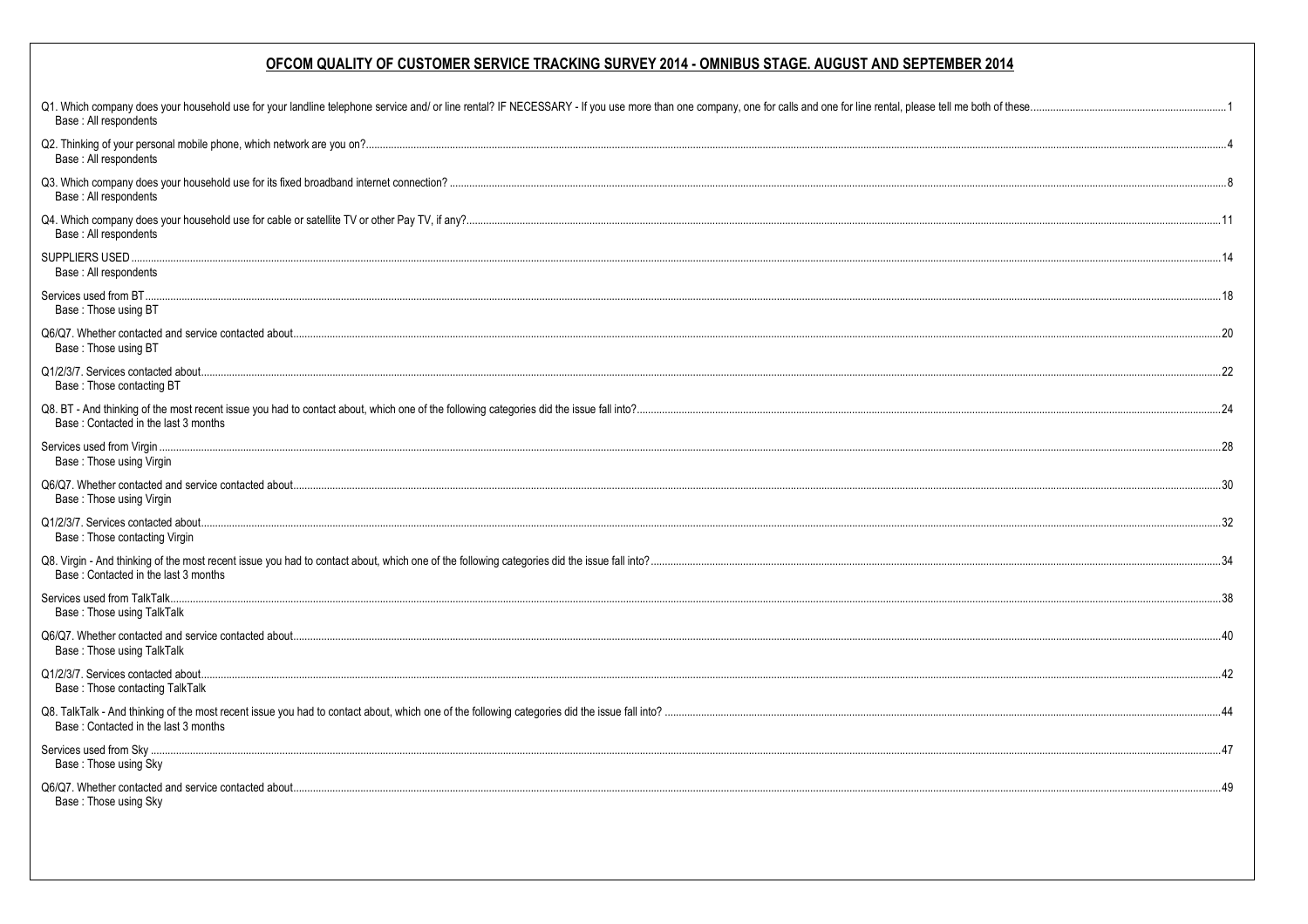| Base: Those contacting Sky                          |  |
|-----------------------------------------------------|--|
| Base: Contacted in the last 3 months                |  |
|                                                     |  |
| Base: Those using O2                                |  |
| Base: Those using O2                                |  |
| Base: Those contacting O2                           |  |
| Base: Contacted in the last 3 months                |  |
| Base: Those using EE (inc. O&TM)                    |  |
| Base: Those using EE (inc. O&TM)                    |  |
| Base: Those contacting EE (inc. O&TM)               |  |
| Base: Contacted in the last 3 months                |  |
| Base: Those using 3                                 |  |
| Base: Those using 3                                 |  |
| Base: Those contacting 3                            |  |
| Base: Contacted in the last 3 months                |  |
| Base: Those using Vodafone                          |  |
| Base: Those using Vodafone                          |  |
| Base: Those contacting Vodafone                     |  |
| Base: Contacted in the last 3 months                |  |
| Services used from Tesco<br>Base: Those using Tesco |  |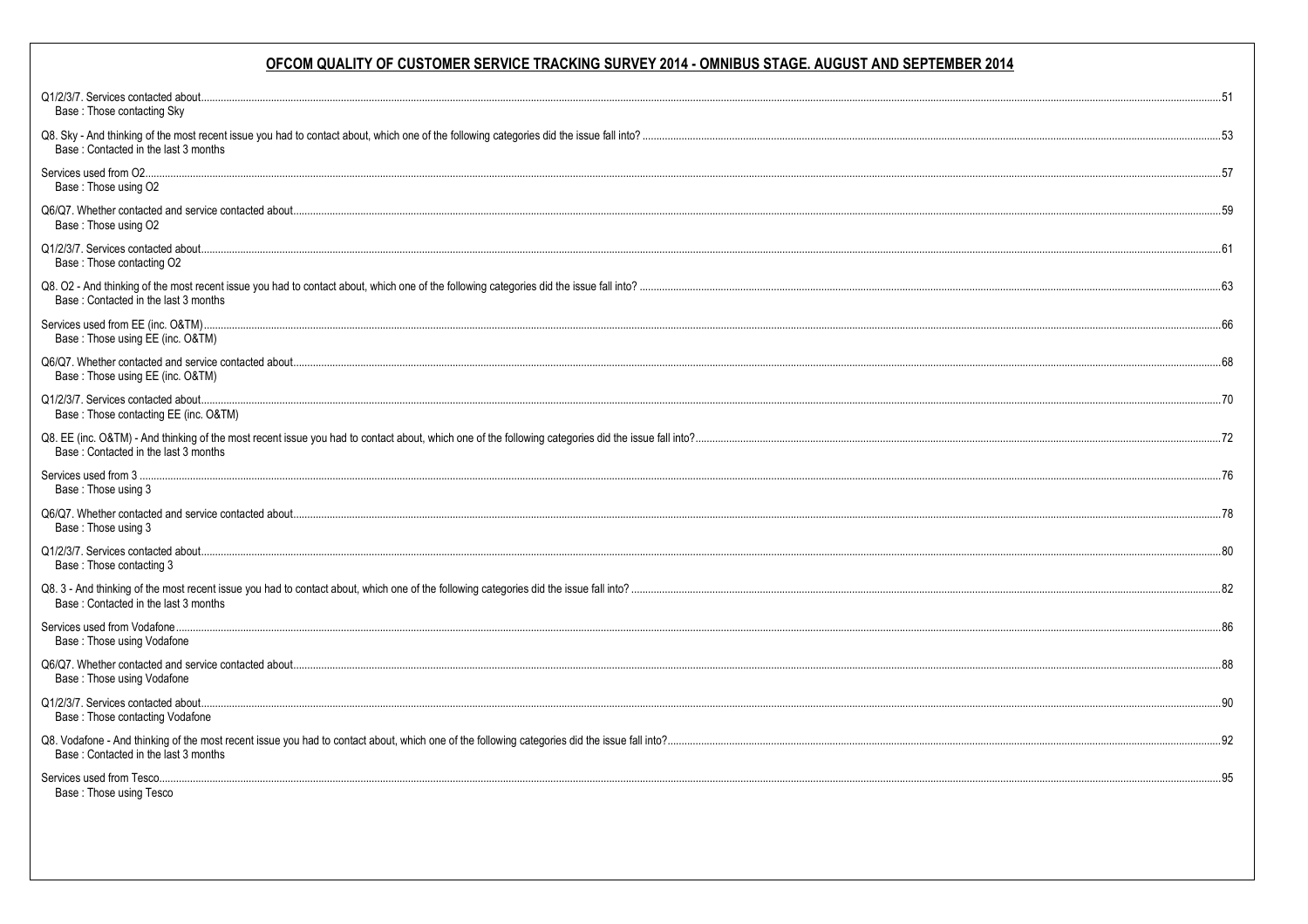| Base: Those using Tesco                                                            |  |
|------------------------------------------------------------------------------------|--|
| Base: Those contacting Tesco                                                       |  |
| Base: Contacted in the last 3 months                                               |  |
| Base: Those using an eligible supplier for Landline                                |  |
| Base: Contacted about Landline                                                     |  |
| Base: Those using an eligible supplier for Mobile                                  |  |
| Base: Contacted about Mobile                                                       |  |
| Base: Those using an eligible supplier for Broadband                               |  |
| Base: Contacted about Broadband                                                    |  |
| Base : Those using an eligible supplier for Pay TV                                 |  |
| Base: Contacted about Pay TV                                                       |  |
| Base: All respondents                                                              |  |
| Base: Those in a household with a landline                                         |  |
| Base: Those with a personal mobile phone                                           |  |
| Base: Those in a household with a fixed broadband internet connection              |  |
| Base : Those with a reason to complain about their landline service or supplier    |  |
| Base : Those with a reason to complain about their landline service or supplier    |  |
| Base : Those who did not make a complaint about their landline service or supplier |  |
| Base: Those with a reason to complain about their mobile phone service or supplier |  |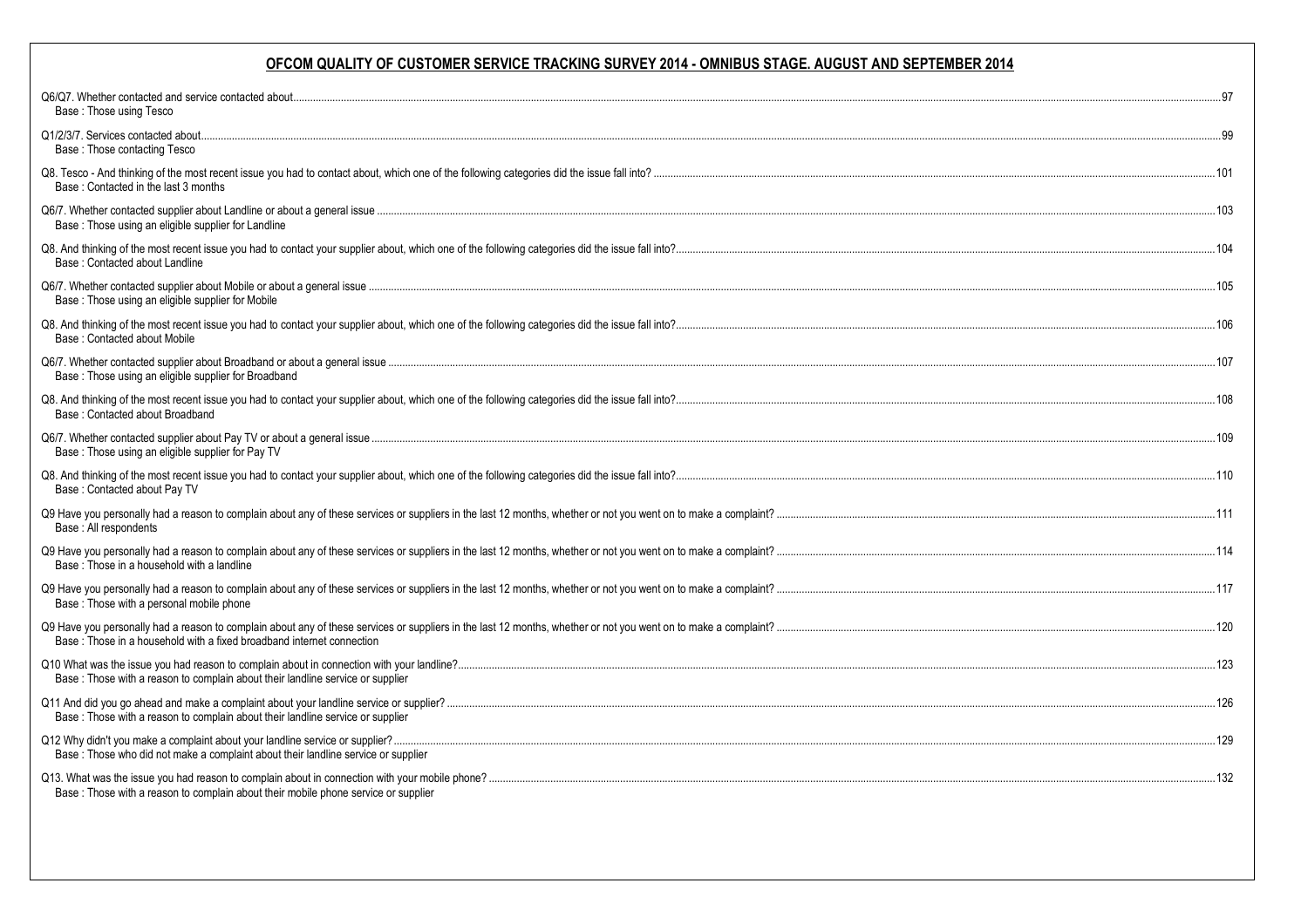| Base: Those with a reason to complain about their mobile phone service or supplier                 |  |
|----------------------------------------------------------------------------------------------------|--|
| Base: Those who did not make a complaint about their mobile phone service or supplier              |  |
| Base: Those with a reason to complain about their fixed broadband internet service or supplier     |  |
| Base: Those with a reason to complain about their fixed broadband internet service or supplier     |  |
| Base : Those who did not make a complaint about their fixed broadband internet service or supplier |  |
| Base: All respondents                                                                              |  |
| Base: All respondents                                                                              |  |
| Base : All respondents                                                                             |  |
| Base: All respondents                                                                              |  |
| Base: All respondents                                                                              |  |
| Base: All respondents                                                                              |  |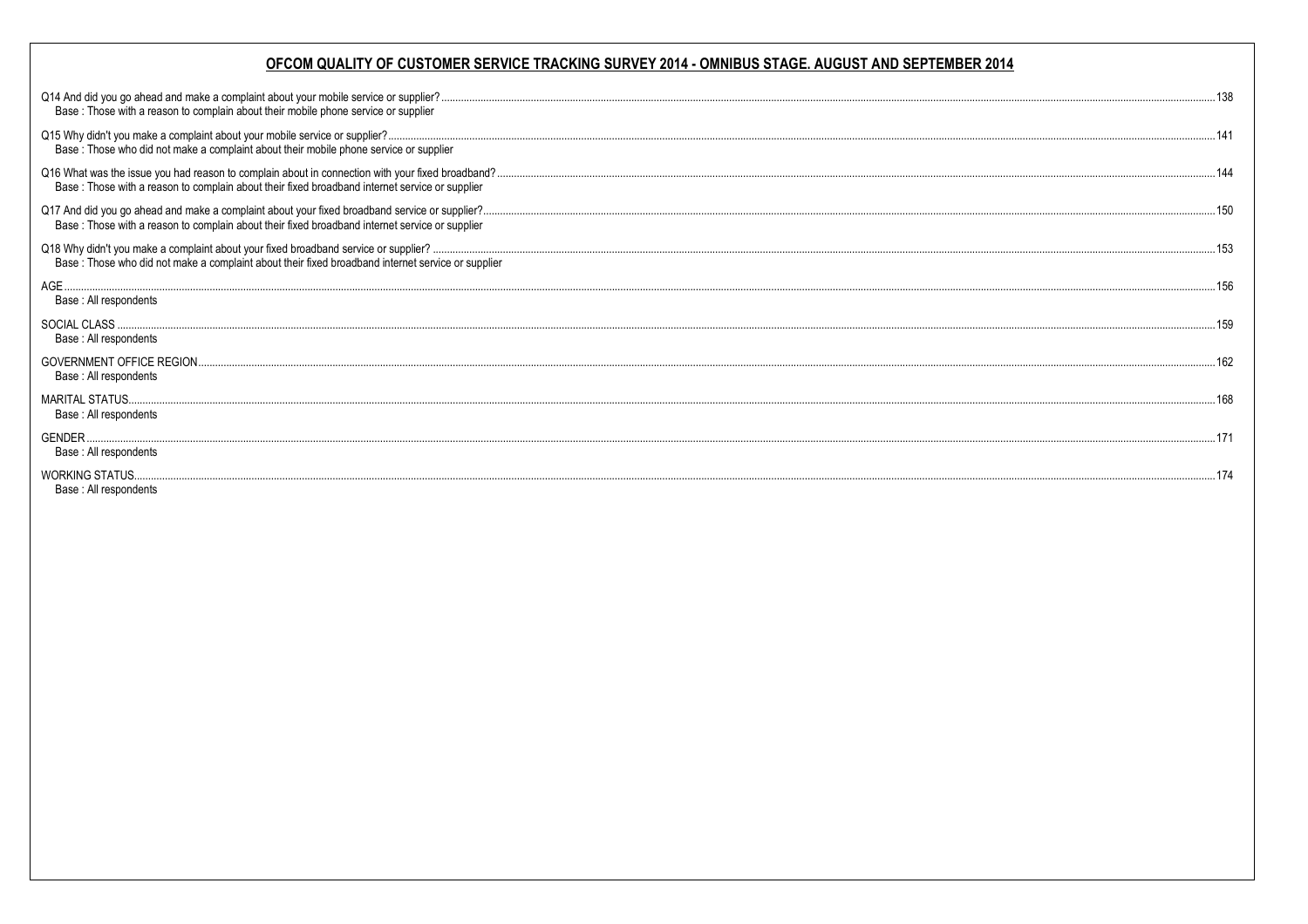**Table 1**

<span id="page-4-1"></span><span id="page-4-0"></span>Q1. Which company does your household use for your landline telephone service and/ or line rental? IF NECESSARY - If you use more than one company, one for calls and one for line rental, please tell me both of these.

Base : All respondents

|                                         |             |                  | <b>GENDER</b>      |                   |                   | <b>AGE</b>        |                   |                   |                     |            | <b>SOCIAL GRADE</b> |                |            |                     | <b>NATION</b>         |                           |                      |
|-----------------------------------------|-------------|------------------|--------------------|-------------------|-------------------|-------------------|-------------------|-------------------|---------------------|------------|---------------------|----------------|------------|---------------------|-----------------------|---------------------------|----------------------|
|                                         |             |                  |                    |                   |                   |                   |                   |                   |                     |            |                     |                |            |                     | SCOT-                 |                           |                      |
| Significance Level: 99%                 | Total       | <b>MALE</b><br>a | <b>FEMALE</b><br>b | 16-24<br>C.       | 25-34<br>d        | 35-44<br>e        | 45-54             | 55-64<br>g        | $65+$<br>h          | AB         | C <sub>1</sub>      | C <sub>2</sub> | <b>DE</b>  | <b>ENGLAND</b><br>m | LAND<br>$\mathsf{n}$  | <b>WALES</b><br>$~\sim$ 0 | N.I.<br>$\neg p$     |
| Unweighted total                        | 3122        | 1392             | 1730               | 381               | 593               | 484               | 469               | 416               | 779                 | 477        | 780                 | 636            | 1229       | 2670                | 270                   | 96                        | 86                   |
| <b>Effective Weighted Sample</b>        | 2150        | 1033             | 1118               | 306               | 455               | 368               | 316               | 222               | 569                 | 382        | 647                 | 402            | 805        | 1808                | 208                   | 76                        | 74                   |
| Total                                   | 3122        | 1530             | 1592               | 453               | 518               | 518               | 537               | 440               | 655                 | 699        | 858                 | 675            | 890        | 2616                | 265                   | 153                       | 87                   |
| BT                                      | 1052<br>34% | 498<br>33%       | 553<br>35%         | 118<br>26%        | 107<br>21%        | 138<br>27%        | 196<br>37%<br>cde | 170<br>39%<br>cde | 322<br>49%<br>cdefg | 251<br>36% | 320<br>37%          | 206<br>31%     | 275<br>31% | 871<br>33%          | 83<br>31%             | 56<br>37%                 | 41<br>47%            |
| Sky                                     | 594<br>19%  | 280<br>18%       | 313<br>20%         | 94<br>21%<br>h    | 136<br>26%<br>fgh | 139<br>27%<br>fgh | 86<br>16%         | 67<br>15%         | 71<br>11%           | 162<br>23% | 178<br>21%          | 109<br>16%     | 144<br>16% | 477<br>18%          | 70<br>27%<br>m        | 29<br>19%                 | 18<br>20%            |
| Virgin Media                            | 447<br>14%  | 229<br>15%       | 218<br>14%         | 54<br>12%         | 84<br>16%         | 80<br>15%         | 91<br>17%         | 62<br>14%         | 75<br>11%           | 106<br>15% | 128<br>15%          | 92<br>14%      | 121<br>14% | 399<br>15%          | 32<br>12%             | 15<br>9%                  | $\overline{c}$<br>2% |
| TalkTalk                                | 370<br>12%  | 197<br>13%       | 173<br>11%         | 57<br>13%         | 64<br>12%         | 58<br>11%         | 48<br>9%          | 59<br>13%         | 83<br>13%           | 86<br>12%  | 104<br>12%          | 78<br>11%      | 102<br>11% | 293<br>11%          | 35<br>13%             | 26<br>17%                 | 16<br>18%            |
| Don't have a landline telephone service | 355<br>11%  | 193<br>13%       | 162<br>10%         | 93<br>21%<br>efgh | 94<br>18%<br>fgh  | 61<br>12%<br>h    | 53<br>10%         | 34<br>8%<br>h     | 20<br>3%            | 24<br>3%   | 62<br>7%            | 99<br>15%      | 170<br>19% | 318<br>12%          | 21<br>8%              | 9<br>6%                   | $8\%$                |
| Other                                   | 243<br>8%   | 107<br>7%        | 135<br>$9\%$       | 9<br>2%           | 25<br>$5\%$       | 34<br>6%<br>C     | 56<br>10%<br>cd   | 44<br>10%<br>C    | 75<br>11%<br>cd     | 55<br>8%   | 56<br>7%            | 71<br>10%      | 61<br>7%   | 211<br>8%           | 14<br>5%              | 14<br>$9\%$               | 3<br>$4\%$           |
| Don't know                              | 73<br>2%    | 30<br>2%         | 43<br>3%           | 28<br>6%<br>defgh | 9<br>2%           | 9<br>2%           | 9<br>2%           | 5<br>1%           | 13<br>2%            | 18<br>3%   | 16<br>2%            | 20<br>3%       | 19<br>2%   | 59<br>2%            | 10 <sup>°</sup><br>4% | 3<br>2%                   | $1\%$                |

Columns Tested: a,b - c,d,e,f,g,h - i,j,k,l - m,n,o,p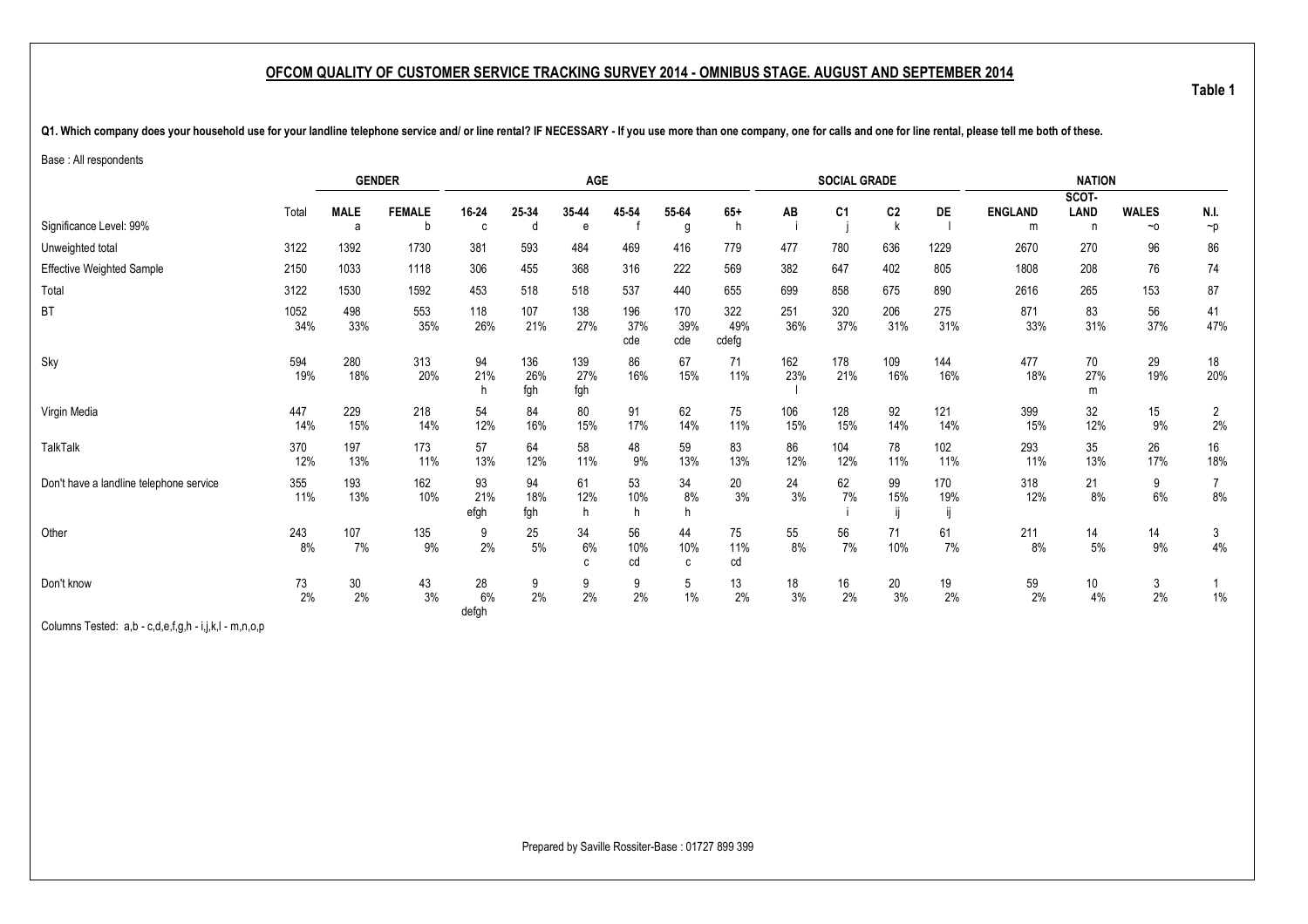Q1. Which company does your household use for your landline telephone service and/ or line rental? IF NECESSARY - If you use more than one company, one for calls and one for line rental, please tell me both of these.

Base : All respondents

|                                                             |             |             | <b>LANDLINE CONTACT</b>           |                                     |                                   |           |                              |               | <b>MOBILE CONTACT</b>               |                           |                       |                  | <b>BROADBAND CONTACT</b>          |                               |                                    |                            |            | PAY TV CONTACT        |                          |                                          |
|-------------------------------------------------------------|-------------|-------------|-----------------------------------|-------------------------------------|-----------------------------------|-----------|------------------------------|---------------|-------------------------------------|---------------------------|-----------------------|------------------|-----------------------------------|-------------------------------|------------------------------------|----------------------------|------------|-----------------------|--------------------------|------------------------------------------|
| Significance Level: 99%                                     | Total       | BT<br>a     | Virgin<br>Media<br>~b             | Talk<br><b>Talk</b><br>$-c$         | Sky<br>~d                         | 02<br>e   | EE (inc.<br><b>O&amp;TM)</b> | 3<br>$\sim g$ | Virgin<br><b>Mobile</b><br>~h       | Voda-<br>fone<br>$\sim$ j | <b>Tesco</b><br>~j    | BT<br>k          | Orange<br>/EE<br>$\sim$           | Sky<br>m                      | <b>Talk</b><br>Talk<br>$\neg$ n    | Virgin<br>Media<br>$\circ$ | Sky<br>D   | Virgin<br>Media<br>∼q | <b>BT TV</b><br>$\sim$ r | Talk<br>Talk<br>TV<br>$\mathord{\sim_S}$ |
| Unweighted total                                            | 3122        | 120         | 69                                | 64                                  | 63                                | 114       | 169                          | 74            | 35                                  | 78                        | 22                    | 119              | 23                                | 123                           | 82                                 | 111                        | 225        | 79                    | 15                       | 10                                       |
| <b>Effective Weighted Sample</b>                            | 2150        | 83          | 53                                | 29                                  | 50                                | 97        | 122                          | 56            | 25                                  | 63                        | 17                    | 75               | 17                                | 98                            | 57                                 | 90                         | 133        | 59                    | 14                       | 8                                        |
| Total                                                       | 3122        | 128         | 71                                | 78                                  | 62                                | 115       | 188                          | 72            | 34                                  | 85                        | 27                    | 144              | 29                                | 135                           | 91                                 | 112                        | 254        | 95                    | 15                       | 9                                        |
| <b>BT</b>                                                   | 1052<br>34% | 128<br>100% | 2%                                | $ \%$                               | $\star$<br>$1\%$                  | 30<br>26% | 55<br>29%                    | 14<br>20%     | 5<br>14%                            | 23<br>28%                 | $\overline{7}$<br>25% | 140<br>97%<br>mo | 23%                               | 5%                            | 5<br>6%                            | 5<br>4%                    | 75<br>29%  | 8<br>8%               | 12<br>85%                | 14%                                      |
| Sky                                                         | 594<br>19%  | $*$ %       | $\overline{\phantom{a}}$<br>$-$ % | $-$ %                               | 62<br>100%                        | 26<br>23% | 41<br>22%                    | 17<br>23%     | 4<br>12%                            | 29<br>34%                 | 4<br>16%              | $1\%$            | $\overline{\phantom{a}}$<br>$-$ % | 124<br>91%<br>ko              | 1%                                 | $\overline{2}$<br>2%       | 122<br>48% | 1%                    | $-$ %                    | $-$ %                                    |
| Virgin Media                                                | 447<br>14%  | $-9/6$      | 71<br>100%                        | $\overline{\phantom{a}}$<br>$-{\%}$ | $-$ %                             | 21<br>18% | 25<br>14%                    | 13<br>19%     | 18<br>53%                           | 10<br>11%                 | 3%                    | $-$ %            | $-$ %                             | $-$ %                         | $\overline{\phantom{a}}$<br>$-$ %  | 88<br>79%<br>km            | 10<br>4%   | 80<br>84%             | $-9/0$                   | $-$ %                                    |
| <b>TalkTalk</b>                                             | 370<br>12%  | $-$ %       | $- \frac{0}{0}$                   | 78<br>100%                          | $\overline{\phantom{a}}$<br>$-$ % | 18<br>16% | 11<br>6%                     | 12<br>16%     | 2%                                  | 5<br>6%                   | 8<br>29%              | $-$ %            | $-$ %                             | $-$ %                         | 83<br>92%                          | $\sim$<br>$-$ %            | 15<br>6%   | $*9/0$                | $-$ %                    | 8<br>86%                                 |
| Don't have a landline telephone service                     | 355<br>11%  | $-$ %       | $-$ %                             | $-$ %                               | $-$ %                             | 10<br>9%  | 29<br>15%                    | 11<br>16%     | 6<br>18%                            | 16<br>18%                 | 4<br>16%              | 4<br>3%          | $\frac{2}{8\%}$                   | $\star$<br>$\boldsymbol{*}$ % | 1%                                 | 14<br>12%<br>m             | 9<br>4%    | 4<br>4%               | $\overline{2}$<br>15%    | $\overline{\phantom{a}}$<br>$-$ %        |
| Other                                                       | 243<br>8%   | $-9/6$      | $-$ %                             | $-{\%}$                             | $-$ %                             | 9<br>8%   | 26<br>14%                    | 4<br>6%       | $\overline{\phantom{a}}$<br>$-{\%}$ | $\overline{2}$<br>2%      | 3<br>11%              | $-$ %            | 20<br>69%                         | 1%                            | $\overline{\phantom{a}}$<br>$-9/0$ | $1\%$                      | 24<br>9%   | $\overline{2}$<br>2%  | $-9/6$                   | $-$ %                                    |
| Don't know                                                  | 73<br>2%    | $-9/6$      | $-9/6$                            | $-$ %                               | $-$ %                             | 1%        | $\overline{2}$<br>$1\%$      | $-$ %         | $\overline{\phantom{a}}$<br>$-$ %   | $-$ %                     | $-$ %                 | $-$ %            | $-$ %                             | 3<br>2%                       | $\sim$<br>$-$ %                    | 2<br>$1\%$                 | $-$ %      | $-$ %                 | $-$ %                    | $-$ %                                    |
| Columns Tested: a,b,c,d - e,f,g,h,i,j - k,l,m,n,o - p,q,r,s |             |             |                                   |                                     |                                   |           |                              |               |                                     |                           |                       |                  |                                   |                               |                                    |                            |            |                       |                          |                                          |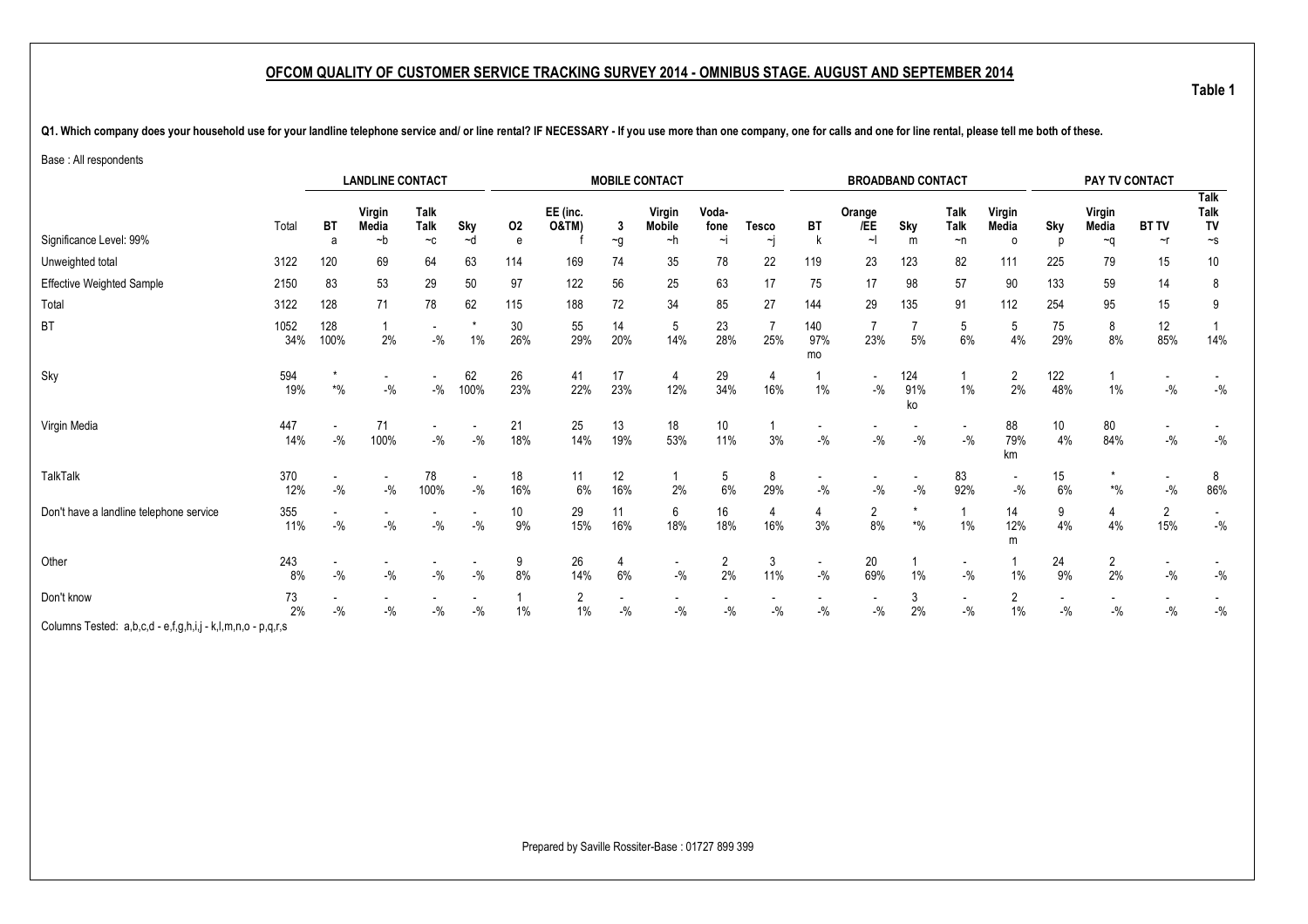Q1. Which company does your household use for your landline telephone service and/ or line rental? IF NECESSARY - If you use more than one company, one for calls and one for line rental, please tell me both of these.

Base : All respondents

|                                         |             |                              | <b>LANDLINE SUPPLIER</b>  |                          |                              |                  |                              |                 | <b>MOBILE SUPPLIER</b>       |                  |                |                    | <b>BROADBAND SUPPLIER</b> |                               |                                 |                               |                   | PAY TV SUPPLIER          |                          |                         |
|-----------------------------------------|-------------|------------------------------|---------------------------|--------------------------|------------------------------|------------------|------------------------------|-----------------|------------------------------|------------------|----------------|--------------------|---------------------------|-------------------------------|---------------------------------|-------------------------------|-------------------|--------------------------|--------------------------|-------------------------|
| Significance Level: 99%                 | Total       | <b>BT</b>                    | Virgin<br>Media<br>h      | <b>Talk</b><br>Talk<br>C | Sky                          | 02<br>e          | EE (inc.<br><b>O&amp;TM)</b> | 3<br>g          | Virgin<br><b>Mobile</b><br>h | Voda-<br>fone    | <b>Tesco</b>   | BT                 | Orange<br>/EE             | Sky<br>m                      | <b>Talk</b><br><b>Talk</b><br>n | Virgin<br>Media<br>$\Omega$   | Sky<br>n          | Virgin<br>Media<br>a     | <b>BT TV</b>             | Talk<br>Talk<br>TV<br>s |
| Unweighted total                        | 3122        | 1061                         | 443                       | 369                      | 569                          | 677              | 918                          | 293             | 179                          | 420              | 138            | 594                | 104                       | 673                           | 383                             | 476                           | 1076              | 413                      | 121                      | 111                     |
| Effective Weighted Sample               | 2150        | 718                          | 343                       | 236                      | 409                          | 439              | 575                          | 220             | 132                          | 337              | 115            | 388                | 77                        | 489                           | 246                             | 368                           | 747               | 318                      | 84                       | 81                      |
| Total                                   | 3122        | 1052                         | 447                       | 370                      | 594                          | 719              | 949                          | 278             | 178                          | 443              | 137            | 643                | 100                       | 691                           | 383                             | 489                           | 1147              | 419                      | 115                      | 96                      |
| BT                                      | 1052<br>34% | 1052<br>100%<br>bcd          | $\overline{2}$<br>$*9/0$  | $-9/6$                   | $\overline{2}$<br>$*$ %      | 241<br>33%<br>gh | 348<br>37%<br>gh             | 62<br>22%       | 30<br>17%                    | 161<br>36%<br>gh | 40<br>29%      | 602<br>94%<br>Imno | 29<br>29%<br>mno          | 90<br>13%<br>0                | 33<br>8%                        | 32<br>6%                      | 363<br>32%<br>qs  | 40<br>10%                | 107<br>93%<br>pqs        | 10<br>10%               |
| Sky                                     | 594<br>19%  | 2<br>$\boldsymbol{*}0\!/\!0$ | $\boldsymbol{*}0\!/\!_0$  | $\sim$<br>$-$ %          | 594<br>100%<br>abc           | 171<br>24%<br>h  | 184<br>19%                   | 53<br>19%       | 16<br>9%                     | 103<br>23%       | 28<br>20%<br>h | 4<br>1%            | 6<br>6%<br>kno            | 553<br>80%<br>klno            | 4<br>$1\%$                      | 1%                            | 530<br>46%<br>qrs | $\overline{2}$<br>$*9/6$ | $- \frac{0}{0}$          | $1\%$                   |
| Virgin Media                            | 447<br>14%  | 2<br>$*9/6$                  | 447<br>100%<br>acd        | $-$ %                    | $\boldsymbol{*}0\!/\!\!{}_0$ | 96<br>13%        | 112<br>12%                   | 41<br>15%       | 86<br>48%<br>efgij           | 47<br>11%        | 18<br>13%      | 6<br>1%            | 2<br>2%                   | $1\%$                         | 2<br>$1\%$                      | 387<br>79%<br>klmn            | 33<br>3%          | 344<br>82%<br>prs        | 4<br>3%                  | 3<br>3%                 |
| <b>TalkTalk</b>                         | 370<br>12%  | $-$ %                        | $-$ %                     | 370<br>100%<br>abd       | $-$ %                        | 77<br>11%        | 93<br>10%                    | 50<br>18%<br>ef | 16<br>9%                     | 46<br>10%        | 25<br>19%      | 1%                 | $\overline{2}$<br>2%      | 2<br>$\boldsymbol{*}0\!/\!_0$ | 330<br>86%<br>klmo              | 2<br>$\boldsymbol{*}0\!/\!_0$ | 81<br>7%<br>q     | 3<br>$1\%$               | $1\%$                    | 80<br>83%<br>pqr        |
| Don't have a landline telephone service | 355<br>11%  | $-$ %                        | $-9/6$                    | $-$ %                    | $-$ %                        | 67<br>9%         | 103<br>11%                   | 51<br>18%<br>ef | 21<br>12%                    | 49<br>11%        | 14<br>10%      | 20<br>3%           | 10<br>10%<br>kn           | 31<br>5%                      | 9<br>2%                         | 52<br>11%<br>kmn              | 64<br>6%          | 20<br>$5\%$              | $\overline{2}$<br>2%     | $\overline{c}$<br>2%    |
| Other                                   | 243<br>8%   | 3<br>$*9/0$                  | $^{\star}{}^{0}\!/_{\!0}$ | $-$ %                    | $-$ %                        | 55<br>8%         | 92<br>10%                    | 17<br>6%        | 6<br>$4\%$                   | 25<br>6%         | 13<br>$9\%$    | 3<br>$*$ %         | 50<br>50%<br>kmno         | 5<br>1%                       | 4<br>$1\%$                      | 4<br>$1\%$                    | 63<br>6%<br>a     | 3<br>$1\%$               | $\boldsymbol{*}0\!/\!_0$ | $-9/0$                  |
| Don't know                              | 73<br>2%    | $-$ %                        | $-$ %                     | $-$ %                    | $-$ %                        | 15<br>2%         | 21<br>2%                     | 5<br>2%         | 3<br>$1\%$                   | 11<br>3%         | $*$ %          | 6<br>1%            | $*$ %                     | 10<br>$1\%$                   | 3<br>1%                         | $1\%$                         | 17<br>2%          | 2%                       | $-$ %                    | $1\%$                   |

Columns Tested: a,b,c,d - e,f,g,h,i,j - k,l,m,n,o - p,q,r,s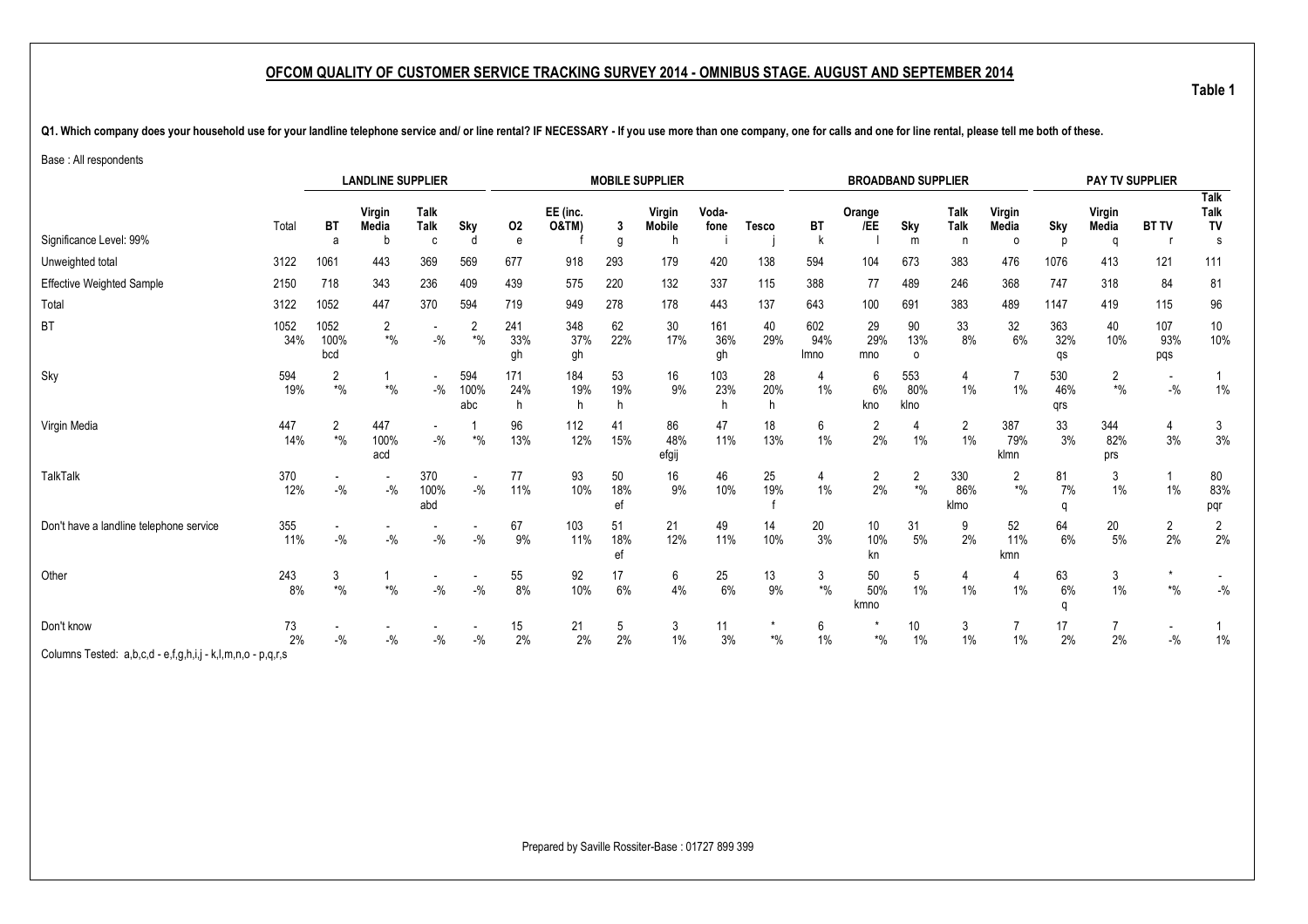#### <span id="page-7-1"></span><span id="page-7-0"></span>**Q2. Thinking of your personal mobile phone, which network are you on?**

Base : All respondents

|                                  |            |                  | <b>GENDER</b>      |                       |                 | AGE             |                               |                  |                     |            | <b>SOCIAL GRADE</b> |                     |                   |                     | <b>NATION</b>                            |                           |                                                                              |
|----------------------------------|------------|------------------|--------------------|-----------------------|-----------------|-----------------|-------------------------------|------------------|---------------------|------------|---------------------|---------------------|-------------------|---------------------|------------------------------------------|---------------------------|------------------------------------------------------------------------------|
| Significance Level: 99%          | Total      | <b>MALE</b><br>a | <b>FEMALE</b><br>b | 16-24<br>$\mathbf{c}$ | 25-34<br>d      | 35-44<br>e      | 45-54                         | 55-64<br>g       | $65+$<br>h          | AB<br>-i   | C <sub>1</sub>      | C <sub>2</sub><br>k | <b>DE</b><br>- 1  | <b>ENGLAND</b><br>m | SCOT-<br><b>LAND</b><br>$\mathsf{n}$     | <b>WALES</b><br>$~\sim$ 0 | N.I.<br>$\neg p$                                                             |
| Unweighted total                 | 3122       | 1392             | 1730               | 381                   | 593             | 484             | 469                           | 416              | 779                 | 477        | 780                 | 636                 | 1229              | 2670                | 270                                      | 96                        | 86                                                                           |
| <b>Effective Weighted Sample</b> | 2150       | 1033             | 1118               | 306                   | 455             | 368             | 316                           | 222              | 569                 | 382        | 647                 | 402                 | 805               | 1808                | 208                                      | 76                        | 74                                                                           |
| Total                            | 3122       | 1530             | 1592               | 453                   | 518             | 518             | 537                           | 440              | 655                 | 699        | 858                 | 675                 | 890               | 2616                | 265                                      | 153                       | 87                                                                           |
| <b>O2</b>                        | 719<br>23% | 334<br>22%       | 385<br>24%         | 117<br>26%<br>h       | 125<br>24%<br>h | 139<br>27%<br>h | 133<br>25%<br>h               | 103<br>23%       | 102<br>16%          | 171<br>24% | 206<br>24%          | 159<br>24%          | 183<br>21%        | 566<br>22%          | 73<br>28%                                | 32<br>21%                 | 49<br>55%                                                                    |
| Vodafone                         | 443<br>14% | 206<br>13%       | 238<br>15%         | 73<br>16%             | 76<br>15%       | 73<br>14%       | 69<br>13%                     | 68<br>15%        | 83<br>13%           | 124<br>18% | 130<br>15%          | 98<br>15%           | 91<br>10%         | 364<br>14%          | 53<br>20%                                | 17<br>11%                 | 9<br>11%                                                                     |
| EE                               | 388<br>12% | 203<br>13%       | 185<br>12%         | 71<br>16%<br>h        | 86<br>17%<br>h  | 82<br>16%<br>h  | 64<br>12%<br>h                | 47<br>11%        | 37<br>$6\%$         | 112<br>16% | 116<br>14%          | 83<br>12%           | 76<br>9%          | 349<br>13%<br>n     | 17<br>6%                                 | 15<br>10%                 | $\overline{7}$<br>$8\%$                                                      |
| Orange                           | 353<br>11% | 175<br>11%       | 177<br>11%         | 24<br>$5%$            | 43<br>8%        | 47<br>9%        | 80<br>15%<br>cd               | 71<br>16%<br>cd  | 87<br>13%<br>С      | 82<br>12%  | 89<br>10%           | 98<br>15%           | 84<br>9%          | 291<br>11%          | 25<br>9%                                 | 31<br>20%                 | 6<br>$6\%$                                                                   |
| 3                                | 278<br>9%  | 149<br>10%       | 129<br>8%          | 62<br>14%<br>gh       | 72<br>14%<br>gh | 67<br>13%<br>gh | 50<br>9%<br>h                 | 17<br>4%         | 11<br>2%            | 53<br>8%   | 84<br>10%           | 55<br>8%            | 87<br>10%         | 242<br>9%           | 24<br>9%                                 | 10 <sup>°</sup><br>7%     | 3<br>3%                                                                      |
| T-Mobile                         | 209<br>7%  | 105<br>7%        | 104<br>7%          | 39<br>9%              | 35<br>7%        | 31<br>6%        | 45<br>8%                      | 20<br>5%         | 39<br>6%            | 32<br>5%   | 62<br>7%            | 38<br>6%            | 78<br>9%          | 190<br>7%           | 12<br>5%                                 | 5<br>4%                   | 1%                                                                           |
| Virgin Mobile                    | 178<br>6%  | 89<br>6%         | 89<br>6%           | 17<br>4%              | 25<br>5%        | 25<br>$5\%$     | 34<br>6%                      | 36<br>8%         | 40<br>6%            | 41<br>6%   | 49<br>6%            | 36<br>5%            | 51<br>6%          | 153<br>6%           | 13<br>5%                                 | 11<br>7%                  | $1\%$                                                                        |
| Tesco                            | 137<br>4%  | 70<br>5%         | 67<br>$4\%$        | 15<br>3%              | 16<br>3%        | 13<br>2%        | 28<br>5%                      | 18<br>4%         | 47<br>7%<br>de      | 33<br>$5%$ | 37<br>4%            | 29<br>4%            | 39<br>4%          | 108<br>4%           | 13<br>$5\%$                              | 11<br>7%                  | 6<br>7%                                                                      |
| Don't have a personal mobile     | 217<br>7%  | 104<br>7%        | 113<br>7%          | 9<br>2%               | 5<br>$1\%$      | 15<br>3%        | 14<br>3%                      | 34<br>8%<br>cdef | 141<br>21%<br>cdefg | 21<br>3%   | 34<br>4%            | 44<br>6%            | 119<br>13%<br>ijk | 171<br>7%           | 28<br>11%                                | 14<br>9%                  | 4<br>4%                                                                      |
| Other                            | 131<br>4%  | 68<br>4%         | 63<br>4%           | 22<br>$5%$            | 29<br>6%        | 24<br>$5%$      | 18<br>3%                      | 17<br>4%         | 22<br>3%            | 20<br>3%   | 33<br>4%            | 25<br>4%            | 53<br>6%          | 120<br>5%           | $\overline{7}$<br>3%                     | $\overline{4}$<br>2%      | $\overline{\phantom{a}}$<br>$\mathbin{{\mathcal-}}\!\mathbin{\mathcal{Y}}_0$ |
| Don't know                       | 69<br>2%   | 27<br>2%         | 42<br>3%           | 4<br>$1\%$            | 5<br>$1\%$      | 4<br>$1\%$      | 2<br>$\boldsymbol{*}0\!/\!_0$ | 9<br>2%          | 46<br>7%<br>cdefg   | 11<br>2%   | 18<br>2%            | 10<br>1%            | 30<br>3%          | 62<br>2%            | $\mathbf{1}$<br>$\boldsymbol{*}0\!/\!_0$ | 4<br>3%                   | 3<br>3%                                                                      |

Columns Tested: a,b - c,d,e,f,g,h - i,j,k,l - m,n,o,p

Prepared by Saville Rossiter-Base : 01727 899 399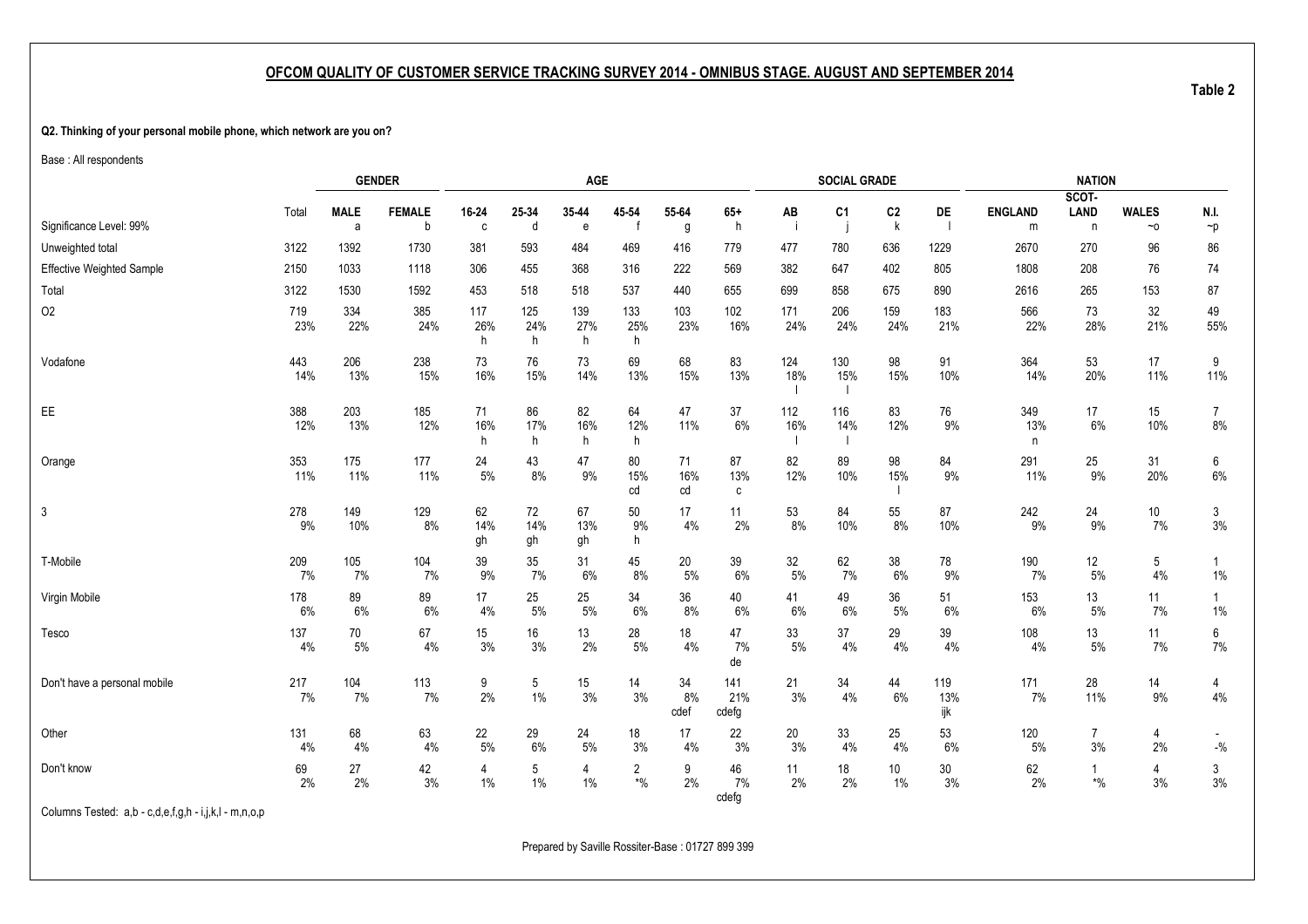#### **Q2. Thinking of your personal mobile phone, which network are you on?**

Base : All respondents

|                                                             |            |           | <b>LANDLINE CONTACT</b> |                             |                   |                                    |                                    |            | <b>MOBILE CONTACT</b>               |               |                                   |                |                                   | <b>BROADBAND CONTACT</b> |                        |                      |                                   | PAY TV CONTACT  |                         |                            |
|-------------------------------------------------------------|------------|-----------|-------------------------|-----------------------------|-------------------|------------------------------------|------------------------------------|------------|-------------------------------------|---------------|-----------------------------------|----------------|-----------------------------------|--------------------------|------------------------|----------------------|-----------------------------------|-----------------|-------------------------|----------------------------|
|                                                             | Total      | ВT        | Virgin<br>Media         | Talk<br>Talk                | Sky               | 02                                 | EE (inc.<br><b>O&amp;TM)</b>       | 3          | Virgin<br><b>Mobile</b>             | Voda-<br>fone | <b>Tesco</b>                      | BT             | Orange<br>/EE                     | Sky                      | <b>Talk</b><br>Talk    | Virgin<br>Media      | Sky                               | Virgin<br>Media | <b>BT TV</b>            | <b>Talk</b><br>Talk<br>TV  |
| Significance Level: 99%                                     |            | a         | ~b                      | $\mathord{\sim} \mathtt{C}$ | ~d                | e                                  |                                    | $\sim g$   | ~h                                  | ∼i            | ∼j                                | k              |                                   | m                        | $\neg$ n               | $\circ$              | n                                 | ∼q              | $\sim$ r                | $\sim$ s                   |
| Unweighted total                                            | 3122       | 120       | 69                      | 64                          | 63                | 114                                | 169                                | 74         | 35                                  | 78            | 22                                | 119            | 23                                | 123                      | 82                     | 111                  | 225                               | 79              | 15                      | 10                         |
| <b>Effective Weighted Sample</b>                            | 2150       | 83        | 53                      | 29                          | 50                | 97                                 | 122                                | 56         | 25                                  | 63            | 17                                | 75             | 17                                | 98                       | 57                     | 90                   | 133                               | 59              | 14                      | 8                          |
| Total                                                       | 3122       | 128       | 71                      | 78                          | 62                | 115                                | 188                                | 72         | 34                                  | 85            | 27                                | 144            | 29                                | 135                      | 91                     | 112                  | 254                               | 95              | 15                      | 9                          |
| O <sub>2</sub>                                              | 719<br>23% | 29<br>23% | 16<br>22%               | 12<br>15%                   | 23<br>37%         | 115<br>100%                        | $-$ %                              | $-$ %      | $-$ %                               | $-$ %         | $-$ %                             | 40<br>28%      | $\overline{2}$<br>7%              | 42<br>31%                | 24<br>26%              | 22<br>20%            | 62<br>24%                         | 21<br>23%       | 8<br>53%                | 5<br>59%                   |
| Vodafone                                                    | 443<br>14% | 24<br>19% | 9<br>13%                | 10<br>13%                   | 9<br>15%          | $-9/0$                             | $-$ %                              | $-9/0$     | $\overline{\phantom{a}}$<br>$-$ %   | 85<br>100%    | $\sim$<br>$-9/6$                  | 26<br>18%      | $\mathbf 1$<br>4%                 | 28<br>21%                | 14<br>15%              | 17<br>15%            | 58<br>23%                         | 11<br>12%       | 3<br>22%                | $-{\%}$                    |
| $\mathsf{EE}$                                               | 388<br>12% | 20<br>15% | 10<br>15%               | 2<br>3%                     | 10<br>16%         | $\overline{\phantom{a}}$<br>$-9/0$ | 103<br>55%<br>e                    | $-$ %      | $\blacksquare$<br>$-9/0$            | $-$ %         | $\blacksquare$<br>$-9/6$          | 18<br>12%      | 18<br>62%                         | 20<br>15%                | 4<br>4%                | 20<br>18%            | 42<br>17%                         | 17<br>18%       | $\overline{2}$<br>12%   | 1<br>$8\%$                 |
| Orange                                                      | 353<br>11% | 22<br>17% | 8<br>11%                | 18<br>24%                   | 5<br>$8\%$        | $\overline{\phantom{a}}$<br>$-9/0$ | 60<br>32%<br>e                     | $-$ %      | $\overline{\phantom{a}}$<br>$-9/0$  | $-$ %         | $-9/0$                            | 31<br>22%<br>m | 5<br>16%                          | 8<br>$6\%$               | 10 <sup>°</sup><br>12% | 12<br>11%            | 32<br>13%                         | 6<br>6%         | 8%                      | $-$ %                      |
| 3                                                           | 278<br>9%  | 5%        | 10%                     | 11<br>14%                   | 3<br>5%           | $-$ %                              | $-$ %                              | 72<br>100% | $\overline{\phantom{a}}$<br>$-{\%}$ | $-9/6$        | $-$ %                             | 5<br>3%        | $\overline{2}$<br>$6\%$           | 9<br>7%                  | 11<br>12%              | 12<br>10%            | 19<br>7%                          | 5<br>$5%$       | $\blacksquare$<br>$-$ % | $\overline{2}$<br>18%      |
| T-Mobile                                                    | 209<br>7%  | 5%        | 3<br>$4\%$              | 1%                          | 4<br>7%           | $\blacksquare$<br>$-$ %            | 24<br>13%<br>e                     | $-$ %      | $\overline{\phantom{a}}$<br>$-9/0$  | $-$ %         | $\overline{\phantom{a}}$<br>$-$ % | 11<br>7%       | 4%                                | $5\%$                    | $\overline{2}$<br>3%   | 4<br>4%              | 11<br>4%                          | 4<br>4%         | $-9/0$                  | 1<br>7%                    |
| Virgin Mobile                                               | 178<br>6%  | 6<br>4%   | 8<br>11%                | 4<br>$5%$                   | $\mathbf 1$<br>2% | $-$ %                              | $-$ %                              | $-$ %      | 34<br>100%                          | $-$ %         | $\overline{\phantom{a}}$<br>$-$ % | 6<br>4%        | $\overline{\phantom{a}}$<br>$-$ % | 5<br>4%                  | 3<br>3%                | 16<br>14%            | 8<br>3%                           | 19<br>20%       | $-$ %                   | $\mathbin{{\mathcal G}}_0$ |
| Tesco                                                       | 137<br>4%  | 3<br>2%   | $\overline{2}$<br>3%    | 5<br>7%                     | 3<br>5%           | $-9/0$                             | $-$ %                              | $-$ %      | $-{\%}$                             | $-9/6$        | 27<br>100%                        | 2<br>1%        | $\star$<br>$1\%$                  | 5%                       | 9<br>10%               | 3<br>3%              | 12<br>5%                          | 3<br>3%         | $-$ %                   | $-{\%}$                    |
| Don't have a personal mobile                                | 217<br>7%  | 5<br>4%   | 3<br>4%                 | 4<br>5%                     | 2<br>3%           | $-9/0$                             | $\overline{\phantom{a}}$<br>$-9/6$ | $-$ %      | $\overline{\phantom{a}}$<br>$-9/0$  | $-$ %         | $\overline{\phantom{a}}$<br>$-$ % | 1%             | $\overline{\phantom{a}}$<br>$-$ % | 5<br>3%                  | 1<br>$1\%$             | $1\%$                | 5<br>2%                           | 5<br>5%         | 5%                      | $-{\%}$                    |
| Other                                                       | 131<br>4%  | 4<br>3%   | 5<br>7%                 | 9<br>12%                    | 2<br>3%           | $-$ %                              | $-$ %                              | $-$ %      | $\overline{\phantom{a}}$<br>$-$ %   | $-$ %         | $\overline{\phantom{a}}$<br>$-$ % | 4<br>2%        | $-$ %                             | 4<br>3%                  | 11<br>12%              | $\overline{4}$<br>4% | 5<br>2%                           | 5<br>$5%$       | $-$ %                   | $9\%$                      |
| Don't know                                                  | 69<br>2%   | 1%        | $\sim$<br>$-$ %         | 2<br>2%                     | $-$ %             | $-$ %                              | $-$ %                              | $-$ %      | $\overline{\phantom{a}}$<br>$-$ %   | $-$ %         | $\overline{\phantom{a}}$<br>$-$ % | 2<br>$1\%$     | $-9/0$                            | $-$ %                    | $\mathbf{1}$<br>$1\%$  | $-9/6$               | $\overline{\phantom{a}}$<br>$-$ % | $-$ %           | $-9/6$                  | $\mathbin{{\mathcal G}}_0$ |
| Columns Tested: a,b,c,d - e,f,g,h,i,j - k,l,m,n,o - p,q,r,s |            |           |                         |                             |                   |                                    |                                    |            |                                     |               |                                   |                |                                   |                          |                        |                      |                                   |                 |                         |                            |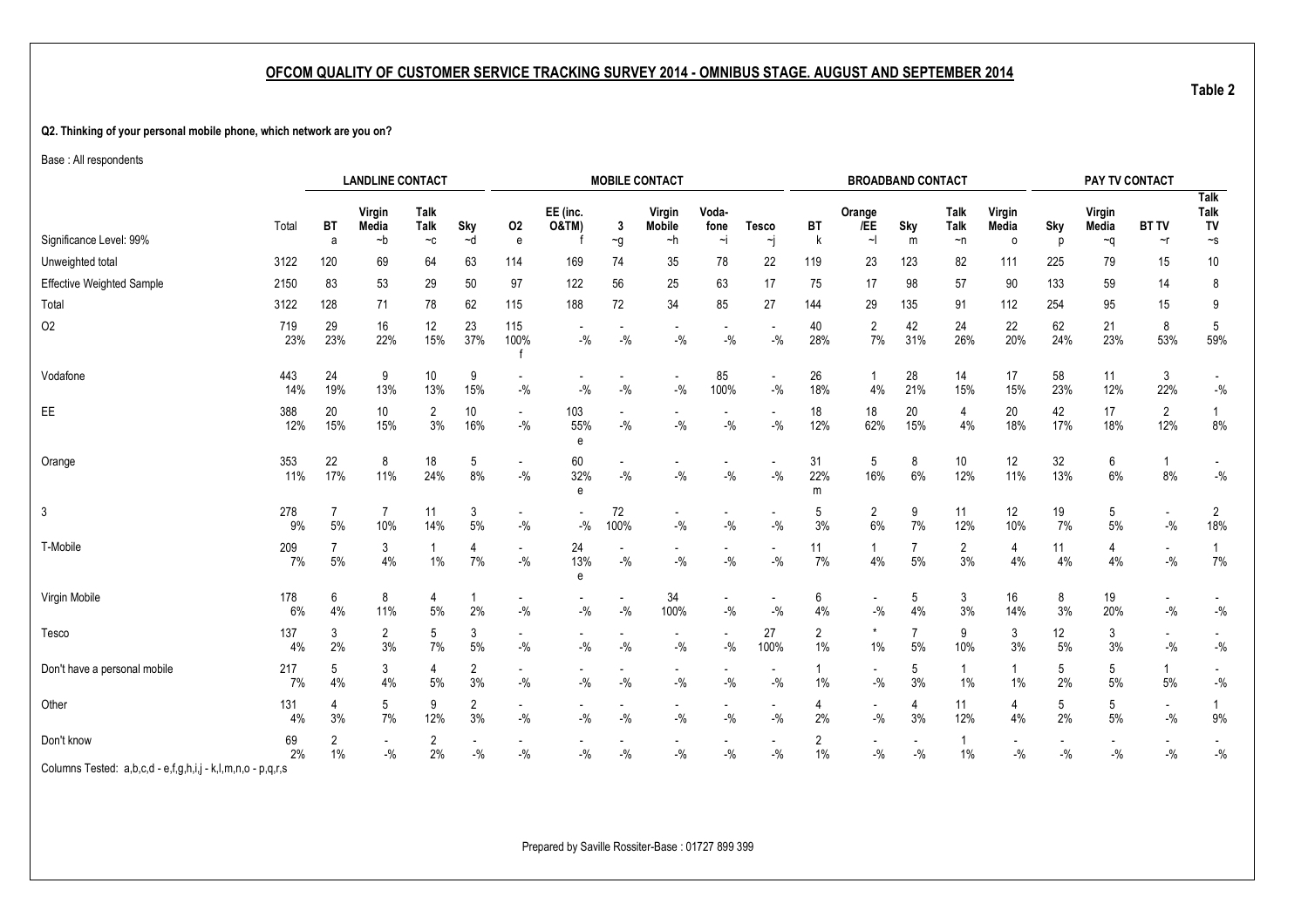#### **Q2. Thinking of your personal mobile phone, which network are you on?**

Base : All respondents

|                                                             |              |                 | <b>LANDLINE SUPPLIER</b> |                            |                 |                                    |                     |                      | <b>MOBILE SUPPLIER</b>             |                      |                                   |                      |                      | <b>BROADBAND SUPPLIER</b> |                  |                   |                 | PAY TV SUPPLIER  |                      |                           |
|-------------------------------------------------------------|--------------|-----------------|--------------------------|----------------------------|-----------------|------------------------------------|---------------------|----------------------|------------------------------------|----------------------|-----------------------------------|----------------------|----------------------|---------------------------|------------------|-------------------|-----------------|------------------|----------------------|---------------------------|
| Significance Level: 99%                                     | Total        | ВT              | Virgin<br>Media          | <b>Talk</b><br><b>Talk</b> | Sky             | 02                                 | EE (inc.<br>O&TM)   | 3                    | Virgin<br>Mobile<br>h              | Voda-<br>fone        | <b>Tesco</b>                      | ВT                   | Orange<br>/EE        | Sky                       | Talk<br>Talk     | Virgin<br>Media   | Sky             | Virgin<br>Media  | <b>BT TV</b>         | <b>Talk</b><br>Talk<br>TV |
|                                                             |              | a               |                          | C                          | d               | ${\bf e}$                          |                     | g                    |                                    |                      |                                   | $\sf k$              |                      | m                         | n                | $\circ$           | p               | q                |                      | s                         |
| Unweighted total                                            | 3122         | 1061            | 443                      | 369                        | 569             | 677                                | 918                 | 293                  | 179                                | 420                  | 138                               | 594                  | 104                  | 673                       | 383              | 476               | 1076            | 413              | 121                  | 111                       |
| <b>Effective Weighted Sample</b>                            | 2150         | 718             | 343                      | 236                        | 409             | 439                                | 575                 | 220                  | 132                                | 337                  | 115                               | 388                  | 77                   | 489                       | 246              | 368               | 747             | 318              | 84                   | 81                        |
| Total                                                       | 3122         | 1052            | 447                      | 370                        | 594             | 719                                | 949                 | 278                  | 178                                | 443                  | 137                               | 643                  | 100                  | 691                       | 383              | 489               | 1147            | 419              | 115                  | 96                        |
| O <sub>2</sub>                                              | 719<br>23%   | 241<br>23%      | 96<br>22%                | 77<br>21%                  | 171<br>29%      | 719<br>100%<br>fghij               | $-$ %               | $-9/6$               | $-$ %                              | $-$ %                | $-$ %                             | 179<br>28%           | 5<br>$5%$            | 192<br>28%<br>lo          | 80<br>21%        | 97<br>20%<br>- 1  | 286<br>25%      | 81<br>19%        | 47<br>41%<br>pqs     | 21<br>22%                 |
| Vodafone                                                    | 443<br>14%   | 161<br>15%      | 47<br>11%                | 46<br>12%                  | 103<br>17%<br>b | $-$ %                              | $-9/0$              | $-9/0$               | $\overline{\phantom{a}}$<br>$-$ %  | 443<br>100%<br>efghj | $\blacksquare$<br>$-$ %           | 113<br>18%           | 6<br>6%              | 126<br>18%<br>lo          | 43<br>11%        | 57<br>12%         | 207<br>18%<br>q | 42<br>10%        | 14<br>12%            | 14<br>14%                 |
| EE                                                          | 388<br>12%   | 132<br>13%<br>c | 49<br>11%                | 20<br>5%                   | 91<br>15%<br>C  | $\overline{\phantom{a}}$<br>$-$ %  | 388<br>41%<br>eghij | $-$ %                | $-$ %                              | $-$ %                | $-$ %                             | 88<br>14%<br>n       | 42<br>42%<br>kmno    | 111<br>16%<br>n           | 22<br>6%         | 65<br>13%<br>n.   | 183<br>16%<br>s | 59<br>14%        | 12<br>11%            | 4<br>$4\%$                |
| Orange                                                      | 353<br>11%   | 146<br>14%      | 40<br>9%                 | 44<br>12%                  | 59<br>10%       | $\blacksquare$<br>$-9/6$           | 353<br>37%<br>eghij | $-$ %                | $\overline{\phantom{a}}$<br>$-$ %  | $-$ %                | $\overline{\phantom{a}}$<br>$-$ % | 88<br>14%<br>$\circ$ | 27<br>27%<br>kmno    | 72<br>10%                 | 52<br>13%        | 37<br>8%          | 136<br>12%      | 40<br>10%        | 14<br>13%            | 5<br>$5\%$                |
| 3                                                           | 278<br>9%    | 62<br>6%        | 41<br>9%                 | 50<br>13%<br>a             | 53<br>9%        | $\blacksquare$<br>$-$ %            | $-$ %               | 278<br>100%<br>efhij | $\overline{\phantom{a}}$<br>$-$ %  | $-$ %                | $\blacksquare$<br>$-$ %           | 47<br>7%             | 3<br>3%              | 63<br>9%                  | 53<br>14%<br>k   | 62<br>13%         | 95<br>8%        | 47<br>11%        | $\overline{4}$<br>4% | 12<br>13%                 |
| T-Mobile                                                    | 209<br>7%    | 70<br>7%        | 23<br>$5%$               | 29<br>8%                   | 34<br>$6\%$     | $\overline{\phantom{a}}$<br>$-$ %  | 209<br>22%<br>eghij | $-9/0$               | $\overline{\phantom{a}}$<br>$-9/6$ | $-$ %                | $-$ %                             | 43<br>7%             | 9<br>9%              | 42<br>6%                  | 32<br>8%         | 26<br>5%          | 73<br>6%        | 17<br>4%         | $\overline{7}$<br>6% | 15<br>16%<br>pq           |
| Virgin Mobile                                               | 178<br>6%    | 30<br>3%        | 86<br>19%<br>acd         | 16<br>4%                   | 16<br>3%        | $-$ %                              | $-{\%}$             | $-9/0$               | 178<br>100%<br>efgij               | $-$ %                | $\blacksquare$<br>$-9/0$          | 18<br>3%             | 3<br>$3%$            | 20<br>$3%$                | 15<br>$4\%$      | 95<br>19%<br>klmn | 30<br>3%        | 77<br>18%<br>prs | 3<br>3%              | 5<br>$5\%$                |
| Tesco                                                       | 137<br>$4\%$ | 40<br>4%        | 18<br>4%                 | 25<br>7%                   | 28<br>$5\%$     | $-$ %                              | $-9/0$              | $-$ %                | $\overline{\phantom{a}}$<br>$-$ %  | $-9/6$               | 137<br>100%<br>efghi              | 22<br>3%             | $\overline{2}$<br>2% | 25<br>4%                  | 25<br>7%         | 18<br>4%          | 47<br>4%        | 15<br>4%         | 5<br>5%              | $\overline{2}$<br>2%      |
| Don't have a personal mobile                                | 217<br>7%    | 109<br>10%<br>d | 25<br>6%                 | 20<br>5%                   | 20<br>3%        | $\overline{\phantom{a}}$<br>$-9/6$ | $-9/6$              | $-$ %                | $\overline{\phantom{a}}$<br>$-$ %  | $-$ %                | $\overline{\phantom{a}}$<br>$-$ % | 17<br>3%             | 1<br>1%              | 20<br>3%                  | 15<br>4%         | 11<br>2%          | 43<br>4%        | 22<br>5%         | 3<br>3%              | 5<br>$6\%$                |
| Other                                                       | 131<br>4%    | 28<br>3%        | 15<br>3%                 | 35<br>10%<br>abd           | 16<br>3%        | $-$ %                              | $-$ %               | $-9/6$               | $-$ %                              | $-$ %                | $-$ %                             | 20<br>3%             | $\overline{2}$<br>2% | 17<br>2%                  | 42<br>11%<br>kmo | 18<br>4%          | 36<br>3%        | 11<br>3%         | $\overline{2}$<br>2% | 11<br>11%<br>pq           |
| Columns Tested: a,b,c,d - e,f,g,h,i,j - k,l,m,n,o - p,q,r,s |              |                 |                          |                            |                 |                                    |                     |                      |                                    |                      |                                   |                      |                      |                           |                  |                   |                 |                  |                      |                           |

Prepared by Saville Rossiter-Base : 01727 899 399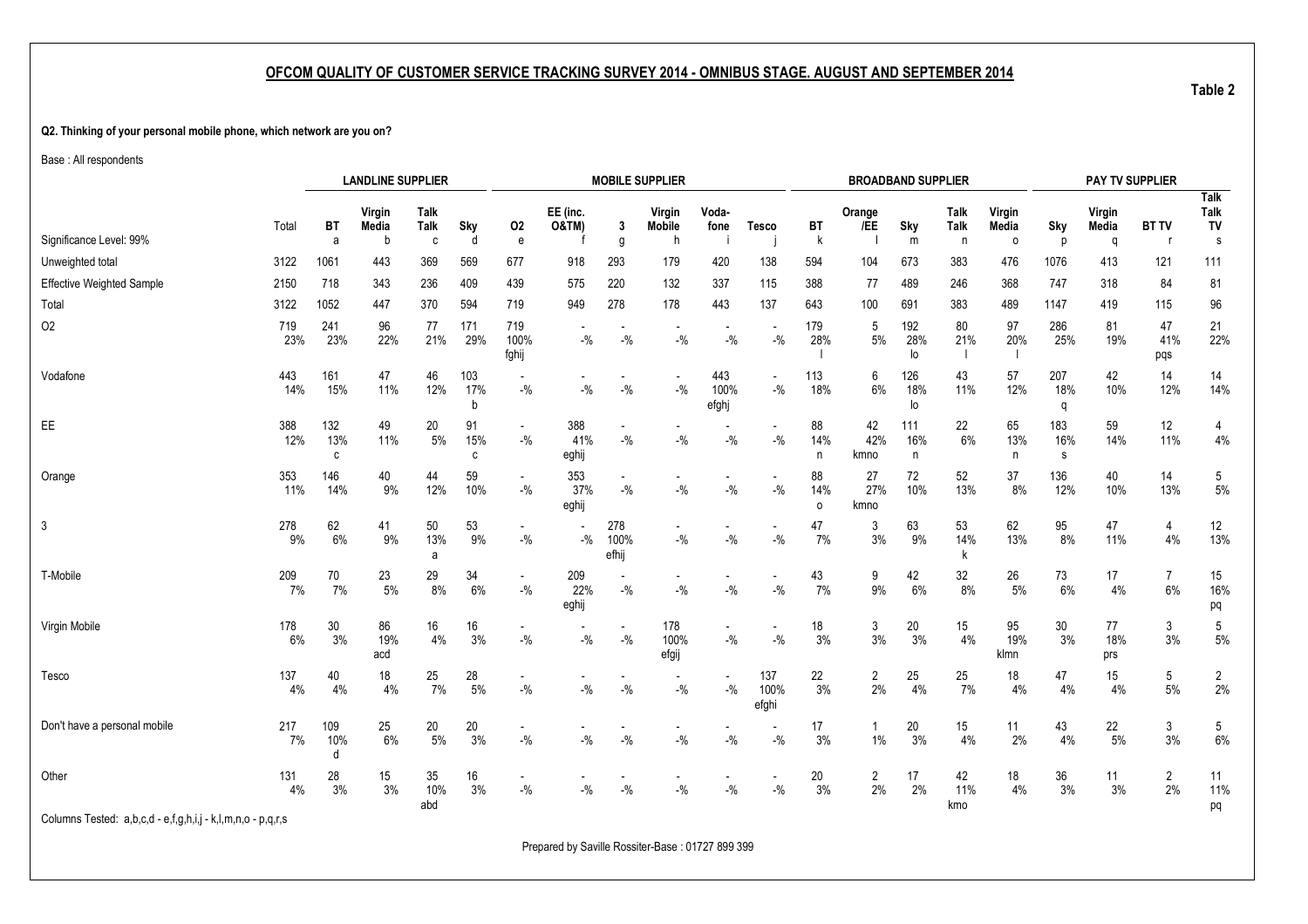**Q2. Thinking of your personal mobile phone, which network are you on?**

Base : All respondents

|                                  |          |          | <b>LANDLINE SUPPLIER</b> |              |       |                                   |                   |       | <b>MOBILE SUPPLIER</b> |               |       |       | <b>BROADBAND SUPPLIER</b>         |       |              |                 |          |                 | <b>PAY TV SUPPLIER</b> |                                  |
|----------------------------------|----------|----------|--------------------------|--------------|-------|-----------------------------------|-------------------|-------|------------------------|---------------|-------|-------|-----------------------------------|-------|--------------|-----------------|----------|-----------------|------------------------|----------------------------------|
|                                  | Total    | BT       | Virgin<br>Media          | Talk<br>Talk | Sky   | 02                                | EE (inc.<br>0&TM` |       | Virgin<br>Mobile       | Voda-<br>fone | Tesco | BT    | Orange<br>/EE                     | Sky   | Talk<br>Talk | Virgin<br>Media | Sky      | Virgin<br>Media | <b>BT TV</b>           | Talk<br><b>Talk</b><br><b>TV</b> |
| Significance Level: 99%          |          | а        |                          |              |       | e                                 |                   |       |                        |               |       |       |                                   | m     |              | $\Omega$        |          |                 |                        | s                                |
| Unweighted total                 | 3122     | 1061     | 443                      | 369          | 569   | 677                               | 918               | 293   | 179                    | 420           | 138   | 594   | 104                               | 673   | 383          | 476             | 1076     | 413             | 121                    | 111                              |
| <b>Effective Weighted Sample</b> | 2150     | 718      | 343                      | 236          | 409   | 439                               | 575               | 220   | 132                    | 337           | 115   | 388   | 77                                | 489   | 246          | 368             | 747      | 318             | 84                     | 81                               |
| Total                            | 3122     | 1052     | 447                      | 370          | 594   | 719                               | 949               | 278   | 178                    | 443           | 137   | 643   | 100                               | 691   | 383          | 489             | 1147     | 419             | 115                    | 96                               |
| Don't know                       | 69<br>2% | 33<br>3% | 2%                       | 2%           | $*$ % | $\overline{\phantom{a}}$<br>$-$ % | $-$ %             | $-$ % | $-$ %                  | $-$ %         | $-$ % | $1\%$ | $\overline{\phantom{0}}$<br>$-$ % | $*$ % | $1\%$        | *%              | 10<br>1% | 2%              | 3%                     | 3%                               |

Columns Tested: a,b,c,d - e,f,g,h,i,j - k,l,m,n,o - p,q,r,s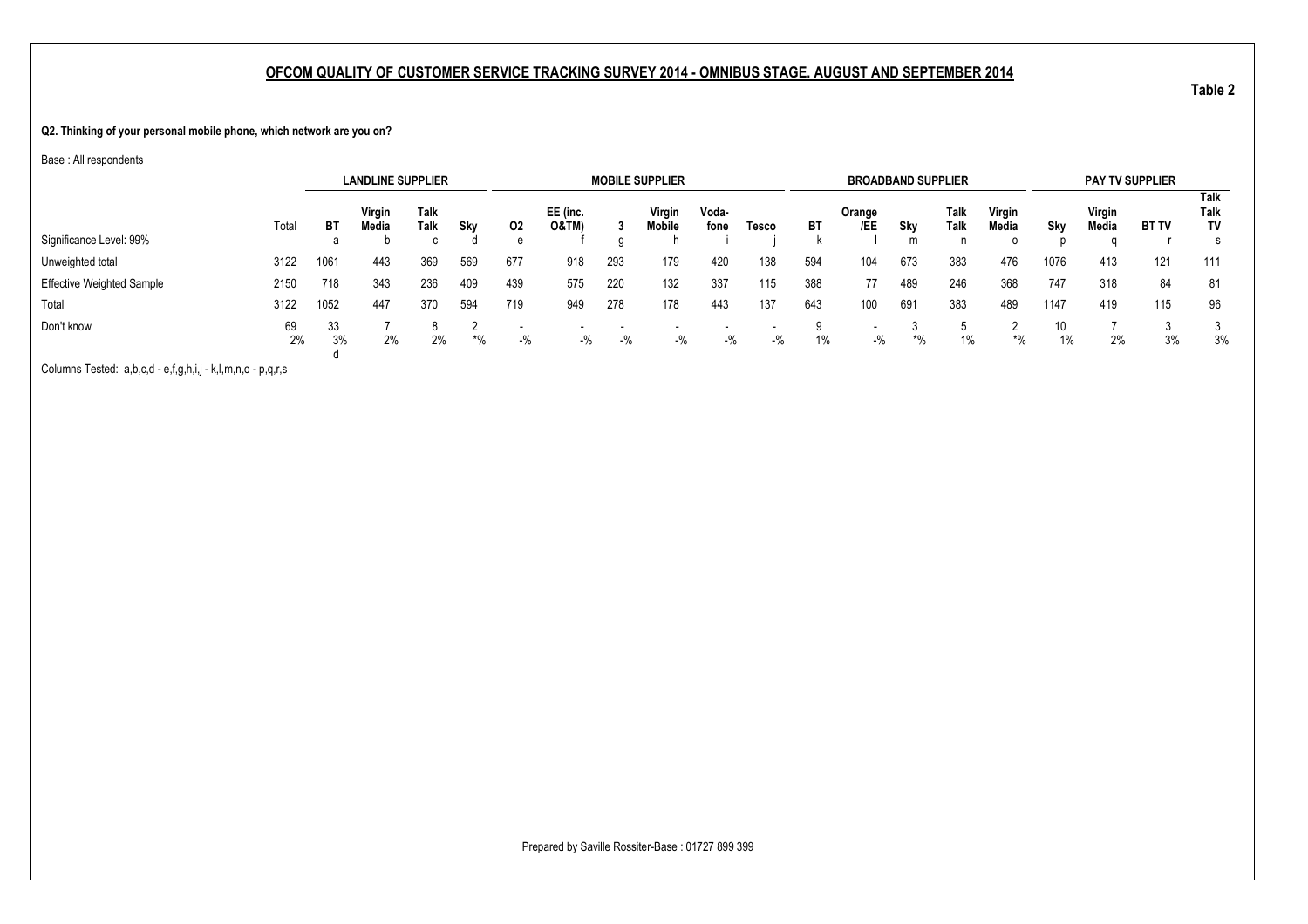#### <span id="page-11-1"></span><span id="page-11-0"></span>**Q3. Which company does your household use for its fixed broadband internet connection?**

Base : All respondents

|                                                                                                                                                |            |                  | <b>GENDER</b>      |                 |                   | <b>AGE</b>        |                  |                   |                     |                  | <b>SOCIAL GRADE</b> |                                |                   |                     | <b>NATION</b>    |                           |                      |
|------------------------------------------------------------------------------------------------------------------------------------------------|------------|------------------|--------------------|-----------------|-------------------|-------------------|------------------|-------------------|---------------------|------------------|---------------------|--------------------------------|-------------------|---------------------|------------------|---------------------------|----------------------|
|                                                                                                                                                |            |                  |                    |                 |                   |                   |                  |                   |                     |                  |                     |                                |                   |                     | SCOT-            |                           |                      |
| Significance Level: 99%                                                                                                                        | Total      | <b>MALE</b><br>a | <b>FEMALE</b><br>h | 16-24<br>C      | 25-34<br>d        | 35-44<br>e        | 45 54            | 55-64<br>g        | $65+$<br>h          | AB               | C <sub>1</sub>      | C <sub>2</sub><br>$\mathsf{k}$ | DE                | <b>ENGLAND</b><br>m | <b>LAND</b><br>n | <b>WALES</b><br>$~\sim$ 0 | N.I.<br>$\neg p$     |
| Unweighted total                                                                                                                               | 3122       | 1392             | 1730               | 381             | 593               | 484               | 469              | 416               | 779                 | 477              | 780                 | 636                            | 1229              | 2670                | 270              | 96                        | 86                   |
| <b>Effective Weighted Sample</b>                                                                                                               | 2150       | 1033             | 1118               | 306             | 455               | 368               | 316              | 222               | 569                 | 382              | 647                 | 402                            | 805               | 1808                | 208              | 76                        | 74                   |
| Total                                                                                                                                          | 3122       | 1530             | 1592               | 453             | 518               | 518               | 537              | 440               | 655                 | 699              | 858                 | 675                            | 890               | 2616                | 265              | 153                       | 87                   |
| Sky                                                                                                                                            | 691<br>22% | 339<br>22%       | 352<br>22%         | 117<br>26%<br>h | 159<br>31%<br>fgh | 156<br>30%<br>fgh | 110<br>20%<br>h  | 73<br>17%         | 75<br>11%           | 186<br>27%       | 203<br>24%          | 140<br>21%                     | 162<br>18%        | 568<br>22%          | 74<br>28%        | 29<br>19%                 | 19<br>22%            |
| <b>BT</b>                                                                                                                                      | 643<br>21% | 318<br>21%       | 326<br>20%         | 96<br>21%       | 77<br>15%         | 89<br>17%         | 138<br>26%<br>de | 121<br>27%<br>deh | 122<br>19%          | 181<br>26%<br>kl | 221<br>26%<br>kl    | 118<br>18%                     | 124<br>14%        | 524<br>20%          | 49<br>18%        | 40<br>26%                 | 31<br>35%            |
| Virgin Media                                                                                                                                   | 489<br>16% | 249<br>16%       | 240<br>15%         | 76<br>17%<br>h  | 102<br>20%<br>h   | 99<br>19%<br>h.   | 94<br>18%<br>h   | 64<br>15%<br>h.   | 53<br>8%            | 120<br>17%       | 144<br>17%          | 103<br>15%                     | 121<br>14%        | 441<br>17%          | 32<br>12%        | 15<br>10%                 | $1\%$                |
| <b>TalkTalk</b>                                                                                                                                | 383<br>12% | 194<br>13%       | 189<br>12%         | 62<br>14%       | 76<br>15%         | 61<br>12%         | 56<br>11%        | 58<br>13%         | 70<br>11%           | 89<br>13%        | 111<br>13%          | 90<br>13%                      | 94<br>11%         | 311<br>12%          | 35<br>13%        | 23<br>15%                 | 14<br>16%            |
| Orange/EE                                                                                                                                      | 100<br>3%  | 45<br>3%         | 55<br>3%           | 9<br>2%         | 21<br>4%          | 23<br>4%          | 22<br>4%         | 13<br>3%          | 12<br>2%            | 17<br>2%         | 29<br>3%            | 29<br>4%                       | 24<br>3%          | 84<br>3%            | 5<br>2%          | 10<br>7%                  | $1\%$                |
| Don't have fixed broadband                                                                                                                     | 502<br>16% | 234<br>15%       | 269<br>17%         | 58<br>13%       | 46<br>9%          | 43<br>8%          | 50<br>9%         | 61<br>14%         | 245<br>37%<br>cdefg | 22<br>3%         | 75<br>9%            | 113<br>17%                     | 292<br>33%<br>ijk | 417<br>16%          | 46<br>17%        | 25<br>16%                 | 15<br>17%            |
| Other                                                                                                                                          | 204<br>7%  | 103<br>7%        | 101<br>6%          | 13<br>$3%$      | 21<br>4%          | 29<br>$6\%$       | 56<br>10%<br>cd  | 41<br>9%<br>cd    | 45<br>7%            | 60<br>9%         | 47<br>$5\%$         | 53<br>8%                       | 45<br>5%          | 180<br>7%           | 15<br>6%         | 5<br>3%                   | 5<br>$5%$            |
| Don't know<br>$\bigcap_{i=1}^n A_i$ . The second contains the second contains the second contains of the second contains $\bigcap_{i=1}^n A_i$ | 108<br>3%  | 48<br>3%         | 61<br>4%           | 22<br>5%        | 16<br>3%          | 18<br>3%          | 11<br>2%         | 10<br>2%          | 31<br>5%            | 23<br>3%         | 29<br>3%            | 29<br>4%                       | 28<br>3%          | 92<br>4%            | 9<br>3%          | 6<br>4%                   | $\overline{2}$<br>2% |

Columns Tested: a,b - c,d,e,f,g,h - i,j,k,l - m,n,o,p

Prepared by Saville Rossiter-Base : 01727 899 399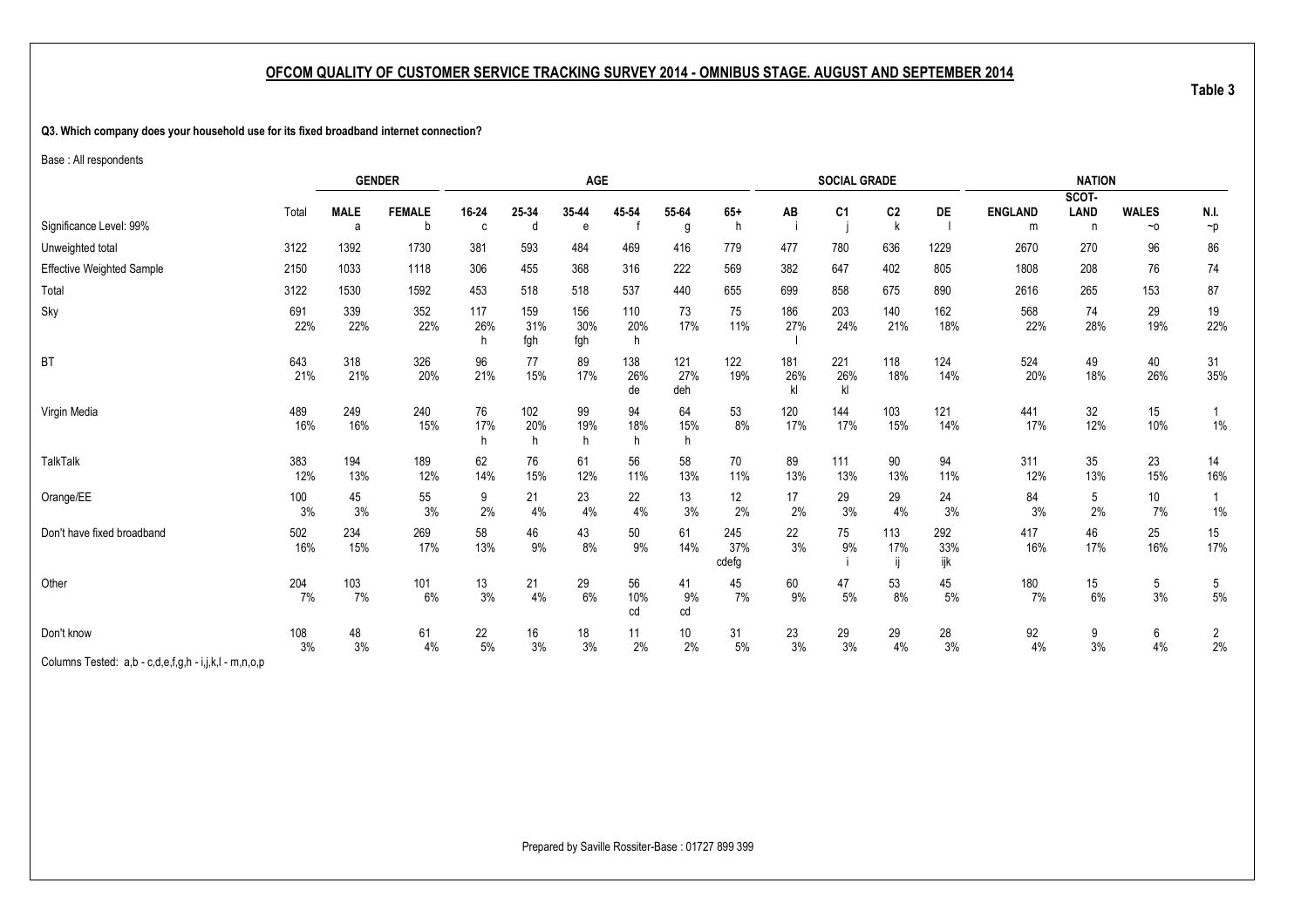#### **Q3. Which company does your household use for its fixed broadband internet connection?**

Base : All respondents

|                                  |             | <b>LANDLINE CONTACT</b> |                                     |                  |           |                      |                              |                      | <b>MOBILE CONTACT</b>               |               |                                   |                                   |               | <b>BROADBAND CONTACT</b> |                                    |                   |                      | PAY TV CONTACT       |              |                                  |
|----------------------------------|-------------|-------------------------|-------------------------------------|------------------|-----------|----------------------|------------------------------|----------------------|-------------------------------------|---------------|-----------------------------------|-----------------------------------|---------------|--------------------------|------------------------------------|-------------------|----------------------|----------------------|--------------|----------------------------------|
|                                  | Total       | <b>BT</b>               | Virgin<br>Media                     | Talk<br>Talk     | Sky       | 02                   | EE (inc.<br><b>O&amp;TM)</b> | 3                    | Virgin<br><b>Mobile</b>             | Voda-<br>fone | <b>Tesco</b>                      | BT                                | Orange<br>/EE | Sky                      | Talk<br>Talk                       | Virgin<br>Media   | Sky                  | Virgin<br>Media      | <b>BT TV</b> | <b>Talk</b><br><b>Talk</b><br>TV |
| Significance Level: 99%          |             | a                       | ∼b                                  | $-c$             | ~d        | e                    |                              | $\sim g$             | ~h                                  | $\sim$        | ∼j                                |                                   |               | m                        | $\neg$ n                           | $\circ$           | n                    | $\sim q$             | $\sim$ r     | $\mathord{\sim_S}$               |
| Unweighted total                 | 3122        | 120                     | 69                                  | 64               | 63        | 114                  | 169                          | 74                   | 35                                  | 78            | 22                                | 119                               | 23            | 123                      | 82                                 | 111               | 225                  | 79                   | 15           | 10                               |
| <b>Effective Weighted Sample</b> | 2150        | 83                      | 53                                  | 29               | 50        | 97                   | 122                          | 56                   | 25                                  | 63            | 17                                | 75                                | 17            | 98                       | 57                                 | 90                | 133                  | 59                   | 14           | 8                                |
| Total                            | 3122        | 128                     | 71                                  | 78               | 62        | 115                  | 188                          | 72                   | 34                                  | 85            | 27                                | 144                               | 29            | 135                      | 91                                 | 112               | 254                  | 95                   | 15           | 9                                |
| Sky                              | 691<br>22%  | 12<br>9%                | $\overline{\phantom{a}}$<br>$-{\%}$ | $-{\%}$          | 59<br>95% | 27<br>23%            | 45<br>24%                    | 20<br>28%            | 5<br>15%                            | 33<br>38%     | 4<br>16%                          | $-$ %                             | $-$ %         | 135<br>100%<br>ko        | $\overline{\phantom{a}}$<br>$-$ %  | $-$ %             | 130<br>51%           | $\overline{c}$<br>2% | $-$ %        | $-$ %                            |
| <b>BT</b>                        | 643<br>21%  | 75<br>59%               | $\sim$<br>$-$ %                     | $-$ %            | $1\%$     | 26<br>22%            | 34<br>18%                    | 4<br>5%              | 3<br>10%                            | 18<br>21%     | 5<br>18%                          | 144<br>100%<br>mo                 | $-9/6$        | $-$ %                    | $-$ %                              | $-$ %             | 62<br>25%            | 3<br>3%              | 13<br>91%    | $-$ %                            |
| Virgin Media                     | 489<br>16%  | 3<br>2%                 | 62<br>89%                           | $\sim$<br>$-9/6$ | 2<br>4%   | 24<br>21%            | 30<br>16%                    | 19<br>26%            | 19<br>57%                           | 12<br>15%     | $\overline{2}$<br>7%              | $-$ %                             | $-$ %         | $-$ %                    | $\overline{\phantom{a}}$<br>$-9/6$ | 112<br>100%<br>km | 10<br>4%             | 77<br>82%            | $-$ %        | $-$ %                            |
| <b>TalkTalk</b>                  | 383<br>12%  | 4<br>3%                 | $\sim$<br>$-{\frac{0}{2}}/2$        | 73<br>94%        | $-{\%}$   | 18<br>15%            | 13<br>7%                     | 16<br>22%            | $\mathbf{1}$<br>2%                  | 5<br>6%       | 8<br>29%                          | $-$ %                             | $-$ %         | $-9/6$                   | 91<br>100%                         | $-$ %             | 16<br>6%             | $*9/6$               | $-$ %        | 9<br>100%                        |
| Orange/EE                        | 100<br>$3%$ | $\boldsymbol{*}$ %      | $\sim$<br>$-$ %                     | $1\%$            | $-$ %     | 1%                   | 24<br>13%<br>e               | $\overline{2}$<br>3% | $\overline{\phantom{a}}$<br>$-9/0$  | $1\%$         | $\overline{\phantom{a}}$<br>$-$ % | $\overline{\phantom{a}}$<br>$-$ % | 29<br>100%    | $\blacksquare$<br>$-9/6$ | $\overline{\phantom{a}}$<br>$-$ %  | $-9/6$            | $\overline{7}$<br>3% | 3<br>3%              | $-9/0$       | $-$ %                            |
| Don't have fixed broadband       | 502<br>16%  | 18<br>14%               | 4<br>5%                             | 2<br>2%          | $-{\%}$   | 11<br>10%            | 19<br>10%                    | 7<br>10%             | 5<br>16%                            | 8<br>9%       | 3<br>11%                          | $-$ %                             | $-$ %         | $-9/6$                   | $-$ %                              | $-$ %             | 10<br>4%             | 7<br>7%              | 9%           | $-$ %                            |
| Other                            | 204<br>7%   | 11<br>9%                | $\overline{2}$<br>$3\%$             | $1\%$            | $-$ %     | $\overline{7}$<br>6% | 18<br>9%                     | 2<br>3%              | $\overline{\phantom{a}}$<br>$-{\%}$ | 6<br>7%       | 3<br>11%                          | $-$ %                             | $-$ %         | $-$ %                    | $-{\%}$                            | $-$ %             | 17<br>7%             | 1%                   | $-9/6$       | $-9/6$                           |
| Don't know                       | 108<br>3%   | 5<br>4%                 | 2<br>3%                             | 2%               | $-$ %     | 3<br>2%              | 4<br>2%                      | 2<br>3%              | $\overline{\phantom{a}}$<br>$-$ %   | 2<br>3%       | $\overline{2}$<br>7%              | $-$ %                             | $-$ %         | $-$ %                    | $-$ %                              | $-\frac{6}{6}$    | 2<br>1%              | 2<br>2%              | $-$ %        | $-$ %                            |

Columns Tested: a,b,c,d - e,f,g,h,i,j - k,l,m,n,o - p,q,r,s

Prepared by Saville Rossiter-Base : 01727 899 399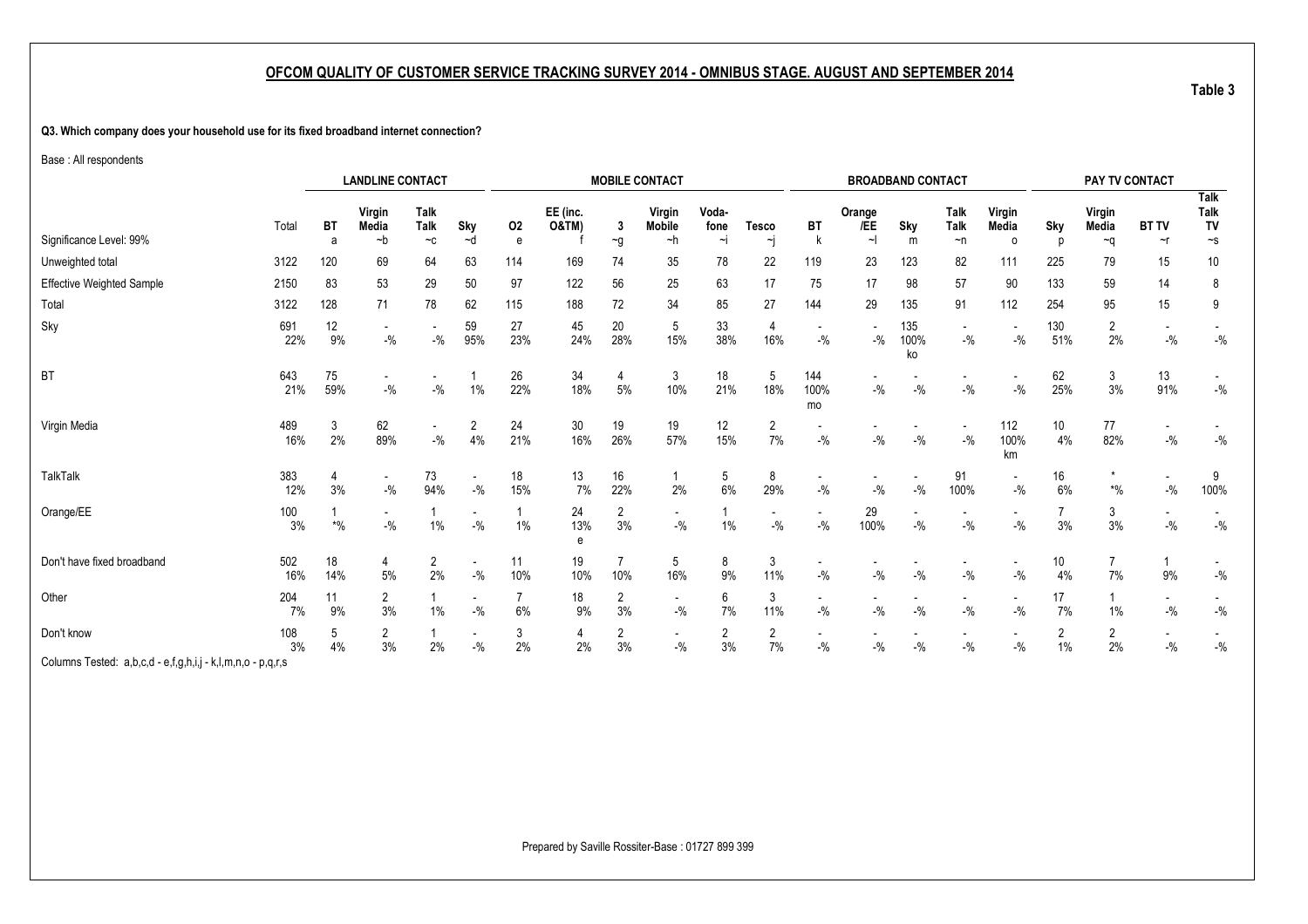#### **Q3. Which company does your household use for its fixed broadband internet connection?**

Base : All respondents

|                                                             |            |                   | <b>LANDLINE SUPPLIER</b>             |                                 |                   |                 |                              |                   | <b>MOBILE SUPPLIER</b>       |                 |                      |                                    |                     | <b>BROADBAND SUPPLIER</b> |                                   |                                   |                   | PAY TV SUPPLIER      |                          |                                |
|-------------------------------------------------------------|------------|-------------------|--------------------------------------|---------------------------------|-------------------|-----------------|------------------------------|-------------------|------------------------------|-----------------|----------------------|------------------------------------|---------------------|---------------------------|-----------------------------------|-----------------------------------|-------------------|----------------------|--------------------------|--------------------------------|
| Significance Level: 99%                                     | Total      | <b>BT</b><br>a    | Virgin<br>Media<br>b                 | <b>Talk</b><br><b>Talk</b><br>C | Sky<br>d          | 02<br>e         | EE (inc.<br><b>O&amp;TM)</b> | 3<br>g            | Virgin<br><b>Mobile</b><br>h | Voda-<br>fone   | <b>Tesco</b>         | BT<br>k                            | Orange<br>/EE       | Sky<br>m                  | Talk<br><b>Talk</b><br>n          | Virgin<br>Media<br>$\Omega$       | Sky<br>D          | Virgin<br>Media<br>Q | <b>BT TV</b>             | Talk<br><b>Talk</b><br>TV<br>s |
| Unweighted total                                            | 3122       | 1061              | 443                                  | 369                             | 569               | 677             | 918                          | 293               | 179                          | 420             | 138                  | 594                                | 104                 | 673                       | 383                               | 476                               | 1076              | 413                  | 121                      | 111                            |
| <b>Effective Weighted Sample</b>                            | 2150       | 718               | 343                                  | 236                             | 409               | 439             | 575                          | 220               | 132                          | 337             | 115                  | 388                                | 77                  | 489                       | 246                               | 368                               | 747               | 318                  | 84                       | 81                             |
| Total                                                       | 3122       | 1052              | 447                                  | 370                             | 594               | 719             | 949                          | 278               | 178                          | 443             | 137                  | 643                                | 100                 | 691                       | 383                               | 489                               | 1147              | 419                  | 115                      | 96                             |
| Sky                                                         | 691<br>22% | 90<br>9%<br>bc    | 4<br>$1\%$                           | 2<br>1%                         | 553<br>93%<br>abc | 192<br>27%<br>h | 226<br>24%<br>h              | 63<br>23%<br>h    | 20<br>11%                    | 126<br>28%      | 25<br>18%            | $\overline{\phantom{a}}$<br>$-9/6$ | $-$ %               | 691<br>100%<br>klno       | $\overline{\phantom{a}}$<br>$-$ % | $\overline{\phantom{a}}$<br>$-$ % | 611<br>53%<br>qrs | 4<br>$1\%$           | 4<br>3%                  | 3<br>3%                        |
| <b>BT</b>                                                   | 643<br>21% | 602<br>57%<br>bcd | 6<br>$1\%$                           | $1\%$                           | $1\%$             | 179<br>25%<br>h | 219<br>23%<br>h              | 47<br>17%         | 18<br>10%                    | 113<br>25%<br>h | 22<br>16%            | 643<br>100%<br>Imno                | $-$ %               | $-$ %                     | $-9/6$                            | $\overline{\phantom{a}}$<br>$-$ % | 223<br>19%<br>qs  | 20<br>5%             | 94<br>82%<br>pqs         | $\mathbf{1}$<br>$1\%$          |
| Virgin Media                                                | 489<br>16% | 32<br>3%          | 387<br>87%<br>acd                    | 2<br>$*9/0$                     | 1%                | 97<br>13%       | 128<br>13%                   | 62<br>22%<br>efi  | 95<br>53%<br>efgij           | 57<br>13%       | 18<br>13%            | $-9/6$                             | $-9/0$              | $-$ %                     | $-$ %                             | 489<br>100%<br>klmn               | 44<br>4%          | 346<br>82%<br>prs    | 1%                       | $1\%$                          |
| TalkTalk                                                    | 383<br>12% | 33<br>3%<br>bd    | 2<br>$*9/6$                          | 330<br>89%<br>abd               | 4<br>1%           | 80<br>11%       | 106<br>11%                   | 53<br>19%<br>efhi | 15<br>8%                     | 43<br>10%       | 25<br>18%            | $-$ %                              | $-9/0$              | $-$ %                     | 383<br>100%<br>klmo               | $\overline{\phantom{a}}$<br>$-$ % | 82<br>7%<br>q     | 2<br>$1\%$           | 7<br>6%<br>$\Omega$      | 86<br>90%<br>pqr               |
| Orange/EE                                                   | 100<br>3%  | 29<br>3%          | $\overline{c}$<br>$\boldsymbol{*}$ % | 2<br>$*9/6$                     | 6<br>1%           | 5<br>1%         | 79<br>8%<br>eghij            | 3<br>1%           | 3<br>2%                      | 6<br>$1\%$      | $\overline{c}$<br>1% | $-9/6$                             | 100<br>100%<br>kmno | $-9/0$                    | $-$ %                             | $-$ %                             | 27<br>2%          | 2%                   | 5<br>4%                  | 2<br>2%                        |
| Don't have fixed broadband                                  | 502<br>16% | 183<br>17%<br>bcd | 33<br>7%                             | 27<br>7%<br>d                   | 12<br>2%          | 83<br>12%       | 107<br>11%                   | 35<br>12%         | 21<br>12%                    | 52<br>12%       | 25<br>19%            | $-9/6$                             | $-9/0$              | $-$ %                     | $-9/6$                            | $-9/0$                            | 74<br>$6\%$       | 29<br>7%             | 3<br>3%                  | 4<br>4%                        |
| Other                                                       | 204<br>7%  | 53<br>5%<br>bcd   | 4<br>$1\%$                           | 2<br>1%                         | $*$ %             | 60<br>8%        | 61<br>6%                     | 11<br>4%          | 6<br>3%                      | 30<br>7%        | 12<br>9%             | $-$ %                              | $-$ %               | $-$ %                     | $-$ %                             | $-$ %                             | 63<br>5%<br>q     | 3<br>1%              | 1%                       | $-{\%}$                        |
| Don't know                                                  | 108<br>3%  | 30<br>3%          | 8<br>2%                              | 2<br>$1\%$                      | 6<br>$1\%$        | 23<br>3%        | 25<br>3%                     | 6<br>$2\%$        | 1%                           | 17<br>4%        | 8<br>$5%$            | $-$ %                              | $-$ %               | $-$ %                     | $-$ %                             | $-$ %                             | 23<br>2%          | 9<br>2%              | $\boldsymbol{*}0\!/\!_0$ | $-{\%}$                        |
| Columns Tested: a,b,c,d - e,f,g,h,i,j - k,l,m,n,o - p,q,r,s |            |                   |                                      |                                 |                   |                 |                              |                   |                              |                 |                      |                                    |                     |                           |                                   |                                   |                   |                      |                          |                                |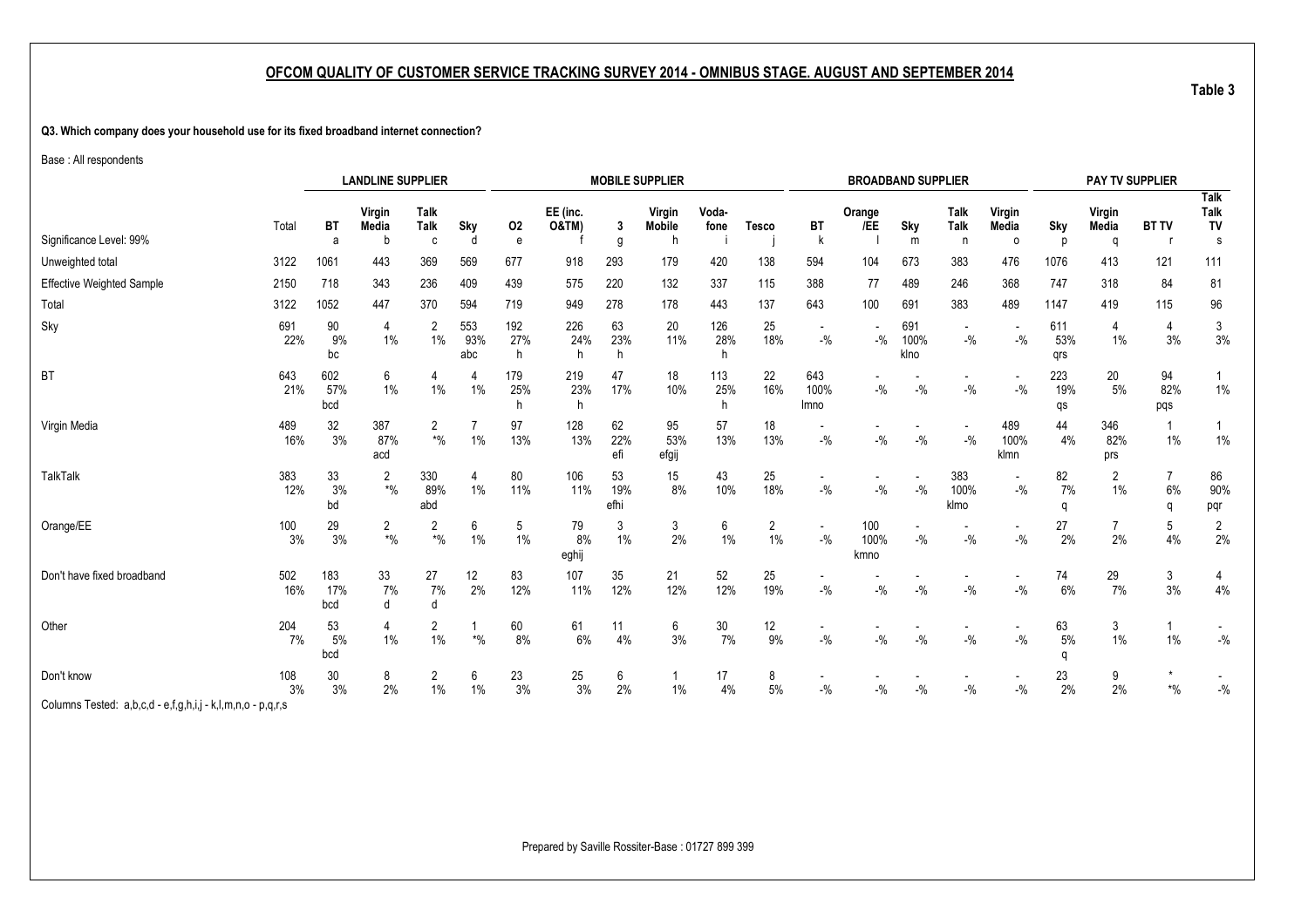<span id="page-14-1"></span><span id="page-14-0"></span>**Q4. Which company does your household use for cable or satellite TV or other Pay TV, if any?**

Base : All respondents

|                                                       |             |             | <b>GENDER</b> |                  |                 | AGE              |            |                   |                     |                  | <b>SOCIAL GRADE</b> |                |            |                | <b>NATION</b>        |                         |                         |
|-------------------------------------------------------|-------------|-------------|---------------|------------------|-----------------|------------------|------------|-------------------|---------------------|------------------|---------------------|----------------|------------|----------------|----------------------|-------------------------|-------------------------|
|                                                       |             |             |               |                  |                 |                  |            |                   |                     |                  |                     |                |            |                | SCOT-                |                         |                         |
|                                                       | Total       | <b>MALE</b> | <b>FEMALE</b> | 16-24            | 25-34           | 35-44            | 45-54      | 55-64             | $65+$               | AB               | C1                  | C <sub>2</sub> | <b>DE</b>  | <b>ENGLAND</b> | LAND                 | <b>WALES</b>            | N.I.                    |
| Significance Level: 99%                               |             | a           |               | C                | d               | e                |            | g                 |                     |                  |                     |                |            | m              | n.                   | $~\sim$ 0               | $\neg p$                |
| Unweighted total                                      | 3122        | 1392        | 1730          | 381              | 593             | 484              | 469        | 416               | 779                 | 477              | 780                 | 636            | 1229       | 2670           | 270                  | 96                      | 86                      |
| <b>Effective Weighted Sample</b>                      | 2150        | 1033        | 1118          | 306              | 455             | 368              | 316        | 222               | 569                 | 382              | 647                 | 402            | 805        | 1808           | 208                  | 76                      | 74                      |
| Total                                                 | 3122        | 1530        | 1592          | 453              | 518             | 518              | 537        | 440               | 655                 | 699              | 858                 | 675            | 890        | 2616           | 265                  | 153                     | 87                      |
| Sky                                                   | 1147<br>37% | 575<br>38%  | 572<br>36%    | 203<br>45%<br>gh | 199<br>38%<br>h | 213<br>41%<br>h. | 219<br>41% | 145<br>33%        | 167<br>25%          | 305<br>44%<br>kl | 351<br>41%<br>k     | 197<br>29%     | 293<br>33% | 911<br>35%     | 117<br>44%<br>m      | 72<br>47%               | 47<br>53%               |
| Virgin Media                                          | 419<br>13%  | 212<br>14%  | 208<br>13%    | 59<br>13%        | 76<br>15%       | 81<br>16%        | 83<br>15%  | 56<br>13%         | 65<br>10%           | 96<br>14%        | 122<br>14%          | 88<br>13%      | 114<br>13% | 370<br>14%     | 33<br>12%            | 15<br>10%               | $\overline{c}$<br>$2\%$ |
| BT TV/ BT Vision                                      | 115<br>4%   | 47<br>3%    | 68<br>4%      | 10<br>2%         | 15<br>3%        | 16<br>3%         | 27<br>5%   | 20<br>$5%$        | 26<br>4%            | 28<br>4%         | 44<br>5%            | 16<br>2%       | 27<br>3%   | 90<br>3%       | 18<br>7%             | 3<br>2%                 | 4<br>4%                 |
| <b>TalkTalk TV</b>                                    | 96<br>3%    | 33<br>2%    | 63<br>4%      | 21<br>5%         | 22<br>4%        | 12<br>2%         | 16<br>3%   | 13<br>3%          | 11<br>2%            | 12<br>2%         | 23<br>3%            | 19<br>3%       | 42<br>$5%$ | 84<br>3%       | 9<br>3%              | $\overline{2}$<br>1%    | $\overline{2}$<br>2%    |
| Don't have Pay TV                                     | 1119<br>36% | 549<br>36%  | 570<br>36%    | 126<br>28%       | 153<br>30%      | 159<br>31%       | 161<br>30% | 181<br>41%<br>cdf | 339<br>52%<br>cdefg | 222<br>32%       | 267<br>31%          | 280<br>42%     | 350<br>39% | 951<br>36%     | 79<br>30%            | 56<br>36%               | 33<br>38%               |
| Other                                                 | 113<br>4%   | 62<br>4%    | 51<br>3%      | 11<br>2%         | 30<br>6%<br>gh  | 28<br>$5\%$      | 21<br>4%   | 6<br>1%           | 17<br>3%            | 13<br>2%         | 23<br>3%            | 45<br>7%       | 31<br>4%   | 106<br>4%      | $\overline{c}$<br>1% | 4<br>2%                 | 1%                      |
| Don't know                                            | 113<br>4%   | 52<br>3%    | 61<br>4%      | 23<br>$5\%$      | 23<br>4%        | 9<br>2%          | 9<br>2%    | 19<br>4%          | 31<br>$5\%$         | 24<br>3%         | 28<br>3%            | 28<br>4%       | 32<br>4%   | 104<br>4%      | $\overline{7}$<br>3% | $\overline{2}$<br>$1\%$ | $-$ %                   |
| Columns Tested: a,b - c,d,e,f,g,h - i,j,k,l - m,n,o,p |             |             |               |                  |                 |                  |            |                   |                     |                  |                     |                |            |                |                      |                         |                         |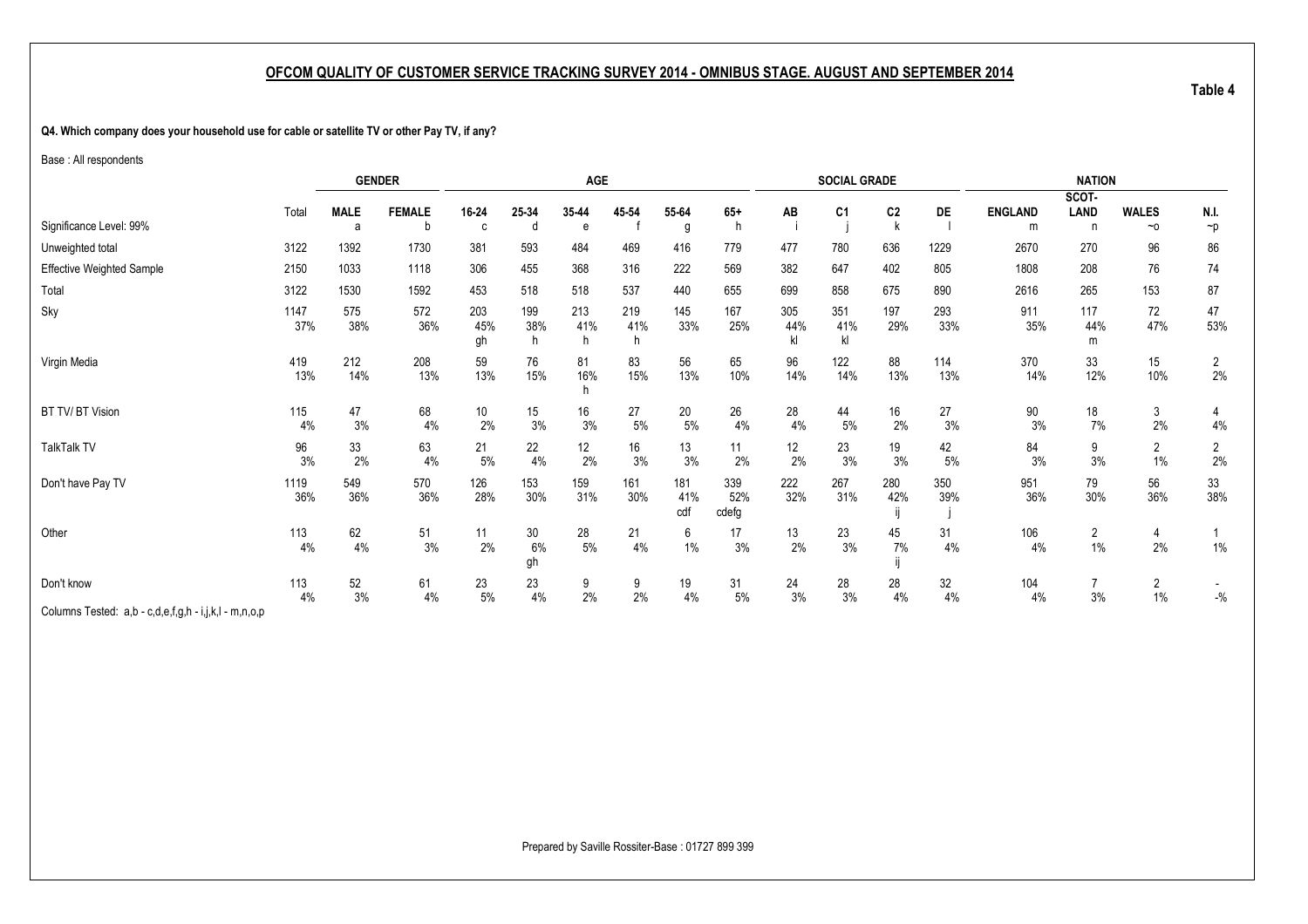**Q4. Which company does your household use for cable or satellite TV or other Pay TV, if any?**

Base : All respondents

|                                                             | <b>LANDLINE CONTACT</b>                                                               |           |                      |           |           |                              |                                 |                         | <b>MOBILE CONTACT</b>              |                      |                       |                          |                                   | <b>BROADBAND CONTACT</b> |                         |                       |                                    | PAY TV CONTACT |                    |           |
|-------------------------------------------------------------|---------------------------------------------------------------------------------------|-----------|----------------------|-----------|-----------|------------------------------|---------------------------------|-------------------------|------------------------------------|----------------------|-----------------------|--------------------------|-----------------------------------|--------------------------|-------------------------|-----------------------|------------------------------------|----------------|--------------------|-----------|
|                                                             | Talk<br>Virgin<br><b>Talk</b><br>Media<br>Sky<br>Total<br>ВT<br>~d<br>~b<br>$-c$<br>a |           |                      |           | 02        | EE (inc.<br><b>O&amp;TM)</b> | -3                              | Virgin<br><b>Mobile</b> | Voda-<br>fone                      | <b>Tesco</b>         | BT                    | Orange<br>/EE            | Sky                               | Talk<br>Talk             | Virgin<br>Media         | Sky                   | Virgin<br>Media                    | <b>BT TV</b>   | Talk<br>Talk<br>TV |           |
| Significance Level: 99%                                     |                                                                                       |           |                      |           |           | e                            |                                 | $\sim g$                | ~h                                 | $\sim$               | hj                    |                          | $\sim$                            | m                        | $\neg$ n                | $\Omega$              |                                    | $\sim q$       | ~r                 | $\sim$ s  |
| Unweighted total                                            | 3122                                                                                  | 120       | 69                   | 64        | 63        | 114                          | 169                             | 74                      | 35                                 | 78                   | 22                    | 119                      | 23                                | 123                      | 82                      | 111                   | 225                                | 79             | 15                 | 10        |
| Effective Weighted Sample                                   | 2150                                                                                  | 83        | 53                   | 29        | 50        | 97                           | 122                             | 56                      | 25                                 | 63                   | 17                    | 75                       | 17                                | 98                       | 57                      | 90                    | 133                                | 59             | 14                 | 8         |
| Total                                                       | 3122                                                                                  | 128       | 71                   | 78        | 62        | 115                          | 188                             | 72                      | 34                                 | 85                   | 27                    | 144                      | 29                                | 135                      | 91                      | 112                   | 254                                | 95             | 15                 | 9         |
| Sky                                                         | 1147<br>37%                                                                           | 52<br>40% | 5<br>7%              | 19<br>24% | 57<br>92% | 43<br>37%                    | 80<br>43%                       | 26<br>37%               | 6<br>19%                           | 48<br>56%            | 12<br>44%             | 50<br>35%<br>0           | 11<br>39%                         | 120<br>89%<br>ko         | 27<br>30%               | 10 <sup>°</sup><br>9% | 254<br>100%                        | $-$ %          | $-9/0$             | $-9/6$    |
| Virgin Media                                                | 419<br>13%                                                                            | 6<br>4%   | 55<br>78%            | $-$ %     | 1%        | 22<br>19%                    | 26<br>14%                       | 13<br>19%               | 17<br>49%                          | 9<br>10%             | 3<br>11%              | 2<br>1%                  | 2%                                | $-9/6$                   | $\boldsymbol{*}0\!/\!0$ | 77<br>69%<br>km       | $\overline{\phantom{a}}$<br>$-9/6$ | 95<br>100%     | $-9/6$             | $-9/6$    |
| BT TV/ BT Vision                                            | 115<br>4%                                                                             | 8<br>6%   | $-{\frac{0}{2}}/2$   | 1%        | $-{\%}$   | $\overline{2}$<br>2%         | 6<br>3%                         | 1%                      | $\overline{\phantom{a}}$<br>$-$ %  | $\overline{2}$<br>2% | $\star$<br>1%         | 17<br>12%<br>mo          | $\star$<br>1%                     | 1%                       | $-$ %                   | $-9/6$                | $-$ %                              | $-$ %          | 15<br>100%         | $-{\%}$   |
| <b>TalkTalk TV</b>                                          | 96<br>3%                                                                              | 1%        | $-9/6$               | 12<br>16% | $-{\%}$   | 6<br>5%                      | $-9/0$                          | 3<br>4%                 | $\star$<br>$1\%$                   | 2<br>3%              | $-$ %                 | $-$ %                    | $-$ %                             | $-$ %                    | 18<br>20%               | $-$ %                 | $-9/6$                             | $-$ %          | $-$ %              | 9<br>100% |
| Don't have Pay TV                                           | 1119<br>36%                                                                           | 57<br>44% | 11%                  | 38<br>49% | 3<br>5%   | 39<br>34%                    | 70<br>38%                       | 24<br>33%               | 10<br>30%                          | 21<br>25%            | $\overline{7}$<br>27% | 74<br>51%<br>mo          | 15<br>51%                         | 10<br>8%                 | 37<br>41%               | 19<br>17%             | $-$ %                              | $-$ %          | $-$ %              | $-9/6$    |
| Other                                                       | 113<br>4%                                                                             | 3<br>3%   | $\overline{2}$<br>2% | 6<br>8%   | $1\%$     | $\overline{2}$<br>2%         | $\boldsymbol{^{*0}\!}/_{\!\!0}$ | 3<br>4%                 | $\overline{\phantom{a}}$<br>$-$ %  | 1%                   | 4<br>14%              | $\boldsymbol{*}0\!/\!_0$ | 2<br>7%                           | 1%                       | 6<br>7%                 | 2<br>2%               | $-$ %                              | $-$ %          | $-$ %              | $-$ %     |
| Don't know                                                  | 113<br>4%                                                                             | 2<br>1%   | $\overline{2}$<br>2% | 2%        | $1\%$     | $\overline{2}$<br>2%         | 4<br>2%                         | 2<br>2%                 | $\overline{\phantom{a}}$<br>$-9/6$ | 2<br>3%              | 1<br>3%               | 2<br>1%                  | $\overline{\phantom{a}}$<br>$-$ % | 3<br>2%                  | $\overline{2}$<br>2%    | 3<br>3%               | $-$ %                              | $-$ %          | $-$ %              | $-$ %     |
| Columns Tested: a,b,c,d - e,f,g,h,i,j - k,l,m,n,o - p,q,r,s |                                                                                       |           |                      |           |           |                              |                                 |                         |                                    |                      |                       |                          |                                   |                          |                         |                       |                                    |                |                    |           |

Prepared by Saville Rossiter-Base : 01727 899 399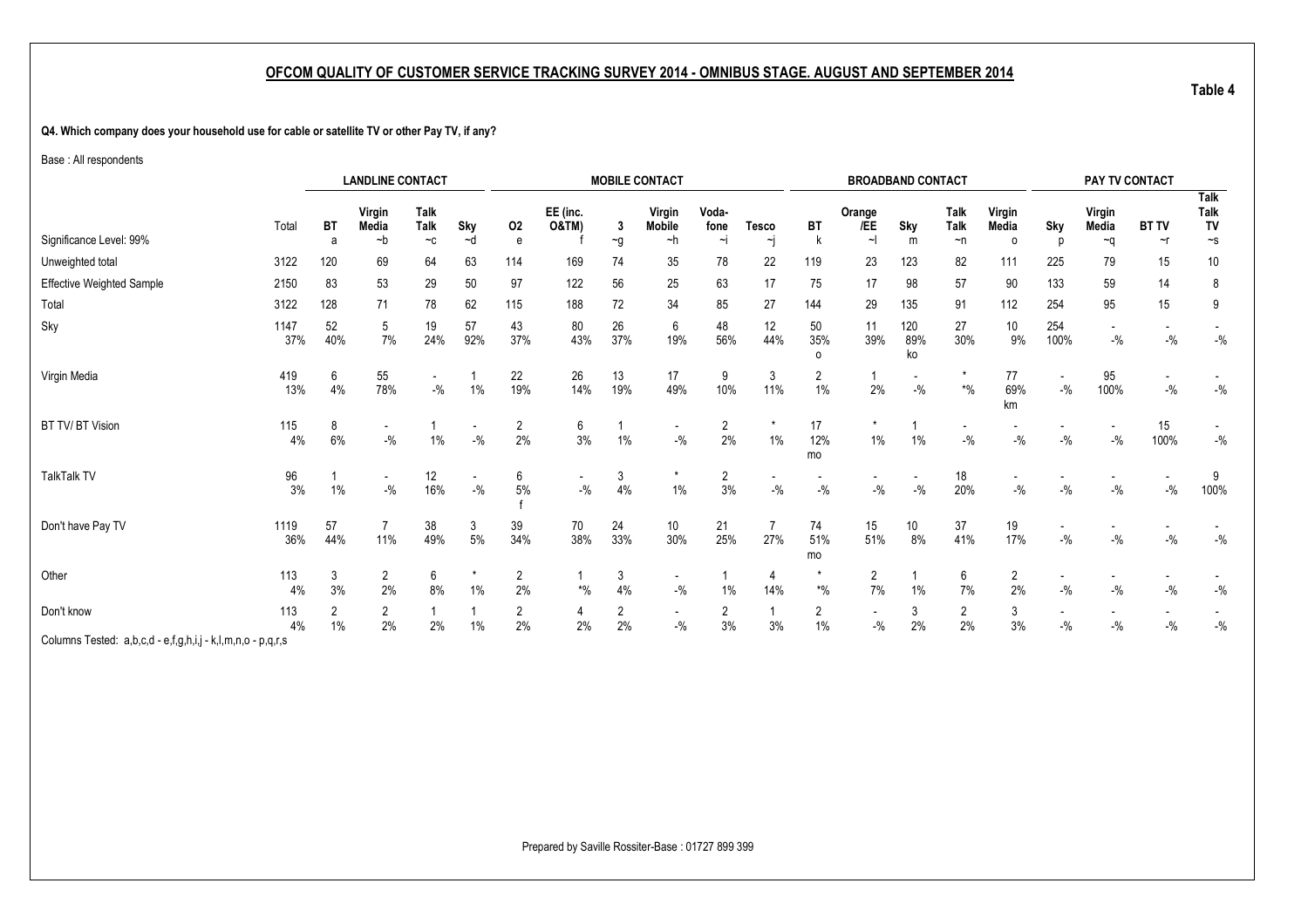**Q4. Which company does your household use for cable or satellite TV or other Pay TV, if any?**

Base : All respondents

|                                  | <b>LANDLINE SUPPLIER</b> |                   |                   |                   |                         |                 |                   |           | <b>MOBILE SUPPLIER</b>  |                  |                      |                  |                       | <b>BROADBAND SUPPLIER</b>     |                          |                             |                                    | PAY TV SUPPLIER      |                    |                                |
|----------------------------------|--------------------------|-------------------|-------------------|-------------------|-------------------------|-----------------|-------------------|-----------|-------------------------|------------------|----------------------|------------------|-----------------------|-------------------------------|--------------------------|-----------------------------|------------------------------------|----------------------|--------------------|--------------------------------|
| Significance Level: 99%          | Total                    | <b>BT</b><br>a    | Virgin<br>Media   | Talk<br>Talk<br>C | Sky<br>d                | 02<br>e         | EE (inc.<br>O&TM) | 3<br>g    | Virgin<br><b>Mobile</b> | Voda-<br>fone    | Tesco                | <b>BT</b>        | Orange<br>/EE         | Sky<br>m                      | Talk<br><b>Talk</b><br>n | Virgin<br>Media<br>$\Omega$ | Sky                                | Virgin<br>Media<br>a | <b>BT TV</b>       | <b>Talk</b><br>Talk<br>TV<br>s |
| Unweighted total                 | 3122                     | 1061              | 443               | 369               | 569                     | 677             | 918               | 293       | 179                     | 420              | 138                  | 594              | 104                   | 673                           | 383                      | 476                         | 1076                               | 413                  | 121                | 111                            |
| <b>Effective Weighted Sample</b> | 2150                     | 718               | 343               | 236               | 409                     | 439             | 575               | 220       | 132                     | 337              | 115                  | 388              | 77                    | 489                           | 246                      | 368                         | 747                                | 318                  | 84                 | 81                             |
| Total                            | 3122                     | 1052              | 447               | 370               | 594                     | 719             | 949               | 278       | 178                     | 443              | 137                  | 643              | 100                   | 691                           | 383                      | 489                         | 1147                               | 419                  | 115                | 96                             |
| Sky                              | 1147<br>37%              | 363<br>35%<br>bc  | 33<br>7%          | 81<br>22%<br>h    | 530<br>89%<br>abc       | 286<br>40%<br>h | 392<br>41%<br>h   | 95<br>34% | 30<br>17%               | 207<br>47%<br>gh | 47<br>35%<br>h       | 223<br>35%<br>no | 27<br>27%<br>$\Omega$ | 611<br>88%<br>klno            | 82<br>21%<br>0           | 44<br>9%                    | 1147<br>100%<br>qrs                | $-$ %                | $-$ %              | $-$ %                          |
| Virgin Media                     | 419<br>13%               | 40<br>4%          | 344<br>77%<br>acd | 3<br>$1\%$        | 2<br>$\boldsymbol{*}$ % | 81<br>11%       | 117<br>12%        | 47<br>17% | 77<br>43%<br>efgij      | 42<br>10%        | 15<br>11%            | 20<br>3%<br>m    | 7%<br>mn              | 1%                            | 2<br>$1\%$               | 346<br>71%<br>klmn          | $\overline{\phantom{a}}$<br>$-$ %  | 419<br>100%<br>prs   | $-$ %              | $-{\%}$                        |
| BT TV/ BT Vision                 | 115<br>4%                | 107<br>10%<br>bcd | 4<br>$1\%$        | $*$ %             | $-9/6$                  | 47<br>7%<br>g   | 34<br>4%          | 1%        | 3<br>2%                 | 14<br>3%         | 5<br>4%              | 94<br>15%<br>mno | 5<br>$5\%$<br>mo      | $1\%$                         | 2%                       | $*9/6$                      | $\overline{\phantom{a}}$<br>$-$ %  | $-$ %                | 115<br>100%<br>pqs | $ \%$                          |
| <b>TalkTalk TV</b>               | 96<br>3%                 | 10<br>$1\%$       | 3<br>$1\%$        | 80<br>22%<br>abd  | $*$ %                   | 21<br>3%        | 24<br>3%          | 12<br>4%  | 5<br>3%                 | 14<br>3%         | 2<br>2%              | $*$ %            | 2<br>2%               | 3<br>$\boldsymbol{*}0\!/\!_0$ | 86<br>23%<br>klmo        | $*$ %                       | $\overline{\phantom{a}}$<br>$-9/6$ | $-$ %                | $-$ %              | 96<br>100%<br>pqr              |
| Don't have Pay TV                | 1119<br>36%              | 458<br>44%<br>bd  | 51<br>11%         | 178<br>48%<br>bd  | 46<br>8%                | 233<br>32%      | 344<br>36%        | 92<br>33% | 51<br>29%               | 138<br>31%       | 59<br>43%            | 268<br>42%<br>mo | 48<br>48%<br>mo       | 59<br>9%                      | 173<br>45%<br>mo         | 83<br>17%<br>m              | $\overline{\phantom{a}}$<br>$-$ %  | $-$ %                | $-$ %              | $-$ %                          |
| Other                            | 113<br>4%                | 38<br>4%          | 4<br>$1\%$        | 22<br>6%<br>bd    | 6<br>$1\%$              | 33<br>5%        | 16<br>2%          | 17<br>6%  | 4<br>2%                 | 11<br>2%         | 6<br>4%              | 19<br>3%         | 8<br>8%<br>mo         | 5<br>1%                       | 23<br>6%<br>mo           | 5<br>1%                     | $-9/6$                             | $-$ %                | $-$ %              | $-$ %                          |
| Don't know<br>.                  | 113<br>4%                | 35<br>3%          | 2%                | 5<br>$1\%$        | 10<br>2%                | 19<br>3%        | 24<br>3%          | 12<br>4%  | 8<br>$4\%$              | 18<br>4%         | $\overline{2}$<br>2% | 20<br>3%         | 4<br>3%               | 6<br>1%                       | 10<br>3%                 | 9<br>2%                     | $-$ %                              | $-$ %                | $-$ %              | $-9/6$                         |

Columns Tested: a,b,c,d - e,f,g,h,i,j - k,l,m,n,o - p,q,r,s

Prepared by Saville Rossiter-Base : 01727 899 399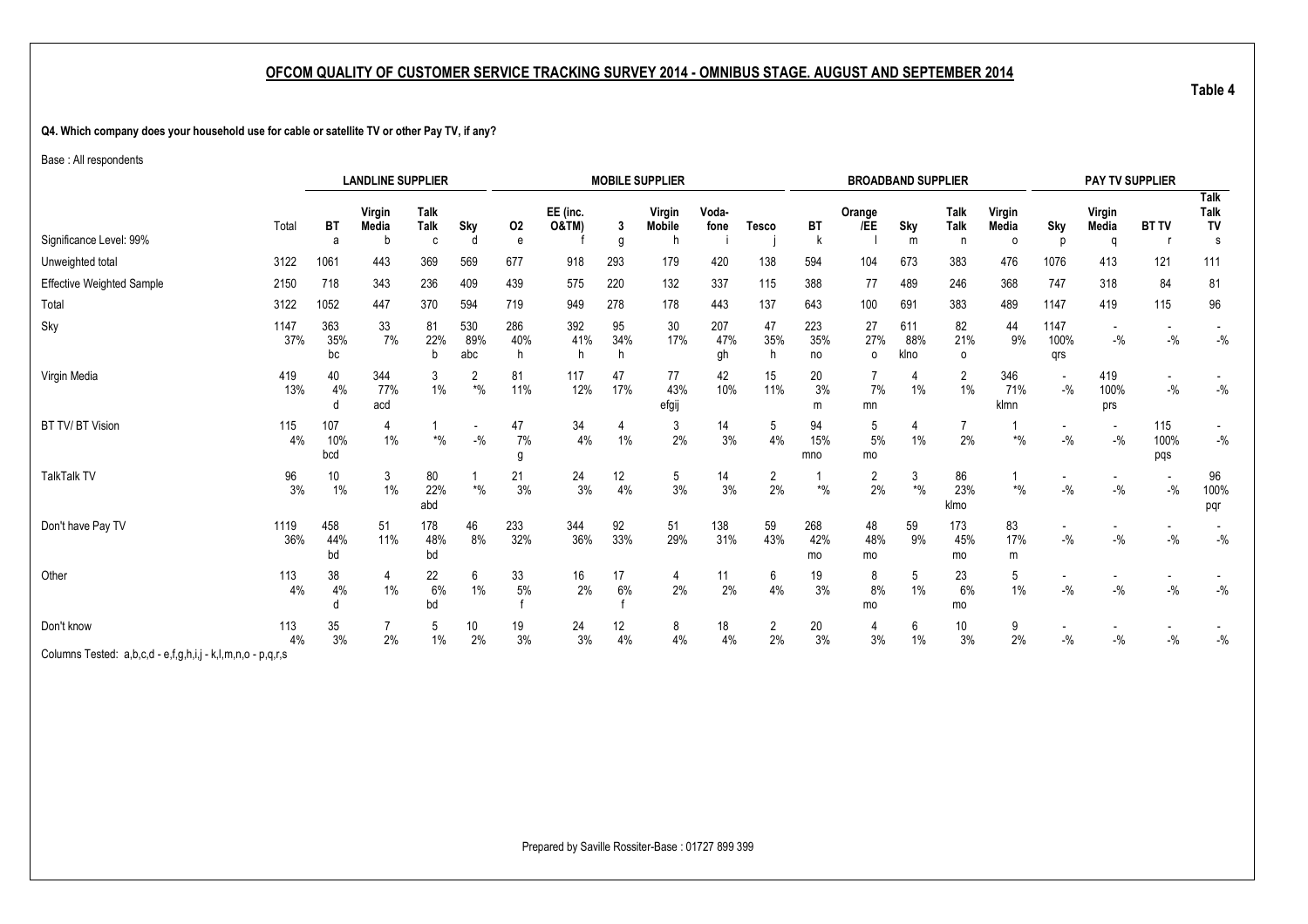#### <span id="page-17-1"></span><span id="page-17-0"></span>**SUPPLIERS USED**

Base : All respondents

|                                                       |             |                  | <b>GENDER</b>      |                  |                 | AGE              |                 |                   |                    |                         | <b>SOCIAL GRADE</b> |                               |             |                     | <b>NATION</b>                        |                          |                         |
|-------------------------------------------------------|-------------|------------------|--------------------|------------------|-----------------|------------------|-----------------|-------------------|--------------------|-------------------------|---------------------|-------------------------------|-------------|---------------------|--------------------------------------|--------------------------|-------------------------|
| Significance Level: 99%                               | Total       | <b>MALE</b><br>a | <b>FEMALE</b><br>b | 16-24<br>C       | 25-34<br>d      | 35-44<br>e       | 45-54           | 55-64<br>g        | $65+$<br>h         | AB<br>÷i                | C <sub>1</sub><br>j | C <sub>2</sub><br>$\mathsf k$ | DE          | <b>ENGLAND</b><br>m | SCOT-<br><b>LAND</b><br>$\mathsf{n}$ | <b>WALES</b><br>$\sim$ 0 | N.I.<br>$\neg p$        |
| Unweighted total                                      | 3122        | 1392             | 1730               | 381              | 593             | 484              | 469             | 416               | 779                | 477                     | 780                 | 636                           | 1229        | 2670                | 270                                  | 96                       | 86                      |
| <b>Effective Weighted Sample</b>                      | 2150        | 1033             | 1118               | 306              | 455             | 368              | 316             | 222               | 569                | 382                     | 647                 | 402                           | 805         | 1808                | 208                                  | 76                       | 74                      |
| Total                                                 | 3122        | 1530             | 1592               | 453              | 518             | 518              | 537             | 440               | 655                | 699                     | 858                 | 675                           | 890         | 2616                | 265                                  | 153                      | 87                      |
| Those using BT                                        | 1096<br>35% | 517<br>34%       | 579<br>36%         | 129<br>28%       | 118<br>23%      | 147<br>28%       | 202<br>38%<br>d | 175<br>40%<br>cde | 325<br>50%<br>cdef | 257<br>37%              | 340<br>40%<br>kl    | 212<br>31%                    | 287<br>32%  | 911<br>35%          | 85<br>32%                            | 56<br>37%                | 43<br>49%               |
| Those using Virgin                                    | 661<br>21%  | 343<br>22%       | 319<br>20%         | 100<br>22%       | 128<br>25%<br>h | 115<br>22%       | 123<br>23%      | 90<br>20%         | 107<br>16%         | 148<br>21%              | 197<br>23%          | 143<br>21%                    | 173<br>19%  | 586<br>22%          | 48<br>18%                            | 24<br>16%                | $\overline{2}$<br>$3%$  |
| Those using TalkTalk                                  | 430<br>14%  | 221<br>14%       | 208<br>13%         | 66<br>15%        | 83<br>16%       | 65<br>13%        | 59<br>11%       | 68<br>15%         | 89<br>14%          | 92<br>13%               | 123<br>14%          | 98<br>15%                     | 116<br>13%  | 345<br>13%          | 39<br>15%                            | 29<br>19%                | 17<br>19%               |
| Those using Sky                                       | 1238<br>40% | 626<br>41%       | 612<br>38%         | 216<br>48%<br>gh | 223<br>43%<br>h | 237<br>46%<br>gh | 232<br>43%<br>h | 151<br>34%        | 179<br>27%         | 322<br>46%<br>kl        | 379<br>44%<br>kl    | 222<br>33%                    | 314<br>35%  | 990<br>38%          | 123<br>46%                           | 73<br>48%                | 51<br>59%               |
| Those using O2                                        | 719<br>23%  | 334<br>22%       | 385<br>24%         | 117<br>26%<br>h  | 125<br>24%<br>h | 139<br>27%<br>h  | 133<br>25%<br>h | 103<br>23%        | 102<br>16%         | 171<br>24%              | 206<br>24%          | 159<br>24%                    | 183<br>21%  | 566<br>22%          | 73<br>28%                            | 32<br>21%                | 49<br>55%               |
| Those using Orange/EE (BB)                            | 100<br>3%   | 45<br>3%         | 55<br>3%           | 9<br>2%          | 21<br>4%        | 23<br>4%         | 22<br>4%        | 13<br>3%          | 12<br>2%           | 17<br>2%                | 29<br>3%            | 29<br>4%                      | 24<br>3%    | 84<br>3%            | 5<br>2%                              | 10<br>7%                 | $\overline{1}$<br>$1\%$ |
| Those using EE (inc. O&TM)                            | 949<br>30%  | 483<br>32%       | 466<br>29%         | 134<br>30%       | 164<br>32%      | 160<br>31%       | 189<br>35%<br>h | 138<br>31%        | 164<br>25%         | 226<br>32%              | 267<br>31%          | 219<br>32%                    | 237<br>27%  | 831<br>32%<br>n     | 53<br>20%                            | 52<br>34%                | 14<br>16%               |
| Those using 3                                         | 278<br>9%   | 149<br>10%       | 129<br>8%          | 62<br>14%<br>gh  | 72<br>14%<br>gh | 67<br>13%<br>gh  | 50<br>9%<br>h   | 17<br>4%          | 11<br>2%           | 53<br>8%                | 84<br>10%           | 55<br>8%                      | 87<br>10%   | 242<br>9%           | 24<br>9%                             | 10<br>7%                 | $\mathfrak{Z}$<br>3%    |
| Those using Virgin Mobile                             | 178<br>6%   | 89<br>6%         | 89<br>6%           | 17<br>4%         | 25<br>5%        | 25<br>5%         | 34<br>6%        | 36<br>8%          | 40<br>6%           | 41<br>6%                | 49<br>6%            | 36<br>5%                      | 51<br>6%    | 153<br>6%           | 13<br>5%                             | 11<br>7%                 | $\overline{1}$<br>$1\%$ |
| Those using Vodafone                                  | 443<br>14%  | 206<br>13%       | 238<br>15%         | 73<br>16%        | 76<br>15%       | 73<br>14%        | 69<br>13%       | 68<br>15%         | 83<br>13%          | 124<br>18%              | 130<br>15%          | 98<br>15%                     | 91<br>10%   | 364<br>14%          | 53<br>20%                            | 17<br>11%                | 9<br>11%                |
| None of these                                         | 88<br>3%    | 46<br>3%         | 43<br>3%           | 11<br>2%         | 8<br>1%         | 12<br>2%         | 17<br>3%        | 11<br>2%          | 30<br>5%<br>d      | $\overline{7}$<br>$1\%$ | 10<br>1%            | 20<br>3%                      | 52<br>$6\%$ | 81<br>3%            | $\overline{4}$<br>2%                 | 3<br>$2\%$               | $-{\%}$                 |
| Columns Tested: a,b - c,d,e,f,g,h - i,j,k,l - m,n,o,p |             |                  |                    |                  |                 |                  |                 |                   |                    |                         |                     |                               |             |                     |                                      |                          |                         |

Prepared by Saville Rossiter-Base : 01727 899 399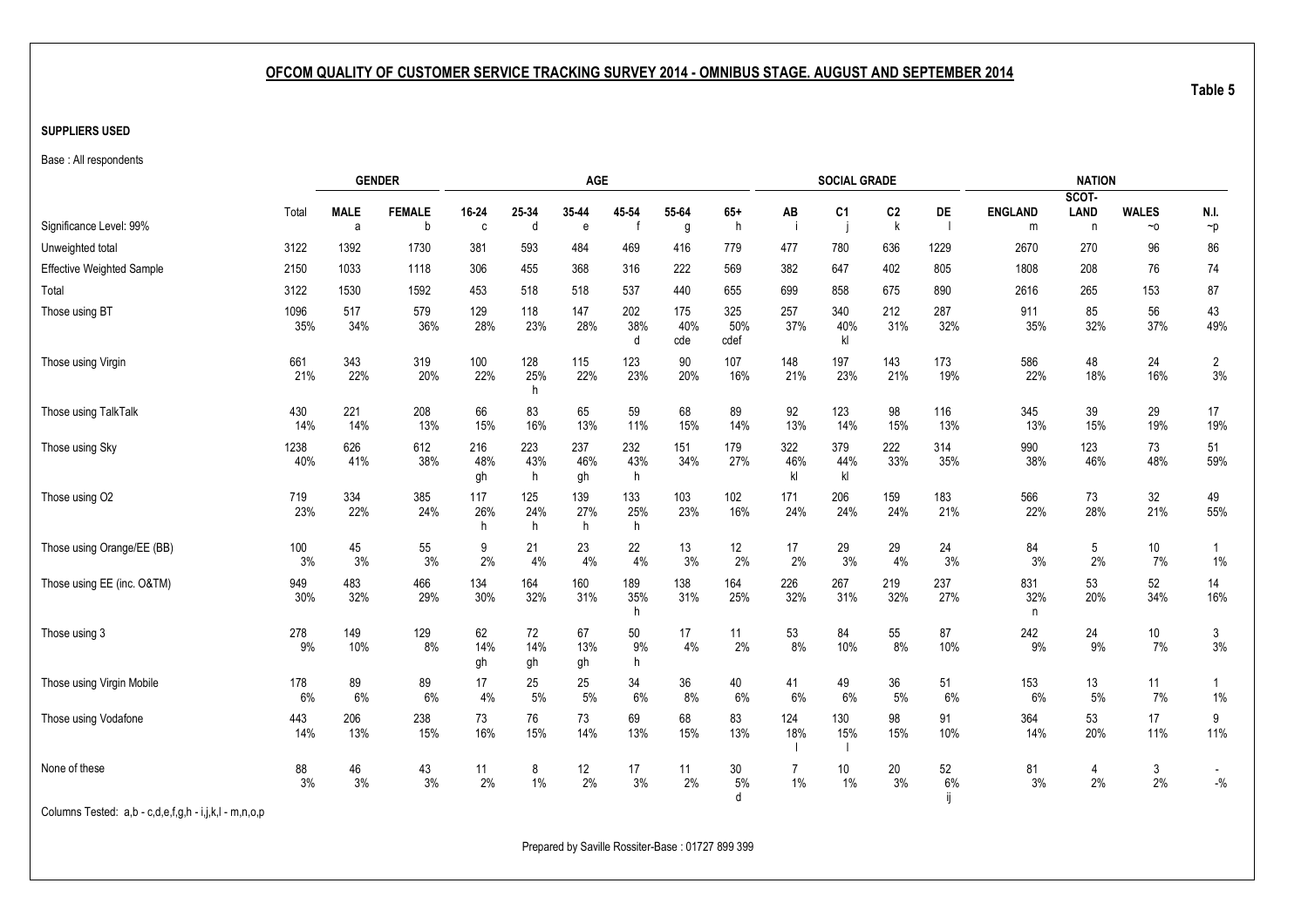#### **SUPPLIERS USED**

Base : All respondents

|                                  |             |                          | <b>LANDLINE CONTACT</b> |                             |             |                          |                                   |                                       | <b>MOBILE CONTACT</b>             |                     |                                    |                                   | <b>BROADBAND CONTACT</b> |                   |                                   |                                   |                      | PAY TV CONTACT        |                          |                                       |
|----------------------------------|-------------|--------------------------|-------------------------|-----------------------------|-------------|--------------------------|-----------------------------------|---------------------------------------|-----------------------------------|---------------------|------------------------------------|-----------------------------------|--------------------------|-------------------|-----------------------------------|-----------------------------------|----------------------|-----------------------|--------------------------|---------------------------------------|
| Significance Level: 99%          | Total       | <b>BT</b><br>a           | Virgin<br>Media<br>$-b$ | Talk<br><b>Talk</b><br>$-c$ | Sky<br>$-d$ | 02<br>$\mathsf{e}$       | EE (inc.<br><b>O&amp;TM)</b>      | $\mathbf{3}$<br>$\mathbin{\char`\^}g$ | Virgin<br><b>Mobile</b><br>~h     | Voda-<br>fone<br>∼i | <b>Tesco</b><br>∼j                 | BT<br>k                           | Orange<br>/EE<br>$\sim$  | Sky<br>m          | Talk<br><b>Talk</b><br>$\neg$ n   | Virgin<br><b>Media</b><br>$\circ$ | Sky<br>p             | Virgin<br>Media<br>∼q | <b>BT TV</b><br>$\sim$ r | <b>Talk</b><br>Talk<br>TV<br>$\sim$ s |
| Unweighted total                 | 3122        | 120                      | 69                      | 64                          | 63          | 114                      | 169                               | 74                                    | 35                                | 78                  | 22                                 | 119                               | 23                       | 123               | 82                                | 111                               | 225                  | 79                    | 15                       | $10\,$                                |
| <b>Effective Weighted Sample</b> | 2150        | 83                       | 53                      | 29                          | 50          | 97                       | 122                               | 56                                    | 25                                | 63                  | 17                                 | 75                                | 17                       | 98                | 57                                | 90                                | 133                  | 59                    | 14                       | 8                                     |
| Total                            | 3122        | 128                      | 71                      | 78                          | 62          | 115                      | 188                               | 72                                    | 34                                | 85                  | 27                                 | 144                               | 29                       | 135               | 91                                | 112                               | 254                  | 95                    | 15                       | 9                                     |
| Those using BT                   | 1096<br>35% | 128<br>100%              | 2%                      | $1\%$                       | 2%          | 33<br>28%                | 55<br>30%                         | 14<br>20%                             | 5<br>14%                          | 28<br>33%           | 7<br>25%                           | 144<br>100%<br>mo                 | 23%                      | 5%                | 5<br>$6\%$                        | 5<br>4%                           | 76<br>30%            | 9<br>9%               | 15<br>100%               | 14%                                   |
| Those using Virgin               | 661<br>21%  | 12<br>9%                 | 71<br>100%              | 4<br>$5\%$                  | 3<br>6%     | 26<br>22%                | 35<br>18%                         | 19<br>26%                             | 34<br>100%                        | 14<br>16%           | 4<br>15%                           | $5\%$                             | 2%                       | 5<br>4%           | 3<br>4%                           | 112<br>100%<br>km                 | 19<br>7%             | 95<br>100%            | $-$ %                    | $-$ %                                 |
| Those using TalkTalk             | 430<br>14%  | 4<br>3%                  | $\sim$<br>$-$ %         | 78<br>100%                  | $-$ %       | 20<br>17%                | 13<br>7%                          | 16<br>22%                             | $\mathbf{1}$<br>$2\%$             | 5<br>6%             | 8<br>29%                           | $-9/6$                            | $-9/0$                   | $-$ %             | 91<br>100%                        | $-$ %                             | 17<br>7%             | $*9/0$                | $-$ %                    | 9<br>100%                             |
| Those using Sky                  | 1238<br>40% | 55<br>43%                | 5<br>$7\%$              | 19<br>24%                   | 62<br>100%  | 48<br>42%                | 82<br>44%                         | 29<br>41%                             | 6<br>19%                          | 51<br>61%           | 13<br>47%                          | 50<br>35%<br>$\Omega$             | 11<br>39%                | 135<br>100%<br>ko | 27<br>30%                         | 10<br>9%                          | 254<br>100%          | 2<br>3%               | $-$ %                    | $-$ %                                 |
| Those using O2                   | 719<br>23%  | 29<br>23%                | 16<br>22%               | 12<br>15%                   | 23<br>37%   | 115<br>100%              | $-$ %                             | $-$ %                                 | $-9/0$                            | $-9/6$              | $-9/0$                             | 40<br>28%                         | $\overline{2}$<br>7%     | 42<br>31%         | 24<br>26%                         | 22<br>20%                         | 62<br>24%            | 21<br>23%             | 8<br>53%                 | 5<br>59%                              |
| Those using Orange/EE (BB)       | 100<br>3%   | $\boldsymbol{*}0\!/\!_0$ | $-$ %                   | $1\%$                       | $-$ %       | $\mathbf{1}$<br>1%       | 24<br>13%<br>e                    | $\overline{2}$<br>3%                  | $\blacksquare$<br>$-9/0$          | 1<br>$1\%$          | $\overline{\phantom{a}}$<br>$-9/0$ | $\overline{\phantom{a}}$<br>$-$ % | 29<br>100%               | $-9/0$            | $\overline{\phantom{a}}$<br>$-$ % | $-$ %                             | $\overline{7}$<br>3% | 3<br>3%               | $-$ %                    | $-9/0$                                |
| Those using EE (inc. O&TM)       | 949<br>30%  | 49<br>38%                | 21<br>29%               | 21<br>28%                   | 19<br>30%   | $\blacksquare$<br>$-$ %  | 188<br>100%<br>e                  | $-$ %                                 | $-9/0$                            | $-9/6$              | $\blacksquare$<br>$-$ %            | 60<br>42%                         | 24<br>81%                | 35<br>26%         | 16<br>18%                         | 37<br>33%                         | 85<br>34%            | 26<br>28%             | 3<br>20%                 | $\overline{1}$<br>15%                 |
| Those using 3                    | 278<br>9%   | $\overline{7}$<br>5%     | $\overline{7}$<br>10%   | 11<br>14%                   | 3<br>$5%$   | $-$ %                    | $-$ %                             | 72<br>100%                            | $\overline{\phantom{a}}$<br>$-$ % | $-$ %               | $\mathbin{{\mathcal I}}_0$         | 5<br>3%                           | $\overline{2}$<br>6%     | 9<br>7%           | 11<br>12%                         | 12<br>10%                         | 19<br>7%             | 5<br>5%               | $-$ %                    | $\overline{2}$<br>18%                 |
| Those using Virgin Mobile        | 178<br>6%   | 6<br>4%                  | 8<br>11%                | 4<br>5%                     | 2%          | $-$ %                    | $-$ %                             | $-$ %                                 | 34<br>100%                        | $-$ %               | $-$ %                              | 6<br>4%                           | $-$ %                    | 5<br>4%           | 3<br>3%                           | 16<br>14%                         | 8<br>3%              | 19<br>20%             | $-$ %                    | $-9/6$                                |
| Those using Vodafone             | 443<br>14%  | 24<br>19%                | 9<br>13%                | 10<br>13%                   | 9<br>15%    | $\overline{a}$<br>$-9/0$ | $\overline{\phantom{a}}$<br>$-$ % | ٠<br>$-$ %                            | $\overline{\phantom{a}}$<br>$-$ % | 85<br>100%          | $\sim$<br>$-9/0$                   | 26<br>18%                         | 4%                       | 28<br>21%         | 14<br>15%                         | 17<br>15%                         | 58<br>23%            | 11<br>12%             | 3<br>22%                 | $-$ %                                 |
| None of these                    | 88<br>3%    | $-$ %                    | $-$ %                   | $-$ %                       | $-$ %       | $-$ %                    | $-$ %                             | $-$ %                                 | $-$ %                             | $-$ %               | 3<br>$9\%$                         | $-$ %                             | $-$ %                    | $-$ %             | $-$ %                             | $-$ %                             | $-$ %                | $-$ %                 | $-$ %                    | $-9/0$                                |

Columns Tested: a,b,c,d - e,f,g,h,i,j - k,l,m,n,o - p,q,r,s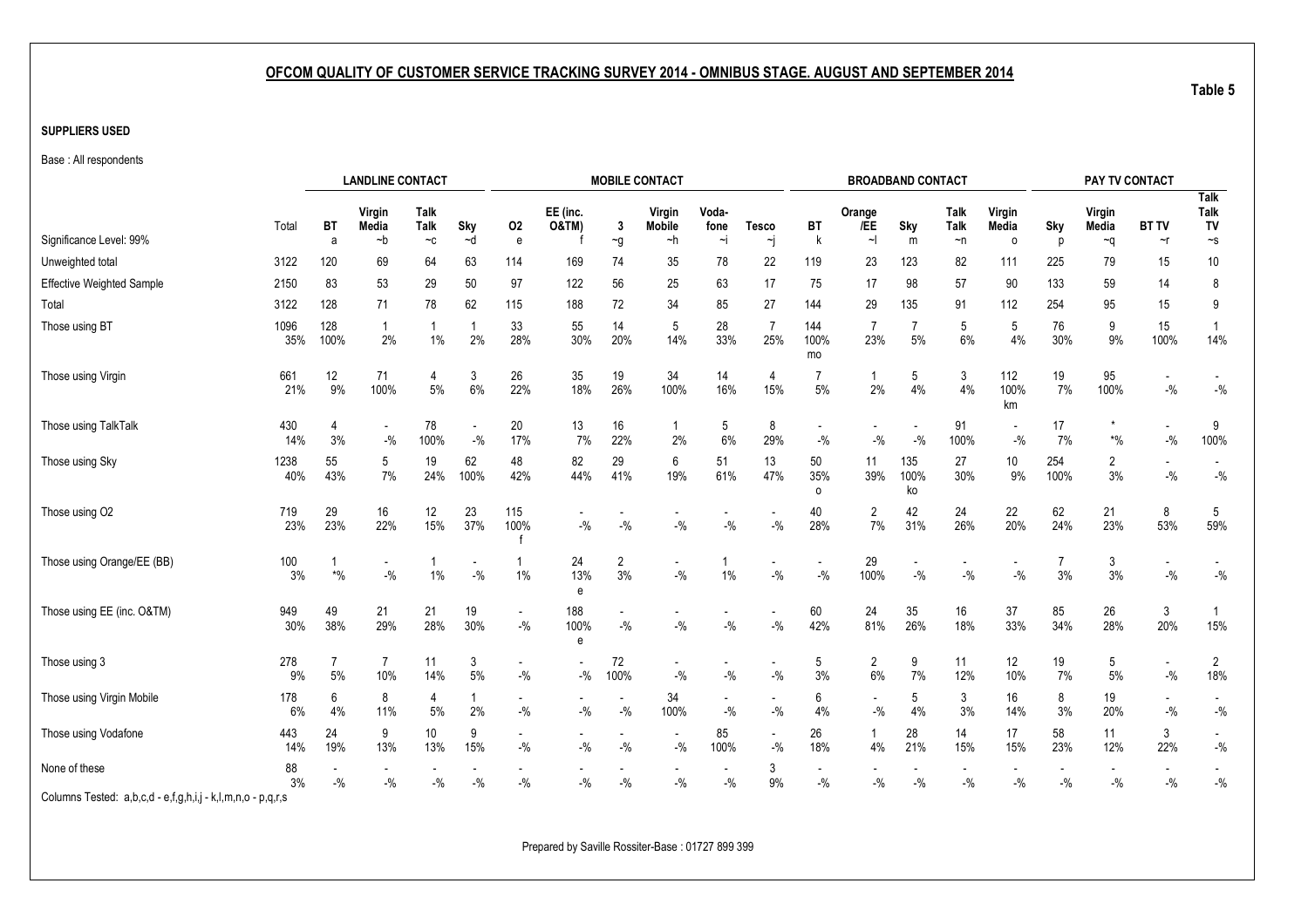#### **SUPPLIERS USED**

Base : All respondents

|                                  |             |                     | <b>LANDLINE SUPPLIER</b>                          |                         |                      |                          |                                    |                      | <b>MOBILE SUPPLIER</b>  |                                   |                         |                     |                      | <b>BROADBAND SUPPLIER</b> |                        |                          |                     | <b>PAY TV SUPPLIER</b> |                                  |                           |
|----------------------------------|-------------|---------------------|---------------------------------------------------|-------------------------|----------------------|--------------------------|------------------------------------|----------------------|-------------------------|-----------------------------------|-------------------------|---------------------|----------------------|---------------------------|------------------------|--------------------------|---------------------|------------------------|----------------------------------|---------------------------|
|                                  | Total       | <b>BT</b>           | Virgin<br>Media                                   | Talk<br>Talk            | Sky                  | 02                       | EE (inc.<br><b>O&amp;TM)</b>       | 3                    | Virgin<br><b>Mobile</b> | Voda-<br>fone                     | <b>Tesco</b>            | BT                  | Orange<br>/EE        | Sky                       | Talk<br><b>Talk</b>    | Virgin<br>Media          | Sky                 | Virgin<br>Media        | <b>BT TV</b>                     | <b>Talk</b><br>Talk<br>TV |
| Significance Level: 99%          |             | a                   | b                                                 | C                       | d                    | $\mathbf{e}$             |                                    | g                    | h                       |                                   |                         | k                   |                      | m                         | n                      | $\circ$                  | p                   | a                      | - r                              | s                         |
| Unweighted total                 | 3122        | 1061                | 443                                               | 369                     | 569                  | 677                      | 918                                | 293                  | 179                     | 420                               | 138                     | 594                 | 104                  | 673                       | 383                    | 476                      | 1076                | 413                    | 121                              | 111                       |
| <b>Effective Weighted Sample</b> | 2150        | 718                 | 343                                               | 236                     | 409                  | 439                      | 575                                | 220                  | 132                     | 337                               | 115                     | 388                 | 77                   | 489                       | 246                    | 368                      | 747                 | 318                    | 84                               | 81                        |
| Total                            | 3122        | 1052                | 447                                               | 370                     | 594                  | 719                      | 949                                | 278                  | 178                     | 443                               | 137                     | 643                 | 100                  | 691                       | 383                    | 489                      | 1147                | 419                    | 115                              | 96                        |
| Those using BT                   | 1096<br>35% | 1052<br>100%<br>bcd | 10<br>2%                                          | 5<br>$1\%$              | $\overline{7}$<br>1% | 251<br>35%<br>h          | 355<br>37%<br>gh                   | 72<br>26%            | 32<br>18%               | 170<br>38%<br>gh                  | 41<br>30%               | 643<br>100%<br>lmno | 30<br>30%<br>mno     | 90<br>13%<br>0            | 34<br>9%               | 32<br>7%                 | 377<br>33%<br>qs    | 45<br>11%              | 115<br>100%<br>pqs               | $10$<br>10%               |
| Those using Virgin               | 661<br>21%  | 82<br>8%            | 447<br>100%<br>acd                                | 18<br>5%                | 24<br>4%             | 116<br>16%               | 160<br>17%                         | 66<br>24%            | 178<br>100%<br>efgij    | 65<br>15%                         | 21<br>15%               | 39<br>6%            | 11<br>11%<br>m       | 25<br>4%                  | 17<br>4%               | 489<br>100%<br>klmn      | 75<br>7%            | 419<br>100%<br>prs     | 6<br>5%                          | 9<br>9%                   |
| Those using TalkTalk             | 430<br>14%  | 34<br>3%<br>d       | 5<br>1%                                           | 370<br>100%<br>abd      | 5<br>$1\%$           | 88<br>12%                | 113<br>12%                         | 58<br>21%<br>efhi    | 17<br>9%                | 50<br>11%                         | 27<br>20%               | 4<br>$1\%$          | 2<br>2%              | 5<br>1%                   | 383<br>100%<br>klmo    | $\overline{2}$<br>$*9/0$ | 95<br>8%<br>q       | 4<br>1%                | $\overline{7}$<br>6%<br>$\Omega$ | 96<br>100%<br>pqr         |
| Those using Sky                  | 1238<br>40% | 378<br>36%<br>bc    | 36<br>8%                                          | 81<br>22%<br>b          | 594<br>100%<br>abc   | 314<br>44%<br>h          | 411<br>43%<br>h.                   | 105<br>38%<br>h      | 34<br>19%               | 223<br>50%<br>gh                  | 52<br>38%<br>h.         | 223<br>35%<br>no    | 29<br>28%<br>$\circ$ | 691<br>100%<br>klno       | 85<br>22%<br>0         | 45<br>9%                 | 1147<br>100%<br>qrs | 5<br>$1\%$             | 3%                               | 3<br>3%                   |
| Those using O2                   | 719<br>23%  | 241<br>23%          | 96<br>22%                                         | 77<br>21%               | 171<br>29%           | 719<br>100%<br>fghij     | $\overline{\phantom{0}}$<br>$-$ %  | $-$ %                | $-$ %                   | $-$ %                             | $- \frac{0}{0}$         | 179<br>28%          | 5<br>5%              | 192<br>28%<br>lo          | 80<br>21%              | 97<br>20%                | 286<br>25%          | 81<br>19%              | 47<br>41%<br>pqs                 | 21<br>22%                 |
| Those using Orange/EE (BB)       | 100<br>3%   | 29<br>3%            | $\overline{c}$<br>$\boldsymbol{^{*0}\!}/_{\!\!0}$ | 2<br>$\boldsymbol{*}$ % | 6<br>$1\%$           | 5<br>1%                  | 79<br>8%<br>eghij                  | 3<br>1%              | 3<br>2%                 | 6<br>$1\%$                        | $\overline{c}$<br>$1\%$ | $-$ %               | 100<br>100%<br>kmno  | $-9/6$                    | $-9/6$                 | $-$ %                    | 27<br>2%            | $\overline{7}$<br>2%   | 5<br>4%                          | $\overline{2}$<br>2%      |
| Those using EE (inc. O&TM)       | 949<br>30%  | 348<br>33%<br>b     | 112<br>25%                                        | 93<br>25%               | 184<br>31%           | $\blacksquare$<br>$-$ %  | 949<br>100%<br>eghij               | $-9/6$               | $-9/0$                  | $-$ %                             | $- \frac{0}{0}$         | 219<br>34%          | 79<br>78%<br>kmno    | 226<br>33%                | 106<br>28%             | 128<br>26%               | 392<br>34%          | 117<br>28%             | 34<br>29%                        | 24<br>25%                 |
| Those using 3                    | 278<br>9%   | 62<br>6%            | 41<br>9%                                          | 50<br>13%<br>a          | 53<br>9%             | $\blacksquare$<br>$-9/6$ | $-$ %                              | 278<br>100%<br>efhij | $-9/6$                  | $-9/0$                            | $-9/6$                  | 47<br>7%            | 3<br>3%              | 63<br>9%                  | 53<br>14%<br>k         | 62<br>13%                | 95<br>8%            | 47<br>11%              | 4<br>4%                          | 12<br>13%                 |
| Those using Virgin Mobile        | 178<br>6%   | 30<br>3%            | 86<br>19%<br>acd                                  | 16<br>4%                | 16<br>3%             | $\blacksquare$<br>$-9/0$ | $\overline{\phantom{a}}$<br>$-9/0$ | $-$ %                | 178<br>100%<br>efgij    | $\overline{\phantom{a}}$<br>$-$ % | $\sim$<br>$-$ %         | 18<br>3%            | 3<br>3%              | 20<br>3%                  | 15 <sub>15</sub><br>4% | 95<br>19%<br>klmn        | $30\,$<br>3%        | 77<br>18%<br>prs       | 3<br>3%                          | 5<br>5%                   |
| Those using Vodafone             | 443<br>14%  | 161<br>15%          | 47<br>11%                                         | 46<br>12%               | 103<br>17%<br>b      | $-$ %                    | $-$ %                              | $-{\%}$              | $-9/6$                  | 443<br>100%<br>efghj              | $-$ %                   | 113<br>18%          | 6<br>6%              | 126<br>18%<br>lo          | 43<br>11%              | 57<br>12%                | 207<br>18%<br>q     | 42<br>10%              | 14<br>12%                        | 14<br>14%                 |
| _                                |             |                     |                                                   |                         |                      |                          |                                    |                      |                         |                                   |                         |                     |                      |                           |                        |                          |                     |                        |                                  |                           |

Columns Tested: a,b,c,d - e,f,g,h,i,j - k,l,m,n,o - p,q,r,s

Prepared by Saville Rossiter-Base : 01727 899 399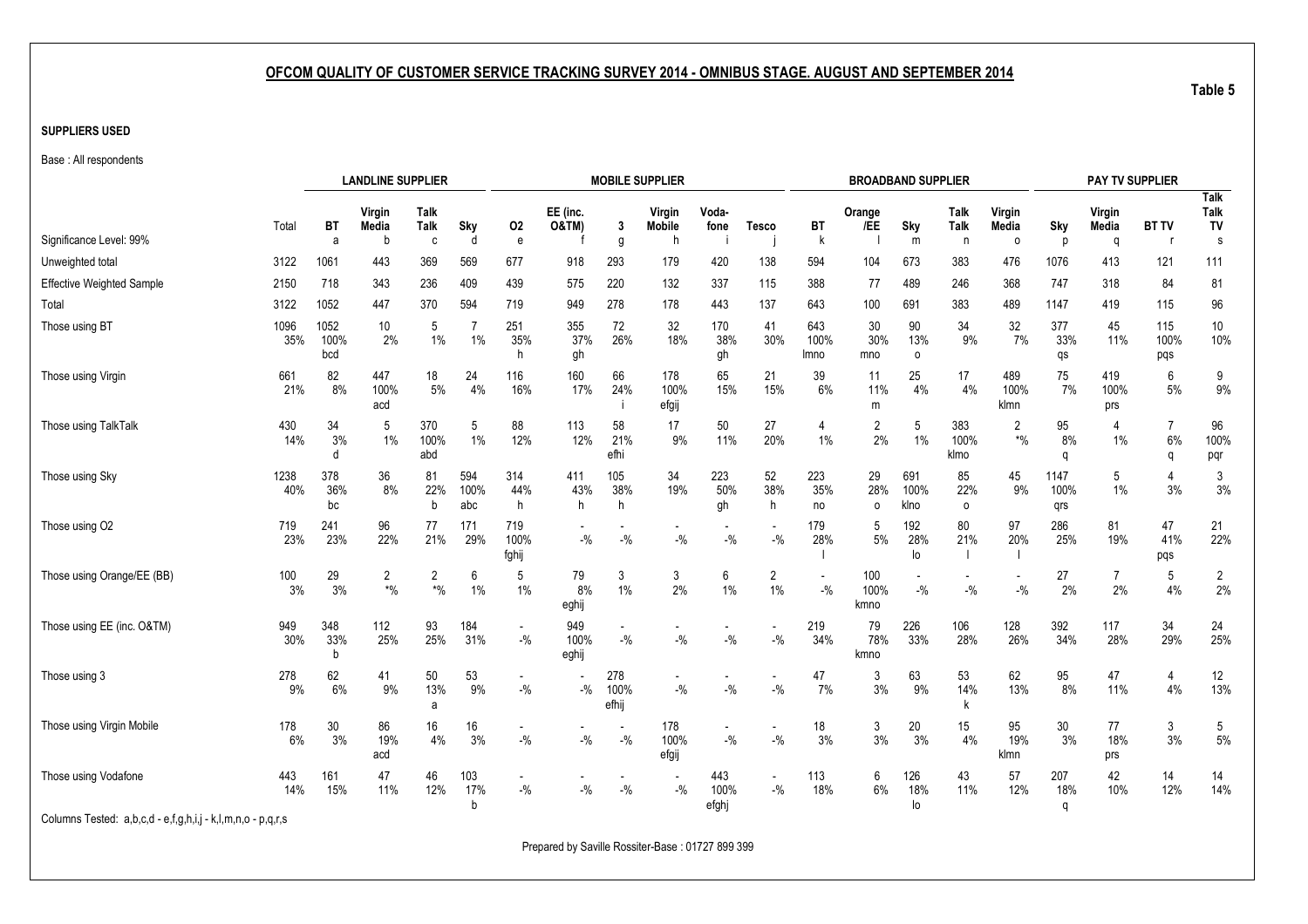#### **SUPPLIERS USED**

Base : All respondents

|                                  |          |       | <b>LANDLINE SUPPLIER</b> |              |     |       |                              |       | <b>MOBILE SUPPLIER</b> |               |                    |       | <b>BROADBAND SUPPLIER</b> |       |              |                 |       |                 | <b>PAY TV SUPPLIER</b> |                           |
|----------------------------------|----------|-------|--------------------------|--------------|-----|-------|------------------------------|-------|------------------------|---------------|--------------------|-------|---------------------------|-------|--------------|-----------------|-------|-----------------|------------------------|---------------------------|
|                                  | Total    | ВT    | Virgin<br>Media          | Talk<br>Talk | Sky | 02    | EE (inc.<br><b>O&amp;TM)</b> |       | Virgin<br>Mobile       | Voda-<br>fone | Tesco              | BT    | Orange<br>/EE             | Sky   | Talk<br>Talk | Virgin<br>Media | Sky   | Virgin<br>Media | <b>BT TV</b>           | Talk<br>Talk<br><b>TV</b> |
| Significance Level: 99%          |          | а     |                          | $\sim$       |     | e     |                              |       |                        |               |                    |       |                           | m     | n            | 0               |       |                 |                        |                           |
| Unweighted total                 | 3122     | 1061  | 443                      | 369          | 569 | 677   | 918                          | 293   | 179                    | 420           | 138                | 594   | 104                       | 673   | 383          | 476             | 1076  | 413             | 121                    | 111                       |
| <b>Effective Weighted Sample</b> | 2150     | 718   | 343                      | 236          | 409 | 439   | 575                          | 220   | 132                    | 337           | 115                | 388   | 77                        | 489   | 246          | 368             | 747   | 318             | 84                     | 81                        |
| Total                            | 3122     | 1052  | 447                      | 370          | 594 | 719   | 949                          | 278   | 178                    | 443           | 137                | 643   | 100                       | 691   | 383          | 489             | 1147  | 419             | 115                    | 96                        |
| None of these                    | 88<br>3% | $-$ % | $-$ %<br>$-$ %<br>$-$ %  |              |     | $-$ % | $-$ %                        | $-$ % | $-$ %                  | $-$ %         | 14<br>10%<br>efghi | $-$ % | $-$ %                     | $-$ % | $-$ %        | $-$ %           | $-$ % | $-$ %           | $-$ %                  | $-$ %                     |
|                                  |          |       |                          |              |     |       |                              |       |                        |               |                    |       |                           |       |              |                 |       |                 |                        |                           |

Columns Tested: a,b,c,d - e,f,g,h,i,j - k,l,m,n,o - p,q,r,s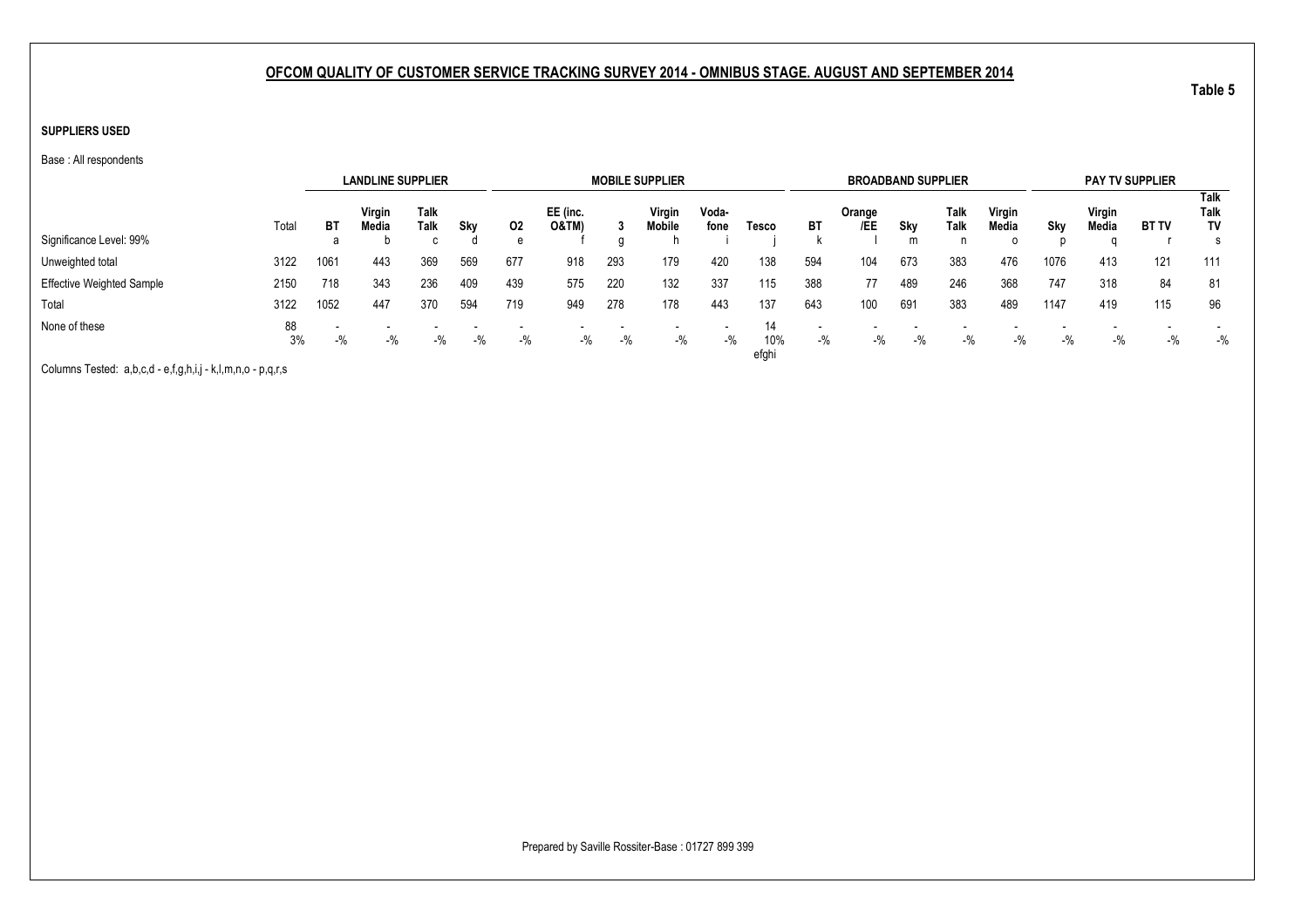#### <span id="page-21-1"></span><span id="page-21-0"></span>**Services used from BT**

Base : Those using BT

|                                      |             |                    | <b>SERVICES FROM BT</b>           |                   |                   | <b>BUNDLED SERVICES</b> |            |
|--------------------------------------|-------------|--------------------|-----------------------------------|-------------------|-------------------|-------------------------|------------|
|                                      | Total       | Landline           | <b>Mobile</b>                     | <b>Broadband</b>  | Pay TV            | Yes                     | No         |
| Significance Level: 99%              |             | a                  | $-b$                              | C                 | d                 | e                       |            |
| Unweighted total                     | 1108        | 1061               | $\overline{\phantom{a}}$          | 594               | 121               | 584                     | 524        |
| <b>Effective Weighted Sample</b>     | 755         | 718                | $\blacksquare$                    | 388               | 84                | 375                     | 404        |
| Total                                | 1096        | 1052               | $\blacksquare$                    | 643               | 115               | 625                     | 471        |
| Landline phone service               | 1052<br>96% | 1052<br>100%<br>cd | $\overline{\phantom{a}}$<br>$-$ % | 602<br>94%        | 107<br>93%        | 620<br>99%              | 431<br>92% |
| Broadband                            | 643<br>59%  | 602<br>57%         | $\overline{\phantom{a}}$<br>$-$ % | 643<br>100%<br>ad | 94<br>82%<br>a    | 607<br>97%              | 37<br>8%   |
| Cable or satelite TV or other Pay TV | 115<br>10%  | 107<br>10%         | $\blacksquare$<br>$-$ %           | 94<br>15%         | 115<br>100%<br>ac | 112<br>18%              | 3<br>$1\%$ |

Columns Tested: a,b,c,d - e,f

**Table 6A**

Prepared by Saville Rossiter-Base : 01727 899 399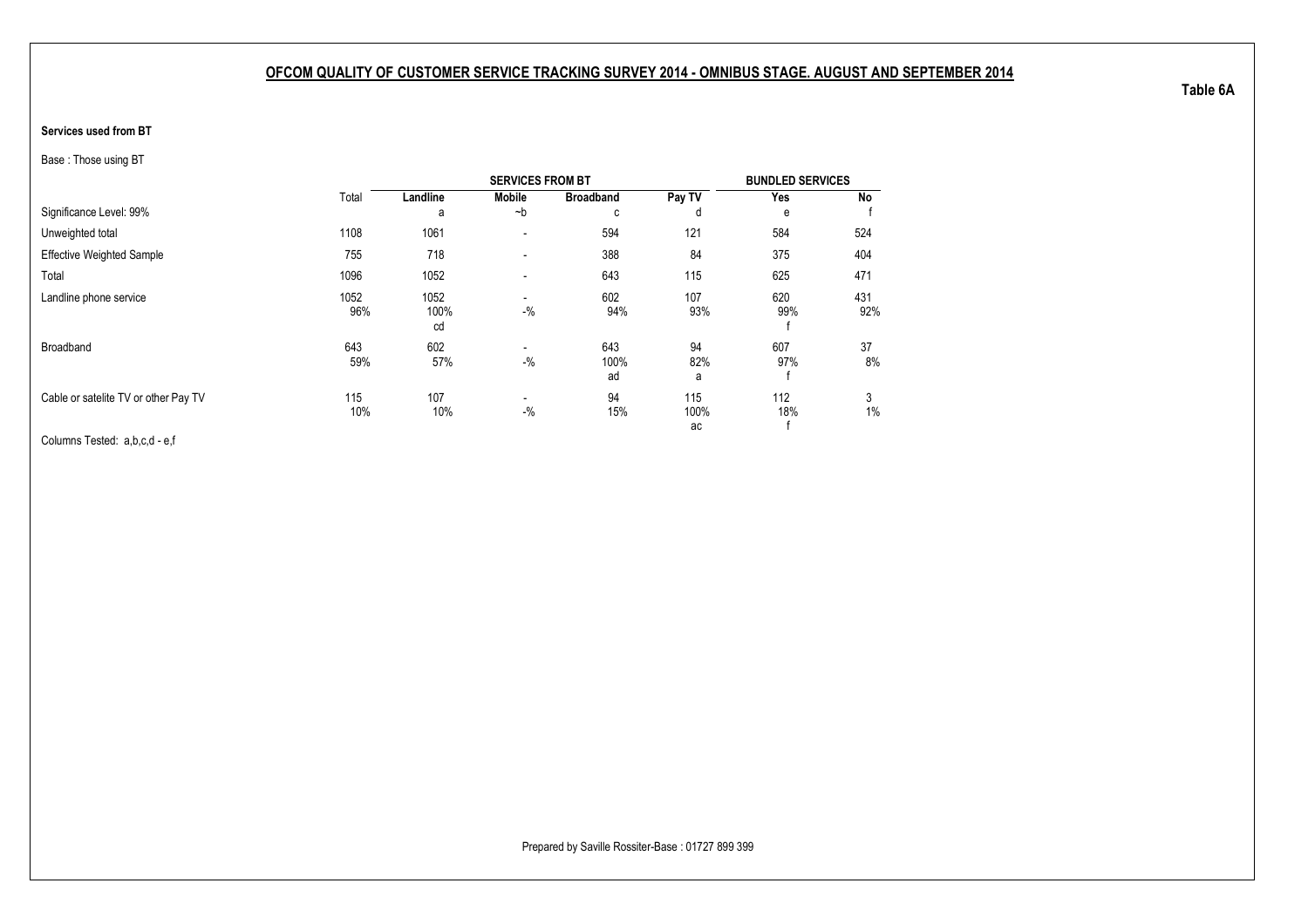#### **Services used from BT**

Base : Those using BT

|                                                       |             |             | <b>GENDER</b> |            |            | <b>AGE</b>     |            |            |                   |            | <b>SOCIAL GRADE</b> |                |            |                | <b>NATION</b> |              |           |
|-------------------------------------------------------|-------------|-------------|---------------|------------|------------|----------------|------------|------------|-------------------|------------|---------------------|----------------|------------|----------------|---------------|--------------|-----------|
|                                                       |             |             |               |            |            |                |            |            |                   |            |                     |                |            |                | SCOT-         |              |           |
|                                                       | Total       | <b>MALE</b> | <b>FEMALE</b> | 16-24      | 25-34      | 35-44          | 45-54      | 55-64      | $65+$             | AB         | C <sub>1</sub>      | C <sub>2</sub> | DE         | <b>ENGLAND</b> | LAND          | <b>WALES</b> | N.I.      |
| Significance Level: 99%                               |             | a           | D             |            | o          | e              |            | g          |                   |            |                     |                |            | m              | ~n            | $~\sim$ 0    | $\neg$ p  |
| Unweighted total                                      | 1108        | 484         | 624           | 103        | 138        | 137            | 173        | 162        | 395               | 176        | 311                 | 211            | 410        | 933            | 92            | 40           | 43        |
| <b>Effective Weighted Sample</b>                      | 755         | 345         | 410           | 82         | 113        | 106            | 97         | 102        | 313               | 137        | 259                 | 145            | 233        | 618            | 70            | 34           | 37        |
| Total                                                 | 1096        | 517         | 579           | 129        | 118        | 147            | 202        | 175        | 325               | 257        | 340                 | 212            | 287        | 911            | 85            | 56           | 43        |
| Landline phone service                                | 1052<br>96% | 498<br>96%  | 553<br>96%    | 118<br>92% | 107<br>91% | 138<br>94%     | 196<br>97% | 170<br>97% | 322<br>99%<br>cde | 251<br>98% | 320<br>94%          | 206<br>97%     | 275<br>96% | 871<br>96%     | 83<br>98%     | 56<br>100%   | 41<br>94% |
| Broadband                                             | 643<br>59%  | 318<br>61%  | 326<br>56%    | 96<br>74%  | 77<br>66%  | 89<br>61%<br>h | 138<br>68% | 121<br>69% | 122<br>38%        | 181<br>70% | 221<br>65%          | 118<br>56%     | 124<br>43% | 524<br>57%     | 49<br>57%     | 40<br>71%    | 31<br>72% |
| Cable or satelite TV or other Pay TV                  | 115<br>10%  | 47<br>9%    | 68<br>12%     | 10<br>8%   | 15<br>13%  | 16<br>11%      | 27<br>14%  | 20<br>12%  | 26<br>8%          | 28<br>11%  | 44<br>13%           | 16<br>8%       | 27<br>9%   | 90<br>10%      | 18<br>21%     | 3<br>4%      | 9%        |
| Columns Tested: a,b - c,d,e,f,g,h - i,j,k,l - m,n,o,p |             |             |               |            |            |                |            |            |                   |            |                     |                |            |                |               |              |           |

Prepared by Saville Rossiter-Base : 01727 899 399

**Table 6A**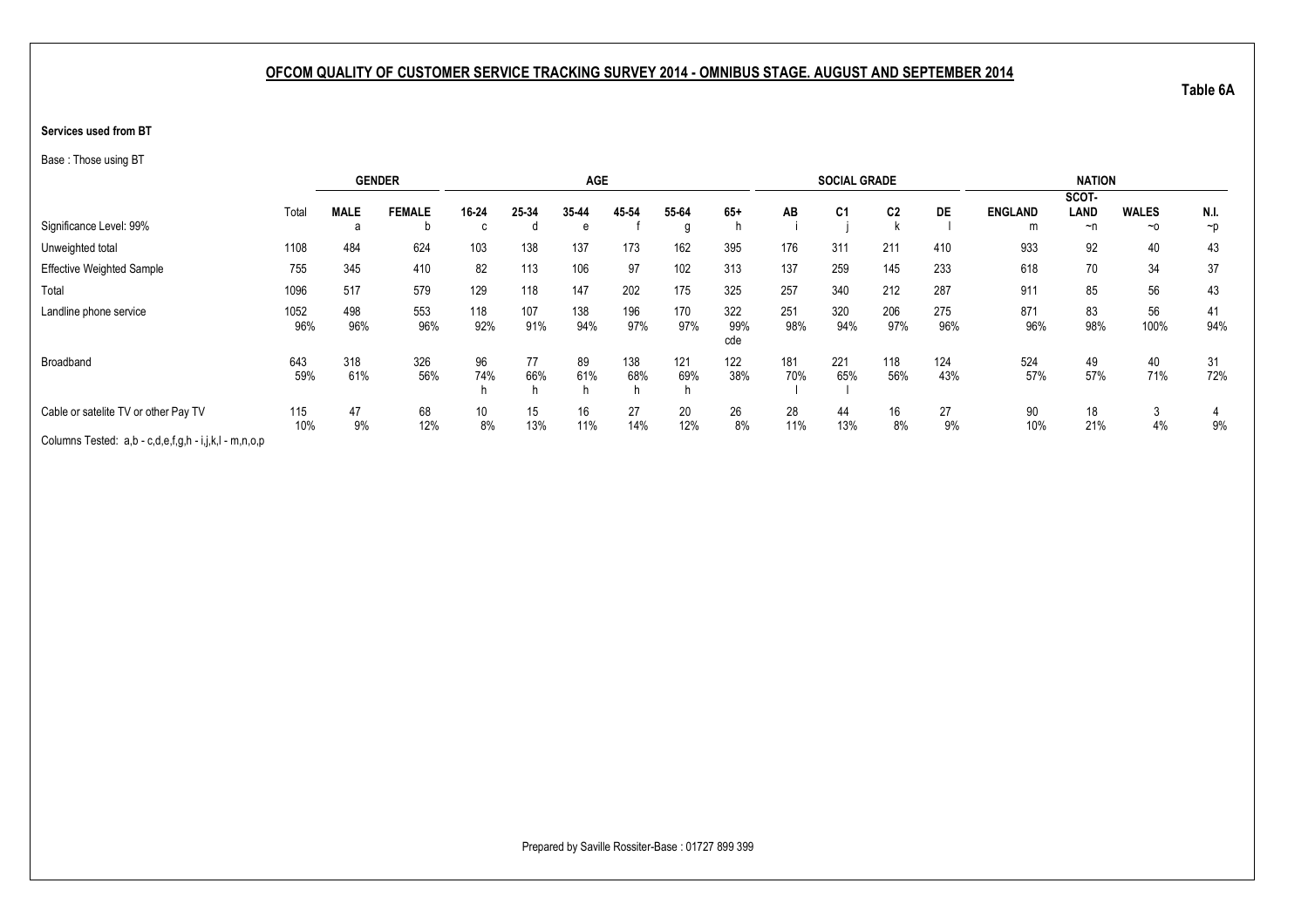#### <span id="page-23-1"></span><span id="page-23-0"></span>**Q6/Q7. Whether contacted and service contacted about**

Base : Those using BT

|                                      |            |                          | <b>SERVICES FROM BT</b>           |                  |                                   | <b>BUNDLED SERVICES</b> |                    |
|--------------------------------------|------------|--------------------------|-----------------------------------|------------------|-----------------------------------|-------------------------|--------------------|
|                                      | Total      | Landline                 | <b>Mobile</b>                     | <b>Broadband</b> | Pay TV                            | Yes                     | No                 |
| Significance Level: 99%              |            | a                        | $-b$                              | C                | d                                 | e                       |                    |
| Unweighted total                     | 1108       | 1061                     |                                   | 594              | 121                               | 584                     | 524                |
| <b>Effective Weighted Sample</b>     | 755        | 718                      | $\overline{a}$                    | 388              | 84                                | 375                     | 404                |
| Total                                | 1096       | 1052                     | $\blacksquare$                    | 643              | 115                               | 625                     | 471                |
| Contacted in the last 3 months       | 240<br>22% | 234<br>22%               | $\overline{\phantom{a}}$<br>$-$ % | 185<br>29%       | $30\,$<br>26%                     | 183<br>29%              | 56<br>12%          |
| Not contacted                        | 840<br>77% | 803<br>76%               | $\blacksquare$<br>$-$ %           | 447<br>69%       | 85<br>74%                         | 431<br>69%              | 409<br>87%<br>e    |
| Don't know whether contacted         | 16<br>1%   | 15<br>1%                 | $\sim$<br>$-$ %                   | 12<br>2%         | $\overline{\phantom{a}}$<br>$-$ % | 11<br>2%                | 6<br>$1\%$         |
| Broadband                            | 120<br>11% | 116<br>11%               | $-$ %                             | 120<br>19%<br>a  | 15<br>13%                         | 116<br>19%              | 4<br>1%            |
| Landline phone service               | 104<br>10% | 104<br>10%               | $\overline{\phantom{a}}$<br>$-$ % | 51<br>8%         | 6<br>5%                           | 52<br>8%                | 52<br>11%          |
| Cable or satelite TV or other Pay TV | 13<br>1%   | 10 <sup>°</sup><br>$1\%$ | $\sim$<br>$-$ %                   | 11<br>2%         | 13<br>11%<br>ac                   | 13<br>2%<br>f           | $-{\%}$            |
| A General issue, that applies to all | 24<br>2%   | 24<br>2%                 | $\overline{\phantom{a}}$<br>$-$ % | 24<br>4%         | $\overline{2}$<br>2%              | 24<br>4%<br>f           | $-{\frac{0}{2}}/2$ |
| Don't know                           | 1<br>$*$ % | 1<br>$*9/6$              | $-9/6$                            | 1<br>$*$ %       | $-$ %                             | $*9/6$                  | $-$ %              |

Columns Tested: a,b,c,d - e,f

**Table 6B**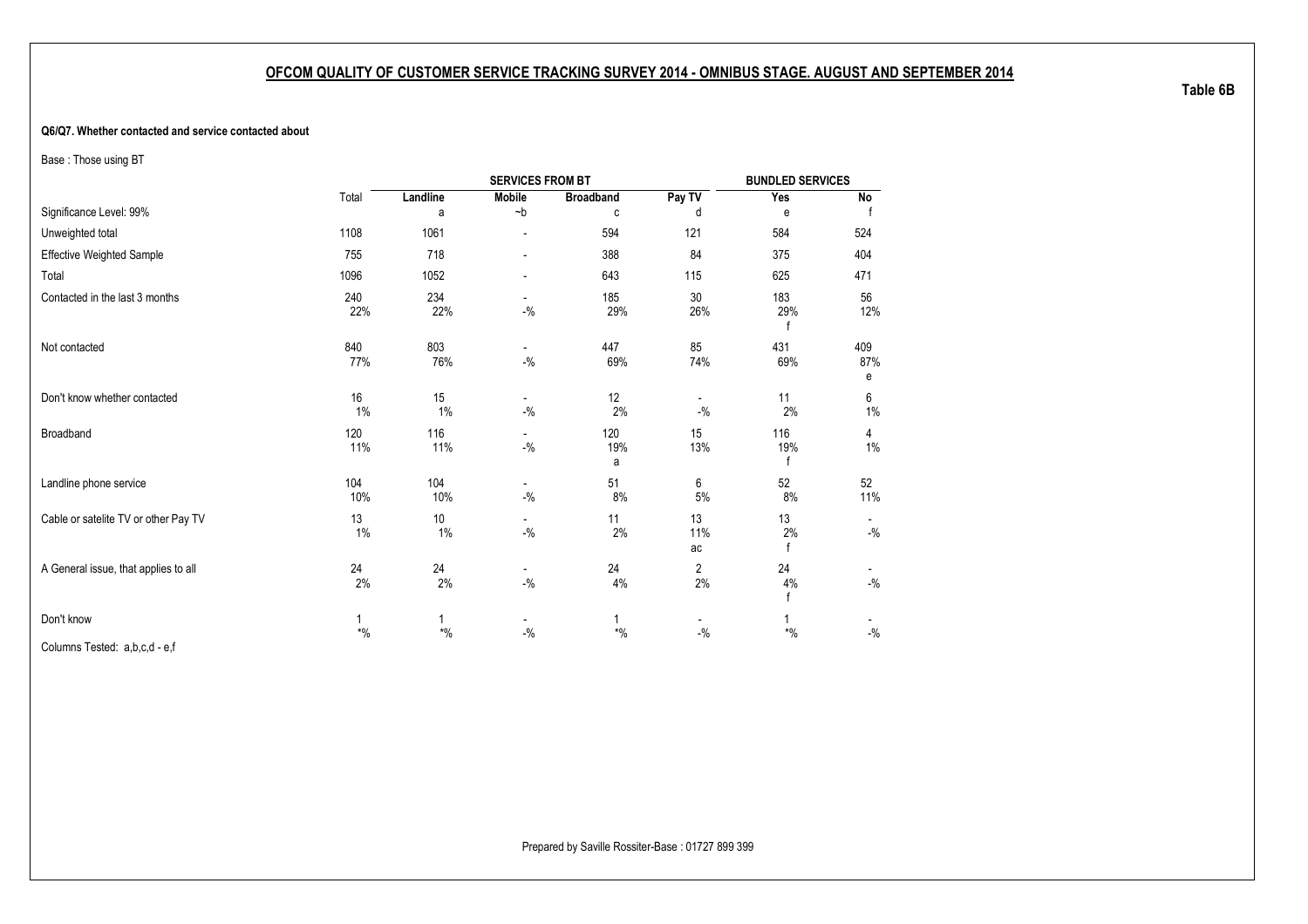#### **Q6/Q7. Whether contacted and service contacted about**

Base : Those using BT

|                                                                                                                                                                                                                                                    |                         |                                            | <b>GENDER</b>            |                        |                         | <b>AGE</b>                        |                          |                         |                                   |                          | <b>SOCIAL GRADE</b> |                                     |                      |                     | <b>NATION</b>                     |                                   |                           |
|----------------------------------------------------------------------------------------------------------------------------------------------------------------------------------------------------------------------------------------------------|-------------------------|--------------------------------------------|--------------------------|------------------------|-------------------------|-----------------------------------|--------------------------|-------------------------|-----------------------------------|--------------------------|---------------------|-------------------------------------|----------------------|---------------------|-----------------------------------|-----------------------------------|---------------------------|
|                                                                                                                                                                                                                                                    |                         |                                            |                          |                        |                         |                                   |                          |                         |                                   |                          |                     |                                     |                      |                     | SCOT-                             |                                   |                           |
| Significance Level: 99%                                                                                                                                                                                                                            | Total                   | <b>MALE</b><br>a                           | <b>FEMALE</b><br>b       | 16-24<br>C.            | 25-34<br>d              | 35-44<br>e                        | 45 54                    | 55-64                   | $65+$<br>h                        | AB                       | C <sub>1</sub>      | C <sub>2</sub>                      | DE                   | <b>ENGLAND</b><br>m | <b>LAND</b><br>$\neg$ n           | <b>WALES</b><br>$~\sim$ 0         | N.I.<br>$\neg p$          |
|                                                                                                                                                                                                                                                    |                         |                                            |                          |                        |                         |                                   |                          | g                       |                                   |                          |                     |                                     |                      |                     |                                   |                                   |                           |
| Unweighted total                                                                                                                                                                                                                                   | 1108                    | 484                                        | 624                      | 103                    | 138                     | 137                               | 173                      | 162                     | 395                               | 176                      | 311                 | 211                                 | 410                  | 933                 | 92                                | 40                                | 43                        |
| <b>Effective Weighted Sample</b>                                                                                                                                                                                                                   | 755                     | 345                                        | 410                      | 82                     | 113                     | 106                               | 97                       | 102                     | 313                               | 137                      | 259                 | 145                                 | 233                  | 618                 | 70                                | 34                                | 37                        |
| Total                                                                                                                                                                                                                                              | 1096                    | 517                                        | 579                      | 129                    | 118                     | 147                               | 202                      | 175                     | 325                               | 257                      | 340                 | 212                                 | 287                  | 911                 | 85                                | 56                                | 43                        |
| Contacted in the last 3 months                                                                                                                                                                                                                     | 240<br>22%              | 110<br>21%                                 | 130<br>22%               | 19<br>15%              | 20<br>17%               | 28<br>19%                         | 49<br>24%                | 55<br>31%               | 69<br>21%                         | 91<br>36%<br>ikl         | 74<br>22%           | 44<br>21%                           | 31<br>11%            | 203<br>22%          | $20\,$<br>24%                     | 9<br>16%                          | 8<br>18%                  |
| Not contacted                                                                                                                                                                                                                                      | 840<br>77%              | 399<br>77%                                 | 441<br>76%               | 103<br>80%             | 98<br>83%               | 118<br>80%                        | 150<br>74%               | 120<br>68%              | 251<br>77%                        | 164<br>64%               | 261<br>77%          | 163<br>77%                          | 252<br>88%<br>ijk    | 694<br>76%          | 65<br>76%                         | 47<br>84%                         | 33<br>77%                 |
| Don't know whether contacted                                                                                                                                                                                                                       | 16<br>1%                | 9<br>2%                                    | $\overline{7}$<br>$1\%$  | $\overline{7}$<br>$5%$ | $-$ %                   | 1%                                | 3<br>$1\%$               | 1%                      | 5<br>1%                           | $\boldsymbol{*}0\!/\!_0$ | 6<br>2%             | 6<br>3%                             | 4<br>1%              | 14<br>2%            | $-$ %                             | $-$ %                             | $\overline{2}$<br>$5\%$   |
| Broadband                                                                                                                                                                                                                                          | 120<br>11%              | 55<br>11%                                  | 65<br>11%                | 13<br>10%              | 10 <sup>°</sup><br>8%   | 11<br>7%                          | 18<br>9%                 | 38<br>21%<br>deh        | 31<br>10%                         | 43<br>17%                | 40<br>12%           | 27<br>13%                           | 10<br>4%             | 102<br>11%          | 8<br>10%                          | 5<br>9%                           | 5<br>11%                  |
| Landline phone service                                                                                                                                                                                                                             | 104<br>10%              | 47<br>9%                                   | 57<br>10%                | 6%                     | $6\%$                   | 13<br>9%                          | 26<br>13%                | 19<br>11%               | 31<br>10%                         | 46<br>18%<br>ikl         | 29<br>8%            | 16<br>7%                            | 14<br>$5\%$          | 93<br>10%           | 9<br>10%                          | $\overline{2}$<br>3%              | 2%                        |
| Cable or satelite TV or other Pay TV                                                                                                                                                                                                               | 13<br>1%                | $\overline{2}$<br>$\boldsymbol{*}0\!/\!_0$ | 10<br>2%                 | $\sim$<br>$-$ %        | 5<br>4%                 | 1%                                | 2<br>1%                  | 1%                      | 4<br>1%                           | $*9/6$                   | 8<br>2%             | 3<br>1%                             | $\overline{2}$<br>1% | 8<br>1%             | 3<br>4%                           | $\mathbf{1}$<br>2%                | 2%                        |
| A General issue, that applies to all                                                                                                                                                                                                               | 24<br>2%                | $12 \overline{ }$<br>2%                    | 12<br>2%                 | $1\%$                  | $\overline{2}$<br>$1\%$ | $6\overline{6}$<br>4%             | 8<br>4%                  | $\overline{2}$<br>$1\%$ | 6<br>2%                           | 9<br>4%                  | 4<br>1%             | 4<br>2%                             | 6<br>2%              | $20\,$<br>2%        | $\mathbf{1}$<br>1%                | $\mathbf{1}$<br>2%                | $\overline{2}$<br>$4\%$   |
| Don't know<br>$\bigcap_{i=1}^n A_i$ . The set of the set of the set of the set of the set of the set of the set of the set of the set of the set of the set of the set of the set of the set of the set of the set of the set of the set of the se | $\boldsymbol{*}0\!/\!0$ | $\overline{a}$<br>$-$ %                    | $\boldsymbol{*}0\!/\!_0$ | $\sim$<br>$-$ %        | $-$ %                   | $\overline{\phantom{a}}$<br>$-$ % | $\boldsymbol{*}0\!/\!_0$ | $-$ %                   | $\overline{\phantom{a}}$<br>$-$ % | $ \%$                    | $-$ %               | $\overline{\phantom{a}}$<br>$-{\%}$ | $\boldsymbol{*}$ %   | $*9/6$              | $\overline{\phantom{a}}$<br>$-$ % | $\overline{\phantom{a}}$<br>$ \%$ | $\overline{a}$<br>$-{\%}$ |

Columns Tested: a,b - c,d,e,f,g,h - i,j,k,l - m,n,o,p

**Table 6B**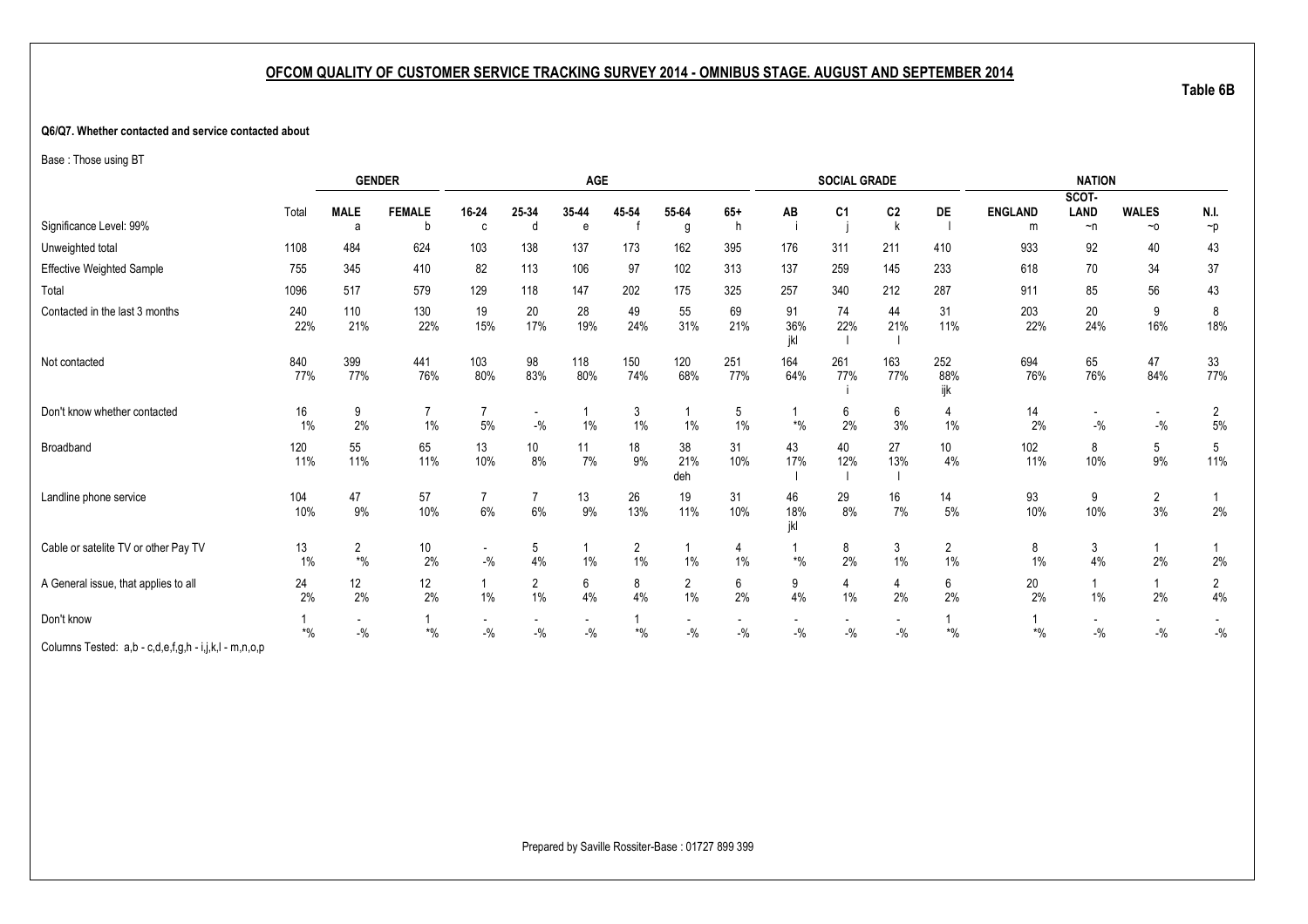#### <span id="page-25-1"></span><span id="page-25-0"></span>**Q1/2/3/7. Services contacted about**

Base : Those contacting BT

|                                      |            |            | <b>SERVICES FROM BT</b>           |                  |            | <b>BUNDLED SERVICES</b> |           |
|--------------------------------------|------------|------------|-----------------------------------|------------------|------------|-------------------------|-----------|
|                                      | Total      | Landline   | <b>Mobile</b>                     | <b>Broadband</b> | Pay TV     | Yes                     | No        |
| Significance Level: 99%              |            | a          | $-b$                              | C                | ~d         | e                       | ~f        |
| Unweighted total                     | 208        | 203        |                                   | 156              | 29         | 155                     | 53        |
| <b>Effective Weighted Sample</b>     | 134        | 130        | ٠                                 | 101              | 22         | 100                     | 35        |
| Total                                | 240        | 234        | ٠                                 | 185              | 30         | 183                     | 56        |
| Broadband                            | 144<br>60% | 140<br>60% | $\overline{\phantom{0}}$<br>$-$ % | 144<br>78%<br>a  | 17<br>56%  | 140<br>77%              | 4<br>7%   |
| Landline phone service               | 128<br>54% | 128<br>55% | $-$ %                             | 75<br>41%        | 8<br>26%   | 76<br>41%               | 52<br>93% |
| Cable or satelite TV or other Pay TV | 15<br>6%   | 12<br>5%   | $-$ %                             | 13<br>7%         | 15<br>48%  | 15<br>8%                | $-$ %     |
| Don't know                           | $*$ %      | $*$ %      | -<br>$-$ %                        | $*$ %            | -<br>$-$ % | $*$ %                   | $-$ %     |
| Columns Tested: a,b,c,d - e,f        |            |            |                                   |                  |            |                         |           |

**Table 6C**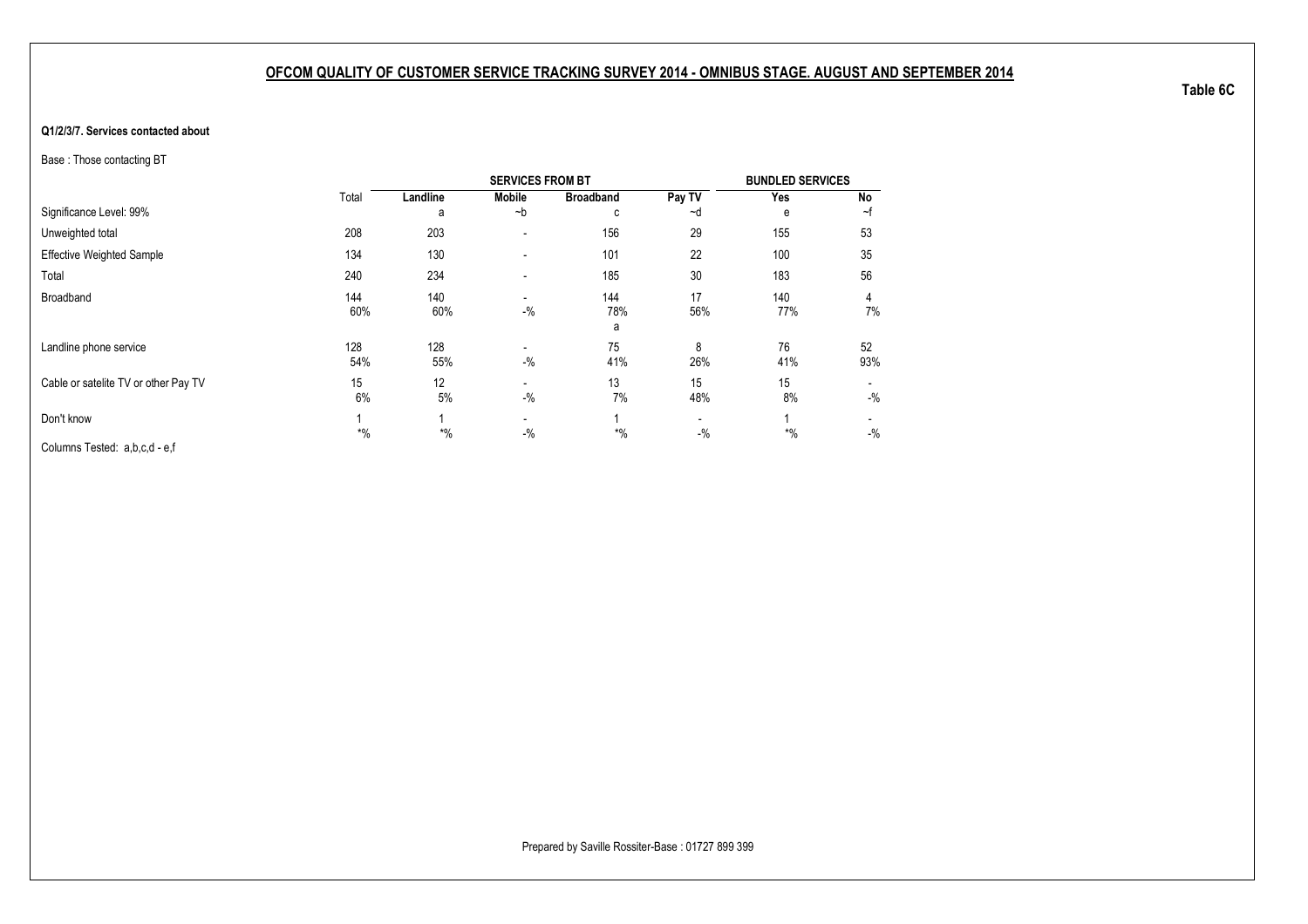#### **Q1/2/3/7. Services contacted about**

Base : Those contacting BT

|                                                       |       |             | <b>GENDER</b> |       |       | <b>AGE</b> |       |          |       |          | <b>SOCIAL GRADE</b> |                |     |                | <b>NATION</b> |              |          |
|-------------------------------------------------------|-------|-------------|---------------|-------|-------|------------|-------|----------|-------|----------|---------------------|----------------|-----|----------------|---------------|--------------|----------|
|                                                       |       |             |               |       |       |            |       |          |       |          |                     |                |     |                | SCOT-         |              |          |
|                                                       | Total | <b>MALE</b> | <b>FEMALE</b> | 16-24 | 25-34 | 35-44      | 45-54 | 55-64    | $65+$ | AB       | C <sub>1</sub>      | C <sub>2</sub> | DE  | <b>ENGLAND</b> | LAND          | <b>WALES</b> | N.I.     |
| Significance Level: 99%                               |       | ~a          | b             | $-c$  | ∼d    | $-$ e      | ~†    | $\sim g$ | ~h    | $\sim$ I | $\sim$              | ~k             | ∼∣  | m              | $\neg$ n      | $~\sim$ 0    | $\neg p$ |
| Unweighted total                                      | 208   | 83          | 125           | 12    | 21    | 29         | 36    | 40       | 70    | 60       | 64                  | 38             | 46  | 175            | 18            |              | 8        |
| <b>Effective Weighted Sample</b>                      | 134   | 49          | 94            | 9     | 18    | 24         | 24    | 21       | 56    | 45       | 53                  | 16             | 40  | 108            | 15            | 6            |          |
| Total                                                 | 240   | 110         | 130           | 19    | 20    | 28         | 49    | 55       | 69    | 91       | 74                  | 44             | 31  | 203            | 20            | 9            | 8        |
| Broadband                                             | 144   | 67          | 77            | 14    | 11    | 17         | 26    | 39       | 37    | 52       | 45                  | 32             | 16  | 123            | 9             | 6            | 6        |
|                                                       | 60%   | 62%         | 59%           | 76%   | 56%   | 59%        | 53%   | 72%      | 54%   | 57%      | 60%                 | 72%            | 52% | 61%            | 46%           | 70%          | 78%      |
| Landline phone service                                | 128   | 59          | 69            | 8     |       | 19         | 34    | 21       | 38    | 55       | 33                  | 20             | 20  | 113            | 10            | 3            |          |
|                                                       | 54%   | 54%         | 53%           | 44%   | 44%   | 66%        | 69%   | 38%      | 55%   | 60%      | 45%                 | 46%            | 63% | 56%            | 49%           | 33%          | 33%      |
| Cable or satelite TV or other Pay TV                  | 15    | ∠           | 12            |       |       |            |       |          | 5     |          | 9                   |                |     | 10             | 3             |              |          |
|                                                       | 6%    | 2%          | 9%            | $-$ % | 23%   | 5%         | 3%    | 3%       | 8%    | 1%       | 12%                 | 6%             | 7%  | 5%             | 17%           | 10%          | 9%       |
| Don't know                                            |       |             |               |       |       |            |       |          |       |          |                     |                |     |                |               |              |          |
|                                                       | $*$ % | $-$ %       | $1\%$         | $-$ % | $-$ % | $-$ %      | 2%    | $-$ %    | $-$ % | $-$ %    | $-$ %               | $-$ %          | 3%  | $*$ %          | $-$ %         | $-$ %        | $-$ %    |
| Columns Tested: a,b - c,d,e,f,g,h - i,j,k,l - m,n,o,p |       |             |               |       |       |            |       |          |       |          |                     |                |     |                |               |              |          |

**Table 6C**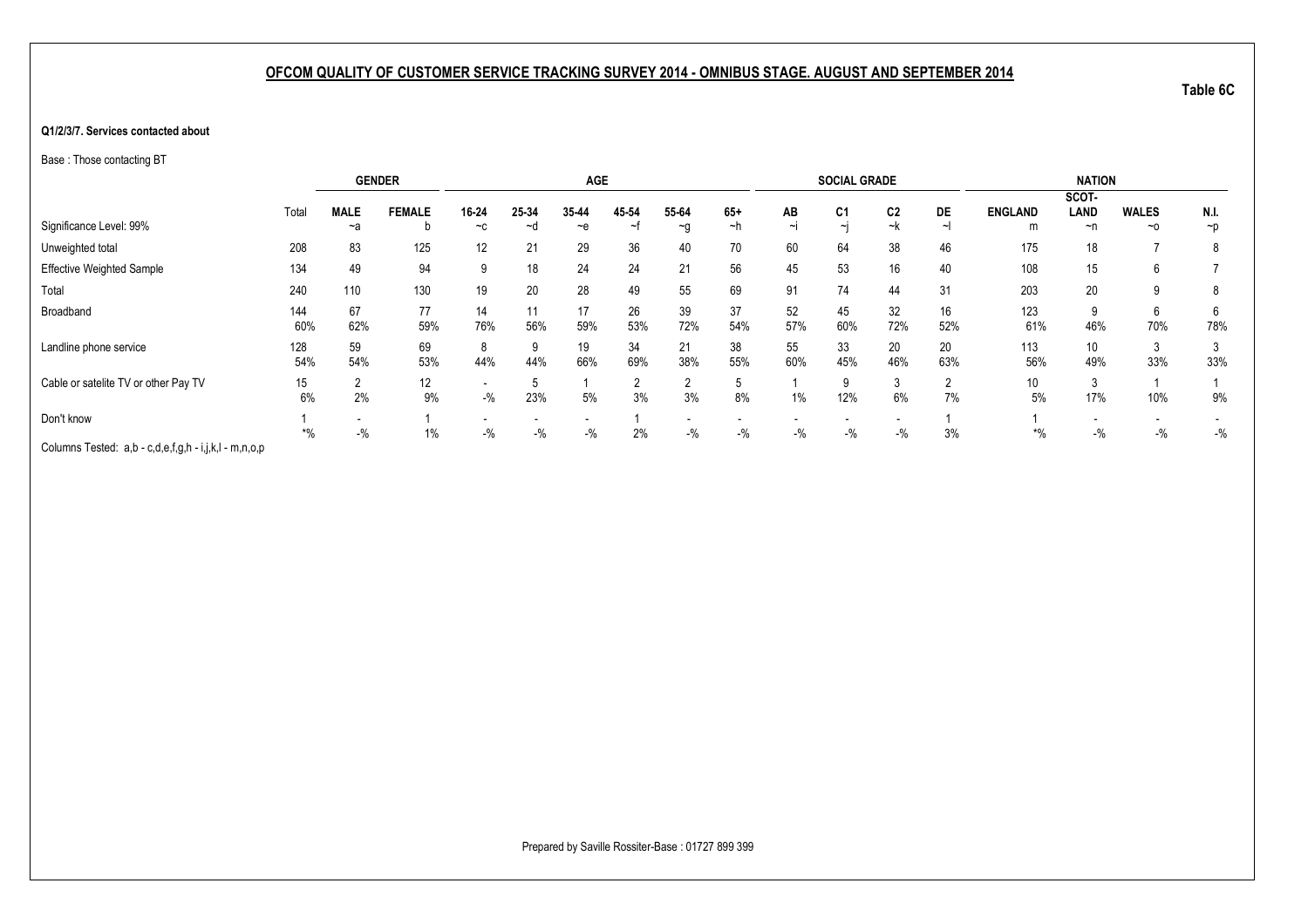<span id="page-27-1"></span><span id="page-27-0"></span>**Q8. BT - And thinking of the most recent issue you had to contact about, which one of the following categories did the issue fall into?**

Base : Contacted in the last 3 months

|                                                                                                              |           |                      | <b>SERVICES FROM BT</b>            |                      |                | <b>BUNDLED SERVICES</b> |           |
|--------------------------------------------------------------------------------------------------------------|-----------|----------------------|------------------------------------|----------------------|----------------|-------------------------|-----------|
|                                                                                                              | Total     | Landline             | <b>Mobile</b>                      | <b>Broadband</b>     | Pay TV         | Yes                     | No        |
| Significance Level: 99%                                                                                      |           | a                    | $-b$                               | C                    | ~d             | е                       | ~f        |
| Unweighted total                                                                                             | 208       | 203                  |                                    | 156                  | 29             | 155                     | 53        |
| <b>Effective Weighted Sample</b>                                                                             | 134       | 130                  |                                    | 101                  | 22             | 100                     | 35        |
| Total                                                                                                        | 240       | 234                  |                                    | 185                  | 30             | 183                     | 56        |
| A billing, pricing or payment issue                                                                          | 49<br>21% | 49<br>21%            | $\blacksquare$<br>$-$ %            | 33<br>18%            | 4<br>12%       | 33<br>18%               | 16<br>28% |
| A problem with your account details, for example name                                                        |           |                      |                                    |                      |                |                         |           |
| and address etc.                                                                                             | 2<br>1%   | $\overline{2}$<br>1% | $\overline{\phantom{0}}$<br>$-9/6$ | 1%                   | $-9/6$         | 1<br>1%                 | 1<br>1%   |
| A fault with the service you are buying from them, for<br>example total or partial failure of service        | 66<br>27% | 64<br>28%            | $\overline{\phantom{0}}$<br>$-9/6$ | 52<br>28%            | 12<br>38%      | 50<br>28%               | 15<br>27% |
| The service not performing as well as expected, for<br>example issues with picture quality, broadband speed, |           |                      |                                    |                      |                |                         |           |
| mobile coverage etc.                                                                                         | 38<br>16% | 38<br>16%            | $-$ %                              | 33<br>18%            | 8<br>28%       | 35<br>19%               | 3<br>5%   |
| Problems with the repair service, for example it didn't<br>happen or didn't solve the problem                | 4<br>2%   | 4<br>2%              | $\overline{\phantom{0}}$<br>$-$ %  | $\overline{2}$<br>1% | 1<br>2%        | 2<br>1%                 | 3<br>5%   |
| A problem relating to the installation or set up of your<br>service                                          | 13        | 11                   | $\overline{\phantom{a}}$           | 9                    | $\overline{2}$ | 9                       | 4         |
|                                                                                                              | 5%<br>68  | 5%<br>65             | $-$ %                              | 5%<br>55             | 7%             | 5%<br>53                | 7%        |
| Or something else, a general issue                                                                           | 28%       | 28%                  | $-$ %                              | 30%                  | 4<br>12%       | 29%                     | 15<br>27% |
| <b>SUMMARY</b>                                                                                               |           |                      |                                    |                      |                |                         |           |
| <b>BILLING</b>                                                                                               | 51<br>21% | 51<br>22%            | $-9/6$                             | 34<br>18%            | 4<br>12%       | 35<br>19%               | 17<br>29% |

Columns Tested: a,b,c,d - e,f

**Table 6D**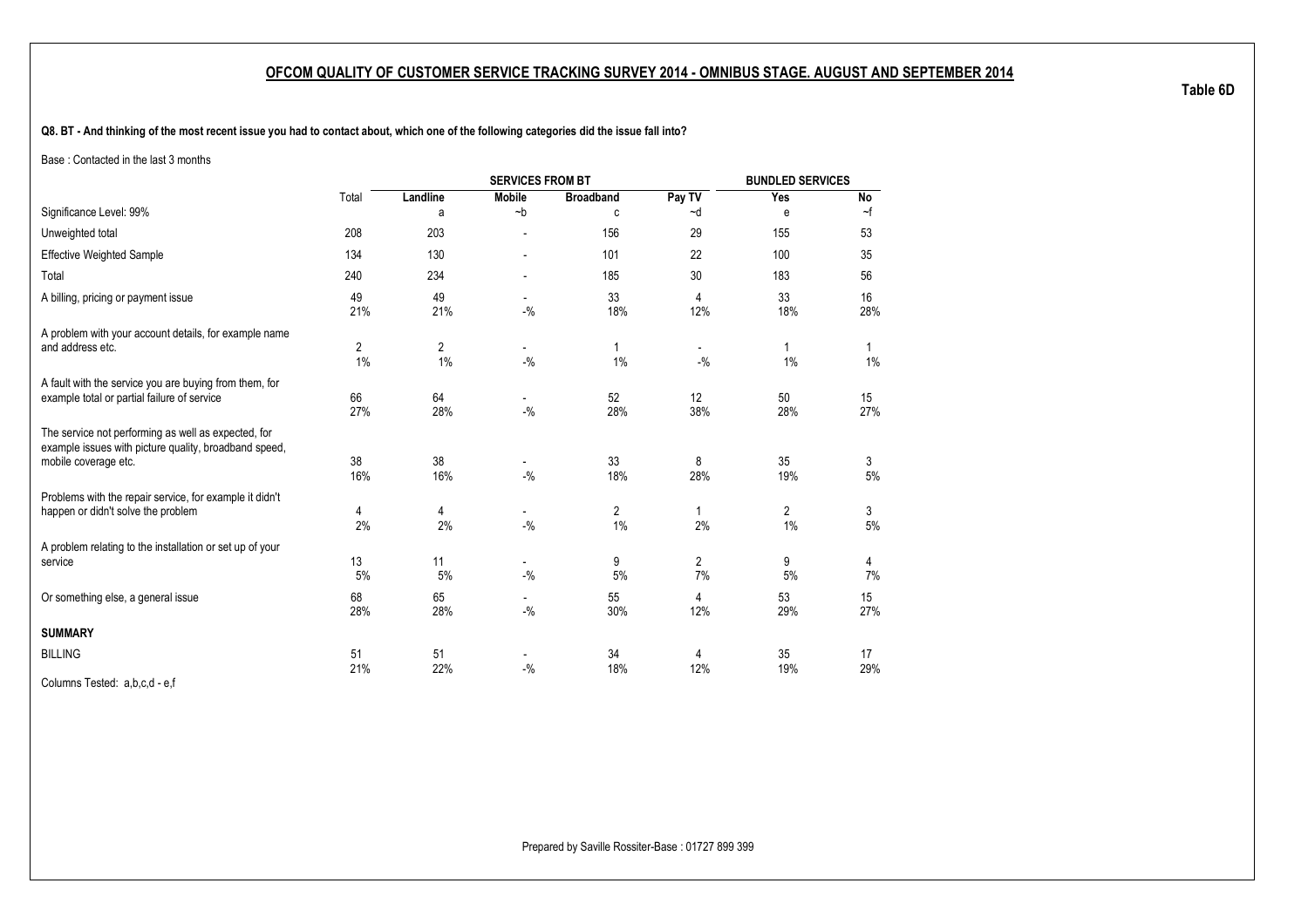**Q8. BT - And thinking of the most recent issue you had to contact about, which one of the following categories did the issue fall into?**

Base : Contacted in the last 3 months

|                                  |       |          | <b>SERVICES FROM BT</b>  |                     |        | <b>BUNDLED SERVICES</b> |     |
|----------------------------------|-------|----------|--------------------------|---------------------|--------|-------------------------|-----|
|                                  | Total | Landline | Mobile                   | <b>Broadband</b>    | Pay TV | Yes                     | No  |
| Significance Level: 99%          |       | a        | ∼b                       | $\overline{ }$<br>◡ | ∼d     | е                       | ~t  |
| Unweighted total                 | 208   | 203      | -                        | 156                 | 29     | 155                     | 53  |
| <b>Effective Weighted Sample</b> | 134   | 130      | $\overline{\phantom{a}}$ | 101                 | 22     | 100                     | 35  |
| Total                            | 240   | 234      |                          | 185                 | 30     | 183                     | 56  |
| <b>FAULT AND REPAIR</b>          | 108   | 106      |                          | 87                  | 21     | 87                      | 21  |
|                                  | 45%   | 46%      | $-$ %                    | 47%                 | 68%    | 47%                     | 37% |
| <b>GENERAL ENQUIRY</b>           | 81    | 76       | $\blacksquare$           | 64                  | 6      | 62                      | 19  |
|                                  | 34%   | 33%      | $-$ %                    | 35%                 | 20%    | 34%                     | 34% |
| Columns Tested: a,b,c,d - e,f    |       |          |                          |                     |        |                         |     |

Prepared by Saville Rossiter-Base : 01727 899 399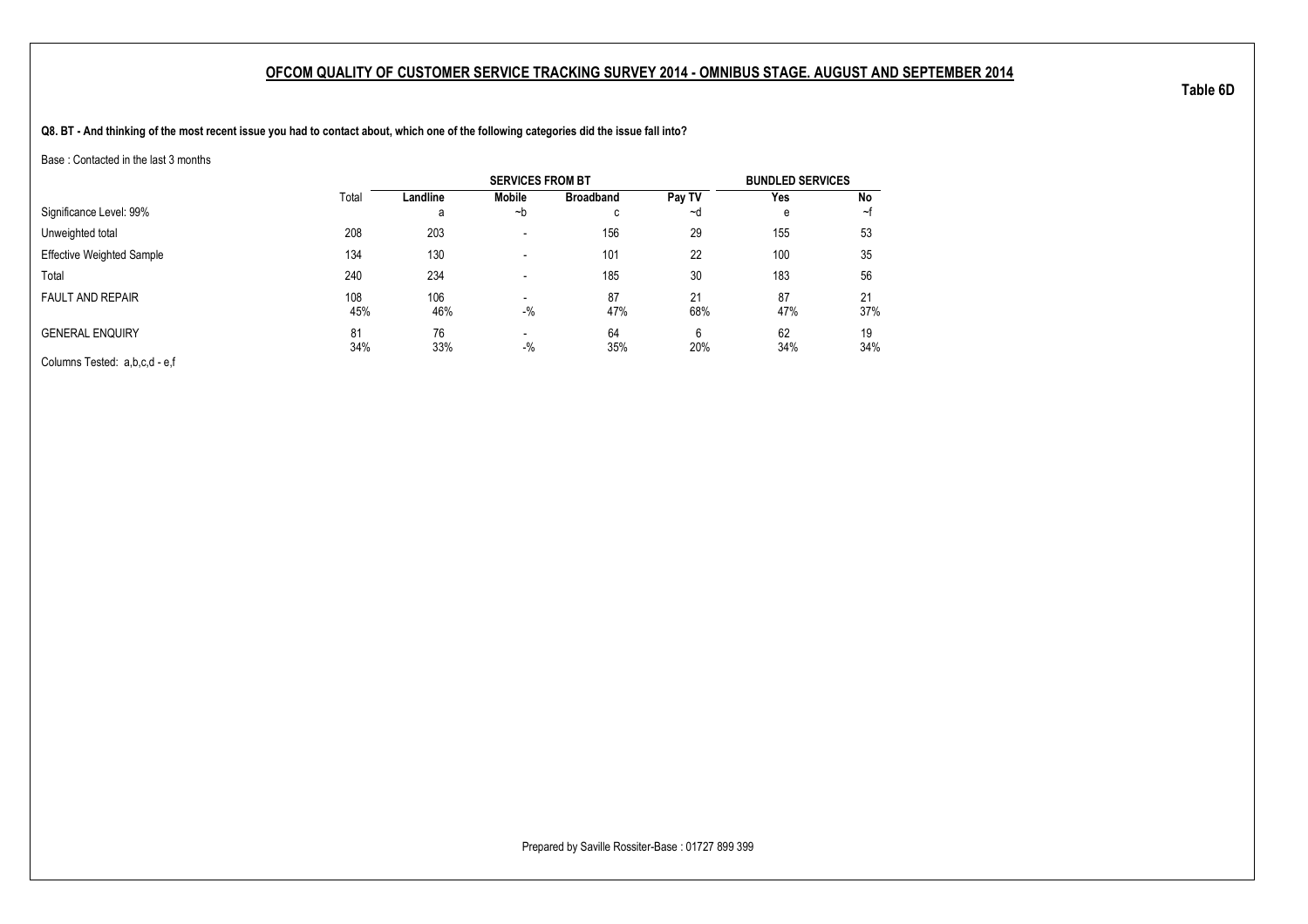**Q8. BT - And thinking of the most recent issue you had to contact about, which one of the following categories did the issue fall into?**

Base : Contacted in the last 3 months

|                                                                                                                                      |           | <b>GENDER</b>       |                    |                                    |                       | <b>AGE</b>                        |             |                   |               |                | <b>SOCIAL GRADE</b>  |                         |              |                      | <b>NATION</b>                     |                                   |                       |
|--------------------------------------------------------------------------------------------------------------------------------------|-----------|---------------------|--------------------|------------------------------------|-----------------------|-----------------------------------|-------------|-------------------|---------------|----------------|----------------------|-------------------------|--------------|----------------------|-----------------------------------|-----------------------------------|-----------------------|
|                                                                                                                                      |           |                     |                    |                                    |                       |                                   |             |                   |               |                |                      |                         |              |                      | SCOT-                             |                                   |                       |
| Significance Level: 99%                                                                                                              | Total     | <b>MALE</b><br>$-a$ | <b>FEMALE</b><br>b | 16-24<br>$-c$                      | 25-34<br>~d           | 35-44<br>$\sim e$                 | 45 54<br>∼f | 55-64<br>$\sim g$ | $65+$<br>$-h$ | AB<br>$\sim$ j | C <sub>1</sub><br>~j | C <sub>2</sub><br>~k    | DE<br>$\sim$ | <b>ENGLAND</b><br>m  | LAND<br>$\neg$ n                  | <b>WALES</b><br>$~\sim$ 0         | N.I.<br>$\neg p$      |
|                                                                                                                                      |           |                     |                    |                                    |                       |                                   |             |                   |               |                |                      |                         |              |                      |                                   |                                   |                       |
| Unweighted total                                                                                                                     | 208       | 83                  | 125                | 12                                 | 21                    | 29                                | 36          | 40                | 70            | 60             | 64                   | 38                      | 46           | 175                  | 18                                |                                   | 8                     |
| <b>Effective Weighted Sample</b>                                                                                                     | 134       | 49                  | 94                 | 9                                  | 18                    | 24                                | 24          | 21                | 56            | 45             | 53                   | 16                      | 40           | 108                  | 15                                | 6                                 |                       |
| Total                                                                                                                                | 240       | 110                 | 130                | 19                                 | 20                    | 28                                | 49          | 55                | 69            | 91             | 74                   | 44                      | 31           | 203                  | 20                                | 9                                 | 8                     |
| A billing, pricing or payment issue                                                                                                  | 49<br>21% | 24<br>22%           | 25<br>19%          | $\overline{\phantom{a}}$<br>$-$ %  | 2<br>10%              | $\boldsymbol{6}$<br>20%           | 17<br>36%   | 13<br>24%         | 11<br>17%     | 28<br>30%      | 14<br>19%            | $\overline{2}$<br>$5\%$ | 5<br>16%     | 44<br>22%            | 4<br>19%                          | 15%                               | $-$ %                 |
| A problem with your account details, for example<br>name and address etc.                                                            | 2<br>1%   | 1%                  | $\mathbf 1$<br>1%  | $-9/6$                             | $-$ %                 | $\mathbf 1$<br>5%                 | 1%          | $-9/6$            | $-$ %         | 1%             | 1%                   | $-9/6$                  | 2%           | $\overline{2}$<br>1% | $-$ %                             | $-$ %                             | $-{\%}$               |
| A fault with the service you are buying from them,<br>for example total or partial failure of service                                | 66<br>27% | 30<br>28%           | 35<br>27%          | 7<br>39%                           | $\overline{4}$<br>19% | 5<br>17%                          | 13<br>27%   | 13<br>24%         | 23<br>34%     | 23<br>25%      | 27<br>37%            | 10<br>22%               | 6<br>20%     | 62<br>30%            | 4<br>18%                          | 6%                                | $-$ %                 |
| The service not performing as well as expected,<br>for example issues with picture quality,<br>broadband speed, mobile coverage etc. | 38<br>16% | 12<br>11%           | 25<br>19%          | 5<br>28%                           | 33%                   | 5<br>16%                          | 3<br>$5\%$  | 13%               | 11<br>17%     | 13<br>15%      | 12<br>17%            | 15%                     | 5<br>17%     | 25<br>13%            | 5<br>24%                          | 5<br>52%                          | 2<br>31%              |
| Problems with the repair service, for example it<br>didn't happen or didn't solve the problem                                        | 2%        | 1%                  | 3<br>2%            | $\overline{\phantom{a}}$<br>$-$ %  | 5%                    | $\overline{\phantom{a}}$<br>$-$ % | $-$ %       | 2<br>3%           | 2%            | 2<br>2%        | 1%                   | 3%                      | $-$ %        | 3<br>2%              | $\overline{\phantom{a}}$<br>$-$ % | $\overline{\phantom{a}}$<br>$-$ % | 13%                   |
| A problem relating to the installation or set up of<br>your service                                                                  | 13<br>5%  | 4<br>4%             | 8<br>7%            | $\overline{\phantom{a}}$<br>$-9/6$ | 4<br>19%              | $\overline{\phantom{a}}$<br>$-$ % | $-$ %       | 3<br>5%           | 6<br>9%       | 5<br>5%        | 4<br>6%              | 3<br>6%                 | 4%           | 3%                   | 4<br>20%                          | 15%                               | 9%                    |
| Or something else, a general issue<br>Columns Tested: a,b - c,d,e,f,g,h - i,j,k,l - m,n,o,p                                          | 68<br>28% | 36<br>33%           | 32<br>24%          | 6<br>33%                           | 3<br>14%              | 12<br>42%                         | 15<br>31%   | 17<br>31%         | 15<br>22%     | 20<br>22%      | 14<br>20%            | 21<br>48%               | 13<br>41%    | 59<br>29%            | 4<br>19%                          | 13%                               | $\overline{4}$<br>46% |

**Table 6D**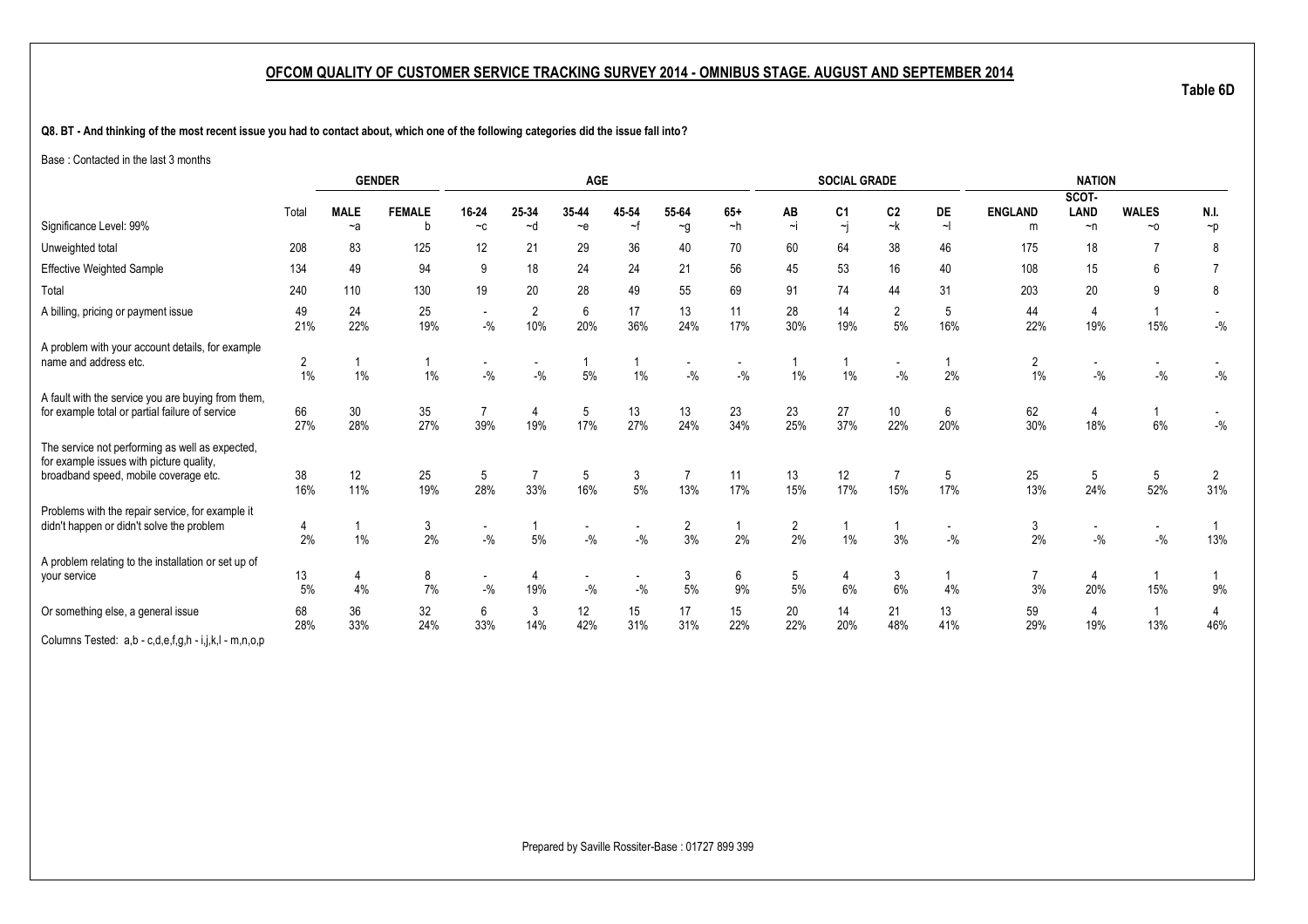**Q8. BT - And thinking of the most recent issue you had to contact about, which one of the following categories did the issue fall into?**

Base : Contacted in the last 3 months

|                                                       |       | <b>GENDER</b> |               |       |       | <b>AGE</b> |                       |          |       |          | <b>SOCIAL GRADE</b> |                |                   |                | <b>NATION</b> |              |          |
|-------------------------------------------------------|-------|---------------|---------------|-------|-------|------------|-----------------------|----------|-------|----------|---------------------|----------------|-------------------|----------------|---------------|--------------|----------|
|                                                       |       |               |               |       |       |            |                       |          |       |          |                     |                |                   |                | SCOT-         |              |          |
|                                                       | Total | <b>MALE</b>   | <b>FEMALE</b> | 16-24 | 25-34 | 35-44      | 45 54                 | 55-64    | $65+$ | AB       | C <sub>1</sub>      | C <sub>2</sub> | <b>DE</b>         | <b>ENGLAND</b> | LAND          | <b>WALES</b> | N.I.     |
| Significance Level: 99%                               |       | ~a            |               | $-c$  | ~d    | $-e$       | $\tilde{\phantom{a}}$ | $\sim g$ | ~h    | $\sim$ I | $\sim$ I            | ~k             |                   | m              | ~n            | $~\sim$ 0    | $\neg p$ |
| Unweighted total                                      | 208   | 83            | 125           | 12    | 21    | 29         | 36                    | 40       | 70    | 60       | 64                  | 38             | 46                | 175            | 18            | –            | 8        |
| Effective Weighted Sample                             | 134   | 49            | 94            | 9     | 18    | 24         | 24                    | 21       | 56    | 45       | 53                  | 16             | 40                | 108            | 15            | 6            |          |
| Total                                                 | 240   | 110           | 130           | 19    | 20    | 28         | 49                    | 55       | 69    | 91       | 74                  | 44             | 31                | 203            | 20            | 9            | 8        |
| <b>SUMMARY</b>                                        |       |               |               |       |       |            |                       |          |       |          |                     |                |                   |                |               |              |          |
| <b>BILLING</b>                                        | 51    | 25            | 26            |       |       |            | 18                    | 13       | 11    | 28       | 15                  | 2              | 6                 | 46             |               |              |          |
|                                                       | 21%   | 23%           | 20%           | $-$ % | 10%   | 25%        | 37%                   | 24%      | 17%   | 31%      | 20%                 | 5%             | 18%               | 23%            | 19%           | 15%          | $-$ %    |
| <b>FAULT AND REPAIR</b>                               | 108   | 44            | 63            | 13    |       | 9          | 16                    | 22       | 36    | 38       | 40                  | 18             | $12 \overline{ }$ | 90             | 9             |              |          |
|                                                       | 45%   | 40%           | 49%           | 67%   | 57%   | 34%        | 32%                   | 40%      | 52%   | 42%      | 55%                 | 40%            | 37%               | 45%            | 42%           | 57%          | 45%      |
| <b>GENERAL ENQUIRY</b>                                | 81    | 41            | 40            | 6     |       | 12         | 15                    | 20       | 21    | 25       | 18                  | 24             | 14                | 66             | 8             | $\Omega$     |          |
|                                                       | 34%   | 37%           | 31%           | 33%   | 33%   | 42%        | 31%                   | 36%      | 31%   | 27%      | 25%                 | 54%            | 45%               | 33%            | 38%           | 28%          | 55%      |
| Columns Tested: a,b - c,d,e,f,g,h - i,j,k,l - m,n,o,p |       |               |               |       |       |            |                       |          |       |          |                     |                |                   |                |               |              |          |

Prepared by Saville Rossiter-Base : 01727 899 399

**Table 6D**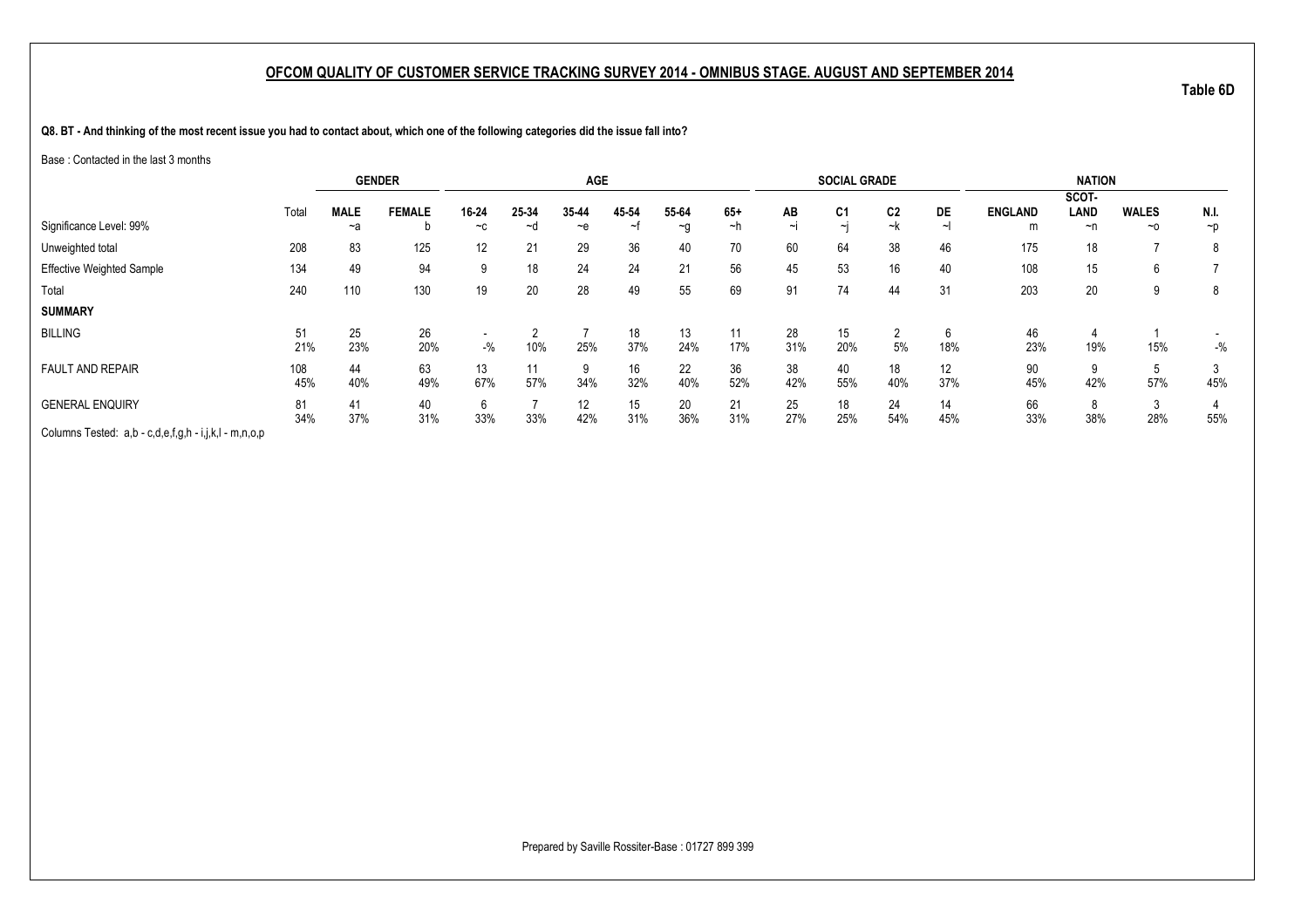#### <span id="page-31-1"></span><span id="page-31-0"></span>**Services used from Virgin**

Base : Those using Virgin

|                                      |            |                    | <b>SERVICES FROM Virgin</b> |                    |                    | <b>BUNDLED SERVICES</b> |                |
|--------------------------------------|------------|--------------------|-----------------------------|--------------------|--------------------|-------------------------|----------------|
|                                      | Total      | Landline           | <b>Mobile</b>               | <b>Broadband</b>   | Pay TV             | Yes                     | No             |
| Significance Level: 99%              |            | a                  | b                           | C                  | d                  | е                       |                |
| Unweighted total                     | 658        | 443                | 179                         | 476                | 413                | 469                     | 189            |
| <b>Effective Weighted Sample</b>     | 510        | 343                | 132                         | 368                | 318                | 363                     | 148            |
| Total                                | 661        | 447                | 178                         | 489                | 419                | 475                     | 186            |
| <b>Broadband</b>                     | 489<br>74% | 387<br>87%<br>b    | 95<br>53%                   | 489<br>100%<br>abd | 346<br>82%<br>b    | 434<br>91%              | 54<br>29%      |
| Landline phone service               | 447<br>68% | 447<br>100%<br>bcd | 86<br>48%                   | 387<br>79%<br>b    | 344<br>82%<br>b    | 425<br>90%              | 21<br>11%      |
| Cable or satelite TV or other Pay TV | 419<br>63% | 344<br>77%<br>b    | 77<br>43%                   | 346<br>71%<br>b    | 419<br>100%<br>abc | 385<br>81%              | 34<br>18%      |
| Mobile phone                         | 178<br>27% | 86<br>19%          | 178<br>100%<br>acd          | 95<br>19%          | 77<br>18%          | 101<br>21%              | 77<br>41%<br>е |

Columns Tested: a,b,c,d - e,f

Prepared by Saville Rossiter-Base : 01727 899 399

**Table 7A**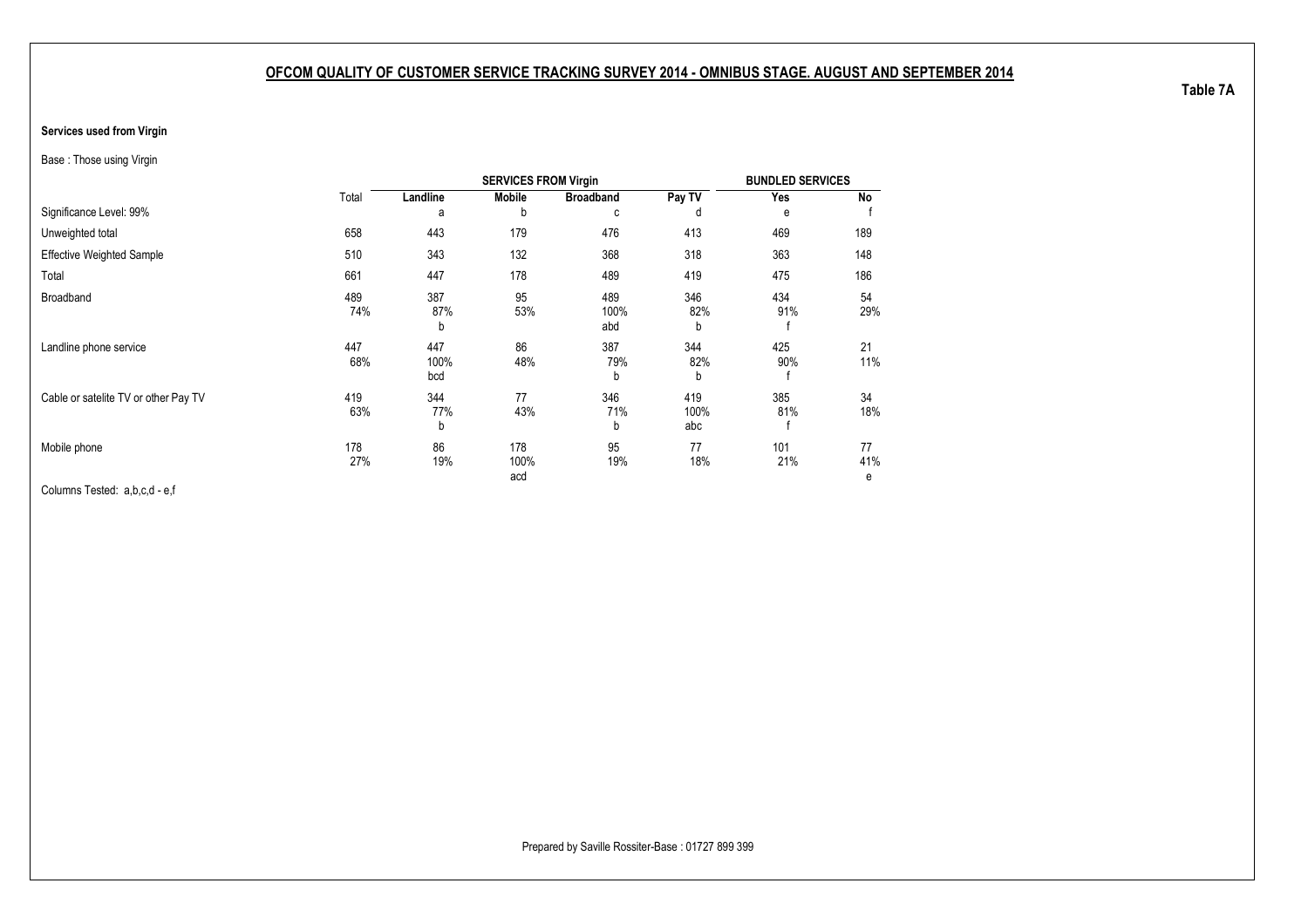#### **Services used from Virgin**

Base : Those using Virgin

|                                      |            |             | <b>GENDER</b> |           |            | <b>AGE</b> |           |           |           |            | <b>SOCIAL GRADE</b> |                |            |                | <b>NATION</b> |              |                |
|--------------------------------------|------------|-------------|---------------|-----------|------------|------------|-----------|-----------|-----------|------------|---------------------|----------------|------------|----------------|---------------|--------------|----------------|
|                                      |            |             |               |           |            |            |           |           |           |            |                     |                |            |                | SCOT-         |              |                |
|                                      | Total      | <b>MALE</b> | <b>FEMALE</b> | 16-24     | 25-34      | 35-44      | 45 54     | 55-64     | $65+$     | AB         | C <sub>1</sub>      | C <sub>2</sub> | <b>DE</b>  | <b>ENGLAND</b> | LAND          | <b>WALES</b> | N.I.           |
| Significance Level: 99%              |            | а           |               | $-c$      |            | e          |           | $\sim g$  |           |            |                     |                |            | m              | ~n            | ~0           | $\neg p$       |
| Unweighted total                     | 658        | 310         | 348           | 84        | 144        | 100        | 110       | 92        | 128       | 103        | 177                 | 136            | 242        | 593            | 47            | 15           |                |
| <b>Effective Weighted Sample</b>     | 510        | 255         | 256           | 71        | 120        | 71         | 86        | 70        | 109       | 83         | 148                 | 113            | 198        | 458            | 40            | 13           |                |
| Total                                | 661        | 343         | 319           | 100       | 128        | 115        | 123       | 90        | 107       | 148        | 197                 | 143            | 173        | 586            | 48            | 24           | $\mathbf{2}$   |
| Broadband                            | 489<br>74% | 249<br>73%  | 240<br>75%    | 76<br>76% | 102<br>80% | 99<br>86%  | 94<br>77% | 64<br>71% | 53<br>50% | 120<br>81% | 144<br>73%          | 103<br>72%     | 121<br>70% | 441<br>75%     | 32<br>67%     | 15<br>61%    | 46%            |
|                                      |            |             |               |           |            | h          |           |           |           |            |                     |                |            |                |               |              |                |
| Landline phone service               | 447        | 229         | 218           | 54        | 84         | 80         | 91        | 62        | 75        | 106        | 128                 | 92             | 121        | 399            | 32            | 15           |                |
|                                      | 68%        | 67%         | 68%           | 54%       | 66%        | 69%        | 74%       | 69%       | 70%       | 71%        | 65%                 | 64%            | 70%        | 68%            | 66%           | 60%          | 66%            |
| Cable or satelite TV or other Pay TV | 419        | 212         | 208           | 59        | 76         | 81         | 83        | 56        | 65        | 96         | 122                 | 88             | 114        | 370            | 33            | 15           | $\overline{2}$ |
|                                      | 63%        | 62%         | 65%           | 59%       | 60%        | 70%        | 68%       | 62%       | 61%       | 65%        | 62%                 | 61%            | 66%        | 63%            | 68%           | 64%          | 66%            |
| Mobile phone                         | 178        | 89          | 89            | 17        | 25         | 25         | 34        | 36        | 40        | 41         | 49                  | 36             | 51         | 153            | 13            | 11           |                |
|                                      | 27%        | 26%         | 28%           | 17%       | 20%        | 21%        | 28%       | 41%       | 37%       | 27%        | 25%                 | 25%            | 30%        | 26%            | 27%           | 44%          | 34%            |
|                                      |            |             |               |           |            |            |           |           |           |            |                     |                |            |                |               |              |                |

Columns Tested: a,b - c,d,e,f,g,h - i,j,k,l - m,n,o,p

Prepared by Saville Rossiter-Base : 01727 899 399

**Table 7A**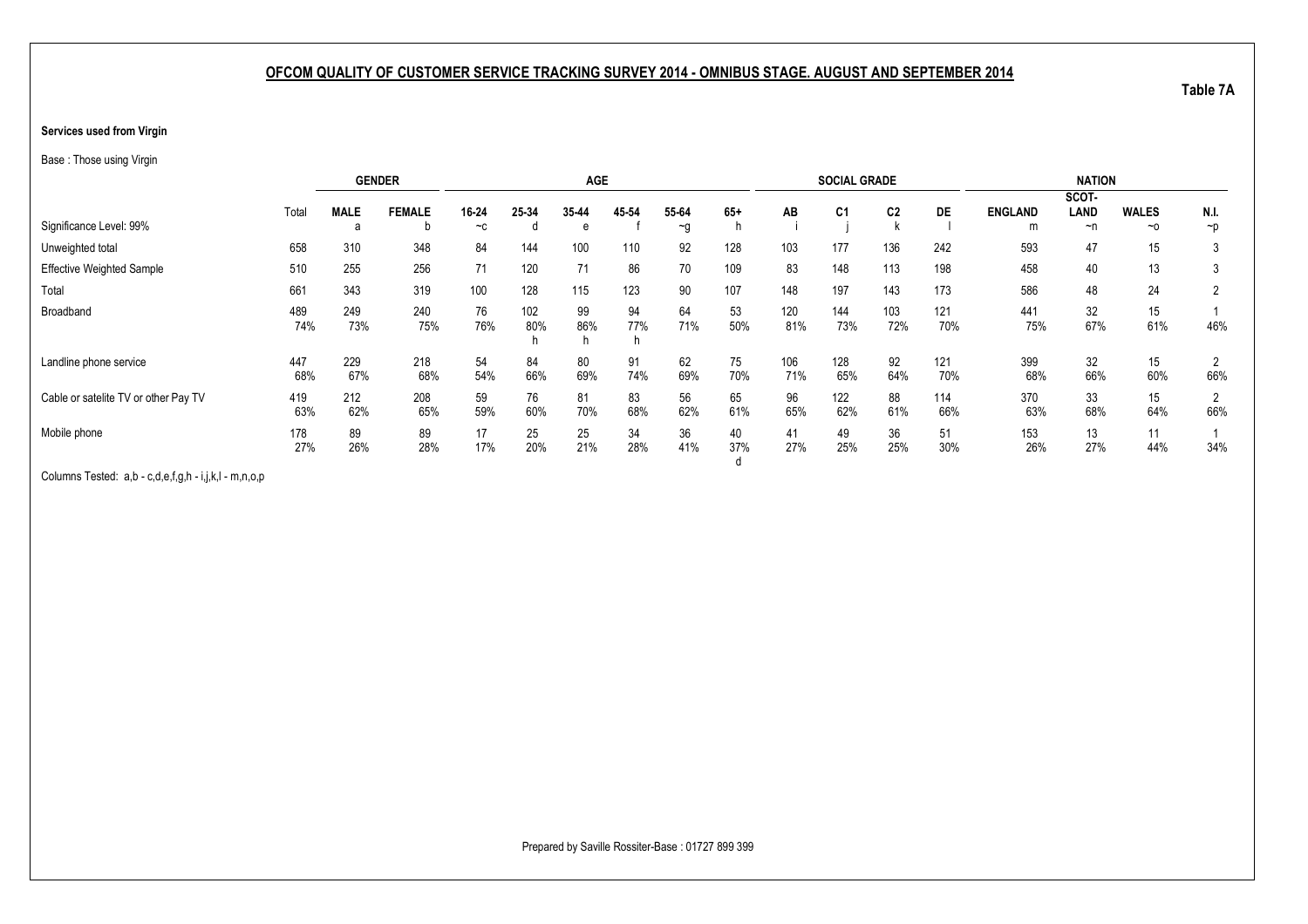#### <span id="page-33-1"></span><span id="page-33-0"></span>**Q6/Q7. Whether contacted and service contacted about**

Base : Those using Virgin

|                                      |              |            | <b>SERVICES FROM Virgin</b> |                  |            | <b>BUNDLED SERVICES</b> |                 |
|--------------------------------------|--------------|------------|-----------------------------|------------------|------------|-------------------------|-----------------|
|                                      | Total        | Landline   | Mobile                      | <b>Broadband</b> | Pay TV     | Yes                     | No              |
| Significance Level: 99%              |              | а          | b                           | c                | d          | e                       |                 |
| Unweighted total                     | 658          | 443        | 179                         | 476              | 413        | 469                     | 189             |
| <b>Effective Weighted Sample</b>     | 510          | 343        | 132                         | 368              | 318        | 363                     | 148             |
| Total                                | 661          | 447        | 178                         | 489              | 419        | 475                     | 186             |
| Contacted in the last 3 months       | 210<br>32%   | 160<br>36% | 58<br>33%                   | 176<br>36%       | 151<br>36% | 170<br>36%              | 39<br>21%       |
| Not contacted                        | 440<br>67%   | 281<br>63% | 113<br>64%                  | 304<br>62%       | 260<br>62% | 297<br>62%              | 144<br>77%<br>е |
| Don't know whether contacted         | 12<br>2%     | 6<br>1%    | $\overline{7}$<br>4%        | 8<br>2%          | 8<br>2%    | 8<br>2%                 | 4<br>2%         |
| Broadband                            | 75<br>11%    | 53<br>12%  | 11<br>6%                    | 75<br>15%<br>b   | 48<br>12%  | 59<br>12%               | 16<br>9%        |
| Cable or satelite TV or other Pay TV | 60<br>9%     | 46<br>10%  | 14<br>8%                    | 48<br>10%        | 60<br>14%  | 53<br>11%               | 7<br>$4\%$      |
| Landline phone service               | $30\,$<br>5% | 30<br>7%   | 3<br>2%                     | 28<br>6%         | 22<br>5%   | 28<br>6%                | 2<br>1%         |
| Mobile phone                         | 29<br>4%     | 13<br>3%   | 29<br>16%<br>acd            | 15<br>3%         | 12<br>3%   | 15<br>3%                | 14<br>7%        |
| A General issue, that applies to all | 43<br>6%     | 41<br>9%   | 5<br>3%                     | 36<br>7%         | 35<br>8%   | 43<br>9%<br>£           | $-{\%}$         |

Columns Tested: a,b,c,d - e,f

**Table 7B**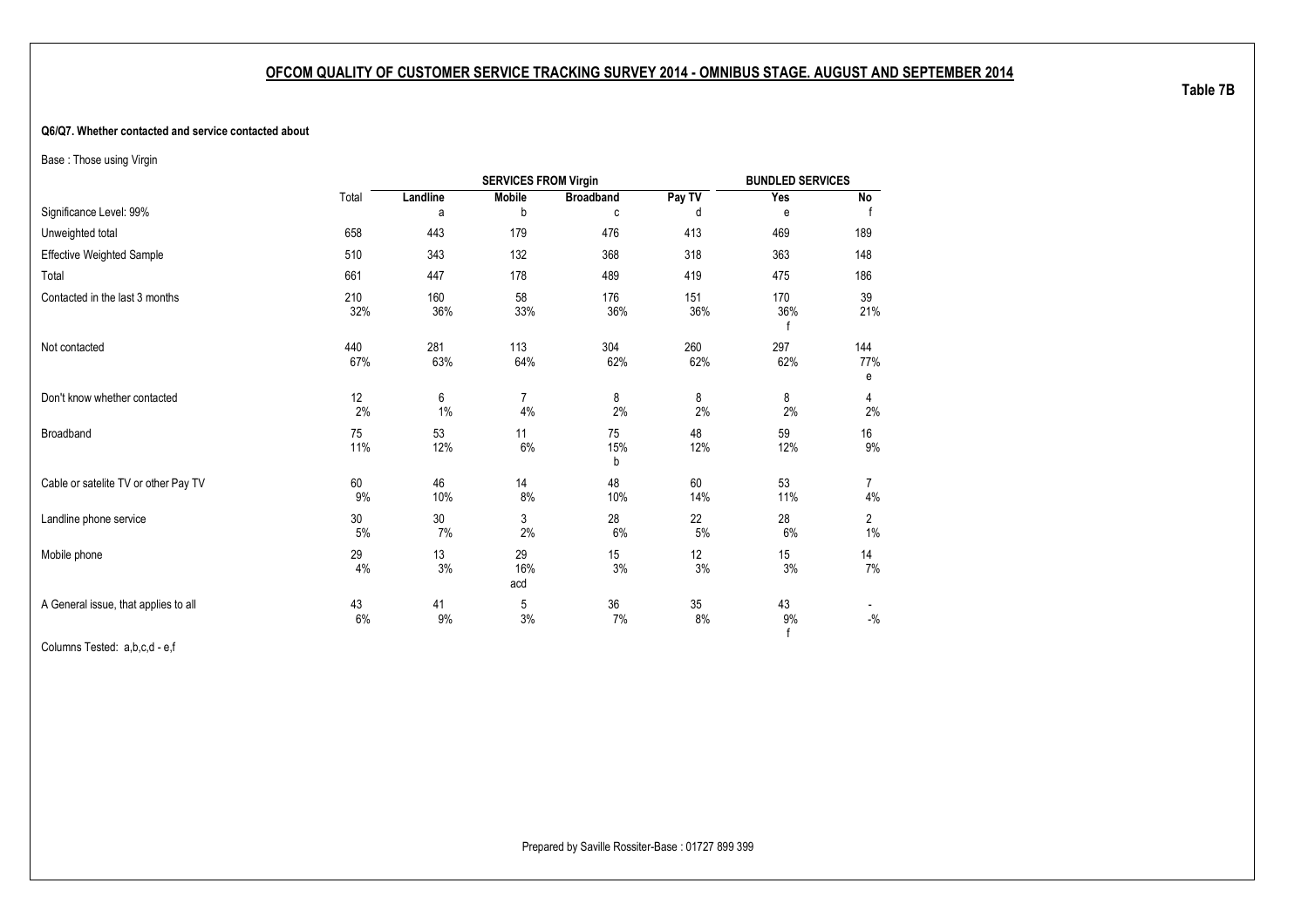#### **Q6/Q7. Whether contacted and service contacted about**

Base : Those using Virgin

|                                                       |            |                  | <b>GENDER</b> |               |            | <b>AGE</b>              |           |                   |                      |           | <b>SOCIAL GRADE</b> |                |            |                     | <b>NATION</b>                     |                          |                  |
|-------------------------------------------------------|------------|------------------|---------------|---------------|------------|-------------------------|-----------|-------------------|----------------------|-----------|---------------------|----------------|------------|---------------------|-----------------------------------|--------------------------|------------------|
| Significance Level: 99%                               | Total      | <b>MALE</b><br>a | <b>FEMALE</b> | 16-24<br>$-c$ | 25-34<br>n | 35-44<br>e              | 45-54     | 55-64<br>$\sim g$ | $65+$                | AB        | C <sub>1</sub>      | C <sub>2</sub> | DE         | <b>ENGLAND</b><br>m | SCOT-<br>LAND<br>~n               | <b>WALES</b><br>$\sim$ 0 | N.I.<br>$\neg p$ |
| Unweighted total                                      | 658        | 310              | 348           | 84            | 144        | 100                     | 110       | 92                | 128                  | 103       | 177                 | 136            | 242        | 593                 | 47                                | 15                       | 3                |
| <b>Effective Weighted Sample</b>                      | 510        | 255              | 256           | 71            | 120        | 71                      | 86        | 70                | 109                  | 83        | 148                 | 113            | 198        | 458                 | 40                                | 13                       | 3                |
| Total                                                 | 661        | 343              | 319           | 100           | 128        | 115                     | 123       | 90                | 107                  | 148       | 197                 | 143            | 173        | 586                 | 48                                | 24                       | 2                |
| Contacted in the last 3 months                        | 210<br>32% | 101<br>29%       | 109<br>34%    | 30<br>30%     | 43<br>33%  | 41<br>36%               | 36<br>29% | 31<br>35%         | 30<br>28%            | 59<br>40% | 65<br>33%           | 43<br>30%      | 42<br>25%  | 186<br>32%          | 12<br>25%                         | 11<br>47%                | $-$ %            |
| Not contacted                                         | 440<br>67% | 236<br>69%       | 205<br>64%    | 66<br>66%     | 85<br>67%  | 72<br>63%               | 83<br>68% | 58<br>65%         | 75<br>70%            | 89<br>60% | 126<br>64%          | 97<br>68%      | 128<br>74% | 389<br>66%          | 36<br>75%                         | 13<br>53%                | 2<br>100%        |
| Don't know whether contacted                          | 12<br>2%   | 6<br>2%          | 5<br>2%       | 4<br>4%       | $-$ %      | $\overline{2}$<br>$1\%$ | 3%        | 1%                | $\overline{2}$<br>2% | $-$ %     | 6<br>3%             | 3<br>2%        | 2<br>$1\%$ | 12<br>2%            | $\overline{\phantom{a}}$<br>$-$ % | $-{\%}$                  | $-$ %            |
| Broadband                                             | 75<br>11%  | 32<br>9%         | 43<br>13%     | 11<br>11%     | 20<br>16%  | 14<br>12%               | 13<br>10% | 8<br>9%           | 8<br>8%              | 19<br>13% | 24<br>12%           | 16<br>11%      | 16<br>9%   | 65<br>11%           | 6<br>13%                          | 4<br>15%                 | $-$ %            |
| Cable or satelite TV or other Pay TV                  | 60<br>9%   | 28<br>8%         | 32<br>10%     | 4<br>4%       | 8<br>6%    | 19<br>16%               | 14<br>11% | 6<br>7%           | 10<br>10%            | 20<br>14% | 20<br>10%           | 11<br>8%       | 8<br>$5\%$ | 53<br>9%            | 4<br>8%                           | $\overline{2}$<br>10%    | $-$ %            |
| Landline phone service                                | 30<br>5%   | 14<br>4%         | 16<br>5%      | 4<br>4%       | 6<br>5%    | 6<br>$5\%$              | 5<br>4%   | 5<br>6%           | 3<br>3%              | 9<br>6%   | 4%                  | 8<br>5%        | 6<br>3%    | 28<br>5%            | 1%                                | $\overline{2}$<br>7%     | $-$ %            |
| Mobile phone                                          | 29<br>4%   | 16<br>5%         | 14<br>4%      | 4<br>4%       | 4<br>3%    | $\overline{2}$<br>2%    | 6%        | 6<br>6%           | 6<br>6%              | 6<br>4%   | 9<br>5%             | 5%             | 4%         | 27<br>5%            | 2%                                | 5%                       | $-{\%}$          |
| A General issue, that applies to all                  | 43<br>6%   | 23<br>7%         | 19<br>6%      | 10<br>10%     | 6%         | 6%                      | 5%        | 8%                | 6<br>5%              | 15<br>10% | 9<br>5%             | $5\%$          | 11<br>6%   | 40<br>7%            | $\overline{\phantom{a}}$<br>$-$ % | 3<br>11%                 | $-$ %            |
| Columns Tested: a,b - c,d,e,f,g,h - i,j,k,l - m,n,o,p |            |                  |               |               |            |                         |           |                   |                      |           |                     |                |            |                     |                                   |                          |                  |

**Table 7B**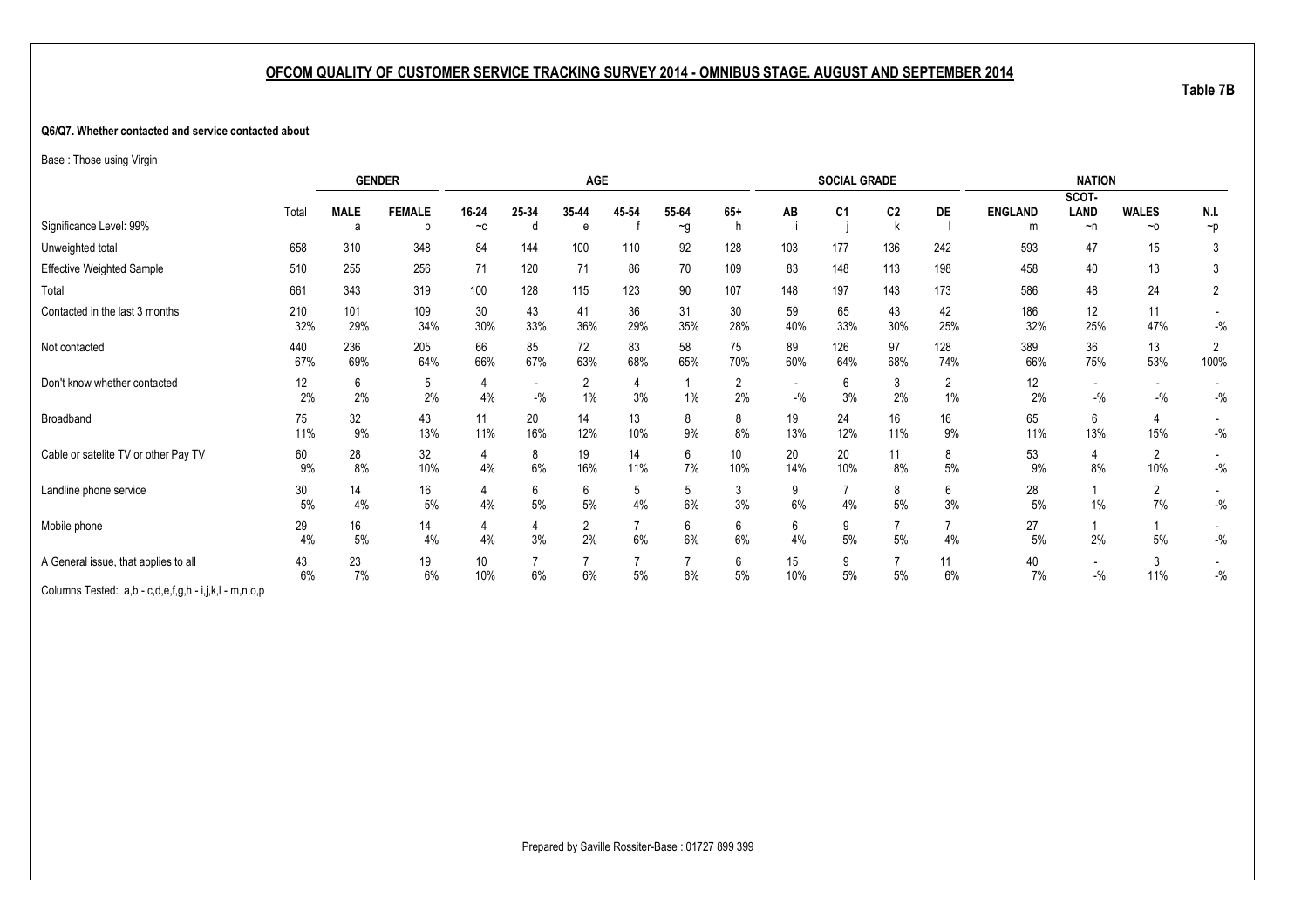#### <span id="page-35-1"></span><span id="page-35-0"></span>**Q1/2/3/7. Services contacted about**

Base : Those contacting Virgin

|                                      |            |           | <b>SERVICES FROM Virgin</b> |                  |                | <b>BUNDLED SERVICES</b> |           |
|--------------------------------------|------------|-----------|-----------------------------|------------------|----------------|-------------------------|-----------|
|                                      | Total      | Landline  | <b>Mobile</b>               | <b>Broadband</b> | Pay TV         | Yes                     | <b>No</b> |
| Significance Level: 99%              |            | a         | ~b                          | с                | d              | e                       | ~f        |
| Unweighted total                     | 202        | 153       | 53                          | 170              | 137            | 163                     | 39        |
| <b>Effective Weighted Sample</b>     | 154        | 115       | 35                          | 130              | 104            | 124                     | 30        |
| Total                                | 210        | 160       | 58                          | 176              | 151            | 170                     | 39        |
| Broadband                            | 112<br>53% | 88<br>55% | 16<br>27%                   | 112<br>63%       | 77<br>51%      | 96<br>56%               | 16<br>41% |
| Cable or satelite TV or other Pay TV | 95<br>45%  | 80<br>50% | 19<br>33%                   | 77<br>44%        | 95<br>63%<br>с | 88<br>52%               | 19%       |
| Landline phone service               | 71<br>34%  | 71<br>44% | 8<br>13%                    | 62<br>35%        | 55<br>36%      | 69<br>40%               | 2<br>5%   |
| Mobile phone                         | 34<br>16%  | 18<br>11% | 34<br>58%                   | 19<br>11%        | 17<br>11%      | 20<br>12%               | 14<br>35% |
| Columns Tested: a,b,c,d - e,f        |            |           |                             |                  |                |                         |           |

**Table 7C**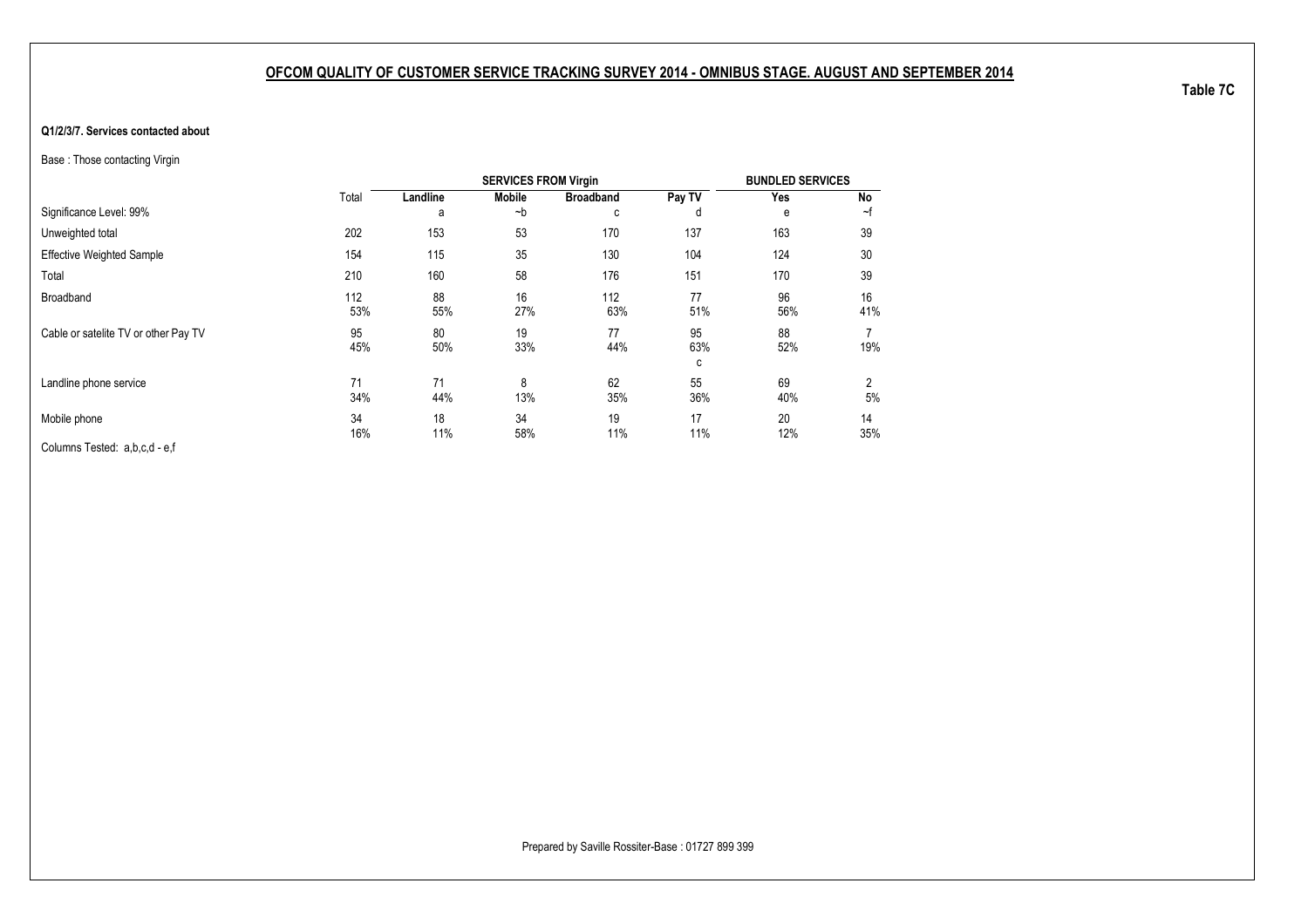#### **Q1/2/3/7. Services contacted about**

Base : Those contacting Virgin

|                                                       |       |             | <b>GENDER</b> |               |       | <b>AGE</b>     |             |          |                          |              | <b>SOCIAL GRADE</b>      |                      |          |                | <b>NATION</b> |              |                          |
|-------------------------------------------------------|-------|-------------|---------------|---------------|-------|----------------|-------------|----------|--------------------------|--------------|--------------------------|----------------------|----------|----------------|---------------|--------------|--------------------------|
|                                                       |       |             |               |               |       |                |             |          |                          |              |                          |                      |          |                | SCOT-         |              |                          |
| Significance Level: 99%                               | Total | <b>MALE</b> | <b>FEMALE</b> | 16-24<br>$-c$ | 25-34 | 35-44          | 45 54<br>~1 | 55-64    | $65+$<br>~h              | AB<br>$\sim$ | C <sub>1</sub><br>$\sim$ | C <sub>2</sub><br>~k | DE<br>∼∣ | <b>ENGLAND</b> | LAND          | <b>WALES</b> | N.I.                     |
|                                                       |       | ~a          | b             |               | ∼d    | $-$ e          |             | $\sim g$ |                          |              |                          |                      |          | m              | ~n            | $~\sim$ 0    | $\neg p$                 |
| Unweighted total                                      | 202   | 89          | 113           | 25            | 47    | 37             | 32          | 28       | 33                       | 40           | 58                       | 43                   | 61       | 186            | 9             |              | $\overline{\phantom{0}}$ |
| <b>Effective Weighted Sample</b>                      | 154   | 74          | 80            | 21            | 39    | 24             | 26          | 21       | 28                       | 31           | 50                       | 35                   | 51       | 140            | 8             | 6            |                          |
| Total                                                 | 210   | 101         | 109           | 30            | 43    | 41             | 36          | 31       | 30                       | 59           | 65                       | 43                   | 42       | 186            | 12            | 11           |                          |
| Broadband                                             | 112   | 52          | 60            | 17            | 28    | 21             | 19          | 15       | 12                       | 32           | 31                       | 23                   | 26       | 99             | 6             | 6            |                          |
|                                                       | 53%   | 52%         | 55%           | 57%           | 65%   | 51%            | 54%         | 49%      | 40%                      | 53%          | 48%                      | 54%                  | 61%      | 53%            | 53%           | 54%          | $-$ %                    |
| Cable or satelite TV or other Pay TV                  | 95    | 48          | 47            | 12            | 14    | 24             | 19          |          | 15                       | 34           | 28                       | 16                   | 17       | 86             | 4             | 5            |                          |
|                                                       | 45%   | 48%         | 43%           | 40%           | 32%   | 60%            | 53%         | 35%      | 52%                      | 57%          | 44%                      | 38%                  | 39%      | 46%            | 34%           | 44%          | $-$ %                    |
| Landline phone service                                | 71    | 36          | 34            | 13            | 13    | 11             | 12          | 12       | 9                        | 23           | 17                       | 14                   | 16       | 66             |               |              | $\overline{\phantom{a}}$ |
|                                                       | 34%   | 36%         | 32%           | 45%           | 30%   | 28%            | 33%         | 40%      | 31%                      | 40%          | 26%                      | 34%                  | 37%      | 35%            | 4%            | 36%          | $-$ %                    |
| Mobile phone                                          | 34    | 19          | 15            |               | 6     | $\overline{2}$ |             |          | $\overline{\phantom{a}}$ | 8            | 9                        |                      |          | 29             |               |              |                          |
|                                                       | 16%   | 19%         | 13%           | 14%           | 14%   | 5%             | 19%         | 27%      | 22%                      | 14%          | 14%                      | 17%                  | 22%      | 16%            | 8%            | 34%          | $-$ %                    |
| Columns Tested: a,b - c,d,e,f,g,h - i,j,k,l - m,n,o,p |       |             |               |               |       |                |             |          |                          |              |                          |                      |          |                |               |              |                          |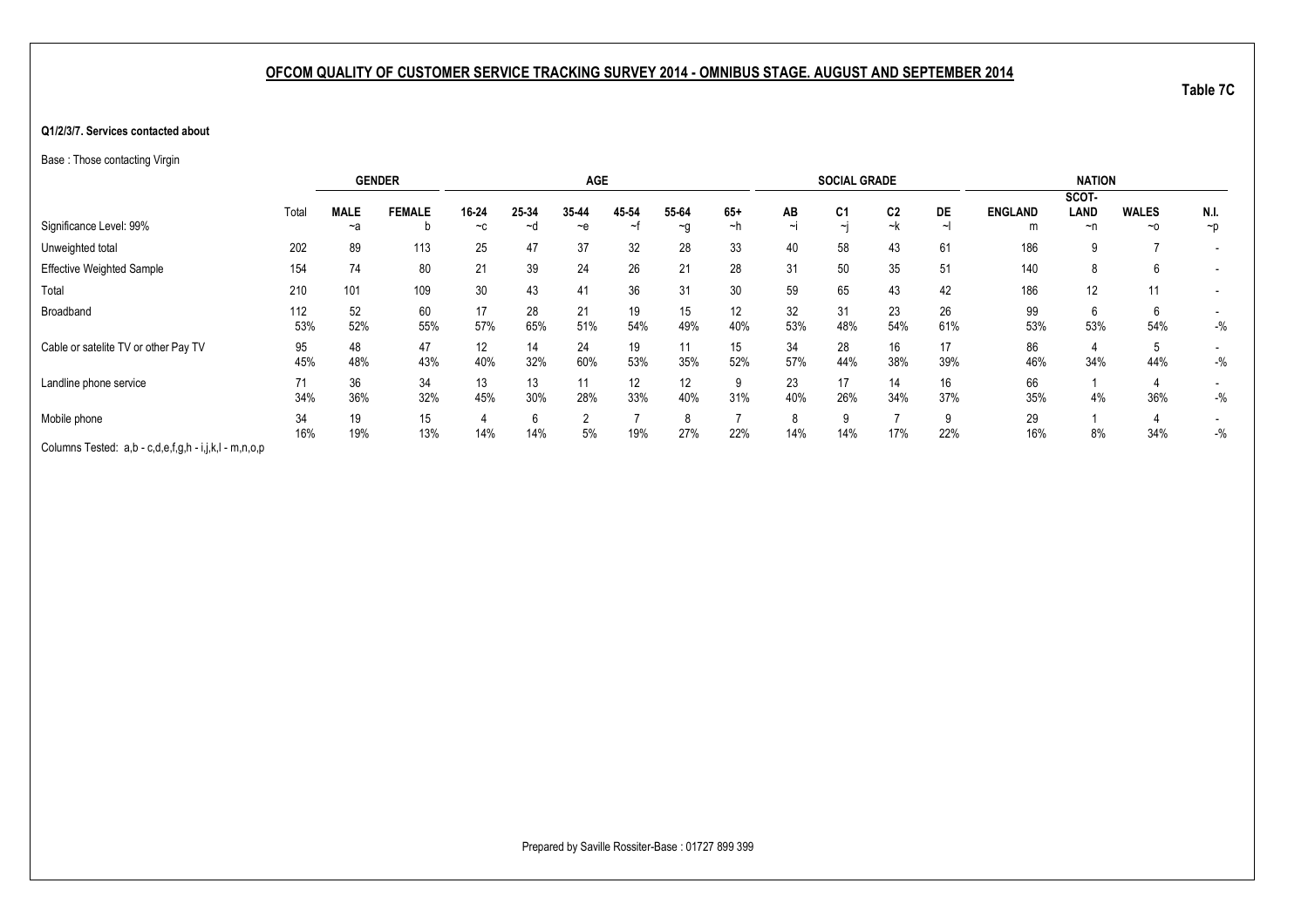**Q8. Virgin - And thinking of the most recent issue you had to contact about, which one of the following categories did the issue fall into?**

Base : Contacted in the last 3 months

|                                                                                                                                      |                      |           | <b>SERVICES FROM Virgin</b> |                  |           | <b>BUNDLED SERVICES</b> |                       |
|--------------------------------------------------------------------------------------------------------------------------------------|----------------------|-----------|-----------------------------|------------------|-----------|-------------------------|-----------------------|
|                                                                                                                                      | Total                | Landline  | <b>Mobile</b>               | <b>Broadband</b> | Pay TV    | Yes                     | No                    |
| Significance Level: 99%                                                                                                              |                      | a         | $-b$                        | C                | d         | e                       | $\sim$ f              |
| Unweighted total                                                                                                                     | 202                  | 153       | 53                          | 170              | 137       | 163                     | 39                    |
| <b>Effective Weighted Sample</b>                                                                                                     | 154                  | 115       | 35                          | 130              | 104       | 124                     | 30                    |
| Total                                                                                                                                | 210                  | 160       | 58                          | 176              | 151       | 170                     | 39                    |
| A billing, pricing or payment issue                                                                                                  | 46<br>22%            | 32<br>20% | 10<br>17%                   | 34<br>19%        | 33<br>22% | 34<br>20%               | 12<br>30%             |
| A problem with your account details, for example name<br>and address etc.                                                            | $\overline{2}$<br>1% | 1<br>1%   | $\mathbf{1}$<br>2%          | 1<br>1%          | 1<br>1%   | 1.<br>$1\%$             | $\mathbf{1}$<br>3%    |
| A fault with the service you are buying from them, for<br>example total or partial failure of service                                | 40<br>19%            | 34<br>21% | 9<br>16%                    | 38<br>21%        | 32<br>21% | 37<br>22%               | 3<br>8%               |
| The service not performing as well as expected, for<br>example issues with picture quality, broadband speed,<br>mobile coverage etc. | 46<br>22%            | 35<br>22% | 13<br>22%                   | 37<br>21%        | 33<br>22% | 36<br>21%               | 10<br>25%             |
| Problems with the repair service, for example it didn't<br>happen or didn't solve the problem                                        | 6<br>3%              | 4<br>3%   | $\overline{c}$<br>3%        | 5<br>3%          | 4<br>3%   | 5<br>3%                 | $\overline{2}$<br>4%  |
| A problem relating to the installation or set up of your<br>service                                                                  | 14<br>7%             | 9<br>5%   | $\mathbf{1}$<br>2%          | 14<br>8%         | 7<br>5%   | 10<br>6%                | 5<br>12%              |
| Or something else, a general issue                                                                                                   | 55<br>26%            | 45<br>28% | 22<br>37%                   | 47<br>27%        | 40<br>27% | 48<br>28%               | $\overline{7}$<br>19% |
| <b>SUMMARY</b>                                                                                                                       |                      |           |                             |                  |           |                         |                       |
| <b>BILLING</b>                                                                                                                       | 48<br>23%            | 33<br>21% | 11<br>19%                   | 35<br>20%        | 34<br>22% | 35<br>20%               | 13<br>33%             |
| Columns Tested: a,b,c,d - e,f                                                                                                        |                      |           |                             |                  |           |                         |                       |

**Table 7D**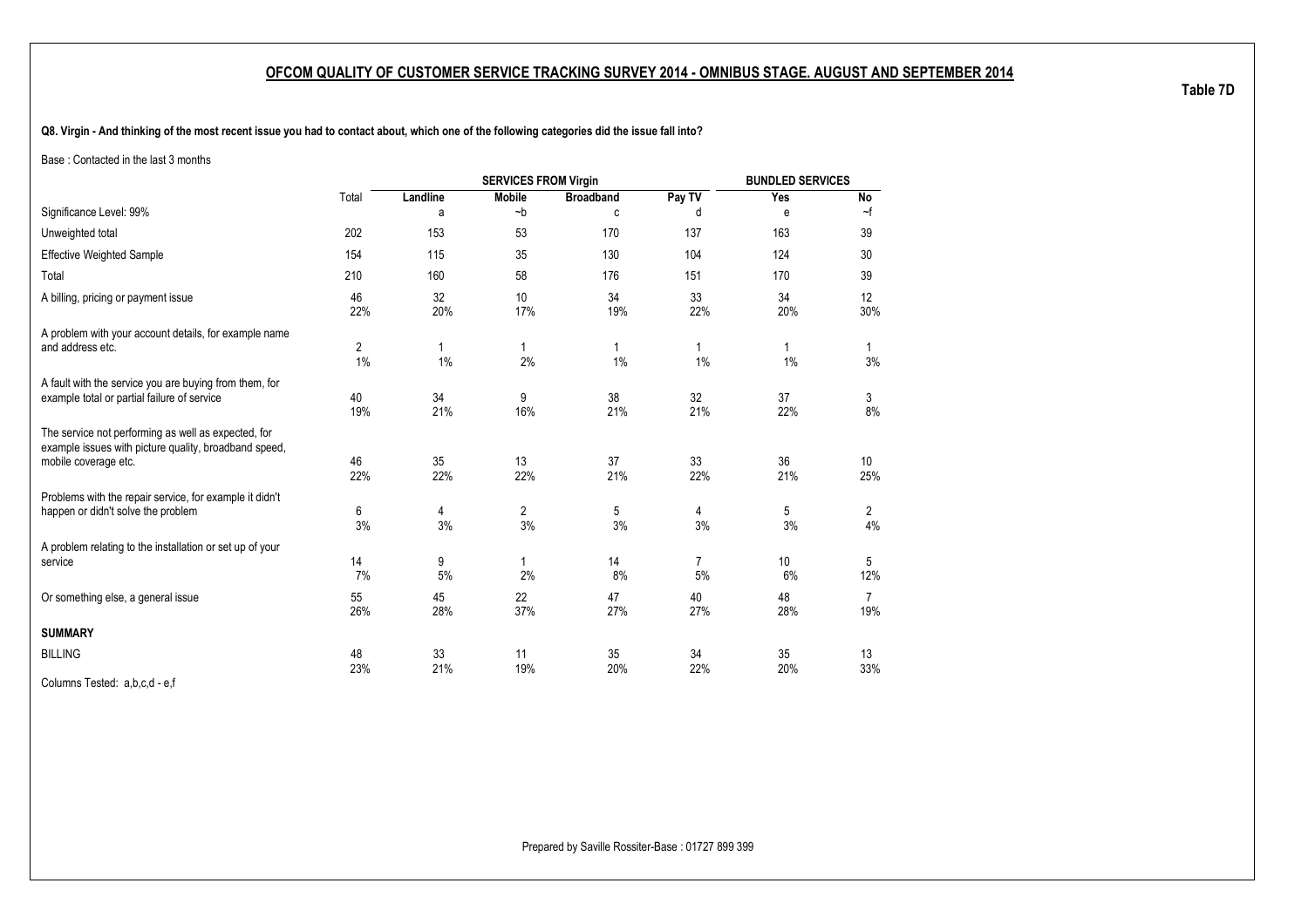**Q8. Virgin - And thinking of the most recent issue you had to contact about, which one of the following categories did the issue fall into?**

Base : Contacted in the last 3 months

|                                  |           |           | <b>SERVICES FROM Virgin</b> |                     |           | <b>BUNDLED SERVICES</b> |           |
|----------------------------------|-----------|-----------|-----------------------------|---------------------|-----------|-------------------------|-----------|
|                                  | Total     | Landline  | Mobile                      | <b>Broadband</b>    | Pay TV    | Yes                     | No        |
| Significance Level: 99%          |           | a         | ∼b                          | $\overline{ }$<br>◡ |           | е                       | ∼t        |
| Unweighted total                 | 202       | 153       | 53                          | 170                 | 137       | 163                     | 39        |
| <b>Effective Weighted Sample</b> | 154       | 115       | 35                          | 130                 | 104       | 124                     | 30        |
| Total                            | 210       | 160       | 58                          | 176                 | 151       | 170                     | 39        |
| <b>FAULT AND REPAIR</b>          | 92<br>44% | 73<br>45% | 24<br>41%                   | 80<br>45%           | 69<br>46% | 78<br>46%               | 14<br>36% |
| <b>GENERAL ENQUIRY</b>           | 70<br>33% | 54<br>34% | 23<br>40%                   | 62<br>35%           | 48<br>32% | 58<br>34%               | 12<br>31% |
| Columns Tested: a,b,c,d - e,f    |           |           |                             |                     |           |                         |           |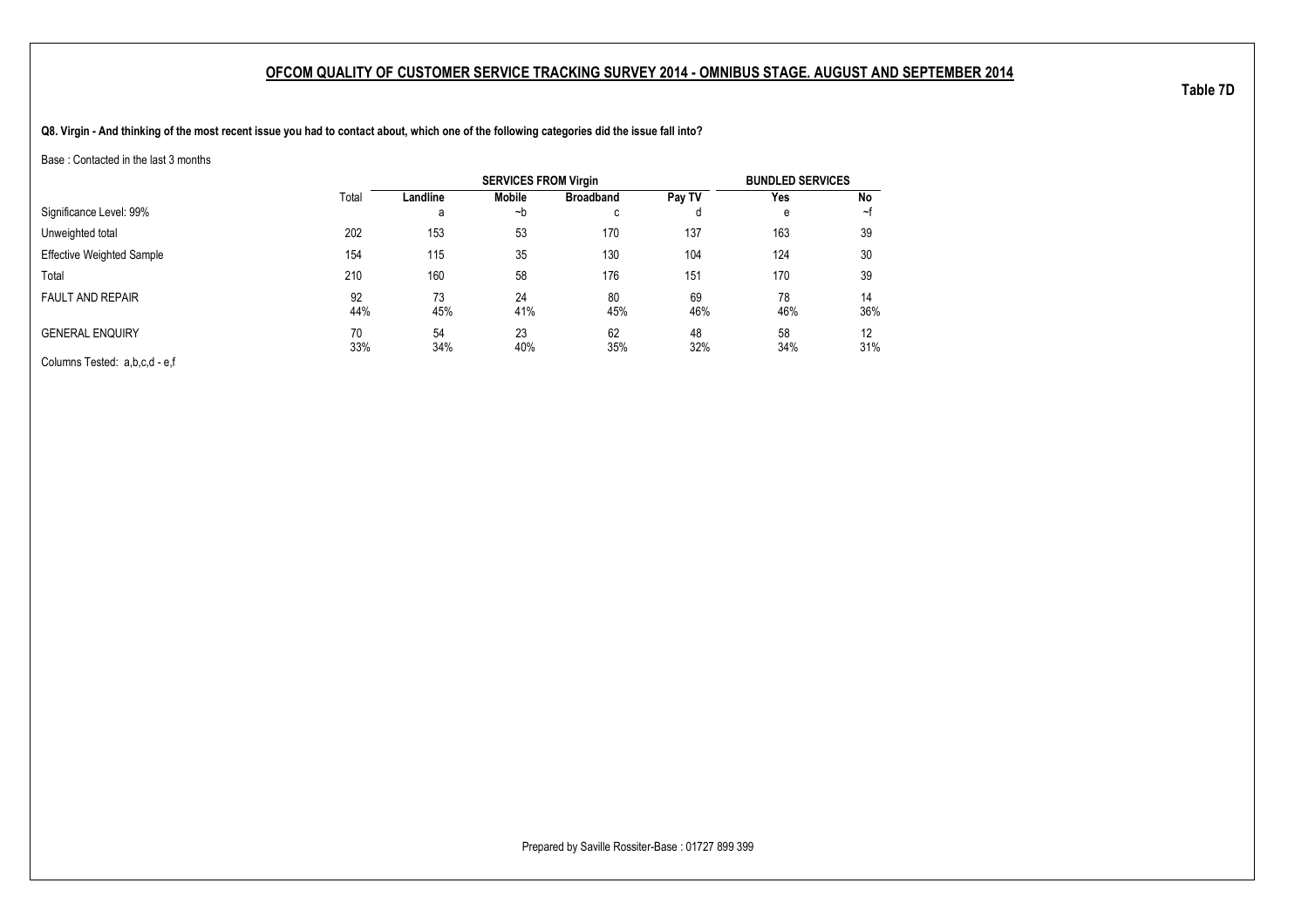**Q8. Virgin - And thinking of the most recent issue you had to contact about, which one of the following categories did the issue fall into?**

Base : Contacted in the last 3 months

|                                                                                                                                      |           |                     | <b>GENDER</b>                        |                                   |               | <b>AGE</b>            |             |                      |                                   |                | <b>SOCIAL GRADE</b>                       |                      |                      |                | <b>NATION</b>                     |                           |          |
|--------------------------------------------------------------------------------------------------------------------------------------|-----------|---------------------|--------------------------------------|-----------------------------------|---------------|-----------------------|-------------|----------------------|-----------------------------------|----------------|-------------------------------------------|----------------------|----------------------|----------------|-----------------------------------|---------------------------|----------|
|                                                                                                                                      |           |                     |                                      |                                   |               |                       |             |                      |                                   |                |                                           |                      |                      |                | SCOT-                             |                           |          |
| Significance Level: 99%                                                                                                              | Total     | <b>MALE</b><br>$-a$ | <b>FEMALE</b><br>b                   | 16-24<br>$-c$                     | 25-34<br>$-d$ | 35-44<br>$\sim e$     | 45 54<br>∼f | 55-64                | $65+$<br>$-h$                     | AB<br>$\sim$ j | C <sub>1</sub><br>$\overline{\mathbf{r}}$ | C <sub>2</sub><br>~k | DE<br>$\sim$         | <b>ENGLAND</b> | LAND<br>$\neg$ n                  | <b>WALES</b><br>$~\sim$ 0 | N.I.     |
|                                                                                                                                      |           |                     |                                      |                                   |               |                       |             | $\sim g$             |                                   |                |                                           |                      |                      | m              |                                   |                           | $\neg p$ |
| Unweighted total                                                                                                                     | 202       | 89                  | 113                                  | 25                                | 47            | 37                    | 32          | 28                   | 33                                | 40             | 58                                        | 43                   | 61                   | 186            | 9                                 |                           |          |
| <b>Effective Weighted Sample</b>                                                                                                     | 154       | 74                  | 80                                   | 21                                | 39            | 24                    | 26          | 21                   | 28                                | 31             | 50                                        | 35                   | 51                   | 140            | 8                                 | 6                         |          |
| Total                                                                                                                                | 210       | 101                 | 109                                  | 30                                | 43            | 41                    | 36          | 31                   | 30                                | 59             | 65                                        | 43                   | 42                   | 186            | 12                                | 11                        |          |
| A billing, pricing or payment issue                                                                                                  | 46<br>22% | 23<br>23%           | 23<br>21%                            | 8<br>27%                          | 8<br>20%      | $\overline{7}$<br>17% | 11<br>32%   | 8<br>24%             | 3<br>11%                          | 9<br>16%       | 16<br>24%                                 | 13<br>29%            | 8<br>19%             | 41<br>22%      | 3<br>29%                          | 2<br>14%                  | $-{\%}$  |
| A problem with your account details, for example<br>name and address etc.                                                            | 2<br>1%   | 1%                  | 1%                                   | $\overline{\phantom{a}}$<br>$-$ % | 3%            | 3%                    | $-$ %       | $-$ %                | $-$ %                             | 2%             | 2%                                        | $-9/6$               | $-$ %                | 2<br>1%        | $-9/6$                            | $-9/6$                    | $-{\%}$  |
| A fault with the service you are buying from them,<br>for example total or partial failure of service                                | 40<br>19% | 14<br>14%           | 25<br>23%                            | 4<br>13%                          | 8<br>19%      | 8<br>19%              | 12<br>33%   | 3<br>9%              | 5<br>18%                          | 10<br>17%      | 10<br>16%                                 | 10<br>22%            | 9<br>22%             | 36<br>19%      | 10%                               | 2<br>20%                  | $-$ %    |
| The service not performing as well as expected,<br>for example issues with picture quality,<br>broadband speed, mobile coverage etc. | 46<br>22% | 24<br>24%           | 22<br>20%                            | 11<br>38%                         | 8<br>20%      | 4<br>9%               | 3<br>8%     | 9<br>28%             | 11<br>36%                         | 11<br>19%      | 15<br>23%                                 | 8<br>18%             | 12<br>29%            | 40<br>21%      | 4<br>35%                          | $\overline{2}$<br>19%     | $-$ %    |
| Problems with the repair service, for example it<br>didn't happen or didn't solve the problem                                        | 6<br>3%   | 6<br>6%             | $\star$<br>$\boldsymbol{^{*0}/_{0}}$ | $-9/6$                            | 2<br>4%       | $\overline{2}$<br>5%  | 4%          | 3%                   | $\overline{\phantom{a}}$<br>$-$ % | 2<br>4%        | 1%                                        | $\overline{2}$<br>3% | $\overline{2}$<br>4% | 5<br>3%        | $\overline{2}$<br>13%             | $-9/6$                    | $-{\%}$  |
| A problem relating to the installation or set up of<br>your service                                                                  | 14<br>7%  | 5<br>5%             | 10<br>9%                             | 4%                                | 4<br>8%       | 4<br>10%              | 2<br>6%     | $\overline{2}$<br>6% | 5%                                | 5<br>9%        | 5<br>8%                                   | 2<br>4%              | 2<br>5%              | 11<br>6%       | $\overline{2}$<br>14%             | 2<br>14%                  | $-{\%}$  |
| Or something else, a general issue                                                                                                   | 55<br>26% | 27<br>27%           | 28<br>26%                            | 5<br>18%                          | 11<br>26%     | 15<br>36%             | 6<br>17%    | 9<br>29%             | 9<br>31%                          | 20<br>34%      | 16<br>25%                                 | 10<br>23%            | 9<br>22%             | 51<br>28%      | $\overline{\phantom{a}}$<br>$-$ % | 4<br>34%                  | $-9/6$   |
| Columns Tested: a,b - c,d,e,f,g,h - i,j,k,l - m,n,o,p                                                                                |           |                     |                                      |                                   |               |                       |             |                      |                                   |                |                                           |                      |                      |                |                                   |                           |          |

Prepared by Saville Rossiter-Base : 01727 899 399

**Table 7D**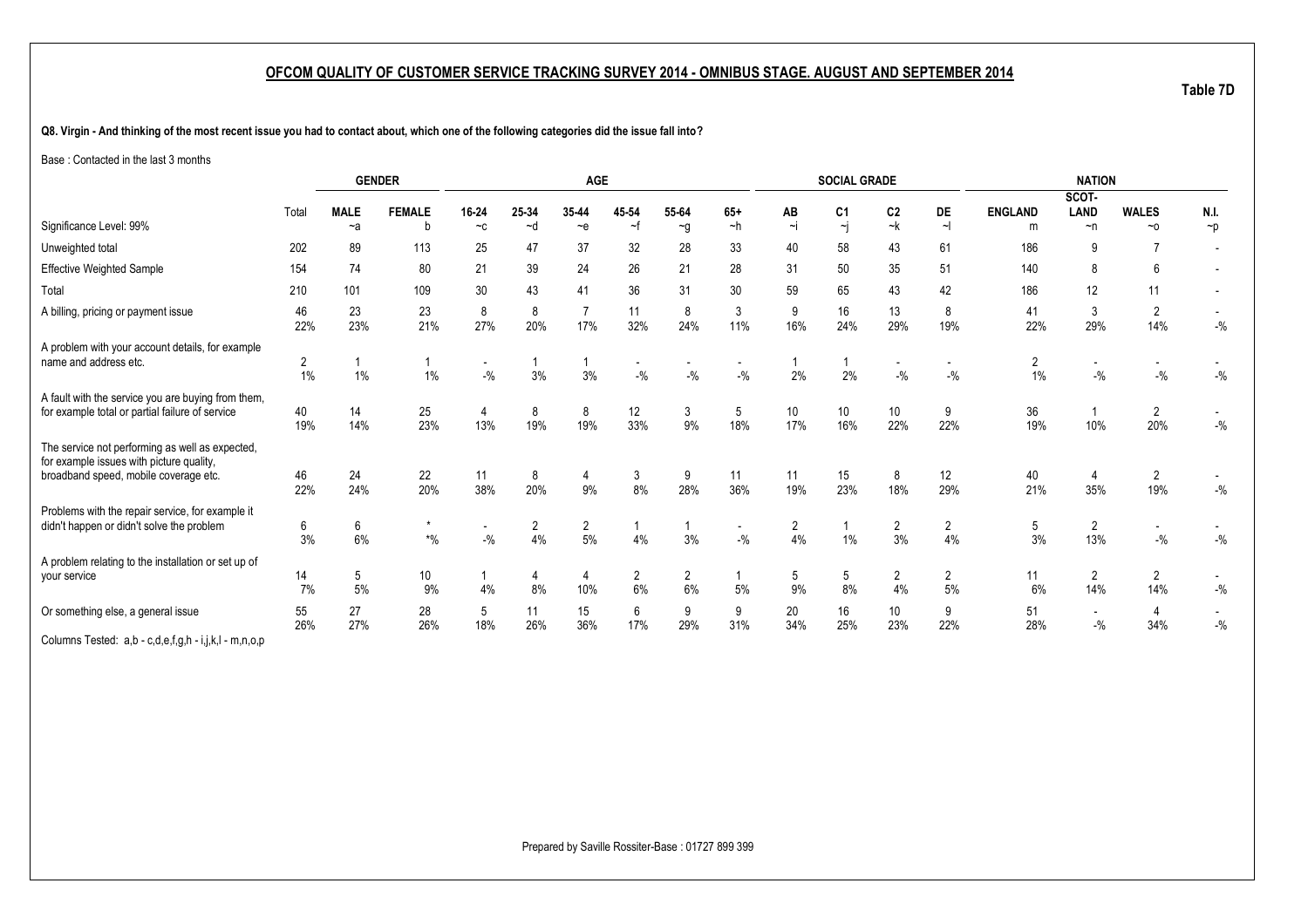**Q8. Virgin - And thinking of the most recent issue you had to contact about, which one of the following categories did the issue fall into?**

Base : Contacted in the last 3 months

|                                                       |       | <b>GENDER</b> |               |       |       | <b>AGE</b> |       |          |       |        | <b>SOCIAL GRADE</b> |                |     |                | <b>NATION</b>  |              |          |
|-------------------------------------------------------|-------|---------------|---------------|-------|-------|------------|-------|----------|-------|--------|---------------------|----------------|-----|----------------|----------------|--------------|----------|
|                                                       |       |               |               |       |       |            |       |          |       |        |                     |                |     |                | SCOT-          |              |          |
|                                                       | Total | <b>MALE</b>   | <b>FEMALE</b> | 16-24 | 25-34 | 35-44      | 45-54 | 55-64    | $65+$ | AB     | C <sub>1</sub>      | C <sub>2</sub> | DE  | <b>ENGLAND</b> | LAND           | <b>WALES</b> | N.I.     |
| Significance Level: 99%                               |       | ~a            | b             | $-c$  | ~d    | $-$ e      | ~t    | $\sim g$ | ~h    | $\sim$ | $\sim$ i            | ~k             |     | m              | ~n             | $~\sim$ 0    | $\neg p$ |
| Unweighted total                                      | 202   | 89            | 113           | 25    | 47    | 37         | 32    | 28       | 33    | 40     | 58                  | 43             | 61  | 186            | 9              |              |          |
| <b>Effective Weighted Sample</b>                      | 154   | 74            | 80            | 21    | 39    | 24         | 26    | 21       | 28    | 31     | 50                  | 35             | 51  | 140            | 8              | 6            |          |
| Total                                                 | 210   | 101           | 109           | 30    | 43    | 41         | 36    | 31       | 30    | 59     | 65                  | 43             | 42  | 186            | 12             | 11           |          |
| <b>SUMMARY</b>                                        |       |               |               |       |       |            |       |          |       |        |                     |                |     |                |                |              |          |
| <b>BILLING</b>                                        | 48    | 24            | 24            | 8     | 10    | 8          | 11    | 8        |       | 10     | 17                  | 13             |     | 43             | 3              | $\sim$       |          |
|                                                       | 23%   | 24%           | 22%           | 27%   | 23%   | 20%        | 32%   | 24%      | 11%   | 18%    | 26%                 | 29%            | 19% | 23%            | 29%            | 14%          | $-$ %    |
| <b>FAULT AND REPAIR</b>                               | 92    | 45            | 47            | 15    | 18    | 14         | 16    | 12       | 16    | 24     | 26                  | 19             | 23  | 81             |                |              |          |
|                                                       | 44%   | 44%           | 43%           | 51%   | 43%   | 34%        | 45%   | 40%      | 54%   | 40%    | 41%                 | 43%            | 54% | 43%            | 57%            | 39%          | $-$ %    |
| <b>GENERAL ENQUIRY</b>                                | 70    | 32            | 38            |       | 14    | 19         | 8     | 11       | 10    | 25     | 22                  | 12             | 11  | 63             | $\overline{2}$ | 5            |          |
|                                                       | 33%   | 32%           | 35%           | 22%   | 34%   | 47%        | 23%   | 36%      | 35%   | 42%    | 33%                 | 27%            | 27% | 34%            | 14%            | 47%          | $-$ %    |
| Columns Tested: a,b - c,d,e,f,g,h - i,j,k,l - m,n,o,p |       |               |               |       |       |            |       |          |       |        |                     |                |     |                |                |              |          |

Prepared by Saville Rossiter-Base : 01727 899 399

**Table 7D**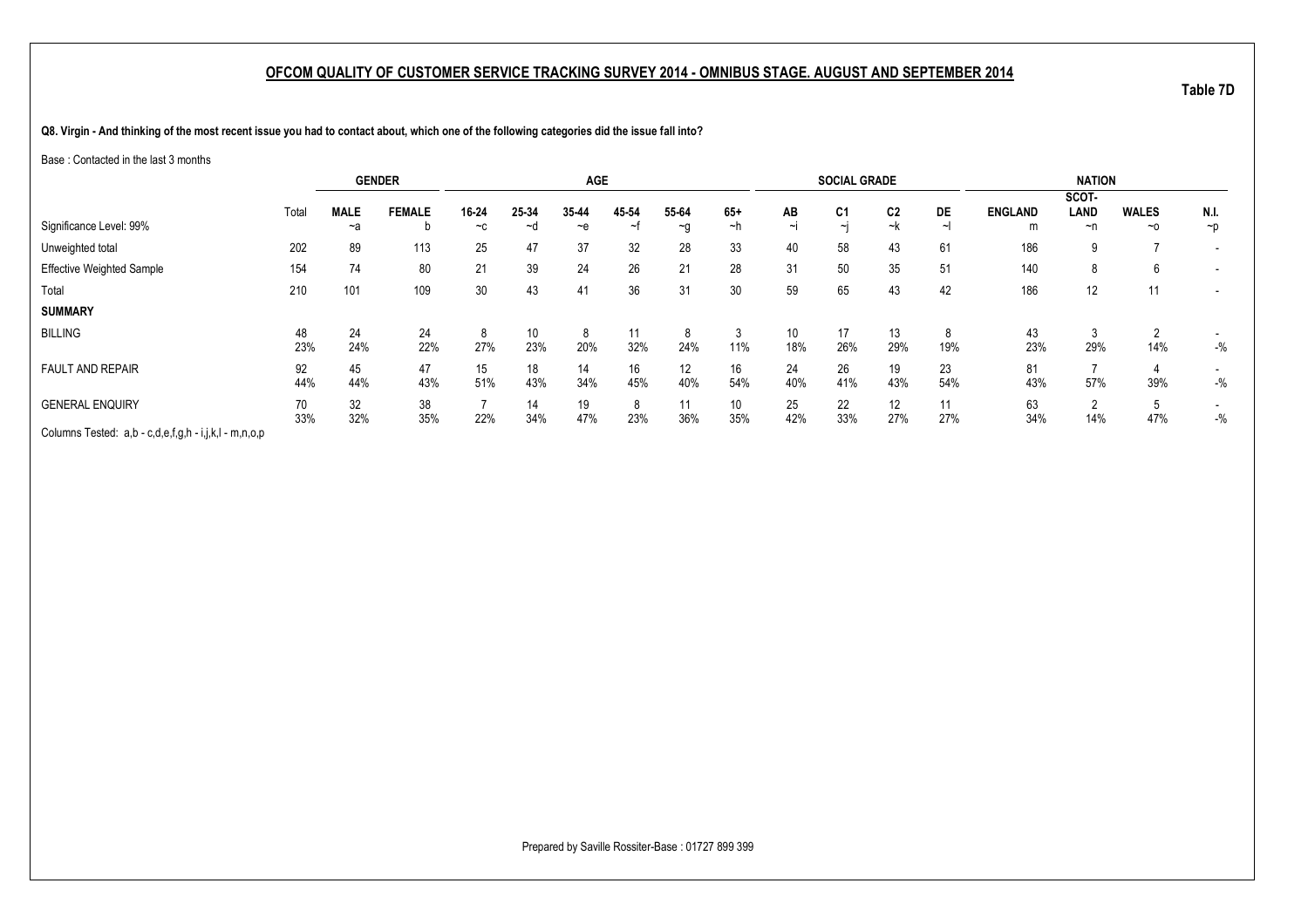#### **Services used from TalkTalk**

Base : Those using TalkTalk

|                                      |            |                   | <b>SERVICES FROM TalkTalk</b>     |                   |                  | <b>BUNDLED SERVICES</b> |           |
|--------------------------------------|------------|-------------------|-----------------------------------|-------------------|------------------|-------------------------|-----------|
|                                      | Total      | Landline          | <b>Mobile</b>                     | <b>Broadband</b>  | Pay TV           | Yes                     | No        |
| Significance Level: 99%              |            | a                 | $-b$                              | с                 | d                | e                       | ~f        |
| Unweighted total                     | 439        | 369               | $\overline{\phantom{a}}$          | 383               | 111              | 340                     | 99        |
| <b>Effective Weighted Sample</b>     | 286        | 236               | $\blacksquare$                    | 246               | 81               | 215                     | 77        |
| Total                                | 430        | 370               | $\overline{\phantom{a}}$          | 383               | 96               | 344                     | 86        |
| Broadband                            | 383<br>89% | 330<br>89%        | $\blacksquare$<br>$-$ %           | 383<br>100%<br>ad | 86<br>90%        | 340<br>99%              | 43<br>51% |
| Landline phone service               | 370<br>86% | 370<br>100%<br>cd | $\overline{\phantom{a}}$<br>$-$ % | 330<br>86%        | 80<br>83%        | 333<br>97%              | 37<br>43% |
| Cable or satelite TV or other Pay TV | 96<br>22%  | 80<br>22%         | $\blacksquare$<br>$-$ %           | 86<br>23%         | 96<br>100%<br>ac | 90<br>26%               | 6<br>7%   |

Columns Tested: a,b,c,d - e,f

**Table 8A**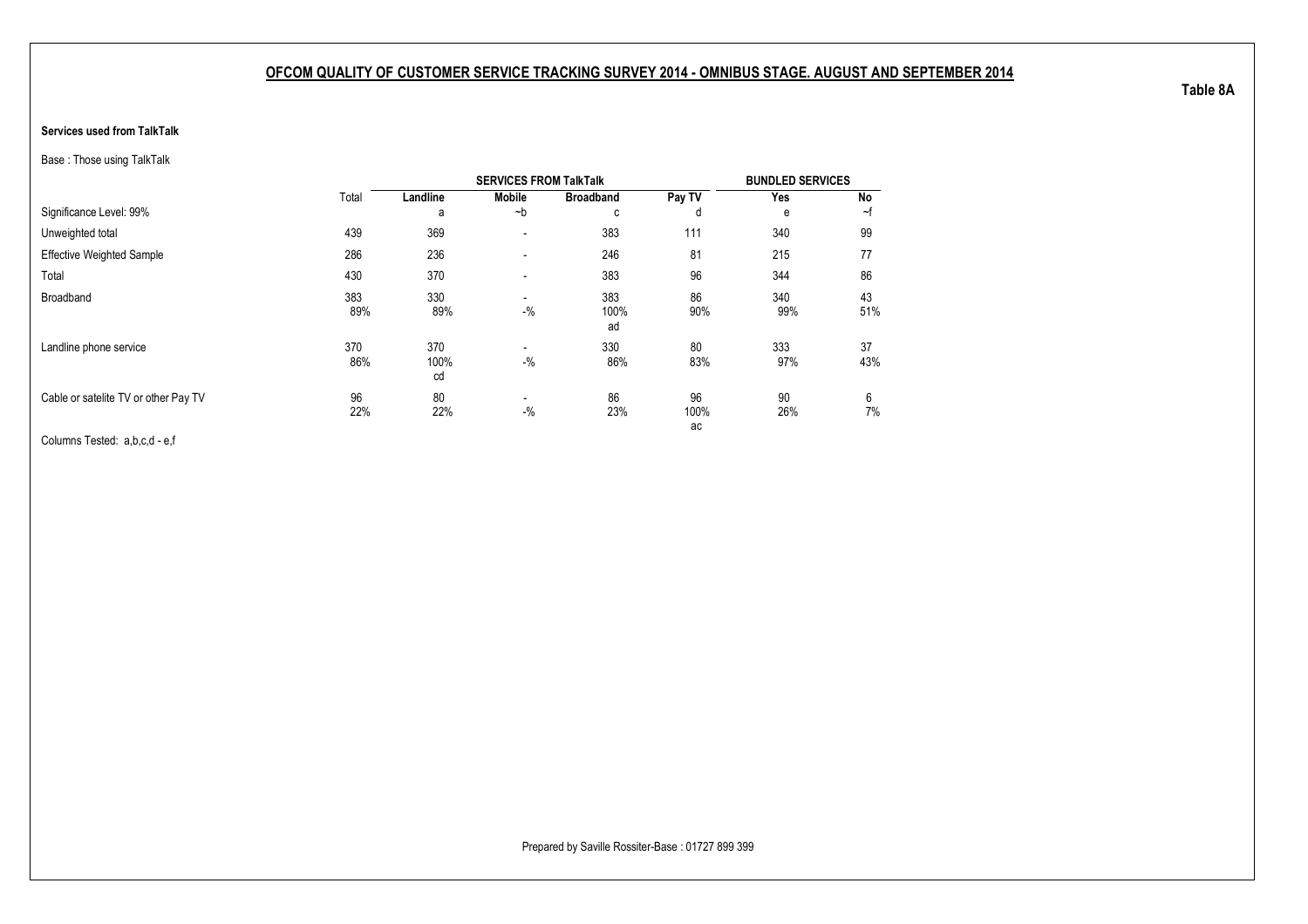#### **Services used from TalkTalk**

Base : Those using TalkTalk

|                                      |            |             | <b>GENDER</b>  |           |           | <b>AGE</b> |           |           |           |           | <b>SOCIAL GRADE</b> |                |            |                | <b>NATION</b>        |              |           |
|--------------------------------------|------------|-------------|----------------|-----------|-----------|------------|-----------|-----------|-----------|-----------|---------------------|----------------|------------|----------------|----------------------|--------------|-----------|
|                                      | Total      | <b>MALE</b> | <b>FEMALE</b>  | 16-24     | 25-34     | 35-44      | 45-54     | 55-64     | $65+$     | AB        | C <sub>1</sub>      | C <sub>2</sub> | DE         | <b>ENGLAND</b> | SCOT-<br><b>LAND</b> | <b>WALES</b> | N.I.      |
| Significance Level: 99%              |            | a           | b              | $-c$      | ∼d        | $-e$       | ∼1        | $-a$      |           | $\sim$    |                     | ~k             |            | m              | ~n                   | $\sim$ o     | $\neg p$  |
| Unweighted total                     | 439        | 200         | 239            | 59        | 89        | 64         | 58        | 62        | 107       | 65        | 111                 | 92             | 171        | 368            | 36                   | 19           | 16        |
| <b>Effective Weighted Sample</b>     | 286        | 124         | 174            | 46        | 57        | 46         | 42        | 28        | 87        | 53        | 89                  | 48             | 118        | 231            | 29                   | 15           | 13        |
| Total                                | 430        | 221         | 208            | 66        | 83        | 65         | 59        | 68        | 89        | 92        | 123                 | 98             | 116        | 345            | 39                   | 29           | 17        |
| Broadband                            | 383<br>89% | 194<br>88%  | 189<br>91%     | 62<br>94% | 76<br>92% | 61<br>94%  | 56<br>96% | 58<br>85% | 70<br>79% | 89<br>97% | 111<br>90%          | 90<br>91%      | 94<br>81%  | 311<br>90%     | 35<br>90%            | 23<br>81%    | 14<br>82% |
| Landline phone service               | 370<br>86% | 197<br>89%  | 173<br>83%     | 57<br>86% | 64<br>78% | 58<br>89%  | 48<br>82% | 59<br>88% | 83<br>93% | 86<br>93% | 104<br>85%          | 78<br>79%      | 102<br>88% | 293<br>85%     | 35<br>90%            | 26<br>91%    | 16<br>94% |
| Cable or satelite TV or other Pay TV | 96<br>22%  | 33<br>15%   | 63<br>30%<br>а | 21<br>32% | 22<br>26% | 12<br>19%  | 16<br>28% | 13<br>20% | 11<br>12% | 12<br>13% | 23<br>19%           | 19<br>20%      | 42<br>36%  | 84<br>24%      | 9<br>22%             | 2<br>5%      | 10%       |

Columns Tested: a,b - c,d,e,f,g,h - i,j,k,l - m,n,o,p

**Table 8A**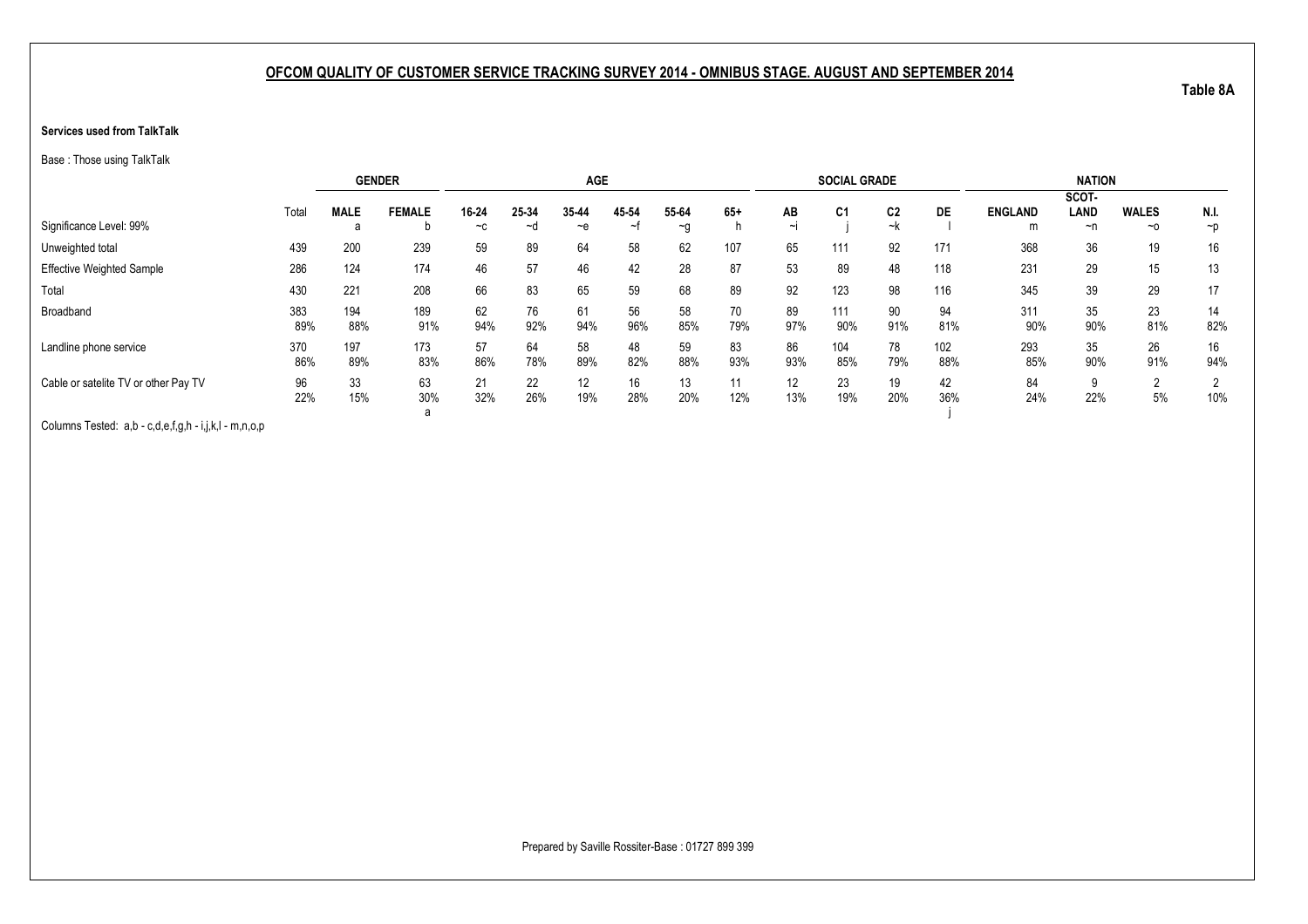#### **Q6/Q7. Whether contacted and service contacted about**

Base : Those using TalkTalk

|                                      |                  |                  | <b>SERVICES FROM TalkTalk</b>      |                   |                                   | <b>BUNDLED SERVICES</b> |                      |
|--------------------------------------|------------------|------------------|------------------------------------|-------------------|-----------------------------------|-------------------------|----------------------|
|                                      | Total            | Landline         | <b>Mobile</b>                      | <b>Broadband</b>  | Pay TV                            | Yes                     | No                   |
| Significance Level: 99%              |                  | a                | $-b$                               | C                 | d                                 | е                       | ~f                   |
| Unweighted total                     | 439              | 369              | $\overline{a}$                     | 383               | 111                               | 340                     | 99                   |
| <b>Effective Weighted Sample</b>     | 286              | 236              | ٠                                  | 246               | 81                                | 215                     | 77                   |
| Total                                | 430              | 370              | ٠                                  | 383               | 96                                | 344                     | 86                   |
| Contacted in the last 3 months       | 117<br>27%       | 110<br>30%       | $\overline{\phantom{a}}$<br>$-$ %  | 112<br>29%        | 20<br>21%                         | 107<br>31%              | 10<br>12%            |
| Not contacted                        | 306<br>71%       | 255<br>69%       | $\overline{\phantom{0}}$<br>$-$ %  | 266<br>69%        | 73<br>76%                         | 233<br>68%              | 73<br>86%            |
| Don't know whether contacted         | 7<br>2%          | 5<br>1%          | $\overline{\phantom{a}}$<br>$-9/6$ | 5<br>1%           | 3<br>3%                           | 4<br>1%                 | $\overline{2}$<br>2% |
| Broadband                            | 54<br>13%        | 47<br>13%        | $\overline{\phantom{a}}$<br>$-9/6$ | 54<br>14%         | 11<br>12%                         | 48<br>14%               | 6<br>7%              |
| Landline phone service               | 41<br>10%        | 41<br>11%        | $-$ %                              | 37<br>10%         | 5<br>6%                           | 37<br>11%               | 4<br>5%              |
| Cable or satelite TV or other Pay TV | 2<br>$*$ %       | $*$ %            | $\overline{\phantom{a}}$<br>$-$ %  | 2<br>1%           | $\overline{2}$<br>2%              | 2<br>1%                 | $-$ %                |
| A General issue, that applies to all | 37<br>9%         | 37<br>10%        | $\overline{\phantom{0}}$<br>$-$ %  | 37<br>10%         | 7<br>7%                           | 37<br>11%               | $-$ %                |
| Don't know                           | $\star$<br>$*$ % | $\star$<br>$*$ % | $\overline{\phantom{a}}$<br>$-$ %  | $\star$<br>$*9/0$ | $\overline{\phantom{a}}$<br>$-$ % | $\star$<br>$*9/6$       | $-$ %                |
| Columns Tested: a,b,c,d - e,f        |                  |                  |                                    |                   |                                   |                         |                      |

**Table 8B**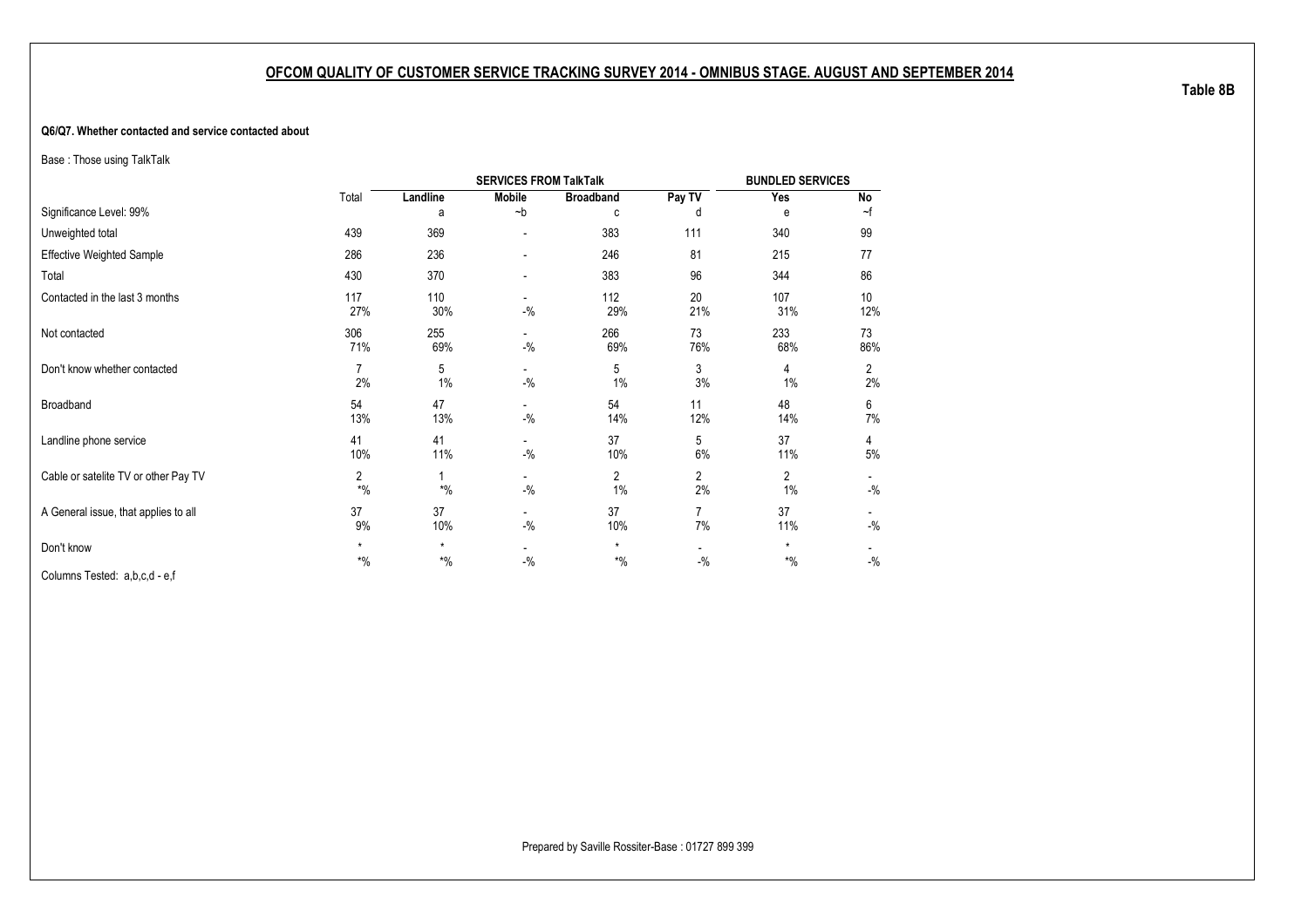#### **Q6/Q7. Whether contacted and service contacted about**

Base : Those using TalkTalk

|                                                       |                                |                                   | <b>GENDER</b>                     |                                     |                             | AGE                               |                                   |           |                                   |           | <b>SOCIAL GRADE</b>               |                                   |           |                         | <b>NATION</b>                     |                                   |                                     |
|-------------------------------------------------------|--------------------------------|-----------------------------------|-----------------------------------|-------------------------------------|-----------------------------|-----------------------------------|-----------------------------------|-----------|-----------------------------------|-----------|-----------------------------------|-----------------------------------|-----------|-------------------------|-----------------------------------|-----------------------------------|-------------------------------------|
|                                                       |                                | <b>MALE</b>                       | <b>FEMALE</b>                     | 16-24                               | 25-34                       | 35-44                             | 45-54                             | 55-64     | $65+$                             |           |                                   | C <sub>2</sub>                    | DE        | <b>ENGLAND</b>          | SCOT-<br>LAND                     | <b>WALES</b>                      | N.I.                                |
| Significance Level: 99%                               | Total                          | a                                 | b                                 | $-c$                                | ~d                          | $-e$                              | ~t                                | $\sim g$  | h                                 | AB<br>~i  | C <sub>1</sub>                    | ~k                                |           | m                       | $\neg$ n                          | $~\sim$ 0                         | $\neg p$                            |
| Unweighted total                                      | 439                            | 200                               | 239                               | 59                                  | 89                          | 64                                | 58                                | 62        | 107                               | 65        | 111                               | 92                                | 171       | 368                     | 36                                | 19                                | 16                                  |
| <b>Effective Weighted Sample</b>                      | 286                            | 124                               | 174                               | 46                                  | 57                          | 46                                | 42                                | 28        | 87                                | 53        | 89                                | 48                                | 118       | 231                     | 29                                | 15                                | 13                                  |
| Total                                                 | 430                            | 221                               | 208                               | 66                                  | 83                          | 65                                | 59                                | 68        | 89                                | 92        | 123                               | 98                                | 116       | 345                     | 39                                | 29                                | 17                                  |
| Contacted in the last 3 months                        | 117<br>27%                     | 66<br>30%                         | 51<br>24%                         | 16<br>24%                           | 17<br>21%                   | 20<br>31%                         | 16<br>28%                         | 22<br>32% | 25<br>28%                         | 33<br>36% | 34<br>27%                         | 21<br>21%                         | 29<br>25% | 97<br>28%               | 13<br>32%                         | 5<br>17%                          | $\overline{2}$<br>14%               |
| Not contacted                                         | 306<br>71%                     | 153<br>69%                        | 154<br>74%                        | 48<br>72%                           | 64<br>77%                   | 45<br>69%                         | 42<br>71%                         | 44<br>66% | 64<br>72%                         | 58<br>63% | 87<br>70%                         | 76<br>77%                         | 86<br>74% | 243<br>70%              | 27<br>68%                         | 24<br>83%                         | 13<br>79%                           |
| Don't know whether contacted                          | 2%                             | $\overline{2}$<br>$1\%$           | 4<br>2%                           | 3<br>4%                             | $\mathbf{2}^{\prime}$<br>2% | $\overline{\phantom{a}}$<br>$-$ % | $\star$<br>1%                     | 2%        | $\overline{\phantom{a}}$<br>$-$ % | $1\%$     | 3<br>2%                           | $\overline{2}$<br>2%              | 1%        | 5<br>2%                 | $\overline{\phantom{a}}$<br>$-$ % | $\overline{\phantom{a}}$<br>$-$ % | 7%                                  |
| Broadband                                             | 54<br>13%                      | 32<br>14%                         | 22<br>11%                         | 11<br>17%                           | 11<br>14%                   | 8<br>13%                          | 8<br>13%                          | 6<br>9%   | 9<br>10%                          | 19<br>20% | 19<br>15%                         | 3<br>3%                           | 13<br>12% | 44<br>13%               | 5<br>14%                          | 2<br>8%                           | $\overline{2}$<br>10%               |
| Landline phone service                                | 41<br>10%                      | 34<br>15%<br>h                    | $\overline{7}$<br>3%              | 5<br>7%                             | 6<br>7%                     | 5<br>8%                           | 4<br>7%                           | 13<br>19% | 8<br>9%                           | 6<br>6%   | 11<br>9%                          | 14<br>14%                         | 11<br>9%  | 34<br>10%               | 5<br>13%                          | $5%$                              | $\mathbf{1}$<br>$4\%$               |
| Cable or satelite TV or other Pay TV                  | 2<br>$*9/6$                    | $\overline{\phantom{a}}$<br>$-$ % | 2<br>$1\%$                        | $\overline{\phantom{a}}$<br>$-$ %   | 1%                          | $-$ %                             | $-$ %                             | $1\%$     | 1%                                | 1%        | $-$ %                             | $\star$<br>$1\%$                  | 1%        | $\overline{2}$<br>$*$ % | $\overline{\phantom{a}}$<br>$-$ % | $\star$<br>2%                     | $-$ %                               |
| A General issue, that applies to all                  | 37<br>9%                       | 14<br>7%                          | 22<br>11%                         | 4<br>$5\%$                          | 5<br>6%                     | 8<br>12%                          | 12%                               | 4<br>5%   | 10 <sup>°</sup><br>11%            | 14<br>15% | 10<br>8%                          | 4<br>4%                           | 9<br>8%   | 31<br>9%                | 4<br>11%                          | 4%                                | $\overline{\phantom{a}}$<br>$-{\%}$ |
| Don't know                                            | $\boldsymbol{*}0\!/\!\!{}_{0}$ | $\boldsymbol{*}0\!/\!_0$          | $\overline{\phantom{a}}$<br>$-$ % | $\overline{\phantom{a}}$<br>$-{\%}$ | $-9/6$                      | $\overline{\phantom{a}}$<br>$-$ % | $\overline{\phantom{a}}$<br>$-$ % | $-9/6$    | $*$ %                             | $ \%$     | $\overline{\phantom{a}}$<br>$-$ % | $\overline{\phantom{a}}$<br>$-$ % | $*$ %     | $*$ %                   | $\overline{\phantom{a}}$<br>$-$ % | $\sim$<br>$-$ %                   | $-$ %                               |
| Columns Tested: a,b - c,d,e,f,g,h - i,j,k,l - m,n,o,p |                                |                                   |                                   |                                     |                             |                                   |                                   |           |                                   |           |                                   |                                   |           |                         |                                   |                                   |                                     |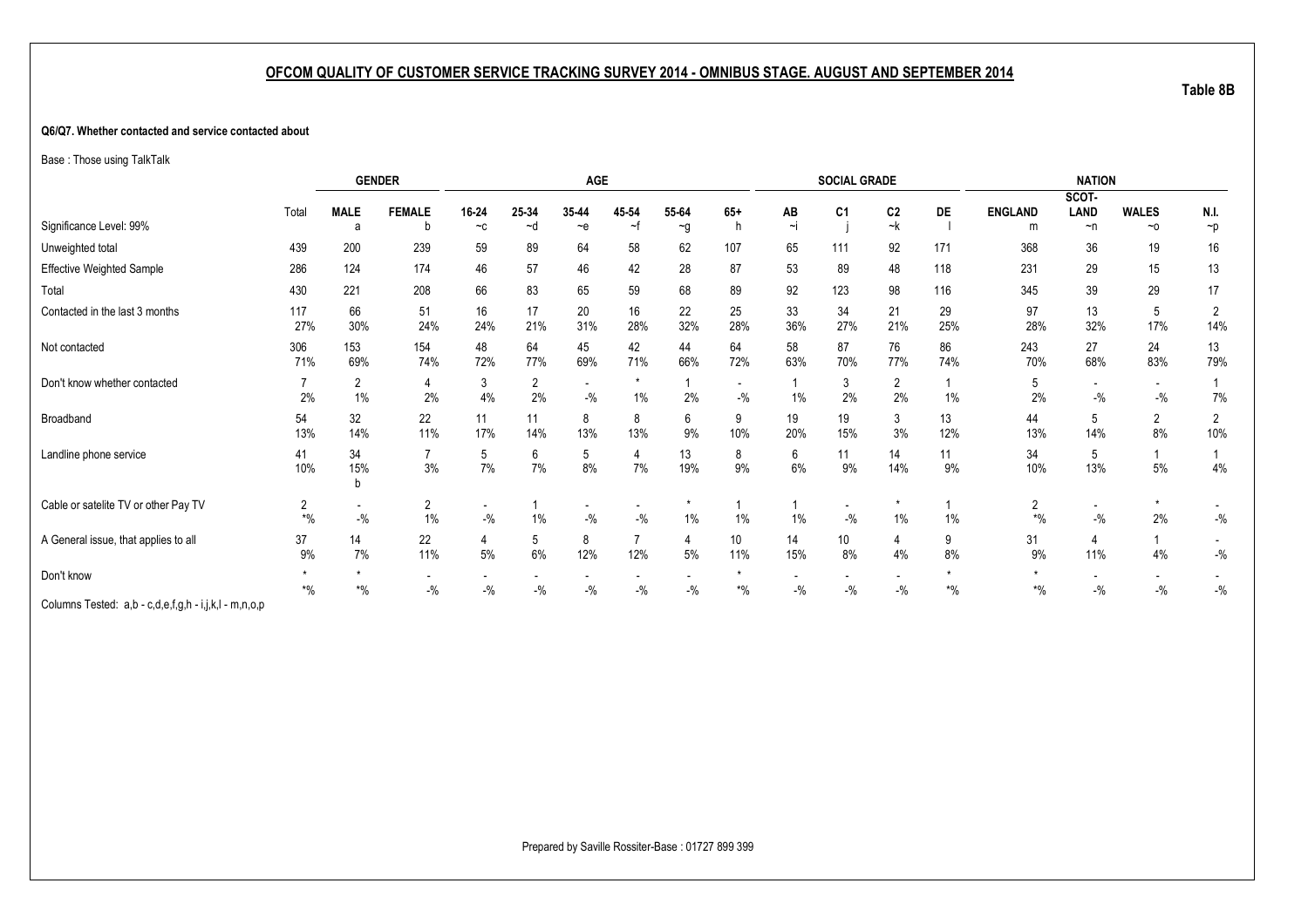#### **Q1/2/3/7. Services contacted about**

Base : Those contacting TalkTalk

|                                      |                  |                  | <b>SERVICES FROM TalkTalk</b> |                  |                                   | <b>BUNDLED SERVICES</b> |          |
|--------------------------------------|------------------|------------------|-------------------------------|------------------|-----------------------------------|-------------------------|----------|
|                                      | Total            | Landline         | <b>Mobile</b>                 | <b>Broadband</b> | Pay TV                            | Yes                     | No       |
| Significance Level: 99%              |                  | $-a$             | $-b$                          | $-c$             | ~d                                | $-$ e                   | ~f       |
| Unweighted total                     | 103              | 94               | $\overline{\phantom{a}}$      | 97               | 23                                | 90                      | 13       |
| <b>Effective Weighted Sample</b>     | 52               | 47               | $\overline{\phantom{a}}$      | 49               | 18                                | 45                      | 13       |
| Total                                | 117              | 110              | $\blacksquare$                | 112              | 20                                | 107                     | 10       |
| Broadband                            | 91<br>78%        | 83<br>76%        | $-$ %                         | 91<br>81%        | 18<br>91%                         | 85<br>79%               | 6<br>57% |
| Landline phone service               | 78<br>67%        | 78<br>71%        | $-$ %                         | 73<br>65%        | 12<br>62%                         | 73<br>69%               | 4<br>43% |
| Cable or satelite TV or other Pay TV | 9<br>8%          | 8<br>7%          | $-$ %                         | 9<br>8%          | 9<br>45%                          | 9<br>8%                 | $-$ %    |
| Don't know                           | $\star$<br>$*$ % | $\star$<br>$*$ % | $-$ %                         | $\star$<br>$*$ % | $\overline{\phantom{0}}$<br>$-$ % | $\star$<br>$*$ %        | $-$ %    |
| Columns Tested: a,b,c,d - e,f        |                  |                  |                               |                  |                                   |                         |          |

**Table 8C**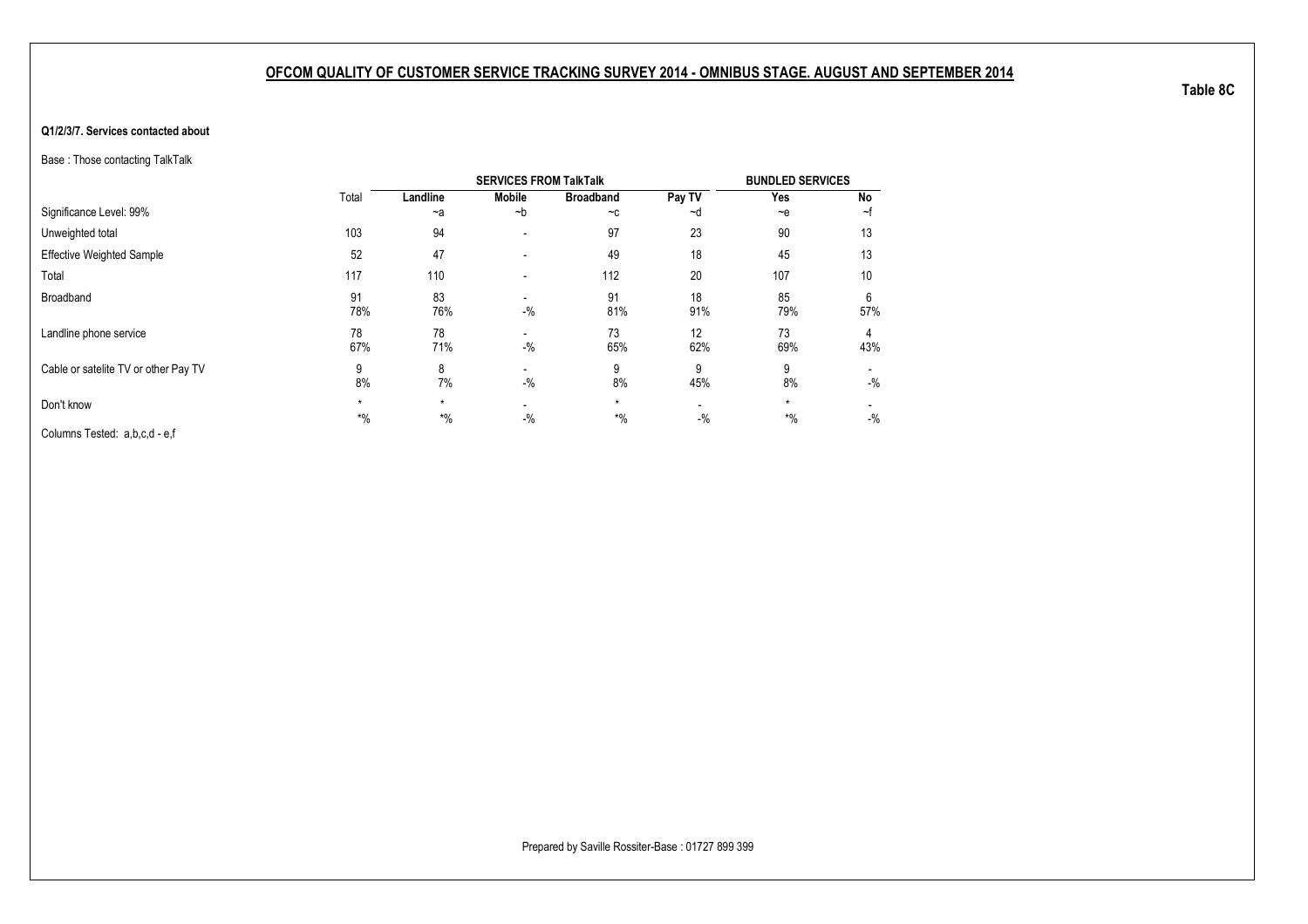#### **Q1/2/3/7. Services contacted about**

Base : Those contacting TalkTalk

|                                                       |         |             | <b>GENDER</b>  |       |       | <b>AGE</b>     |       |          |       |          | <b>SOCIAL GRADE</b> |                |     |                | <b>NATION</b> |              |                          |
|-------------------------------------------------------|---------|-------------|----------------|-------|-------|----------------|-------|----------|-------|----------|---------------------|----------------|-----|----------------|---------------|--------------|--------------------------|
|                                                       |         |             |                |       |       |                |       |          |       |          |                     |                |     |                | SCOT-         |              |                          |
|                                                       | Total   | <b>MALE</b> | <b>FEMALE</b>  | 16-24 | 25-34 | 35-44          | 45-54 | 55-64    | $65+$ | AB       | C <sub>1</sub>      | C <sub>2</sub> | DE  | <b>ENGLAND</b> | <b>LAND</b>   | <b>WALES</b> | N.I.                     |
| Significance Level: 99%                               |         | ~a          | ~b             | $-c$  | ∼d    | $-e$           | ~†    | $\sim g$ | ∼h    | $\sim$ I | $\sim$              | ~k             | ∼∣  | $~\sim$ m      | ~n            | $~\sim$ 0    | $\neg p$                 |
| Unweighted total                                      | 103     | 47          | 56             | 10    | 16    | 16             | 15    | 17       | 29    | 24       | 21                  | 17             | 41  | 83             | 13            |              |                          |
| <b>Effective Weighted Sample</b>                      | 52      | 22          | 43             |       |       | 11             | 13    | 4        | 22    | 18       | 16                  |                | 35  | 40             | 10            |              |                          |
| Total                                                 | 117     | 66          | 51             | 16    | 17    | 20             | 16    | 22       | 25    | 33       | 34                  | 21             | 29  | 97             | 13            | 5            | 2                        |
| Broadband                                             | 91      | 46          | 44             | 15    | 17    | 16             | 15    | 10       | 18    | 32       | 29                  |                | 22  | 76             | 10            |              |                          |
|                                                       | 78%     | 70%         | 88%            | 95%   | 97%   | 78%            | 91%   | 45%      | 72%   | 97%      | 87%                 | 33%            | 77% | 78%            | 77%           | 73%          | 72%                      |
| Landline phone service                                | 78      | 48          | 29             | 8     |       | 13             | 11    | 16       | 18    | 20       | 21                  | 18             | 19  | 65             | 9             |              |                          |
|                                                       | 67%     | 73%         | 58%            | 53%   | 66%   | 63%            | 69%   | 74%      | 70%   | 59%      | 62%                 | 86%            | 67% | 67%            | 73%           | 49%          | 28%                      |
| Cable or satelite TV or other Pay TV                  | 9       |             | $\overline{ }$ |       |       | $\overline{2}$ | റ     |          |       |          |                     |                |     | 8              |               |              | $\overline{\phantom{0}}$ |
|                                                       | 8%      | 3%          | 14%            | 7%    | 9%    | 10%            | 14%   | 5%       | 3%    | 4%       | 6%                  | 6%             | 14% | 8%             | 6%            | 10%          | $-$ %                    |
| Don't know                                            |         |             |                |       |       |                |       |          |       |          |                     |                |     |                |               |              |                          |
|                                                       | $^{*0}$ | $1\%$       | $-$ %          | $-$ % | $-$ % | $-$ %          | $-$ % | $-$ %    | 2%    | $-$ %    | $-$ %               | $-$ %          | 1%  | $*$ %          | $-$ %         | $-$ %        | $-$ %                    |
| Columns Tested: a,b - c,d,e,f,g,h - i,j,k,l - m,n,o,p |         |             |                |       |       |                |       |          |       |          |                     |                |     |                |               |              |                          |

**Table 8C**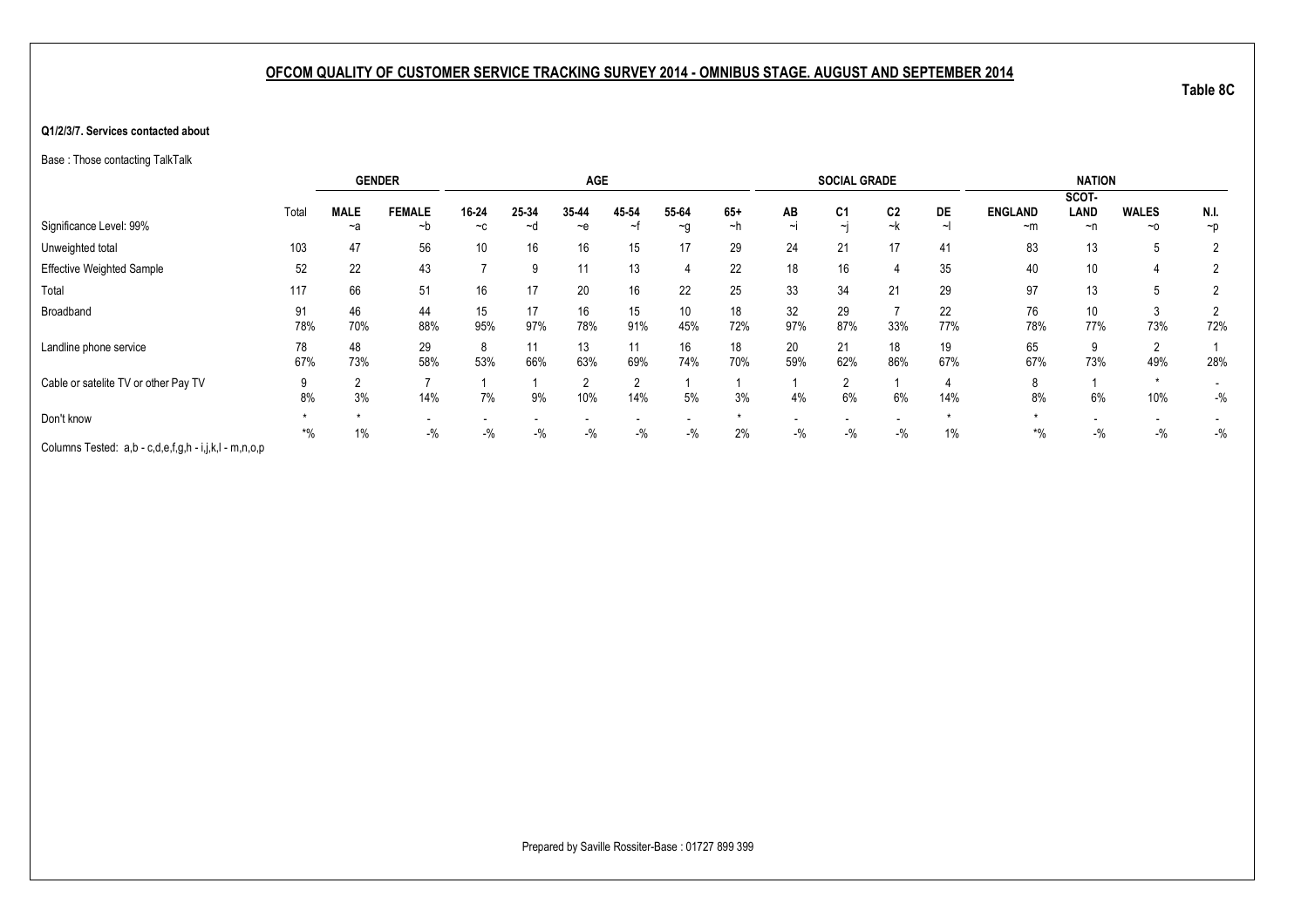**Q8. TalkTalk - And thinking of the most recent issue you had to contact about, which one of the following categories did the issue fall into?**

Base : Contacted in the last 3 months

|                                                                                                                                      |           |           |                                   | <b>BUNDLED SERVICES</b>     |                       |                    |                       |
|--------------------------------------------------------------------------------------------------------------------------------------|-----------|-----------|-----------------------------------|-----------------------------|-----------------------|--------------------|-----------------------|
|                                                                                                                                      | Total     | Landline  | <b>Mobile</b>                     | <b>Broadband</b>            | Pay TV                | Yes                | No                    |
| Significance Level: 99%                                                                                                              |           | $-a$      | $-b$                              | $\mathord{\sim} \mathtt{C}$ | ~d                    | $\sim e$           | $\sim$ f              |
| Unweighted total                                                                                                                     | 103       | 94        |                                   | 97                          | 23                    | 90                 | 13                    |
| <b>Effective Weighted Sample</b>                                                                                                     | 52        | 47        |                                   | 49                          | 18                    | 45                 | 13                    |
| Total                                                                                                                                | 117       | 110       | $\overline{a}$                    | 112                         | 20                    | 107                | 10                    |
| A billing, pricing or payment issue                                                                                                  | 25<br>21% | 23<br>21% | $-$ %                             | 21<br>19%                   | 1<br>7%               | 19<br>18%          | 6<br>54%              |
| A problem with your account details, for example name<br>and address etc.                                                            | 1<br>1%   | 1<br>1%   | $-9/6$                            | $\mathbf{1}$<br>1%          | $\mathbf{1}$<br>4%    | $\mathbf{1}$<br>1% | $-{\%}$               |
| A fault with the service you are buying from them, for<br>example total or partial failure of service                                | 31<br>27% | 30<br>27% | $-9/6$                            | 31<br>28%                   | 8<br>39%              | 30<br>28%          | $\mathbf{1}$<br>10%   |
| The service not performing as well as expected, for<br>example issues with picture quality, broadband speed,<br>mobile coverage etc. | 21<br>18% | 19<br>17% | $-9/6$                            | 21<br>18%                   | 5<br>24%              | 20<br>19%          | $\mathbf{1}$<br>7%    |
| A problem relating to the installation or set up of your<br>service                                                                  | 10<br>9%  | 9<br>8%   | $\sim$<br>$-$ %                   | 10<br>9%                    | $\overline{2}$<br>11% | 9<br>8%            | $\mathbf{1}$<br>13%   |
| Or something else, a general issue                                                                                                   | 29<br>25% | 28<br>26% | $-9/6$                            | 29<br>25%                   | 3<br>16%              | 28<br>26%          | $\overline{2}$<br>16% |
| <b>SUMMARY</b>                                                                                                                       |           |           |                                   |                             |                       |                    |                       |
| <b>BILLING</b>                                                                                                                       | 25<br>22% | 23<br>21% | $-9/6$                            | 22<br>19%                   | $\overline{2}$<br>11% | 20<br>19%          | 6<br>54%              |
| <b>FAULT AND REPAIR</b>                                                                                                              | 52<br>44% | 49<br>45% | $\overline{\phantom{a}}$<br>$-$ % | 52<br>46%                   | 12<br>63%             | 50<br>47%          | $\overline{2}$<br>16% |
| <b>GENERAL ENQUIRY</b>                                                                                                               | 40<br>34% | 37<br>34% | $-$ %                             | 39<br>35%                   | 5<br>26%              | 37<br>34%          | 3<br>29%              |
| _ _ _ _                                                                                                                              |           |           |                                   |                             |                       |                    |                       |

Columns Tested: a,b,c,d - e,f

**Table 8D**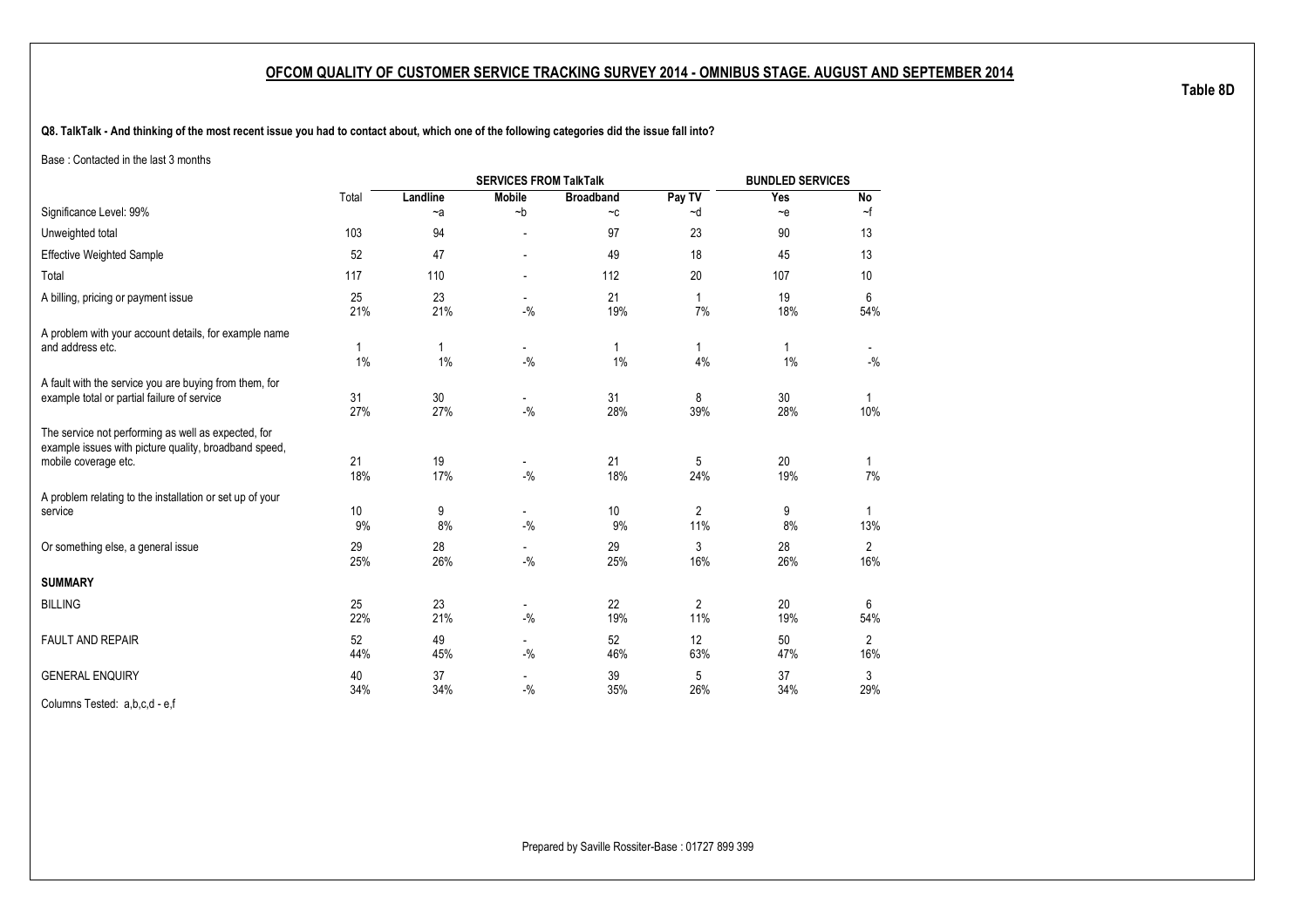**Q8. TalkTalk - And thinking of the most recent issue you had to contact about, which one of the following categories did the issue fall into?**

Base : Contacted in the last 3 months

|                                                                                                                                      |           |                                   | <b>GENDER</b>         |                                   |             | AGE                               |                       |                   |                         |                        | <b>SOCIAL GRADE</b>                       |                      |                        |                        | <b>NATION</b>                      |                                    |                       |
|--------------------------------------------------------------------------------------------------------------------------------------|-----------|-----------------------------------|-----------------------|-----------------------------------|-------------|-----------------------------------|-----------------------|-------------------|-------------------------|------------------------|-------------------------------------------|----------------------|------------------------|------------------------|------------------------------------|------------------------------------|-----------------------|
|                                                                                                                                      |           |                                   |                       |                                   |             |                                   |                       |                   |                         |                        |                                           |                      |                        |                        | SCOT-                              |                                    |                       |
| Significance Level: 99%                                                                                                              | Total     | <b>MALE</b><br>$-a$               | <b>FEMALE</b><br>$-b$ | 16-24<br>$-c$                     | 25-34<br>~d | 35-44<br>$-e$                     | 45 54<br>$-f$         | 55-64<br>$\sim g$ | $65+$<br>$-h$           | AB<br>∼i               | C <sub>1</sub><br>$\overline{\mathbf{y}}$ | C <sub>2</sub><br>~k | <b>DE</b><br>$\sim$    | <b>ENGLAND</b><br>$-m$ | <b>LAND</b><br>$\neg$ n            | <b>WALES</b><br>$~\sim$ 0          | N.I.<br>$\neg p$      |
| Unweighted total                                                                                                                     | 103       | 47                                | 56                    | 10 <sup>°</sup>                   | 16          | 16                                | 15                    | 17                | 29                      | 24                     | 21                                        | 17                   | 41                     | 83                     | 13                                 | 5                                  | 2                     |
| Effective Weighted Sample                                                                                                            | 52        | 22                                | 43                    | $\overline{7}$                    | 9           | 11                                | 13                    | $\overline{4}$    | 22                      | 18                     | 16                                        |                      | 35                     | 40                     | 10                                 | 4                                  | $\overline{2}$        |
| Total                                                                                                                                | 117       | 66                                | 51                    | 16                                | 17          | 20                                | 16                    | 22                | 25                      | 33                     | 34                                        | 21                   | 29                     | 97                     | 13                                 | 5                                  | $\overline{2}$        |
| A billing, pricing or payment issue                                                                                                  | 25<br>21% | 16<br>25%                         | 8<br>16%              | 7%                                | 5<br>29%    | $\overline{1}$<br>6%              | 5<br>27%              | 5<br>24%          | 8<br>30%                | 5<br>15%               | $\overline{4}$<br>12%                     | 5<br>25%             | 10 <sup>°</sup><br>36% | 17<br>18%              | 5<br>36%                           | $\overline{2}$<br>49%              | 28%                   |
| A problem with your account details, for example<br>name and address etc.                                                            | 1%        | $\overline{\phantom{a}}$<br>$-$ % | $1\%$                 | $\overline{\phantom{a}}$<br>$-$ % | 4%          | $\overline{\phantom{a}}$<br>$-$ % | $-$ %                 | $-9/6$            | $\blacksquare$<br>$-$ % | 2%                     | $\blacksquare$<br>$-9/6$                  | $-9/6$               | $-$ %                  | 1%                     | $\overline{\phantom{a}}$<br>$-9/6$ | $\overline{\phantom{a}}$<br>$-$ %  | $-$ %                 |
| A fault with the service you are buying from them,<br>for example total or partial failure of service                                | 31<br>27% | 20<br>31%                         | 11<br>21%             | 5<br>31%                          | 2<br>12%    | $\overline{4}$<br>21%             | 6<br>35%              | 11<br>49%         | 3<br>13%                | 8<br>25%               | 6<br>17%                                  | 10<br>49%            | 24%                    | 26<br>27%              | 5<br>41%                           | $\sim$<br>$-9/6$                   | $-$ %                 |
| The service not performing as well as expected,<br>for example issues with picture quality,<br>broadband speed, mobile coverage etc. | 21<br>18% | 11<br>16%                         | 10<br>19%             | $\overline{7}$<br>42%             | 7%          | 6<br>29%                          | $\overline{c}$<br>9%  | 2<br>8%           | 4<br>15%                | $\overline{7}$<br>22%  | 5<br>16%                                  | $6\%$                | 6<br>22%               | 17<br>17%              | $\overline{2}$<br>19%              | $\overline{\phantom{a}}$<br>$-9/6$ | $\overline{2}$<br>72% |
| A problem relating to the installation or set up of<br>your service                                                                  | 10<br>9%  | 5<br>8%                           | 5<br>10%              | 7%                                | 6%          | 4<br>21%                          | $-$ %                 | 5%                | 3<br>12%                | $\overline{2}$<br>6%   | 6<br>17%                                  | 2%                   | $\overline{2}$<br>8%   | 9<br>10%               | 4%                                 | $\star$<br>10%                     | $-$ %                 |
| Or something else, a general issue                                                                                                   | 29<br>25% | 13<br>20%                         | 16<br>32%             | 2<br>13%                          | 7<br>42%    | 5<br>24%                          | 5<br>29%              | 3<br>14%          | 8<br>30%                | 10 <sup>°</sup><br>29% | 13<br>38%                                 | 4<br>18%             | 3<br>11%               | 27<br>28%              | $\overline{\phantom{a}}$<br>$-$ %  | $\overline{2}$<br>40%              | $-{\%}$               |
| <b>SUMMARY</b>                                                                                                                       |           |                                   |                       |                                   |             |                                   |                       |                   |                         |                        |                                           |                      |                        |                        |                                    |                                    |                       |
| <b>BILLING</b>                                                                                                                       | 25<br>22% | 16<br>25%                         | 9<br>18%              | 7%                                | 6<br>33%    | 6%                                | 5<br>27%              | 5<br>24%          | 8<br>30%                | 6<br>17%               | 4<br>12%                                  | 5<br>25%             | 10 <sup>°</sup><br>36% | 18<br>18%              | 5<br>36%                           | $\overline{2}$<br>49%              | 28%                   |
| <b>FAULT AND REPAIR</b>                                                                                                              | 52<br>44% | 31<br>47%                         | 20<br>40%             | 12<br>73%                         | 3<br>19%    | 10<br>50%                         | $\overline{7}$<br>44% | 12<br>57%         | $\overline{7}$<br>28%   | 16<br>48%              | 11<br>33%                                 | 12<br>55%            | 13<br>46%              | 42<br>44%              | $\overline{7}$<br>59%              | $\overline{\phantom{a}}$<br>$-$ %  | $\overline{2}$<br>72% |
| Columns Tested: a,b - c,d,e,f,g,h - i,j,k,l - m,n,o,p                                                                                |           |                                   |                       |                                   |             |                                   |                       |                   |                         |                        |                                           |                      |                        |                        |                                    |                                    |                       |

Prepared by Saville Rossiter-Base : 01727 899 399

**Table 8D**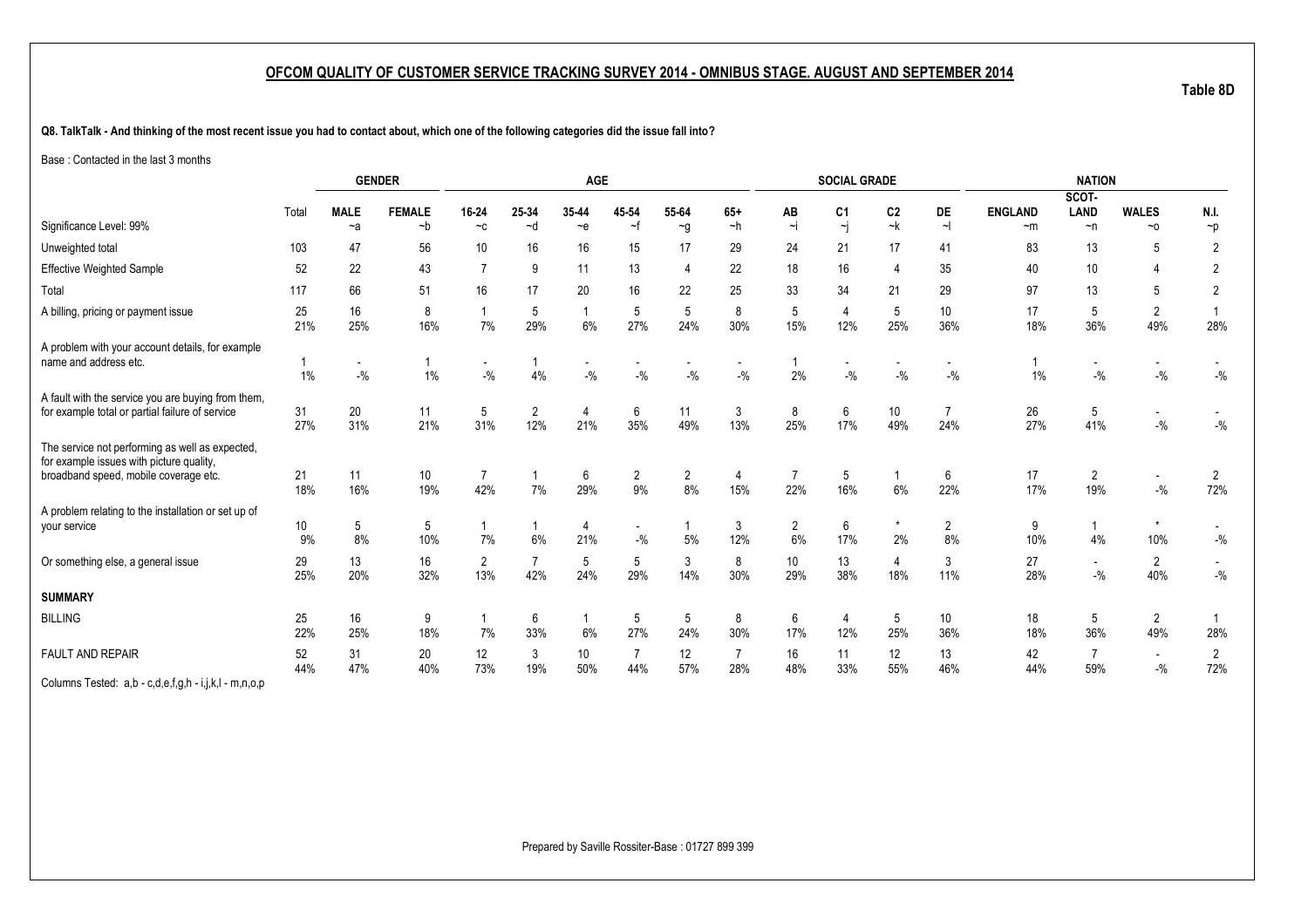**Q8. TalkTalk - And thinking of the most recent issue you had to contact about, which one of the following categories did the issue fall into?**

Base : Contacted in the last 3 months

|                                                       |           | <b>GENDER</b>     |               |               |             | <b>AGE</b>    |             |               |             |           | <b>SOCIAL GRADE</b> |          |     |                        | <b>NATION</b> |                           |                  |
|-------------------------------------------------------|-----------|-------------------|---------------|---------------|-------------|---------------|-------------|---------------|-------------|-----------|---------------------|----------|-----|------------------------|---------------|---------------------------|------------------|
|                                                       |           |                   | <b>FEMALE</b> |               |             |               |             |               |             |           |                     |          |     |                        | SCOT-<br>LAND |                           |                  |
| Significance Level: 99%                               | Total     | <b>MALE</b><br>~a | ∼b            | 16-24<br>$-c$ | 25-34<br>~⊴ | 35-44<br>$-e$ | 45-54<br>~↑ | 55-64<br>$-a$ | $65+$<br>∼h | AB<br>ا~ا | C1<br>$\sim$ I      | C2<br>~k | DE  | <b>ENGLAND</b><br>$-m$ | ~n            | <b>WALES</b><br>$~\sim$ 0 | N.I.<br>$\neg$ D |
| Unweighted total                                      | 103       | 47                | 56            | 10            | 16          | 16            | 15          | 17            | 29          | 24        |                     |          | -41 | 83                     | 13            |                           |                  |
| <b>Effective Weighted Sample</b>                      | 52        | 22                | 43            |               |             |               | 13          | 4             | 22          | 18        | 16                  |          | 35  | 40                     | 10            |                           |                  |
| Total                                                 | 117       | 66                | 51            | 16            | 17          | 20            | 16          | 22            | 25          | 33        | 34                  |          | 29  | 97                     | 13            |                           |                  |
| <b>GENERAL ENQUIRY</b>                                | 40<br>34% | 19<br>28%         | 21<br>42%     | 20%           | 48%         | 44%           | 29%         | 19%           | 10<br>41%   | 12<br>35% | 18<br>55%           | 20%      | 18% | 37<br>38%              | 4%            | 51%                       | $-$ %            |
| Columns Tested: a,b - c,d,e,f,g,h - i,j,k,l - m,n,o,p |           |                   |               |               |             |               |             |               |             |           |                     |          |     |                        |               |                           |                  |

Prepared by Saville Rossiter-Base : 01727 899 399

**Table 8D**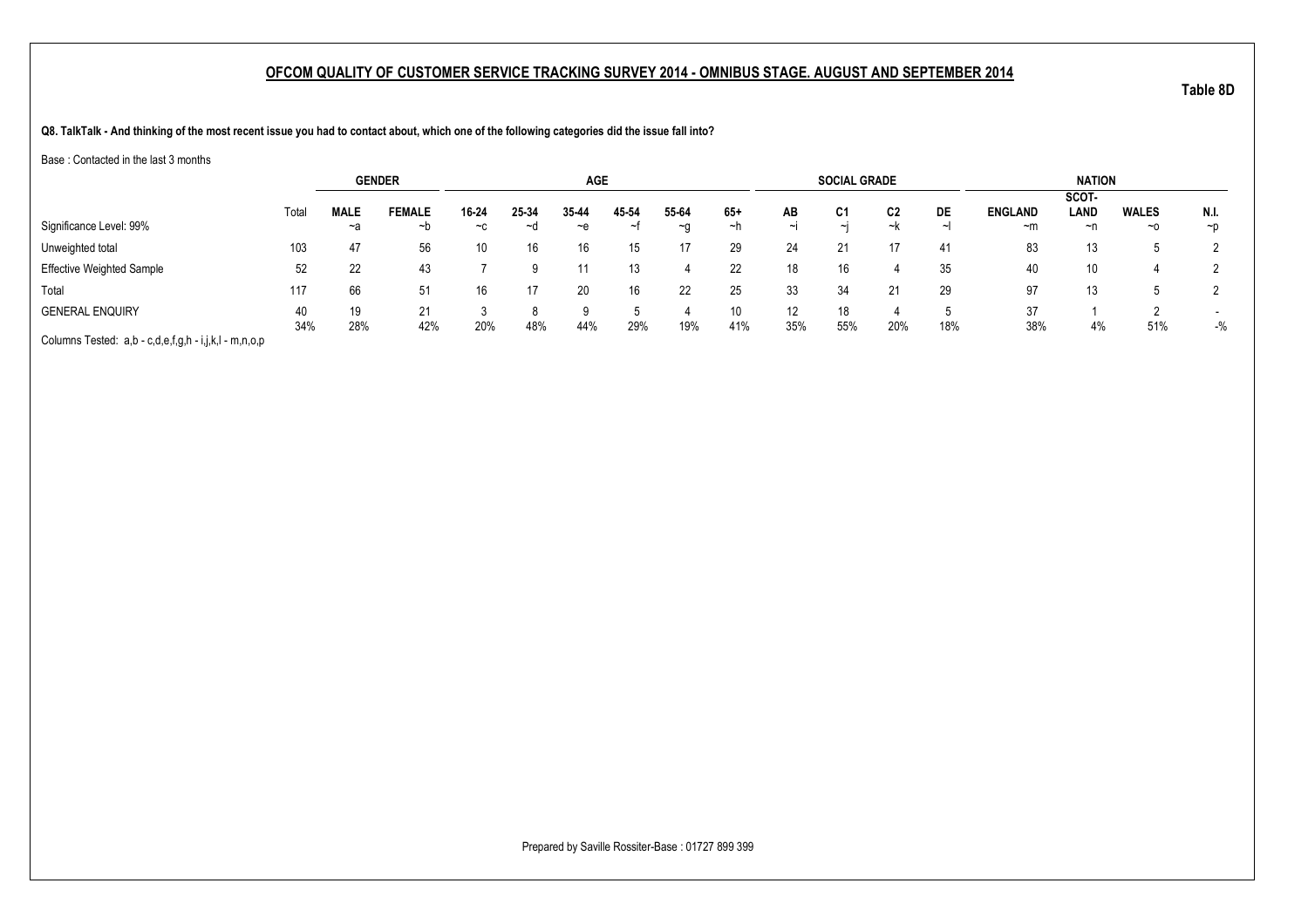#### **Services used from Sky**

Base : Those using Sky

|                                      |             |                   | <b>SERVICES FROM Sky</b> |                   |                    | <b>BUNDLED SERVICES</b> |            |
|--------------------------------------|-------------|-------------------|--------------------------|-------------------|--------------------|-------------------------|------------|
|                                      | Total       | Landline          | <b>Mobile</b>            | <b>Broadband</b>  | Pay TV             | Yes                     | No         |
| Significance Level: 99%              |             | a                 | $-b$                     | с                 | d                  | е                       |            |
| Unweighted total                     | 1177        | 569               | $\overline{\phantom{a}}$ | 673               | 1076               | 666                     | 511        |
| <b>Effective Weighted Sample</b>     | 822         | 409               | $\blacksquare$           | 489               | 747                | 485                     | 340        |
| Total                                | 1238        | 594               | $\blacksquare$           | 691               | 1147               | 694                     | 544        |
| Cable or satelite TV or other Pay TV | 1147<br>93% | 530<br>89%        | $\blacksquare$<br>$-$ %  | 611<br>88%        | 1147<br>100%<br>ac | 641<br>92%              | 506<br>93% |
| Broadband                            | 691<br>56%  | 553<br>93%<br>d   | $\blacksquare$<br>$-$ %  | 691<br>100%<br>ad | 611<br>53%         | 664<br>96%              | 27<br>5%   |
| Landline phone service               | 594<br>48%  | 594<br>100%<br>cd | $\blacksquare$<br>$-$ %  | 553<br>80%<br>d   | 530<br>46%         | 583<br>84%              | 11<br>2%   |

Columns Tested: a,b,c,d - e,f

**Table 9A**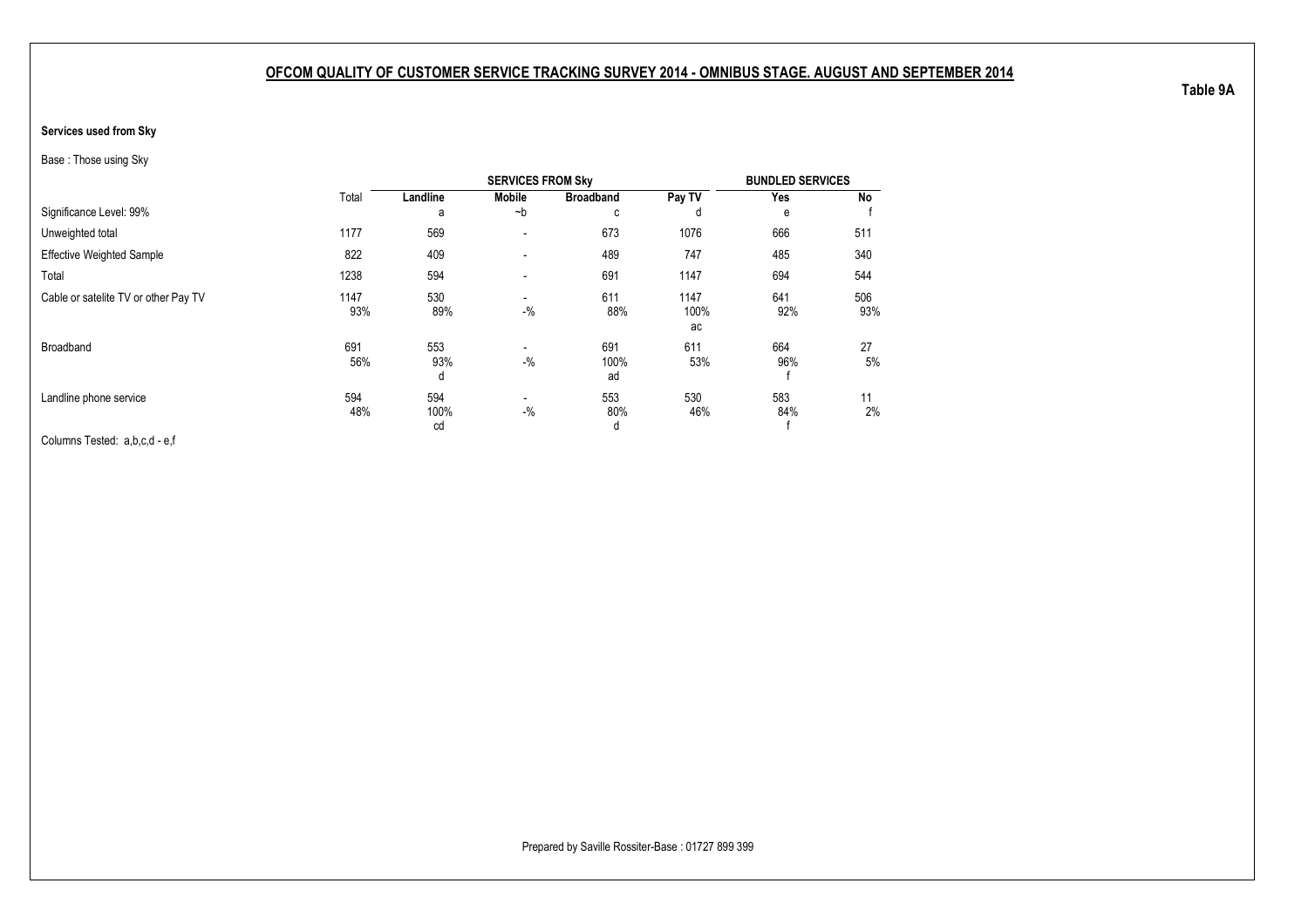#### **Services used from Sky**

Base : Those using Sky

|                                      |       |             | <b>GENDER</b> |       |       | <b>AGE</b> |       |       |       |     | <b>SOCIAL GRADE</b> |                |           |                | <b>NATION</b> |              |          |
|--------------------------------------|-------|-------------|---------------|-------|-------|------------|-------|-------|-------|-----|---------------------|----------------|-----------|----------------|---------------|--------------|----------|
|                                      |       |             |               |       |       |            |       |       |       |     |                     |                |           |                | SCOT-         |              |          |
|                                      | Total | <b>MALE</b> | <b>FEMALE</b> | 16-24 | 25-34 | 35-44      | 45 54 | 55-64 | $65+$ | AB  | C <sub>1</sub>      | C <sub>2</sub> | <b>DE</b> | <b>ENGLAND</b> | LAND          | <b>WALES</b> | N.I.     |
| Significance Level: 99%              |       | d           |               |       | d     | e          |       | g     |       |     |                     |                |           | m              | n             | $~\sim$ 0    | $\neg p$ |
| Unweighted total                     | 1177  | 527         | 650           | 169   | 252   | 221        | 183   | 149   | 203   | 211 | 339                 | 228            | 399       | 973            | 116           | 40           | 48       |
| <b>Effective Weighted Sample</b>     | 822   | 420         | 402           | 135   | 196   | 177        | 112   | 110   | 124   | 169 | 284                 | 193            | 203       | 672            | 88            | 32           | 42       |
| Total                                | 1238  | 626         | 612           | 216   | 223   | 237        | 232   | 151   | 179   | 322 | 379                 | 222            | 314       | 990            | 123           | 73           | 51       |
| Cable or satelite TV or other Pay TV | 1147  | 575         | 572           | 203   | 199   | 213        | 219   | 145   | 167   | 305 | 351                 | 197            | 293       | 911            | 117           | 72           | 47       |
|                                      | 93%   | 92%         | 93%           | 94%   | 89%   | 90%        | 94%   | 96%   | 93%   | 95% | 93%                 | 89%            | 93%       | 92%            | 95%           | 99%          | 90%      |
| Broadband                            | 691   | 339         | 352           | 117   | 159   | 156        | 110   | 73    | 75    | 186 | 203                 | 140            | 162       | 568            | 74            | 29           | 19       |
|                                      | 56%   | 54%         | 58%           | 54%   | 71%   | 66%        | 47%   | 49%   | 42%   | 58% | 54%                 | 63%            | 52%       | 57%            | 60%           | 40%          | 38%      |
|                                      |       |             |               |       | cfgh  | fgh        |       |       |       |     |                     |                |           |                |               |              |          |
| Landline phone service               | 594   | 280         | 313           | 94    | 136   | 139        | 86    | 67    | 71    | 162 | 178                 | 109            | 144       | 477            | 70            | 29           | 18       |
|                                      | 48%   | 45%         | 51%           | 43%   | 61%   | 59%        | 37%   | 45%   | 40%   | 50% | 47%                 | 49%            | 46%       | 48%            | 57%           | 40%          | 34%      |
|                                      |       |             |               |       | cfgh  | cfh        |       |       |       |     |                     |                |           |                |               |              |          |

Columns Tested: a,b - c,d,e,f,g,h - i,j,k,l - m,n,o,p

**Table 9A**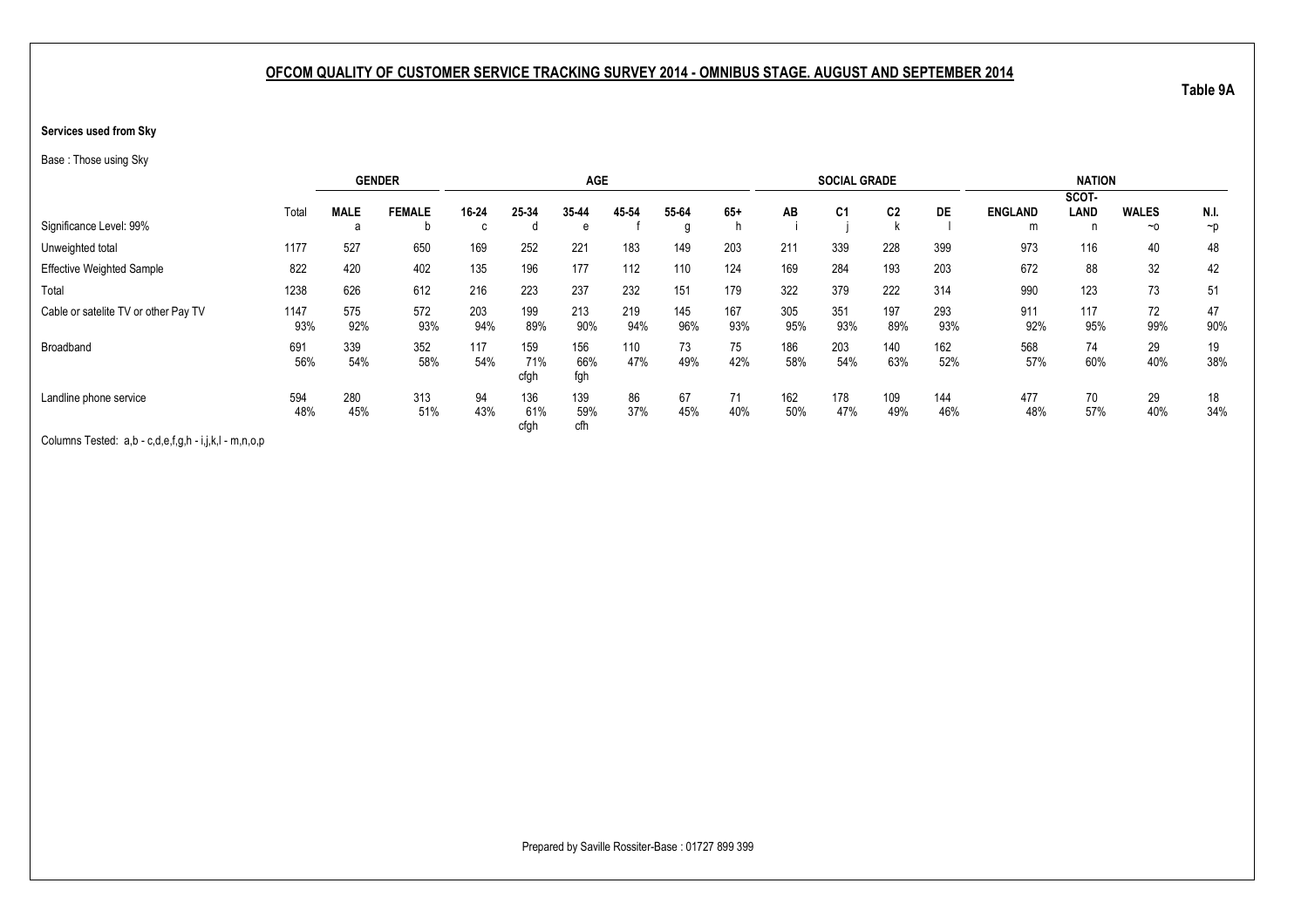#### **Q6/Q7. Whether contacted and service contacted about**

Base : Those using Sky

|                                      |              |                         | <b>SERVICES FROM Sky</b>                       |                  |                               | <b>BUNDLED SERVICES</b> |                                          |
|--------------------------------------|--------------|-------------------------|------------------------------------------------|------------------|-------------------------------|-------------------------|------------------------------------------|
|                                      | Total        | Landline                | <b>Mobile</b>                                  | <b>Broadband</b> | Pay TV                        | Yes                     | No                                       |
| Significance Level: 99%              |              | a                       | $\neg$ b                                       | C                | d                             | e                       |                                          |
| Unweighted total                     | 1177         | 569                     | $\overline{\phantom{a}}$                       | 673              | 1076                          | 666                     | 511                                      |
| <b>Effective Weighted Sample</b>     | 822          | 409                     | $\overline{\phantom{a}}$                       | 489              | 747                           | 485                     | 340                                      |
| Total                                | 1238         | 594                     |                                                | 691              | 1147                          | 694                     | 544                                      |
| Contacted in the last 3 months       | 349<br>28%   | 207<br>35%              | $\blacksquare$<br>$-{\%}$                      | 222<br>32%       | 333<br>29%                    | 222<br>32%              | 127<br>23%                               |
| Not contacted                        | 875<br>71%   | 380<br>64%              | $\blacksquare$<br>$-{\frac{0}{2}}/2$           | 461<br>67%       | 800<br>70%                    | 463<br>67%              | 412<br>76%<br>е                          |
| Don't know whether contacted         | 14<br>1%     | $\overline{7}$<br>$1\%$ | $-{\frac{0}{2}}/2$                             | 8<br>1%          | 14<br>1%                      | 8<br>$1\%$              | 6<br>$1\%$                               |
| Cable or satelite TV or other Pay TV | 209<br>17%   | 81<br>14%               | $\sim$<br>$-{\%}$                              | 87<br>13%        | 209<br>18%<br>с               | 89<br>13%               | 120<br>22%<br>е                          |
| Broadband                            | 90<br>7%     | 82<br>14%<br>d          | $\overline{\phantom{a}}$<br>$-{\frac{0}{2}}/2$ | 90<br>13%<br>d   | 77<br>7%                      | 84<br>12%<br>f          | 5<br>$1\%$                               |
| Landline phone service               | $20\,$<br>2% | 20<br>3%                | $\overline{\phantom{a}}$<br>$-{\frac{0}{2}}/2$ | 18<br>3%         | 17<br>$1\%$                   | 19<br>3%<br>f           | $\mathbf{1}$<br>$\boldsymbol{*}0\!/\!_0$ |
| A General issue, that applies to all | 47<br>4%     | 43<br>7%                | $-$ %                                          | 46<br>7%         | 45<br>4%                      | 47<br>7%<br>f           | $-{\frac{0}{2}}/2$                       |
| Don't know                           | 5<br>$*$ %   | 3<br>$1\%$              | $-$ %                                          | 4<br>$1\%$       | 5<br>$\boldsymbol{*}0\!/\!_0$ | 5<br>$1\%$              | $-9/6$                                   |

Columns Tested: a,b,c,d - e,f

**Table 9B**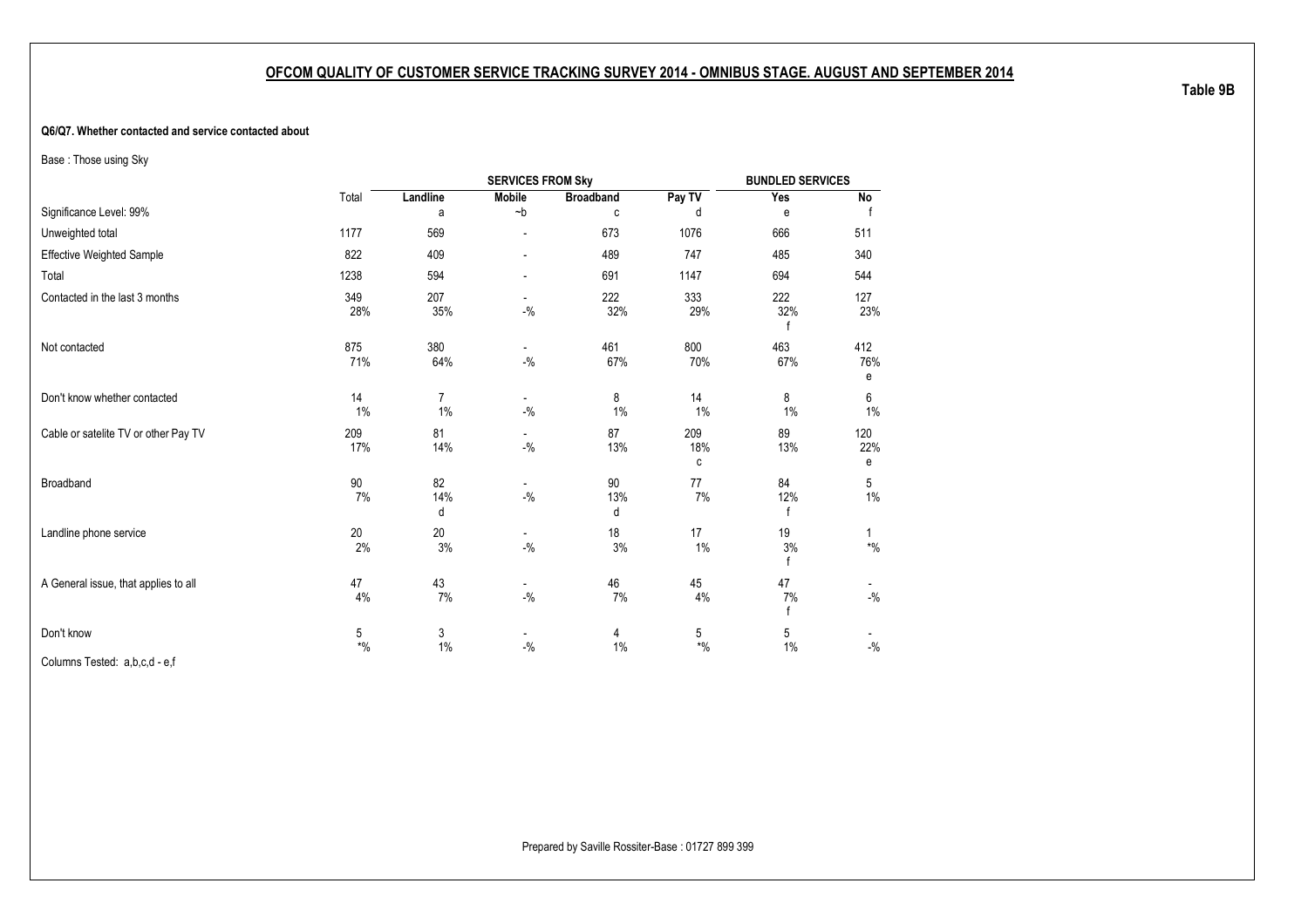#### **Q6/Q7. Whether contacted and service contacted about**

Base : Those using Sky

|                                      |            |             | <b>GENDER</b>           |                                     |                         | <b>AGE</b>                        |                         |                         |                                   |            | <b>SOCIAL GRADE</b> |                          |            |                | <b>NATION</b>                     |                                   |                         |
|--------------------------------------|------------|-------------|-------------------------|-------------------------------------|-------------------------|-----------------------------------|-------------------------|-------------------------|-----------------------------------|------------|---------------------|--------------------------|------------|----------------|-----------------------------------|-----------------------------------|-------------------------|
|                                      |            |             |                         |                                     |                         |                                   |                         |                         |                                   |            |                     |                          |            |                | SCOT-                             |                                   |                         |
|                                      | Total      | <b>MALE</b> | <b>FEMALE</b>           | 16-24                               | 25-34                   | 35-44                             | 45 54                   | 55-64                   | $65+$                             | AB         | C <sub>1</sub>      | C <sub>2</sub>           | DE         | <b>ENGLAND</b> | LAND                              | <b>WALES</b>                      | N.I.                    |
| Significance Level: 99%              |            | a           | b                       | C                                   | d                       | e                                 |                         | g                       | h                                 |            |                     |                          |            | m              | n                                 | $~\sim$ 0                         | $\neg p$                |
| Unweighted total                     | 1177       | 527         | 650                     | 169                                 | 252                     | 221                               | 183                     | 149                     | 203                               | 211        | 339                 | 228                      | 399        | 973            | 116                               | 40                                | 48                      |
| Effective Weighted Sample            | 822        | 420         | 402                     | 135                                 | 196                     | 177                               | 112                     | 110                     | 124                               | 169        | 284                 | 193                      | 203        | 672            | 88                                | 32                                | 42                      |
| Total                                | 1238       | 626         | 612                     | 216                                 | 223                     | 237                               | 232                     | 151                     | 179                               | 322        | 379                 | 222                      | 314        | 990            | 123                               | 73                                | 51                      |
| Contacted in the last 3 months       | 349<br>28% | 163<br>26%  | 186<br>30%              | 59<br>27%                           | 59<br>26%               | 75<br>32%                         | 70<br>30%               | 48<br>32%               | 37<br>21%                         | 104<br>32% | 116<br>30%          | 48<br>22%                | 82<br>26%  | 272<br>27%     | 47<br>39%                         | 18<br>24%                         | 12<br>24%               |
| Not contacted                        | 875<br>71% | 453<br>72%  | 422<br>69%              | 151<br>70%                          | 162<br>73%              | 160<br>67%                        | 161<br>69%              | 100<br>66%              | 142<br>79%                        | 213<br>66% | 259<br>68%          | 174<br>78%               | 228<br>73% | 706<br>71%     | 75<br>61%                         | 55<br>76%                         | $38\,$<br>74%           |
| Don't know whether contacted         | 14<br>1%   | 10<br>2%    | 4<br>$1\%$              | 6<br>3%                             | $\overline{2}$<br>$1\%$ | $\overline{2}$<br>1%              | $\boldsymbol{*}0\!/\!0$ | 3<br>2%                 | $\overline{\phantom{a}}$<br>$-$ % | 5<br>2%    | 4<br>1%             | -<br>$-$ %               | 4<br>1%    | 13<br>1%       | $\overline{\phantom{a}}$<br>$-$ % | $\overline{\phantom{a}}$<br>$-$ % | 2%                      |
| Cable or satelite TV or other Pay TV | 209<br>17% | 95<br>15%   | 114<br>19%              | 40<br>18%                           | 32<br>14%               | 36<br>15%                         | 48<br>20%               | 30<br>20%               | 24<br>13%                         | 67<br>21%  | 65<br>17%           | 25<br>11%                | 53<br>17%  | 160<br>16%     | 32<br>26%                         | 10 <sup>°</sup><br>14%            | 8<br>15%                |
| Broadband                            | 90<br>7%   | 40<br>6%    | 50<br>8%                | 17<br>8%                            | 19<br>9%                | 25<br>11%<br>h                    | 15<br>7%                | 9<br>$6\%$              | 3<br>2%                           | 20<br>6%   | 38<br>10%           | 15<br>7%                 | 17<br>$5%$ | 67<br>7%       | 13<br>10%                         | 8<br>10%                          | $\overline{c}$<br>$5\%$ |
| Landline phone service               | 20<br>2%   | 11<br>2%    | 8<br>1%                 | $\overline{\phantom{a}}$<br>$-{\%}$ | 9<br>4%                 | 5<br>2%                           | $\overline{2}$<br>1%    | $\overline{2}$<br>$1\%$ | $\overline{2}$<br>1%              | 5<br>2%    | 5<br>1%             | 3<br>2%                  | 6<br>2%    | 18<br>2%       | $\overline{\phantom{a}}$<br>$-$ % | $\overline{\phantom{a}}$<br>$-$ % | $\overline{2}$<br>4%    |
| A General issue, that applies to all | 47<br>4%   | 23<br>4%    | 24<br>4%                | 2<br>$1\%$                          | $\overline{7}$<br>3%    | 14<br>6%                          | 6<br>3%                 | 9<br>6%                 | 9<br>$5\%$                        | 16<br>5%   | 11<br>3%            | 9<br>4%                  | 11<br>3%   | 39<br>4%       | $\overline{7}$<br>6%              | $\overline{\phantom{a}}$<br>$-$ % | 2%                      |
| Don't know                           | 5<br>$*$ % | 3<br>$*$ %  | $\overline{2}$<br>$*$ % | $\overline{2}$<br>$1\%$             | $-$ %                   | $\overline{\phantom{a}}$<br>$-$ % | 2<br>$1\%$              | $1\%$                   | $\overline{\phantom{a}}$<br>$-$ % | 2<br>$1\%$ | 2<br>$*9/6$         | $\boldsymbol{*}0\!/\!_0$ | $*$ %      | 5<br>$1\%$     | $-$ %                             | $-$ %                             | $-$ %                   |
| Columns Tostad ab-cdafab-iikl-mnon   |            |             |                         |                                     |                         |                                   |                         |                         |                                   |            |                     |                          |            |                |                                   |                                   |                         |

Columns Tested: a,b - c,d,e,f,g,h - i,j,k,l - m,n,o,p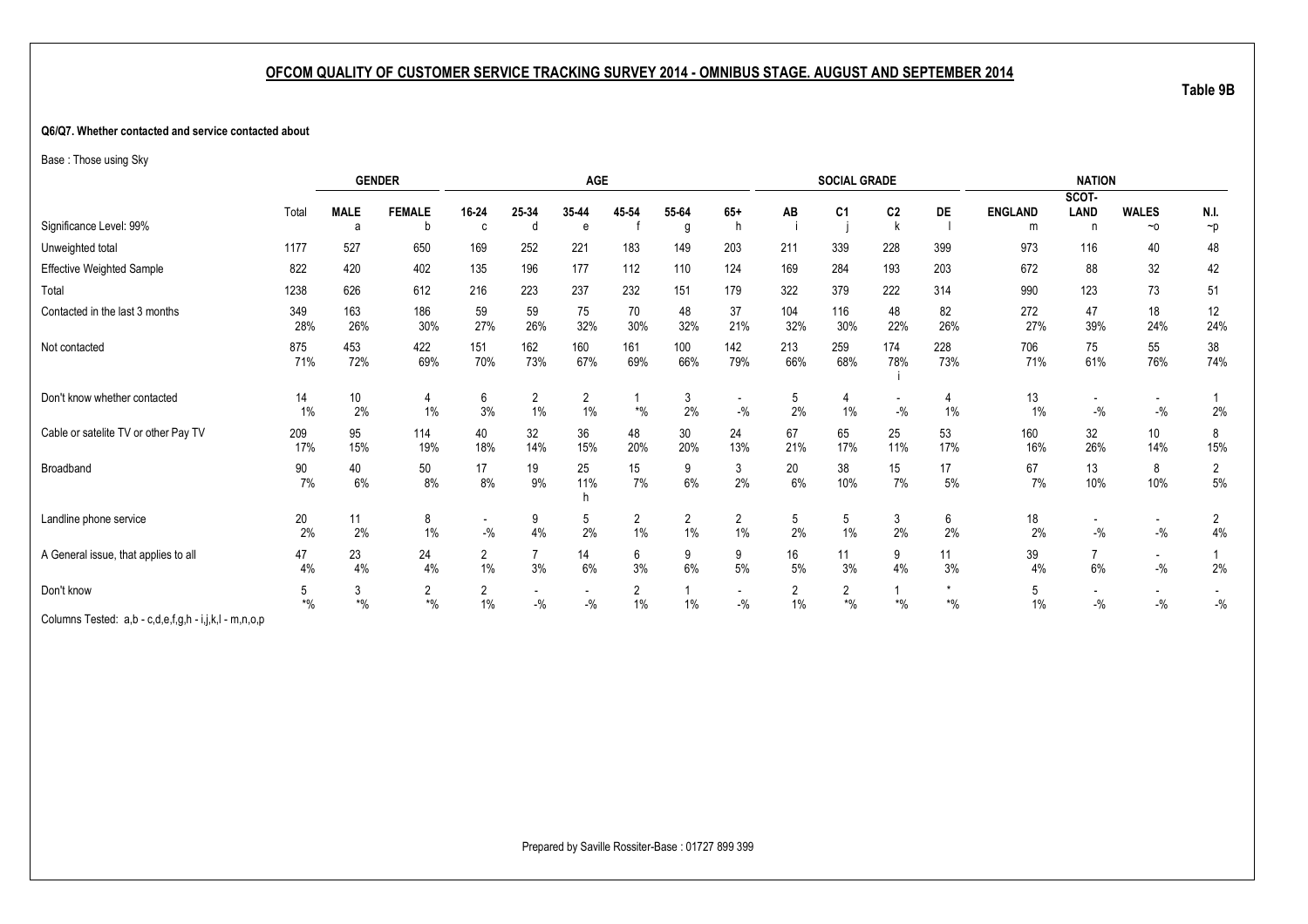#### **Q1/2/3/7. Services contacted about**

Base : Those contacting Sky

|                                      |            |                 | <b>SERVICES FROM Sky</b>          |                  |                  | <b>BUNDLED SERVICES</b> |                 |
|--------------------------------------|------------|-----------------|-----------------------------------|------------------|------------------|-------------------------|-----------------|
|                                      | Total      | Landline        | <b>Mobile</b>                     | <b>Broadband</b> | Pay TV           | Yes                     | No              |
| Significance Level: 99%              |            | a               | $-b$                              | c                | d                | e                       |                 |
| Unweighted total                     | 312        | 196             | $\blacksquare$                    | 210              | 296              | 211                     | 101             |
| <b>Effective Weighted Sample</b>     | 198        | 155             |                                   | 165              | 186              | 166                     | 51              |
| Total                                | 349        | 207             |                                   | 222              | 333              | 222                     | 127             |
| Cable or satelite TV or other Pay TV | 254<br>73% | 122<br>59%      | $-9/6$                            | 130<br>59%       | 254<br>76%<br>ac | 134<br>60%              | 120<br>95%<br>e |
| Broadband                            | 135<br>39% | 124<br>60%<br>đ | $\overline{\phantom{a}}$<br>$-$ % | 135<br>61%<br>d  | 120<br>36%       | 130<br>58%              | 5<br>4%         |
| Landline phone service               | 62<br>18%  | 62<br>30%<br>d  | $\blacksquare$<br>$-$ %           | 59<br>27%        | 57<br>17%        | 62<br>28%               | 1%              |
| Don't know                           | 5          | 3               | $\overline{\phantom{a}}$          | 4                | 5                | 5                       |                 |
| Columns Tested: a,b,c,d - e,f        | 2%         | 2%              | $-$ %                             | 2%               | 2%               | 2%                      | $-$ %           |

**Table 9C**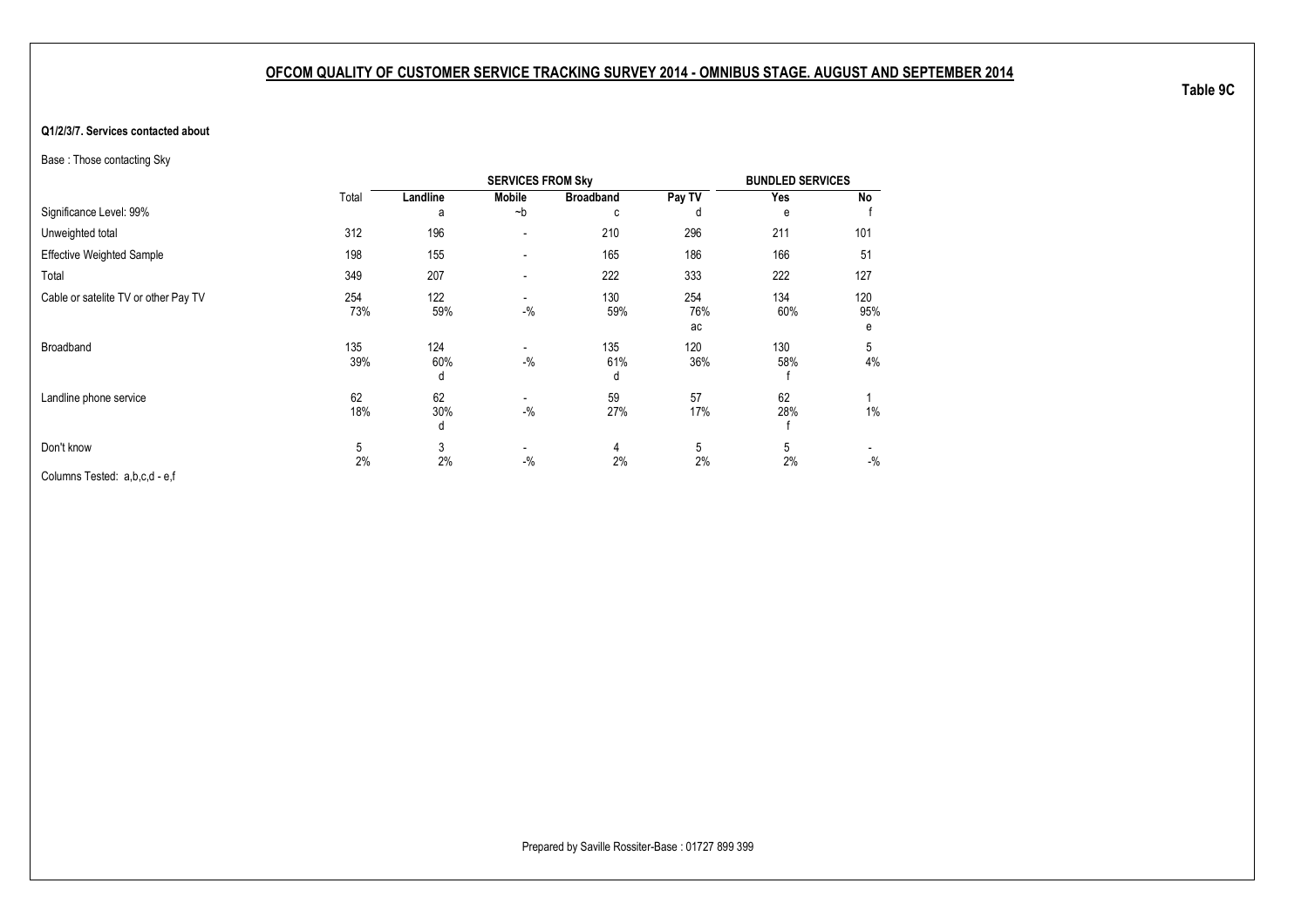#### **Q1/2/3/7. Services contacted about**

Base : Those contacting Sky

|                                                       |       |             | <b>GENDER</b>  |        |       | <b>AGE</b> |       |          |                          |        | <b>SOCIAL GRADE</b> |                |           |                | <b>NATION</b>            |              |                 |
|-------------------------------------------------------|-------|-------------|----------------|--------|-------|------------|-------|----------|--------------------------|--------|---------------------|----------------|-----------|----------------|--------------------------|--------------|-----------------|
|                                                       |       |             |                |        |       |            |       |          |                          |        |                     |                |           |                | SCOT-                    |              |                 |
|                                                       | Total | <b>MALE</b> | <b>FEMALE</b>  | 16-24  | 25-34 | 35-44      | 45 54 | 55-64    | $65+$                    | AB     | C <sub>1</sub>      | C <sub>2</sub> | <b>DE</b> | <b>ENGLAND</b> | LAND                     | <b>WALES</b> | N.I.            |
| Significance Level: 99%                               |       | а           | b              | $-c$   | ~d    | $-e$       | ∼     | $\sim g$ | ∼h                       | $\sim$ | $\sim$              | ~k             |           | m              | ~n                       | $~\sim$ 0    | $\neg p$        |
| Unweighted total                                      | 312   | 127         | 185            | 40     | 69    | 64         | 54    | 44       | 41                       | 61     | 98                  | 52             | 101       | 250            | 41                       | 8            | 13              |
| <b>Effective Weighted Sample</b>                      | 198   | 99          | 99             | 30     | 55    | 51         | 24    | 33       | 32                       | 51     | 84                  | 44             | 35        | 152            | 32                       |              | 10 <sup>°</sup> |
| Total                                                 | 349   | 163         | 186            | 59     | 59    | 75         | 70    | 48       | 37                       | 104    | 116                 | 48             | 82        | 272            | 47                       | 18           | 12              |
| Cable or satelite TV or other Pay TV                  | 254   | 116         | 138            | 42     | 37    | 50         | 53    | 39       | 33                       | 83     | 74                  | 33             | 64        | 197            | 38                       | 10           | 9               |
|                                                       | 73%   | 71%         | 74%            | 70%    | 63%   | 66%        | 76%   | 81%      | 88%                      | 80%    | 64%                 | 69%            | 78%       | 72%            | 81%                      | 57%          | 73%             |
| Broadband                                             | 135   | 63          | 72             | 19     | 26    | 40         | 21    | 17       | 12                       | 36     | 49                  | 23             | 27        | 105            | 19                       | 8            |                 |
|                                                       | 39%   | 39%         | 39%            | 32%    | 45%   | 53%        | 30%   | 35%      | 32%                      | 35%    | 42%                 | 49%            | 33%       | 39%            | 41%                      | 43%          | 29%             |
| Landline phone service                                | 62    | 31          | 31             | 2      | 17    | 17         |       | 11       | 9                        | 21     | 14                  | 9              | 17        | 52             |                          |              |                 |
|                                                       | 18%   | 19%         | 17%            | 3%     | 28%   | 23%        | 10%   | 23%      | 24%                      | 20%    | 13%                 | 20%            | 21%       | 19%            | 14%                      | $-$ %        | 26%             |
| Don't know                                            |       |             | $\overline{2}$ | $\sim$ |       |            |       |          | $\overline{\phantom{0}}$ |        | $\sim$              |                |           |                | $\overline{\phantom{0}}$ |              |                 |
|                                                       | 2%    | 2%          | $1\%$          | 4%     | $-$ % | $-$ %      | 3%    | 2%       | $-$ %                    | 2%     | 2%                  | 2%             | 1%        | 2%             | $-$ %                    | $-$ %        | $-$ %           |
| Columns Tested: a,b - c,d,e,f,g,h - i,j,k,l - m,n,o,p |       |             |                |        |       |            |       |          |                          |        |                     |                |           |                |                          |              |                 |

**Table 9C**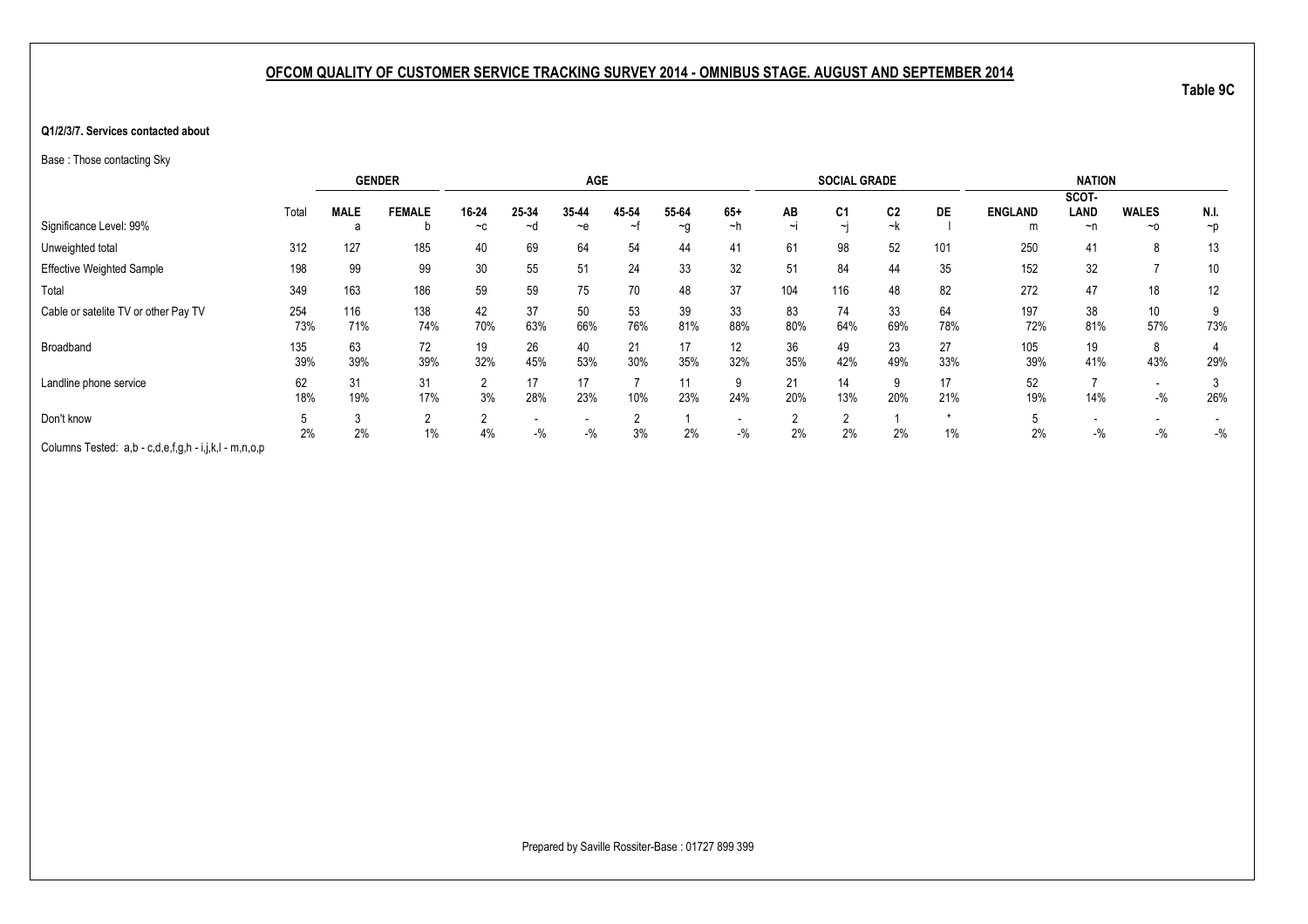**Q8. Sky - And thinking of the most recent issue you had to contact about, which one of the following categories did the issue fall into?**

Base : Contacted in the last 3 months

|                                                                                                                                      |            |           | <b>SERVICES FROM Sky</b>          |                  |            | <b>BUNDLED SERVICES</b> |                      |
|--------------------------------------------------------------------------------------------------------------------------------------|------------|-----------|-----------------------------------|------------------|------------|-------------------------|----------------------|
|                                                                                                                                      | Total      | Landline  | <b>Mobile</b>                     | <b>Broadband</b> | Pay TV     | Yes                     | No                   |
| Significance Level: 99%                                                                                                              |            | a         | $-b$                              | C                | d          | e                       |                      |
| Unweighted total                                                                                                                     | 312        | 196       |                                   | 210              | 296        | 211                     | 101                  |
| <b>Effective Weighted Sample</b>                                                                                                     | 198        | 155       |                                   | 165              | 186        | 166                     | 51                   |
| Total                                                                                                                                | 349        | 207       |                                   | 222              | 333        | 222                     | 127                  |
| A billing, pricing or payment issue                                                                                                  | 92<br>26%  | 51<br>24% | $-9/6$                            | 58<br>26%        | 91<br>27%  | 58<br>26%               | 34<br>27%            |
| A problem with your account details, for example name<br>and address etc.                                                            | 6<br>2%    | 4<br>2%   | $\overline{\phantom{0}}$<br>$-$ % | 4<br>2%          | 6<br>2%    | 4<br>2%                 | 2<br>2%              |
| A fault with the service you are buying from them, for<br>example total or partial failure of service                                | 63<br>18%  | 44<br>21% | $\overline{\phantom{0}}$<br>$-$ % | 46<br>21%        | 59<br>18%  | 45<br>20%               | 17<br>14%            |
| The service not performing as well as expected, for<br>example issues with picture quality, broadband speed,<br>mobile coverage etc. | 49<br>14%  | 37<br>18% | $-$ %                             | 40<br>18%        | 46<br>14%  | 40<br>18%               | 9<br>7%              |
| Problems with the repair service, for example it didn't<br>happen or didn't solve the problem                                        | 6<br>2%    | 3<br>1%   | $-9/6$                            | 3<br>1%          | 6<br>2%    | 3<br>$1\%$              | $\overline{c}$<br>2% |
| A problem relating to the installation or set up of your<br>service                                                                  | 15<br>4%   | 9<br>4%   | $\overline{\phantom{0}}$<br>$-$ % | 7<br>3%          | 14<br>4%   | 9<br>4%                 | 6<br>5%              |
| Or something else, a general issue                                                                                                   | 120<br>34% | 61<br>29% | $-9/6$                            | 66<br>30%        | 112<br>34% | 64<br>29%               | 56<br>44%            |
| <b>SUMMARY</b>                                                                                                                       |            |           |                                   |                  |            |                         |                      |
| <b>BILLING</b>                                                                                                                       | 98<br>28%  | 54<br>26% | $-$ %                             | 62<br>28%        | 97<br>29%  | 62<br>28%               | 36<br>29%            |
| Columns Tested: a,b,c,d - e,f                                                                                                        |            |           |                                   |                  |            |                         |                      |

Prepared by Saville Rossiter-Base : 01727 899 399

**Table 9D**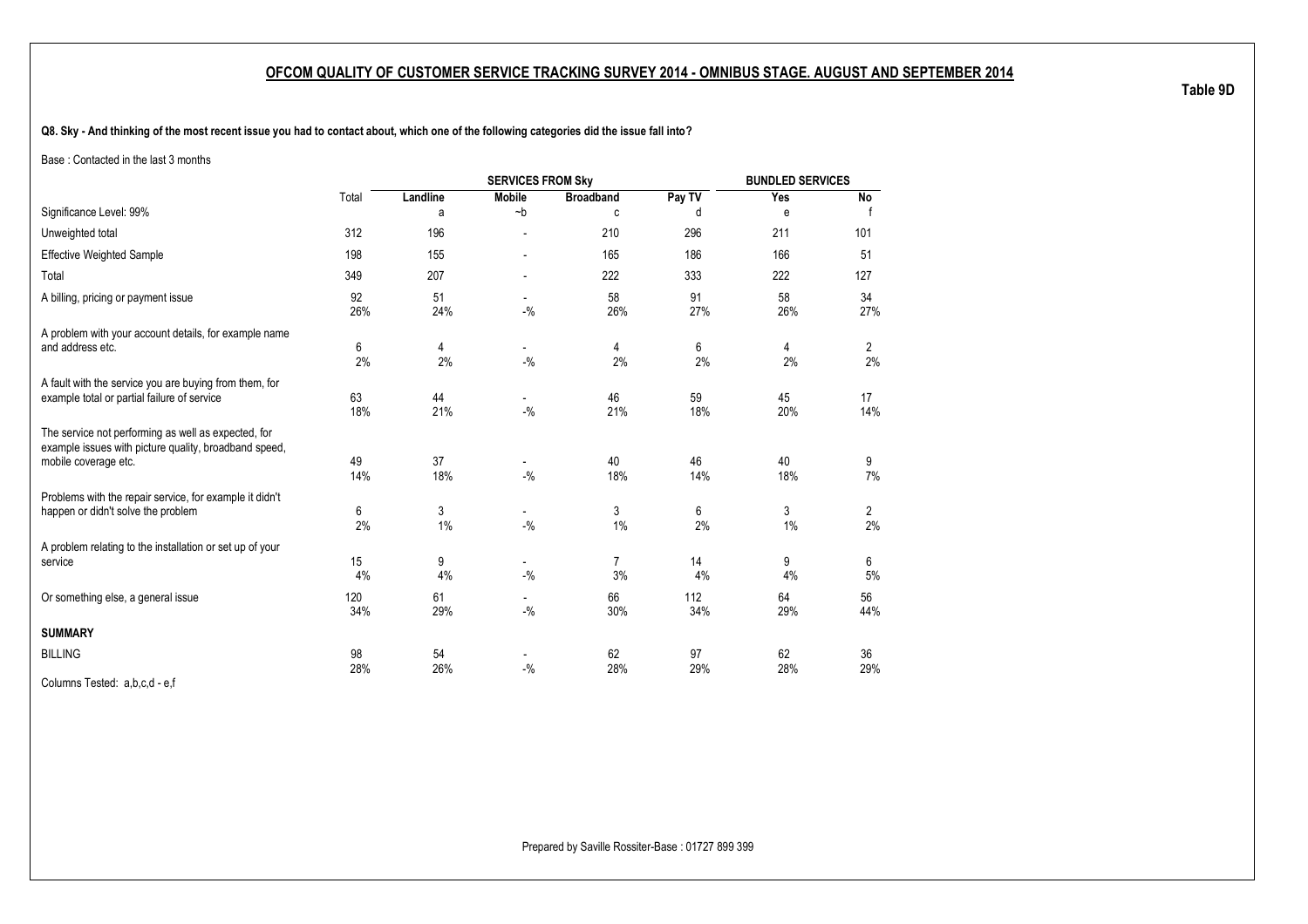**Q8. Sky - And thinking of the most recent issue you had to contact about, which one of the following categories did the issue fall into?**

Base : Contacted in the last 3 months

|                                  |       |          | <b>SERVICES FROM Sky</b> |                  |        | <b>BUNDLED SERVICES</b> |     |
|----------------------------------|-------|----------|--------------------------|------------------|--------|-------------------------|-----|
|                                  | Total | Landline | <b>Mobile</b>            | <b>Broadband</b> | Pay TV | Yes                     | No  |
| Significance Level: 99%          |       | а        | ∼b                       | c                |        | e                       |     |
| Unweighted total                 | 312   | 196      | $\blacksquare$           | 210              | 296    | 211                     | 101 |
| <b>Effective Weighted Sample</b> | 198   | 155      | $\overline{\phantom{a}}$ | 165              | 186    | 166                     | 51  |
| Total                            | 349   | 207      | $\overline{\phantom{a}}$ | 222              | 333    | 222                     | 127 |
| <b>FAULT AND REPAIR</b>          | 117   | 84       | $\blacksquare$           | 88               | 110    | 88                      | 29  |
|                                  | 34%   | 41%      | $-$ %                    | 40%              | 33%    | 40%                     | 23% |
| <b>GENERAL ENQUIRY</b>           | 134   | 69       | $\blacksquare$           | 73               | 126    | 73                      | 62  |
|                                  | 38%   | 33%      | $-$ %                    | 33%              | 38%    | 33%                     | 49% |
| Columns Tested: a,b,c,d - e,f    |       |          |                          |                  |        |                         |     |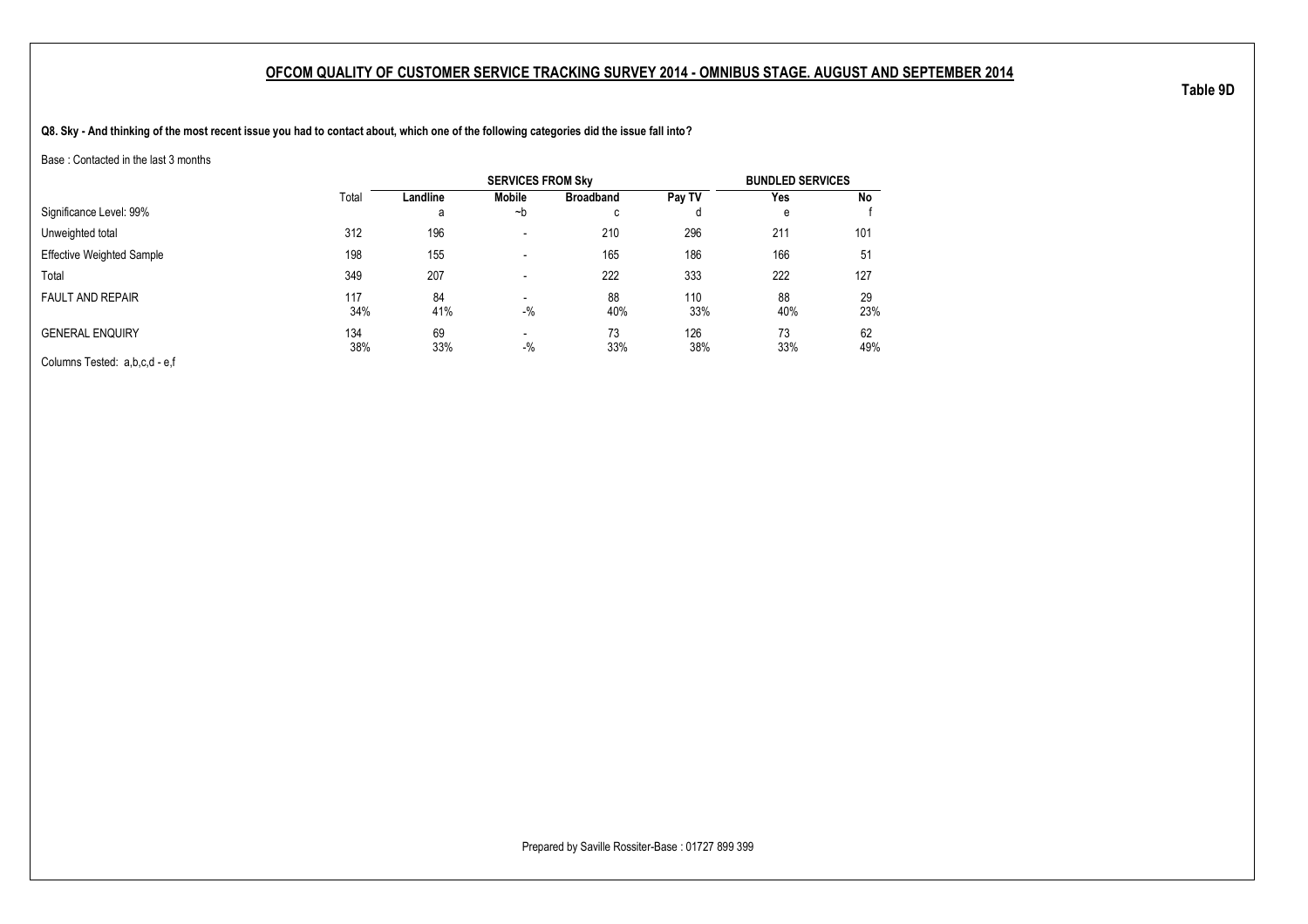**Q8. Sky - And thinking of the most recent issue you had to contact about, which one of the following categories did the issue fall into?**

Base : Contacted in the last 3 months

|                                                                                                                                      |            |                      | <b>GENDER</b>        |                       |             | <b>AGE</b>                         |                      |                      |                      |                | <b>SOCIAL GRADE</b>  |                                   |           |                | <b>NATION</b>                     |                                   |                       |
|--------------------------------------------------------------------------------------------------------------------------------------|------------|----------------------|----------------------|-----------------------|-------------|------------------------------------|----------------------|----------------------|----------------------|----------------|----------------------|-----------------------------------|-----------|----------------|-----------------------------------|-----------------------------------|-----------------------|
|                                                                                                                                      |            |                      |                      |                       |             |                                    |                      |                      |                      |                |                      |                                   |           |                | SCOT-                             |                                   |                       |
| Significance Level: 99%                                                                                                              | Total      | <b>MALE</b><br>a     | <b>FEMALE</b><br>b   | 16-24<br>$-c$         | 25-34<br>~d | 35-44<br>$\sim e$                  | 45 54<br>∼f          | 55-64                | $65+$<br>~h          | AB<br>$\sim$ j | C <sub>1</sub><br>~j | C <sub>2</sub><br>~k              | DE        | <b>ENGLAND</b> | LAND<br>$\neg$ n                  | <b>WALES</b><br>$~\sim$ 0         | N.I.                  |
|                                                                                                                                      |            |                      |                      |                       |             |                                    |                      | $\sim g$             |                      |                |                      |                                   |           | m              |                                   |                                   | $\neg p$              |
| Unweighted total                                                                                                                     | 312        | 127                  | 185                  | 40                    | 69          | 64                                 | 54                   | 44                   | 41                   | 61             | 98                   | 52                                | 101       | 250            | 41                                | 8                                 | 13                    |
| <b>Effective Weighted Sample</b>                                                                                                     | 198        | 99                   | 99                   | 30                    | 55          | 51                                 | 24                   | 33                   | 32                   | 51             | 84                   | 44                                | 35        | 152            | 32                                | $\overline{7}$                    | 10                    |
| Total                                                                                                                                | 349        | 163                  | 186                  | 59                    | 59          | 75                                 | 70                   | 48                   | 37                   | 104            | 116                  | 48                                | 82        | 272            | 47                                | 18                                | 12                    |
| A billing, pricing or payment issue                                                                                                  | 92<br>26%  | 46<br>28%            | 47<br>25%            | 19<br>32%             | 14<br>24%   | 18<br>24%                          | 21<br>30%            | 10<br>22%            | 9<br>24%             | 29<br>27%      | 21<br>18%            | 11<br>23%                         | 31<br>39% | 72<br>26%      | 12<br>26%                         | 5<br>26%                          | $\overline{4}$<br>31% |
| A problem with your account details, for example<br>name and address etc.                                                            | 6<br>2%    | 3<br>2%              | $\overline{2}$<br>1% | $-9/6$                | 2%          | $\mathbf 1$<br>1%                  | $\overline{2}$<br>3% | $-$ %                | $\overline{2}$<br>5% | $-$ %          | 3<br>2%              | 2<br>4%                           | 1%        | 6<br>2%        | $\overline{\phantom{a}}$<br>$-$ % | $-$ %                             | $-$ %                 |
| A fault with the service you are buying from them,<br>for example total or partial failure of service                                | 63<br>18%  | 23<br>14%            | 40<br>22%            | $\overline{7}$<br>13% | 17<br>28%   | 16<br>21%                          | 11<br>15%            | 15%                  | 5<br>14%             | 12<br>11%      | 28<br>24%            | 11<br>24%                         | 11<br>14% | 52<br>19%      | 10<br>21%                         | $\overline{\phantom{0}}$<br>$-$ % | 6%                    |
| The service not performing as well as expected,<br>for example issues with picture quality,<br>broadband speed, mobile coverage etc. | 49<br>14%  | 29<br>18%            | 20<br>11%            | 6<br>10%              | 6<br>11%    | 18<br>24%                          | 4<br>6%              | 10<br>21%            | 11%                  | 12<br>12%      | 22<br>19%            | 6<br>13%                          | 8<br>10%  | 31<br>11%      | $\overline{7}$<br>15%             | 9<br>51%                          | 8%                    |
| Problems with the repair service, for example it<br>didn't happen or didn't solve the problem                                        | 6<br>2%    | $\overline{2}$<br>2% | 3<br>2%              | 3<br>$5\%$            | $-$ %       | $\overline{\phantom{a}}$<br>$-9/6$ | 2<br>4%              | $-9/6$               | $-$ %                | $-$ %          | 4<br>3%              | $\overline{\phantom{a}}$<br>$-$ % | 2%        | 1%             | 3%                                | $-$ %                             | $-$ %                 |
| A problem relating to the installation or set up of<br>your service                                                                  | 15<br>4%   | 4<br>2%              | 11<br>6%             | 4<br>7%               | 1%          | 1%                                 | 3<br>4%              | $\overline{2}$<br>4% | 4<br>11%             | 4<br>4%        | 5<br>4%              | $\overline{2}$<br>$5%$            | 4<br>4%   | 10<br>4%       | 1%                                | 3<br>17%                          | 6%                    |
| Or something else, a general issue                                                                                                   | 120<br>34% | 56<br>35%            | 63<br>34%            | 19<br>32%             | 20<br>34%   | 22<br>29%                          | 27<br>38%            | 18<br>38%            | 13<br>35%            | 47<br>46%      | 33<br>29%            | 15<br>30%                         | 25<br>30% | 97<br>36%      | 16<br>33%                         | -1<br>6%                          | 6<br>49%              |
| Columns Tested: a,b - c,d,e,f,g,h - i,j,k,l - m,n,o,p                                                                                |            |                      |                      |                       |             |                                    |                      |                      |                      |                |                      |                                   |           |                |                                   |                                   |                       |

**Table 9D**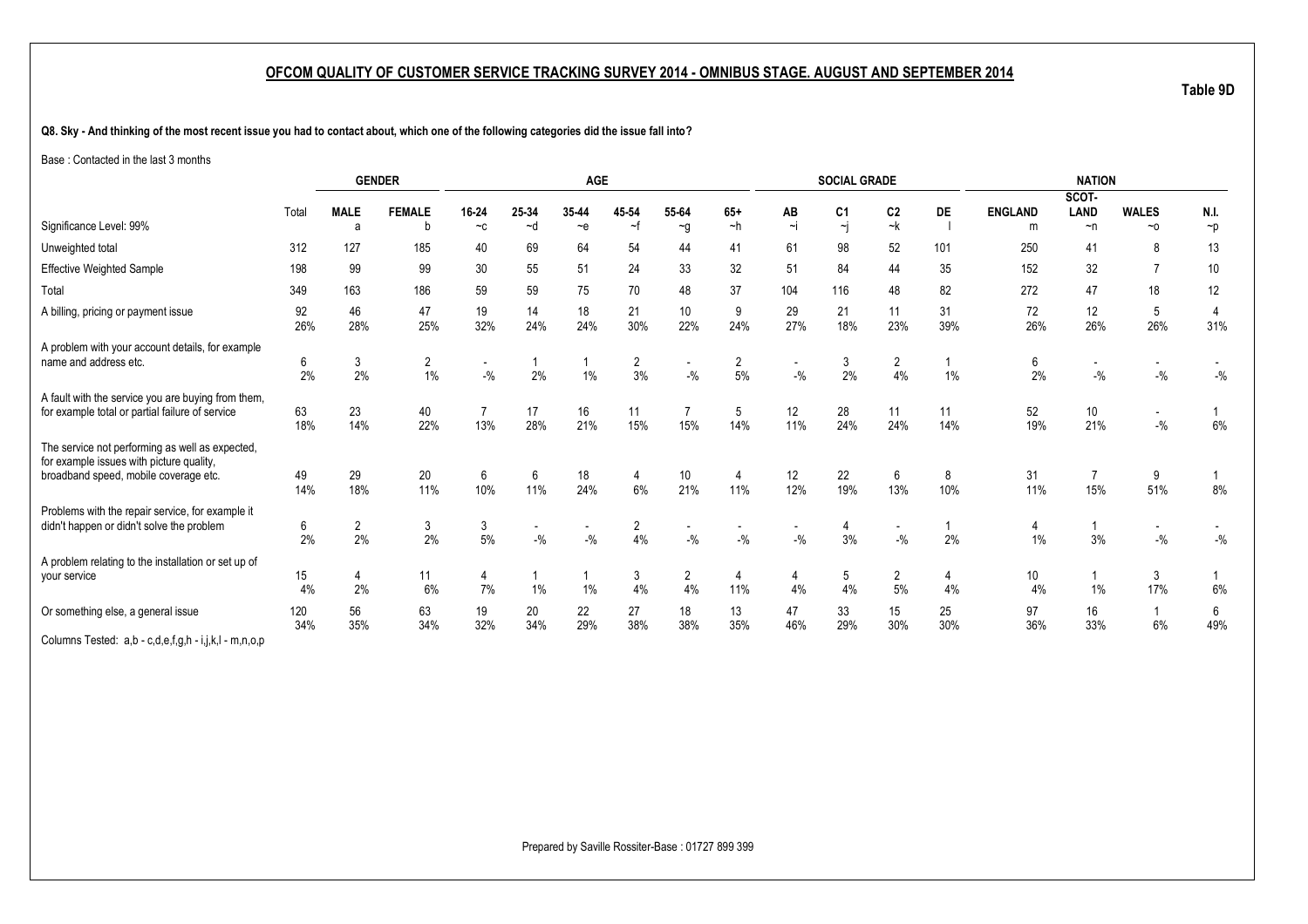**Q8. Sky - And thinking of the most recent issue you had to contact about, which one of the following categories did the issue fall into?**

Base : Contacted in the last 3 months

|                                                       |       | <b>GENDER</b> |               |       |       | <b>AGE</b> |       |          |       |        | <b>SOCIAL GRADE</b> |                |     |                | <b>NATION</b> |              |                |
|-------------------------------------------------------|-------|---------------|---------------|-------|-------|------------|-------|----------|-------|--------|---------------------|----------------|-----|----------------|---------------|--------------|----------------|
|                                                       |       |               |               |       |       |            |       |          |       |        |                     |                |     |                | SCOT-         |              |                |
|                                                       | Total | <b>MALE</b>   | <b>FEMALE</b> | 16-24 | 25-34 | 35-44      | 45-54 | 55-64    | $65+$ | AB     | C <sub>1</sub>      | C <sub>2</sub> | DE  | <b>ENGLAND</b> | LAND          | <b>WALES</b> | N.I.           |
| Significance Level: 99%                               |       | a             |               | $-c$  | ~d    | $-$ e      | ~t    | $\sim g$ | ~h    | $\sim$ | $\sim$ i            | ~k             |     | m              | ~n            | $~\sim$ 0    | $\neg p$       |
| Unweighted total                                      | 312   | 127           | 185           | 40    | 69    | 64         | 54    | 44       | 41    | 61     | 98                  | 52             | 101 | 250            | 41            | 8            | 13             |
| <b>Effective Weighted Sample</b>                      | 198   | 99            | 99            | 30    | 55    | 51         | 24    | 33       | 32    | 51     | 84                  | 44             | 35  | 152            | 32            |              | 10             |
| Total                                                 | 349   | 163           | 186           | 59    | 59    | 75         | 70    | 48       | 37    | 104    | 116                 | 48             | 82  | 272            | 47            | 18           | 12             |
| <b>SUMMARY</b>                                        |       |               |               |       |       |            |       |          |       |        |                     |                |     |                |               |              |                |
| <b>BILLING</b>                                        | 98    | 49            | 49            | 19    | 15    | 19         | 23    | 10       | 11    | 29     | 24                  | 13             | 32  | 77             | 12            | <sub>5</sub> |                |
|                                                       | 28%   | 30%           | 26%           | 32%   | 26%   | 25%        | 33%   | 22%      | 29%   | 27%    | 21%                 | 27%            | 39% | 28%            | 26%           | 26%          | 31%            |
| <b>FAULT AND REPAIR</b>                               | 117   | 54            | 63            | 16    | 23    | 34         | 17    | 17       | 9     | 24     | 54                  | 18             | 21  | 87             | 19            | 9            | $\overline{2}$ |
|                                                       | 34%   | 33%           | 34%           | 28%   | 39%   | 45%        | 25%   | 36%      | 25%   | 23%    | 47%                 | 37%            | 26% | 32%            | 40%           | 51%          | 14%            |
| <b>GENERAL ENQUIRY</b>                                | 134   | 60            | 74            | 24    | 21    | 23         | 30    | 20       | 17    | 51     | 38                  | 17             | 28  | 107            | 16            |              |                |
|                                                       | 38%   | 37%           | 40%           | 40%   | 35%   | 30%        | 42%   | 42%      | 46%   | 49%    | 33%                 | 36%            | 35% | 39%            | 34%           | 23%          | 55%            |
| Columns Tested: a,b - c,d,e,f,g,h - i,j,k,l - m,n,o,p |       |               |               |       |       |            |       |          |       |        |                     |                |     |                |               |              |                |

Prepared by Saville Rossiter-Base : 01727 899 399

**Table 9D**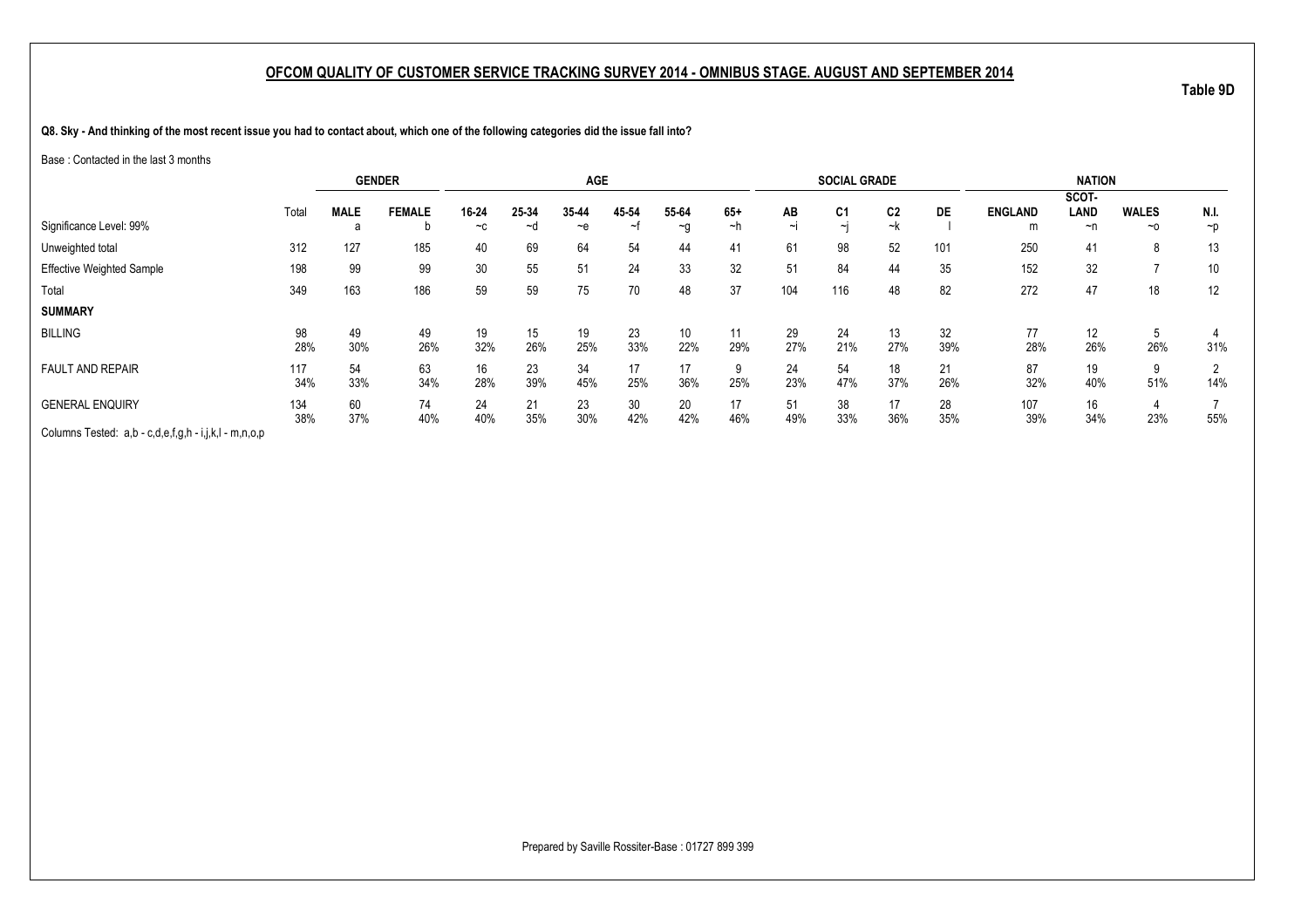#### **Services used from O2**

Base : Those using O2

|                                  |             |                                    | <b>SERVICES FROM 02</b> |                                   |                                   | <b>BUNDLED SERVICES</b>           |             |
|----------------------------------|-------------|------------------------------------|-------------------------|-----------------------------------|-----------------------------------|-----------------------------------|-------------|
|                                  | Total       | Landline                           | Mobile                  | <b>Broadband</b>                  | Pay TV                            | Yes                               | No          |
| Significance Level: 99%          |             | $-a$                               |                         | $-c$                              | ~d                                | $-$ e                             |             |
| Unweighted total                 | 677         | $\overline{\phantom{0}}$           | 677                     | -                                 | $\overline{\phantom{a}}$          | $\overline{\phantom{a}}$          | 677         |
| <b>Effective Weighted Sample</b> | 439         |                                    | 439                     |                                   | $\overline{\phantom{a}}$          | $\,$                              | 439         |
| Total                            | 719         |                                    | 719                     |                                   | $\overline{\phantom{a}}$          | $\overline{\phantom{a}}$          | 719         |
| Mobile phone                     | 719<br>100% | $\overline{\phantom{0}}$<br>$-9/6$ | 719<br>100%             | $\overline{\phantom{a}}$<br>$-$ % | $\overline{\phantom{a}}$<br>$-$ % | $\overline{\phantom{a}}$<br>$-$ % | 719<br>100% |
| Columns Tested: a,b,c,d - e,f    |             |                                    |                         |                                   |                                   |                                   |             |

Prepared by Saville Rossiter-Base : 01727 899 399

**Table 10A**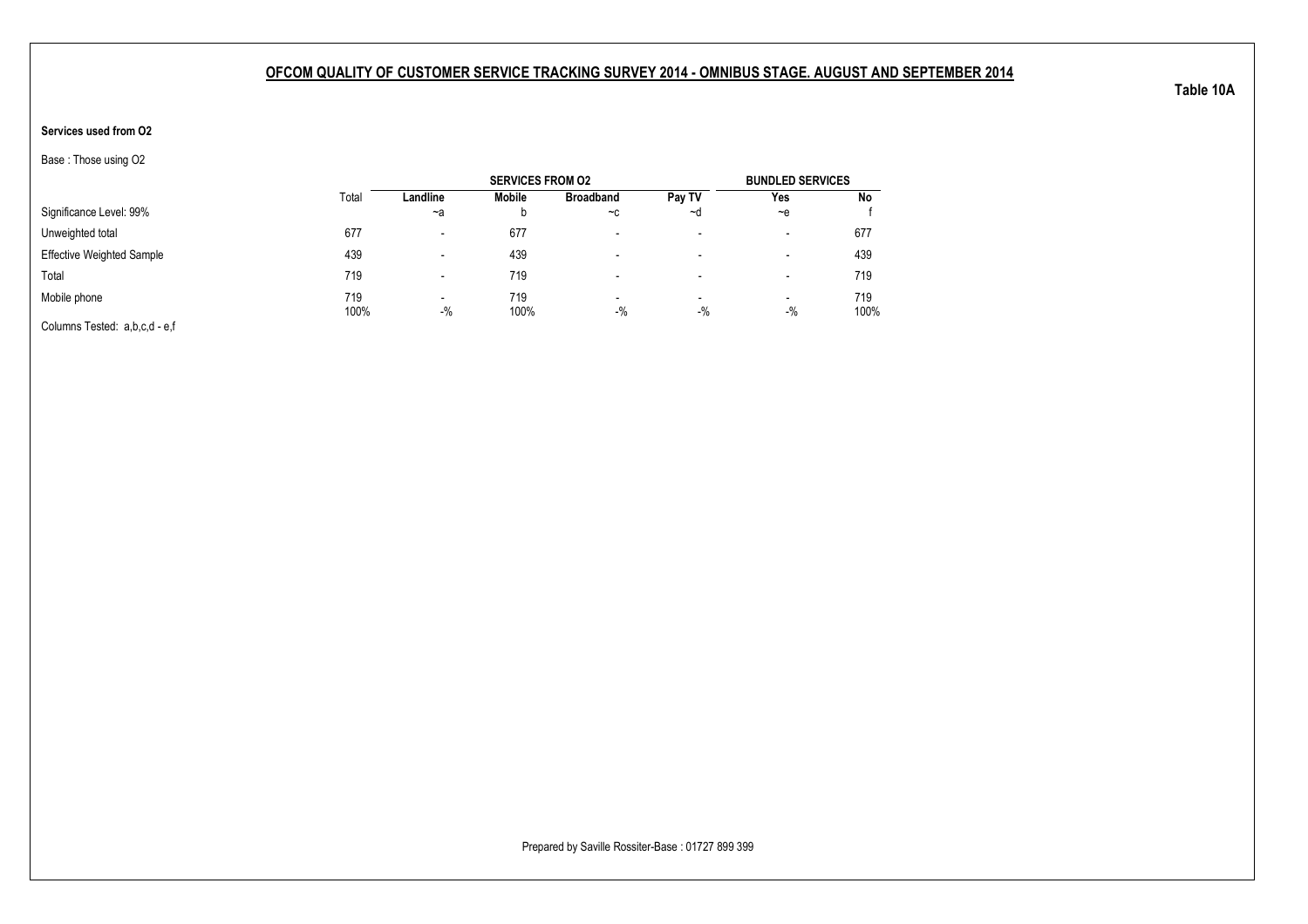#### **Services used from O2**

Base : Those using O2

|                                                       |       |             | <b>GENDER</b> |       |       | <b>AGE</b> |       |           |       |      | <b>SOCIAL GRADE</b> |      |      |                | <b>NATION</b> |              |          |
|-------------------------------------------------------|-------|-------------|---------------|-------|-------|------------|-------|-----------|-------|------|---------------------|------|------|----------------|---------------|--------------|----------|
|                                                       |       |             |               |       |       |            |       |           |       |      |                     |      |      |                | SCOT-         |              |          |
|                                                       | Total | <b>MALE</b> | <b>FEMALE</b> | 16-24 | 25-34 | 35 44      | 45-54 | 55-64     | $65+$ | AВ   | C1                  | C2   | DE   | <b>ENGLAND</b> | LAND          | <b>WALES</b> | N.I.     |
| Significance Level: 99%                               |       | d           |               | $-c$  |       | е          |       | $~\sim$ n |       |      |                     |      |      | m              | ~n            | $~\sim$ 0    | $\neg$ p |
| Unweighted total                                      | 677   | 289         | 388           | 94    | 141   | 126        | 115   | 92        | 109   | 116  | 182                 | 141  | 238  | 540            | 71            | 19           | 47       |
| <b>Effective Weighted Sample</b>                      | 439   | 238         | 210           |       | 115   | 103        | 83    | 38        | 58    | 94   | 150                 | 73   | 142  | 336            | 53            | 15           | 41       |
| Total                                                 | 719   | 334         | 385           | 117   | 125   | 139        | 133   | 103       | 102   | 171  | 206                 | 159  | 183  | 566            | 73            | 32           | 49       |
| Mobile phone                                          | 719   | 334         | 385           | 117   | 125   | 139        | 133   | 103       | 102   | 171  | 206                 | 159  | 183  | 566            | 73            | 32           | 49       |
|                                                       | 100%  | 100%        | 100%          | 100%  | 100%  | 100%       | 100%  | 100%      | 100%  | 100% | 100%                | 100% | 100% | 100%           | 100%          | 100%         | 100%     |
| Columns Tested: a,b - c,d,e,f,g,h - i,j,k,l - m,n,o,p |       |             |               |       |       |            |       |           |       |      |                     |      |      |                |               |              |          |

**Table 10A**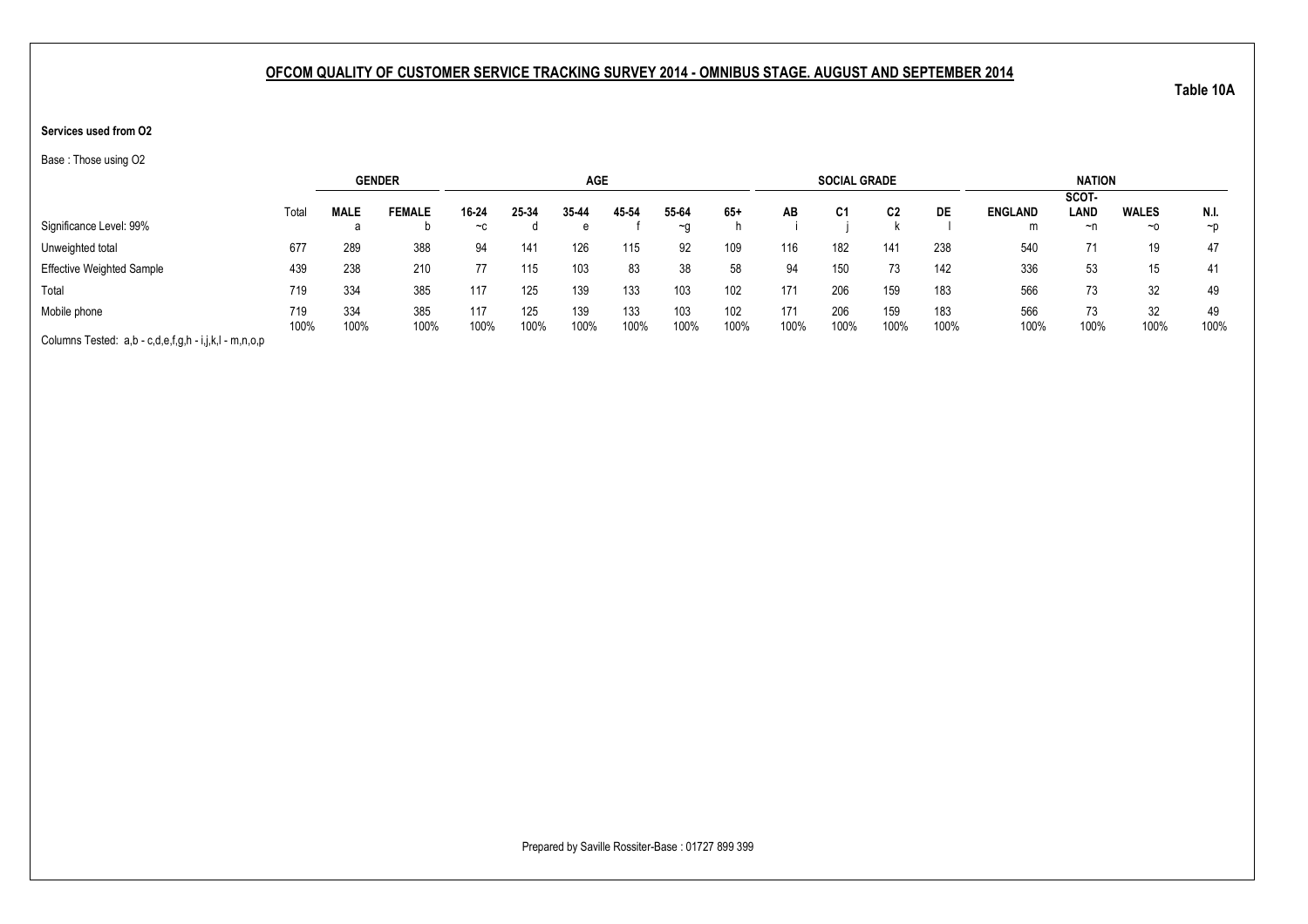#### **Q6/Q7. Whether contacted and service contacted about**

Base : Those using O2

|                                  |            |          | <b>SERVICES FROM 02</b> |                                   |                                   | <b>BUNDLED SERVICES</b>  |            |
|----------------------------------|------------|----------|-------------------------|-----------------------------------|-----------------------------------|--------------------------|------------|
|                                  | Total      | Landline | <b>Mobile</b>           | <b>Broadband</b>                  | Pay TV                            | Yes                      | No         |
| Significance Level: 99%          |            | $-a$     | h                       | $-c$                              | ~d                                | $-e$                     |            |
| Unweighted total                 | 677        | -        | 677                     | $\overline{\phantom{a}}$          | $\overline{\phantom{a}}$          | $\overline{\phantom{a}}$ | 677        |
| <b>Effective Weighted Sample</b> | 439        |          | 439                     |                                   | $\overline{\phantom{a}}$          | $\overline{\phantom{a}}$ | 439        |
| Total                            | 719        |          | 719                     |                                   |                                   |                          | 719        |
| Contacted in the last 3 months   | 115<br>16% | $-$ %    | 115<br>16%              | $\overline{\phantom{a}}$<br>$-$ % | $\overline{\phantom{a}}$<br>$-$ % | $-$ %                    | 115<br>16% |
| Not contacted                    | 602<br>84% | $-$ %    | 602<br>84%              | $-$ %                             | $\overline{\phantom{a}}$<br>$-$ % | $-$ %                    | 602<br>84% |
| Don't know whether contacted     | 2<br>$*$ % | $-$ %    | 2<br>$*$ %              | $-$ %                             | $\overline{\phantom{a}}$<br>$-$ % | $-$ %                    | 2<br>$*$ % |
| Mobile phone                     | 115<br>16% | $-$ %    | 115<br>16%              | $-$ %                             | $\blacksquare$<br>$-$ %           | $-$ %                    | 115<br>16% |
| Columns Tested: a,b,c,d - e,f    |            |          |                         |                                   |                                   |                          |            |

**Table 10B**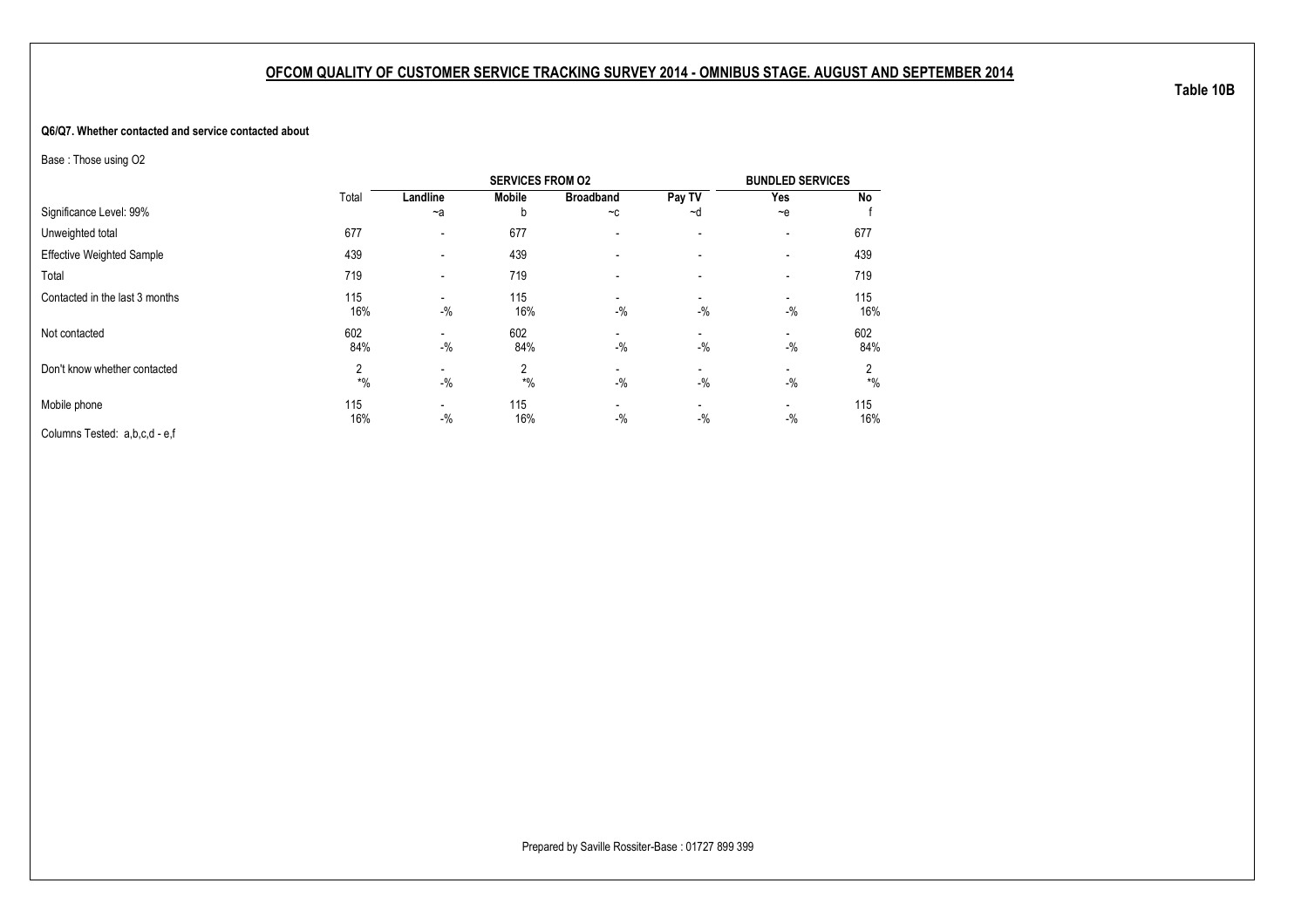#### **Q6/Q7. Whether contacted and service contacted about**

Base : Those using O2

|                                                       | <b>GENDER</b> |                                   |               |           | <b>AGE</b> |            |            |           |           | <b>SOCIAL GRADE</b> |                |                |            | <b>NATION</b>  |           |                      |           |
|-------------------------------------------------------|---------------|-----------------------------------|---------------|-----------|------------|------------|------------|-----------|-----------|---------------------|----------------|----------------|------------|----------------|-----------|----------------------|-----------|
|                                                       |               |                                   |               |           |            |            |            |           |           |                     |                |                |            |                | SCOT-     |                      |           |
|                                                       | Total         | <b>MALE</b>                       | <b>FEMALE</b> | 16-24     | 25-34      | 35-44      | 45 54      | 55-64     | $65+$     | AB                  | C <sub>1</sub> | C <sub>2</sub> | <b>DE</b>  | <b>ENGLAND</b> | LAND      | <b>WALES</b>         | N.I.      |
| Significance Level: 99%                               |               | а                                 | D             | $-c$      |            | e          |            | ~g        |           |                     |                |                |            | m              | $\neg$ n  | ~0                   | $\neg$    |
| Unweighted total                                      | 677           | 289                               | 388           | 94        | 141        | 126        | 115        | 92        | 109       | 116                 | 182            | 141            | 238        | 540            | 71        | 19                   | 47        |
| <b>Effective Weighted Sample</b>                      | 439           | 238                               | 210           | 77        | 115        | 103        | 83         | 38        | 58        | 94                  | 150            | 73             | 142        | 336            | 53        | 15                   | 41        |
| Total                                                 | 719           | 334                               | 385           | 117       | 125        | 139        | 133        | 103       | 102       | 171                 | 206            | 159            | 183        | 566            | 73        | 32                   | 49        |
| Contacted in the last 3 months                        | 115<br>16%    | 57<br>17%                         | 58<br>15%     | 23<br>19% | 18<br>14%  | 29<br>21%  | 24<br>18%  | 14<br>13% | 8<br>8%   | 27<br>16%           | 29<br>14%      | 32<br>20%      | 26<br>14%  | 96<br>17%      | 9<br>13%  | $\overline{2}$<br>5% | 8<br>17%  |
| Not contacted                                         | 602<br>84%    | 277<br>83%                        | 325<br>84%    | 94<br>81% | 107<br>86% | 110<br>79% | 107<br>80% | 90<br>87% | 94<br>92% | 144<br>84%          | 177<br>86%     | 124<br>78%     | 157<br>86% | 470<br>83%     | 64<br>87% | 28<br>87%            | 40<br>83% |
| Don't know whether contacted                          | $*$ %         | $\overline{\phantom{a}}$<br>$-$ % | 2<br>$1\%$    | $-$ %     | $-$ %      | $-$ %      | 2%         | $-$ %     | $-$ %     | $-$ %               | $-$ %          | 2%             | $-$ %      | $-$ %          | $-$ %     | 8%                   | $-$ %     |
| Mobile phone                                          | 115<br>16%    | 57<br>17%                         | 58<br>15%     | 23<br>19% | 18<br>14%  | 29<br>21%  | 24<br>18%  | 14<br>13% | 8<br>8%   | 27<br>16%           | 29<br>14%      | 32<br>20%      | 26<br>14%  | 96<br>17%      | 9<br>13%  | $\Omega$<br>5%       | 8<br>17%  |
| Columns Tested: a,b - c,d,e,f,g,h - i,j,k,l - m,n,o,p |               |                                   |               |           |            |            |            |           |           |                     |                |                |            |                |           |                      |           |

**Table 10B**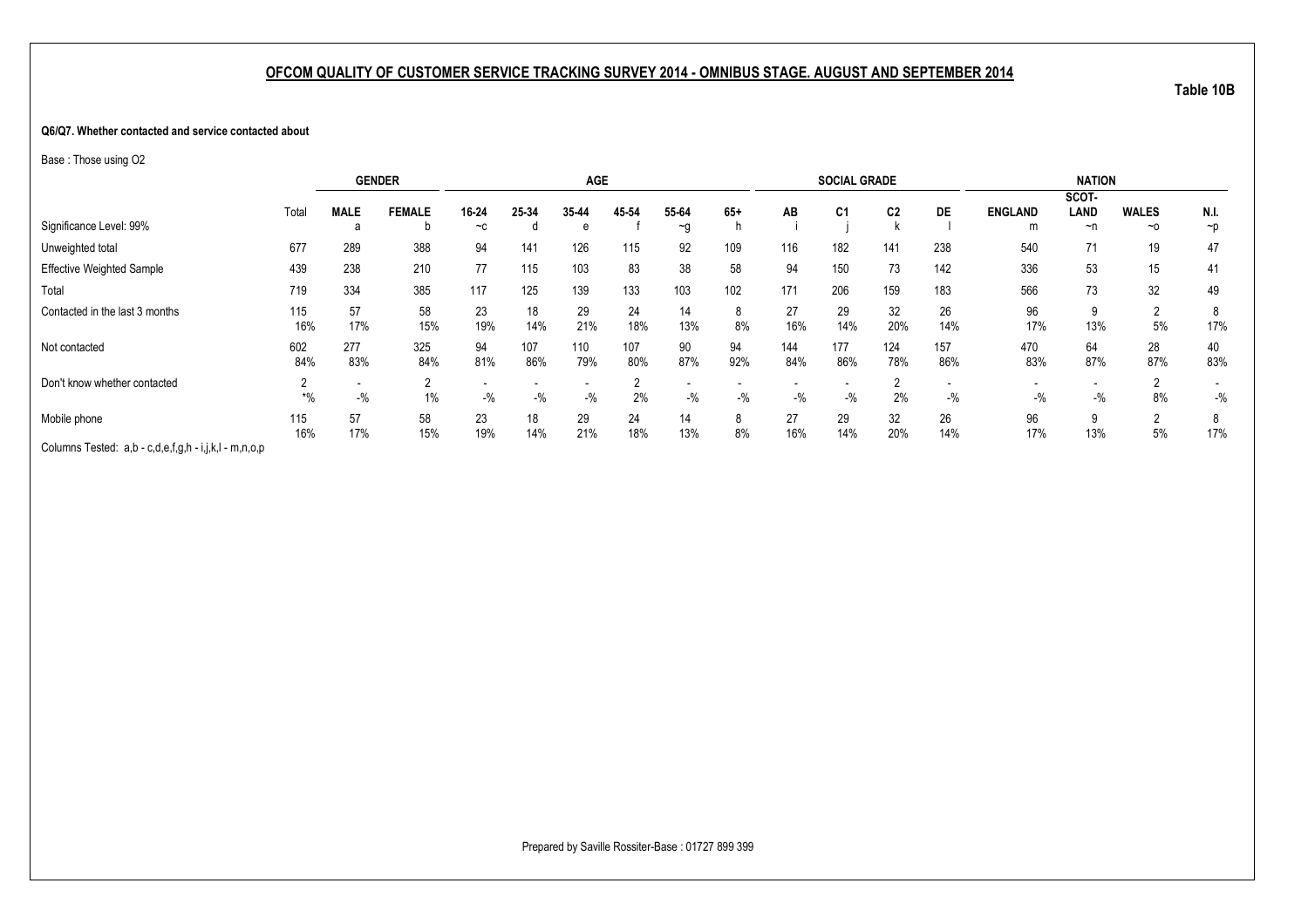#### **Q1/2/3/7. Services contacted about**

Base : Those contacting O2

|                                  |             |                                   | <b>SERVICES FROM 02</b> |                                   |                          | <b>BUNDLED SERVICES</b> |             |
|----------------------------------|-------------|-----------------------------------|-------------------------|-----------------------------------|--------------------------|-------------------------|-------------|
|                                  | Total       | Landline                          | Mobile                  | <b>Broadband</b>                  | Pay TV                   | Yes                     | No          |
| Significance Level: 99%          |             | ~a                                | b                       | $-c$                              | ∼d                       | $-e$                    |             |
| Unweighted total                 | 114         | $\overline{\phantom{0}}$          | 114                     | $\overline{\phantom{0}}$          | $\overline{\phantom{a}}$ | -                       | 114         |
| <b>Effective Weighted Sample</b> | 97          | $\overline{\phantom{0}}$          | 97                      | $\overline{\phantom{0}}$          | -                        | -                       | 97          |
| Total                            | 115         |                                   | 115                     |                                   | -                        | -                       | 115         |
| Mobile phone                     | 115<br>100% | $\overline{\phantom{0}}$<br>$-$ % | 115<br>100%             | $\overline{\phantom{a}}$<br>$-$ % | $\,$<br>$-$ %            | $\,$<br>$-$ %           | 115<br>100% |
| Columns Tested: a,b,c,d - e,f    |             |                                   |                         |                                   |                          |                         |             |

**Table 10C**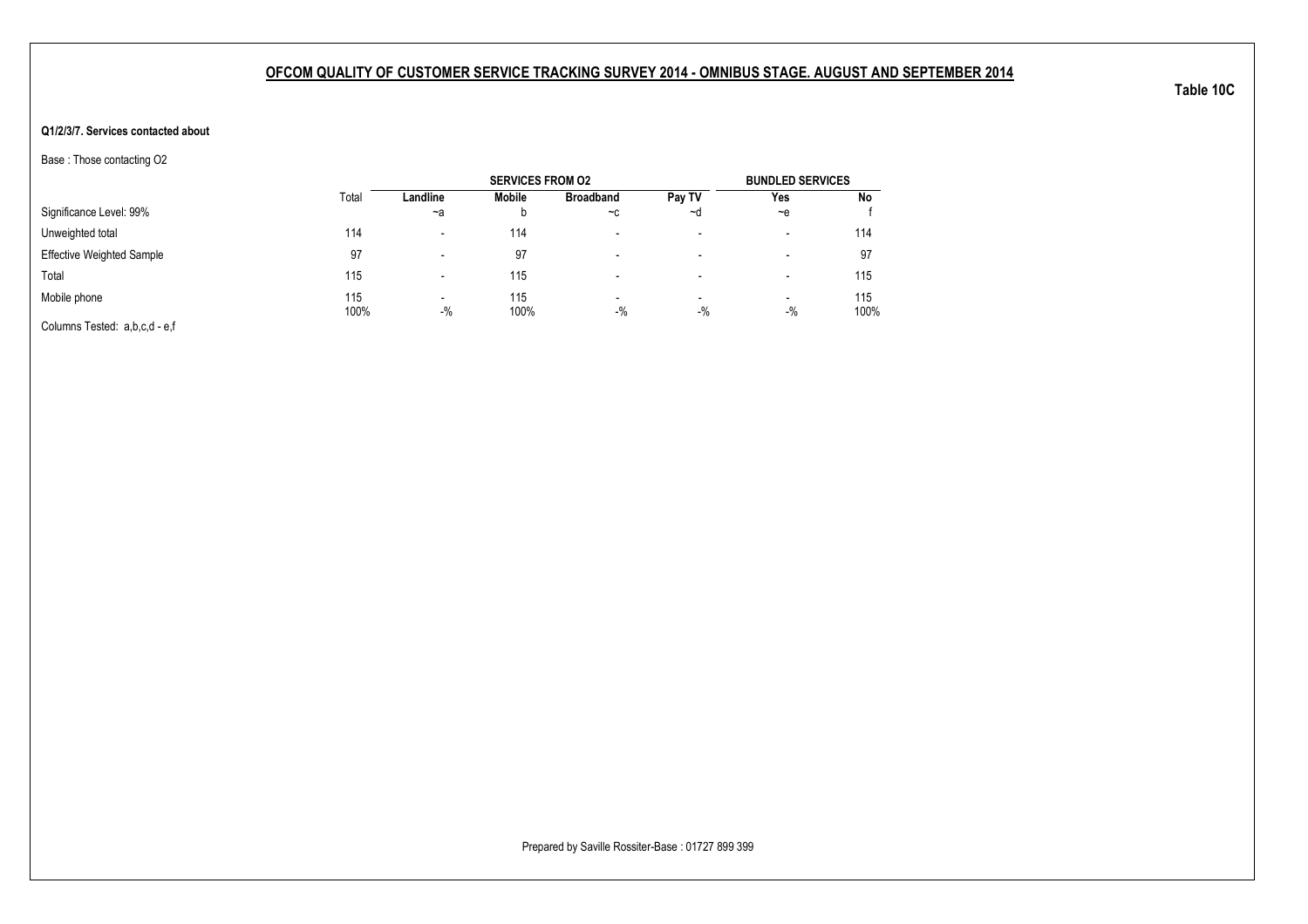#### **Q1/2/3/7. Services contacted about**

Base : Those contacting O2

|                                                       |       |             | <b>GENDER</b> |       |       | <b>AGE</b> |       |           |       |      | <b>SOCIAL GRADE</b> |      |        |                | <b>NATION</b> |              |          |
|-------------------------------------------------------|-------|-------------|---------------|-------|-------|------------|-------|-----------|-------|------|---------------------|------|--------|----------------|---------------|--------------|----------|
|                                                       |       |             |               |       |       |            |       |           |       |      |                     |      |        |                | SCOT-         |              |          |
|                                                       | Total | <b>MALE</b> | <b>FEMALE</b> | 16-24 | 25-34 | 35 44      | 45-54 | 55-64     | $65+$ | AВ   | C1                  | C2   | DE     | <b>ENGLAND</b> | LAND          | <b>WALES</b> | N.I.     |
| Significance Level: 99%                               |       | ~a          | ∼b            | $-c$  | ~d    | ~e         | ∼     | $~\sim$ n | ~n    |      | $\sim$              | ~k   | $\sim$ | ~m             | ~n            | $~\sim$ 0    | $\neg$ D |
| Unweighted total                                      | 114   | 49          | 65            | 20    |       | 25         | 23    | 16        | a     |      | 27                  | 33   | 33     | 95             | a             |              |          |
| <b>Effective Weighted Sample</b>                      | 97    | 42          | 57            | 15    |       | 22         | 21    | 14        |       | 18   | 23                  | 30   | 29     | 80             | 8             |              |          |
| Total                                                 | 115   | 57          | 58            | 23    |       | 29         | 24    | 14        |       | 27   | 29                  | 32   | 26     | 96             | ū             |              | 8        |
| Mobile phone                                          | 115   | 57          | 58            | 23    |       | 29         | 24    | 14        |       | 27   | 29                  | 32   | 26     | 96             | a             |              |          |
| Columns Tested: a,b - c,d,e,f,g,h - i,j,k,l - m,n,o,p | 100%  | 100%        | 100%          | 100%  | 100%  | 100%       | 100%  | 100%      | 100%  | 100% | 100%                | 100% | 100%   | 100%           | 100%          | 100%         | 100%     |

**Table 10C**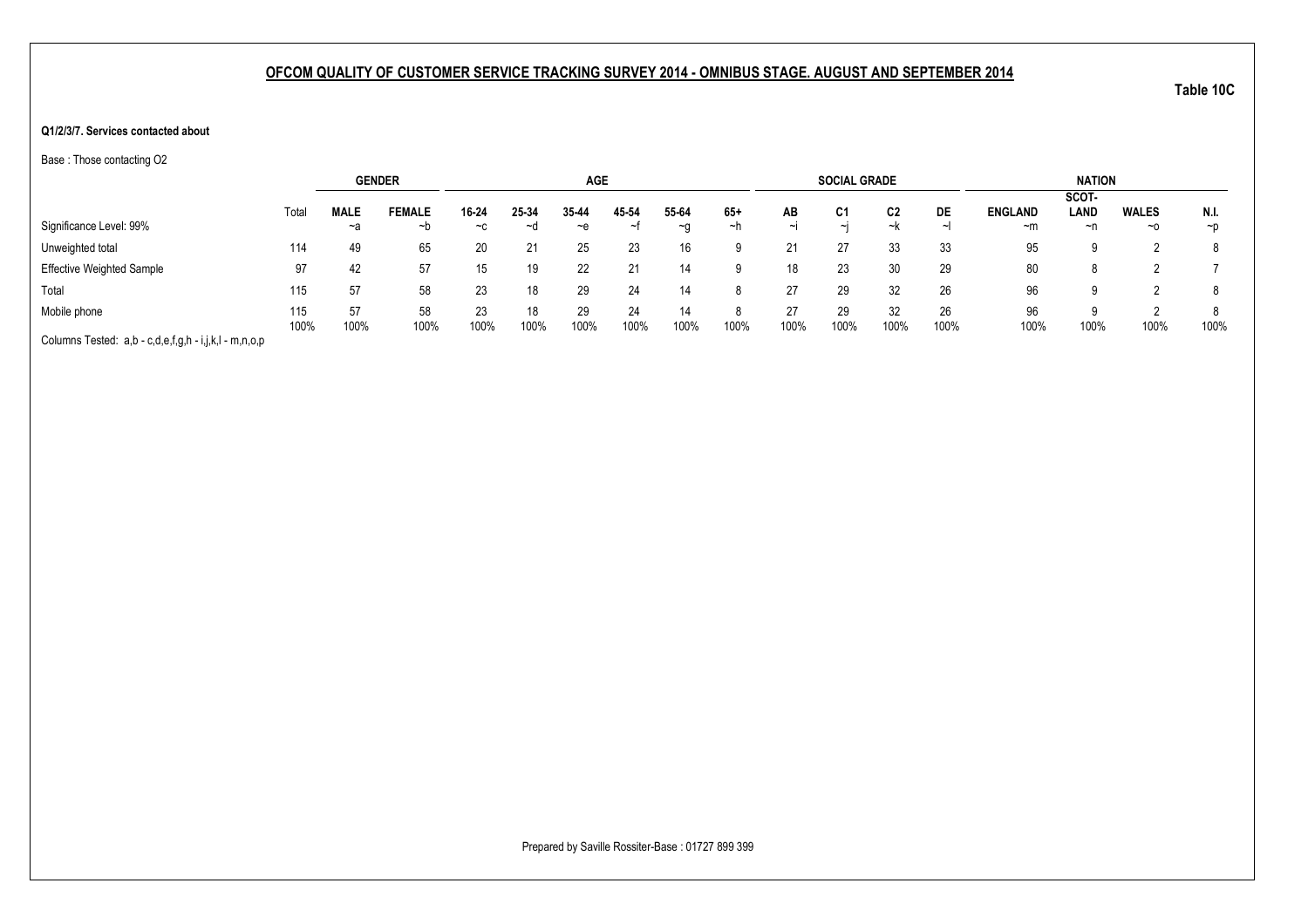**Q8. O2 - And thinking of the most recent issue you had to contact about, which one of the following categories did the issue fall into?**

Base : Contacted in the last 3 months

|                                                                                                                                      |           |                                    | <b>SERVICES FROM 02</b> |                                    |                                    | <b>BUNDLED SERVICES</b>            |                      |
|--------------------------------------------------------------------------------------------------------------------------------------|-----------|------------------------------------|-------------------------|------------------------------------|------------------------------------|------------------------------------|----------------------|
|                                                                                                                                      | Total     | Landline                           | <b>Mobile</b>           | <b>Broadband</b>                   | Pay TV                             | Yes                                | <b>No</b>            |
| Significance Level: 99%                                                                                                              |           | $-a$                               | b                       | $-c$                               | ~d                                 | $-e$                               |                      |
| Unweighted total                                                                                                                     | 114       |                                    | 114                     | $\overline{a}$                     | $\overline{a}$                     | $\overline{a}$                     | 114                  |
| <b>Effective Weighted Sample</b>                                                                                                     | 97        |                                    | 97                      |                                    |                                    | $\overline{a}$                     | 97                   |
| Total                                                                                                                                | 115       |                                    | 115                     |                                    | $\overline{a}$                     |                                    | 115                  |
| A billing, pricing or payment issue                                                                                                  | 31<br>27% | $-$ %                              | 31<br>27%               | $-9/6$                             | $-$ %                              | $-$ %                              | 31<br>27%            |
| A problem with your account details, for example name<br>and address etc.                                                            | 4<br>4%   | $-9/6$                             | 4<br>4%                 | $\overline{\phantom{a}}$<br>$-$ %  | $\blacksquare$<br>$-$ %            | $\overline{\phantom{a}}$<br>$-9/6$ | 4<br>4%              |
| A fault with the service you are buying from them, for<br>example total or partial failure of service                                | 8<br>7%   | $-$ %                              | 8<br>7%                 | $-9/6$                             | $-9/6$                             | $-9/6$                             | 8<br>7%              |
| The service not performing as well as expected, for<br>example issues with picture quality, broadband speed,<br>mobile coverage etc. | 7<br>6%   | $-9/6$                             | $\overline{7}$<br>6%    | $-9/6$                             | $-9/6$                             | $-9/6$                             | $\overline{7}$<br>6% |
| A problem relating to the installation or set up of your<br>service                                                                  | 2<br>2%   | $\overline{\phantom{a}}$<br>$-9/6$ | $\overline{2}$<br>2%    | $\overline{\phantom{a}}$<br>$-9/6$ | $\overline{\phantom{a}}$<br>$-9/6$ | $\overline{\phantom{a}}$<br>$-9/6$ | 2<br>2%              |
| Or something else, a general issue                                                                                                   | 62<br>54% | $-$ %                              | 62<br>54%               | $-$ %                              | $-$ %                              | $\overline{\phantom{a}}$<br>$-9/6$ | 62<br>54%            |
| <b>SUMMARY</b>                                                                                                                       |           |                                    |                         |                                    |                                    |                                    |                      |
| <b>BILLING</b>                                                                                                                       | 35<br>31% | $\overline{\phantom{a}}$<br>$-$ %  | 35<br>31%               | $\overline{\phantom{a}}$<br>$-$ %  | $\overline{\phantom{a}}$<br>$-9/6$ | $\overline{\phantom{a}}$<br>$-9/6$ | 35<br>31%            |
| <b>FAULT AND REPAIR</b>                                                                                                              | 15<br>13% | $\overline{\phantom{a}}$<br>$-$ %  | 15<br>13%               | $\overline{\phantom{a}}$<br>$-9/6$ | $\overline{\phantom{a}}$<br>$-9/0$ | $\overline{\phantom{a}}$<br>$-$ %  | 15<br>13%            |
| <b>GENERAL ENQUIRY</b>                                                                                                               | 65<br>56% | $-$ %                              | 65<br>56%               | $-9/6$                             | $-$ %                              | $-$ %                              | 65<br>56%            |

Columns Tested: a,b,c,d - e,f

**Table 10D**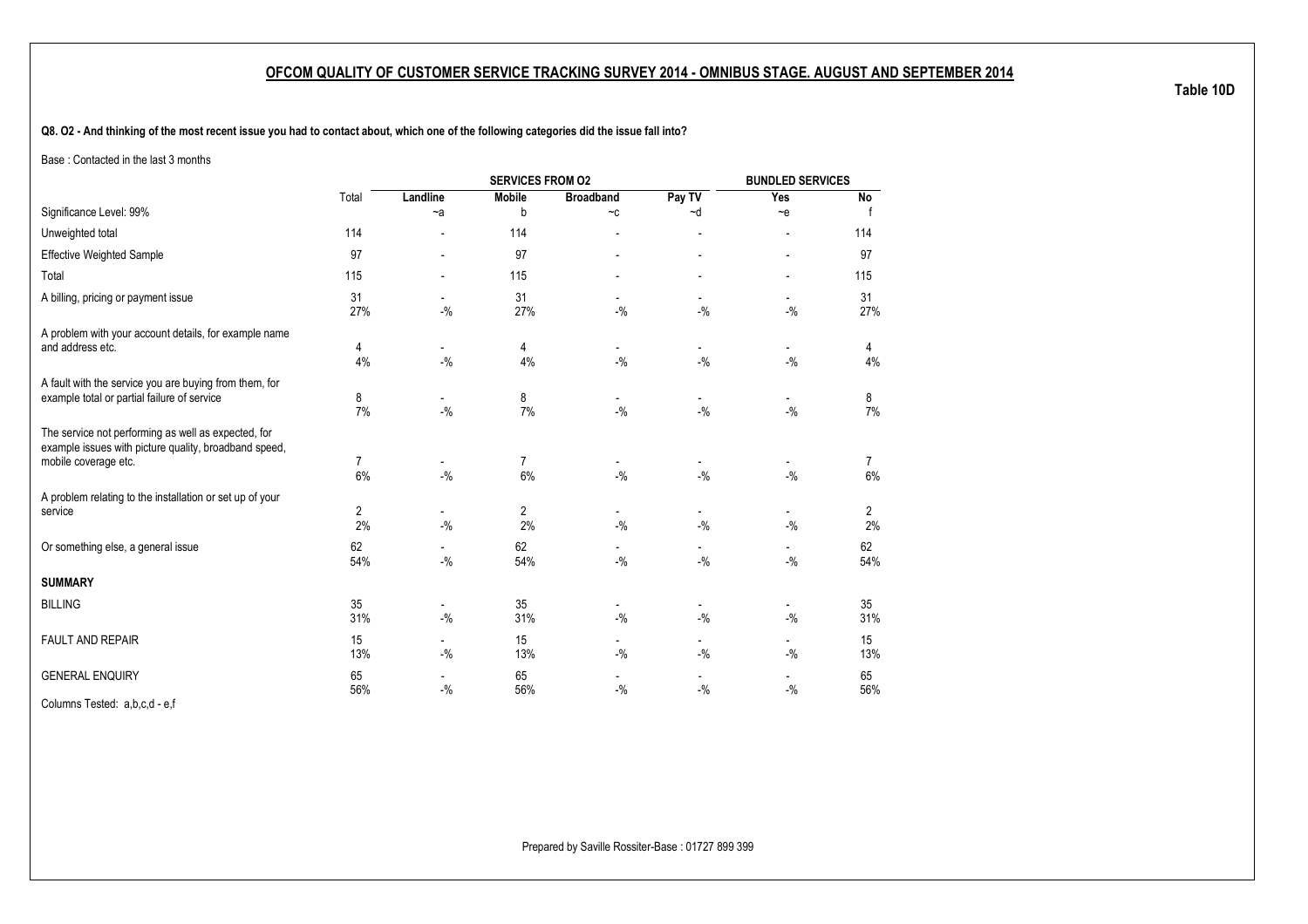**Q8. O2 - And thinking of the most recent issue you had to contact about, which one of the following categories did the issue fall into?**

Base : Contacted in the last 3 months

|                                                                                                                                      |           | <b>GENDER</b>         |                       |                                   |               | <b>AGE</b>            |                                   |                        |                                   |                | <b>SOCIAL GRADE</b>                       |            |                      |                      | <b>NATION</b>                      |                           |                            |
|--------------------------------------------------------------------------------------------------------------------------------------|-----------|-----------------------|-----------------------|-----------------------------------|---------------|-----------------------|-----------------------------------|------------------------|-----------------------------------|----------------|-------------------------------------------|------------|----------------------|----------------------|------------------------------------|---------------------------|----------------------------|
| Significance Level: 99%                                                                                                              | Total     | <b>MALE</b>           | <b>FEMALE</b><br>$-b$ | 16-24<br>$-c$                     | 25-34<br>$-d$ | 35-44<br>$-e$         | 45-54<br>$\sim$ f                 | 55-64                  | $65+$<br>$-h$                     | AB<br>$\sim i$ | C <sub>1</sub><br>$\overline{\mathbf{r}}$ | C2<br>$-k$ | DE<br>$\sim$         | <b>ENGLAND</b>       | SCOT-<br>LAND                      | <b>WALES</b><br>$~\sim$ 0 | N.I.                       |
|                                                                                                                                      |           | $-a$                  |                       |                                   |               |                       |                                   | $\sim g$               |                                   |                |                                           |            |                      | $-m$                 | $\neg$ n                           |                           | $\neg p$                   |
| Unweighted total                                                                                                                     | 114       | 49                    | 65                    | 20                                | 21            | 25                    | 23                                | 16                     | 9                                 | 21             | 27                                        | 33         | 33                   | 95                   | 9                                  | 2                         | 8                          |
| <b>Effective Weighted Sample</b>                                                                                                     | 97        | 42                    | 57                    | 15                                | 19            | 22                    | 21                                | 14                     | 9                                 | 18             | 23                                        | 30         | 29                   | 80                   | 8                                  | $\overline{2}$            |                            |
| Total                                                                                                                                | 115       | 57                    | 58                    | 23                                | 18            | 29                    | 24                                | 14                     | 8                                 | 27             | 29                                        | 32         | 26                   | 96                   | 9                                  | $\overline{2}$            | 8                          |
| A billing, pricing or payment issue                                                                                                  | 31<br>27% | 14<br>25%             | 17<br>29%             | 13<br>56%                         | 2<br>11%      | 8<br>27%              | 6<br>26%                          | 9%                     | 11%                               | 5<br>17%       | 9<br>31%                                  | 9<br>27%   | 8<br>33%             | 29<br>31%            | 10%                                | $\sim$<br>$-$ %           | 9%                         |
| A problem with your account details, for example<br>name and address etc.                                                            | 4%        | 2%                    | 3<br>6%               | $\overline{\phantom{a}}$<br>$-$ % | 3<br>17%      | $-$ %                 | $-$ %                             | $-$ %                  | 17%                               | 3<br>12%       | $-$ %                                     | 3%         | $-$ %                | $5%$                 | $-$ %                              | $-9/6$                    | $-{\%}$                    |
| A fault with the service you are buying from them,<br>for example total or partial failure of service                                | 8<br>7%   | 4<br>6%               | 5<br>8%               | 3<br>15%                          | 3%            | $\overline{2}$<br>5%  | $\overline{2}$<br>7%              | $-9/6$                 | 13%                               | 3%             | 4<br>13%                                  | $5\%$      | $\overline{2}$<br>8% | 5<br>5%              | $\overline{2}$<br>25%              | $\sim$<br>$-9/6$          | 11%                        |
| The service not performing as well as expected,<br>for example issues with picture quality,<br>broadband speed, mobile coverage etc. | 6%        | 3<br>6%               | 4<br>6%               | 4%                                | 3<br>18%      | $\overline{2}$<br>7%  | 3%                                | $-9/6$                 | $-$ %                             | 2<br>7%        | 4%                                        | 3<br>9%    | 3%                   | 6<br>7%              | $\overline{\phantom{a}}$<br>$-9/6$ | 33%                       | $-$ %                      |
| A problem relating to the installation or set up of<br>your service                                                                  | 2<br>2%   | 1%                    | $\overline{2}$<br>3%  | $\overline{\phantom{a}}$<br>$-$ % | 5%            | 3%                    | $\overline{\phantom{a}}$<br>$-$ % | 4%                     | $\overline{\phantom{a}}$<br>$-$ % | 3%             | $-$ %                                     | $-$ %      | 2<br>6%              | $\overline{2}$<br>3% | $-$ %                              | $-9/6$                    | $\mathbin{{\mathcal I}}_0$ |
| Or something else, a general issue                                                                                                   | 62<br>54% | 34<br>60%             | 28<br>48%             | 6<br>25%                          | 8<br>45%      | 16<br>57%             | 15<br>64%                         | 12 <sup>°</sup><br>87% | 5<br>59%                          | 16<br>57%      | 15<br>52%                                 | 18<br>56%  | 13<br>50%            | 48<br>50%            | 6<br>65%                           | $\overline{1}$<br>67%     | 80%                        |
| <b>SUMMARY</b>                                                                                                                       |           |                       |                       |                                   |               |                       |                                   |                        |                                   |                |                                           |            |                      |                      |                                    |                           |                            |
| <b>BILLING</b>                                                                                                                       | 35<br>31% | 15<br>27%             | 20<br>34%             | 13<br>56%                         | 5<br>28%      | 8<br>27%              | 6<br>26%                          | 1<br>9%                | $\overline{2}$<br>28%             | 8<br>29%       | 9<br>31%                                  | 10<br>30%  | 8<br>33%             | 34<br>35%            | 10%                                | $\sim$<br>$-$ %           | 9%                         |
| <b>FAULT AND REPAIR</b>                                                                                                              | 15<br>13% | $\overline{7}$<br>12% | 8<br>14%              | $\overline{4}$<br>19%             | 4<br>22%      | $\overline{4}$<br>12% | 3<br>11%                          | $-9/6$                 | $\overline{1}$<br>13%             | 3<br>10%       | 5<br>17%                                  | 4<br>14%   | 3<br>12%             | 11<br>12%            | $\overline{2}$<br>25%              | 1<br>33%                  | 11%                        |
| Columna Toptoni a b a da fa b iild mnan                                                                                              |           |                       |                       |                                   |               |                       |                                   |                        |                                   |                |                                           |            |                      |                      |                                    |                           |                            |

Columns Tested: a,b - c,d,e,f,g,h - i,j,k,l - m,n,o,p

Prepared by Saville Rossiter-Base : 01727 899 399

**Table 10D**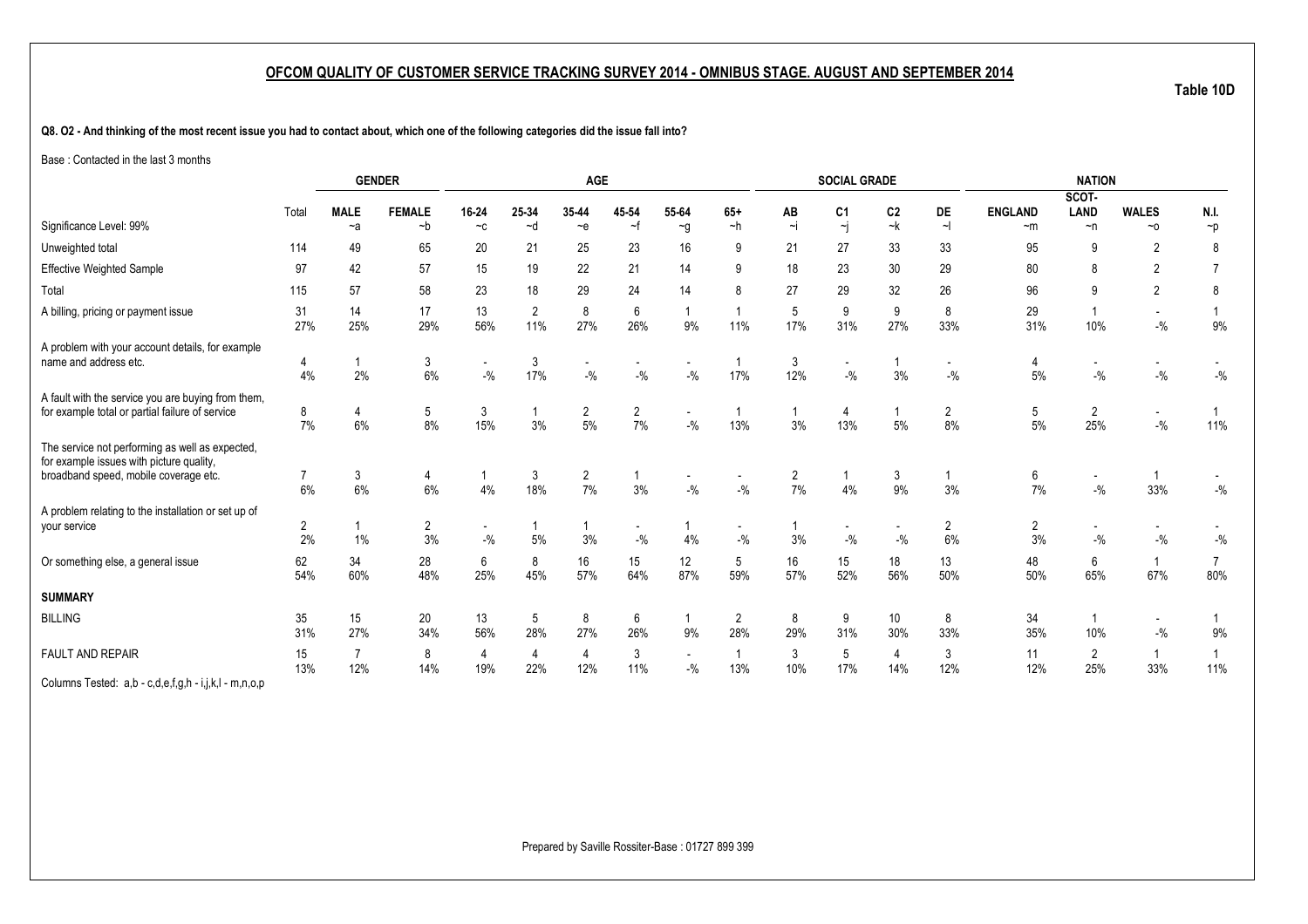**Q8. O2 - And thinking of the most recent issue you had to contact about, which one of the following categories did the issue fall into?**

Base : Contacted in the last 3 months

|                                                       |           | <b>GENDER</b> |               |       |       | <b>AGE</b> |           |           |     |        | <b>SOCIAL GRADE</b> |           |           |                | <b>NATION</b> |              |          |
|-------------------------------------------------------|-----------|---------------|---------------|-------|-------|------------|-----------|-----------|-----|--------|---------------------|-----------|-----------|----------------|---------------|--------------|----------|
|                                                       |           |               |               |       |       |            |           |           |     |        |                     |           |           |                | SCOT-         |              |          |
|                                                       | Total     | <b>MALE</b>   | <b>FEMALE</b> | 16-24 | 25-34 | 35-44      | 45-54     | 55-64     | 65+ | AB     | C1                  | C2        | DE        | <b>ENGLAND</b> | LAND          | <b>WALES</b> | N.I.     |
| Significance Level: 99%                               |           | ~a            | ~b            | $-c$  | ~d    | $-e$       |           | $~\sim$ 0 | ~n  | $\sim$ | $\sim$ I            | ~k        |           | $-m$           | ~n            | $~\sim$ 0    | $\neg$ D |
| Unweighted total                                      | 114       | 49            | 65            | 20    |       | 25         | 23        | 16        |     | 21     | 27                  | 33        | 33        | 95             | Ω             |              | 8        |
| <b>Effective Weighted Sample</b>                      | 97        | 42            | 57            |       | 19    | 22         | -21       | 14        |     | 18     | 23                  | 30        | 29        | 80             | 8             |              |          |
| Total                                                 | 115       | 57            | 58            | 23    | 18    | 29         | 24        | 14        |     | 27     | 29                  | 32        | 26        | 96             |               |              | 8        |
| <b>GENERAL ENQUIRY</b>                                | 65<br>56% | 35<br>61%     | 30<br>51%     | 25%   | 50%   | 17<br>60%  | 15<br>64% | 12<br>91% | 59% | 61%    | 15<br>52%           | 18<br>56% | 14<br>56% | 51<br>53%      | 65%           | 67%          | 80%      |
| Columns Tested: a,b - c,d,e,f,g,h - i,j,k,l - m,n,o,p |           |               |               |       |       |            |           |           |     |        |                     |           |           |                |               |              |          |

Prepared by Saville Rossiter-Base : 01727 899 399

**Table 10D**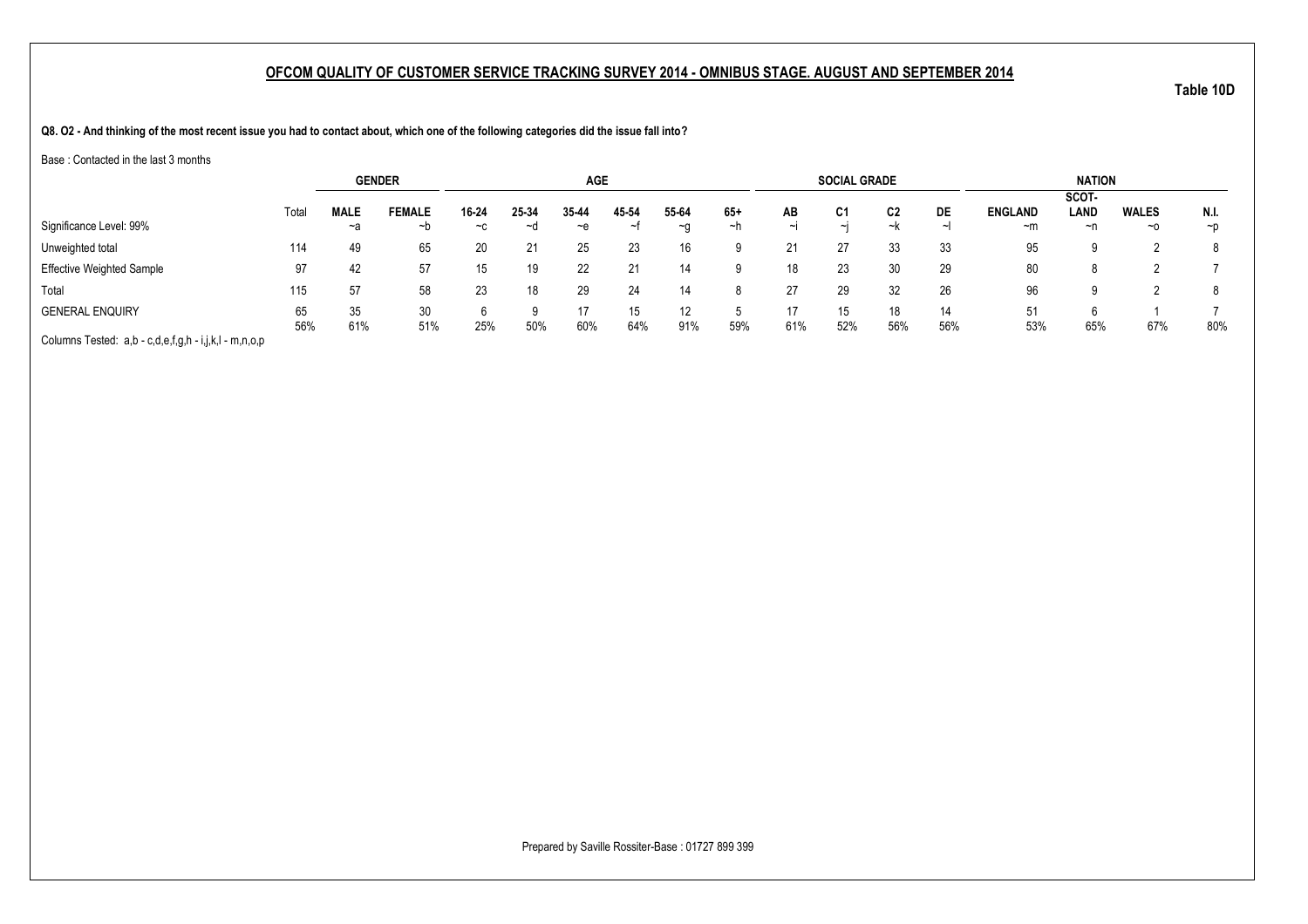#### **Services used from EE (inc. O&TM)**

Base : Those using EE (inc. O&TM)

|                                  |       |                          | <b>SERVICES FROM EE (inc. O&amp;TM)</b> |                  |                          | <b>BUNDLED SERVICES</b> |     |
|----------------------------------|-------|--------------------------|-----------------------------------------|------------------|--------------------------|-------------------------|-----|
|                                  | Total | Landline                 | Mobile                                  | <b>Broadband</b> | Pay TV                   | Yes                     | No  |
| Significance Level: 99%          |       | $-a$                     | b                                       | с                | ~d                       | $-e$                    |     |
| Unweighted total                 | 996   | $\overline{\phantom{a}}$ | 973                                     | 159              | $\overline{\phantom{a}}$ | 26                      | 970 |
| <b>Effective Weighted Sample</b> | 630   | $\overline{\phantom{a}}$ | 613                                     | 117              | $\overline{\phantom{a}}$ | 19                      | 612 |
| Total                            | 1022  | $\overline{\phantom{a}}$ | 1001                                    | 151              | $\overline{\phantom{a}}$ | 27                      | 995 |
| Mobile phone                     | 949   | $\overline{\phantom{a}}$ | 949                                     | 79               |                          | 27                      | 922 |
|                                  | 93%   | $-$ %                    | 95%                                     | 52%              | $-$ %                    | 100%                    | 93% |
|                                  |       |                          | С                                       |                  |                          |                         |     |
| Broadband                        | 100   | $\overline{\phantom{a}}$ | 79                                      | 100              | $\overline{\phantom{a}}$ | 27                      | 73  |
|                                  | 10%   | $-$ %                    | 8%                                      | 66%              | $-$ %                    | 100%                    | 7%  |
|                                  |       |                          |                                         | b                |                          |                         |     |

Columns Tested: a,b,c,d - e,f

**Table 11A**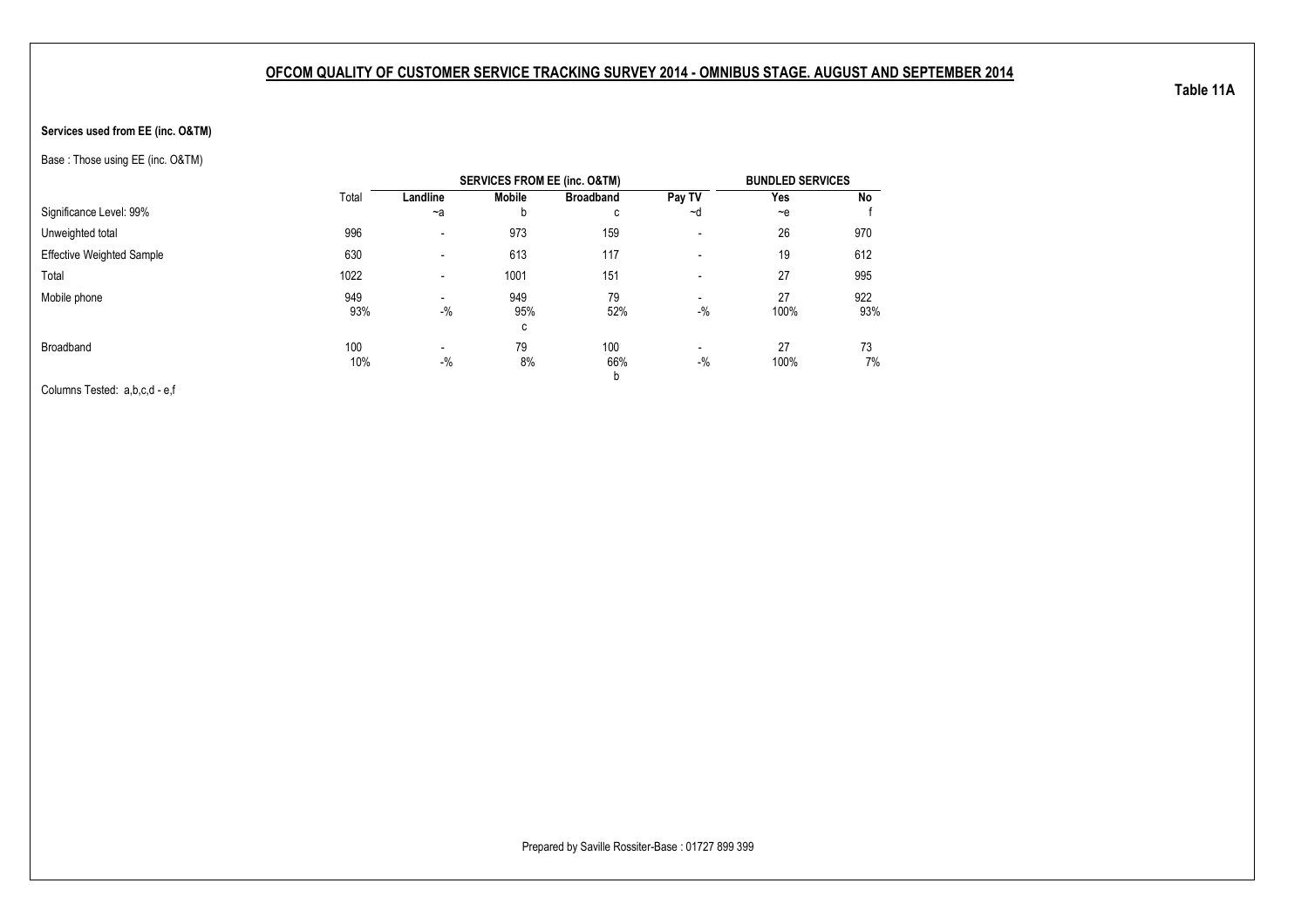#### **Services used from EE (inc. O&TM)**

Base : Those using EE (inc. O&TM)

|                                                       |       | <b>GENDER</b> |               |       |       | <b>AGE</b> |       |       |                 |     | <b>SOCIAL GRADE</b> |                |     |                | <b>NATION</b> |              |          |
|-------------------------------------------------------|-------|---------------|---------------|-------|-------|------------|-------|-------|-----------------|-----|---------------------|----------------|-----|----------------|---------------|--------------|----------|
|                                                       |       |               |               |       |       |            |       |       |                 |     |                     |                |     |                | SCOT-         |              |          |
|                                                       | Total | <b>MALE</b>   | <b>FEMALE</b> | 16-24 | 25-34 | 35-44      | 45 54 | 55-64 | $65+$           | AB  | C <sub>1</sub>      | C <sub>2</sub> | DE  | <b>ENGLAND</b> | LAND          | <b>WALES</b> | N.I.     |
| Significance Level: 99%                               |       |               |               |       |       | e          |       |       |                 |     |                     |                |     | m              | ~n            | $~\sim$ 0    | $\neg p$ |
| Unweighted total                                      | 996   | 459           | 537           | 126   | 210   | 166        | 171   | 127   | 196             | 149 | 272                 | 219            | 356 | 899            | 51            | 34           | 12       |
| <b>Effective Weighted Sample</b>                      | 630   | 300           | 332           | 95    | 156   | 125        | 97    | 60    | 154             | 118 | 228                 | 127            | 183 | 558            | 41            | 26           | 10       |
| Total                                                 | 1022  | 517           | 505           | 140   | 182   | 174        | 207   | 148   | 171             | 237 | 289                 | 241            | 255 | 894            | 56            | 59           | 14       |
| Mobile phone                                          | 949   | 483           | 466           | 134   | 164   | 160        | 189   | 138   | 164             | 226 | 267                 | 219            | 237 | 831            | 53            | 52           | 14       |
|                                                       | 93%   | 93%           | 92%           | 96%   | 90%   | 92%        | 91%   | 93%   | 96%             | 95% | 92%                 | 91%            | 93% | 93%            | 96%           | 88%          | 100%     |
| Broadband                                             | 100   | 45            | 55            |       | 21    | 23         | 22    | 13    | 12 <sup>°</sup> | 17  | 29                  | 29             | 24  | 84             | J             | 10           |          |
|                                                       | 10%   | 9%            | 11%           | 6%    | 12%   | 13%        | 10%   | 9%    | 7%              | 7%  | 10%                 | 12%            | 9%  | 9%             | 9%            | 17%          | 6%       |
| Columns Tested: a,b - c,d,e,f,g,h - i,j,k,l - m,n,o,p |       |               |               |       |       |            |       |       |                 |     |                     |                |     |                |               |              |          |

Prepared by Saville Rossiter-Base : 01727 899 399

**Table 11A**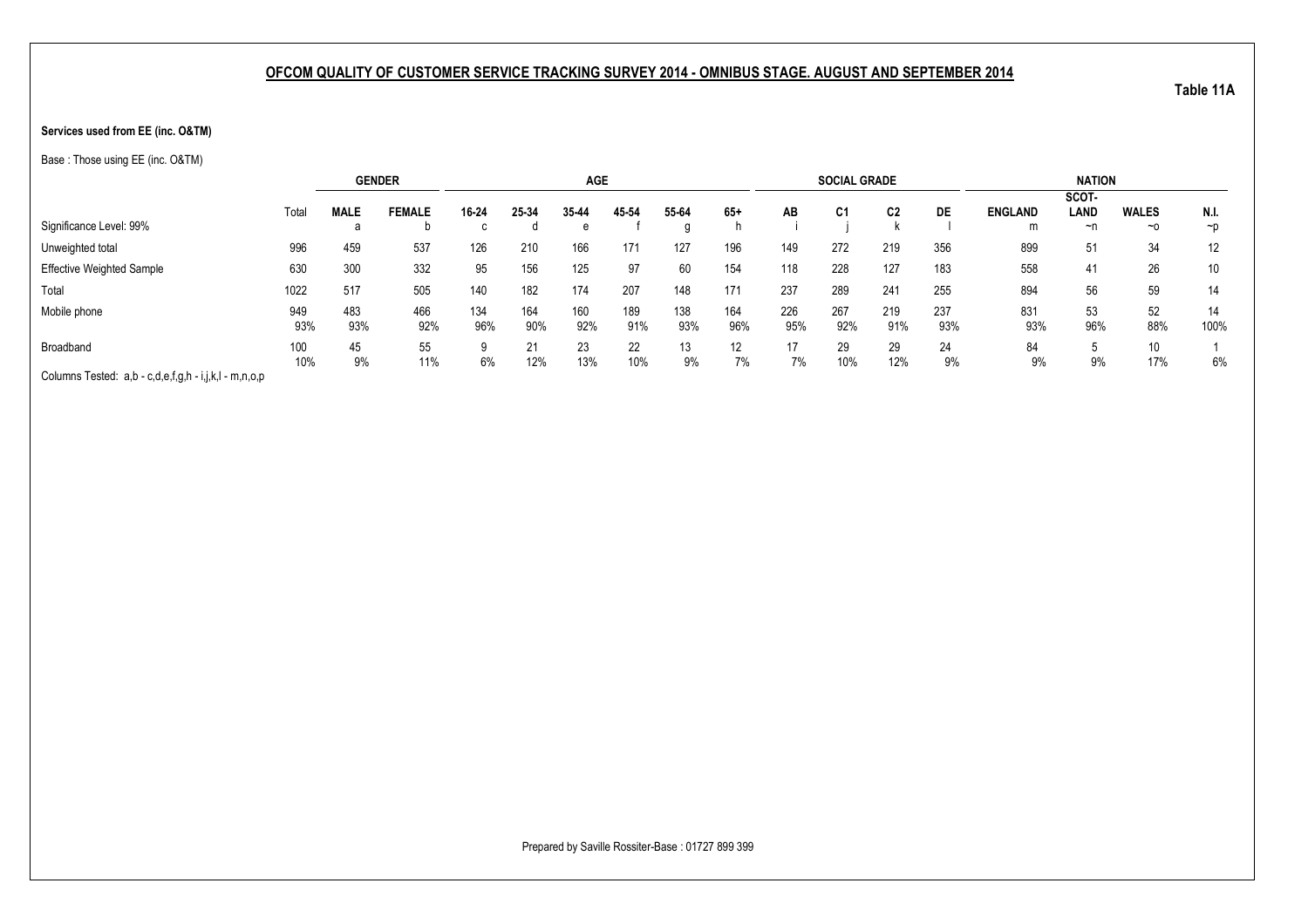#### **Q6/Q7. Whether contacted and service contacted about**

Base : Those using EE (inc. O&TM)

|                                  |                         |                                    | <b>SERVICES FROM EE (inc. O&amp;TM)</b> |                  |                                    | <b>BUNDLED SERVICES</b> |            |
|----------------------------------|-------------------------|------------------------------------|-----------------------------------------|------------------|------------------------------------|-------------------------|------------|
|                                  | Total                   | Landline                           | <b>Mobile</b>                           | <b>Broadband</b> | Pay TV                             | Yes                     | <b>No</b>  |
| Significance Level: 99%          |                         | $-a$                               | b                                       | c                | ~d                                 | $-e$                    |            |
| Unweighted total                 | 996                     | $\blacksquare$                     | 973                                     | 159              | $\overline{\phantom{a}}$           | 26                      | 970        |
| <b>Effective Weighted Sample</b> | 630                     | $\blacksquare$                     | 613                                     | 117              | -                                  | 19                      | 612        |
| Total                            | 1022                    | $\overline{\phantom{a}}$           | 1001                                    | 151              | -                                  | 27                      | 995        |
| Contacted in the last 3 months   | 217<br>21%              | $\overline{\phantom{a}}$<br>$-$ %  | 211<br>21%                              | 53<br>35%<br>b   | -<br>$-$ %                         | 8<br>29%                | 209<br>21% |
| Not contacted                    | 803<br>79%              | ٠<br>$-$ %                         | 787<br>79%<br>c                         | 98<br>65%        | $\overline{\phantom{0}}$<br>$-9/6$ | 20<br>71%               | 784<br>79% |
| Don't know whether contacted     | $\overline{2}$<br>$*$ % | $-$ %                              | $\overline{2}$<br>$*$ %                 | $-9/6$           | $-9/6$                             | $-$ %                   | 2<br>$*$ % |
| Mobile phone                     | 188<br>18%              | $\overline{\phantom{a}}$<br>$-$ %  | 188<br>19%                              | 24<br>16%        | $-9/6$                             | 3<br>12%                | 184<br>19% |
| Broadband                        | 29<br>3%                | $\overline{\phantom{a}}$<br>$-9/6$ | 24<br>2%                                | 29<br>19%<br>b   | -<br>$-$ %                         | 5<br>17%                | 25<br>2%   |

Columns Tested: a,b,c,d - e,f

**Table 11B**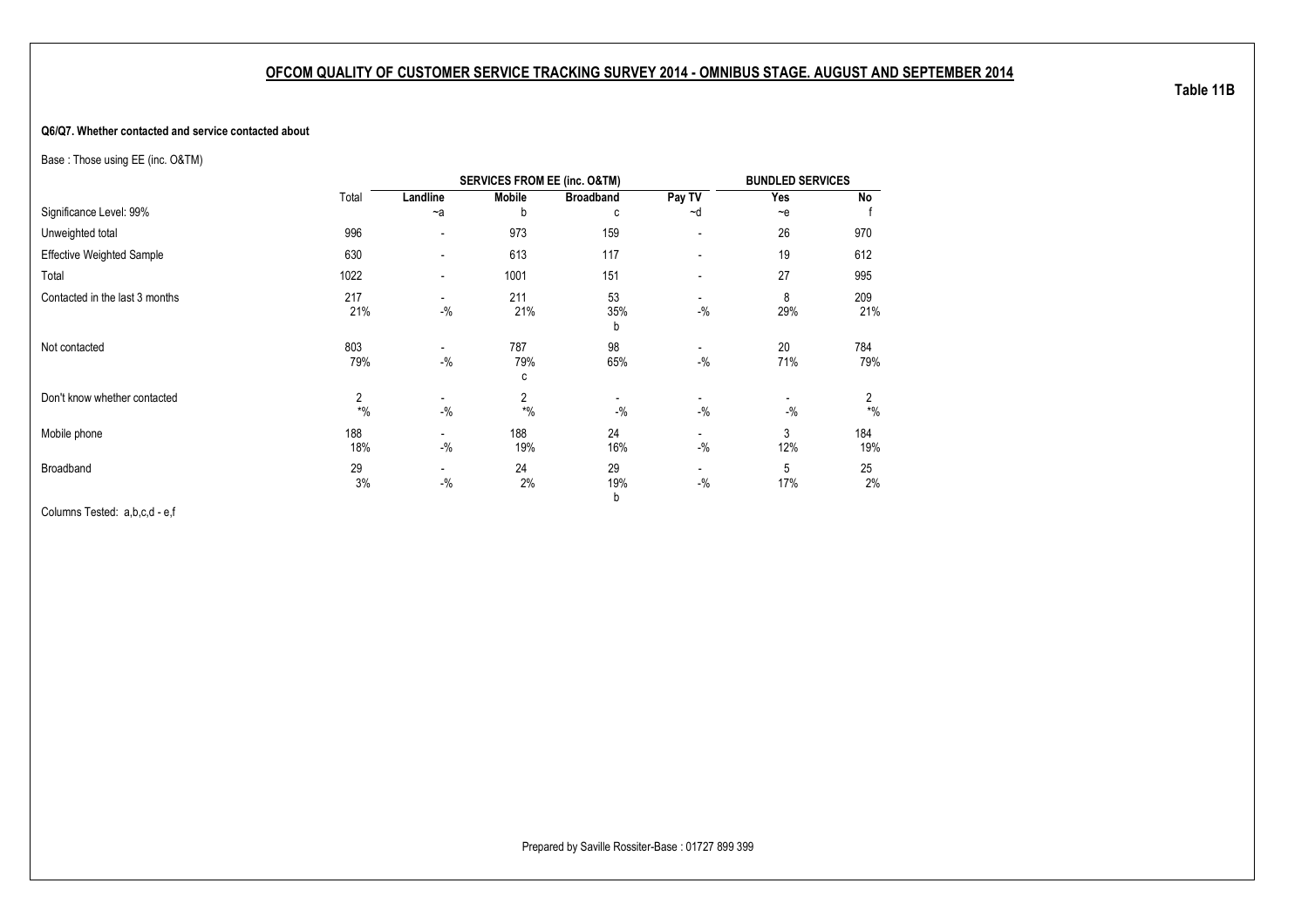#### **Q6/Q7. Whether contacted and service contacted about**

Base : Those using EE (inc. O&TM)

|                                                                    |            | <b>GENDER</b> |               |            |            | AGE        |            |            |            |            | <b>SOCIAL GRADE</b> |                                   |            |                | <b>NATION</b>        |              |           |
|--------------------------------------------------------------------|------------|---------------|---------------|------------|------------|------------|------------|------------|------------|------------|---------------------|-----------------------------------|------------|----------------|----------------------|--------------|-----------|
|                                                                    | Total      | <b>MALE</b>   | <b>FEMALE</b> | 16-24      | 25-34      | 35-44      | 45-54      | 55-64      | $65+$      | AВ         | C <sub>1</sub>      | C <sub>2</sub>                    | <b>DE</b>  | <b>ENGLAND</b> | SCOT-<br><b>LAND</b> | <b>WALES</b> | N.I.      |
| Significance Level: 99%                                            |            | a             | b             | C          |            | e          |            | g          | h          |            |                     |                                   |            | m              | $\neg$ n             | $~\sim$ 0    | $\neg p$  |
| Unweighted total                                                   | 996        | 459           | 537           | 126        | 210        | 166        | 171        | 127        | 196        | 149        | 272                 | 219                               | 356        | 899            | 51                   | 34           | 12        |
| <b>Effective Weighted Sample</b>                                   | 630        | 300           | 332           | 95         | 156        | 125        | 97         | 60         | 154        | 118        | 228                 | 127                               | 183        | 558            | 41                   | 26           | 10        |
| Total                                                              | 1022       | 517           | 505           | 140        | 182        | 174        | 207        | 148        | 171        | 237        | 289                 | 241                               | 255        | 894            | 56                   | 59           | 14        |
| Contacted in the last 3 months                                     | 217<br>21% | 97<br>19%     | 120<br>24%    | 31<br>22%  | 50<br>27%  | 44<br>25%  | 48<br>23%  | 20<br>14%  | 23<br>14%  | 65<br>27%  | 70<br>24%           | 48<br>20%                         | 34<br>13%  | 185<br>21%     | 18<br>32%            | 11<br>18%    | 3<br>22%  |
| Not contacted                                                      | 803<br>79% | 420<br>81%    | 383<br>76%    | 107<br>77% | 133<br>73% | 130<br>75% | 158<br>76% | 128<br>86% | 148<br>86% | 172<br>73% | 218<br>75%          | 193<br>80%                        | 221<br>86% | 706<br>79%     | 38<br>68%            | 48<br>82%    | 11<br>78% |
| Don't know whether contacted                                       | $*$ %      | $*$ %         | $*$ %         | 1%         | $-$ %      | $-$ %      | $*$ %      | $-9/6$     | $-9/6$     | $-$ %      | $*$ %               | $\overline{\phantom{a}}$<br>$-$ % | $*$ %      | 2<br>$*$ %     | $-9/6$               | $-$ %        | $-{\%}$   |
| Mobile phone                                                       | 188<br>18% | 83<br>16%     | 105<br>21%    | 28<br>20%  | 42<br>23%  | 37<br>21%  | 41<br>20%  | 19<br>13%  | 22<br>13%  | 60<br>25%  | 59<br>20%           | 41<br>17%                         | 28<br>11%  | 164<br>18%     | 17<br>30%            | 4<br>7%      | 3<br>22%  |
| Broadband<br>Columns Tested: a,b - c,d,e,f,g,h - i,j,k,l - m,n,o,p | 29<br>3%   | 14<br>3%      | 16<br>3%      | 3<br>2%    | 8<br>4%    | 4%         | 8<br>4%    | 2<br>$1\%$ | 1%         | G.<br>2%   | 12<br>4%            | 3%                                | 5<br>2%    | 21<br>2%       | 2%                   | 11%          | $-$ %     |

**Table 11B**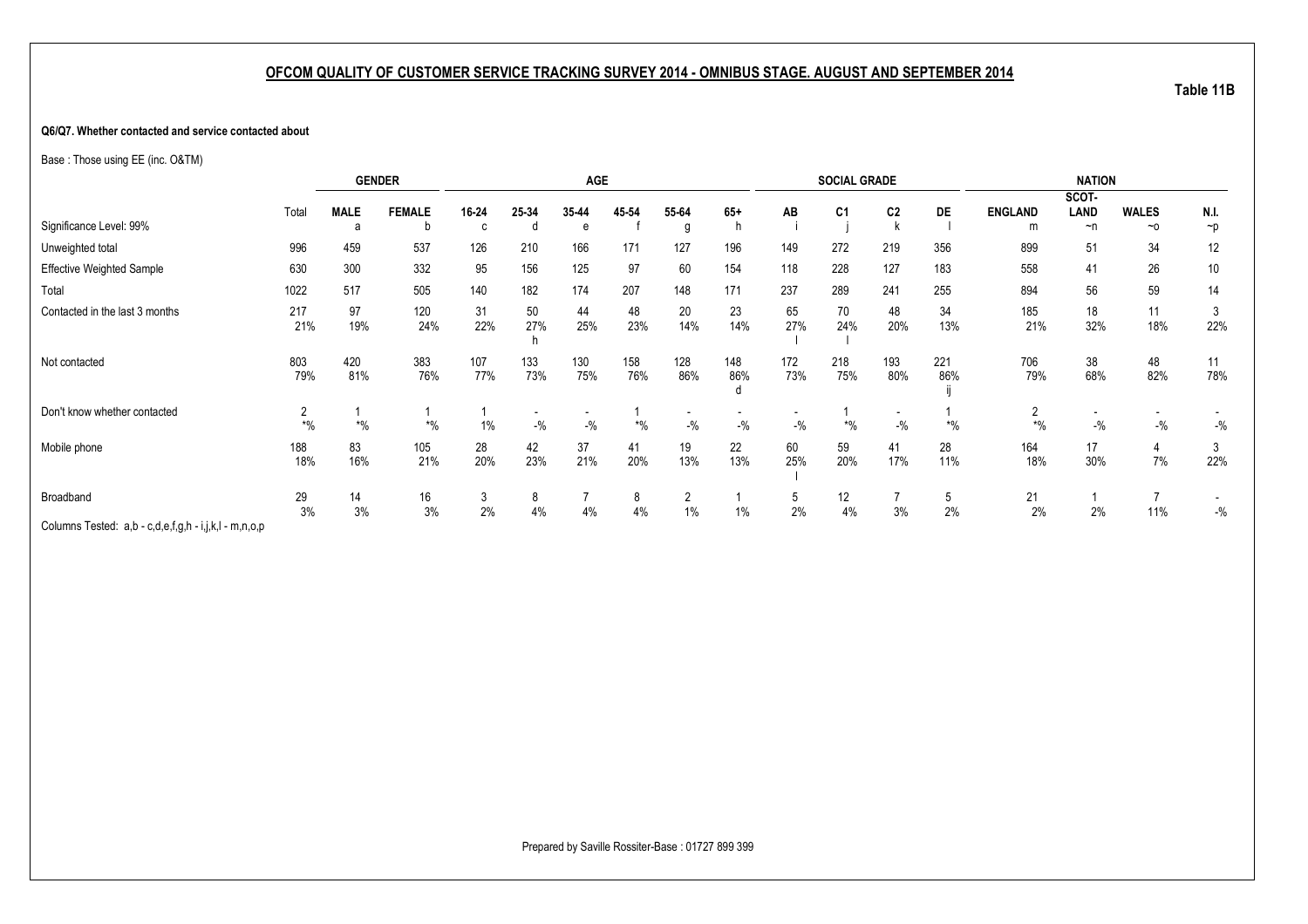#### **Q1/2/3/7. Services contacted about**

Base : Those contacting EE (inc. O&TM)

|                                  |       |                          |               | <b>SERVICES FROM EE (inc. O&amp;TM)</b> |                          | <b>BUNDLED SERVICES</b> |     |
|----------------------------------|-------|--------------------------|---------------|-----------------------------------------|--------------------------|-------------------------|-----|
|                                  | Total | Landline                 | <b>Mobile</b> | <b>Broadband</b>                        | Pay TV                   | Yes                     | No  |
| Significance Level: 99%          |       | $-a$                     | b             | $-c$                                    | ~d                       | $-$ e                   |     |
| Unweighted total                 | 192   | $\blacksquare$           | 188           | 42                                      | $\overline{\phantom{a}}$ | 5                       | 187 |
| <b>Effective Weighted Sample</b> | 139   | $\overline{\phantom{0}}$ | 136           | 31                                      | $\overline{\phantom{a}}$ | 3                       | 136 |
| Total                            | 217   | $\overline{\phantom{0}}$ | 211           | 53                                      | $\overline{\phantom{a}}$ | 8                       | 209 |
| Mobile phone                     | 188   | -                        | 188           | 24                                      | $\overline{\phantom{0}}$ | 3                       | 184 |
|                                  | 86%   | $-$ %                    | 89%           | 45%                                     | $-$ %                    | 42%                     | 88% |
| Broadband                        | 29    | -                        | 24            | 29                                      | $\overline{\phantom{0}}$ | 5                       | 25  |
|                                  | 14%   | $-$ %                    | 11%           | 55%                                     | $-$ %                    | 58%                     | 12% |
| Columns Tested: a,b,c,d - e,f    |       |                          |               |                                         |                          |                         |     |

**Table 11C**

Prepared by Saville Rossiter-Base : 01727 899 399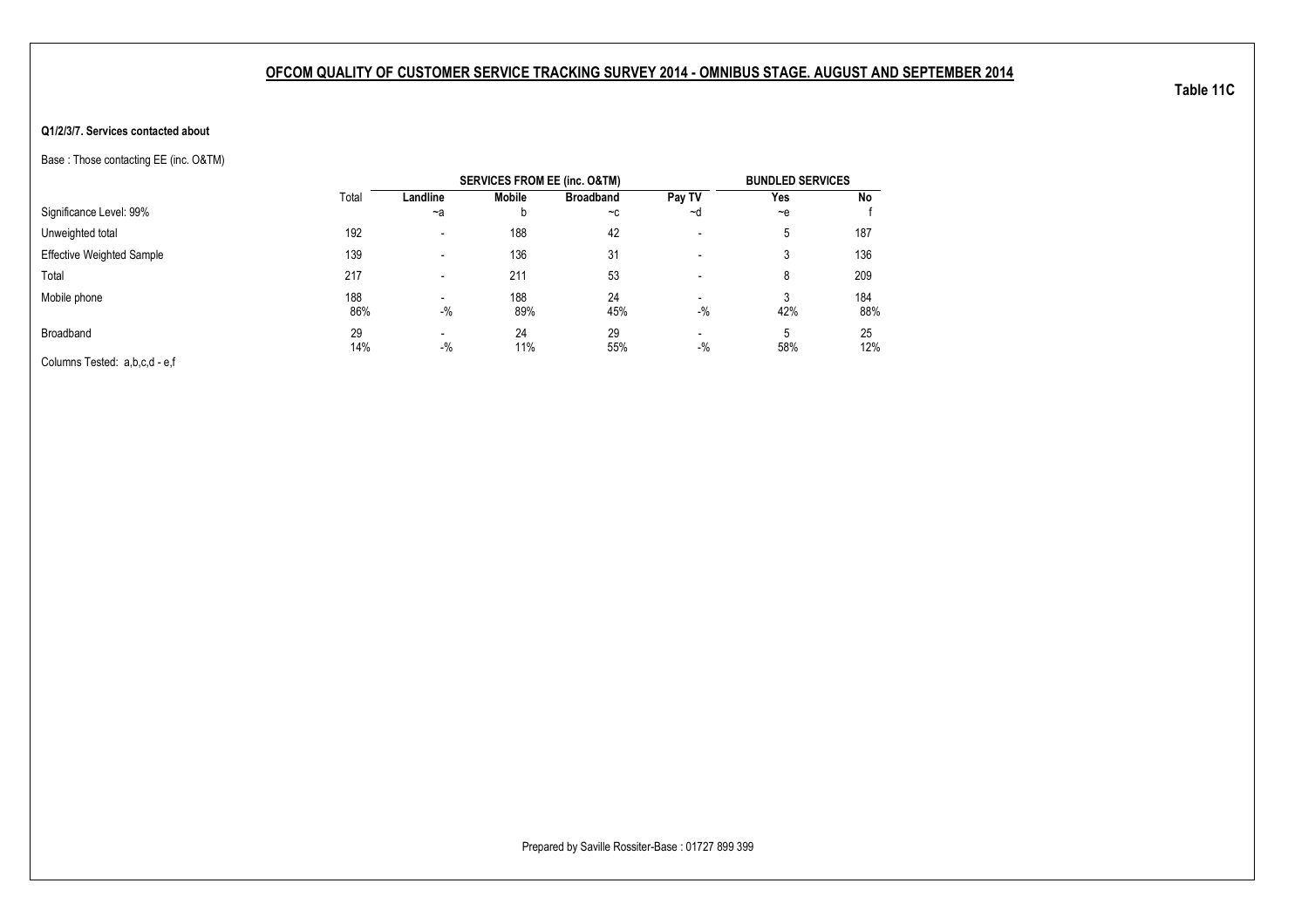#### **Q1/2/3/7. Services contacted about**

Base : Those contacting EE (inc. O&TM)

|                                                       |       |             | <b>GENDER</b> |       |       | <b>AGE</b> |       |       |       |        | <b>SOCIAL GRADE</b> |     |     |                | <b>NATION</b> |              |                          |
|-------------------------------------------------------|-------|-------------|---------------|-------|-------|------------|-------|-------|-------|--------|---------------------|-----|-----|----------------|---------------|--------------|--------------------------|
|                                                       |       |             |               |       |       |            |       |       |       |        |                     |     |     |                | SCOT-         |              |                          |
|                                                       | Total | <b>MALE</b> | <b>FEMALE</b> | 16-24 | 25-34 | 35-44      | 45-54 | 55-64 | $65+$ | AB     | C <sub>1</sub>      | C2  | DE  | <b>ENGLAND</b> | LAND          | <b>WALES</b> | N.I.                     |
| Significance Level: 99%                               |       | ~a          |               | $-c$  | ∼d    | ∼e         | ~t    | ~g    | ∼h    | $\sim$ | ایہ                 | ~k  |     | m              | ~n            | $~\sim$ 0    | $\neg p$                 |
| Unweighted total                                      | 192   | 79          | 113           | 24    | 57    | 38         | 30    | 19    | 24    | 39     | 62                  | 44  | 47  | 174            | 11            | b            |                          |
| <b>Effective Weighted Sample</b>                      | 139   | 59          | 80            | 17    | 47    | 28         | 22    | 16    | 19    | 30     | 52                  | 32  | 35  | 124            | 10            | 5            |                          |
| Total                                                 | 217   | 97          | 120           | 31    | 50    | 44         | 48    | 20    | 23    | 65     | 70                  | 48  | 34  | 185            | 18            | 11           |                          |
| Mobile phone                                          | 188   | 83          | 105           | 28    | 42    | 37         | 41    | 19    | 22    | 60     | 59                  | 41  | 28  | 164            | 17            |              |                          |
|                                                       | 86%   | 86%         | 87%           | 90%   | 84%   | 84%        | 84%   | 91%   | 94%   | 92%    | 84%                 | 84% | 84% | 88%            | 93%           | 37%          | 100%                     |
| Broadband                                             | 29    | 14          | 16            |       |       |            |       |       |       |        | 12                  |     |     | 21             |               |              | $\overline{\phantom{0}}$ |
|                                                       | 14%   | 14%         | 13%           | 10%   | 16%   | 16%        | 16%   | 9%    | 6%    | 8%     | 16%                 | 16% | 16% | 12%            | 7%            | 63%          | $-$ %                    |
| Columns Tested: a,b - c,d,e,f,g,h - i,j,k,l - m,n,o,p |       |             |               |       |       |            |       |       |       |        |                     |     |     |                |               |              |                          |

Prepared by Saville Rossiter-Base : 01727 899 399

**Table 11C**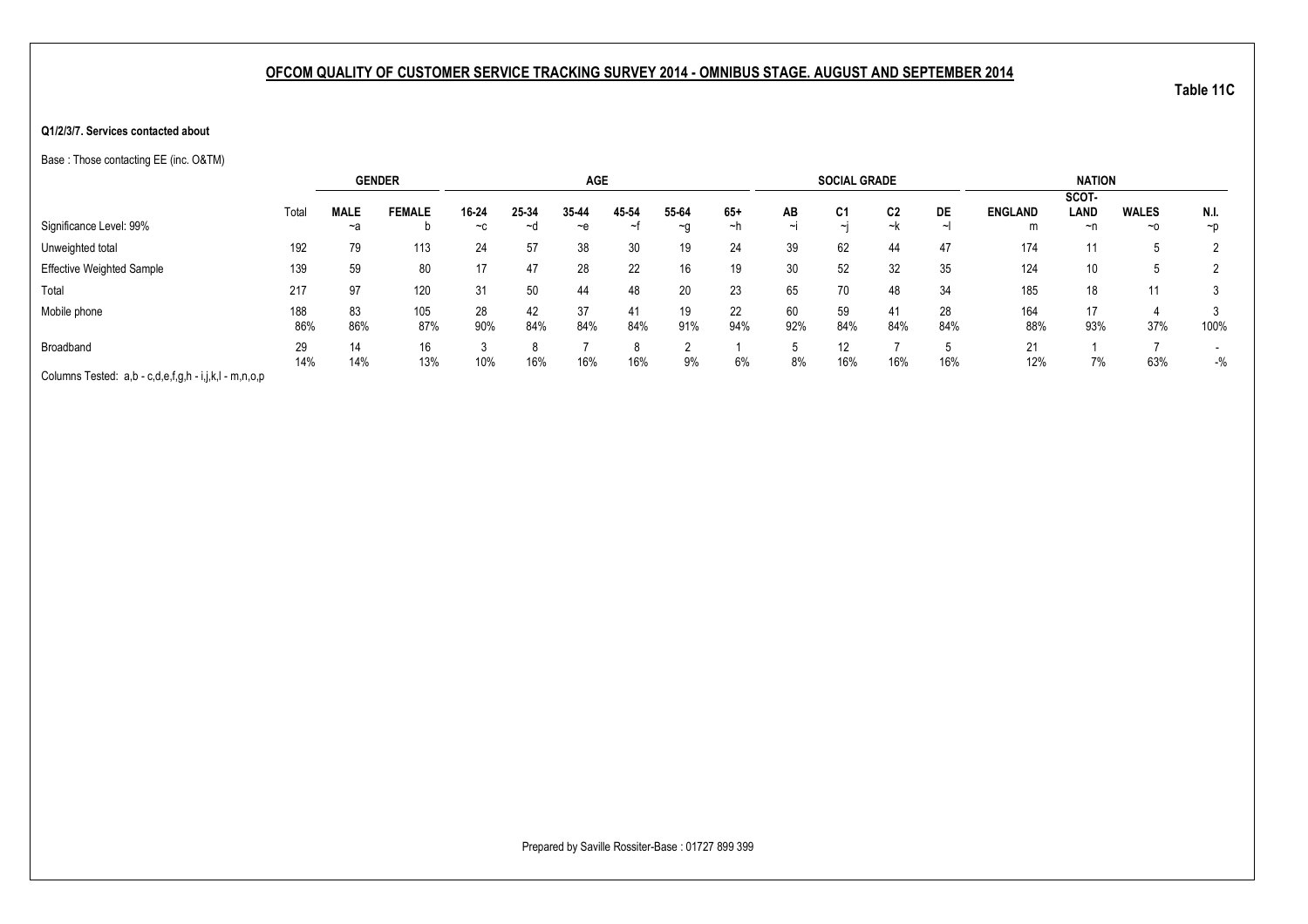**Q8. EE (inc. O&TM) - And thinking of the most recent issue you had to contact about, which one of the following categories did the issue fall into?**

Base : Contacted in the last 3 months

|                                                                                                                                      |           |                                    | <b>SERVICES FROM EE (inc. O&amp;TM)</b> |                             |                                   | <b>BUNDLED SERVICES</b>           |            |
|--------------------------------------------------------------------------------------------------------------------------------------|-----------|------------------------------------|-----------------------------------------|-----------------------------|-----------------------------------|-----------------------------------|------------|
|                                                                                                                                      | Total     | Landline                           | <b>Mobile</b>                           | <b>Broadband</b>            | Pay TV                            | Yes                               | No         |
| Significance Level: 99%                                                                                                              |           | $-a$                               | b                                       | $\mathord{\sim} \mathtt{C}$ | ~d                                | $\sim e$                          |            |
| Unweighted total                                                                                                                     | 192       |                                    | 188                                     | 42                          |                                   | 5                                 | 187        |
| <b>Effective Weighted Sample</b>                                                                                                     | 139       |                                    | 136                                     | 31                          |                                   | 3                                 | 136        |
| Total                                                                                                                                | 217       |                                    | 211                                     | 53                          |                                   | 8                                 | 209        |
| A billing, pricing or payment issue                                                                                                  | 66<br>31% | $-9/6$                             | 62<br>29%                               | 14<br>27%                   | $-9/6$                            | 3<br>42%                          | 63<br>30%  |
| A problem with your account details, for example name<br>and address etc.                                                            | 5<br>2%   | $\overline{\phantom{a}}$<br>$-9/6$ | 5<br>2%                                 | 1%                          | $\overline{\phantom{a}}$<br>$-$ % | 1<br>8%                           | 4<br>2%    |
| A fault with the service you are buying from them, for<br>example total or partial failure of service                                | 23<br>11% | $\overline{\phantom{a}}$<br>$-9/6$ | 23<br>11%                               | 10<br>20%                   | $\blacksquare$<br>$-$ %           | $\overline{\phantom{a}}$<br>$-$ % | 23<br>11%  |
| The service not performing as well as expected, for<br>example issues with picture quality, broadband speed,<br>mobile coverage etc. | 19<br>9%  | $-9/6$                             | 19<br>9%                                | 9<br>16%                    | $-$ %                             | 4<br>50%                          | 15<br>7%   |
| Problems with the repair service, for example it didn't<br>happen or didn't solve the problem                                        | 2<br>1%   | $-9/6$                             | $\overline{c}$<br>1%                    | $-9/6$                      | $-9/6$                            | $-$ %                             | 2<br>$1\%$ |
| A problem relating to the installation or set up of your<br>service                                                                  | 14<br>6%  | $\overline{\phantom{a}}$<br>$-$ %  | 13<br>6%                                | 2<br>4%                     | $\overline{\phantom{a}}$<br>$-$ % | $\overline{\phantom{a}}$<br>$-$ % | 14<br>7%   |
| Or something else, a general issue                                                                                                   | 88<br>41% | $-$ %                              | 87<br>41%                               | 17<br>32%                   | $-9/6$                            | $-9/6$                            | 88<br>42%  |
| <b>SUMMARY</b>                                                                                                                       |           |                                    |                                         |                             |                                   |                                   |            |
| <b>BILLING</b>                                                                                                                       | 71<br>33% | -<br>$-$ %                         | 67<br>32%                               | 15<br>28%                   | $-$ %                             | 4<br>50%                          | 67<br>32%  |
| Columns Tested: a,b,c,d - e,f                                                                                                        |           |                                    |                                         |                             |                                   |                                   |            |

**Table 11D**

Prepared by Saville Rossiter-Base : 01727 899 399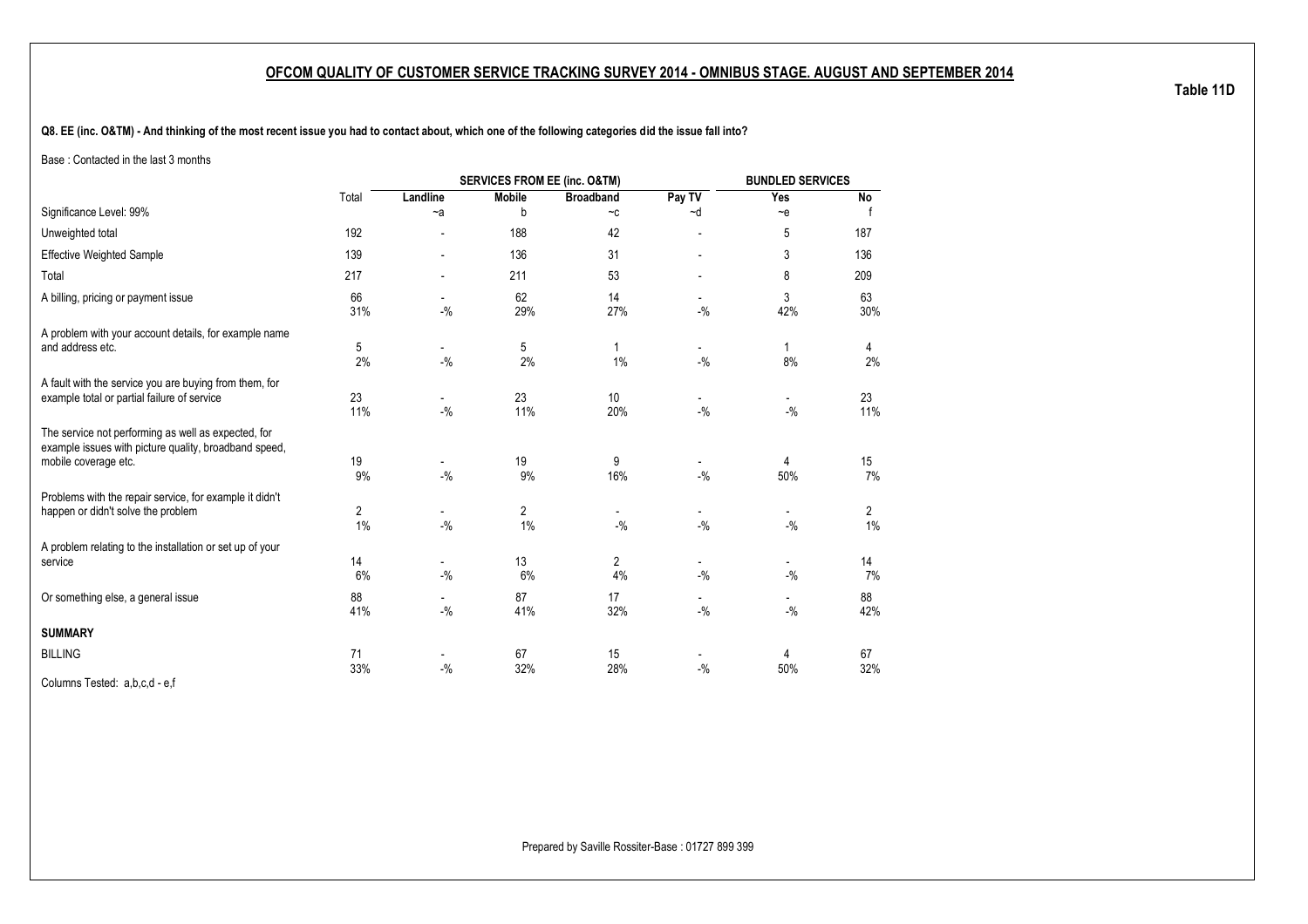**Q8. EE (inc. O&TM) - And thinking of the most recent issue you had to contact about, which one of the following categories did the issue fall into?**

Base : Contacted in the last 3 months

|                                  |            |                                   | <b>SERVICES FROM EE (inc. O&amp;TM)</b> |                  |                                   | <b>BUNDLED SERVICES</b>           |            |
|----------------------------------|------------|-----------------------------------|-----------------------------------------|------------------|-----------------------------------|-----------------------------------|------------|
|                                  | Total      | Landline                          | <b>Mobile</b>                           | <b>Broadband</b> | Pay TV                            | Yes                               | No         |
| Significance Level: 99%          |            | $-a$                              |                                         | $-c$             | ~d                                | $-e$                              |            |
| Unweighted total                 | 192        | $\overline{\phantom{0}}$          | 188                                     | 42               | $\overline{\phantom{a}}$          | 5                                 | 187        |
| <b>Effective Weighted Sample</b> | 139        | $\overline{\phantom{a}}$          | 136                                     | 31               | $\overline{\phantom{a}}$          | 3                                 | 136        |
| Total                            | 217        | $\overline{\phantom{0}}$          | 211                                     | 53               | $\overline{\phantom{a}}$          | 8                                 | 209        |
| <b>FAULT AND REPAIR</b>          | 44<br>20%  | $-$ %                             | 44<br>21%                               | 19<br>36%        | $\overline{\phantom{a}}$<br>$-$ % | 4<br>50%                          | 40<br>19%  |
| <b>GENERAL ENQUIRY</b>           | 102<br>47% | $\overline{\phantom{a}}$<br>$-$ % | 100<br>48%                              | 19<br>36%        | $\overline{\phantom{0}}$<br>$-$ % | $\overline{\phantom{0}}$<br>$-$ % | 102<br>49% |
| Columns Tested: a,b,c,d - e,f    |            |                                   |                                         |                  |                                   |                                   |            |

Prepared by Saville Rossiter-Base : 01727 899 399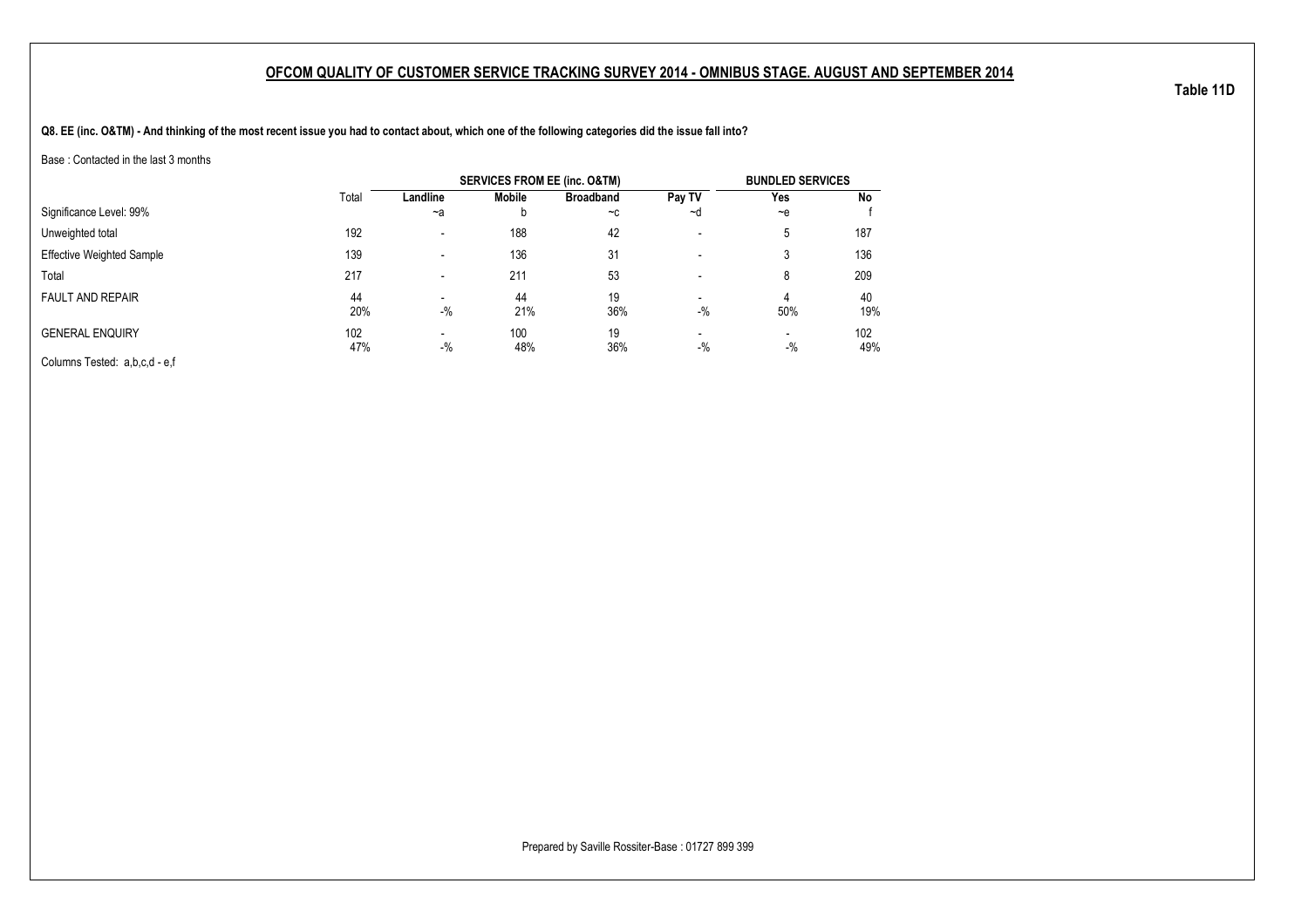**Table 11D**

**Q8. EE (inc. O&TM) - And thinking of the most recent issue you had to contact about, which one of the following categories did the issue fall into?**

Base : Contacted in the last 3 months

|                                                                                                                                      |                         |             | <b>GENDER</b>        |                         |                      | <b>AGE</b>                        |           |                        |           |                      | <b>SOCIAL GRADE</b>                |                      |                                    |                         | <b>NATION</b>                     |                                   |                |
|--------------------------------------------------------------------------------------------------------------------------------------|-------------------------|-------------|----------------------|-------------------------|----------------------|-----------------------------------|-----------|------------------------|-----------|----------------------|------------------------------------|----------------------|------------------------------------|-------------------------|-----------------------------------|-----------------------------------|----------------|
|                                                                                                                                      |                         |             |                      |                         |                      |                                   |           |                        |           |                      |                                    |                      |                                    |                         | SCOT-                             |                                   |                |
|                                                                                                                                      | Total                   | <b>MALE</b> | <b>FEMALE</b>        | 16-24                   | 25-34                | 35-44                             | 45 54     | 55-64                  | $65+$     | AB<br>$\sim i$       | C <sub>1</sub>                     | C <sub>2</sub><br>~k | DE                                 | <b>ENGLAND</b>          | LAND                              | <b>WALES</b>                      | N.I.           |
| Significance Level: 99%                                                                                                              |                         | $-a$        | h                    | $-c$                    | ~d                   | $-e$                              | ~f        | $\sim g$               | $-h$      |                      | $\overline{\mathbf{y}}$            |                      | $\sim$                             | m                       | $\neg$ n                          | $~\sim$ 0                         | $\neg p$       |
| Unweighted total                                                                                                                     | 192                     | 79          | 113                  | 24                      | 57                   | 38                                | 30        | 19                     | 24        | 39                   | 62                                 | 44                   | 47                                 | 174                     | 11                                | 5                                 | $\overline{2}$ |
| <b>Effective Weighted Sample</b>                                                                                                     | 139                     | 59          | 80                   | 17                      | 47                   | 28                                | 22        | 16                     | 19        | 30                   | 52                                 | 32                   | 35                                 | 124                     | 10                                | 5                                 | $\overline{2}$ |
| Total                                                                                                                                | 217                     | 97          | 120                  | 31                      | 50                   | 44                                | 48        | 20                     | 23        | 65                   | 70                                 | 48                   | 34                                 | 185                     | 18                                | 11                                | 3              |
| A billing, pricing or payment issue                                                                                                  | 66<br>31%               | 23<br>24%   | 43<br>36%            | 18<br>58%               | 13<br>27%            | 14<br>32%                         | 9<br>18%  | $\overline{4}$<br>18%  | 8<br>36%  | 10<br>16%            | 24<br>35%                          | 17<br>36%            | 14<br>42%                          | 58<br>31%               | $\overline{7}$<br>36%             | $\overline{2}$<br>17%             | $-{\%}$        |
| A problem with your account details, for example<br>name and address etc.                                                            | 5<br>2%                 | $1\%$       | 3<br>3%              | $-$ %                   | $\overline{2}$<br>4% | $\overline{\phantom{a}}$<br>$-$ % | $-$ %     | $\overline{2}$<br>9%   | 4%        | 2<br>3%              | $\star$<br>$\boldsymbol{*}0\!/\!0$ | $\overline{2}$<br>4% | $-$ %                              | 5<br>2%                 | $-$ %                             | $\mathbin{{\mathcal I}}_0$        | $-{\%}$        |
| A fault with the service you are buying from them,<br>for example total or partial failure of service                                | 23<br>11%               | 14<br>15%   | 9<br>7%              | 5<br>15%                | 8<br>16%             | 5<br>11%                          | 2<br>4%   | 3<br>15%               | 3%        | 6<br>9%              | 6<br>8%                            | 10<br>21%            | 4%                                 | 19<br>10%               | $\overline{\phantom{a}}$<br>$-$ % | 4<br>39%                          | $-$ %          |
| The service not performing as well as expected,<br>for example issues with picture quality,<br>broadband speed, mobile coverage etc. | 19<br>9%                | 10<br>10%   | 9<br>7%              | 4%                      | 4<br>8%              | 16%                               | 4<br>8%   | 7%                     | 4%        | 6<br>9%              | 7<br>9%                            | 3<br>7%              | 3<br>9%                            | 14<br>8%                | $\overline{\phantom{a}}$<br>$-$ % | 5<br>44%                          | $-{\%}$        |
| Problems with the repair service, for example it<br>didn't happen or didn't solve the problem                                        | $\overline{2}$<br>$1\%$ | 1%          | $\overline{c}$<br>1% | $\overline{2}$<br>$5\%$ | $-$ %                | 2%                                | $-$ %     | $-$ %                  | $-$ %     | $\overline{2}$<br>2% | $\overline{\phantom{a}}$<br>$ \%$  | 2%                   | $\overline{\phantom{a}}$<br>$-9/6$ | $\overline{2}$<br>$1\%$ | $\overline{\phantom{a}}$<br>$-$ % | $\overline{\phantom{a}}$<br>$-$ % | $-9/6$         |
| A problem relating to the installation or set up of<br>your service                                                                  | 14<br>6%                | 5<br>5%     | 9<br>7%              | $\sim$<br>$-$ %         | $\overline{2}$<br>3% | $\overline{\phantom{a}}$<br>$-$ % | 6<br>13%  | $5\phantom{.0}$<br>26% | 3%        | 9<br>14%             | 3<br>4%                            | 3%                   | 1%                                 | 10<br>5%                | 4<br>21%                          | $\sim$<br>$ \%$                   | $-{\%}$        |
| Or something else, a general issue                                                                                                   | 88<br>41%               | 42<br>44%   | 46<br>38%            | 6<br>18%                | 21<br>43%            | 17<br>39%                         | 28<br>57% | 5<br>25%               | 12<br>50% | 30<br>47%            | 31<br>44%                          | 13<br>26%            | 15<br>44%                          | 78<br>42%               | 8<br>43%                          | $\sim$<br>$-$ %                   | 3<br>100%      |
| Columns Tested: a,b - c,d,e,f,g,h - i,j,k,l - m,n,o,p                                                                                |                         |             |                      |                         |                      |                                   |           |                        |           |                      |                                    |                      |                                    |                         |                                   |                                   |                |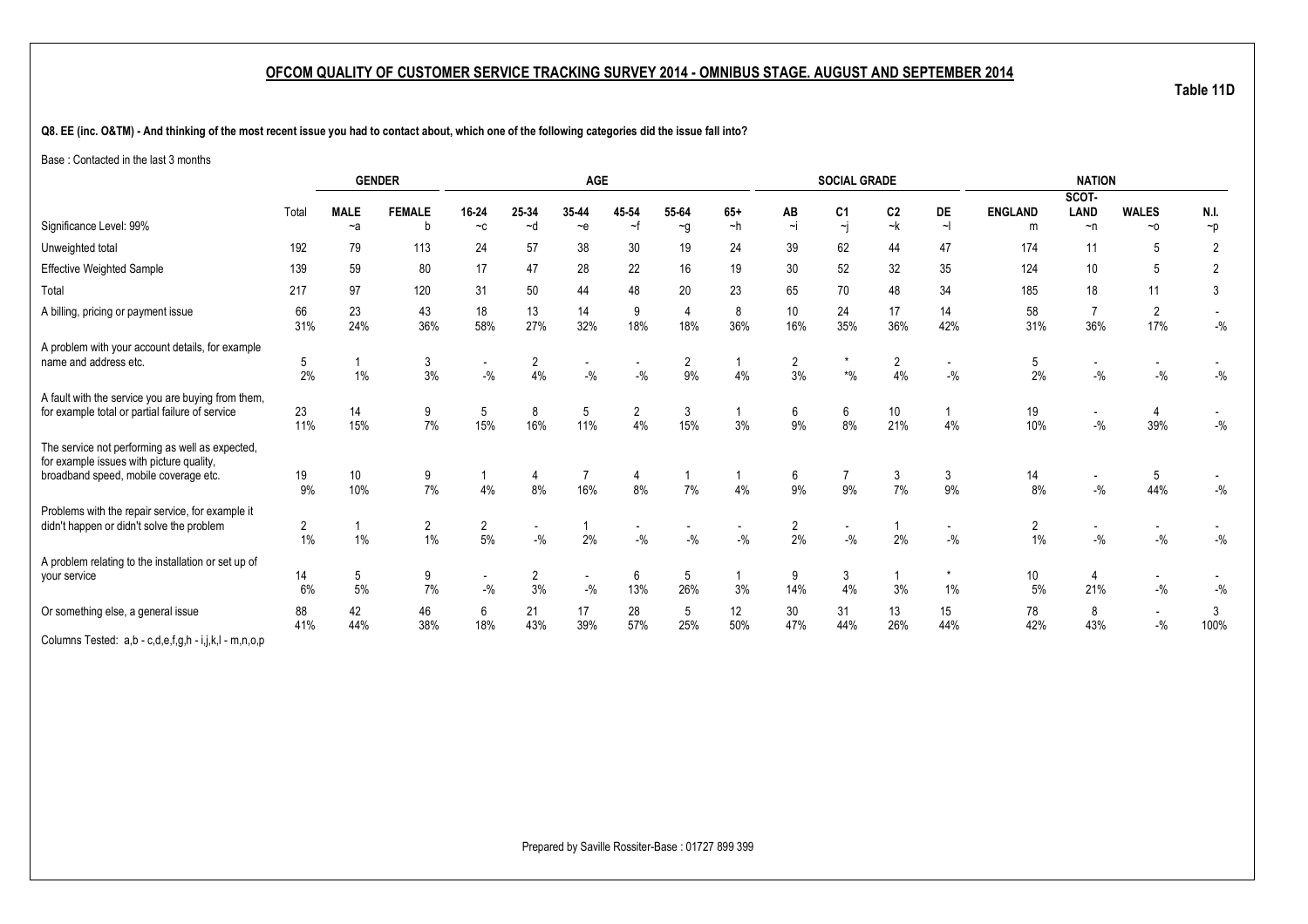**Table 11D**

**Q8. EE (inc. O&TM) - And thinking of the most recent issue you had to contact about, which one of the following categories did the issue fall into?**

Base : Contacted in the last 3 months

|                                                       |       | <b>GENDER</b> |               |       |       | <b>AGE</b> |            |          |                 |        | <b>SOCIAL GRADE</b> |                |     |                | <b>NATION</b>            |                          |                |
|-------------------------------------------------------|-------|---------------|---------------|-------|-------|------------|------------|----------|-----------------|--------|---------------------|----------------|-----|----------------|--------------------------|--------------------------|----------------|
|                                                       |       |               |               |       |       |            |            |          |                 |        |                     |                |     |                | SCOT-                    |                          |                |
|                                                       | Total | <b>MALE</b>   | <b>FEMALE</b> | 16-24 | 25-34 | 35-44      | 45-54      | 55-64    | $65+$           | AB     | C <sub>1</sub>      | C <sub>2</sub> | DE  | <b>ENGLAND</b> | LAND                     | <b>WALES</b>             | N.I.           |
| Significance Level: 99%                               |       | ~a            |               | $-c$  | ∼d    | $-e$       | $\tilde{}$ | $\sim g$ | ~h              | $\sim$ | $\sim$ i            | ~k             |     | m              | ~n                       | $~\sim$ 0                | $\neg$         |
| Unweighted total                                      | 192   | 79            | 113           | 24    | 57    | 38         | 30         | 19       | 24              | 39     | 62                  | 44             | 47  | 174            |                          | b.                       | $\overline{2}$ |
| <b>Effective Weighted Sample</b>                      | 139   | 59            | 80            | 17    | 47    | 28         | 22         | 16       | 19              | 30     | 52                  | 32             | 35  | 124            | 10                       | b.                       | $\overline{2}$ |
| Total                                                 | 217   | 97            | 120           | 31    | 50    | 44         | 48         | 20       | 23              | 65     | 70                  | 48             | 34  | 185            | 18                       | 11                       | 3              |
| <b>SUMMARY</b>                                        |       |               |               |       |       |            |            |          |                 |        |                     |                |     |                |                          |                          |                |
| <b>BILLING</b>                                        | 71    | 25            | 46            | 18    | 15    | 14         | 9          | 6        |                 | 12     | 25                  | 20             | 14  | 62             |                          | ◠                        |                |
|                                                       | 33%   | 25%           | 38%           | 58%   | 30%   | 32%        | 18%        | 27%      | 40%             | 19%    | 35%                 | 41%            | 42% | 34%            | 36%                      | 17%                      | $-$ %          |
| <b>FAULT AND REPAIR</b>                               | 44    | 25            | 19            |       | 12    | 13         | 6          |          | $\mathcal{P}$   | 13     | 12                  | 14             |     | 35             | $\overline{\phantom{a}}$ | 9                        |                |
|                                                       | 20%   | 26%           | 16%           | 24%   | 24%   | 29%        | 13%        | 21%      | 7%              | 20%    | 17%                 | 30%            | 13% | 19%            | $-$ %                    | 83%                      | $-$ %          |
| <b>GENERAL ENQUIRY</b>                                | 102   | 47            | 55            | 6     | 23    | 17         | 34         | 10       | 12 <sup>°</sup> | 39     | 33                  | 14             | 15  | 88             |                          | $\overline{\phantom{a}}$ |                |
|                                                       | 47%   | 49%           | 46%           | 18%   | 46%   | 39%        | 70%        | 51%      | 53%             | 61%    | 48%                 | 29%            | 45% | 47%            | 64%                      | $-9/6$                   | 100%           |
| Columns Tested: a,b - c,d,e,f,g,h - i,j,k,l - m,n,o,p |       |               |               |       |       |            |            |          |                 |        |                     |                |     |                |                          |                          |                |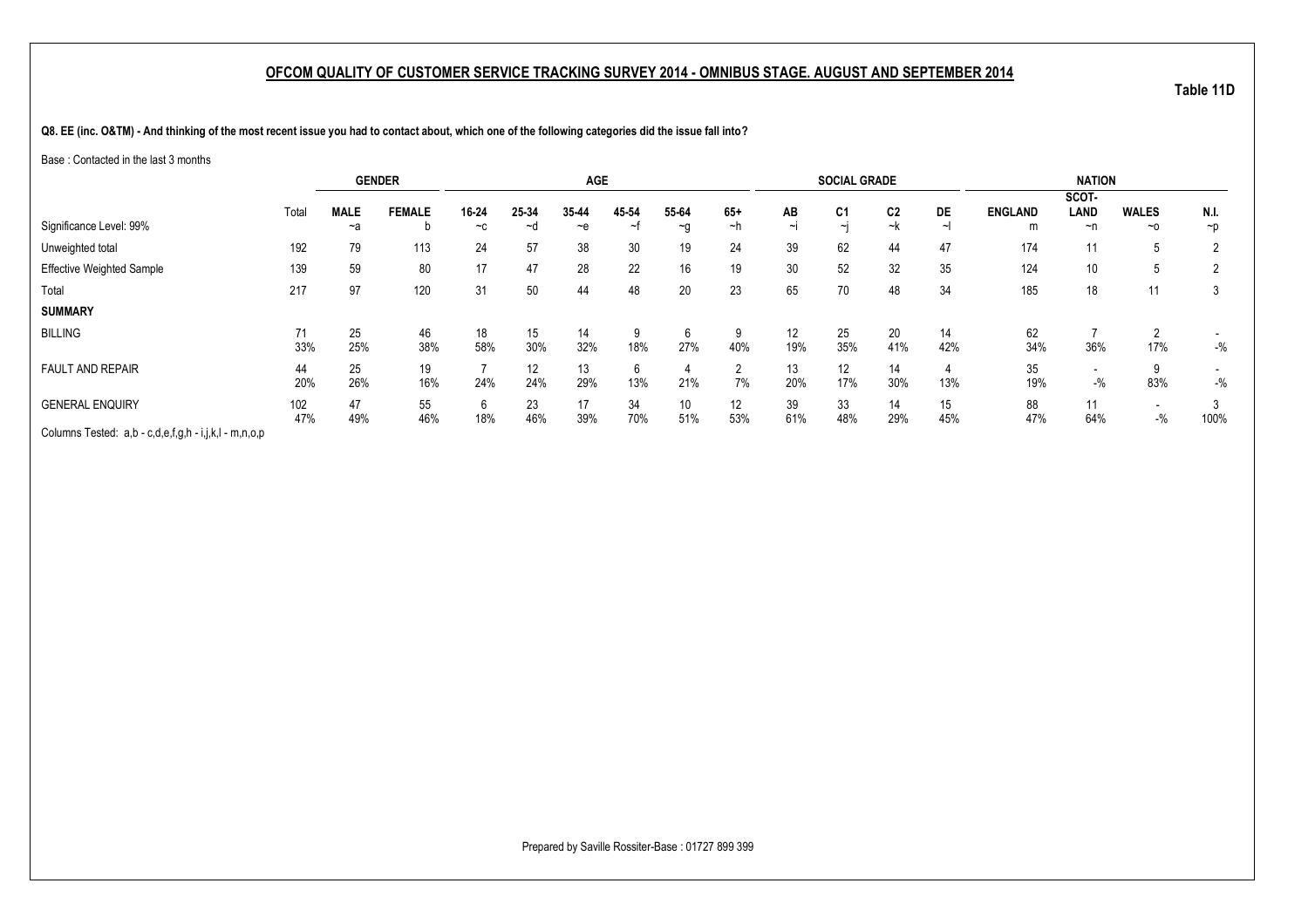### **Services used from 3**

Base : Those using 3

|                                  |             |          | <b>SERVICES FROM 3</b> |                                   |                                   | <b>BUNDLED SERVICES</b>           |             |
|----------------------------------|-------------|----------|------------------------|-----------------------------------|-----------------------------------|-----------------------------------|-------------|
|                                  | Total       | Landline | Mobile                 | <b>Broadband</b>                  | Pay TV                            | Yes                               | No          |
| Significance Level: 99%          |             | $-a$     |                        | $-c$                              | ~d                                | $-e$                              |             |
| Unweighted total                 | 293         |          | 293                    |                                   | $\overline{\phantom{0}}$          | $\overline{\phantom{a}}$          | 293         |
| <b>Effective Weighted Sample</b> | 220         |          | 220                    |                                   | -                                 | $\overline{\phantom{a}}$          | 220         |
| Total                            | 278         |          | 278                    |                                   | -                                 | $\overline{\phantom{a}}$          | 278         |
| Mobile phone                     | 278<br>100% | $-9/6$   | 278<br>100%            | $\overline{\phantom{0}}$<br>$-$ % | $\overline{\phantom{0}}$<br>$-$ % | $\overline{\phantom{a}}$<br>$-$ % | 278<br>100% |
| Columns Tested: a,b,c,d - e,f    |             |          |                        |                                   |                                   |                                   |             |

Prepared by Saville Rossiter-Base : 01727 899 399

**Table 13A**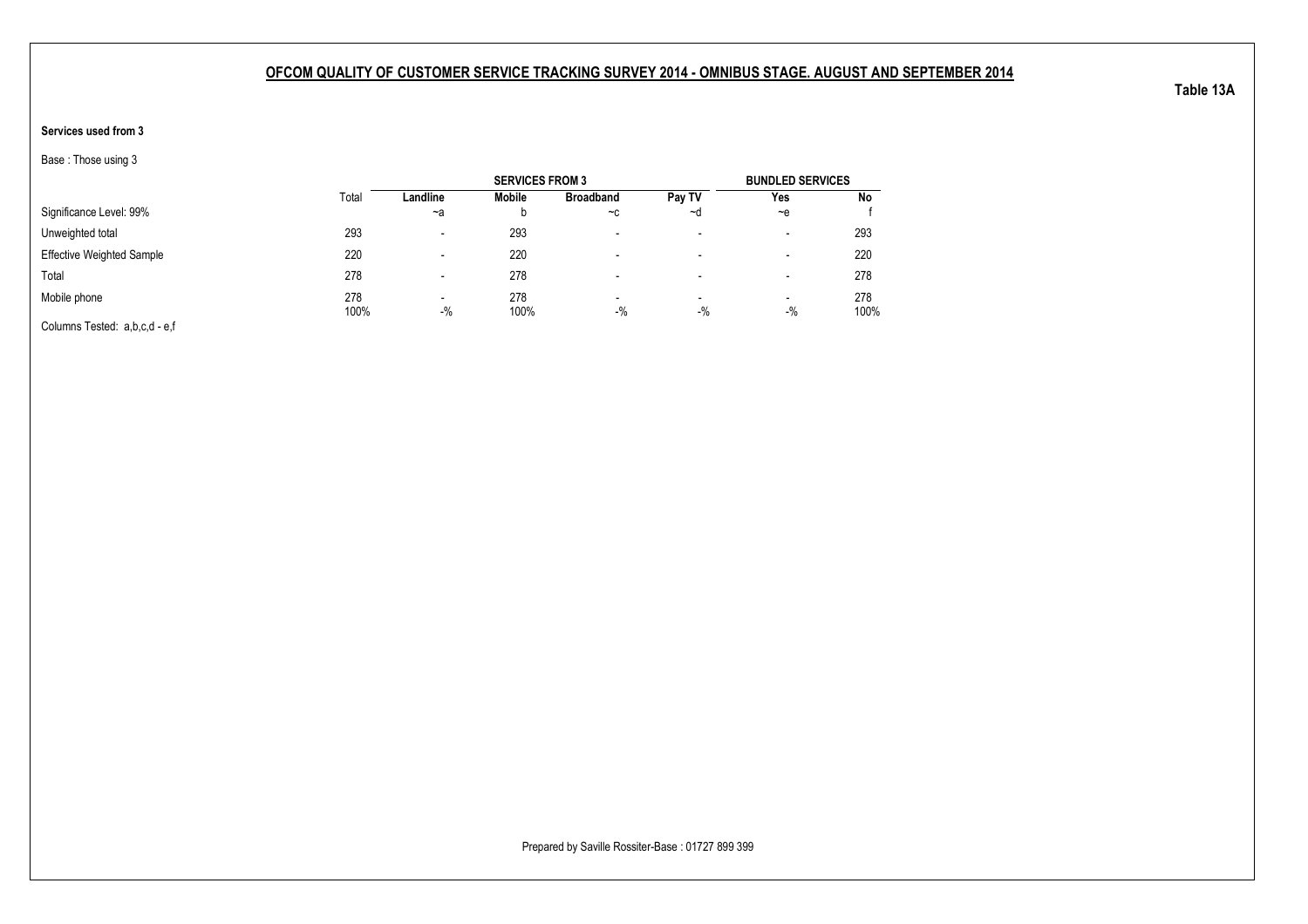### **Services used from 3**

Base : Those using 3

|                                                       |       | <b>GENDER</b> |               |       |       | <b>AGE</b> |          |           |       |        | <b>SOCIAL GRADE</b> |      |      |                | <b>NATION</b> |                 |          |
|-------------------------------------------------------|-------|---------------|---------------|-------|-------|------------|----------|-----------|-------|--------|---------------------|------|------|----------------|---------------|-----------------|----------|
|                                                       |       |               |               |       |       |            |          |           |       |        |                     |      |      |                | SCOT-         |                 |          |
|                                                       | Total | <b>MALE</b>   | <b>FEMALE</b> | 16-24 | 25-34 | 35-44      | 45-54    | 55-64     | $65+$ | AB     | C1                  | C2   | DE   | <b>ENGLAND</b> | <b>LAND</b>   | <b>WALES</b>    | N.I.     |
| Significance Level: 99%                               |       | а             |               | $-c$  | ~⊴    | $-e$       | $\sim$ t | $~\sim$ 0 | ~h    | $\sim$ | $\sim$ I            | ~k   |      | m              | ~n            | $~\sim$ 0       | $\neg$ D |
| Unweighted total                                      | 293   | 134           | 159           | 52    | 91    | 61         | 51       | 23        | 15    | 41     | 71                  | 56   | 125  | 260            | 25            |                 |          |
| <b>Effective Weighted Sample</b>                      | 220   | 109           | 113           | 44    | 69    | 43         | 40       | 20        |       | 33     | 54                  | 47   | 101  | 196            | 20            |                 |          |
| Total                                                 | 278   | 149           | 129           | 62    |       | 67         | 50       |           |       | 53     | 84                  | 55   | 87   | 242            | 24            | 10              |          |
| Mobile phone                                          | 278   | 149           | 129           | 62    |       | 67         | 50       |           |       | 53     | 84                  | 55   | 87   | 242            | 24            | 10 <sup>1</sup> |          |
|                                                       | 100%  | 100%          | 100%          | 100%  | 100%  | 100%       | 100%     | 100%      | 100%  | 100%   | 100%                | 100% | 100% | 100%           | 100%          | 100%            | 100%     |
| Columns Tested: a,b - c,d,e,f,g,h - i,j,k,l - m,n,o,p |       |               |               |       |       |            |          |           |       |        |                     |      |      |                |               |                 |          |

Prepared by Saville Rossiter-Base : 01727 899 399

**Table 13A**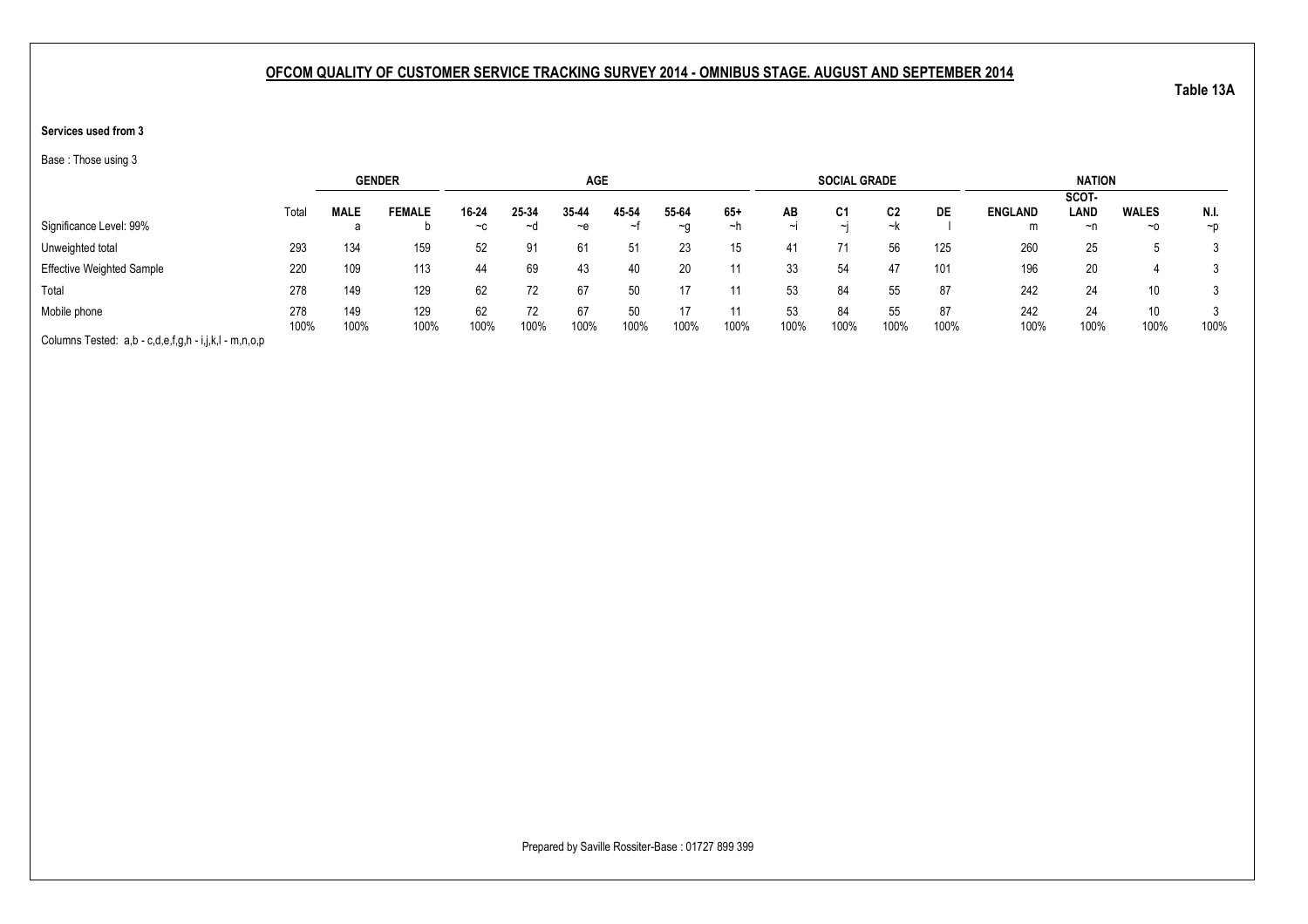#### **Q6/Q7. Whether contacted and service contacted about**

Base : Those using 3

|                                  |            |                                   | <b>SERVICES FROM 3</b> |                          |                          | <b>BUNDLED SERVICES</b> |            |
|----------------------------------|------------|-----------------------------------|------------------------|--------------------------|--------------------------|-------------------------|------------|
|                                  | Total      | Landline                          | <b>Mobile</b>          | <b>Broadband</b>         | Pay TV                   | Yes                     | No         |
| Significance Level: 99%          |            | $-a$                              | b                      | $-c$                     | ~d                       | $-$ e                   |            |
| Unweighted total                 | 293        | $\overline{\phantom{a}}$          | 293                    | $\overline{\phantom{a}}$ | $\overline{\phantom{a}}$ | -                       | 293        |
| <b>Effective Weighted Sample</b> | 220        | $\overline{\phantom{a}}$          | 220                    |                          |                          | -                       | 220        |
| Total                            | 278        | $\overline{\phantom{a}}$          | 278                    |                          |                          | -                       | 278        |
| Contacted in the last 3 months   | 72<br>26%  | $-$ %                             | 72<br>26%              | $-$ %                    | -<br>$-$ %               | $-$ %                   | 72<br>26%  |
| Not contacted                    | 206<br>74% | $-$ %                             | 206<br>74%             | $-$ %                    | $-$ %                    | $-$ %                   | 206<br>74% |
| Don't know whether contacted     | $*$ %      | $-$ %                             | $*$ %                  | $-$ %                    | -<br>$-$ %               | -<br>$-$ %              | $*$ %      |
| Mobile phone                     | 72<br>26%  | $\overline{\phantom{a}}$<br>$-$ % | 72<br>26%              | $-$ %                    | $-$ %                    | -<br>$-$ %              | 72<br>26%  |
| Columns Tested: a,b,c,d - e,f    |            |                                   |                        |                          |                          |                         |            |

**Table 13B**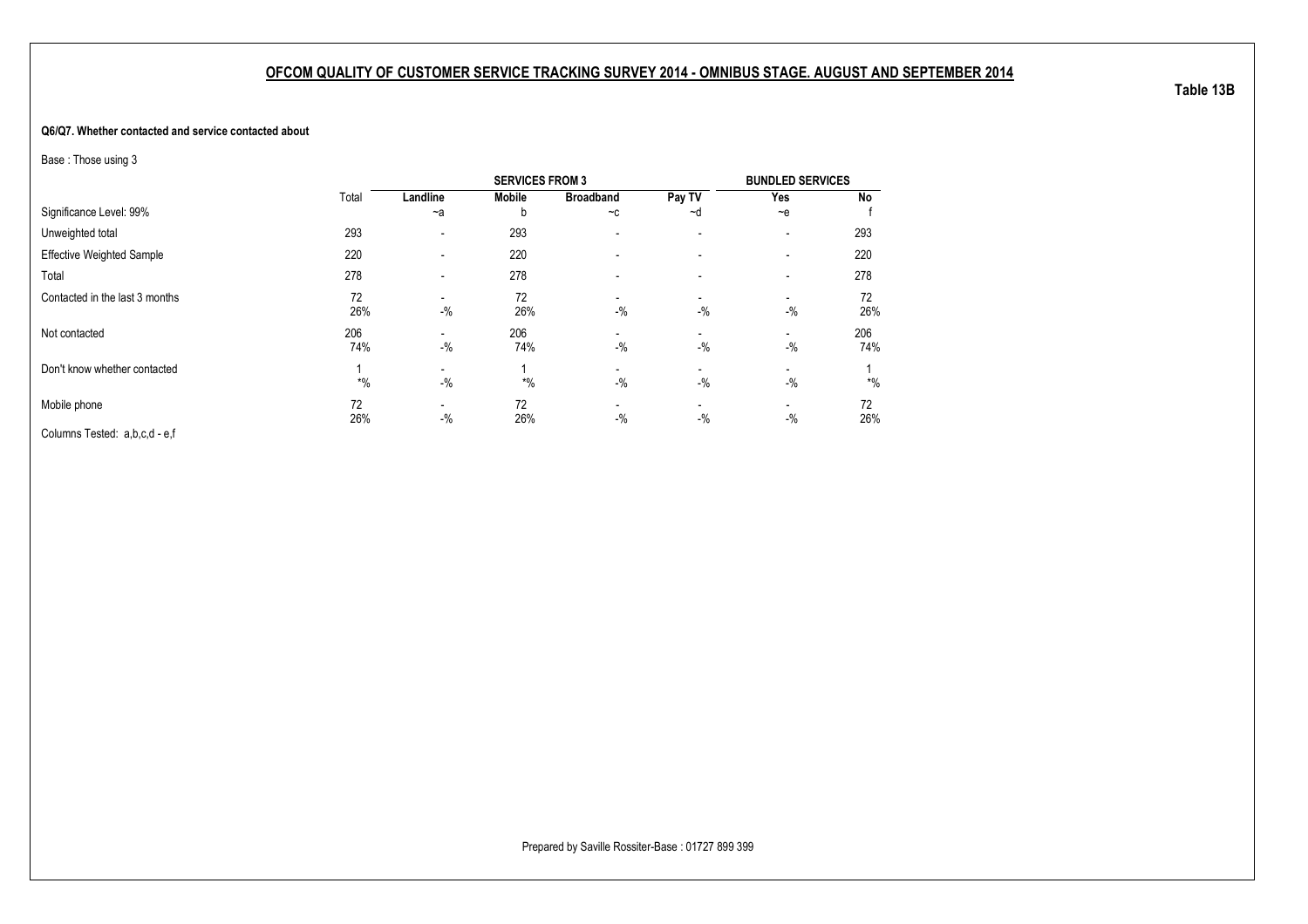#### **Q6/Q7. Whether contacted and service contacted about**

Base : Those using 3

|                                                       |       |             | <b>GENDER</b> |       |       | <b>AGE</b> |       |          |              |        | <b>SOCIAL GRADE</b> |                |     |                | <b>NATION</b> |              |        |
|-------------------------------------------------------|-------|-------------|---------------|-------|-------|------------|-------|----------|--------------|--------|---------------------|----------------|-----|----------------|---------------|--------------|--------|
|                                                       |       |             |               |       |       |            |       |          |              |        |                     |                |     |                | SCOT-         |              |        |
|                                                       | Total | <b>MALE</b> | <b>FEMALE</b> | 16-24 | 25-34 | 35-44      | 45-54 | 55-64    | $65+$        | AB     | C <sub>1</sub>      | C <sub>2</sub> | DE  | <b>ENGLAND</b> | LAND          | <b>WALES</b> | N.I.   |
| Significance Level: 99%                               |       |             |               | $-c$  | ~d    | $-e$       | ∼     | $\sim g$ | ~h           | $\sim$ | $\sim$              | ~k             |     | m              | ~n            | $~\sim$ 0    | $\neg$ |
| Unweighted total                                      | 293   | 134         | 159           | 52    | 91    | 61         | 51    | 23       | 15           | 41     | 71                  | 56             | 125 | 260            | 25            | ີວ           |        |
| <b>Effective Weighted Sample</b>                      | 220   | 109         | 113           | 44    | 69    | 43         | 40    | 20       | 11           | 33     | 54                  | 47             | 101 | 196            | 20            |              |        |
| Total                                                 | 278   | 149         | 129           | 62    | 72    | 67         | 50    | 17       | 11           | 53     | 84                  | 55             | 87  | 242            | 24            | 10           |        |
| Contacted in the last 3 months                        | 72    | 37          | 34            | 15    | 21    | 18         | 13    | 3        |              | 21     | 20                  | 12             | 19  | 55             | 11            | 6            |        |
|                                                       | 26%   | 25%         | 26%           | 24%   | 29%   | 26%        | 27%   | 19%      | 17%          | 40%    | 24%                 | 21%            | 22% | 23%            | 46%           | 55%          | $-$ %  |
| Not contacted                                         | 206   | 111         | 95            | 46    | 51    | 49         | 37    | 14       | 9            | 31     | 64                  | 43             | 67  | 186            | 13            | 5            |        |
|                                                       | 74%   | 74%         | 74%           | 75%   | 71%   | 74%        | 73%   | 81%      | 83%          | 60%    | 76%                 | 79%            | 77% | 77%            | 54%           | 45%          | 100%   |
| Don't know whether contacted                          |       |             |               |       |       |            |       |          |              |        |                     |                |     |                |               |              |        |
|                                                       | $*$ % | 1%          | $-$ %         | $1\%$ | $-$ % | $-$ %      | $-$ % | $-$ %    | $-$ %        | $-$ %  | $-$ %               | $-$ %          | 1%  | $^{*0}$        | $-$ %         | $-$ %        | $-$ %  |
| Mobile phone                                          | 72    | 37          | 34            | 15    | 21    | 18         | 13    | $\sim$   | <sup>o</sup> | 21     | 20                  | 12             | 19  | 55             | 11            | 6            |        |
|                                                       | 26%   | 25%         | 26%           | 24%   | 29%   | 26%        | 27%   | 19%      | 17%          | 40%    | 24%                 | 21%            | 22% | 23%            | 46%           | 55%          | $-$ %  |
| Columns Tested: a,b - c,d,e,f,g,h - i,j,k,l - m,n,o,p |       |             |               |       |       |            |       |          |              |        |                     |                |     |                |               |              |        |

**Table 13B**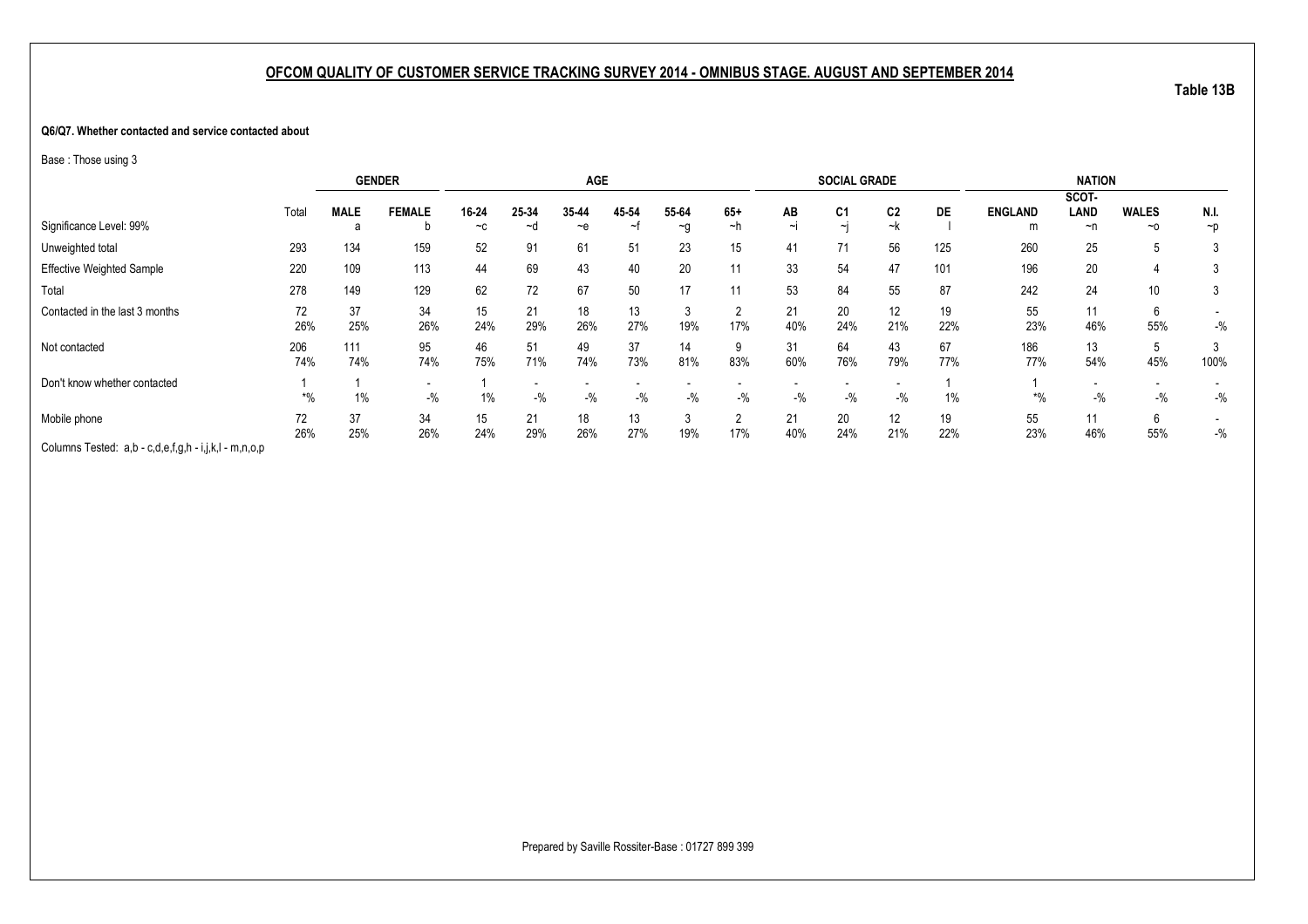### **Q1/2/3/7. Services contacted about**

Base : Those contacting 3

|                                  |            |                                   | <b>SERVICES FROM 3</b> |                          |                                   | <b>BUNDLED SERVICES</b>  |            |
|----------------------------------|------------|-----------------------------------|------------------------|--------------------------|-----------------------------------|--------------------------|------------|
|                                  | Total      | Landline                          | Mobile                 | <b>Broadband</b>         | Pay TV                            | Yes                      | No         |
| Significance Level: 99%          |            | $-a$                              | ∼b                     | $-c$                     | ~d                                | $-e$                     | ∼t         |
| Unweighted total                 | 74         | $\overline{\phantom{0}}$          | 74                     | $\overline{\phantom{0}}$ | $\overline{\phantom{a}}$          | $\overline{\phantom{a}}$ | 74         |
| <b>Effective Weighted Sample</b> | 56         |                                   | 56                     | $\overline{\phantom{0}}$ | -                                 | -                        | 56         |
| Total                            | 72         |                                   | 72                     | -                        | $\,$                              | $\,$                     | 72         |
| Mobile phone                     | 72<br>100% | $\overline{\phantom{0}}$<br>$-$ % | 72<br>100%             | $\,$<br>$-$ %            | $\overline{\phantom{a}}$<br>$-$ % | $\blacksquare$<br>$-$ %  | 72<br>100% |
| Columns Tested: a,b,c,d - e,f    |            |                                   |                        |                          |                                   |                          |            |

**Table 13C**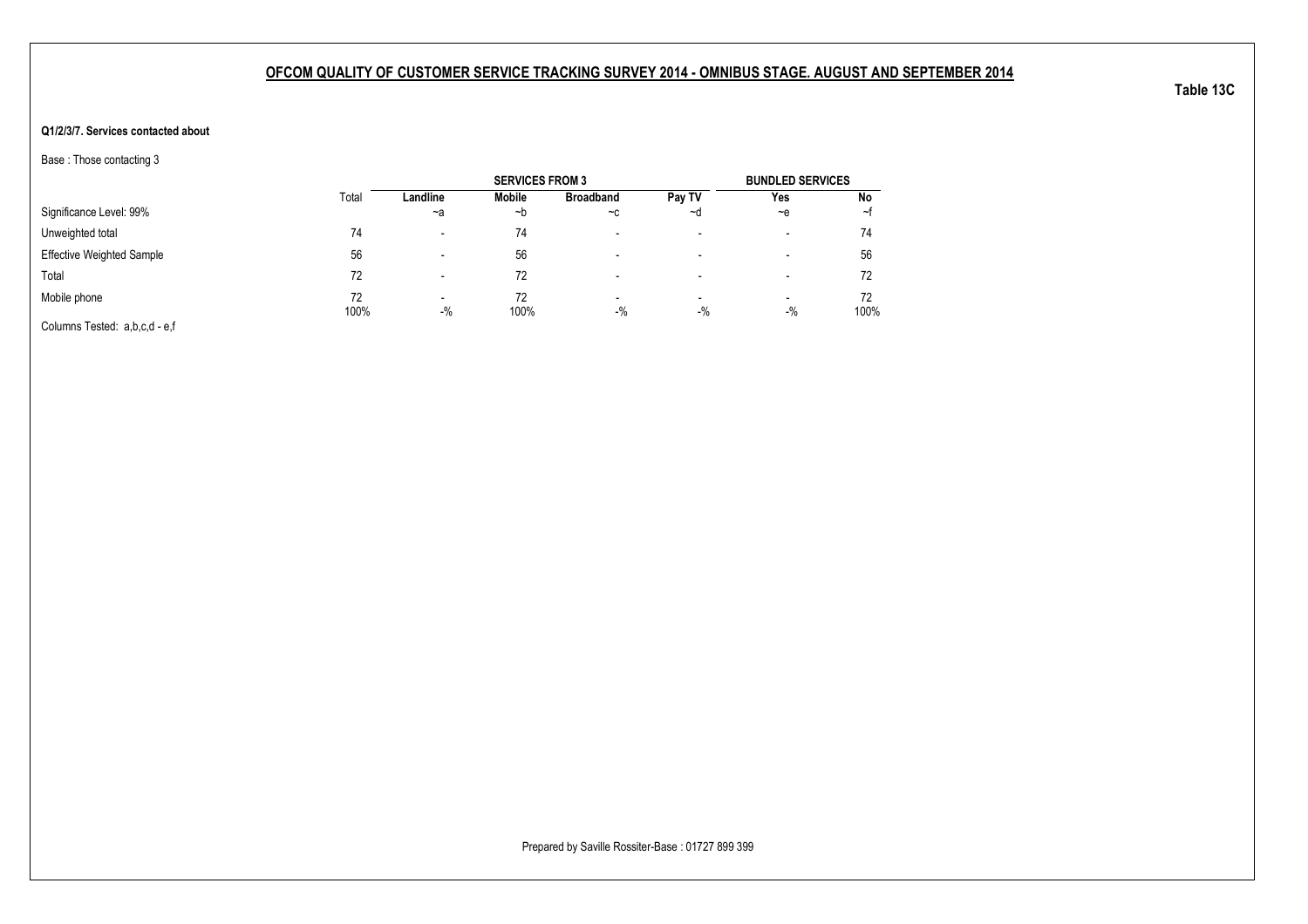#### **Q1/2/3/7. Services contacted about**

Base : Those contacting 3

|                                                       |       |             | <b>GENDER</b> |       |       | <b>AGE</b> |       |       |      |        | <b>SOCIAL GRADE</b> |      |      |                | <b>NATION</b> |              |                          |
|-------------------------------------------------------|-------|-------------|---------------|-------|-------|------------|-------|-------|------|--------|---------------------|------|------|----------------|---------------|--------------|--------------------------|
|                                                       |       |             |               |       |       |            |       |       |      |        |                     |      |      |                | SCOT-         |              |                          |
|                                                       | Total | <b>MALE</b> | <b>FEMALE</b> | 16-24 | 25-34 | 35 44      | 45-54 | 55-64 | 65+  | AB     | C1                  | C2   | DE   | <b>ENGLAND</b> | LAND          | <b>WALES</b> | N.I.                     |
| Significance Level: 99%                               |       | ~a          | ~b            | $-c$  | ∼d    | ~e         | ∼     | ∼a    | ∼h   | $\sim$ | $\sim$              | ~k   | ᅬ    | $~\sim$ m      | ~n            | $~\sim$ 0    | $\neg$ D                 |
| Unweighted total                                      | 74    | 31          | 43            |       | 23    | 19         | 12    | h     |      |        | 17                  |      | 27   | 60             |               |              |                          |
| <b>Effective Weighted Sample</b>                      | 56    | 25          | 33            | 10    |       | 16         |       |       |      | 15     | 13                  |      | 20   | 48             | 8             |              | $\overline{\phantom{0}}$ |
| Total                                                 | 72    | 37          | 34            | 15    |       | 18         | 13    |       |      |        | 20                  |      | 19   | 55             |               |              | $\overline{\phantom{0}}$ |
| Mobile phone                                          | 72    | 37          | 34            | 15    | 21    | 18         | 13    |       |      | 21     | 20                  | 12   | 19   | 55             | 11            | h            |                          |
|                                                       | 100%  | 100%        | 100%          | 100%  | 100%  | 100%       | 100%  | 100%  | 100% | 100%   | 100%                | 100% | 100% | 100%           | 100%          | 100%         | $-$ %                    |
| Columns Tested: a,b - c,d,e,f,g,h - i,j,k,l - m,n,o,p |       |             |               |       |       |            |       |       |      |        |                     |      |      |                |               |              |                          |

Prepared by Saville Rossiter-Base : 01727 899 399

**Table 13C**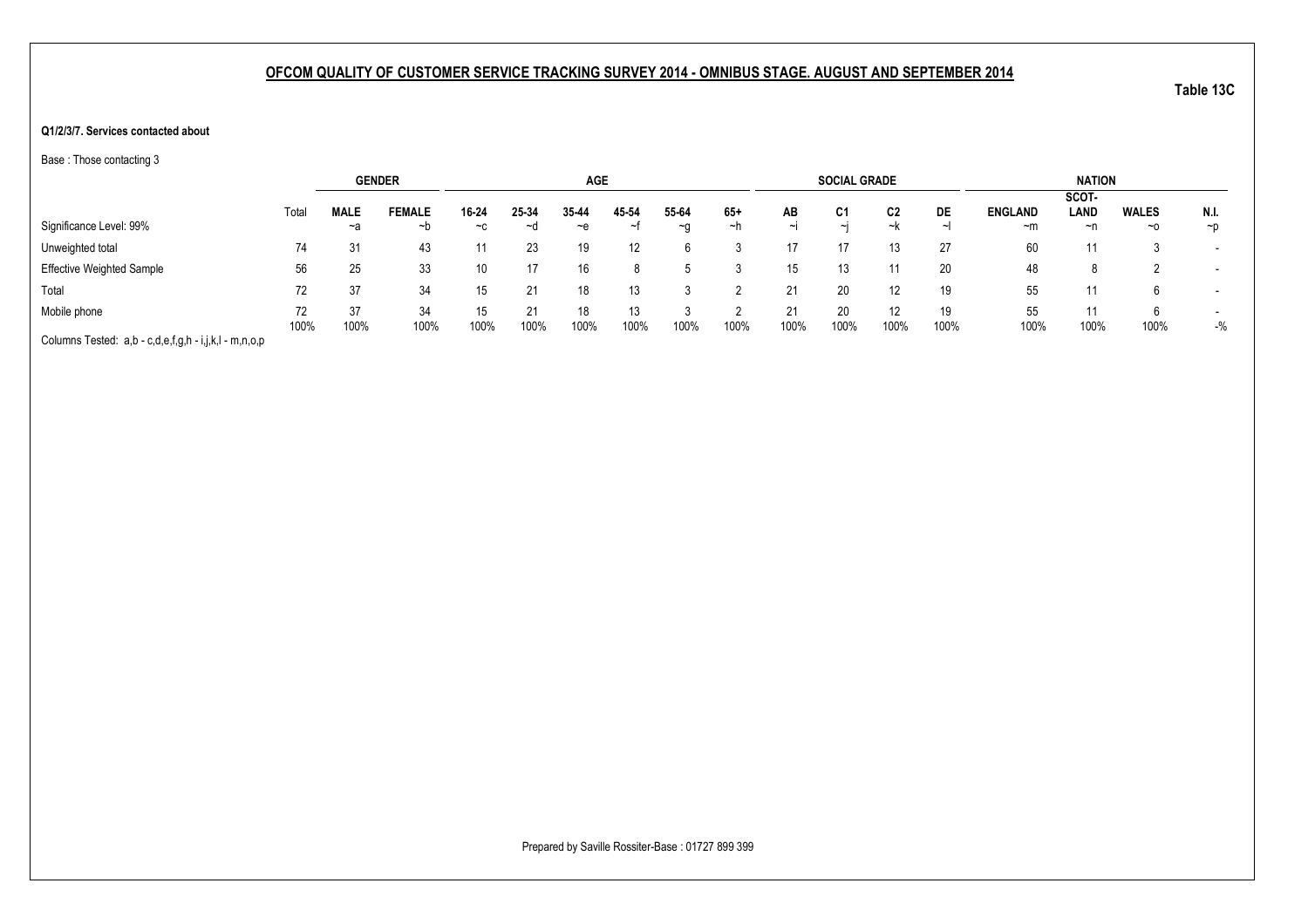**Q8. 3 - And thinking of the most recent issue you had to contact about, which one of the following categories did the issue fall into?**

Base : Contacted in the last 3 months

|                                                                                                                                      |           |                                    |                      | <b>BUNDLED SERVICES</b>            |                                   |                                    |           |
|--------------------------------------------------------------------------------------------------------------------------------------|-----------|------------------------------------|----------------------|------------------------------------|-----------------------------------|------------------------------------|-----------|
|                                                                                                                                      | Total     | Landline                           | <b>Mobile</b>        | <b>Broadband</b>                   | Pay TV                            | Yes                                | No        |
| Significance Level: 99%                                                                                                              |           | $-a$                               | $-b$                 | $-c$                               | $-d$                              | $-e$                               | $\sim$ f  |
| Unweighted total                                                                                                                     | 74        |                                    | 74                   | $\overline{\phantom{0}}$           | $\overline{\phantom{a}}$          | $\overline{\phantom{a}}$           | 74        |
| <b>Effective Weighted Sample</b>                                                                                                     | 56        |                                    | 56                   |                                    |                                   |                                    | 56        |
| Total                                                                                                                                | 72        |                                    | 72                   |                                    |                                   |                                    | 72        |
| A billing, pricing or payment issue                                                                                                  | 13<br>18% | $\overline{\phantom{a}}$<br>$-$ %  | 13<br>18%            | $\overline{\phantom{a}}$<br>$-$ %  | $\overline{\phantom{a}}$<br>$-$ % | $\overline{\phantom{a}}$<br>$-9/0$ | 13<br>18% |
| A problem with your account details, for example name                                                                                |           |                                    |                      |                                    |                                   |                                    |           |
| and address etc.                                                                                                                     | 4<br>6%   | $-$ %                              | 4<br>6%              | $-9/6$                             | $-$ %                             | $\overline{\phantom{a}}$<br>$-$ %  | 4<br>6%   |
| A fault with the service you are buying from them, for<br>example total or partial failure of service                                | 6<br>9%   | $\overline{\phantom{a}}$<br>$-9/6$ | 6<br>9%              | $\overline{\phantom{a}}$<br>$-9/6$ | $\overline{\phantom{0}}$<br>$-$ % | $\overline{\phantom{a}}$<br>$-$ %  | 6<br>9%   |
| The service not performing as well as expected, for<br>example issues with picture quality, broadband speed,<br>mobile coverage etc. | 11<br>16% | $-9/6$                             | 11<br>16%            | $-9/6$                             | $\overline{\phantom{0}}$<br>$-$ % | $-9/6$                             | 11<br>16% |
| Problems with the repair service, for example it didn't<br>happen or didn't solve the problem                                        | 2<br>2%   | $-$ %                              | $\overline{2}$<br>2% | $\overline{\phantom{a}}$<br>$-$ %  | $-$ %                             | $\overline{\phantom{a}}$<br>$-9/6$ | 2<br>2%   |
| A problem relating to the installation or set up of your<br>service                                                                  | 2<br>3%   | $-9/6$                             | $\overline{2}$<br>3% | $\overline{\phantom{a}}$<br>$-$ %  | $-$ %                             | $-$ %                              | 2<br>3%   |
| Or something else, a general issue                                                                                                   | 33<br>46% | $-9/6$                             | 33<br>46%            | $-$ %                              | $-9/6$                            | $-$ %                              | 33<br>46% |
| <b>SUMMARY</b>                                                                                                                       |           |                                    |                      |                                    |                                   |                                    |           |
| <b>BILLING</b>                                                                                                                       | 17<br>24% | $-9/6$                             | 17<br>24%            | $-$ %                              | $-$ %                             | $-$ %                              | 17<br>24% |

Columns Tested: a,b,c,d - e,f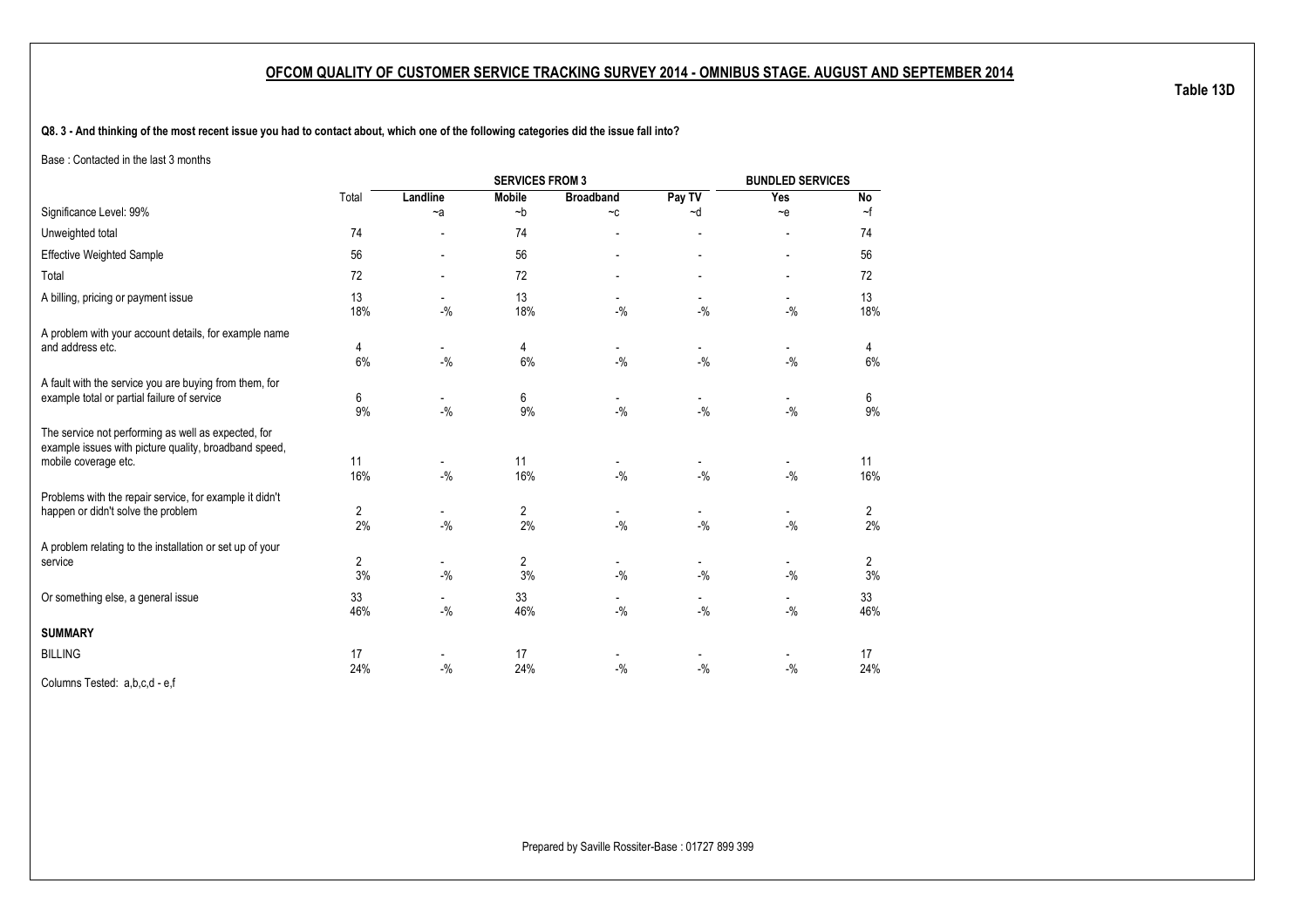**Q8. 3 - And thinking of the most recent issue you had to contact about, which one of the following categories did the issue fall into?**

Base : Contacted in the last 3 months

|                                  |       |                          | <b>SERVICES FROM 3</b> |                          |                          | <b>BUNDLED SERVICES</b>  |     |
|----------------------------------|-------|--------------------------|------------------------|--------------------------|--------------------------|--------------------------|-----|
|                                  | Total | Landline                 | Mobile                 | <b>Broadband</b>         | Pay TV                   | Yes                      | No  |
| Significance Level: 99%          |       | $-a$                     | ∼b                     | $-c$                     | ∼d                       | $\sim e$                 | ∼t  |
| Unweighted total                 | 74    | $\overline{\phantom{0}}$ | 74                     | $\overline{\phantom{0}}$ | $\overline{\phantom{a}}$ | $\overline{\phantom{a}}$ | 74  |
| <b>Effective Weighted Sample</b> | 56    | $\overline{\phantom{0}}$ | 56                     | $\overline{\phantom{0}}$ | $\overline{\phantom{a}}$ | $\overline{\phantom{a}}$ | 56  |
| Total                            | 72    | $\overline{\phantom{0}}$ | 72                     |                          |                          | $\overline{\phantom{a}}$ | 72  |
| <b>FAULT AND REPAIR</b>          | 19    |                          | 19                     | $\overline{\phantom{a}}$ | $\overline{\phantom{a}}$ | -                        | 19  |
|                                  | 27%   | $-$ %                    | 27%                    | $-$ %                    | $-$ %                    | $-9/6$                   | 27% |
| <b>GENERAL ENQUIRY</b>           | 35    |                          | 35                     | $\overline{\phantom{0}}$ |                          |                          | 35  |
|                                  | 49%   | $-$ %                    | 49%                    | $-$ %                    | $-$ %                    | $-9/6$                   | 49% |
| Columns Tested: a,b,c,d - e,f    |       |                          |                        |                          |                          |                          |     |

Prepared by Saville Rossiter-Base : 01727 899 399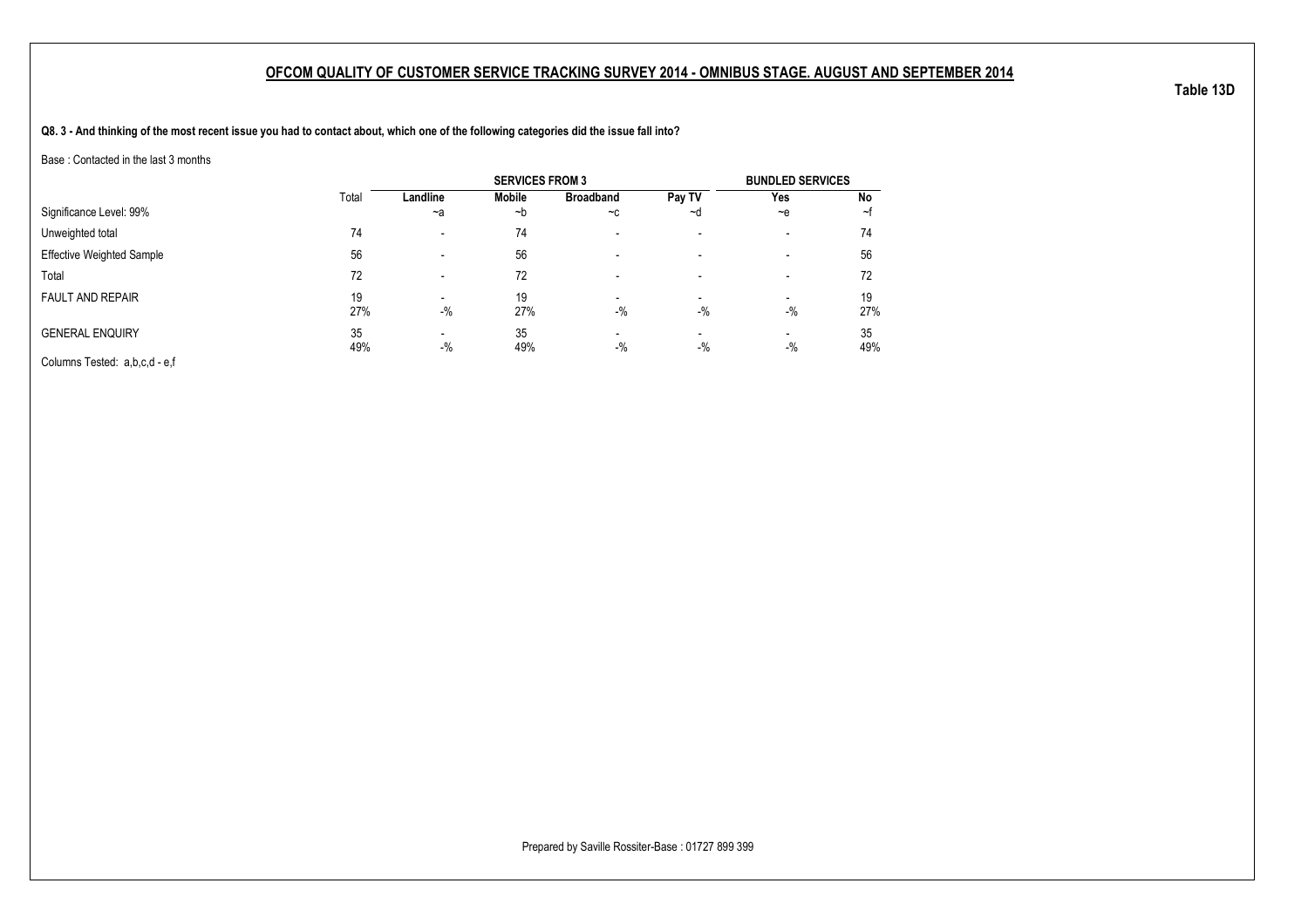**Q8. 3 - And thinking of the most recent issue you had to contact about, which one of the following categories did the issue fall into?**

Base : Contacted in the last 3 months

|                                                                                                                                      |                      |                     | <b>GENDER</b>         |                                   |             | <b>AGE</b>                        |                       |                     |                                   |            | <b>SOCIAL GRADE</b>  |                      |                       |                        | <b>NATION</b>           |                    |                  |
|--------------------------------------------------------------------------------------------------------------------------------------|----------------------|---------------------|-----------------------|-----------------------------------|-------------|-----------------------------------|-----------------------|---------------------|-----------------------------------|------------|----------------------|----------------------|-----------------------|------------------------|-------------------------|--------------------|------------------|
|                                                                                                                                      |                      |                     |                       |                                   |             |                                   |                       |                     |                                   |            |                      |                      |                       |                        | SCOT-                   |                    |                  |
| Significance Level: 99%                                                                                                              | Total                | <b>MALE</b><br>$-a$ | <b>FEMALE</b><br>$-b$ | 16-24<br>$-c$                     | 25-34<br>~d | 35-44<br>$\sim e$                 | 45 54<br>~f           | 55-64<br>$\sim g$   | $65+$<br>$-h$                     | AB<br>$-i$ | C <sub>1</sub><br>~j | C <sub>2</sub><br>~k | DE<br>$\sim$          | <b>ENGLAND</b><br>$-m$ | <b>LAND</b><br>$\neg$ n | <b>WALES</b><br>~0 | N.I.<br>$\neg p$ |
| Unweighted total                                                                                                                     | 74                   | 31                  | 43                    | 11                                | 23          | 19                                | 12                    | 6                   | 3                                 | 17         | 17                   | 13                   | 27                    | 60                     | 11                      | 3                  |                  |
| <b>Effective Weighted Sample</b>                                                                                                     | 56                   | 25                  | 33                    | 10 <sup>°</sup>                   | 17          | 16                                | 8                     | 5                   | 3                                 | 15         | 13                   | 11                   | 20                    | 48                     | 8                       | $\overline{c}$     |                  |
| Total                                                                                                                                | 72                   | 37                  | 34                    | 15                                | 21          | 18                                | 13                    | 3                   | $\overline{2}$                    | 21         | 20                   | 12                   | 19                    | 55                     | 11                      | 6                  |                  |
| A billing, pricing or payment issue                                                                                                  | 13<br>18%            | 6<br>16%            | $\overline{7}$<br>20% | 3<br>20%                          | 4<br>19%    | 3<br>19%                          | 5%                    | $-$ %               | $\overline{2}$<br>100%            | 20%        | 3<br>18%             | 6%                   | 4<br>24%              | 12<br>21%              | $\overline{1}$<br>11%   | $ \%$              | $-{\%}$          |
| A problem with your account details, for example<br>name and address etc.                                                            | 6%                   | 10%                 | 3%                    | 4<br>24%                          | $-9/6$      | $^\star$<br>2%                    | 4%                    | $-$ %               | $-$ %                             | 2<br>9%    | $-$ %                | $-$ %                | $\overline{2}$<br>13% | 2<br>4%                | $\overline{2}$<br>18%   | $-$ %              | $-{\%}$          |
| A fault with the service you are buying from them,<br>for example total or partial failure of service                                | 6<br>9%              | 4<br>11%            | 2<br>$6\%$            | $\overline{\phantom{a}}$<br>$-$ % | 17%         | 8%                                | $-$ %                 | 38%                 | $\overline{\phantom{a}}$<br>$-$ % | 6%         | $-$ %                | 3<br>23%             | $\overline{2}$<br>12% | 4<br>8%                | $\mathbf{1}$<br>9%      | 19%                | $-$ %            |
| The service not performing as well as expected,<br>for example issues with picture quality,<br>broadband speed, mobile coverage etc. | 11<br>16%            | 4<br>12%            | 7<br>21%              | $\overline{2}$<br>10%             | 6<br>27%    | $\overline{2}$<br>9%              | $\overline{2}$<br>16% | 16%                 | $-$ %                             | 6%         | 6<br>29%             | 9%                   | 19%                   | 10<br>17%              | $\overline{2}$<br>17%   | $-$ %              | $-$ %            |
| Problems with the repair service, for example it<br>didn't happen or didn't solve the problem                                        | 2<br>2%              | $\star$<br>1%       | 3%                    | $\overline{\phantom{a}}$<br>$-$ % | $-9/6$      | 6%                                | $-$ %                 | 15%                 | $\overline{\phantom{a}}$<br>$-$ % | $5\%$      | $-$ %                | $-$ %                | 2%                    | 2<br>3%                | $-$ %                   | $-$ %              | $-$ %            |
| A problem relating to the installation or set up of<br>your service                                                                  | $\overline{2}$<br>3% | 3%                  | 3%                    | $\overline{\phantom{a}}$<br>$-$ % | 2<br>9%     | $\overline{\phantom{a}}$<br>$-$ % | $-$ %                 | 9%                  | $\overline{\phantom{a}}$<br>$-$ % | $-$ %      | 6%                   | 5%                   | 2%                    | 2<br>4%                | $-9/6$                  | $-$ %              | $-{\%}$          |
| Or something else, a general issue                                                                                                   | 33<br>46%            | 17<br>47%           | 15<br>45%             | 45%                               | 6<br>28%    | 10 <sup>°</sup><br>55%            | 10<br>74%             | $\mathbf{1}$<br>23% | $\overline{\phantom{a}}$<br>$-$ % | 11<br>54%  | 9<br>47%             | 57%                  | 5<br>29%              | 23<br>43%              | 5<br>45%                | 4<br>81%           | $-$ %            |
| Columns Tested: a,b - c,d,e,f,g,h - i,j,k,l - m,n,o,p                                                                                |                      |                     |                       |                                   |             |                                   |                       |                     |                                   |            |                      |                      |                       |                        |                         |                    |                  |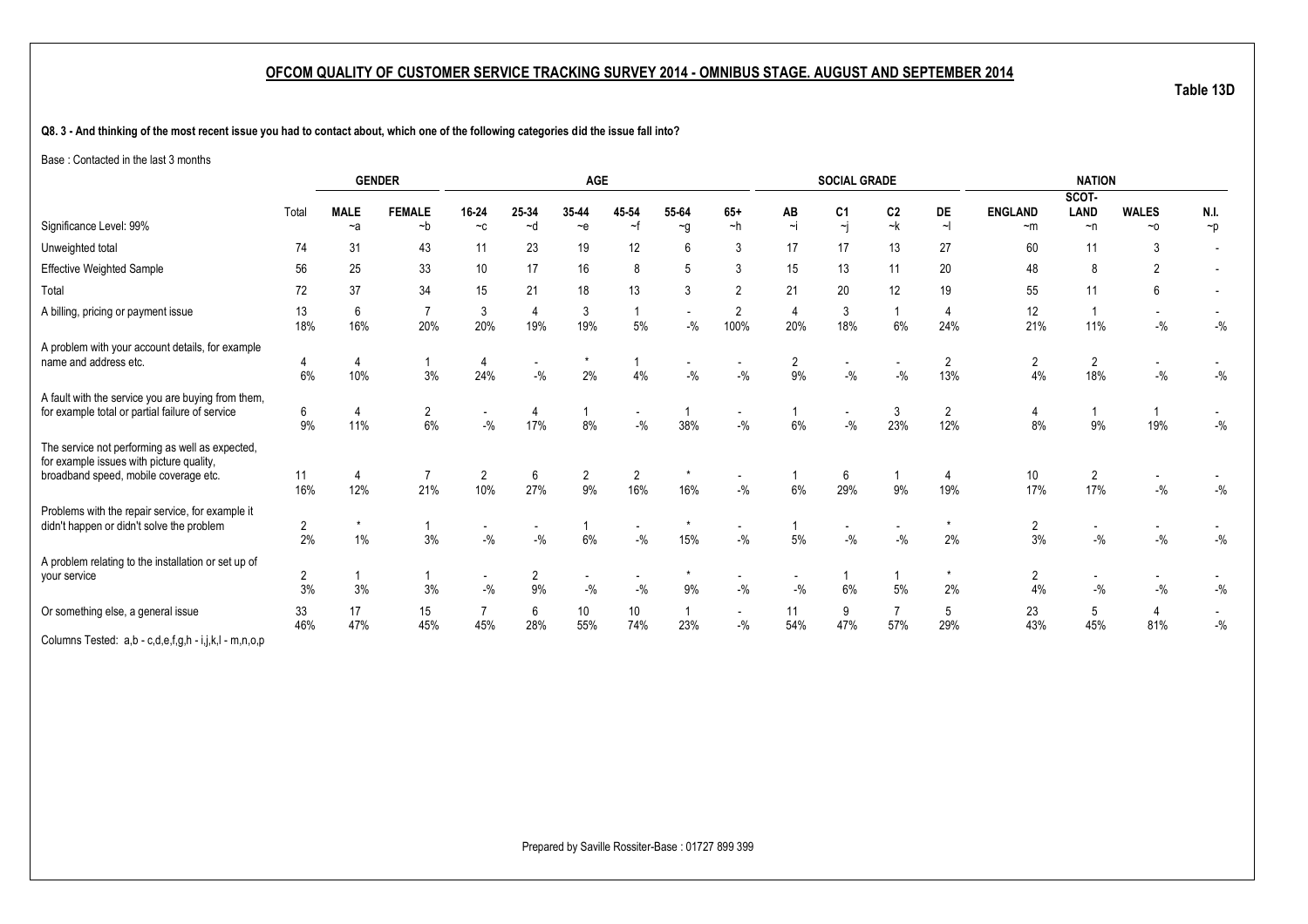**Q8. 3 - And thinking of the most recent issue you had to contact about, which one of the following categories did the issue fall into?**

Base : Contacted in the last 3 months

|                                                       |       | <b>GENDER</b>   |               |       |       | <b>AGE</b> |                 |          |                          |        | <b>SOCIAL GRADE</b> |                |            |                | <b>NATION</b> |                          |                          |
|-------------------------------------------------------|-------|-----------------|---------------|-------|-------|------------|-----------------|----------|--------------------------|--------|---------------------|----------------|------------|----------------|---------------|--------------------------|--------------------------|
|                                                       |       |                 |               |       |       |            |                 |          |                          |        |                     |                |            |                | SCOT-         |                          |                          |
|                                                       | Total | <b>MALE</b>     | <b>FEMALE</b> | 16-24 | 25-34 | 35-44      | 45-54           | 55-64    | $65+$                    | AB     | C <sub>1</sub>      | C <sub>2</sub> | DE         | <b>ENGLAND</b> | LAND          | <b>WALES</b>             | N.I.                     |
| Significance Level: 99%                               |       | ~a              | ~b            | $-c$  | ~d    | $-e$       | ~†              | $\sim g$ | ~h                       | $\sim$ | $\sim$ L            | ~k             | $\tilde{}$ | $~\sim m$      | ~n            | $~\sim$ 0                | $\neg$                   |
| Unweighted total                                      | 74    | 31              | 43            | 11    | 23    | 19         | 12              | 6        | 3                        | 17     | 17                  | 13             | 27         | 60             | 11            | 3                        |                          |
| Effective Weighted Sample                             | 56    | 25              | 33            | 10    | 17    | 16         | 8               | .5       |                          | 15     | 13                  | 11             | 20         | 48             | 8             | 2                        | $\overline{\phantom{0}}$ |
| Total                                                 | 72    | 37              | 34            | 15    | 21    | 18         | 13              | 3        | 2                        | 21     | 20                  | 12             | 19         | 55             | 11            | 6                        | $\overline{\phantom{a}}$ |
| <b>SUMMARY</b>                                        |       |                 |               |       |       |            |                 |          |                          |        |                     |                |            |                |               |                          |                          |
| <b>BILLING</b>                                        | 17    | 10 <sup>1</sup> | 8             |       |       | 4          |                 |          |                          | 6      | - 3                 |                |            | 14             | 3             | $\overline{\phantom{0}}$ |                          |
|                                                       | 24%   | 26%             | 22%           | 45%   | 19%   | 21%        | 10%             | $-$ %    | 100%                     | 29%    | 18%                 | 6%             | 37%        | 26%            | 29%           | $-$ %                    | $-$ %                    |
| <b>FAULT AND REPAIR</b>                               | 19    | 9               | 10            | റ     |       | 4          | 2               | 2        |                          |        | 6                   |                |            | 15             | 3             |                          |                          |
|                                                       | 27%   | 24%             | 30%           | 10%   | 44%   | 24%        | 16%             | 68%      | $-$ %                    | 17%    | 29%                 | 32%            | 33%        | 28%            | 26%           | 19%                      | $-$ %                    |
| <b>GENERAL ENQUIRY</b>                                | 35    | 19              | 16            |       |       | 10         | 10 <sup>°</sup> |          | $\overline{\phantom{0}}$ | 11     | 11                  |                |            | 26             | 5             |                          |                          |
|                                                       | 49%   | 50%             | 48%           | 45%   | 37%   | 55%        | 74%             | 32%      | $-$ %                    | 54%    | 54%                 | 62%            | 30%        | 47%            | 45%           | 81%                      | $-$ %                    |
| Columns Tested: a,b - c,d,e,f,g,h - i,j,k,l - m,n,o,p |       |                 |               |       |       |            |                 |          |                          |        |                     |                |            |                |               |                          |                          |

Prepared by Saville Rossiter-Base : 01727 899 399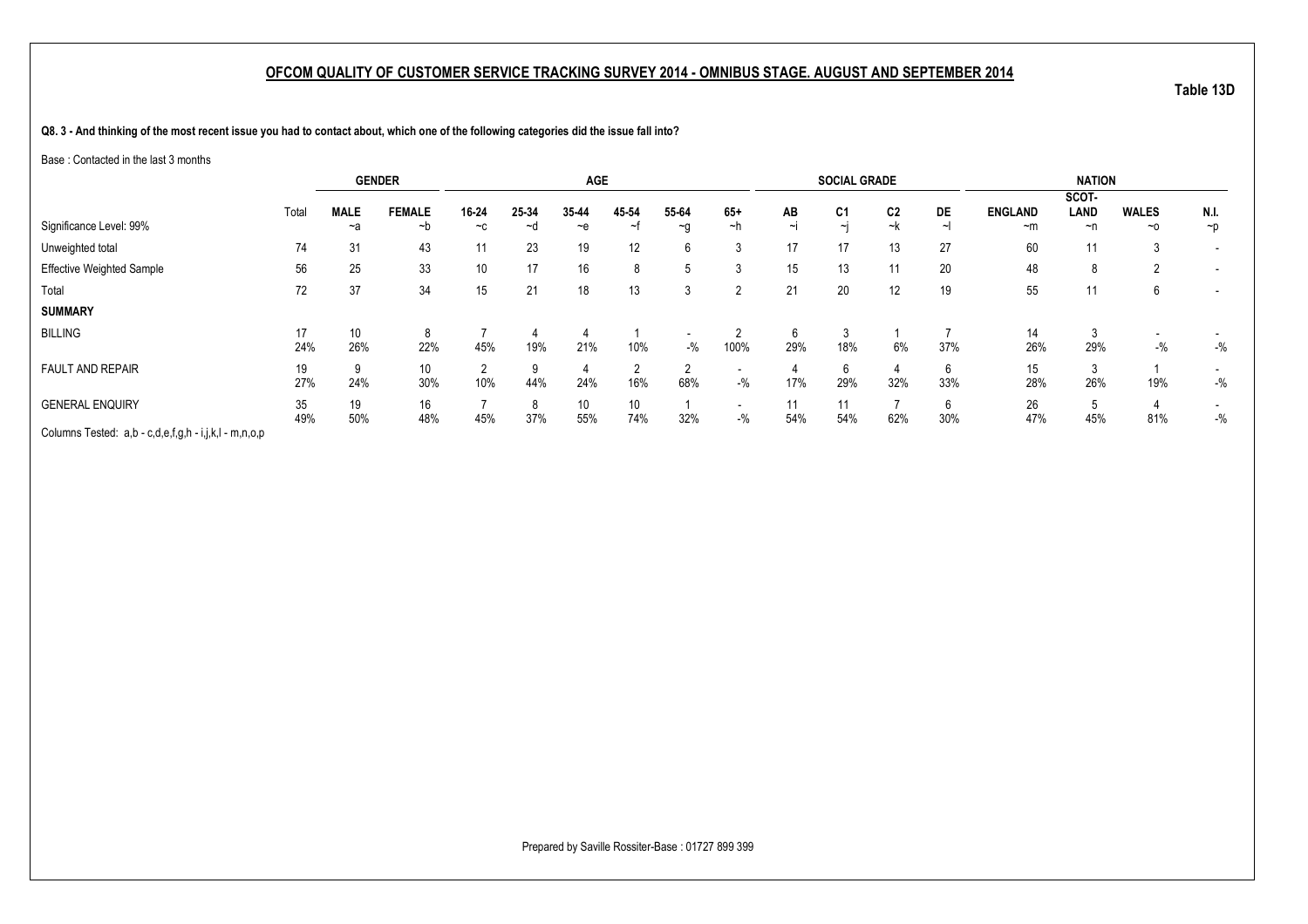### **Services used from Vodafone**

Base : Those using Vodafone

|                                  |             |                                   | <b>SERVICES FROM Vodafone</b> |                                   |                                   | <b>BUNDLED SERVICES</b>  |             |
|----------------------------------|-------------|-----------------------------------|-------------------------------|-----------------------------------|-----------------------------------|--------------------------|-------------|
|                                  | Total       | Landline                          | Mobile                        | <b>Broadband</b>                  | Pay TV                            | Yes                      | No          |
| Significance Level: 99%          |             | $-a$                              | b                             | $-c$                              | ~d                                | $-e$                     |             |
| Unweighted total                 | 420         | $\blacksquare$                    | 420                           | -                                 | $\overline{\phantom{a}}$          | -                        | 420         |
| <b>Effective Weighted Sample</b> | 337         |                                   | 337                           | -                                 | $\overline{\phantom{a}}$          | -                        | 337         |
| Total                            | 443         | $\blacksquare$                    | 443                           |                                   | $\,$                              | $\overline{\phantom{a}}$ | 443         |
| Mobile phone                     | 443<br>100% | $\overline{\phantom{a}}$<br>$-$ % | 443<br>100%                   | $\overline{\phantom{0}}$<br>$-$ % | $\overline{\phantom{a}}$<br>$-$ % | $\blacksquare$<br>$-$ %  | 443<br>100% |
| Columns Tested: a,b,c,d - e,f    |             |                                   |                               |                                   |                                   |                          |             |

**Table 15A**

Prepared by Saville Rossiter-Base : 01727 899 399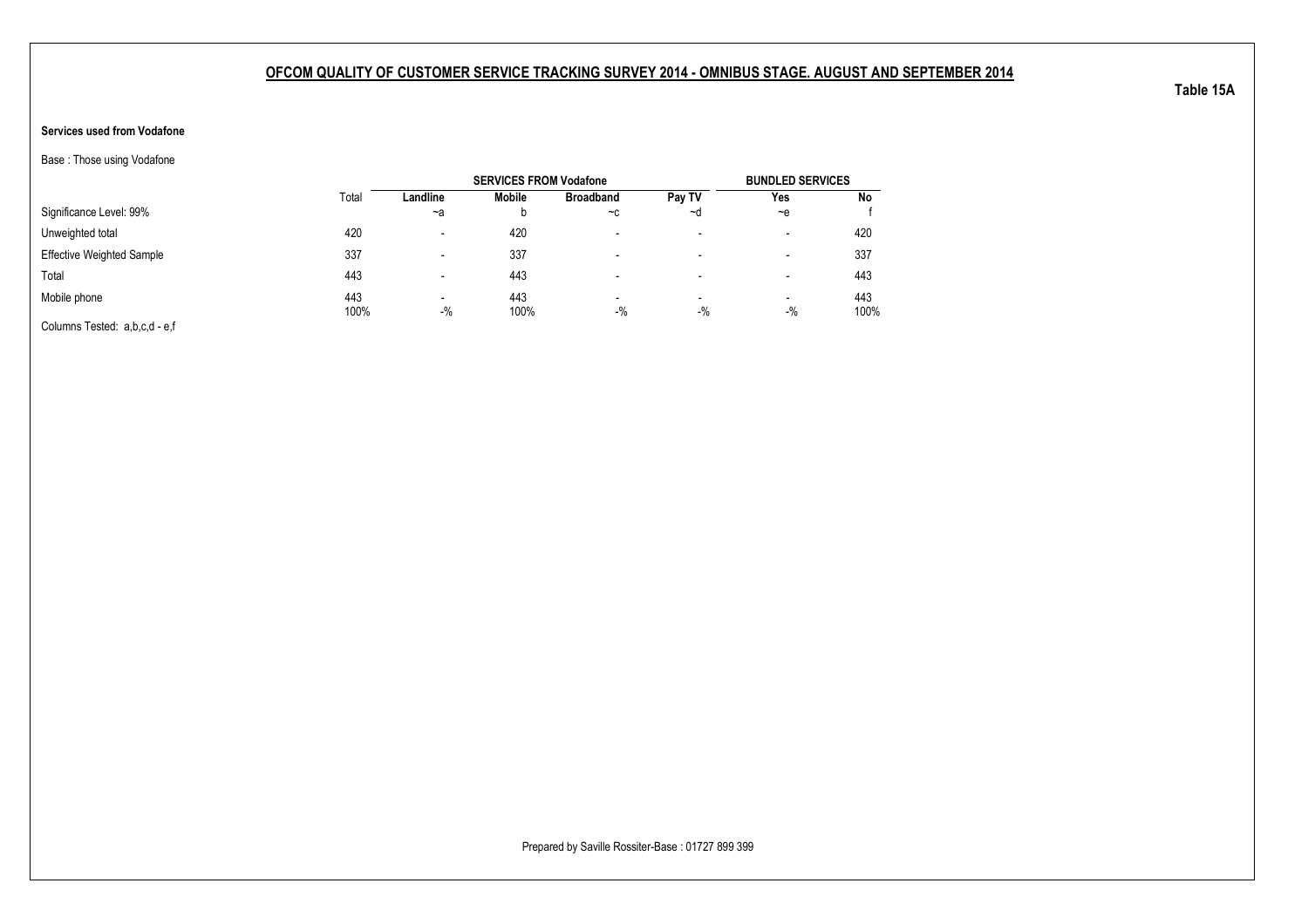### **Services used from Vodafone**

Base : Those using Vodafone

|                                                       |       |             | <b>GENDER</b> |       |       | <b>AGE</b> |       |       |       |        | <b>SOCIAL GRADE</b> |      |      |                | <b>NATION</b> |              |          |
|-------------------------------------------------------|-------|-------------|---------------|-------|-------|------------|-------|-------|-------|--------|---------------------|------|------|----------------|---------------|--------------|----------|
|                                                       |       |             |               |       |       |            |       |       |       |        |                     |      |      |                | SCOT-         |              |          |
|                                                       | Total | <b>MALE</b> | <b>FEMALE</b> | 16-24 | 25-34 | 35-44      | 45-54 | 55-64 | $65+$ | AB     | C <sub>1</sub>      | C2   | DE   | <b>ENGLAND</b> | LAND          | <b>WALES</b> | N.I.     |
| Significance Level: 99%                               |       |             |               | $-c$  | ~d    | ~e         | ᆟ     | ~a    | ~n    | $\sim$ |                     | ~k   |      | m              | ~n            | $~\sim$ 0    | $\neg$ D |
| Unweighted total                                      | 420   | 173         | 247           | 50    | 82    | 69         | 60    | 68    | 91    | 87     | 115                 | 90   | 128  | 350            | 50            | 11           |          |
| <b>Effective Weighted Sample</b>                      | 337   | 142         | 198           | 42    | 65    | 56         | 51    | 56    |       | 74     | 100                 | 75   | 106  | 281            | 39            | 10           |          |
| Total                                                 | 443   | 206         | 238           | 73    | 76    | 73         | 69    | 68    | 83    | 124    | 130                 | 98   | 91   | 364            | 53            | 17           |          |
| Mobile phone                                          | 443   | 206         | 238           |       |       | 73         | 69    | 68    | 83    | 124    | 130                 | 98   | 91   | 364            | 53            | 17           |          |
| Columns Tested: a,b - c,d,e,f,g,h - i,j,k,l - m,n,o,p | 100%  | 100%        | 100%          | 100%  | 100%  | 100%       | 100%  | 100%  | 100%  | 100%   | 100%                | 100% | 100% | 100%           | 100%          | 100%         | 100%     |

Prepared by Saville Rossiter-Base : 01727 899 399

**Table 15A**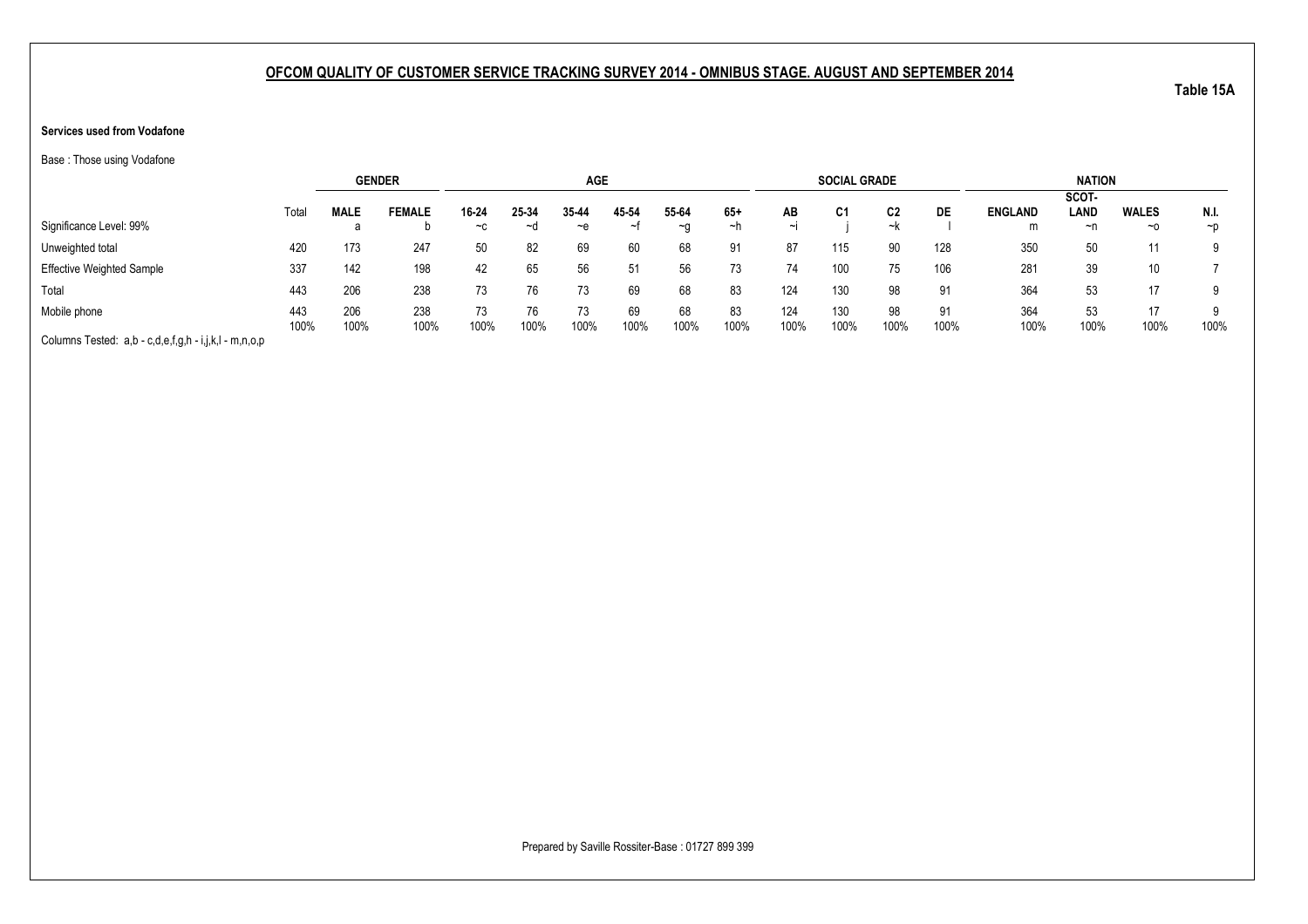#### **Q6/Q7. Whether contacted and service contacted about**

Base : Those using Vodafone

|                                  |            |                                   | <b>SERVICES FROM Vodafone</b> |                          |                          | <b>BUNDLED SERVICES</b>  |            |
|----------------------------------|------------|-----------------------------------|-------------------------------|--------------------------|--------------------------|--------------------------|------------|
|                                  | Total      | Landline                          | <b>Mobile</b>                 | <b>Broadband</b>         | Pay TV                   | Yes                      | No         |
| Significance Level: 99%          |            | $-a$                              | b                             | $-c$                     | ~d                       | $-$ e                    |            |
| Unweighted total                 | 420        | $\overline{\phantom{a}}$          | 420                           | $\overline{\phantom{a}}$ | $\overline{\phantom{a}}$ | $\overline{\phantom{0}}$ | 420        |
| <b>Effective Weighted Sample</b> | 337        | $\overline{\phantom{a}}$          | 337                           |                          |                          | -                        | 337        |
| Total                            | 443        | $\blacksquare$                    | 443                           |                          |                          | -                        | 443        |
| Contacted in the last 3 months   | 85<br>19%  | $-$ %                             | 85<br>19%                     | $-$ %                    | -<br>$-$ %               | $-$ %                    | 85<br>19%  |
| Not contacted                    | 355<br>80% | $-$ %                             | 355<br>80%                    | $-$ %                    | $-$ %                    | -<br>$-$ %               | 355<br>80% |
| Don't know whether contacted     | 3<br>1%    | $-$ %                             | 3<br>1%                       | $-$ %                    | -<br>$-$ %               | -<br>$-9/6$              | 3<br>1%    |
| Mobile phone                     | 85<br>19%  | $\overline{\phantom{a}}$<br>$-$ % | 85<br>19%                     | $-$ %                    | $-$ %                    | -<br>$-$ %               | 85<br>19%  |
| Columns Tested: a,b,c,d - e,f    |            |                                   |                               |                          |                          |                          |            |

**Table 15B**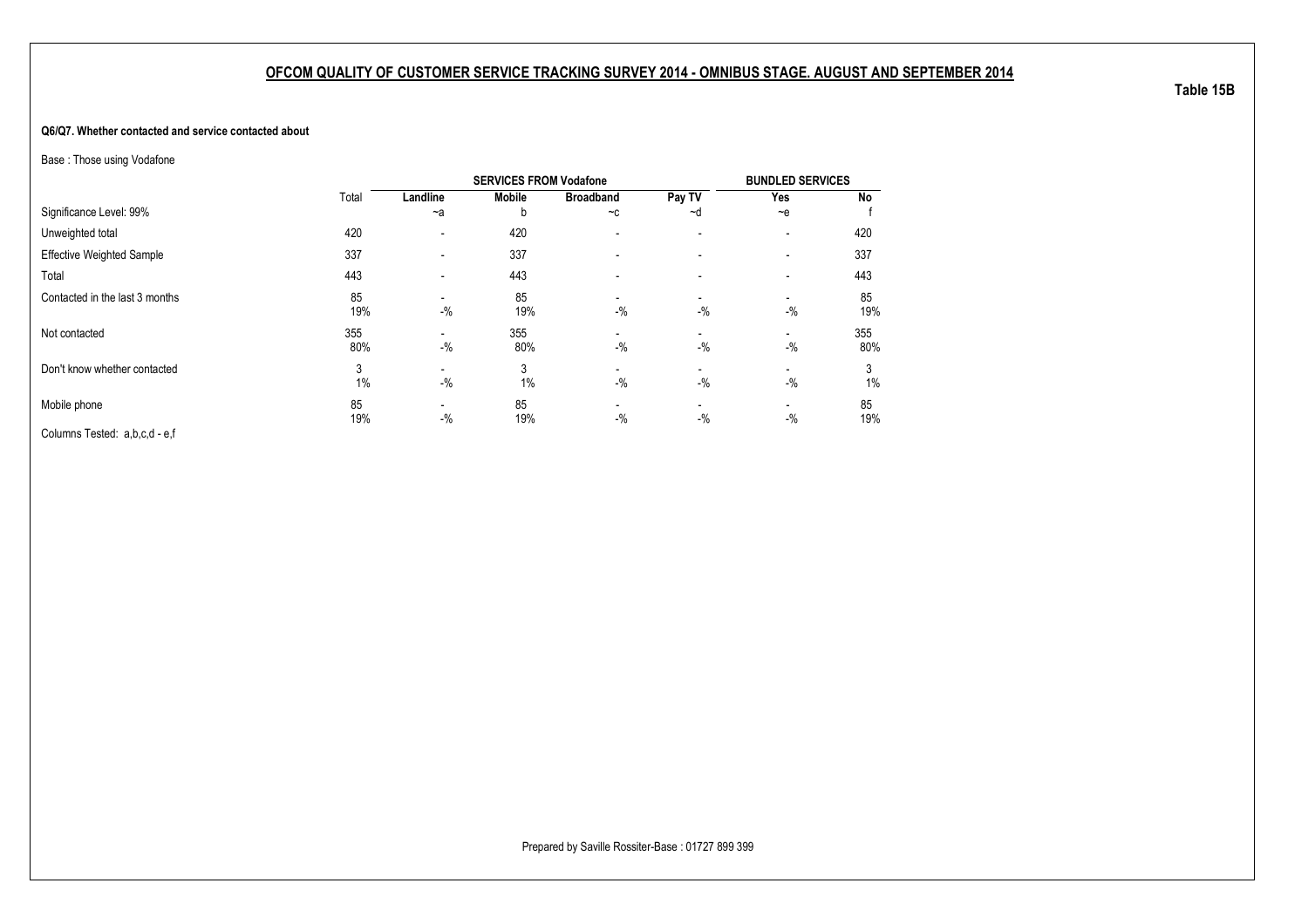#### **Q6/Q7. Whether contacted and service contacted about**

Base : Those using Vodafone

|                                                       |       | <b>GENDER</b> |               |       |       | <b>AGE</b> |       |          |       |       | <b>SOCIAL GRADE</b> |                |       |                | <b>NATION</b> |                 |          |
|-------------------------------------------------------|-------|---------------|---------------|-------|-------|------------|-------|----------|-------|-------|---------------------|----------------|-------|----------------|---------------|-----------------|----------|
|                                                       |       |               |               |       |       |            |       |          |       |       |                     |                |       |                | SCOT-         |                 |          |
|                                                       | Total | <b>MALE</b>   | <b>FEMALE</b> | 16-24 | 25-34 | 35-44      | 45-54 | 55-64    | $65+$ | AB    | C <sub>1</sub>      | C <sub>2</sub> | DE    | <b>ENGLAND</b> | <b>LAND</b>   | <b>WALES</b>    | N.I.     |
| Significance Level: 99%                               |       | а             |               | $-c$  | ∼d    | $-$ e      | ~†    | $\sim g$ | ~h    |       |                     | ~k             |       | m              | $\neg$ n      | ~0              | $\neg p$ |
| Unweighted total                                      | 420   | 173           | 247           | 50    | 82    | 69         | 60    | 68       | 91    | 87    | 115                 | 90             | 128   | 350            | 50            | 11              | 9        |
| Effective Weighted Sample                             | 337   | 142           | 198           | 42    | 65    | 56         | 51    | 56       | 73    | 74    | 100                 | 75             | 106   | 281            | 39            | 10 <sup>°</sup> |          |
| Total                                                 | 443   | 206           | 238           | 73    | 76    | 73         | 69    | 68       | 83    | 124   | 130                 | 98             | 91    | 364            | 53            | 17              | 9        |
| Contacted in the last 3 months                        | 85    | 48            | 37            | 17    | 23    | 19         |       | 14       |       | 23    | 26                  | 17             | 19    | 64             | 14            | <sub>5</sub>    |          |
|                                                       | 19%   | 23%           | 15%           | 24%   | 30%   | 26%        | 6%    | 21%      | 9%    | 19%   | 20%                 | 17%            | 20%   | 18%            | 26%           | 32%             | 18%      |
| Not contacted                                         | 355   | 156           | 200           | 56    | 54    | 54         | 65    | 53       | 75    | 101   | 102                 | 80             | 72    | 297            | 39            | 12              | 8        |
|                                                       | 80%   | 76%           | 84%           | 76%   | 70%   | 74%        | 93%   | 77%      | 90%   | 81%   | 79%                 | 82%            | 79%   | 82%            | 74%           | 68%             | 82%      |
| Don't know whether contacted                          |       |               |               |       |       |            |       |          |       |       |                     |                |       |                |               |                 |          |
|                                                       | 1%    | 1%            | 1%            | $-$ % | $-$ % | $-$ %      | $1\%$ | 2%       | $1\%$ | $-$ % | 1%                  | $1\%$          | $1\%$ | 1%             | $-$ %         | $-$ %           | $-$ %    |
| Mobile phone                                          | 85    | 48            | 37            | 17    | 23    | 19         |       | 14       |       | 23    | 26                  | 17             | 19    | 64             | 14            | <sub>5</sub>    |          |
|                                                       | 19%   | 23%           | 15%           | 24%   | 30%   | 26%        | 6%    | 21%      | 9%    | 19%   | 20%                 | 17%            | 20%   | 18%            | 26%           | 32%             | 18%      |
| Columns Tested: a,b - c,d,e,f,g,h - i,j,k,l - m,n,o,p |       |               |               |       |       |            |       |          |       |       |                     |                |       |                |               |                 |          |

**Table 15B**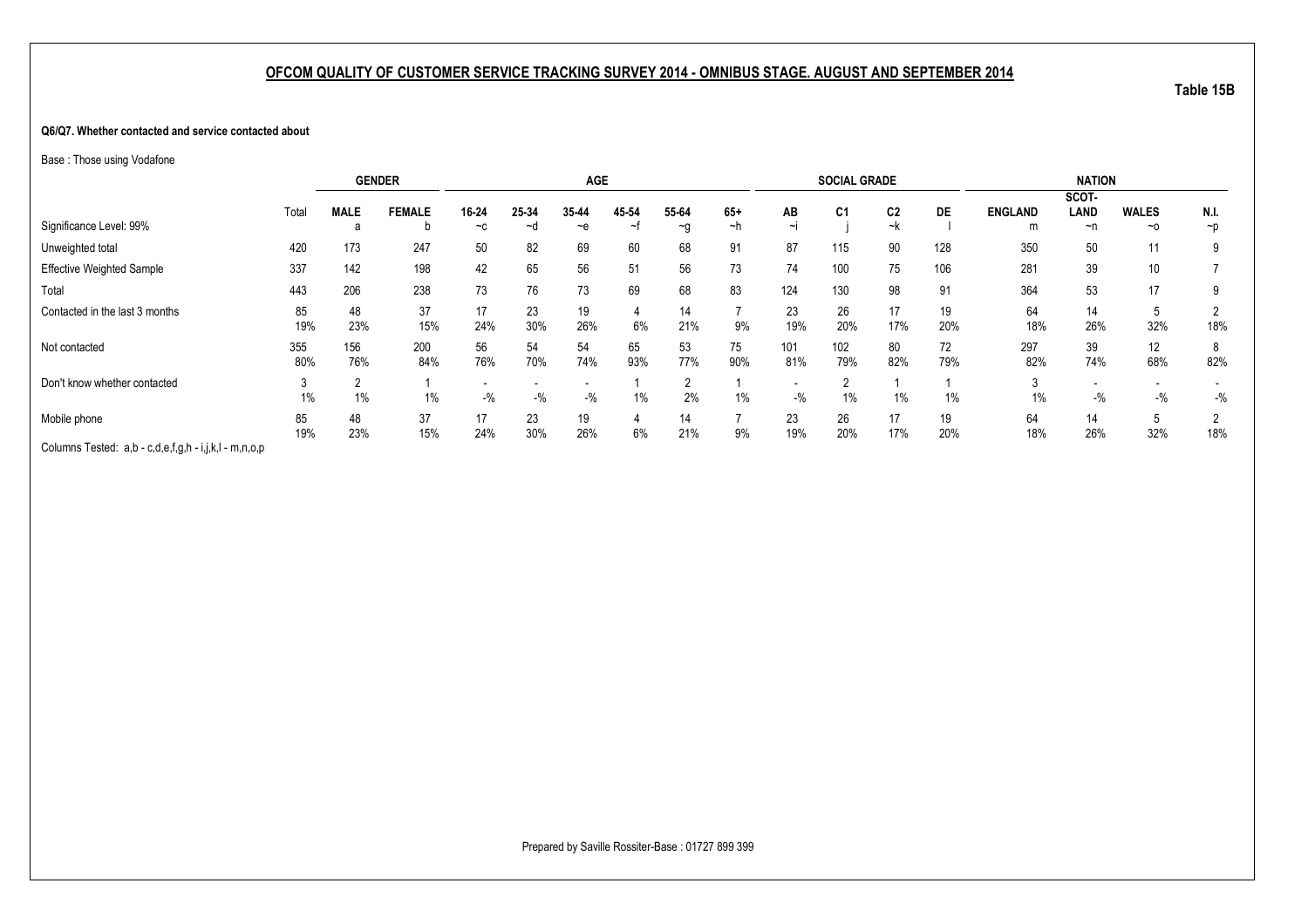### **Q1/2/3/7. Services contacted about**

Base : Those contacting Vodafone

|                                  |            |                          | <b>SERVICES FROM Vodafone</b> |                  |                                   | <b>BUNDLED SERVICES</b>           |            |
|----------------------------------|------------|--------------------------|-------------------------------|------------------|-----------------------------------|-----------------------------------|------------|
|                                  | Total      | Landline                 | Mobile                        | <b>Broadband</b> | Pay TV                            | Yes                               | No         |
| Significance Level: 99%          |            | $-a$                     | ~b                            | $-c$             | ∼d                                | $-e$                              | ∼t         |
| Unweighted total                 | 78         | $\overline{\phantom{0}}$ | 78                            |                  | $\,$                              | $\,$                              | 78         |
| <b>Effective Weighted Sample</b> | 63         |                          | 63                            |                  | -                                 | -                                 | 63         |
| Total                            | 85         | $\overline{\phantom{0}}$ | 85                            |                  | -                                 | $\,$                              | 85         |
| Mobile phone                     | 85<br>100% | $\,$<br>$-$ %            | 85<br>100%                    | $\,$<br>$-$ %    | $\overline{\phantom{a}}$<br>$-$ % | $\overline{\phantom{a}}$<br>$-$ % | 85<br>100% |
| Columns Tested: a,b,c,d - e,f    |            |                          |                               |                  |                                   |                                   |            |

Prepared by Saville Rossiter-Base : 01727 899 399

**Table 15C**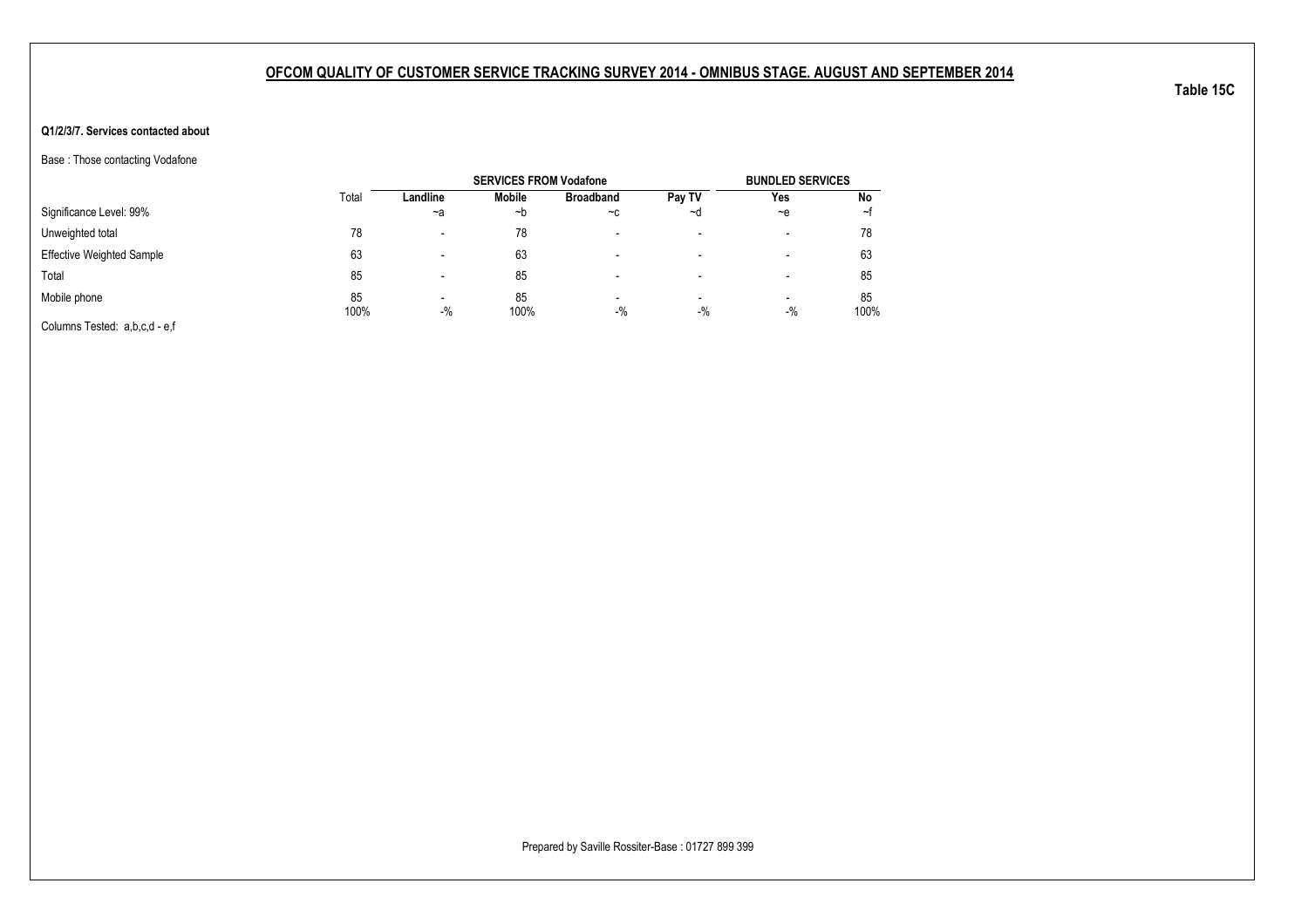#### **Q1/2/3/7. Services contacted about**

Base : Those contacting Vodafone

|                                                       |       | <b>GENDER</b> |               |       |       | <b>AGE</b> |       |          |       |        | <b>SOCIAL GRADE</b> |      |      |                | <b>NATION</b> |              |          |
|-------------------------------------------------------|-------|---------------|---------------|-------|-------|------------|-------|----------|-------|--------|---------------------|------|------|----------------|---------------|--------------|----------|
|                                                       |       |               |               |       |       |            |       |          |       |        |                     |      |      |                | SCOT-         |              |          |
|                                                       | Total | <b>MALE</b>   | <b>FEMALE</b> | 16-24 | 25-34 | 35-44      | 45-54 | 55-64    | $65+$ | AВ     | C <sub>1</sub>      | C2   | DE   | <b>ENGLAND</b> | LAND          | <b>WALES</b> | N.I.     |
| Significance Level: 99%                               |       | ~a            | ~b            | $-c$  | ~d    | $-e$       | ∼t    | $\sim g$ | ∼h    | $\sim$ | $\sim$              | ~k   |      | $-m$           | ~n            | $~\sim$ 0    | $\neg$ D |
| Unweighted total                                      | 78    | 38            | 40            | 13    | 23    | 17         |       | 12       |       | 16     | 23                  | 15   | 24   | 62             | 11            |              |          |
| <b>Effective Weighted Sample</b>                      | 63    | 33            | 31            | 10    | 20    | 14         |       | 10       |       | 14     | 21                  | 13   | 18   | 49             | 10            |              |          |
| Total                                                 | 85    | 48            | 37            | 17    | 23.   | 19         |       | 14       |       | 23     | 26                  |      | 19   | 64             | 14            |              |          |
| Mobile phone                                          | 85    | 48            | 37            | 17    | 23    | 19         |       | 14       |       | 23     | 26                  | 17   | 19   | 64             | 14            |              |          |
|                                                       | 100%  | 100%          | 100%          | 100%  | 100%  | 100%       | 100%  | 100%     | 100%  | 100%   | 100%                | 100% | 100% | 100%           | 100%          | 100%         | 100%     |
| Columns Tested: a,b - c,d,e,f,g,h - i,j,k,l - m,n,o,p |       |               |               |       |       |            |       |          |       |        |                     |      |      |                |               |              |          |

Prepared by Saville Rossiter-Base : 01727 899 399

**Table 15C**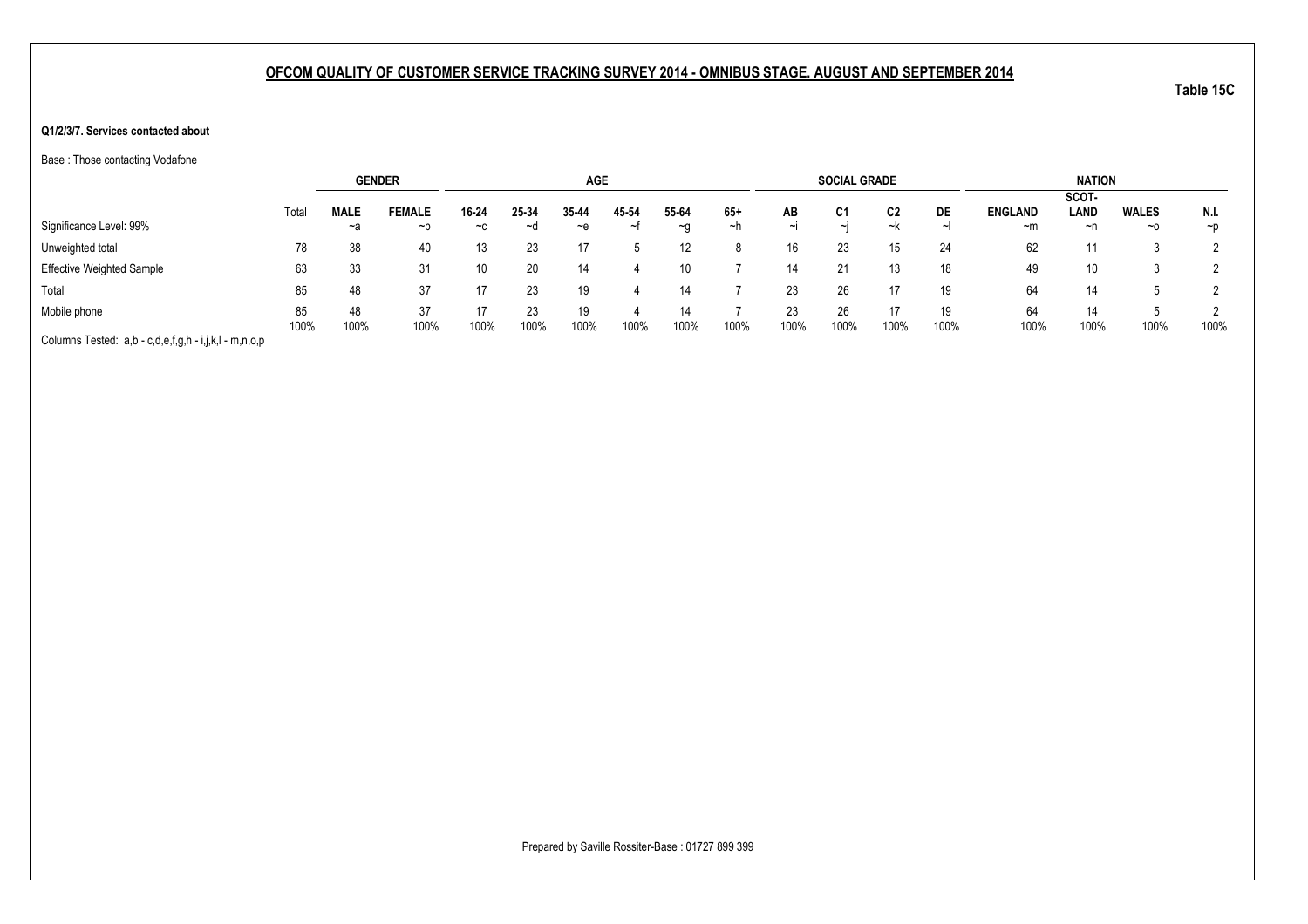**Q8. Vodafone - And thinking of the most recent issue you had to contact about, which one of the following categories did the issue fall into?**

Base : Contacted in the last 3 months

|                                                                                                                                      |           |                                   |               | <b>BUNDLED SERVICES</b>            |                                       |                                    |           |
|--------------------------------------------------------------------------------------------------------------------------------------|-----------|-----------------------------------|---------------|------------------------------------|---------------------------------------|------------------------------------|-----------|
|                                                                                                                                      | Total     | Landline                          | <b>Mobile</b> | <b>Broadband</b>                   | Pay TV                                | Yes                                | No        |
| Significance Level: 99%                                                                                                              |           | $-a$                              | $-b$          | $\mathord{\sim} \mathtt{C}$        | ~d                                    | $\sim$ e                           | $\sim$ f  |
| Unweighted total                                                                                                                     | 78        |                                   | 78            |                                    | ٠                                     | -                                  | 78        |
| <b>Effective Weighted Sample</b>                                                                                                     | 63        |                                   | 63            |                                    |                                       | $\overline{\phantom{a}}$           | 63        |
| Total                                                                                                                                | 85        |                                   | 85            |                                    |                                       |                                    | 85        |
| A billing, pricing or payment issue                                                                                                  | 30<br>35% | $-9/6$                            | 30<br>35%     | $-$ %                              | $-$ %                                 | $-9/6$                             | 30<br>35% |
| A problem with your account details, for example name<br>and address etc.                                                            | 1<br>2%   | $\overline{\phantom{a}}$<br>$-$ % | 1<br>2%       | $\overline{\phantom{a}}$<br>$-9/6$ | $\qquad \qquad \blacksquare$<br>$-$ % | $\blacksquare$<br>$-$ %            | 1<br>2%   |
| A fault with the service you are buying from them, for<br>example total or partial failure of service                                | 9<br>11%  | $-$ %                             | 9<br>11%      | $-9/6$                             | $-$ %                                 | $-9/6$                             | 9<br>11%  |
| The service not performing as well as expected, for<br>example issues with picture quality, broadband speed,<br>mobile coverage etc. | 14<br>16% | $-9/6$                            | 14<br>16%     | $-$ %                              | $-$ %                                 | $-9/6$                             | 14<br>16% |
| A problem relating to the installation or set up of your<br>service                                                                  | 6<br>6%   | $\overline{\phantom{a}}$<br>$-$ % | 6<br>6%       | $\overline{\phantom{a}}$<br>$-$ %  | $-$ %                                 | $\overline{a}$<br>$-$ %            | 6<br>6%   |
| Or something else, a general issue                                                                                                   | 26<br>30% | $-9/6$                            | 26<br>30%     | $-$ %                              | $-9/6$                                | $-9/6$                             | 26<br>30% |
| <b>SUMMARY</b>                                                                                                                       |           |                                   |               |                                    |                                       |                                    |           |
| <b>BILLING</b>                                                                                                                       | 31<br>36% | $\overline{\phantom{a}}$<br>$-$ % | 31<br>36%     | $\overline{\phantom{a}}$<br>$-9/6$ | $\blacksquare$<br>$-9/6$              | $\overline{\phantom{a}}$<br>$-9/6$ | 31<br>36% |
| <b>FAULT AND REPAIR</b>                                                                                                              | 23<br>27% | $\overline{\phantom{a}}$<br>$-$ % | 23<br>27%     | $\overline{\phantom{a}}$<br>$-$ %  | $\overline{\phantom{0}}$<br>$-9/6$    | $\overline{\phantom{a}}$<br>$-$ %  | 23<br>27% |
| <b>GENERAL ENQUIRY</b>                                                                                                               | 31<br>37% | $-$ %                             | 31<br>37%     | $-$ %                              | $-9/6$                                | $-$ %                              | 31<br>37% |
|                                                                                                                                      |           |                                   |               |                                    |                                       |                                    |           |

Columns Tested: a,b,c,d - e,f

**Table 15D**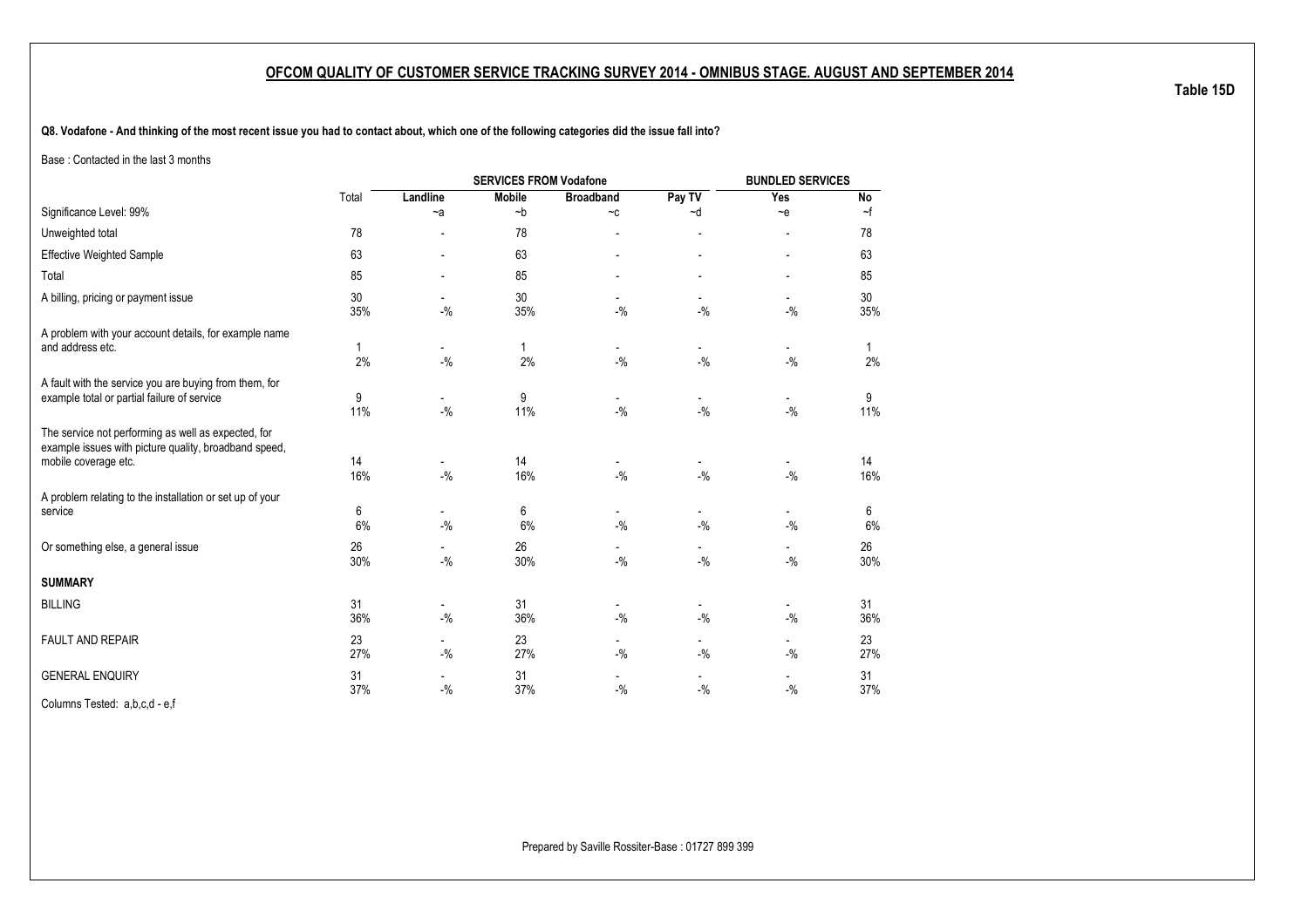**Table 15D**

**Q8. Vodafone - And thinking of the most recent issue you had to contact about, which one of the following categories did the issue fall into?**

Base : Contacted in the last 3 months

|                                                                                                                                      |           |                                   | <b>GENDER</b>           |                                                       |                                   | AGE                                |                |                       |                                   |                | <b>SOCIAL GRADE</b>                       |                        |          |                        | <b>NATION</b>                     |                                     |                  |
|--------------------------------------------------------------------------------------------------------------------------------------|-----------|-----------------------------------|-------------------------|-------------------------------------------------------|-----------------------------------|------------------------------------|----------------|-----------------------|-----------------------------------|----------------|-------------------------------------------|------------------------|----------|------------------------|-----------------------------------|-------------------------------------|------------------|
|                                                                                                                                      |           |                                   |                         |                                                       |                                   |                                    |                |                       |                                   |                |                                           |                        |          |                        | SCOT-                             |                                     |                  |
| Significance Level: 99%                                                                                                              | Total     | <b>MALE</b><br>$-a$               | <b>FEMALE</b><br>$-b$   | 16-24<br>$\mathbin{\char`\box{.}}\mathbin{\mathbb C}$ | 25-34<br>~d                       | 35-44<br>$-e$                      | 45-54<br>$-$ f | 55-64<br>$\sim g$     | $65+$<br>$-h$                     | AB<br>$\sim$ j | C <sub>1</sub><br>$\overline{\mathbf{y}}$ | C <sub>2</sub><br>$-k$ | DE<br>ᅱ  | <b>ENGLAND</b><br>$-m$ | <b>LAND</b><br>$\neg$ n           | <b>WALES</b><br>$~\sim$ 0           | N.I.<br>$\neg p$ |
| Unweighted total                                                                                                                     | 78        | 38                                | 40                      | 13                                                    | 23                                | 17                                 | 5              | 12                    | 8                                 | 16             | 23                                        | 15                     | 24       | 62                     | 11                                | 3                                   | $\overline{2}$   |
| <b>Effective Weighted Sample</b>                                                                                                     | 63        | 33                                | 31                      | 10                                                    | 20                                | 14                                 |                | 10                    | $\overline{7}$                    | 14             | 21                                        | 13                     | 18       | 49                     | 10                                | 3                                   | 2                |
| Total                                                                                                                                | 85        | 48                                | 37                      | 17                                                    | 23                                | 19                                 |                | 14                    |                                   | 23             | 26                                        | 17                     | 19       | 64                     | 14                                | 5                                   | 2                |
| A billing, pricing or payment issue                                                                                                  | 30<br>35% | 18<br>36%                         | 12<br>33%               | $\overline{7}$<br>39%                                 | 10 <sup>°</sup><br>43%            | $\overline{7}$<br>34%              | 21%            | $\overline{4}$<br>28% | 19%                               | 10<br>43%      | $\overline{7}$<br>25%                     | 8<br>49%               | 5<br>24% | 25<br>40%              | $\overline{4}$<br>26%             | $\overline{\phantom{a}}$<br>$-{\%}$ | 34%              |
| A problem with your account details, for example<br>name and address etc.                                                            | 2%        | $\overline{\phantom{a}}$<br>$-$ % | -1<br>4%                | 8%                                                    | $-9/6$                            | $\overline{\phantom{a}}$<br>$-$ %  | $-$ %          | $-$ %                 | $\overline{\phantom{a}}$<br>$-$ % | $-$ %          | $-9/6$                                    | 8%                     | $-9/6$   | 2%                     | $\overline{\phantom{a}}$<br>$-$ % | $\overline{\phantom{a}}$<br>$-{\%}$ | $-$ %            |
| A fault with the service you are buying from them,<br>for example total or partial failure of service                                | 9<br>11%  | 5<br>10%                          | $\overline{4}$<br>11%   | 3<br>19%                                              | $\overline{\phantom{a}}$<br>$-$ % | $\overline{\phantom{a}}$<br>$-9/6$ | 2<br>45%       | $\overline{2}$<br>14% | $\overline{2}$<br>27%             | 4%             | $\overline{2}$<br>9%                      | 5%                     | 5<br>27% | 8<br>12%               | 8%                                | $\sim$<br>$-{\%}$                   | $-{\%}$          |
| The service not performing as well as expected,<br>for example issues with picture quality,<br>broadband speed, mobile coverage etc. | 14<br>16% | 8<br>17%                          | 6<br>15%                | 4<br>21%                                              | 3<br>13%                          | $5\%$                              | 1<br>34%       | 3<br>22%              | $\overline{c}$<br>25%             | 3<br>11%       | 5<br>18%                                  | $\overline{c}$<br>14%  | 23%      | 9<br>14%               | $\overline{2}$<br>11%             | 3<br>64%                            | $-{\%}$          |
| A problem relating to the installation or set up of<br>your service                                                                  | 6<br>6%   | 4<br>8%                           | $\overline{2}$<br>$4\%$ | $-9/6$                                                | $-$ %                             | 6<br>29%                           | $-$ %          | $-$ %                 | $-$ %                             | 15%            | $\overline{c}$<br>7%                      | $-$ %                  | $-$ %    | $\overline{2}$<br>3%   | $\overline{4}$<br>26%             | $-{\%}$                             | $-{\%}$          |
| Or something else, a general issue                                                                                                   | 26<br>30% | 14<br>28%                         | 12<br>33%               | $\overline{2}$<br>13%                                 | 10 <sup>°</sup><br>45%            | 6<br>32%                           | $-9/6$         | 5<br>36%              | $\overline{2}$<br>29%             | 6<br>26%       | 11<br>40%                                 | 4<br>25%               | 5<br>26% | 19<br>29%              | $\overline{4}$<br>29%             | $\overline{c}$<br>36%               | 66%              |
| <b>SUMMARY</b>                                                                                                                       |           |                                   |                         |                                                       |                                   |                                    |                |                       |                                   |                |                                           |                        |          |                        |                                   |                                     |                  |
| <b>BILLING</b>                                                                                                                       | 31<br>36% | 18<br>36%                         | 13<br>36%               | 8<br>47%                                              | 10<br>43%                         | 7<br>34%                           | -1<br>21%      | $\overline{4}$<br>28% | 19%                               | 10<br>43%      | 7<br>25%                                  | 10<br>57%              | 5<br>24% | 27<br>42%              | 4<br>26%                          | $\sim$<br>$-{\%}$                   | 34%              |
| FAULT AND REPAIR                                                                                                                     | 23<br>27% | 13<br>27%                         | 10 <sup>°</sup><br>26%  | $\overline{7}$<br>40%                                 | 3<br>13%                          | 5%                                 | 3<br>79%       | 5<br>36%              | 4<br>52%                          | 3<br>15%       | $\overline{7}$<br>27%                     | 3<br>18%               | 9<br>49% | 17<br>26%              | 3<br>20%                          | 3<br>64%                            | $-$ %            |
| Columns Tested: a,b - c,d,e,f,g,h - i,j,k,l - m,n,o,p                                                                                |           |                                   |                         |                                                       |                                   |                                    |                |                       |                                   |                |                                           |                        |          |                        |                                   |                                     |                  |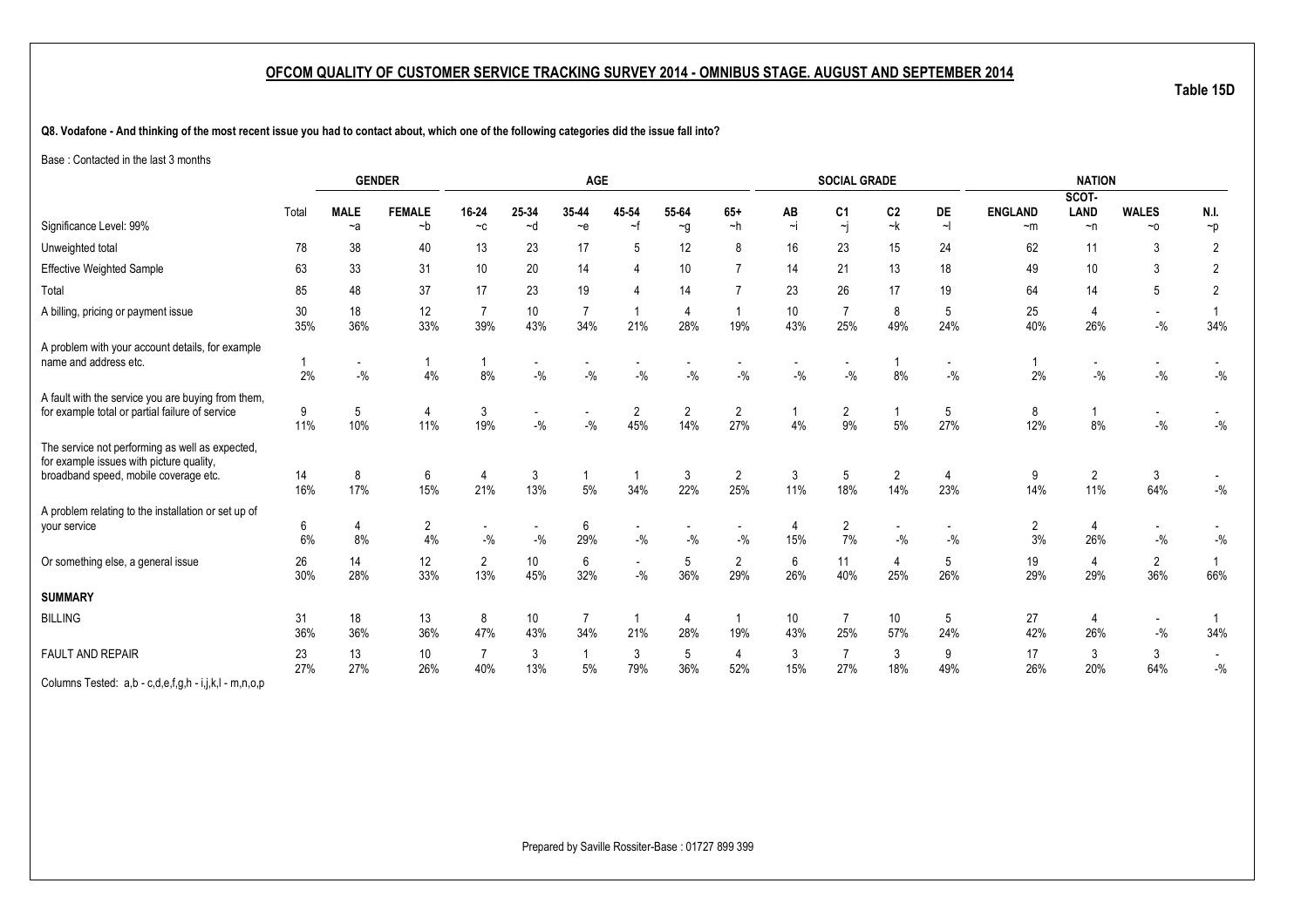**Q8. Vodafone - And thinking of the most recent issue you had to contact about, which one of the following categories did the issue fall into?**

Base : Contacted in the last 3 months

|                                                       |       |             | <b>GENDER</b> |               |       | <b>AGE</b>        |       |           |     |        | <b>SOCIAL GRADE</b> |     |     |                | <b>NATION</b> |              |          |
|-------------------------------------------------------|-------|-------------|---------------|---------------|-------|-------------------|-------|-----------|-----|--------|---------------------|-----|-----|----------------|---------------|--------------|----------|
|                                                       |       |             |               |               |       |                   |       |           |     |        |                     |     |     |                | SCOT-         |              |          |
|                                                       | Total | <b>MALE</b> | <b>FEMALE</b> | 16-24         | 25-34 | 35-44             | 45-54 | 55-64     | 65+ | AB     | C1                  | C2  | DE  | <b>ENGLAND</b> | LAND          | <b>WALES</b> | N.I.     |
| Significance Level: 99%                               |       | ~a          | ∼b            | $\sim$ $\sim$ | ∼⊴    | ~e                |       | $~\sim$ 0 | ~h  | $\sim$ | $\sim$ I            | ~k  |     | $-m$           | ~n            | $~\sim$ 0    | $\neg$ D |
| Unweighted total                                      | 78    | 38          | 40            | 13            | 23    |                   |       |           |     | 16     | 23                  | 15  | 24  | 62             | 11            |              |          |
| <b>Effective Weighted Sample</b>                      | 63    | 33          | 31            | 10            |       | 14                |       |           |     | 14     | 21                  |     | 18  | 49             | 10            |              |          |
| Total                                                 | 85    | 48          | 37            |               | 23    | 19                |       |           |     | 23     | 26                  |     | 19  | 64             | 14            |              |          |
| <b>GENERAL ENQUIRY</b>                                | 31    | 18          | 14            |               | 10    | $12 \overline{ }$ |       |           |     | 10     | 12                  |     |     | 21             | 8             |              |          |
| Columns Tested: a,b - c,d,e,f,g,h - i,j,k,l - m,n,o,p | 37%   | 36%         | 37%           | 13%           | 45%   | 61%               | $-$ % | 36%       | 29% | 42%    | 48%                 | 25% | 26% | 32%            | 54%           | 36%          | 66%      |

Prepared by Saville Rossiter-Base : 01727 899 399

**Table 15D**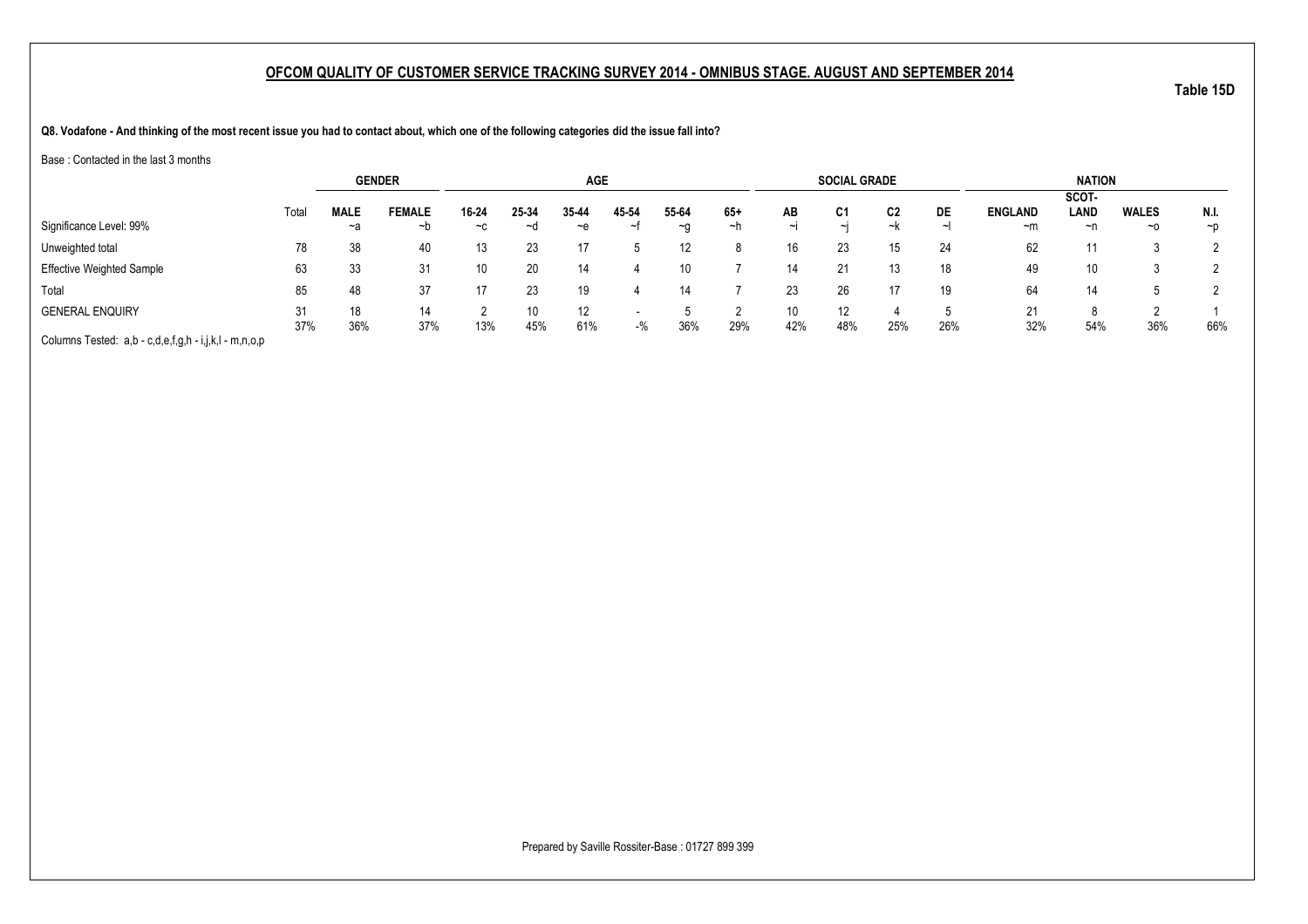### **Services used from Tesco**

Base : Those using Tesco

|                                  |             |                                   | <b>SERVICES FROM Tesco</b> |                          |                                   | <b>BUNDLED SERVICES</b>  |             |
|----------------------------------|-------------|-----------------------------------|----------------------------|--------------------------|-----------------------------------|--------------------------|-------------|
|                                  | Total       | Landline                          | Mobile                     | <b>Broadband</b>         | Pay TV                            | Yes                      | No          |
| Significance Level: 99%          |             | ~a                                | b                          | $-c$                     | ~d                                | $-e$                     |             |
| Unweighted total                 | 138         | $\overline{\phantom{0}}$          | 138                        | $\overline{\phantom{0}}$ | $\overline{\phantom{a}}$          | $\overline{\phantom{a}}$ | 138         |
| <b>Effective Weighted Sample</b> | 115         |                                   | 115                        | $\overline{\phantom{0}}$ | $\overline{\phantom{a}}$          | $\overline{\phantom{a}}$ | 115         |
| Total                            | 137         |                                   | 137                        | $\overline{\phantom{0}}$ | $\overline{\phantom{a}}$          | $\,$                     | 137         |
| Mobile phone                     | 137<br>100% | $\overline{\phantom{0}}$<br>$-$ % | 137<br>100%                | $\,$<br>$-$ %            | $\overline{\phantom{a}}$<br>$-$ % | $\blacksquare$<br>$-$ %  | 137<br>100% |
| Columns Tested: a,b,c,d - e,f    |             |                                   |                            |                          |                                   |                          |             |

Prepared by Saville Rossiter-Base : 01727 899 399

**Table 17A**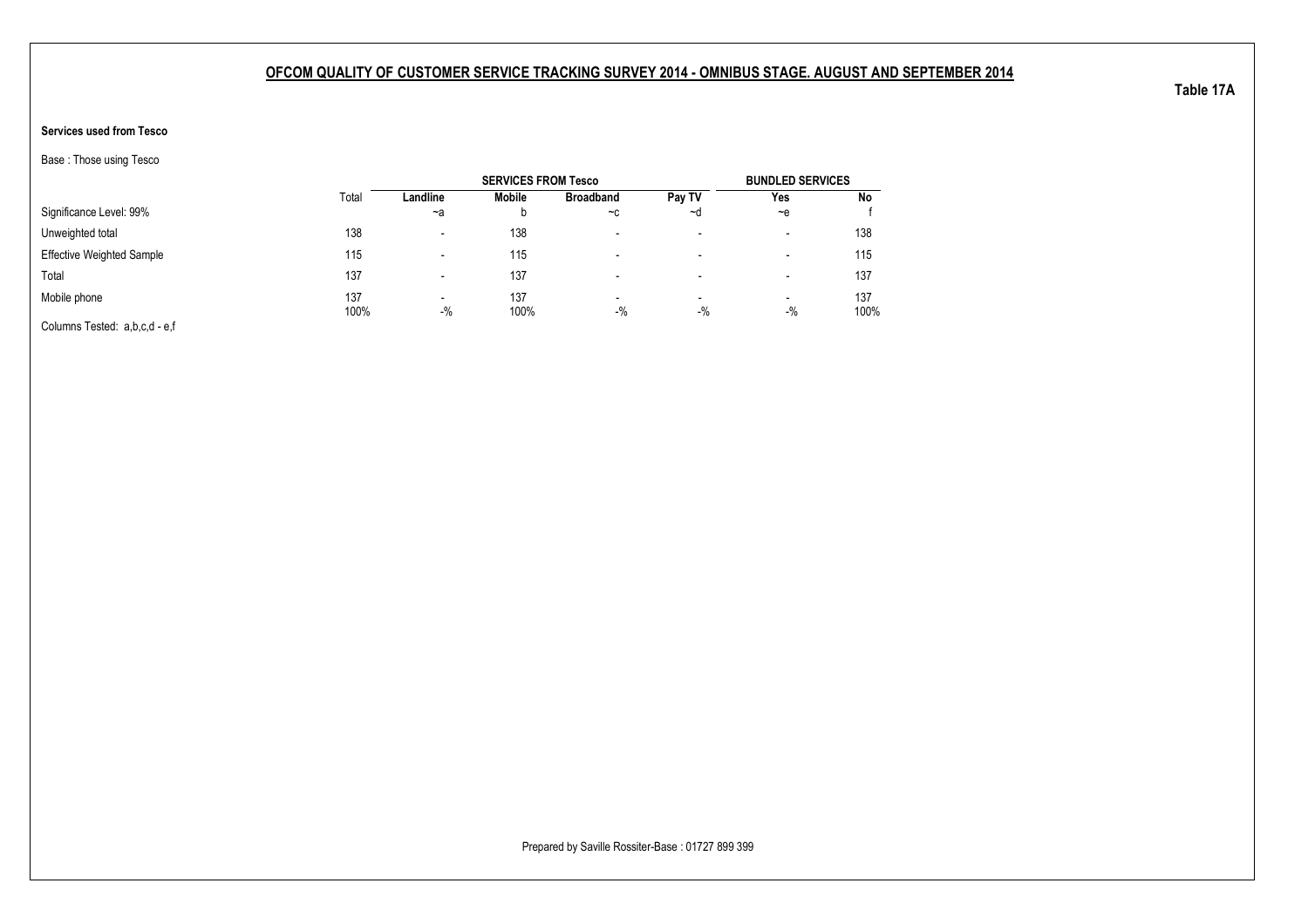### **Services used from Tesco**

Base : Those using Tesco

|                                                       |       |             | <b>GENDER</b> |       |       | <b>AGE</b> |       |           |       |        | <b>SOCIAL GRADE</b> |      |        |                | <b>NATION</b> |              |          |
|-------------------------------------------------------|-------|-------------|---------------|-------|-------|------------|-------|-----------|-------|--------|---------------------|------|--------|----------------|---------------|--------------|----------|
|                                                       |       |             |               |       |       |            |       |           |       |        |                     |      |        |                | SCOT-         |              |          |
|                                                       | Total | <b>MALE</b> | <b>FEMALE</b> | 16-24 | 25-34 | 35-44      | 45-54 | 55-64     | $65+$ | AВ     | C1                  | C2   | DE     | <b>ENGLAND</b> | LAND          | <b>WALES</b> | N.I.     |
| Significance Level: 99%                               |       | ~a          | ∼b            | $-c$  | ~d    | ∼e         | ~t    | $~\sim$ n | ~n    | $\sim$ | $\sim$              | ~k   | $\sim$ | m              | ~n            | $~\sim$ 0    | $\neg$ D |
| Unweighted total                                      | 138   | 65          | 73            | 13    |       | 12         | 25    | 18        | 56    | 22     | 33                  | 32   |        | 113            | 12            |              | 6        |
| <b>Effective Weighted Sample</b>                      | 115   | 53          | 63            |       |       | 10         | 22    | 16        | 46    | 20     | 30                  | 28   | 43     | 95             | 10            |              |          |
| Total                                                 | 137   | 70          | 67            | 15    |       | 13         | 28    | 18        | 47    | 33     | 37                  | 29   | 39     | 108            | 13            |              |          |
| Mobile phone                                          | 137   | 70          | 67            | 15    |       | 13         | 28    | 18        | 47    | 33     | 37                  | 29   | 39     | 108            | 13            | 11           |          |
|                                                       | 100%  | 100%        | 100%          | 100%  | 100%  | 100%       | 100%  | 100%      | 100%  | 100%   | 100%                | 100% | 100%   | 100%           | 100%          | 100%         | 100%     |
| Columns Tested: a,b - c,d,e,f,g,h - i,j,k,l - m,n,o,p |       |             |               |       |       |            |       |           |       |        |                     |      |        |                |               |              |          |

Prepared by Saville Rossiter-Base : 01727 899 399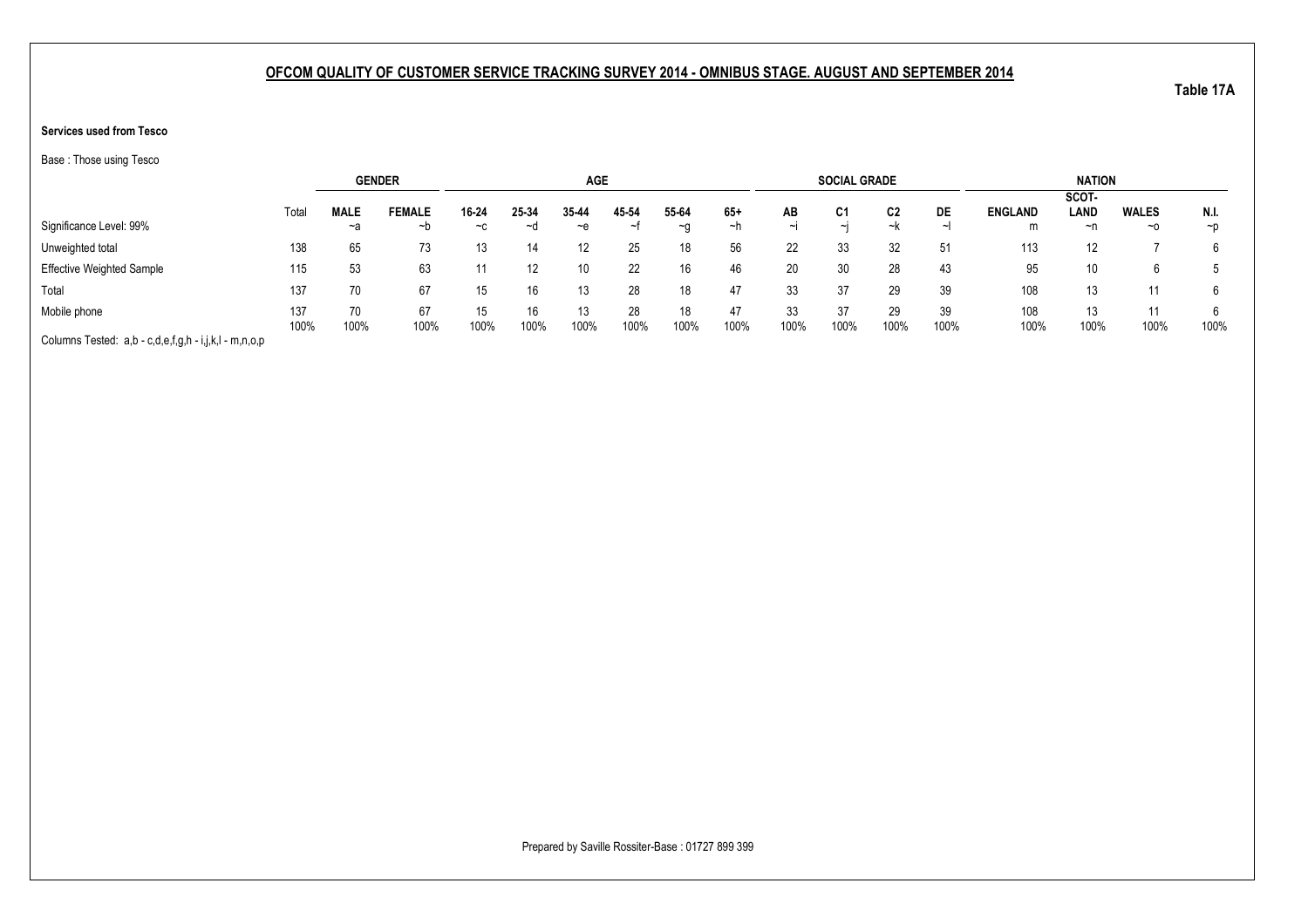#### **Q6/Q7. Whether contacted and service contacted about**

Base : Those using Tesco

|                                  |            |                                   | <b>SERVICES FROM Tesco</b> |                          |                          | <b>BUNDLED SERVICES</b>            |            |
|----------------------------------|------------|-----------------------------------|----------------------------|--------------------------|--------------------------|------------------------------------|------------|
|                                  | Total      | Landline                          | <b>Mobile</b>              | <b>Broadband</b>         | Pay TV                   | Yes                                | <b>No</b>  |
| Significance Level: 99%          |            | $-a$                              | b                          | $-c$                     | ~d                       | $-$ e                              |            |
| Unweighted total                 | 138        | $\overline{\phantom{a}}$          | 138                        |                          | $\overline{\phantom{a}}$ | -                                  | 138        |
| <b>Effective Weighted Sample</b> | 115        | $\overline{\phantom{a}}$          | 115                        |                          |                          |                                    | 115        |
| Total                            | 137        | $\overline{\phantom{a}}$          | 137                        | $\overline{\phantom{0}}$ | $\overline{\phantom{a}}$ |                                    | 137        |
| Contacted in the last 3 months   | 27<br>19%  | $\overline{\phantom{0}}$<br>$-$ % | 27<br>19%                  | $-$ %                    | $-$ %                    | $-$ %                              | 27<br>19%  |
| Not contacted                    | 108<br>79% | $\overline{\phantom{a}}$<br>$-$ % | 108<br>79%                 | $-$ %                    | -<br>$-$ %               | -<br>$-$ %                         | 108<br>79% |
| Don't know whether contacted     | 2<br>2%    | $-$ %                             | 2<br>2%                    | $-$ %                    | -<br>$-$ %               | $\overline{\phantom{0}}$<br>$-9/6$ | 2<br>2%    |
| Mobile phone                     | 27<br>19%  | $\overline{\phantom{a}}$<br>$-$ % | 27<br>19%                  | $-$ %                    | $-$ %                    | -<br>$-$ %                         | 27<br>19%  |
| Columns Tested: a,b,c,d - e,f    |            |                                   |                            |                          |                          |                                    |            |

**Table 17B**

Prepared by Saville Rossiter-Base : 01727 899 399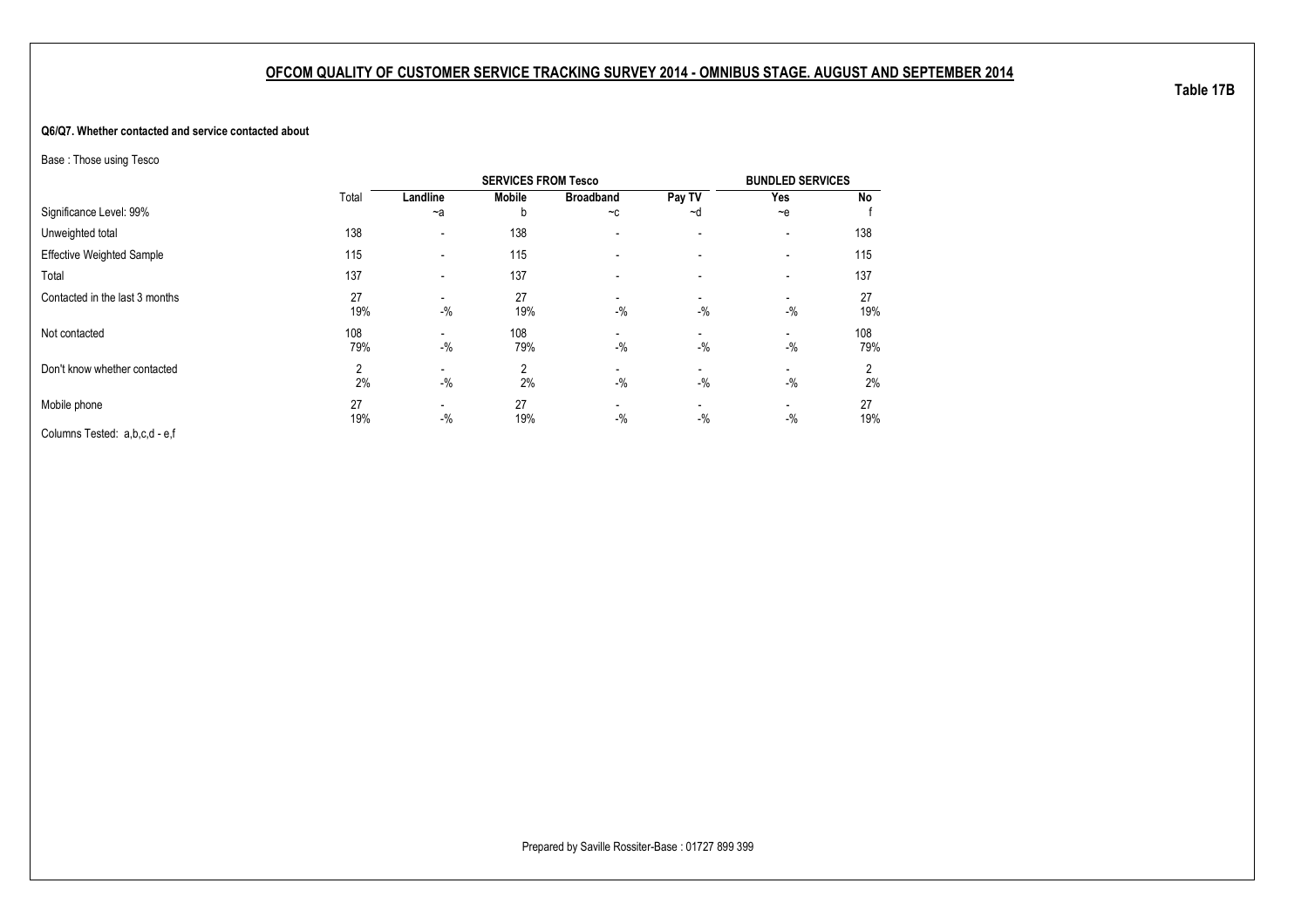#### **Q6/Q7. Whether contacted and service contacted about**

Base : Those using Tesco

|                                                       |       | <b>GENDER</b> |               |       |        | <b>AGE</b>      |       |          |       |        | <b>SOCIAL GRADE</b> |                |       |                | <b>NATION</b> |              |                |
|-------------------------------------------------------|-------|---------------|---------------|-------|--------|-----------------|-------|----------|-------|--------|---------------------|----------------|-------|----------------|---------------|--------------|----------------|
|                                                       |       |               |               |       |        |                 |       |          |       |        |                     |                |       |                | SCOT-         |              |                |
|                                                       | Total | <b>MALE</b>   | <b>FEMALE</b> | 16-24 | 25-34  | 35-44           | 45-54 | 55-64    | $65+$ | AB     | C <sub>1</sub>      | C <sub>2</sub> | DE    | <b>ENGLAND</b> | LAND          | <b>WALES</b> | N.I.           |
| Significance Level: 99%                               |       | ~a            | ~b            | $-c$  | ~d     | $-$ e           |       | $\sim g$ | ~h    | $\sim$ | $\sim$              | ~k             |       | m              | ~n            | $~\sim$ 0    | $\neg p$       |
| Unweighted total                                      | 138   | 65            | 73            | 13    | 14     | 12              | 25    | 18       | 56    | 22     | 33                  | 32             | 51    | 113            | 12            |              | 6              |
| <b>Effective Weighted Sample</b>                      | 115   | 53            | 63            | 11    | 12     | 10 <sup>°</sup> | 22    | 16       | 46    | 20     | 30                  | 28             | 43    | 95             | 10            | 6            | $\mathfrak{b}$ |
| Total                                                 | 137   | 70            | 67            | 15    | 16     | 13              | 28    | 18       | 47    | 33     | 37                  | 29             | 39    | 108            | 13            | 11           | 6              |
| Contacted in the last 3 months                        | 27    | 15            | 12            |       |        | 4               | 6     | 5        |       |        |                     |                |       | 20             |               |              |                |
|                                                       | 19%   | 21%           | 18%           | 44%   | 14%    | 33%             | 20%   | 25%      | 7%    | 24%    | 11%                 | 25%            | 19%   | 19%            | 9%            | 41%          | 13%            |
| Not contacted                                         | 108   | 56            | 52            |       | 14     | 9               | 22    | 11       | 44    | 25     | 32                  | 20             | 31    | 85             | 11            | 6            |                |
|                                                       | 79%   | 79%           | 78%           | 56%   | 86%    | 67%             | 78%   | 64%      | 93%   | 76%    | 86%                 | 70%            | 81%   | 79%            | 91%           | 59%          | 87%            |
| Don't know whether contacted                          |       |               | <u>_</u>      |       |        |                 |       | ົ        |       |        |                     |                |       | ▵              |               |              |                |
|                                                       | 2%    | $-$ %         | 4%            | $-$ % | $-$ %  | $-$ %           | 2%    | 10%      | $-$ % | $-$ %  | 3%                  | 5%             | $-$ % | 2%             | $-$ %         | $-$ %        | $-$ %          |
| Mobile phone                                          | 27    | 15            | 12            |       | $\sim$ | 4               | 6     | . 5      | 3     |        |                     |                |       | 20             |               |              |                |
|                                                       | 19%   | 21%           | 18%           | 44%   | 14%    | 33%             | 20%   | 25%      | 7%    | 24%    | 11%                 | 25%            | 19%   | 19%            | 9%            | 41%          | 13%            |
| Columns Tested: a,b - c,d,e,f,g,h - i,j,k,l - m,n,o,p |       |               |               |       |        |                 |       |          |       |        |                     |                |       |                |               |              |                |

**Table 17B**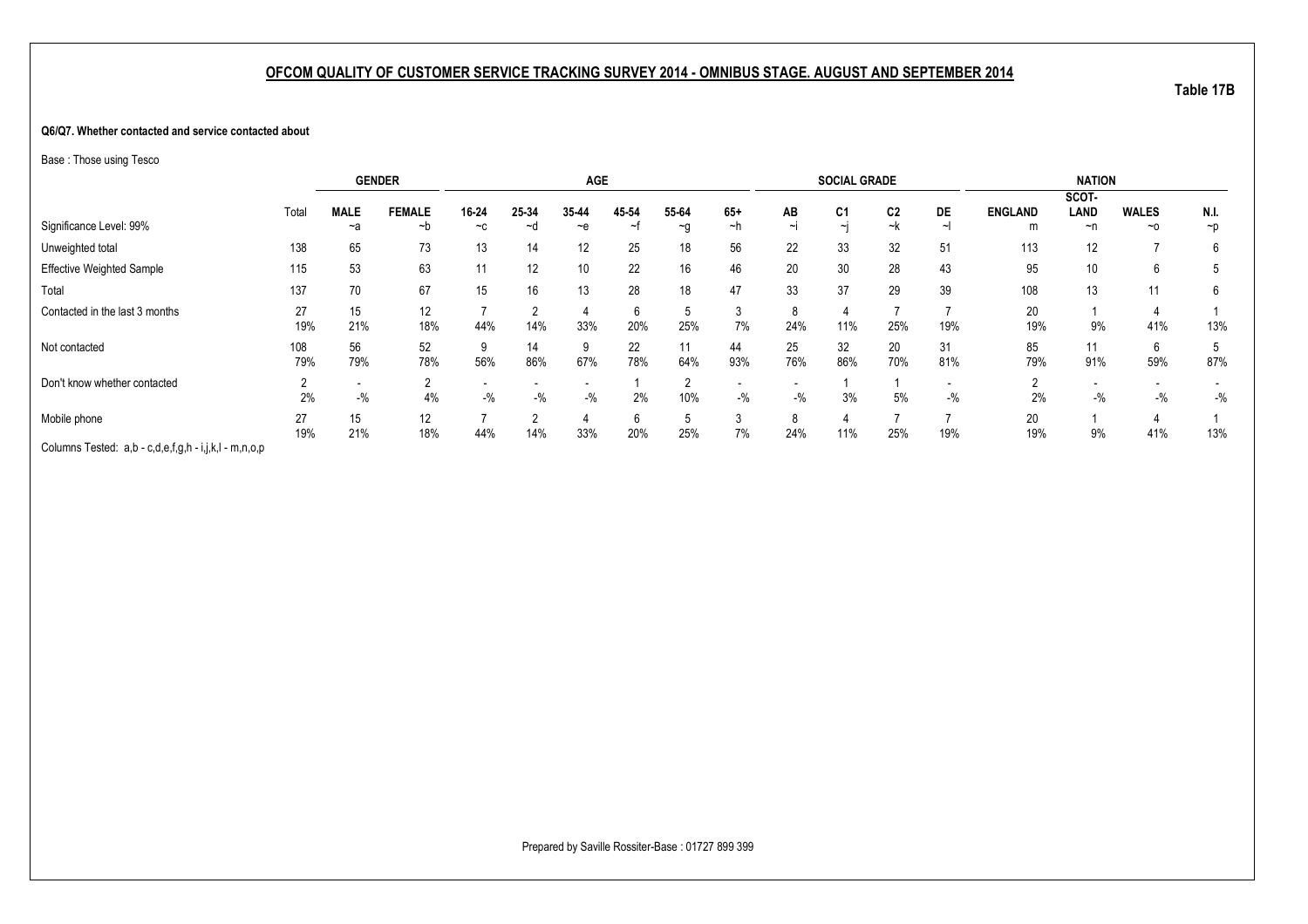### **Q1/2/3/7. Services contacted about**

Base : Those contacting Tesco

|                                  |            |                                   | <b>SERVICES FROM Tesco</b> |                                   |                          | <b>BUNDLED SERVICES</b> |            |
|----------------------------------|------------|-----------------------------------|----------------------------|-----------------------------------|--------------------------|-------------------------|------------|
|                                  | Total      | Landline                          | <b>Mobile</b>              | <b>Broadband</b>                  | Pay TV                   | Yes                     | No         |
| Significance Level: 99%          |            | $-a$                              | ∼b                         | $-c$                              | ~d                       | $-$ e                   | ∼t         |
| Unweighted total                 | 22         | $\overline{\phantom{0}}$          | 22                         | $\overline{\phantom{0}}$          | $\overline{\phantom{a}}$ | $\,$                    | 22         |
| <b>Effective Weighted Sample</b> | 17         | -                                 | 17                         | $\overline{\phantom{0}}$          | $\overline{\phantom{a}}$ | $\,$                    |            |
| Total                            | 27         | -                                 | 27                         | -                                 | $\overline{\phantom{a}}$ | -                       | 27         |
| Mobile phone                     | 27<br>100% | $\overline{\phantom{a}}$<br>$-$ % | 27<br>100%                 | $\overline{\phantom{a}}$<br>$-$ % | $\blacksquare$<br>$-$ %  | $\,$<br>$-$ %           | 27<br>100% |
| Columns Tested: a,b,c,d - e,f    |            |                                   |                            |                                   |                          |                         |            |

Prepared by Saville Rossiter-Base : 01727 899 399

**Table 17C**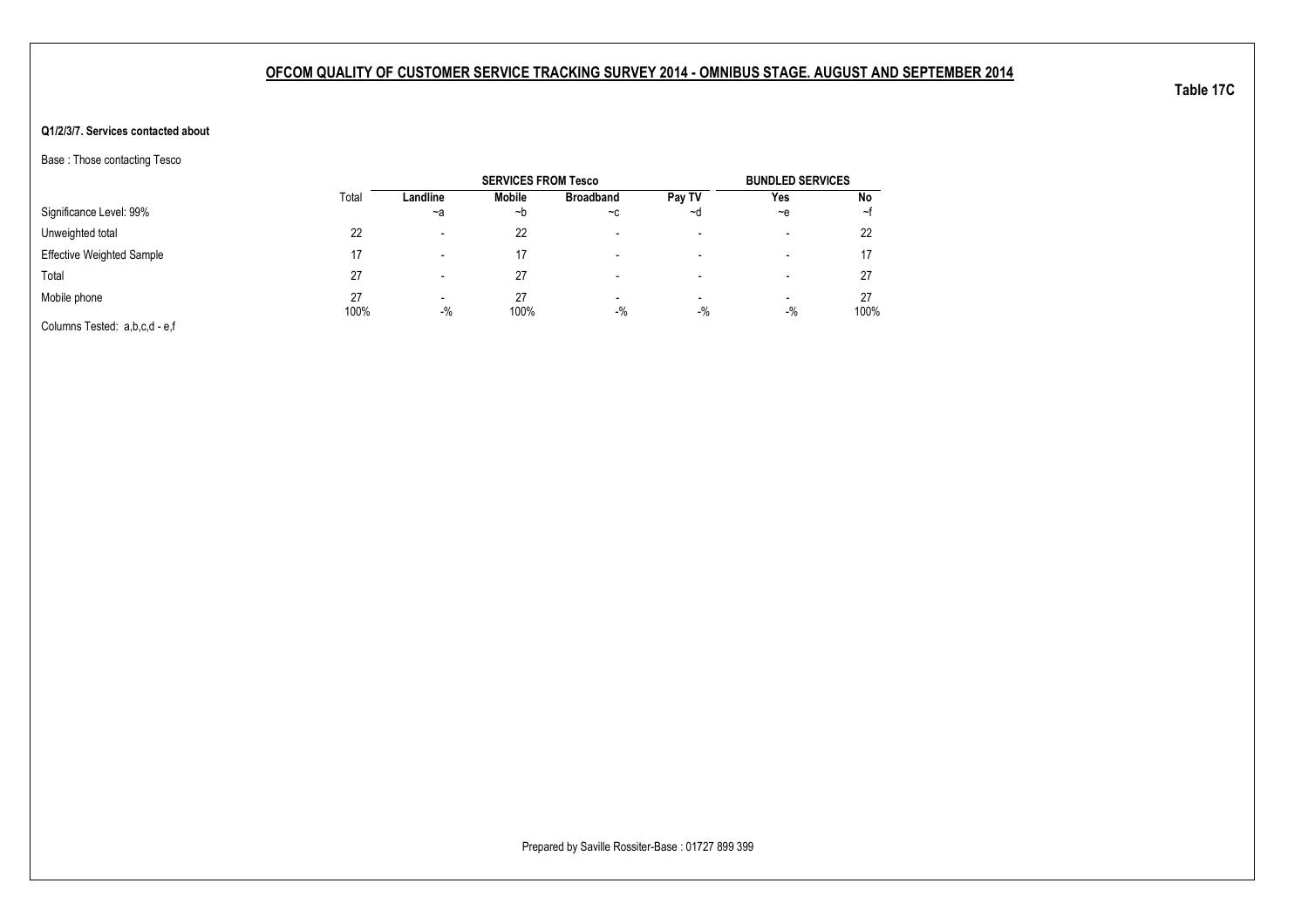#### **Q1/2/3/7. Services contacted about**

Base : Those contacting Tesco

|                                                       |       | <b>GENDER</b> |               |       |       | <b>AGE</b> |       |       |       |        | <b>SOCIAL GRADE</b> |      |      |                | <b>NATION</b> |              |          |
|-------------------------------------------------------|-------|---------------|---------------|-------|-------|------------|-------|-------|-------|--------|---------------------|------|------|----------------|---------------|--------------|----------|
|                                                       |       |               |               |       |       |            |       |       |       |        |                     |      |      |                | SCOT-         |              |          |
|                                                       | Total | <b>MALE</b>   | <b>FEMALE</b> | 16-24 | 25-34 | 35-44      | 45-54 | 55-64 | $65+$ | AB     | C <sub>1</sub>      | C2   | DE   | <b>ENGLAND</b> | LAND          | <b>WALES</b> | N.I.     |
| Significance Level: 99%                               |       | $-a$          | ~b            | $-c$  | ~d    | $\sim$ e   | ∼t    | ~g    | ∼h    | $\sim$ | $\sim$              | ~k   | ᅬ    | ~m             | ~n            | $~\sim$ 0    | $\neg$ D |
| Unweighted total                                      | 22    | 10            | 12            |       |       |            |       |       |       |        |                     |      |      | 17             |               |              |          |
| <b>Effective Weighted Sample</b>                      | 17    |               | 10            |       |       |            |       |       |       |        |                     |      |      | 14             |               |              |          |
| Total                                                 | 27    | 15            | 12            |       |       |            |       |       |       |        |                     |      |      | 20             |               |              |          |
| Mobile phone                                          | 27    | 15            | 12            |       |       |            |       |       |       |        |                     |      |      | 20             |               |              |          |
|                                                       | 100%  | 100%          | 100%          | 100%  | 100%  | 100%       | 100%  | 100%  | 100%  | 100%   | 100%                | 100% | 100% | 100%           | 100%          | 100%         | 100%     |
| Columns Tested: a,b - c,d,e,f,g,h - i,j,k,l - m,n,o,p |       |               |               |       |       |            |       |       |       |        |                     |      |      |                |               |              |          |

Prepared by Saville Rossiter-Base : 01727 899 399

**Table 17C**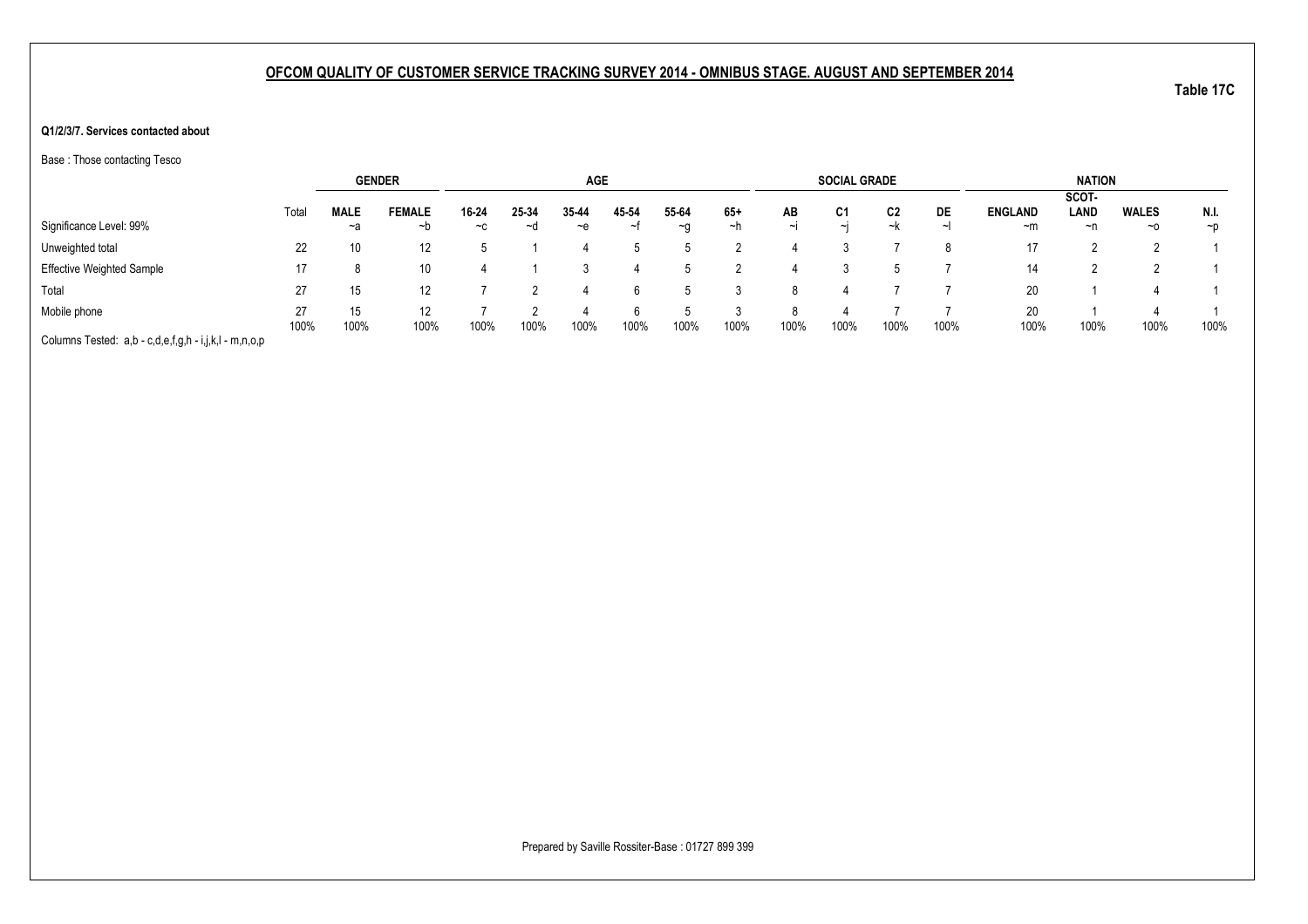**Q8. Tesco - And thinking of the most recent issue you had to contact about, which one of the following categories did the issue fall into?**

Base : Contacted in the last 3 months

|                                                                                                                                      |                       |                                    | <b>SERVICES FROM Tesco</b> |                                    |                                   | <b>BUNDLED SERVICES</b>           |           |
|--------------------------------------------------------------------------------------------------------------------------------------|-----------------------|------------------------------------|----------------------------|------------------------------------|-----------------------------------|-----------------------------------|-----------|
|                                                                                                                                      | Total                 | Landline                           | <b>Mobile</b>              | <b>Broadband</b>                   | Pay TV                            | Yes                               | No        |
| Significance Level: 99%                                                                                                              |                       | $-a$                               | $-b$                       | $-c$                               | $-d$                              | $-e$                              | $\sim$ f  |
| Unweighted total                                                                                                                     | 22                    |                                    | 22                         |                                    |                                   |                                   | 22        |
| <b>Effective Weighted Sample</b>                                                                                                     | 17                    | $\overline{\phantom{0}}$           | 17                         |                                    |                                   |                                   | 17        |
| Total                                                                                                                                | 27                    |                                    | 27                         |                                    | $\blacksquare$                    |                                   | 27        |
| A billing, pricing or payment issue                                                                                                  | 10<br>37%             | $-9/6$                             | 10<br>37%                  | $-9/6$                             | $-9/6$                            | $-9/6$                            | 10<br>37% |
| A fault with the service you are buying from them, for<br>example total or partial failure of service                                | 3<br>12%              | $-$ %                              | 3<br>12%                   | $-$ %                              | $-$ %                             | $-9/6$                            | 3<br>12%  |
| The service not performing as well as expected, for<br>example issues with picture quality, broadband speed,<br>mobile coverage etc. | 4<br>15%              | $-$ %                              | 4<br>15%                   | $-9/6$                             | $-$ %                             | $-$ %                             | 4<br>15%  |
| A problem relating to the installation or set up of your<br>service                                                                  | 2<br>7%               | $\overline{\phantom{a}}$<br>$-$ %  | $\overline{2}$<br>7%       | $-9/6$                             | $-9/6$                            | $-9/6$                            | 2<br>7%   |
| Or something else, a general issue                                                                                                   | 8<br>30%              | $\overline{\phantom{a}}$<br>$-9/6$ | 8<br>30%                   | $-9/6$                             | $-$ %                             | -<br>$-9/6$                       | 8<br>30%  |
| <b>SUMMARY</b>                                                                                                                       |                       |                                    |                            |                                    |                                   |                                   |           |
| <b>BILLING</b>                                                                                                                       | 10<br>37%             | $\overline{\phantom{a}}$<br>$-$ %  | 10<br>37%                  | $\overline{\phantom{a}}$<br>$-9/6$ | $\overline{\phantom{a}}$<br>$-$ % | $\overline{\phantom{a}}$<br>$-$ % | 10<br>37% |
| <b>FAULT AND REPAIR</b>                                                                                                              | $\overline{7}$<br>27% | Ξ.<br>$-$ %                        | 7<br>27%                   | $-9/6$                             | $-$ %                             | $-$ %                             | 7<br>27%  |
| <b>GENERAL ENQUIRY</b>                                                                                                               | 10<br>36%             | $-$ %                              | 10<br>36%                  | $-$ %                              | $-$ %                             | $-9/6$                            | 10<br>36% |

Columns Tested: a,b,c,d - e,f

**Table 17D**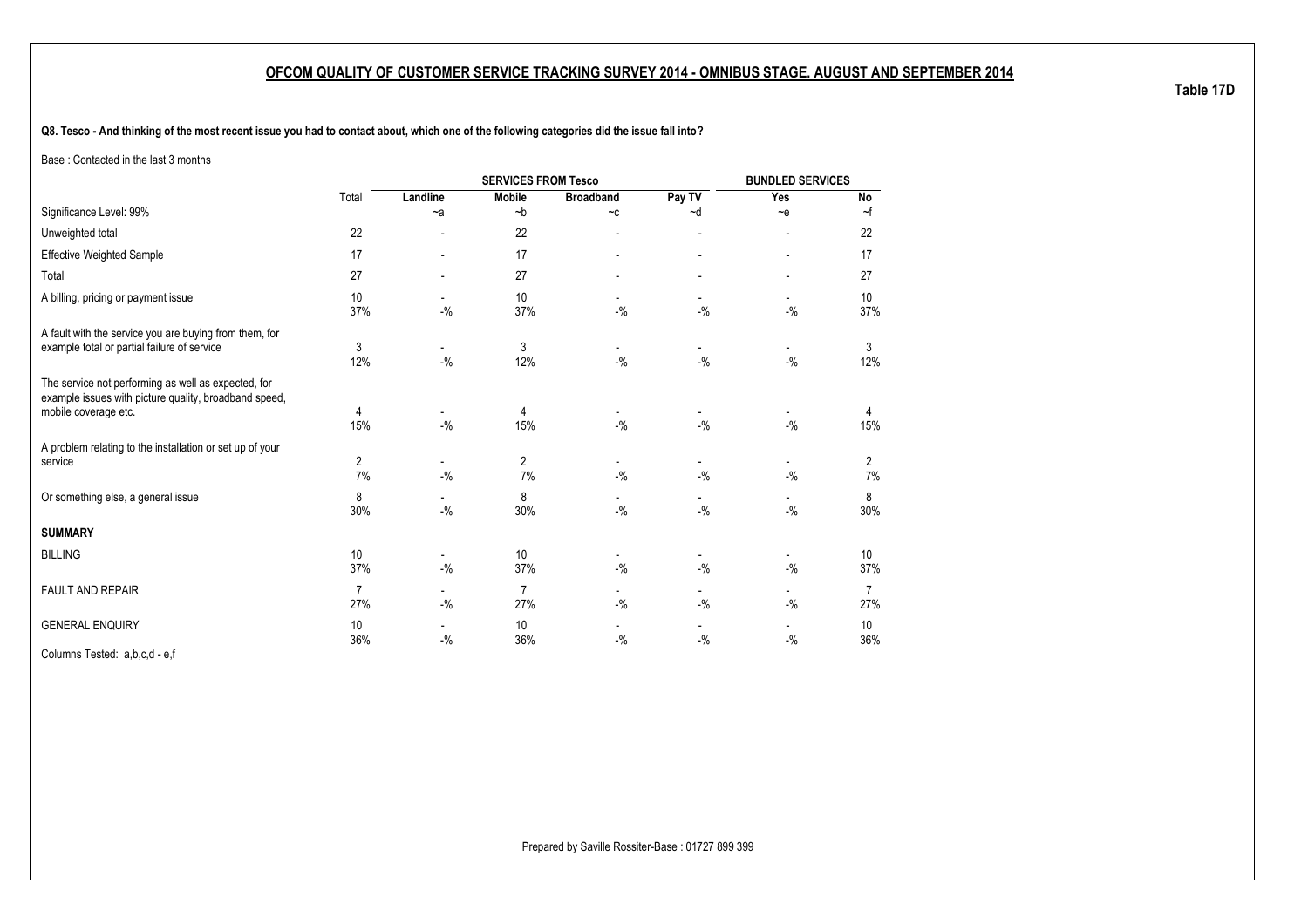**Table 17D**

**Q8. Tesco - And thinking of the most recent issue you had to contact about, which one of the following categories did the issue fall into?**

Base : Contacted in the last 3 months

|                                                                                                                                      |                       |                       | <b>GENDER</b>         |                       |                                    | AGE                                |                       |                                   |                                   |                | <b>SOCIAL GRADE</b>               |                        |                       |                        | <b>NATION</b>                     |                                     |                  |
|--------------------------------------------------------------------------------------------------------------------------------------|-----------------------|-----------------------|-----------------------|-----------------------|------------------------------------|------------------------------------|-----------------------|-----------------------------------|-----------------------------------|----------------|-----------------------------------|------------------------|-----------------------|------------------------|-----------------------------------|-------------------------------------|------------------|
| Significance Level: 99%                                                                                                              | Total                 | <b>MALE</b><br>$-a$   | <b>FEMALE</b><br>$-b$ | 16-24<br>$-c$         | 25-34<br>$-d$                      | 35-44<br>$\sim e$                  | 45-54<br>$\sim$ f     | 55-64<br>$\sim g$                 | $65+$<br>$-h$                     | AB<br>$\sim$ j | C <sub>1</sub><br>$\dot{\gamma}$  | C <sub>2</sub><br>$-k$ | <b>DE</b><br>$\sim$   | <b>ENGLAND</b><br>$-m$ | SCOT-<br><b>LAND</b><br>$\neg$ n  | <b>WALES</b><br>$~\sim$ 0           | N.I.<br>$\neg p$ |
|                                                                                                                                      |                       |                       |                       |                       |                                    |                                    |                       |                                   |                                   |                |                                   |                        |                       |                        |                                   |                                     |                  |
| Unweighted total                                                                                                                     | 22                    | 10                    | 12                    | 5                     |                                    |                                    | 5                     | 5                                 | 2                                 |                | 3                                 |                        | 8                     | 17                     | $\overline{2}$                    | $\overline{2}$                      |                  |
| Effective Weighted Sample                                                                                                            | 17                    | 8                     | 10                    |                       |                                    | 3                                  |                       | 5                                 | $\overline{2}$                    |                | 3                                 |                        |                       | 14                     | $\overline{2}$                    | $\overline{2}$                      |                  |
| Total                                                                                                                                | 27                    | 15                    | 12                    |                       | $\overline{2}$                     |                                    | ĥ                     | 5                                 | 3                                 | 8              | $\overline{4}$                    |                        |                       | 20                     |                                   |                                     |                  |
| A billing, pricing or payment issue                                                                                                  | 10<br>37%             | 5<br>35%              | 5<br>39%              | $-$ %                 | $\overline{2}$<br>100%             | 3<br>74%                           | 2<br>38%              | 17%                               | 41%                               | 2<br>26%       | 35%                               | 59%                    | 2<br>26%              | 5<br>26%               | $\overline{\phantom{a}}$<br>$-$ % | 4<br>100%                           | $-{\%}$          |
| A fault with the service you are buying from them,<br>for example total or partial failure of service                                | 3<br>12%              | 10%                   | $\overline{c}$<br>14% | 18%                   | $-$ %                              | 26%                                | 17%                   | $-$ %                             | $-$ %                             | $-$ %          | 30%                               | 4%                     | $\overline{2}$<br>23% | 3<br>15%               | $\star$<br>23%                    | $-$ %                               | $-{\%}$          |
| The service not performing as well as expected,<br>for example issues with picture quality,<br>broadband speed, mobile coverage etc. | 15%                   | 3<br>18%              | 12%                   | 4<br>60%              | $-$ %                              | $-$ %                              | $-9/6$                | $-9/6$                            | $-$ %                             | 3<br>32%       | 35%                               | $-9/6$                 | $-$ %                 | 20%                    | $-$ %                             | $-$ %                               | $-{\%}$          |
| A problem relating to the installation or set up of<br>your service                                                                  | $\overline{2}$<br>7%  | 6%                    | 7%                    | 14%                   | $-9/6$                             | $-9/6$                             | $-9/6$                | 20%                               | $\overline{\phantom{a}}$<br>$-$ % | $-$ %          | $-$ %                             | $-$ %                  | $\overline{2}$<br>24% | 4%                     | 77%                               | $\overline{\phantom{a}}$<br>$-{\%}$ | $-{\%}$          |
| Or something else, a general issue                                                                                                   | 8<br>30%              | 5<br>31%              | 3<br>28%              | 8%                    | $\overline{\phantom{a}}$<br>$-$ %  | $\overline{\phantom{a}}$<br>$-9/6$ | 2<br>45%              | 3<br>63%                          | $\overline{2}$<br>59%             | 3<br>41%       | $\blacksquare$<br>$-$ %           | 3<br>37%               | 2<br>26%              | 35%                    | $\overline{\phantom{a}}$<br>$-$ % | $\sim$<br>$-$ %                     | 100%             |
| <b>SUMMARY</b>                                                                                                                       |                       |                       |                       |                       |                                    |                                    |                       |                                   |                                   |                |                                   |                        |                       |                        |                                   |                                     |                  |
| <b>BILLING</b>                                                                                                                       | 10<br>37%             | $\overline{5}$<br>35% | 5<br>39%              | $\sim$<br>$-$ %       | $\overline{2}$<br>100%             | $\mathfrak{Z}$<br>74%              | 2<br>38%              | 17%                               | 41%                               | 2<br>26%       | -1<br>35%                         | 4<br>59%               | 2<br>26%              | 5<br>26%               | $\overline{\phantom{a}}$<br>$-$ % | 4<br>100%                           | $-$ %            |
| <b>FAULT AND REPAIR</b>                                                                                                              | $\overline{7}$<br>27% | 4<br>28%              | 3<br>26%              | 5<br>78%              | $\overline{\phantom{a}}$<br>$-9/0$ | $\overline{1}$<br>26%              | $\mathbf{1}$<br>17%   | $\overline{\phantom{a}}$<br>$-$ % | $\sim$<br>$-$ %                   | 3<br>32%       | 3<br>65%                          | $\star$<br>4%          | 2<br>23%              | $\overline{7}$<br>34%  | $\star$<br>23%                    | $\overline{\phantom{a}}$<br>$-$ %   | $-{\%}$          |
| <b>GENERAL ENQUIRY</b>                                                                                                               | 10<br>36%             | 5<br>38%              | 4<br>35%              | $\overline{1}$<br>22% | $-\frac{9}{6}$                     | $\overline{\phantom{a}}$<br>$-$ %  | $\overline{2}$<br>45% | 4<br>83%                          | $\overline{2}$<br>59%             | 3<br>41%       | $\overline{\phantom{a}}$<br>$-$ % | 3<br>37%               | 4<br>50%              | 8<br>40%               | $\overline{1}$<br>77%             | $\sim$<br>$-$ %                     | 100%             |
| Columns Tested: a,b - c,d,e,f,g,h - i,j,k,l - m,n,o,p                                                                                |                       |                       |                       |                       |                                    |                                    |                       |                                   |                                   |                |                                   |                        |                       |                        |                                   |                                     |                  |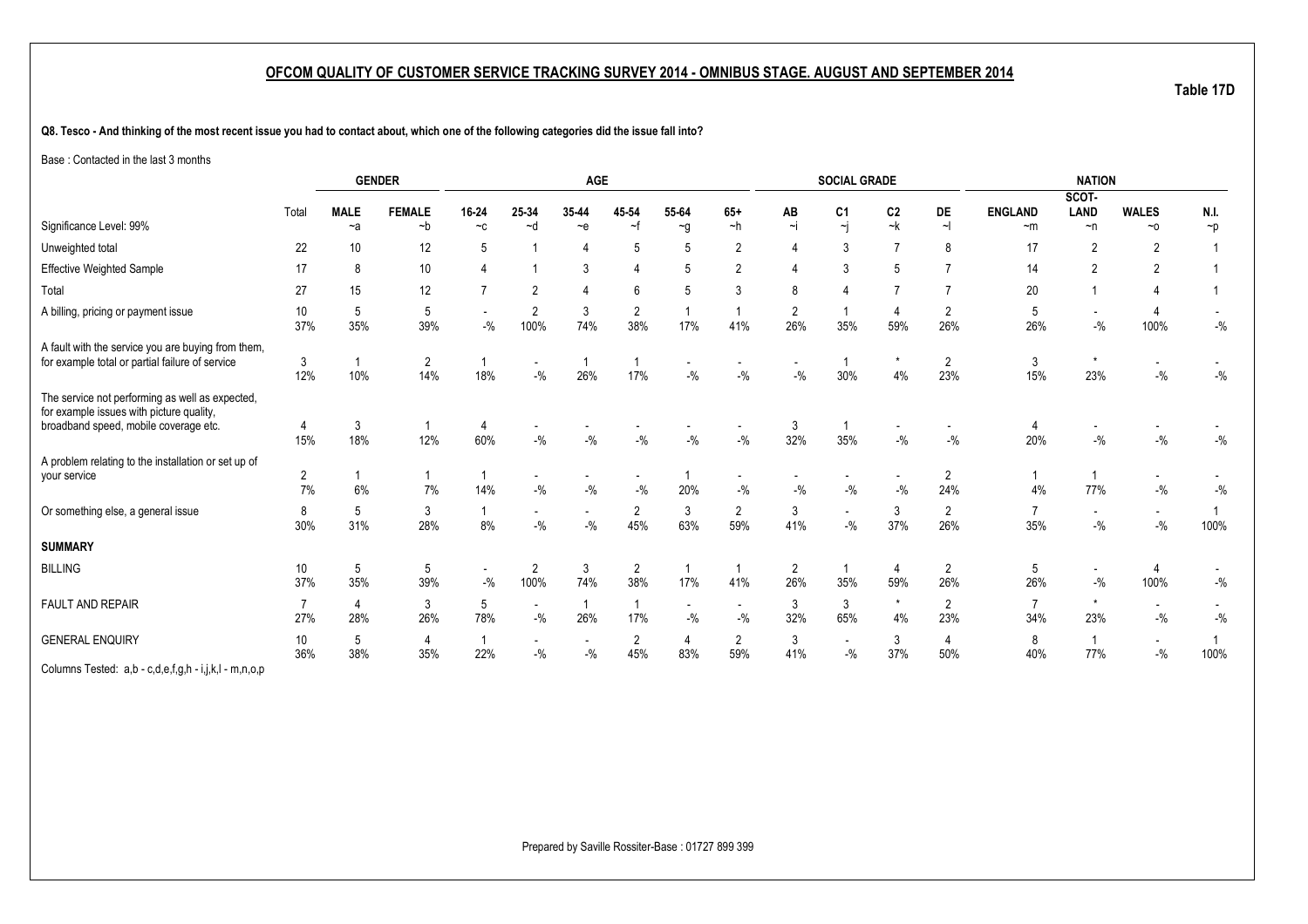### **Q6/7. Whether contacted supplier about Landline or about a general issue**

Base : Those using an eligible supplier for Landline

|                                  |             |             | <b>SUPPLIER USED</b> |                 |            |                                   | <b>SUPPLIER CONTACTED</b> |                 |                 |
|----------------------------------|-------------|-------------|----------------------|-----------------|------------|-----------------------------------|---------------------------|-----------------|-----------------|
|                                  | Total       | <b>BT</b>   | Virgin               | <b>TalkTalk</b> | Sky        | <b>BT</b>                         | Virgin                    | <b>TalkTalk</b> | Sky             |
| Significance Level: 99%          |             | a           | D                    | C               |            | е                                 | ∼+                        | $\sim g$        | ∼h              |
| Unweighted total                 | 2436        | 1061        | 441                  | 369             | 565        | 121                               | 68                        | 64              | 62              |
| <b>Effective Weighted Sample</b> | 1696        | 718         | 341                  | 236             | 406        | 84                                | 52                        | 29              | 50              |
| Total                            | 2456        | 1052        | 445                  | 370             | 590        | 129                               | 69                        | 78              | 62              |
| Contacted about Landline         | 339<br>14%  | 129<br>12%  | 69<br>16%            | 78<br>21%<br>ad | 62<br>11%  | 129<br>100%                       | 69<br>100%                | 78<br>100%      | 62<br>100%      |
| Haven't contacted                | 2118<br>86% | 922<br>88%  | 375<br>84%           | 292<br>79%      | 528<br>89% | $\overline{\phantom{a}}$<br>$-$ % | $-$ %                     | $-$ %           | $\sim$<br>$-$ % |
| $\sim$ $\sim$<br>$-$             |             | $\sim$<br>◡ |                      |                 | С          |                                   |                           |                 |                 |

Columns Tested: a,b,c,d - e,f,g,h

**Table 18**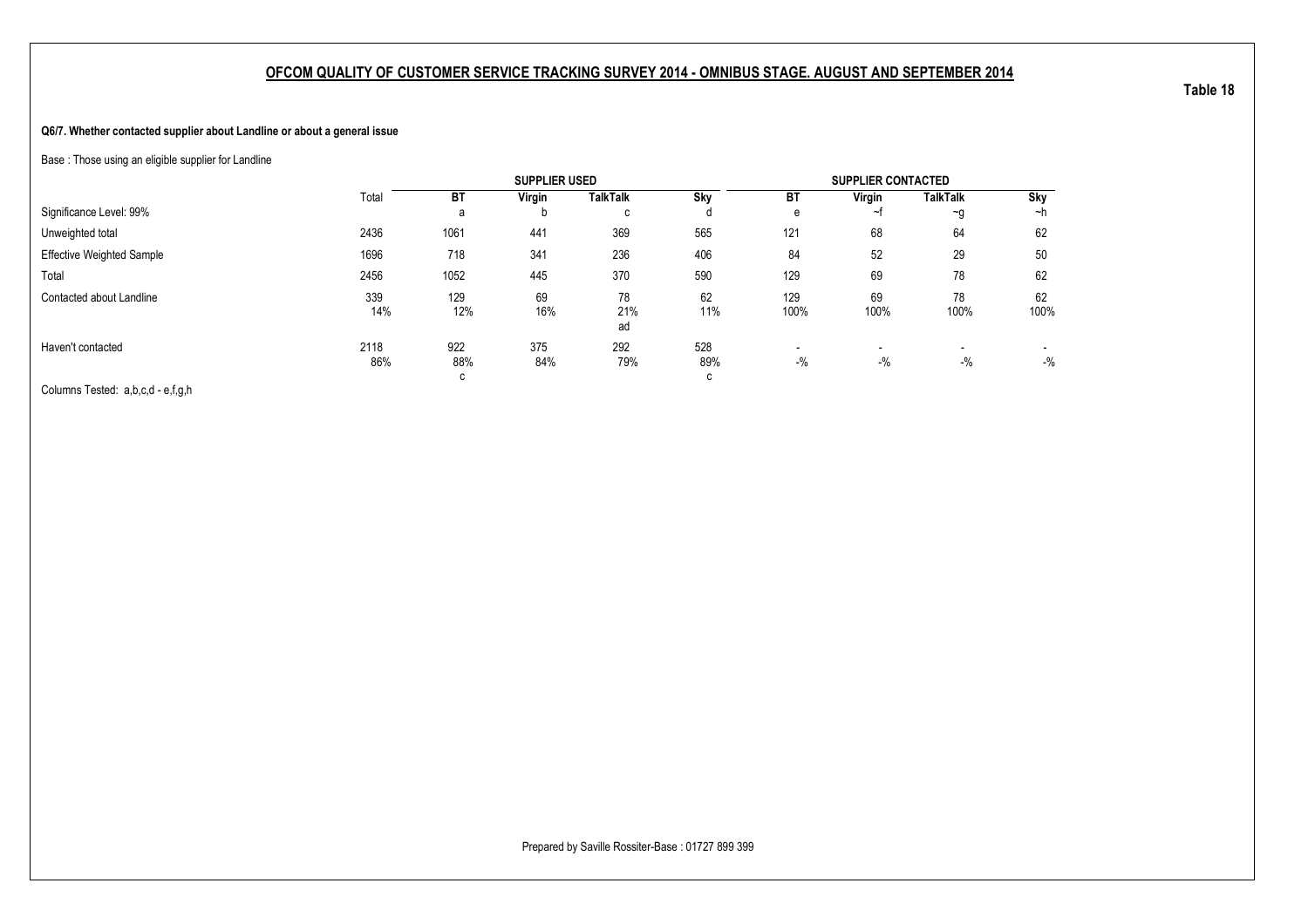**Q8. And thinking of the most recent issue you had to contact your supplier about, which one of the following categories did the issue fall into?**

Base : Contacted about Landline

|                                   |            |           | <b>SUPPLIER USED</b> |                 |            |           | <b>SUPPLIER CONTACTED</b> |                 |           |
|-----------------------------------|------------|-----------|----------------------|-----------------|------------|-----------|---------------------------|-----------------|-----------|
|                                   | Total      | BT        | Virgin               | <b>TalkTalk</b> | <b>Sky</b> | BT        | Virgin                    | <b>TalkTalk</b> | Sky       |
| Significance Level: 99%           |            | a         | ~b                   | $-c$            | ~d         | e         | ~f                        | $\sim g$        | ~h        |
| Unweighted total                  | 315        | 121       | 68                   | 64              | 62         | 121       | 68                        | 64              | 62        |
| <b>Effective Weighted Sample</b>  | 198        | 84        | 52                   | 29              | 50         | 84        | 52                        | 29              | 50        |
| Total                             | 339        | 129       | 69                   | 78              | 62         | 129       | 69                        | 78              | 62        |
| <b>SUMMARY</b>                    |            |           |                      |                 |            |           |                           |                 |           |
| <b>BILLING</b>                    | 113<br>33% | 43<br>33% | 24<br>34%            | 21<br>27%       | 25<br>41%  | 43<br>33% | 24<br>34%                 | 21<br>27%       | 25<br>41% |
| <b>FAULT AND REPAIR</b>           | 100<br>30% | 44<br>34% | 20<br>29%            | 26<br>33%       | 10<br>16%  | 44<br>34% | 20<br>29%                 | 26<br>33%       | 10<br>16% |
| <b>GENERAL ENQUIRY</b>            | 125<br>37% | 42<br>33% | 26<br>37%            | 31<br>39%       | 26<br>43%  | 42<br>33% | 26<br>37%                 | 31<br>39%       | 26<br>43% |
| Columns Tested: a,b,c,d - e,f,g,h |            |           |                      |                 |            |           |                           |                 |           |

**Table 19B**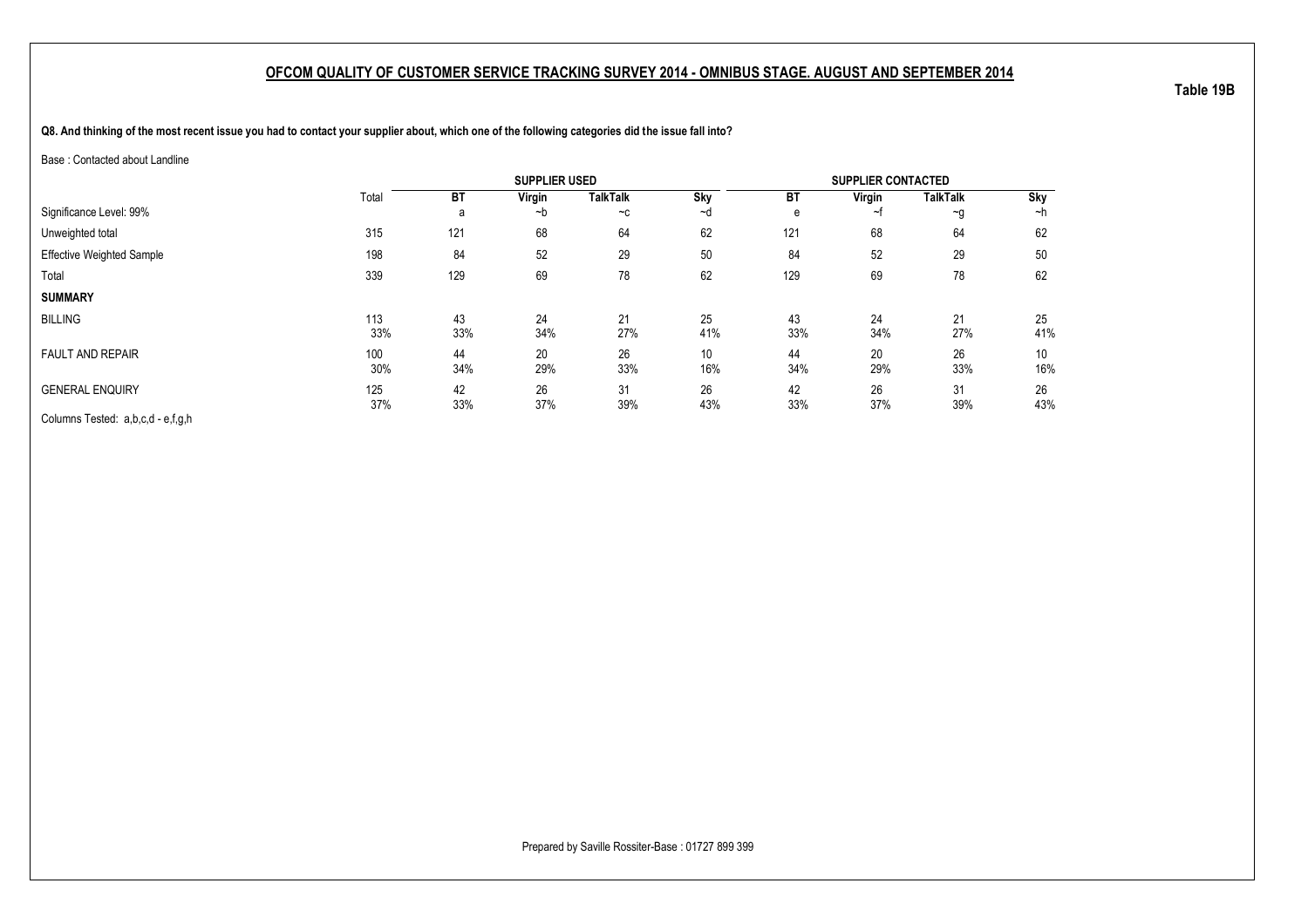#### **Q6/7. Whether contacted supplier about Mobile or about a general issue**

Base : Those using an eligible supplier for Mobile

|                                  |             |            |            | <b>SUPPLIER USED</b> |            |            |            |            |             | <b>SUPPLIER CONTACTED</b>         |                       |            |            |
|----------------------------------|-------------|------------|------------|----------------------|------------|------------|------------|------------|-------------|-----------------------------------|-----------------------|------------|------------|
|                                  |             |            |            | EE (inc.             |            |            |            |            |             | EE (inc.                          |                       |            |            |
|                                  | Total       | Virgin     | 02         | <b>O&amp;TM)</b>     |            | Vodafone   | Tesco      | Virgin     | 02          | <b>O&amp;TM)</b>                  |                       | Vodafone   | Tesco      |
| Significance Level: 99%          |             | a          |            | c                    |            | e          |            | ~g         |             |                                   | $\tilde{\phantom{a}}$ | ~k         | $\sim$     |
| Unweighted total                 | 2625        | 179        | 677        | 918                  | 293        | 420        | 138        | 35         | 114         | 169                               | 74                    | 78         | 22         |
| <b>Effective Weighted Sample</b> | 1793        | 132        | 439        | 575                  | 220        | 337        | 115        | 25         | 97          | 122                               | 56                    | 63         | 17         |
| Total                            | 2705        | 178        | 719        | 949                  | 278        | 443        | 137        | 34         | 115         | 188                               | 72                    | 85         | 27         |
| <b>Contacted about Mobile</b>    | 520<br>19%  | 34<br>19%  | 115<br>16% | 188<br>20%           | 72<br>26%  | 85<br>19%  | 27<br>19%  | 34<br>100% | 115<br>100% | 188<br>100%                       | 72<br>100%            | 85<br>100% | 27<br>100% |
| Haven't contacted                | 2185<br>81% | 144<br>81% | 604<br>84% | 762<br>80%           | 207<br>74% | 358<br>81% | 111<br>81% | $-$ %      | $-$ %       | $\overline{\phantom{a}}$<br>$-$ % | $-$ %                 | $-$ %      | $-$ %      |

Columns Tested: a,b,c,d,e,f - g,h,i,j,k,l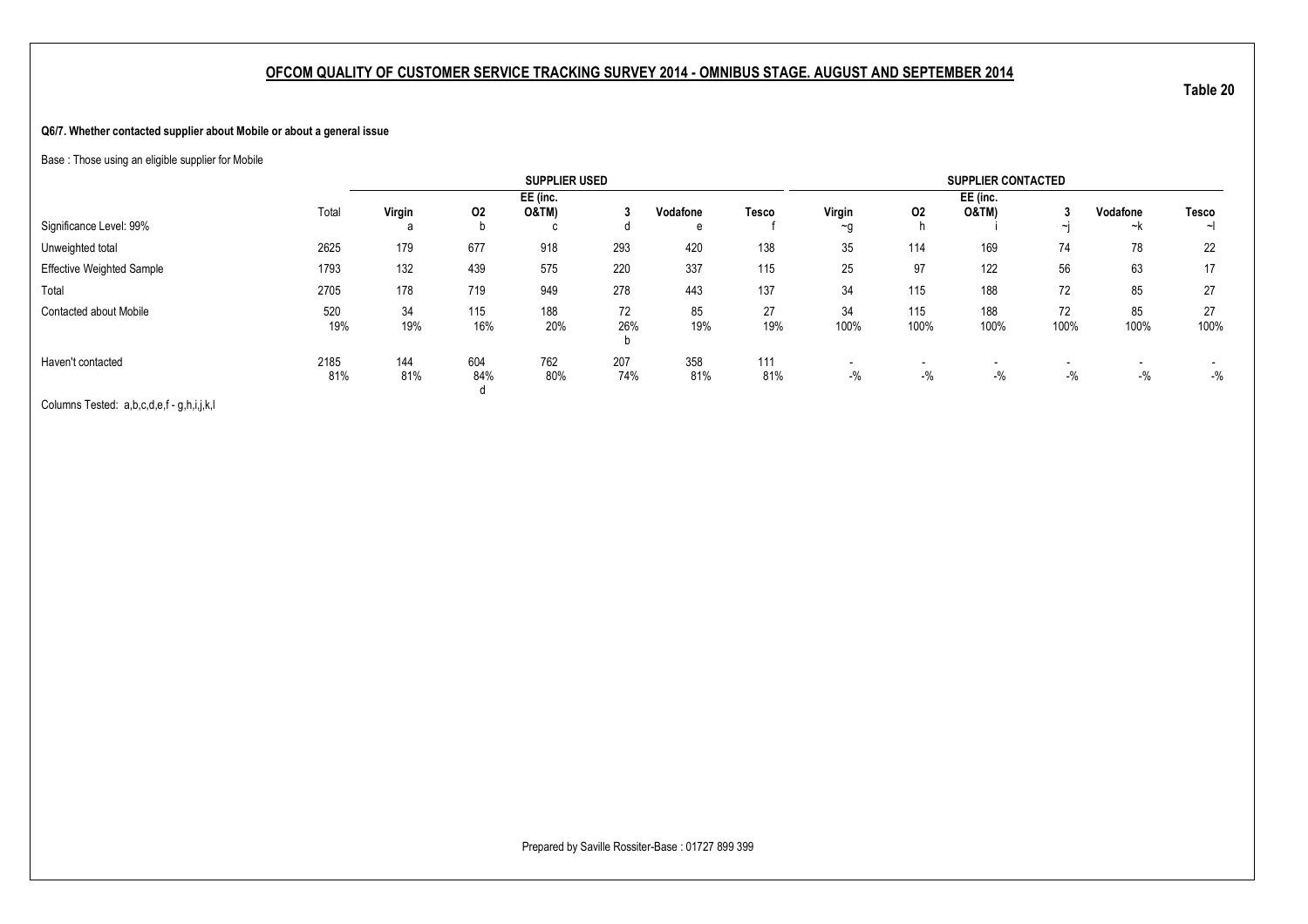**Q8. And thinking of the most recent issue you had to contact your supplier about, which one of the following categories did the issue fall into?**

#### Base : Contacted about Mobile

|                                           |            |           |           | <b>SUPPLIER USED</b>         |           |           |              |                        |           | <b>SUPPLIER CONTACTED</b>    |                          |           |              |
|-------------------------------------------|------------|-----------|-----------|------------------------------|-----------|-----------|--------------|------------------------|-----------|------------------------------|--------------------------|-----------|--------------|
|                                           | Total      | Virgin    | 02        | EE (inc.<br><b>O&amp;TM)</b> | 3         | Vodafone  | <b>Tesco</b> | Virgin                 | 02        | EE (inc.<br><b>O&amp;TM)</b> |                          | Vodafone  | <b>Tesco</b> |
| Significance Level: 99%                   |            | $-a$      |           | с                            | ~d        | $-e$      | ∼            | $\sim g$               |           |                              | $\overline{\phantom{a}}$ | ~k        | ~l           |
| Unweighted total                          | 492        | 35        | 114       | 169                          | 74        | 78        | 22           | 35                     | 114       | 169                          | 74                       | 78        | 22           |
| <b>Effective Weighted Sample</b>          | 376        | 25        | 97        | 122                          | 56        | 63        | 17           | 25                     | 97        | 122                          | 56                       | 63        | 17           |
| Total                                     | 520        | 34        | 115       | 188                          | 72        | 85        | 27           | 34                     | 115       | 188                          | 72                       | 85        | 27           |
| <b>SUMMARY</b>                            |            |           |           |                              |           |           |              |                        |           |                              |                          |           |              |
| <b>BILLING</b>                            | 166<br>32% | 10<br>30% | 35<br>31% | 63<br>34%                    | 17<br>24% | 31<br>36% | 10<br>37%    | 10 <sup>°</sup><br>30% | 35<br>31% | 63<br>34%                    | 17<br>24%                | 31<br>36% | 10<br>37%    |
| <b>FAULT AND REPAIR</b>                   | 107<br>21% | 9<br>28%  | 15<br>13% | 33<br>18%                    | 19<br>27% | 23<br>27% | 27%          | 9<br>28%               | 15<br>13% | 33<br>18%                    | 19<br>27%                | 23<br>27% | 27%          |
| <b>GENERAL ENQUIRY</b>                    | 246<br>47% | 14<br>43% | 65<br>56% | 91<br>49%                    | 35<br>49% | 31<br>37% | 10<br>36%    | 14<br>43%              | 65<br>56% | 91<br>49%                    | 35<br>49%                | 31<br>37% | 10<br>36%    |
| Columns Tested: a,b,c,d,e,f - g,h,i,j,k,l |            |           |           |                              |           |           |              |                        |           |                              |                          |           |              |

Prepared by Saville Rossiter-Base : 01727 899 399

**Table 21B**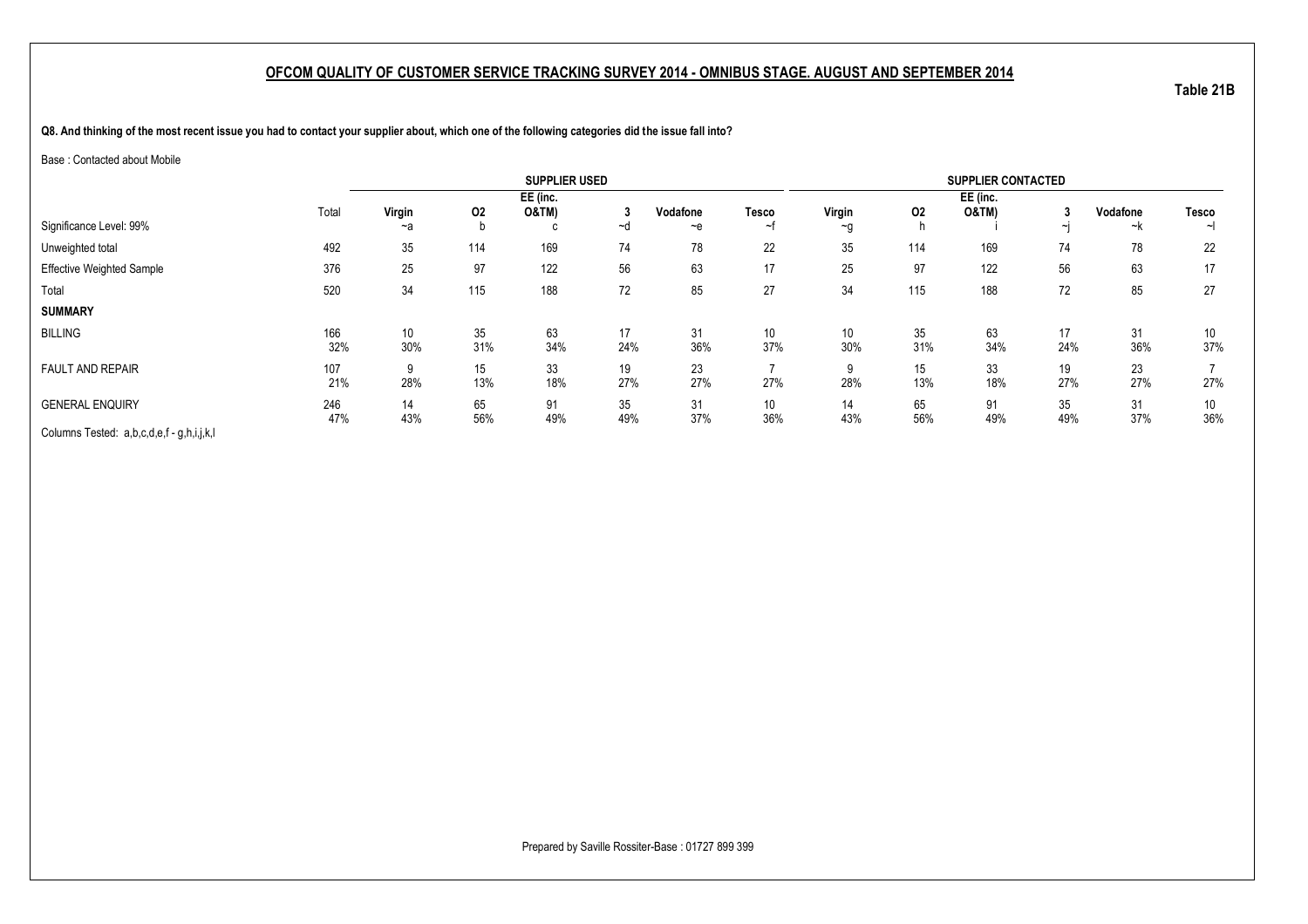#### **Q6/7. Whether contacted supplier about Broadband or about a general issue**

Base : Those using an eligible supplier for Broadband

|                                       |             |            |            | <b>SUPPLIER USED</b> |            |                              |                                   |                                   | <b>SUPPLIER CONTACTED</b> |             |                                   |
|---------------------------------------|-------------|------------|------------|----------------------|------------|------------------------------|-----------------------------------|-----------------------------------|---------------------------|-------------|-----------------------------------|
| Significance Level: 99%               | Total       | ВT<br>a    | Virgin     | <b>TalkTalk</b><br>C | Sky        | EE (inc.<br><b>O&amp;TM)</b> | <b>BT</b>                         | Virgin                            | <b>TalkTalk</b><br>∼h     | Sky         | EE (inc.<br><b>O&amp;TM)</b>      |
| Unweighted total                      | 2230        | 594        | 476        | 383                  | 673        | 104                          | 119                               | 111                               | 82                        | 123         | 23                                |
| <b>Effective Weighted Sample</b>      | 1555        | 388        | 368        | 246                  | 489        | 77                           | 75                                | 90                                | 57                        | 98          | 17                                |
| Total                                 | 2307        | 643        | 489        | 383                  | 691        | 100                          | 144                               | 112                               | 91                        | 135         | 29                                |
| Contacted about Broadband             | 511<br>22%  | 144<br>22% | 112<br>23% | 91<br>24%            | 135<br>20% | 29<br>29%                    | 144<br>100%                       | 112<br>100%                       | 91<br>100%                | 135<br>100% | 29<br>100%                        |
| Haven't contacted                     | 1796<br>78% | 499<br>78% | 377<br>77% | 293<br>76%           | 556<br>80% | 71<br>71%                    | $\overline{\phantom{a}}$<br>$-$ % | $\overline{\phantom{0}}$<br>$-$ % | $-$ %                     | $-$ %       | $\overline{\phantom{a}}$<br>$-$ % |
| Columns Tested: a,b,c,d,e - f,g,h,i,j |             |            |            |                      |            |                              |                                   |                                   |                           |             |                                   |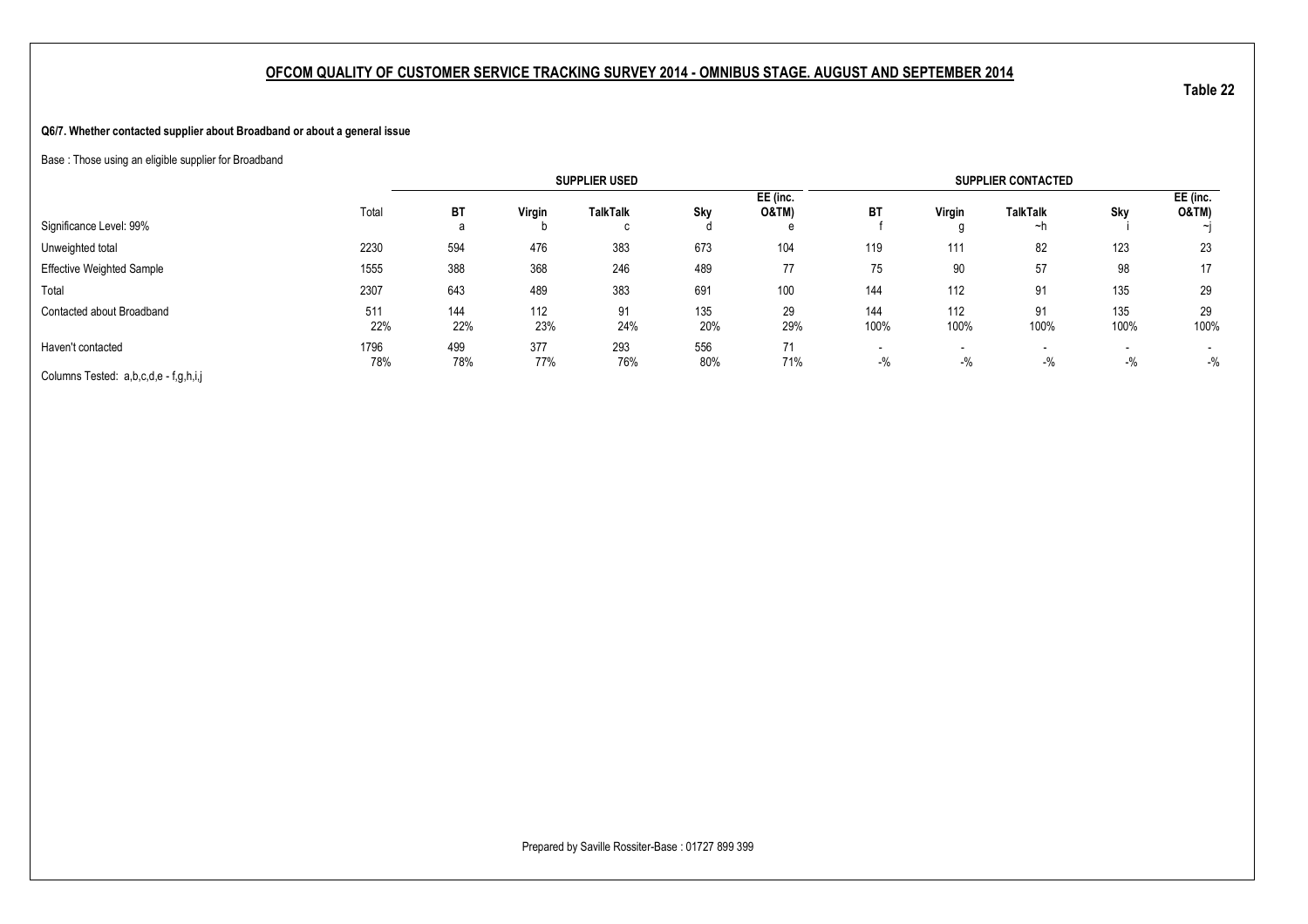**Q8. And thinking of the most recent issue you had to contact your supplier about, which one of the following categories did the issue fall into?**

Base : Contacted about Broadband

|                                       |            |           |           | <b>SUPPLIER USED</b>    |           |                                          |           |           | <b>SUPPLIER CONTACTED</b> |           |                   |
|---------------------------------------|------------|-----------|-----------|-------------------------|-----------|------------------------------------------|-----------|-----------|---------------------------|-----------|-------------------|
| Significance Level: 99%               | Total      | BT<br>a   | Virgin    | <b>TalkTalk</b><br>$-c$ | Sky       | EE (inc.<br><b>O&amp;TM)</b><br>$\sim e$ | <b>BT</b> | Virgin    | <b>TalkTalk</b><br>∼h     | Sky       | EE (inc.<br>O&TM) |
| Unweighted total                      | 458        | 119       | 111       | 82                      | 123       | 23                                       | 119       | 111       | 82                        | 123       | 23                |
| <b>Effective Weighted Sample</b>      | 329        | 75        | 90        | 57                      | 98        | 17                                       | 75        | 90        | 57                        | 98        | 17                |
| Total                                 | 511        | 144       | 112       | 91                      | 135       | 29                                       | 144       | 112       | 91                        | 135       | 29                |
| <b>SUMMARY</b>                        |            |           |           |                         |           |                                          |           |           |                           |           |                   |
| <b>BILLING</b>                        | 99<br>19%  | 19<br>13% | 19<br>17% | 17<br>19%               | 36<br>26% | 8<br>26%                                 | 19<br>13% | 19<br>17% | 17<br>19%                 | 36<br>26% | 8<br>26%          |
| <b>FAULT AND REPAIR</b>               | 234<br>46% | 68<br>47% | 56<br>50% | 40<br>45%               | 59<br>44% | 11<br>37%                                | 68<br>47% | 56<br>50% | 40<br>45%                 | 59<br>44% | 11<br>37%         |
| <b>GENERAL ENQUIRY</b>                | 179<br>35% | 57<br>40% | 37<br>33% | 33<br>37%               | 40<br>30% | 11<br>36%                                | 57<br>40% | 37<br>33% | 33<br>37%                 | 40<br>30% | 11<br>36%         |
| Columns Tested: a,b,c,d,e - f,g,h,i,j |            |           |           |                         |           |                                          |           |           |                           |           |                   |

Prepared by Saville Rossiter-Base : 01727 899 399

**Table 23B**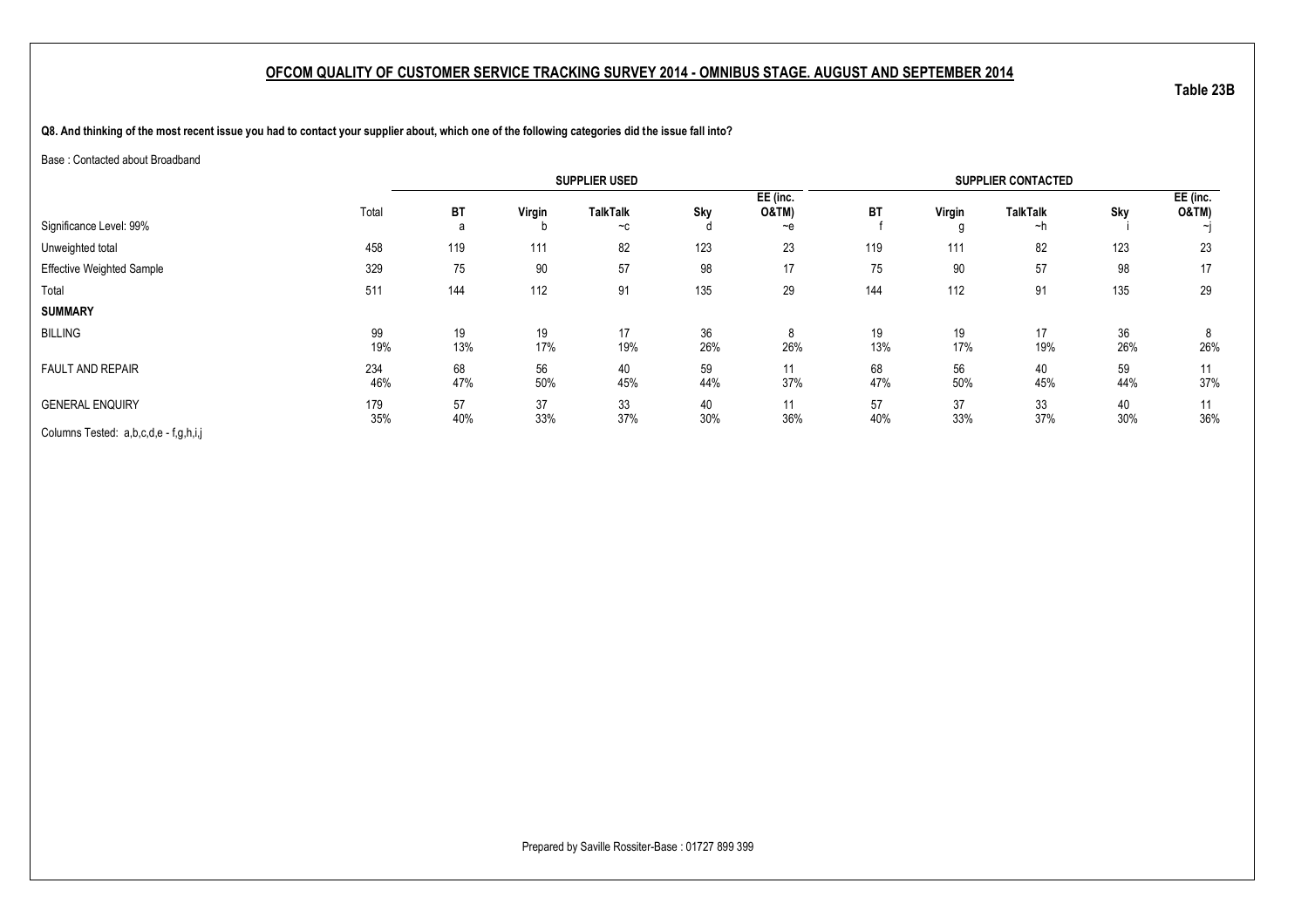#### **Q6/7. Whether contacted supplier about Pay TV or about a general issue**

Base : Those using an eligible supplier for Pay TV

|                                  |             |            | <b>SUPPLIER USED</b> |                 |                 |                         | <b>SUPPLIER CONTACTED</b> |                                   |                         |
|----------------------------------|-------------|------------|----------------------|-----------------|-----------------|-------------------------|---------------------------|-----------------------------------|-------------------------|
|                                  | Total       | <b>BT</b>  | Virgin               | <b>TalkTalk</b> | Sky             | <b>BT</b>               | Virgin                    | <b>TalkTalk</b>                   | Sky                     |
| Significance Level: 99%          |             | a          | D                    | C               |                 | $-e$                    | ∼                         | $\sim g$                          |                         |
| Unweighted total                 | 1721        | 121        | 413                  | 111             | 1076            | 15                      | 79                        | 10                                | 225                     |
| <b>Effective Weighted Sample</b> | 1222        | 84         | 318                  | 81              | 747             | 14                      | 59                        | 8                                 | 133                     |
| Total                            | 1777        | 115        | 419                  | 96              | 1147            | 15                      | 95                        | 9                                 | 254                     |
| Contacted about Pay TV           | 372<br>21%  | 15<br>13%  | 95<br>23%<br>C       | 9<br>9%         | 254<br>22%<br>c | 15<br>100%              | 95<br>100%                | 9<br>100%                         | 254<br>100%             |
| Haven't contacted                | 1404<br>79% | 100<br>87% | 324<br>77%           | 87<br>91%<br>bd | 893<br>78%      | $\blacksquare$<br>$-$ % | $-$ %                     | $\overline{\phantom{0}}$<br>$-$ % | $\blacksquare$<br>$-$ % |

Columns Tested: a,b,c,d - e,f,g,h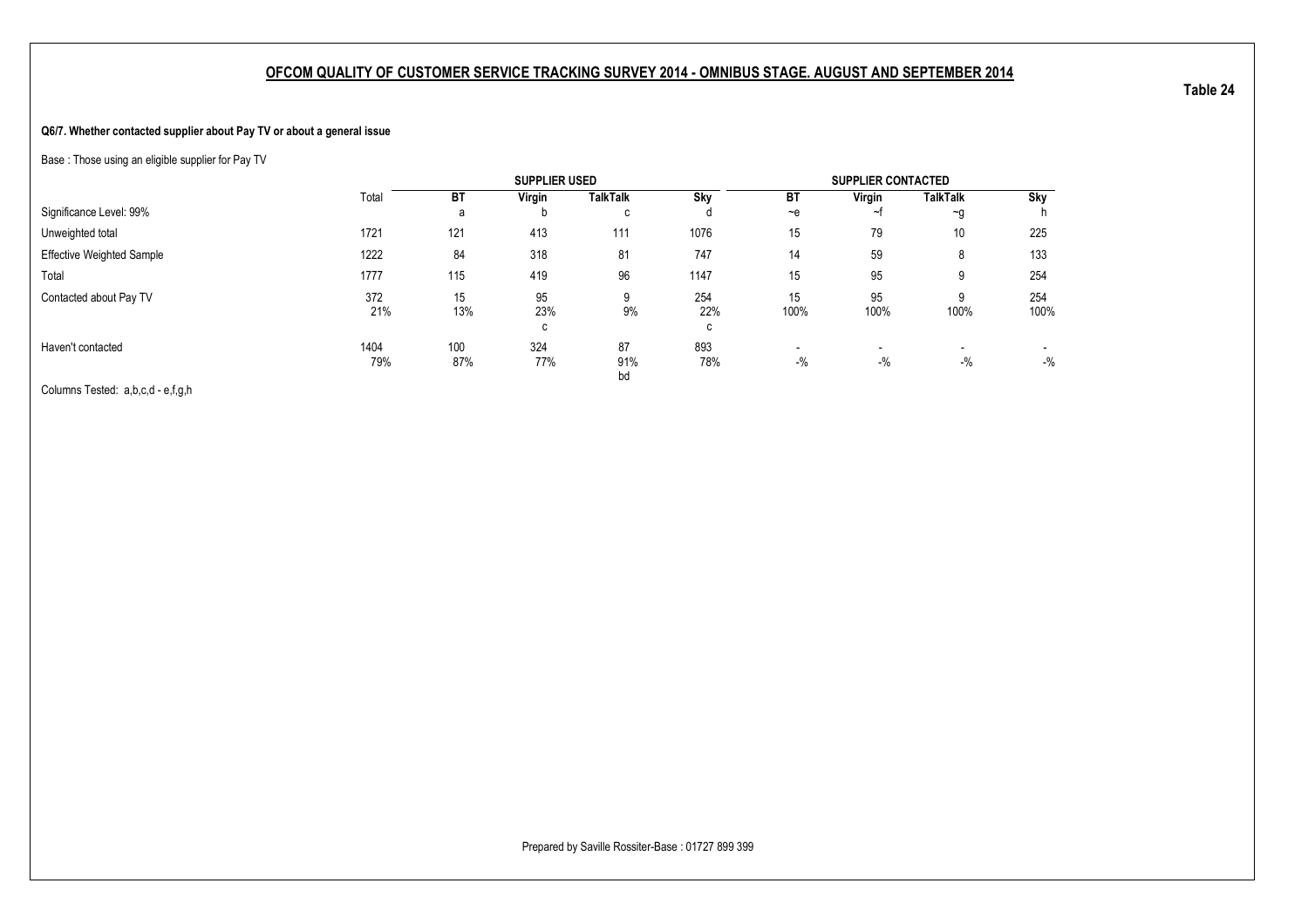**Q8. And thinking of the most recent issue you had to contact your supplier about, which one of the following categories did the issue fall into?**

Base : Contacted about Pay TV

|                                   |            |                                   | <b>SUPPLIER USED</b> |                 |            |           | <b>SUPPLIER CONTACTED</b> |                    |            |
|-----------------------------------|------------|-----------------------------------|----------------------|-----------------|------------|-----------|---------------------------|--------------------|------------|
|                                   | Total      | <b>BT</b>                         | Virgin               | <b>TalkTalk</b> | Sky        | BT        | Virgin                    | <b>TalkTalk</b>    | Sky        |
| Significance Level: 99%           |            | $-a$                              | ~b                   | $-c$            | d          | $-e$      | ~1                        | $\neg$ g           |            |
| Unweighted total                  | 329        | 15                                | 79                   | 10              | 225        | 15        | 79                        | 10                 | 225        |
| <b>Effective Weighted Sample</b>  | 209        | 14                                | 59                   | 8               | 133        | 14        | 59                        | 8                  | 133        |
| Total                             | 372        | 15                                | 95                   | 9               | 254        | 15        | 95                        | 9                  | 254        |
| <b>SUMMARY</b>                    |            |                                   |                      |                 |            |           |                           |                    |            |
| <b>BILLING</b>                    | 108<br>29% | $\overline{\phantom{0}}$<br>$-$ % | 24<br>26%            | 8%              | 83<br>33%  | $-$ %     | 24<br>26%                 | 8%                 | 83<br>33%  |
| <b>FAULT AND REPAIR</b>           | 113<br>30% | 12<br>80%                         | 33<br>35%            | 5<br>56%        | 63<br>25%  | 12<br>80% | 33<br>35%                 | $\mathbf b$<br>56% | 63<br>25%  |
| <b>GENERAL ENQUIRY</b>            | 151<br>41% | 20%                               | 38<br>40%            | 3<br>35%        | 108<br>42% | 3<br>20%  | 38<br>40%                 | 3<br>35%           | 108<br>42% |
| Columns Tested: a,b,c,d - e,f,g,h |            |                                   |                      |                 |            |           |                           |                    |            |

**Table 25B**

Prepared by Saville Rossiter-Base : 01727 899 399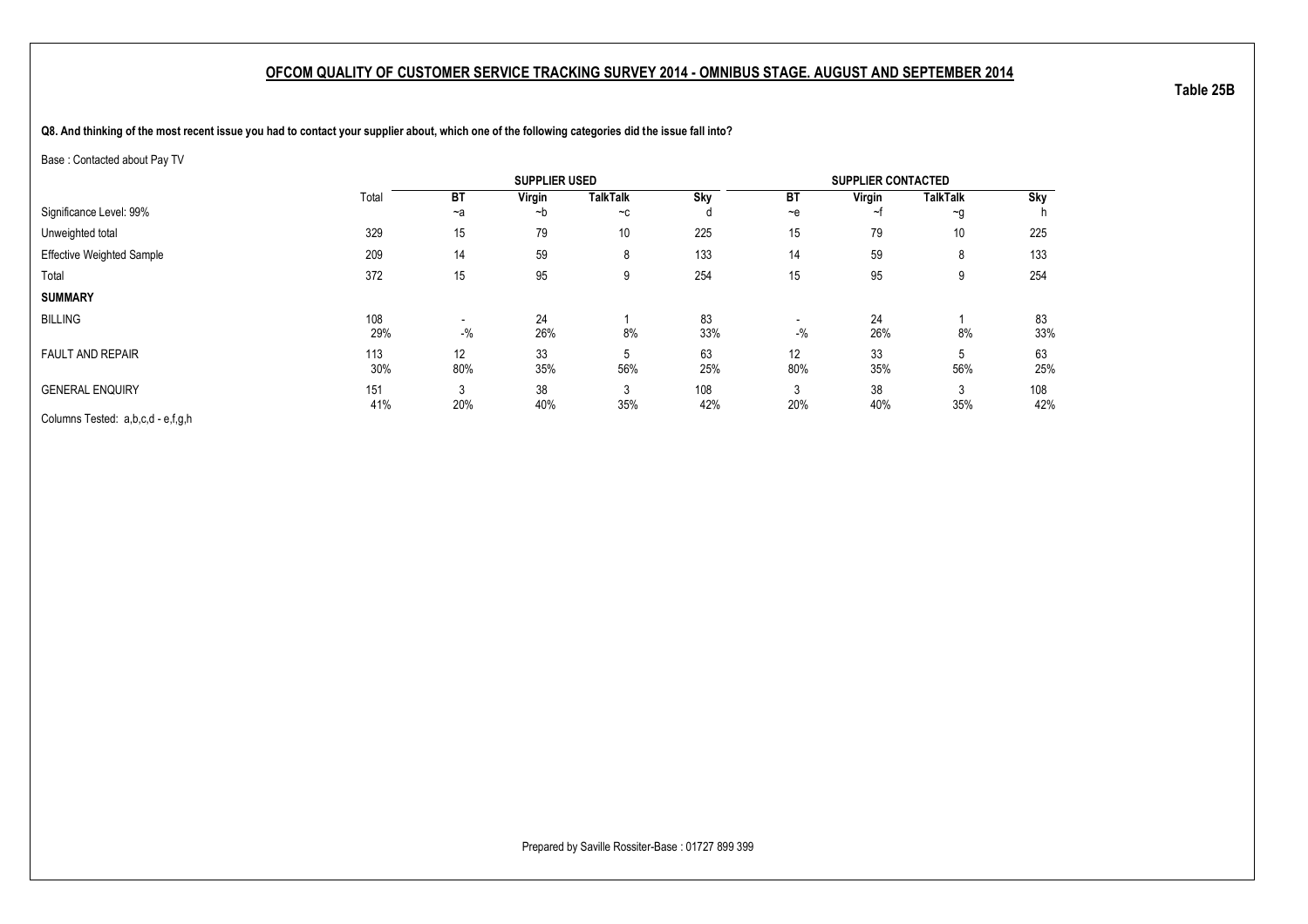**Table 26**

**Q9 Have you personally had a reason to complain about any of these services or suppliers in the last 12 months, whether or not you went on to make a complaint?**

#### Base : All respondents

|                                  |           | <b>GENDER</b> |               |           |             | <b>AGE</b> |          |           |            |           | <b>SOCIAL GRADE</b> |                |          |                | <b>NATION</b> |              |          |
|----------------------------------|-----------|---------------|---------------|-----------|-------------|------------|----------|-----------|------------|-----------|---------------------|----------------|----------|----------------|---------------|--------------|----------|
|                                  |           |               |               |           |             |            |          |           |            |           |                     |                |          |                | SCOT-         |              |          |
|                                  | Total     | <b>MALE</b>   | <b>FEMALE</b> | 16-24     | 25-34       | 35-44      | 45-54    | 55-64     | $65+$      | AB        | C <sub>1</sub>      | C <sub>2</sub> | DE       | <b>ENGLAND</b> | LAND          | <b>WALES</b> | N.I.     |
| Significance Level: 99%          |           | a             | b             |           |             | e          |          | g         | n          |           |                     |                |          | m              | n             | $~\sim$ 0    | $\neg p$ |
| Unweighted total                 | 3122      | 1392          | 1730          | 381       | 593         | 484        | 469      | 416       | 779        | 477       | 780                 | 636            | 1229     | 2670           | 270           | 96           | 86       |
| <b>Effective Weighted Sample</b> | 2150      | 1033          | 1118          | 306       | 455         | 368        | 316      | 222       | 569        | 382       | 647                 | 402            | 805      | 1808           | 208           | 76           | 74       |
| Total                            | 3122      | 1530          | 1592          | 453       | 518         | 518        | 537      | 440       | 655        | 699       | 858                 | 675            | 890      | 2616           | 265           | 153          | 87       |
| Landline                         | 170<br>5% | 82<br>$5%$    | 88<br>6%      | 18<br>4%  | 22<br>4%    | 16<br>3%   | 33<br>6% | 45<br>10% | 36<br>$5%$ | 56<br>8%  | 48<br>6%            | 25<br>4%       | 41<br>5% | 142<br>5%      | 18<br>7%      | 10<br>7%     | $-$ %    |
|                                  |           |               |               |           |             |            |          | cde       |            |           |                     |                |          |                |               |              |          |
| Mobile phone                     | 194       | 110           | 85            | 46        | 60          | 20         | 31       | 21        | 16         | 34        | 53                  | 64             | 43       | 164            | 16            | 10           | 4        |
|                                  | 6%        | 7%            | 5%            | 10%<br>eh | 12%<br>efgh | 4%         | 6%       | 5%        | 2%         | $5\%$     | 6%                  | 9%             | 5%       | 6%             | 6%            | 6%           | $5\%$    |
| Fixed broadband internet         | 319       | 144           | 175           | 40        | 58          | 72         | 46       | 50        | 53         | 104       | 103                 | 55             | 56       | 246            | 33            | 27           | 13       |
|                                  | 10%       | 9%            | 11%           | 9%        | 11%         | 14%<br>h   | 9%       | 11%       | 8%         | 15%<br>kl | 12%                 | 8%             | 6%       | 9%             | 12%           | 18%          | 15%      |
| None of these                    | 2521      | 1232          | 1288          | 361       | 402         | 418        | 440      | 337       | 563        | 528       | 683                 | 547            | 763      | 2140           | 205           | 106          | 70       |
|                                  | 81%       | 81%           | 81%           | 80%       | 78%         | 81%        | 82%      | 76%       | 86%<br>dg  | 75%       | 80%                 | 81%            | 86%      | 82%            | 77%           | 70%          | 80%      |

Columns Tested: a,b - c,d,e,f,g,h - i,j,k,l - m,n,o,p

Prepared by Saville Rossiter-Base : 01727 899 399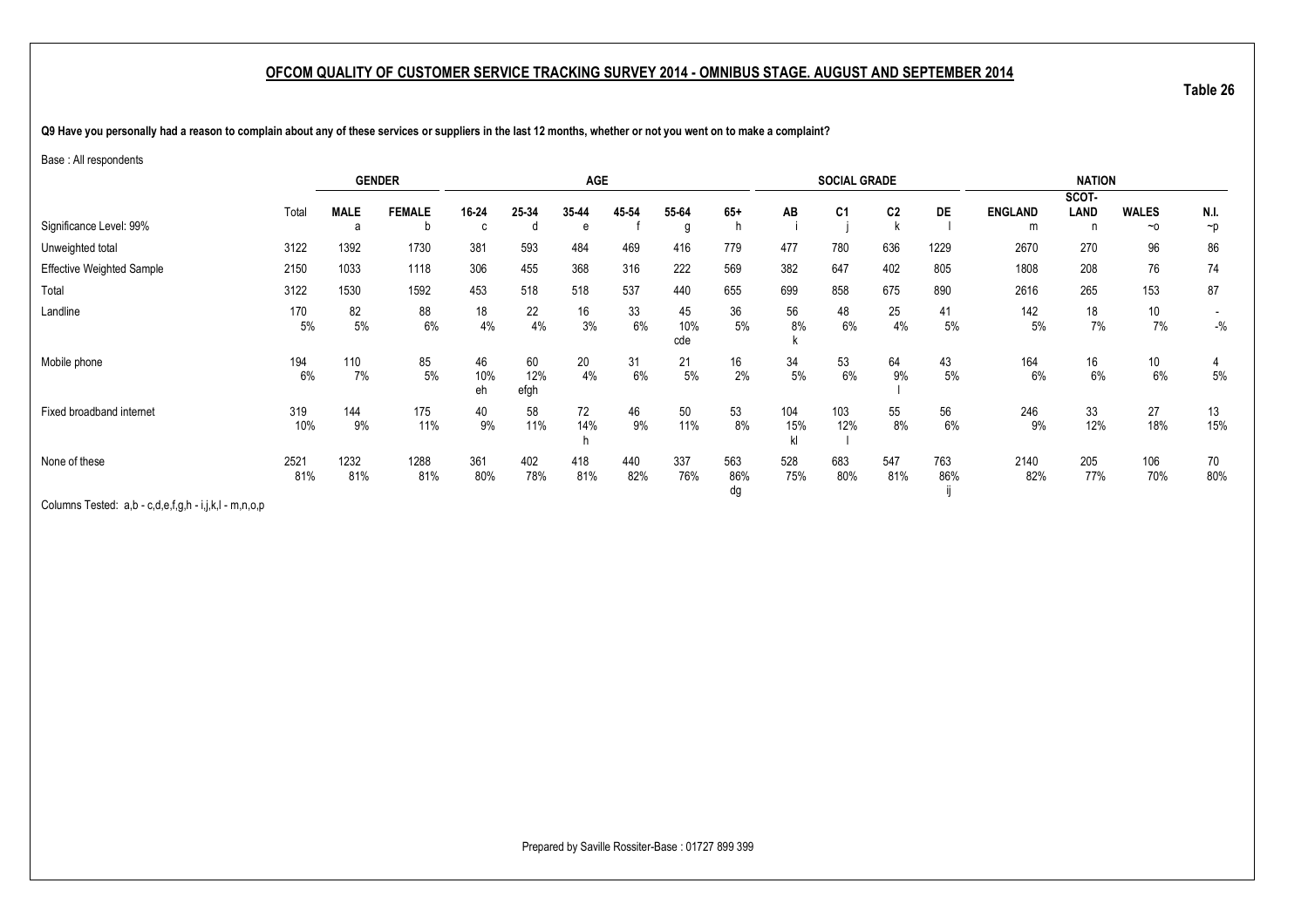**Table 26**

**Q9 Have you personally had a reason to complain about any of these services or suppliers in the last 12 months, whether or not you went on to make a complaint?**

#### Base : All respondents

|                                                             |             |           | <b>LANDLINE CONTACT</b> |                           |           |           |                              |                   | <b>MOBILE CONTACT</b>         |                     |             |           | <b>BROADBAND CONTACT</b>    |           |                           |                 |            | <b>PAY TV CONTACT</b> |                        |                                   |
|-------------------------------------------------------------|-------------|-----------|-------------------------|---------------------------|-----------|-----------|------------------------------|-------------------|-------------------------------|---------------------|-------------|-----------|-----------------------------|-----------|---------------------------|-----------------|------------|-----------------------|------------------------|-----------------------------------|
| Significance Level: 99%                                     | Total       | BT        | Virgin<br>Media<br>~b   | <b>Talk</b><br>Talk<br>~c | Sky<br>~a | 02<br>e   | EE (inc.<br><b>O&amp;TM)</b> | $\sim g$          | Virgin<br><b>Mobile</b><br>~h | Voda-<br>fone<br>∼ı | Tesco<br>∼∣ | ВT        | Orange<br>/EE<br>$\tilde{}$ | Sky       | Talk<br><b>Talk</b><br>~n | Virgin<br>Media | Sky        | Virgin<br>Media<br>~∩ | <b>BT TV</b><br>$\sim$ | Talk<br>Talk<br>TV<br>$\sim$ s    |
| Unweighted total                                            | 3122        | 120       | 69                      | 64                        | 63        | 114       | 169                          | 74                | 35                            | 78                  | 22          | 119       | 23                          | 123       | 82                        | 111             | 225        | 79                    | 15                     | 10                                |
| <b>Effective Weighted Sample</b>                            | 2150        | 83        | 53                      | 29                        | 50        | 97        | 122                          | 56                | 25                            | 63                  |             | 75        | 17                          | 98        | 57                        | 90              | 133        | 59                    | 14                     | 8                                 |
| Total                                                       | 3122        | 128       | 71                      | 78                        | 62        | 115       | 188                          | 72                | 34                            | 85                  | 27          | 144       | 29                          | 135       | 91                        | 112             | 254        | 95                    | 15                     | 9                                 |
| Landline                                                    | 170<br>5%   | 43<br>34% | 14<br>19%               | 9%                        | 10<br>17% | 11<br>10% | 21<br>11%                    | $\sim$<br>3<br>5% | c<br>6%                       | 9%                  | 13%         | 15<br>11% | .ხ<br>17%                   | 6%        | 8<br>9%                   | 8%              | 24<br>9%   | 12<br>13%             | 29%                    | $-$ %                             |
| Mobile phone                                                | 194<br>6%   | 3%        | 6<br>9%                 | 2%                        | 6<br>10%  | 18<br>15% | 42<br>23%                    | 15<br>20%         | 10<br>31%                     | 25<br>30%           | 26%         | 4%        | 4<br>13%                    | 12<br>9%  | 4%                        | 8%              | 22<br>9%   | 6%                    | 23%                    | $\overline{\phantom{a}}$<br>$-$ % |
| Fixed broadband internet                                    | 319<br>10%  | 23<br>18% | 16<br>23%               | 14%                       | 13<br>21% | 18<br>16% | 35<br>19%                    | 8<br>11%          | 9<br>25%                      | 11%                 | 16%         | 55<br>38% | 15<br>50%                   | 49<br>36% | 30<br>34%                 | 42<br>38%       | 43<br>17%  | 22<br>23%             | 30%                    | 23%                               |
| None of these                                               | 2521<br>81% | 75<br>58% | 42<br>59%               | 60<br>77%                 | 40<br>65% | 74<br>64% | 107<br>57%                   | 49<br>68%         | 14<br>42%                     | 50<br>59%           | 18<br>68%   | 81<br>56% | 11<br>39%                   | 75<br>55% | 56<br>62%                 | 60<br>54%       | 185<br>73% | 64<br>67%             | 8<br>55%               | 77%                               |
| Columns Tested: a,b,c,d - e,f,g,h,i,j - k,l,m,n,o - p,q,r,s |             |           |                         |                           |           |           |                              |                   |                               |                     |             |           |                             |           |                           |                 |            |                       |                        |                                   |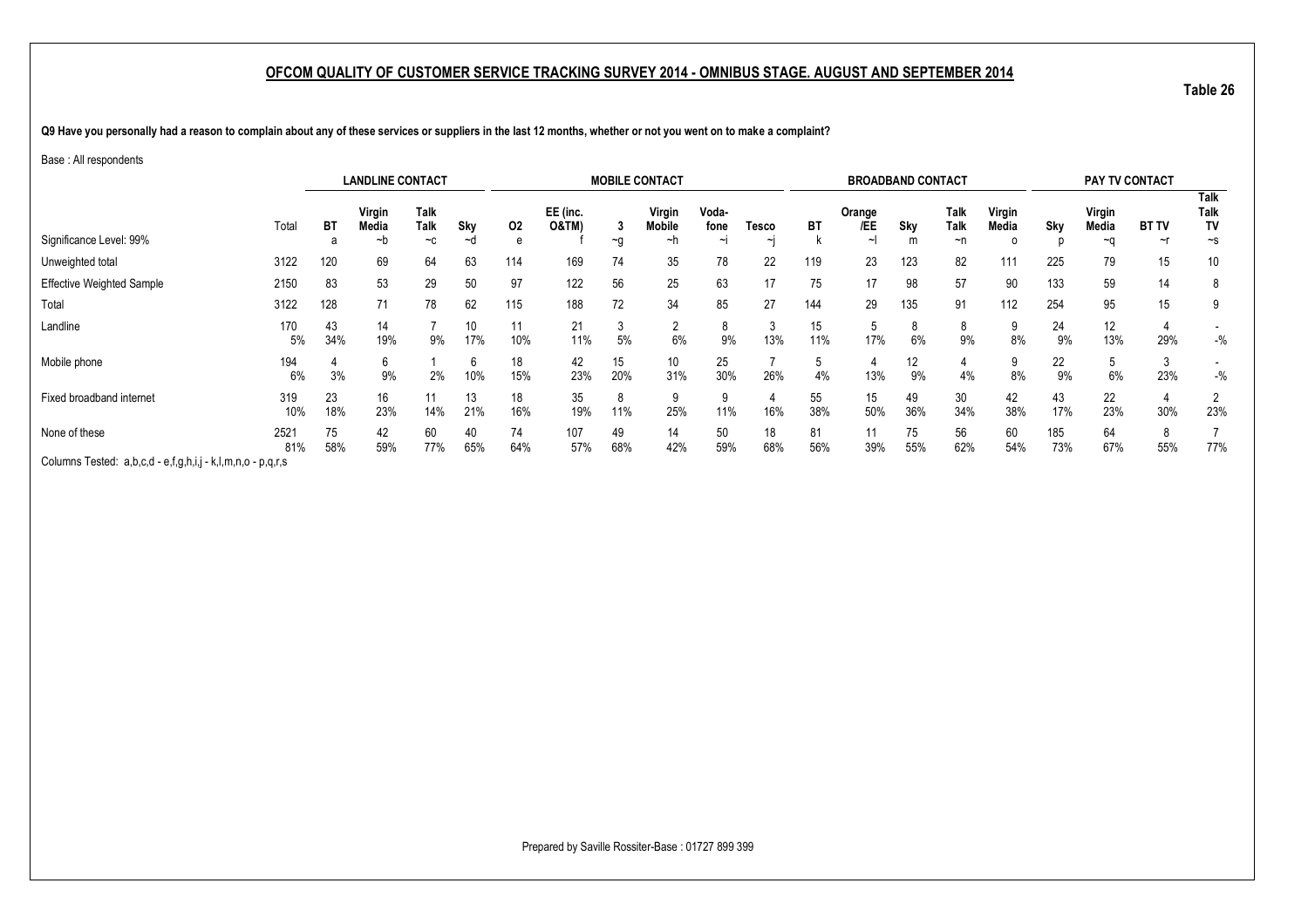**Table 26**

**Q9 Have you personally had a reason to complain about any of these services or suppliers in the last 12 months, whether or not you went on to make a complaint?**

#### Base : All respondents

|                                  |             |                | <b>LANDLINE SUPPLIER</b> |            |            |                              |            |                         | <b>MOBILE SUPPLIER</b> |            |            |                | <b>BROADBAND SUPPLIER</b> |                   |                 |            |                 | <b>PAY TV SUPPLIER</b> |                                        |           |
|----------------------------------|-------------|----------------|--------------------------|------------|------------|------------------------------|------------|-------------------------|------------------------|------------|------------|----------------|---------------------------|-------------------|-----------------|------------|-----------------|------------------------|----------------------------------------|-----------|
| Significance Level: 99%          | Total       | <b>BT</b><br>a | Virgin<br><b>Media</b>   | Sky        | 02<br>e    | EE (inc.<br><b>O&amp;TM)</b> | g          | Virgin<br><b>Mobile</b> | Voda-<br>fone          | Tesco      | <b>BT</b>  | Orange<br>/EE  | <b>Sky</b><br>m           | Talk<br>Talk<br>n | Virgin<br>Media | Sky        | Virgin<br>Media | <b>BT TV</b>           | <b>Talk</b><br>Talk<br><b>TV</b><br>-S |           |
| Unweighted total                 | 3122        | 1061           | 443                      | 369        | 569        | 677                          | 918        | 293                     | 179                    | 420        | 138        | 594            | 104                       | 673               | 383             | 476        | 1076            | 413                    | 121                                    | 111       |
| <b>Effective Weighted Sample</b> | 2150        | 718            | 343                      | 236        | 409        | 439                          | 575        | 220                     | 132                    | 337        | 115        | 388            | 77                        | 489               | 246             | 368        | 747             | 318                    | 84                                     | 81        |
| Total                            | 3122        | 1052           | 447                      | 370        | 594        | 719                          | 949        | 278                     | 178                    | 443        | 137        | 643            | 100                       | 691               | 383             | 489        | 1147            | 419                    | 115                                    | 96        |
| Landline                         | 170<br>5%   | 82<br>8%       | 22<br>$5\%$              | 23<br>6%   | 25<br>4%   | 29<br>4%                     | 65<br>7%   | J<br>$1\%$              | 8<br>4%                | 35<br>8%   | 8<br>6%    | 55<br>9%<br>mo | 9<br>9%                   | 24<br>4%          | 18<br>5%        | 18<br>4%   | 59<br>5%        | 23<br>$5\%$            | 12<br>11%                              | 3<br>3%   |
| Mobile phone                     | 194<br>6%   | 45<br>4%       | 29<br>6%                 | 20<br>5%   | 36<br>6%   | 32<br>5%                     | 70<br>7%   | 23<br>8%                | 18<br>10%              | 36<br>8%   | 9<br>6%    | 34<br>5%       | 12<br>12%                 | 39<br>6%          | 19<br>5%        | 32<br>6%   | 78<br>7%        | 30<br>7%               | 6<br>6%                                | 3%        |
| Fixed broadband internet         | 319<br>10%  | 109<br>10%     | 46<br>10%                | 42<br>11%  | 74<br>12%  | 83<br>12%                    | 111<br>12% | 21<br>8%                | 21<br>12%              | 48<br>11%  | 13<br>9%   | 79<br>12%      | 24<br>24%<br>kmn          | 82<br>12%         | 46<br>12%       | 62<br>13%  | 125<br>11%      | 46<br>11%              | 15<br>13%                              | 10<br>11% |
| None of these                    | 2521<br>81% | 846<br>80%     | 360<br>81%               | 295<br>80% | 475<br>80% | 586<br>82%                   | 735<br>77% | 234<br>84%              | 135<br>76%             | 340<br>77% | 116<br>84% | 494<br>77%     | 64<br>64%                 | 563<br>82%        | 311<br>81%      | 388<br>79% | 918<br>80%      | 332<br>79%             | 88<br>76%                              | 81<br>85% |

Columns Tested: a,b,c,d - e,f,g,h,i,j - k,l,m,n,o - p,q,r,s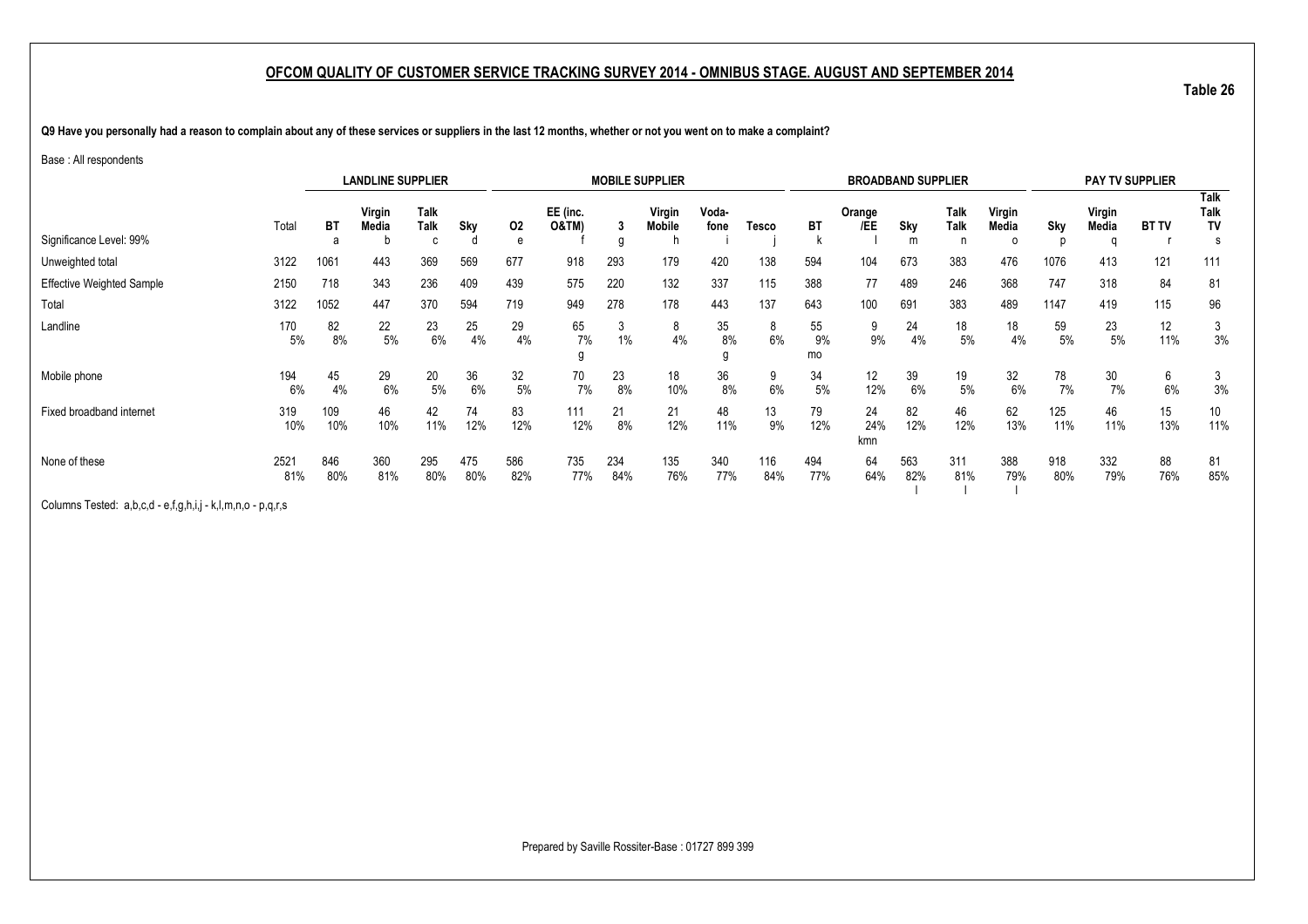**Table 27**

**Q9 Have you personally had a reason to complain about any of these services or suppliers in the last 12 months, whether or not you went on to make a complaint?**

Base : Those in a household with a landline

|                                  |       |             | <b>GENDER</b> |           |           | <b>AGE</b> |       |          |           |       | <b>SOCIAL GRADE</b> |                |           |                | <b>NATION</b> |              |          |
|----------------------------------|-------|-------------|---------------|-----------|-----------|------------|-------|----------|-----------|-------|---------------------|----------------|-----------|----------------|---------------|--------------|----------|
|                                  |       |             |               |           |           |            |       |          |           |       |                     |                |           |                | SCOT-         |              |          |
|                                  | Total | <b>MALE</b> | <b>FEMALE</b> | 16-24     | 25-34     | 35-44      | 45-54 | 55-64    | $65+$     | AB    | C <sub>1</sub>      | C <sub>2</sub> | <b>DE</b> | <b>ENGLAND</b> | LAND          | <b>WALES</b> | N.I.     |
| Significance Level: 99%          |       | a           | b             | C         | n         | e          |       | g        |           |       |                     |                |           | m              |               | $~\sim$ 0    | $\neg p$ |
| Unweighted total                 | 2719  | 1207        | 1512          | 294       | 478       | 413        | 413   | 371      | 750       | 456   | 721                 | 550            | 992       | 2311           | 240           | 88           | 80       |
| <b>Effective Weighted Sample</b> | 1855  | 889         | 966           | 238       | 367       | 314        | 277   | 195      | 547       | 366   | 597                 | 337            | 621       | 1544           | 187           | 70           | 69       |
| Total                            | 2767  | 1337        | 1430          | 359       | 424       | 457        | 485   | 406      | 636       | 676   | 796                 | 576            | 720       | 2299           | 245           | 144          | 80       |
| Landline                         | 169   | 81          | 88            | 18        | 22        | 16         | 33    | 44       | 36        | 56    | 48                  | 25             | 40        | 141            | 18            | 10           |          |
|                                  | 6%    | 6%          | 6%            | $5\%$     | 5%        | 3%         | $7\%$ | 11%<br>e | $6\%$     | 8%    | 6%                  | 4%             | 6%        | 6%             | 7%            | 7%           | $-{\%}$  |
|                                  |       |             |               |           |           |            |       |          |           |       |                     |                |           |                |               |              |          |
| Mobile phone                     | 152   | 79          | 72            | 34        | 44        | 15         | 23    | 20       | 15        | 33    | 46                  | 46             | 28        | 126            | 13            | 8            | 4        |
|                                  | 5%    | 6%          | $5\%$         | 10%<br>eh | 10%<br>eh | 3%         | $5\%$ | $5\%$    | 2%        | $5\%$ | 6%                  | 8%             | 4%        | 6%             | 5%            | $6\%$        | $6\%$    |
| Fixed broadband internet         | 298   | 133         | 164           | 33        | 51        | 69         | 45    | 48       | 53        | 99    | 96                  | 53             | 50        | 225            | 33            | 27           | 13       |
|                                  | 11%   | 10%         | 11%           | 9%        | 12%       | 15%        | 9%    | 12%      | 8%        | 15%   | 12%                 | 9%             | 7%        | 10%            | 13%           | 19%          | 16%      |
| None of these                    | 2226  | 1078        | 1149          | 286       | 329       | 365        | 396   | 307      | 543       | 511   | 632                 | 468            | 615       | 1878           | 187           | 98           | 62       |
|                                  | 80%   | 81%         | 80%           | 80%       | 77%       | 80%        | 82%   | 76%      | 86%<br>dg | 76%   | 79%                 | 81%            | 85%       | 82%            | 77%           | 69%          | 78%      |

Columns Tested: a,b - c,d,e,f,g,h - i,j,k,l - m,n,o,p

Prepared by Saville Rossiter-Base : 01727 899 399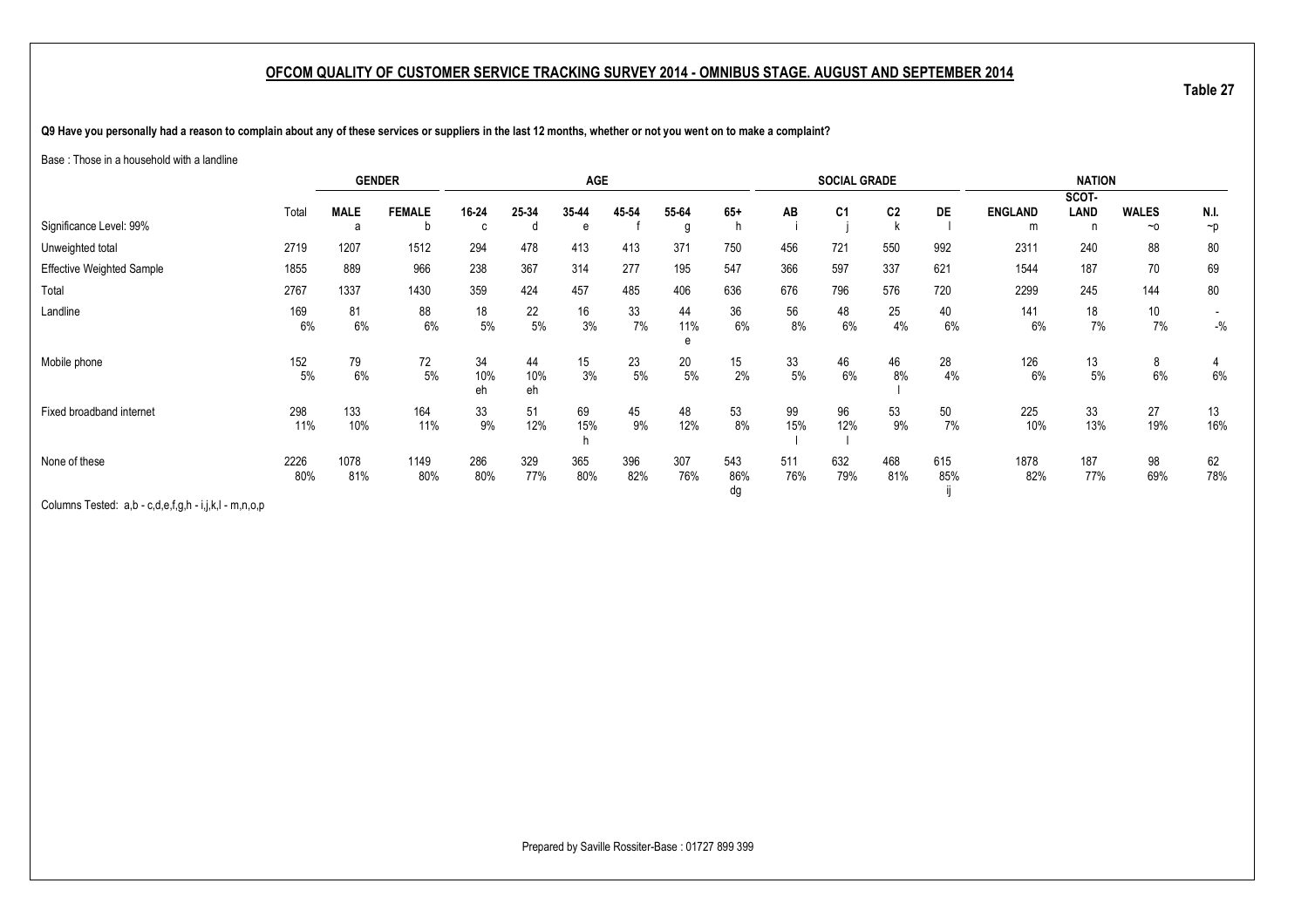**Table 27**

**Q9 Have you personally had a reason to complain about any of these services or suppliers in the last 12 months, whether or not you went on to make a complaint?**

#### Base : Those in a household with a landline

|                                                             |             |           | <b>LANDLINE CONTACT</b> |                           |           |           |                              |                   | <b>MOBILE CONTACT</b>         |                     |               |           | <b>BROADBAND CONTACT</b> |           |                    |                              |            | <b>PAY TV CONTACT</b> |                    |                                       |
|-------------------------------------------------------------|-------------|-----------|-------------------------|---------------------------|-----------|-----------|------------------------------|-------------------|-------------------------------|---------------------|---------------|-----------|--------------------------|-----------|--------------------|------------------------------|------------|-----------------------|--------------------|---------------------------------------|
| Significance Level: 99%                                     | Total       | ВT<br>а   | Virgin<br>Media<br>~b   | <b>Talk</b><br>Talk<br>~c | Sky<br>~d | 02<br>e   | EE (inc.<br><b>O&amp;TM)</b> | - 3<br>~g         | <b>Virgin</b><br>Mobile<br>∼n | Voda-<br>fone<br>∼ı | Tesco<br>ابہ  | BT        | Orange<br>/EE<br>∼ı      | Sky       | Talk<br>Talk<br>~n | Virgin<br>Media<br>$~\sim$ 0 | Sky        | Virgin<br>Media<br>∼a | <b>BT TV</b><br>~r | <b>Talk</b><br>Talk<br>TV<br>$\sim$ s |
| Unweighted total                                            | 2719        | 120       | 69                      | 64                        | 63        | 102       | 141                          | 59                | 30                            | 65                  | 17            | 116       | 21                       | 122       | 81                 | 97                           | 213        | 75                    | 13                 | 10                                    |
| <b>Effective Weighted Sample</b>                            | 1855        | 83        | 53                      | 29                        | 50        | 86        | 104                          | 45                | 22                            | 53                  | 14            | 73        | 16                       | 97        | 56                 | 78                           | 126        | 56                    | 12                 | 8                                     |
| Total                                                       | 2767        | 128       | 71                      | 78                        | 62        | 105       | 159                          | 60                | 28                            | 69                  | 23            | 141       | 27                       | 135       | 89                 | 98                           | 245        | 91                    | 12                 | 9                                     |
| Landline                                                    | 169<br>6%   | 43<br>34% | 14<br>19%               | 9%                        | 10<br>17% | 11<br>11% | 21<br>13%                    | $\sim$<br>J<br>6% | ŋ<br>8%                       | 11%                 | $\sim$<br>11% | 15<br>11% | 5<br>19%                 | 6%        | 8<br>9%            | 9%                           | 24<br>10%  | 12<br>13%             | 35%                | $-$ %                                 |
| Mobile phone                                                | 152<br>5%   | 3%        | 6<br>9%                 | 2%                        | 6<br>10%  | 16<br>15% | 29<br>18%                    | 10<br>17%         | 27%                           | 22<br>32%           | 31%           | 4%        | 2<br>9%                  | 12<br>9%  | 5%                 | 9%                           | 22<br>9%   | 6%                    | 14%                | $-$ %                                 |
| Fixed broadband internet                                    | 298<br>11%  | 23<br>18% | 16<br>23%               | 14%                       | 13<br>21% | 17<br>16% | 29<br>19%                    | 8<br>13%          | 31%                           | b<br>9%             | 19%           | 52<br>37% | 14<br>50%                | 49<br>36% | 30<br>34%          | 35<br>35%                    | 43<br>17%  | 20<br>22%             | 35%                | 23%                                   |
| None of these                                               | 2226<br>80% | 75<br>58% | 42<br>59%               | 60<br>77%                 | 40<br>65% | 67<br>64% | 95<br>60%                    | 42<br>70%         | 11<br>39%                     | 41<br>59%           | 15<br>66%     | 81<br>57% | 11<br>43%                | 75<br>56% | 55<br>61%          | 54<br>55%                    | 176<br>72% | 61<br>67%             | 60%                | 77%                                   |
| Columns Tested: a,b,c,d - e,f,g,h,i,j - k,l,m,n,o - p,q,r,s |             |           |                         |                           |           |           |                              |                   |                               |                     |               |           |                          |           |                    |                              |            |                       |                    |                                       |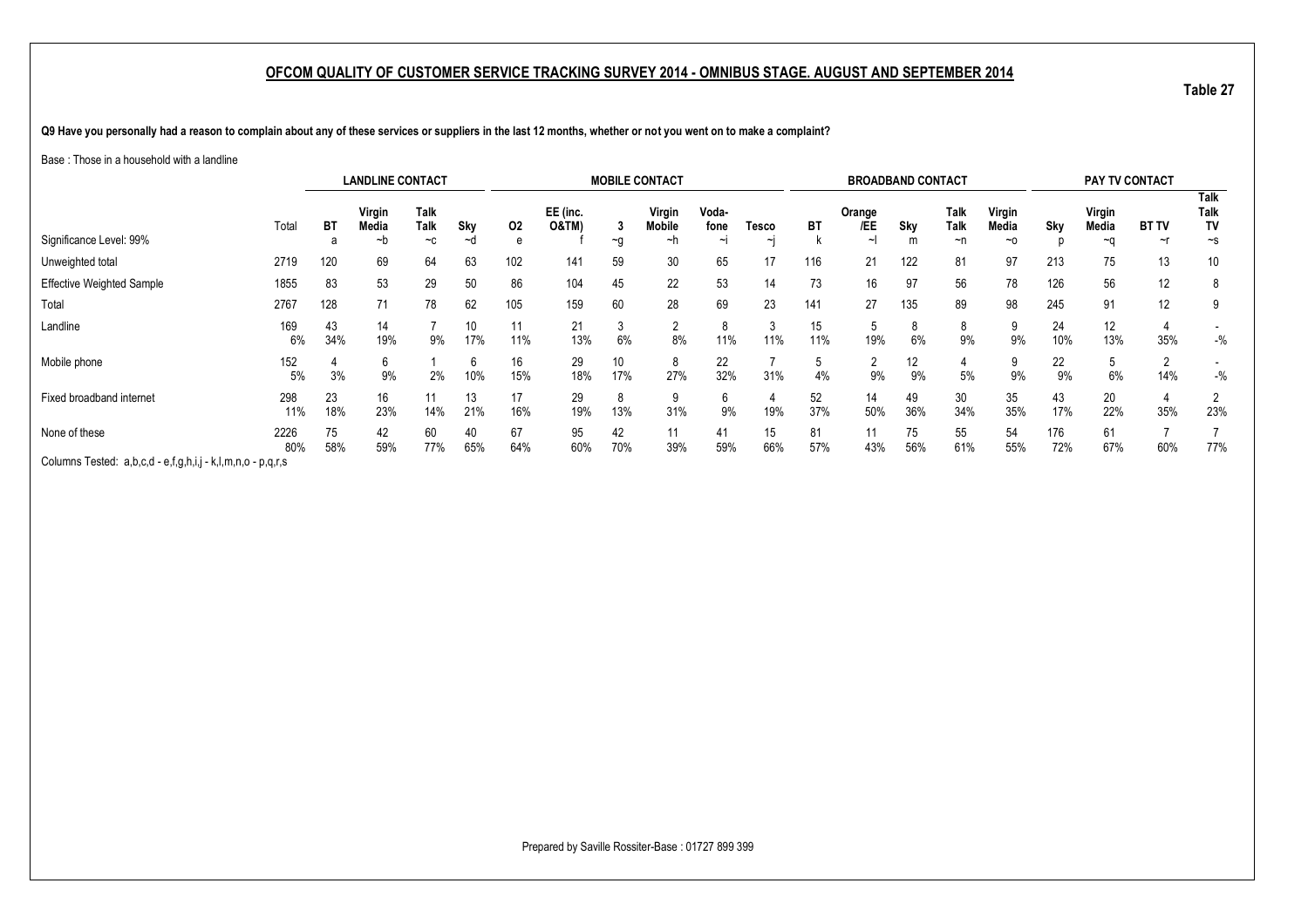**Table 27**

**Q9 Have you personally had a reason to complain about any of these services or suppliers in the last 12 months, whether or not you went on to make a complaint?**

#### Base : Those in a household with a landline

|                                                             |             |            | <b>LANDLINE SUPPLIER</b> |              |            |            |                              |            | <b>MOBILE SUPPLIER</b>  |               |            |            | <b>BROADBAND SUPPLIER</b> |            |              |                 |            |                 | <b>PAY TV SUPPLIER</b> |                    |
|-------------------------------------------------------------|-------------|------------|--------------------------|--------------|------------|------------|------------------------------|------------|-------------------------|---------------|------------|------------|---------------------------|------------|--------------|-----------------|------------|-----------------|------------------------|--------------------|
| Significance Level: 99%                                     | Total       | <b>BT</b>  | Virgin<br><b>Media</b>   | Talk<br>Talk | Sky        | 02         | EE (inc.<br><b>O&amp;TM)</b> | 3          | Virgin<br><b>Mobile</b> | Voda-<br>fone | Tesco      | <b>BT</b>  | Orange<br>/EE             | Sky        | Talk<br>Talk | Virgin<br>Media | Sky        | Virgin<br>Media | <b>BT TV</b>           | Talk<br>Talk<br>TV |
|                                                             |             | a          |                          |              |            | e          |                              | g          |                         |               |            |            | ∼∣                        | m          |              |                 |            |                 |                        |                    |
| Unweighted total                                            | 2719        | 1061       | 443                      | 369          | 569        | 598        | 804                          | 234        | 155                     | 371           | 123        | 575        | 93                        | 639        | 371          | 422             | 1002       | 392             | 119                    | 108                |
| <b>Effective Weighted Sample</b>                            | 1855        | 718        | 343                      | 236          | 409        | 383        | 498                          | 174        | 114                     | 299           | 102        | 373        | 67                        | 463        | 238          | 324             | 693        | 300             | 83                     | 79                 |
| Total                                                       | 2767        | 1052       | 447                      | 370          | 594        | 652        | 847                          | 227        | 156                     | 394           | 124        | 624        | 90                        | 660        | 374          | 436             | 1083       | 399             | 113                    | 94                 |
| Landline                                                    | 169<br>6%   | 82<br>8%   | 22<br>5%                 | 23<br>6%     | 25<br>4%   | 29<br>5%   | 65<br>8%                     | 3<br>1%    | 8<br>5%                 | 35<br>9%      | 6%         | 55<br>9%   | 9<br>10%                  | 24<br>4%   | 18<br>5%     | 18<br>4%        | 59<br>5%   | 22<br>5%        | 12<br>11%              | 3%                 |
| Mobile phone                                                | 152<br>5%   | 45<br>4%   | 29<br>6%                 | 20<br>5%     | 36<br>6%   | 26<br>4%   | 53<br>6%                     | 17<br>7%   | 15<br>10%               | 29<br>7%      | 9<br>7%    | 32<br>5%   | 9<br>10%                  | 37<br>6%   | 19<br>5%     | 30<br>7%        | 69<br>6%   | 29<br>7%        | 5<br>4%                | 3%                 |
| Fixed broadband internet                                    | 298<br>11%  | 109<br>10% | 46<br>10%                | 42<br>11%    | 74<br>12%  | 79<br>12%  | 102<br>12%                   | 20<br>9%   | 20<br>13%               | 44<br>11%     | 13<br>10%  | 76<br>12%  | 22<br>24%                 | 81<br>12%  | 46<br>12%    | 51<br>12%       | 124<br>11% | 42<br>11%       | 15<br>13%              | 10<br>11%          |
| None of these                                               | 2226<br>80% | 846<br>80% | 360<br>81%               | 295<br>80%   | 475<br>80% | 530<br>81% | 656<br>77%                   | 190<br>84% | 118<br>76%              | 302<br>77%    | 103<br>83% | 480<br>77% | 59<br>65%                 | 535<br>81% | 302<br>81%   | 348<br>80%      | 864<br>80% | 317<br>80%      | 87<br>77%              | 79<br>84%          |
| Columns Tested: a,b,c,d - e,f,g,h,i,j - k,l,m,n,o - p,q,r,s |             |            |                          |              |            |            |                              |            |                         |               |            |            |                           |            |              |                 |            |                 |                        |                    |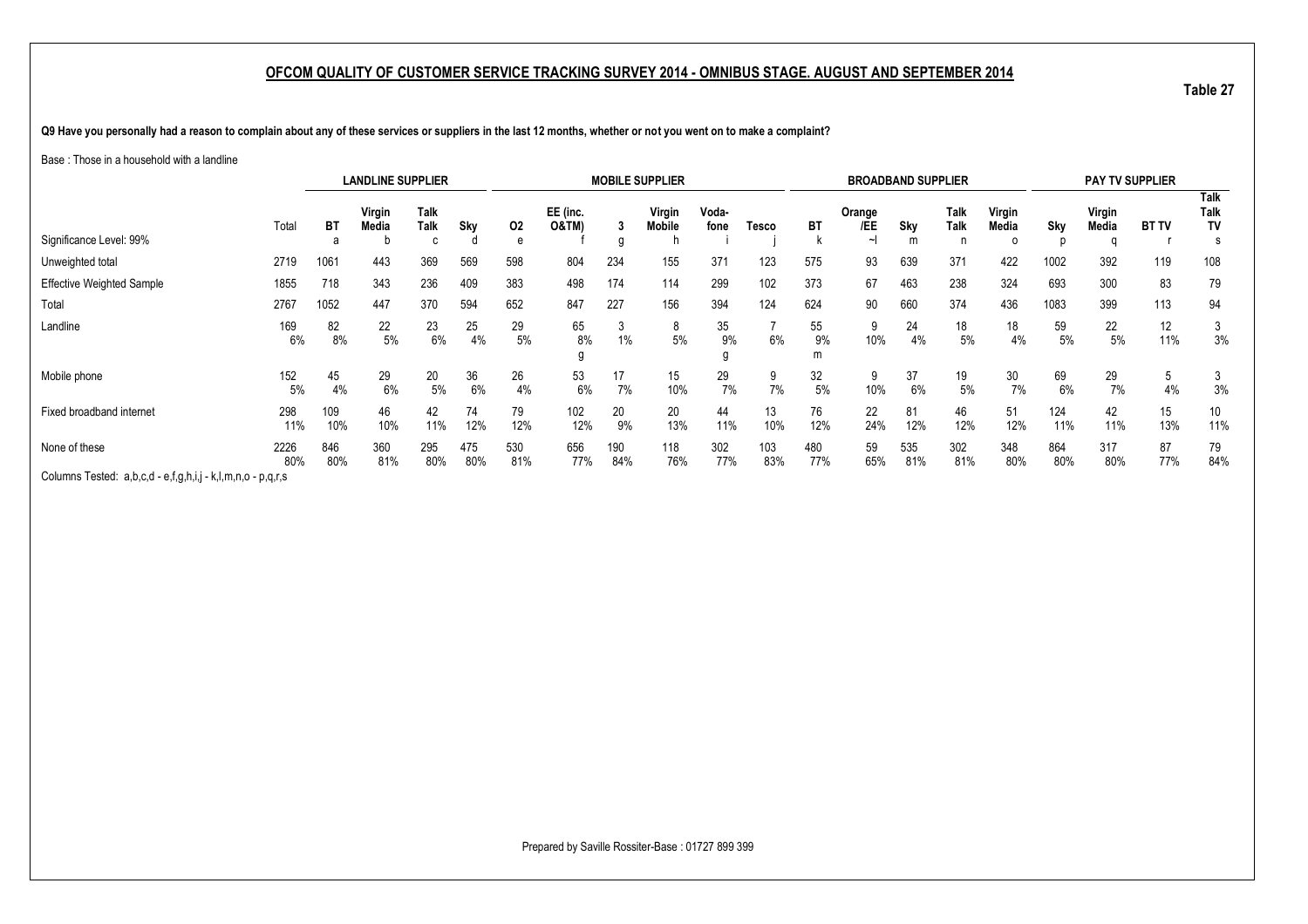**Q9 Have you personally had a reason to complain about any of these services or suppliers in the last 12 months, whether or not you went on to make a complaint?**

Base : Those with a personal mobile phone

|                                  |       |             | <b>GENDER</b> |           |             | AGE   |       |            |                  |           | <b>SOCIAL GRADE</b> |                |           |                | <b>NATION</b> |              |          |
|----------------------------------|-------|-------------|---------------|-----------|-------------|-------|-------|------------|------------------|-----------|---------------------|----------------|-----------|----------------|---------------|--------------|----------|
|                                  |       |             |               |           |             |       |       |            |                  |           |                     |                |           |                | SCOT-         |              |          |
|                                  | Total | <b>MALE</b> | <b>FEMALE</b> | 16-24     | 25-34       | 35-44 | 45 54 | 55-64      | $65+$            | AB        | C <sub>1</sub>      | C <sub>2</sub> | <b>DE</b> | <b>ENGLAND</b> | LAND          | <b>WALES</b> | N.I.     |
| Significance Level: 99%          |       | a           | b             | $\sim$    | đ           | e     |       | g          | n                |           |                     |                |           | m              | n             | $~\sim$ 0    | $\neg p$ |
| Unweighted total                 | 2860  | 1268        | 1592          | 374       | 585         | 472   | 455   | 380        | 594              | 461       | 743                 | 591            | 1065      | 2462           | 231           | 86           | 81       |
| <b>Effective Weighted Sample</b> | 1963  | 946         | 1017          | 299       | 449         | 359   | 306   | 198        | 429              | 370       | 616                 | 368            | 681       | 1658           | 180           | 69           | 70       |
| Total                            | 2905  | 1426        | 1479          | 444       | 513         | 504   | 524   | 407        | 515              | 679       | 824                 | 631            | 771       | 2445           | 237           | 139          | 84       |
| Landline                         | 155   | 70          | 86            | 18        | 22          | 14    | 32    | 42         | 27               | 51        | 44                  | 25             | 35        | 132            | 17            |              |          |
|                                  | 5%    | 5%          | 6%            | 4%        | 4%          | 3%    | 6%    | 10%<br>cde | 5%               | 7%        | 5%                  | 4%             | 5%        | 5%             | 7%            | 5%           | $-$ %    |
| Mobile phone                     | 194   | 109         | 85            | 46        | 60          | 20    | 31    | 21         | 15 <sub>15</sub> | 34        | 53                  | 63             | 43        | 164            | 16            | 10           | 4        |
|                                  | 7%    | 8%          | 6%            | 10%<br>eh | 12%<br>efgh | 4%    | 6%    | 5%         | 3%               | 5%        | 6%                  | 10%            | 6%        | 7%             | 7%            | 7%           | 5%       |
| Fixed broadband internet         | 311   | 138         | 173           | 39        | 56          | 71    | 45    | 49         | 51               | 104       | 99                  | 53             | 55        | 238            | 33            | 27           | 13       |
|                                  | 11%   | 10%         | 12%           | 9%        | 11%         | 14%   | 9%    | 12%        | 10%              | 15%<br>kl | 12%                 | 8%             | 7%        | 10%            | 14%           | 19%          | 16%      |
| None of these                    | 2324  | 1144        | 1180          | 353       | 398         | 405   | 427   | 307        | 433              | 513       | 653                 | 506            | 652       | 1984           | 177           | 96           | 66       |
|                                  | 80%   | 80%         | 80%           | 80%       | 78%         | 80%   | 82%   | 76%        | 84%              | 76%       | 79%                 | 80%            | 85%       | 81%            | 75%           | 69%          | 79%      |

Columns Tested: a,b - c,d,e,f,g,h - i,j,k,l - m,n,o,p

Prepared by Saville Rossiter-Base : 01727 899 399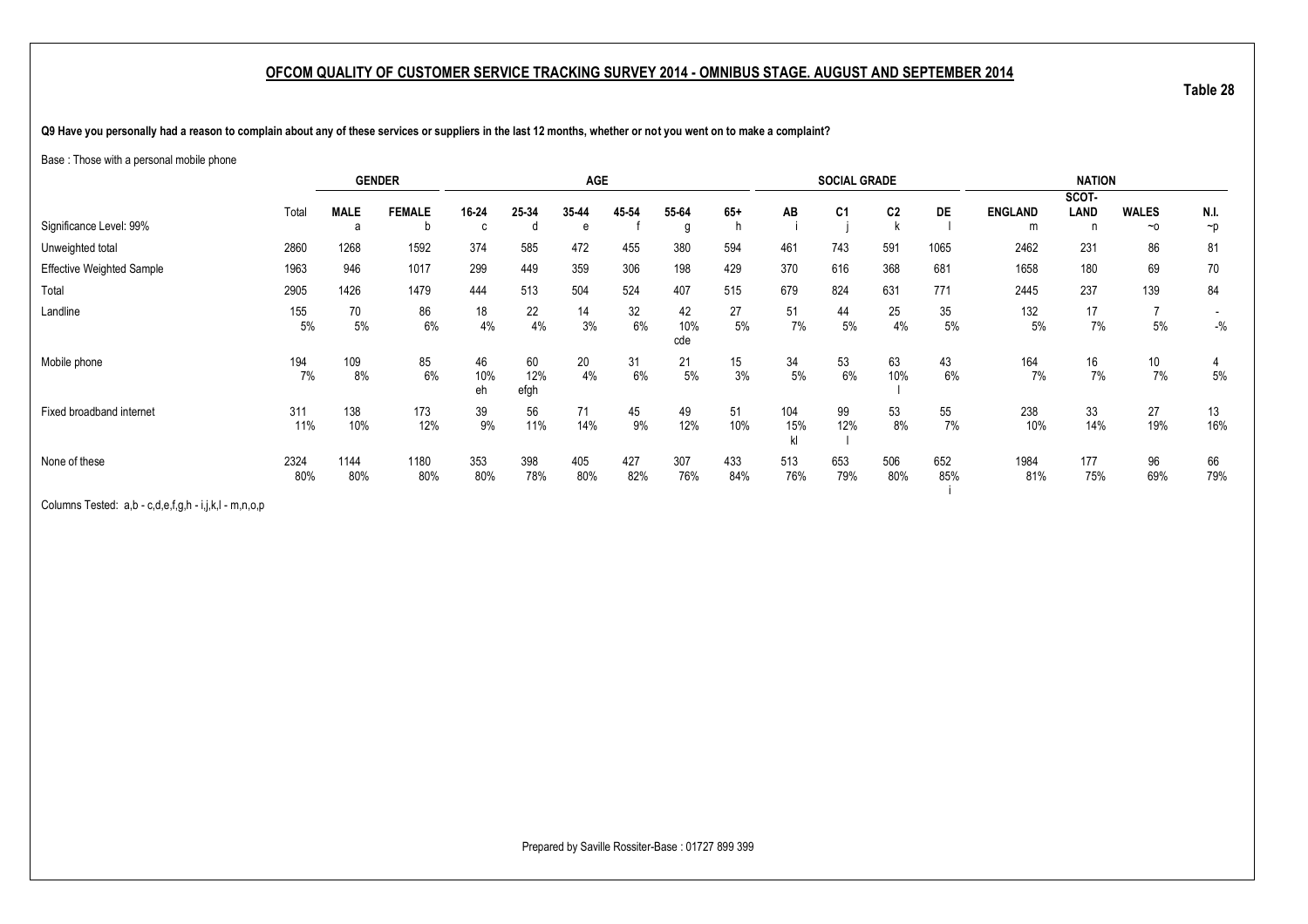**Table 28**

**Q9 Have you personally had a reason to complain about any of these services or suppliers in the last 12 months, whether or not you went on to make a complaint?**

#### Base : Those with a personal mobile phone

|                                                             |             |           | <b>LANDLINE CONTACT</b> |                           |           |           |                              |           | <b>MOBILE CONTACT</b>         |                         |                   |           | <b>BROADBAND CONTACT</b> |           |                    |                      |            | PAY TV CONTACT        |                        |                                |
|-------------------------------------------------------------|-------------|-----------|-------------------------|---------------------------|-----------|-----------|------------------------------|-----------|-------------------------------|-------------------------|-------------------|-----------|--------------------------|-----------|--------------------|----------------------|------------|-----------------------|------------------------|--------------------------------|
| Significance Level: 99%                                     | Total       | BT<br>а   | Virgin<br>Media<br>~b   | <b>Talk</b><br>Talk<br>~c | Sky<br>~d | 02<br>e   | EE (inc.<br><b>O&amp;TM)</b> | $\sim g$  | Virgin<br><b>Mobile</b><br>∼h | Voda-<br>fone<br>$\sim$ | Tesco<br>$\sim$ l | BT        | Orange<br>/EE            | Sky<br>m  | Talk<br>Talk<br>~n | Virgin<br>Media<br>o | Sky        | Virgin<br>Media<br>~∩ | <b>BT TV</b><br>$\sim$ | Talk<br>Talk<br>TV<br>$\sim$ s |
| Unweighted total                                            | 2860        | 113       | 66                      | 60                        | 62        | 114       | 169                          | 74        | 35                            | 78                      | 22                | 118       | 23                       | 119       | 81                 | 108                  | 220        | 75                    | 14                     | 10                             |
| <b>Effective Weighted Sample</b>                            | 1963        | 79        | 51                      | 27                        | 49        | 97        | 122                          | 56        | 25                            | 63                      | 17                | 75        | 17                       | 94        | 56                 | 88                   | 130        | 55                    | 13                     | 8                              |
| Total                                                       | 2905        | 123       | 67                      | 74                        | 61        | 115       | 188                          | 72        | 34                            | 85                      | 27                | 143       | 29                       | 131       | 90                 | 110                  | 249        | 90                    | 14                     | 9                              |
| Landline                                                    | 155<br>5%   | 41<br>33% | 13<br>19%               | 6<br>9%                   | 9<br>14%  | 11<br>10% | 21<br>11%                    | 3<br>5%   | c<br>6%                       | 9%                      | 13%               | 15<br>11% | .ხ<br>17%                | 5%        | 8<br>9%            | 8%                   | 21<br>9%   | 11<br>13%             | 31%                    | $-$ %                          |
| Mobile phone                                                | 194<br>7%   | 4%        | 6<br>9%                 | 2%                        | 6<br>10%  | 18<br>15% | 42<br>23%                    | 15<br>20% | 10<br>31%                     | 25<br>30%               | 26%               | 4%        | 4<br>13%                 | 12<br>9%  | 5%                 | 8%                   | 22<br>9%   | 6%                    | 24%                    | $-$ %                          |
| Fixed broadband internet                                    | 311<br>11%  | 23<br>19% | 16<br>24%               | 15%                       | 19%       | 18<br>16% | 35<br>19%                    | 8<br>11%  | 9<br>25%                      | 11%                     | 16%               | 55<br>38% | 15<br>50%                | 47<br>36% | 30<br>34%          | 42<br>38%            | 41<br>16%  | 22<br>24%             | 26%                    | 2<br>23%                       |
| None of these                                               | 2324<br>80% | 72<br>59% | 40<br>59%               | 57<br>77%                 | 40<br>66% | 74<br>64% | 107<br>57%                   | 49<br>68% | 14<br>42%                     | 50<br>59%               | 18<br>68%         | 80<br>56% | 11<br>39%                | 73<br>56% | 55<br>61%          | 59<br>54%            | 183<br>73% | 60<br>66%             | 8<br>58%               | 77%                            |
| Columns Tested: a,b,c,d - e,f,g,h,i,j - k,l,m,n,o - p,q,r,s |             |           |                         |                           |           |           |                              |           |                               |                         |                   |           |                          |           |                    |                      |            |                       |                        |                                |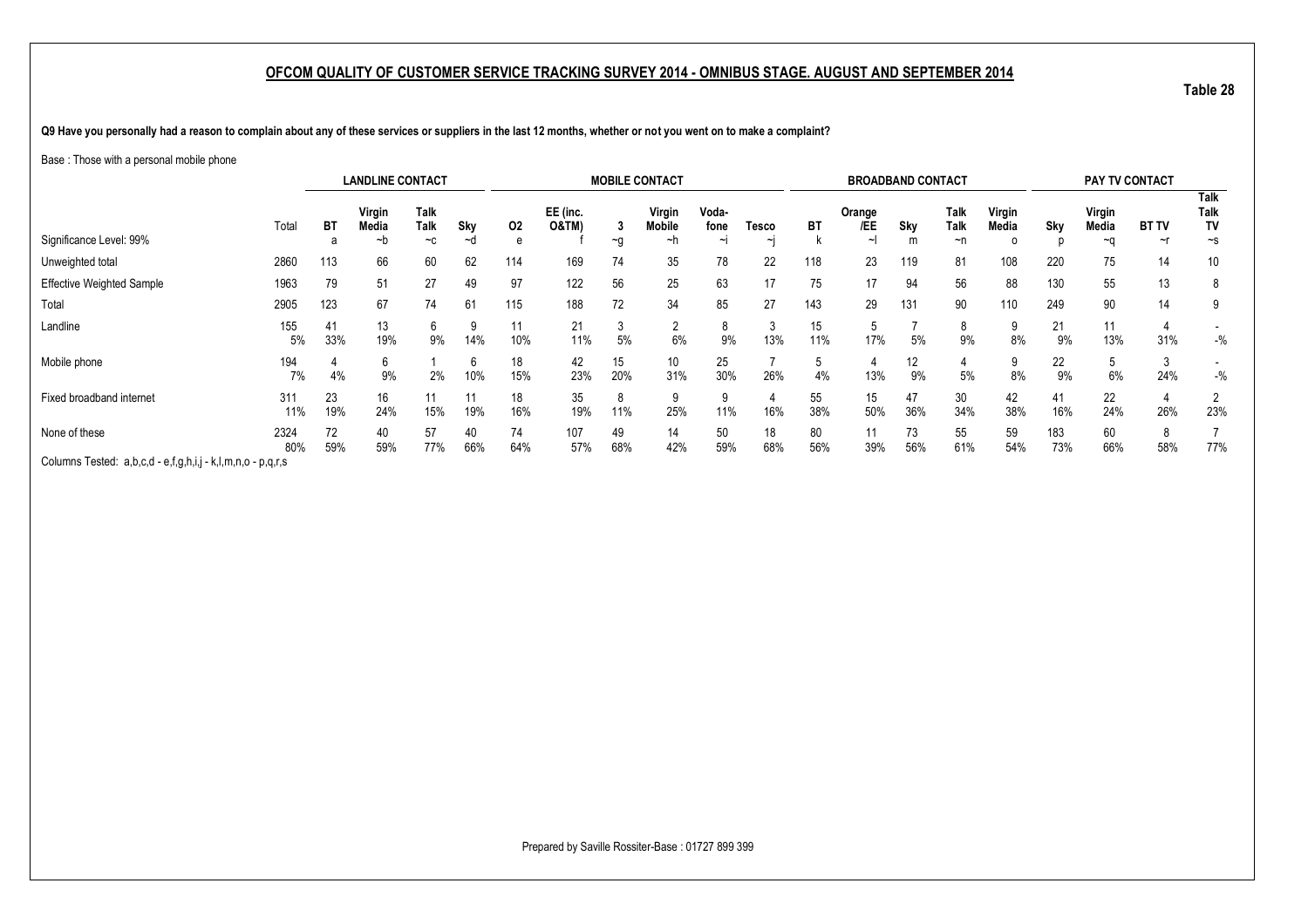**Table 28**

**Q9 Have you personally had a reason to complain about any of these services or suppliers in the last 12 months, whether or not you went on to make a complaint?**

#### Base : Those with a personal mobile phone

|                                  |             |            | <b>LANDLINE SUPPLIER</b> |                   |            |            |                              |            | <b>MOBILE SUPPLIER</b>  |               |              |                | <b>BROADBAND SUPPLIER</b> |            |              |                      |            | <b>PAY TV SUPPLIER</b> |              |                           |
|----------------------------------|-------------|------------|--------------------------|-------------------|------------|------------|------------------------------|------------|-------------------------|---------------|--------------|----------------|---------------------------|------------|--------------|----------------------|------------|------------------------|--------------|---------------------------|
| Significance Level: 99%          | Total       | BT<br>a    | Virgin<br>Media          | Talk<br>Talk<br>C | Sky        | 02<br>e    | EE (inc.<br><b>O&amp;TM)</b> | g          | Virgin<br><b>Mobile</b> | Voda-<br>fone | <b>Tesco</b> | <b>BT</b>      | Orange<br>/EE             | Sky<br>m   | Talk<br>Talk | Virgin<br>Media<br>0 | Sky<br>n   | Virgin<br>Media<br>n   | <b>BT TV</b> | <b>Talk</b><br>Talk<br>TV |
| Unweighted total                 | 2860        | 914        | 413                      | 348               | 550        | 677        | 918                          | 293        | 179                     | 420           | 138          | 570            | 102                       | 653        | 367          | 461                  | 1026       | 387                    | 114          | 105                       |
| <b>Effective Weighted Sample</b> | 1963        | 620        | 319                      | 221               | 393        | 439        | 575                          | 220        | 132                     | 337           | 115          | 373            | 75                        | 472        | 235          | 356                  | 712        | 297                    | 81           | 76                        |
| Total                            | 2905        | 943        | 422                      | 350               | 573        | 719        | 949                          | 278        | 178                     | 443           | 137          | 626            | 99                        | 671        | 369          | 477                  | 1104       | 397                    | 112          | 91                        |
| Landline                         | 155<br>5%   | 76<br>8%   | 21<br>5%                 | 17<br>5%          | 23<br>4%   | 29<br>4%   | 65<br>7%                     | 3<br>$1\%$ | 8<br>4%                 | 35<br>8%      | 8<br>6%      | 55<br>9%<br>mo | 9<br>9%                   | 23<br>3%   | 17<br>5%     | 18<br>4%             | 54<br>5%   | 21<br>5%               | 12<br>11%    | 3<br>4%                   |
| Mobile phone                     | 194<br>7%   | 45<br>5%   | 28<br>7%                 | 20<br>6%          | 36<br>6%   | 32<br>5%   | 70<br>7%                     | 23<br>8%   | 18<br>10%               | 36<br>8%      | 9<br>6%      | 34<br>5%       | 12<br>12%                 | 39<br>6%   | 19<br>5%     | 31<br>7%             | 78<br>7%   | 30<br>8%               | 6<br>6%      | 3<br>3%                   |
| Fixed broadband internet         | 311<br>11%  | 107<br>11% | 46<br>11%                | 41<br>12%         | 71<br>12%  | 83<br>12%  | 111<br>12%                   | 21<br>8%   | 21<br>12%               | 48<br>11%     | 13<br>9%     | 78<br>12%      | 24<br>24%<br>kmn          | 79<br>12%  | 44<br>12%    | 62<br>13%            | 123<br>11% | 45<br>11%              | 14<br>13%    | 10 <sup>°</sup><br>11%    |
| None of these                    | 2324<br>80% | 745<br>79% | 337<br>80%               | 282<br>81%        | 458<br>80% | 586<br>82% | 735<br>77%                   | 234<br>84% | 135<br>76%              | 340<br>77%    | 116<br>84%   | 478<br>76%     | 62<br>63%                 | 546<br>81% | 299<br>81%   | 377<br>79%           | 881<br>80% | 312<br>78%             | 85<br>76%    | 76<br>84%                 |

Columns Tested: a,b,c,d - e,f,g,h,i,j - k,l,m,n,o - p,q,r,s

Prepared by Saville Rossiter-Base : 01727 899 399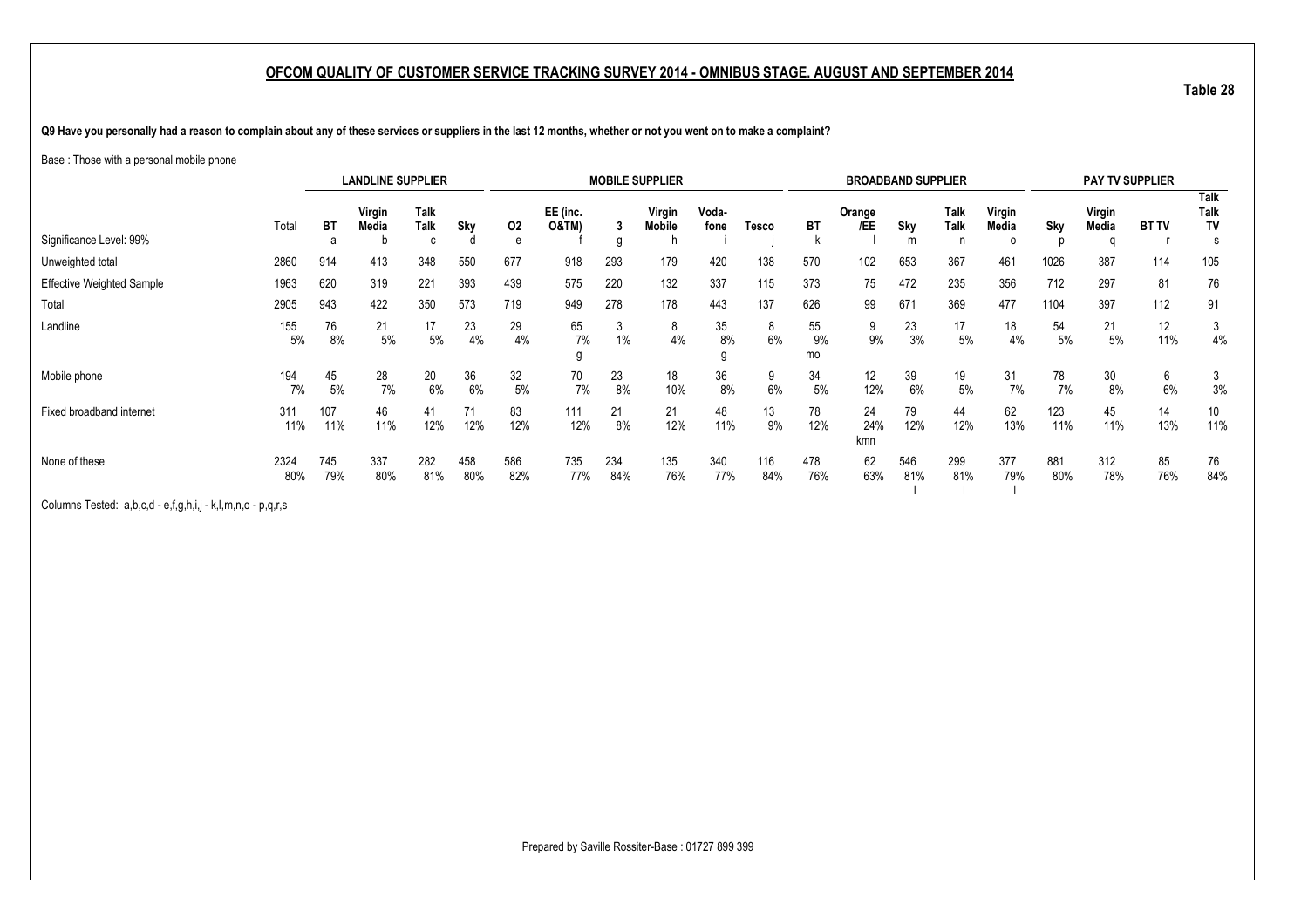**Q9 Have you personally had a reason to complain about any of these services or suppliers in the last 12 months, whether or not you went on to make a complaint?**

Base : Those in a household with a fixed broadband internet connection

|                                  |       |             | <b>GENDER</b> |          |             | <b>AGE</b> |       |           |       |       | <b>SOCIAL GRADE</b> |     |           |                | <b>NATION</b> |                |          |
|----------------------------------|-------|-------------|---------------|----------|-------------|------------|-------|-----------|-------|-------|---------------------|-----|-----------|----------------|---------------|----------------|----------|
|                                  |       |             |               |          |             |            |       |           |       |       |                     |     |           |                | SCOT-         |                |          |
|                                  | Total | <b>MALE</b> | <b>FEMALE</b> | 16-24    | 25-34       | 35-44      | 45-54 | 55-64     | $65+$ | AB    | C <sub>1</sub>      | C2  | <b>DE</b> | <b>ENGLAND</b> | LAND          | <b>WALES</b>   | N.I.     |
| Significance Level: 99%          |       | a           | b             | c        |             | e          |       | g         |       |       |                     |     |           | m              |               | $~\sim$ 0      | $\neg p$ |
| Unweighted total                 | 2516  | 1126        | 1390          | 328      | 533         | 434        | 413   | 339       | 469   | 460   | 703                 | 528 | 825       | 2163           | 208           | 75             | 70       |
| <b>Effective Weighted Sample</b> | 1717  | 843         | 874           | 265      | 413         | 331        | 277   | 177       | 327   | 369   | 582                 | 323 | 493       | 1448           | 162           | 61             | 61       |
| Total                            | 2620  | 1296        | 1323          | 395      | 473         | 476        | 487   | 380       | 410   | 677   | 783                 | 561 | 598       | 2200           | 219           | 128            | 72       |
| Landline                         | 147   | 70          | 78            | 17       | $20\degree$ | 16         | 32    | 40        | 22    | 51    | 46                  | 23  | 28        | 123            | 18            | $\overline{ }$ |          |
|                                  | 6%    | 5%          | 6%            | 4%       | 4%          | 3%         | 7%    | 11%<br>de | 5%    | 7%    | 6%                  | 4%  | $5\%$     | 6%             | 8%            | $5\%$          | $-$ %    |
| Mobile phone                     | 164   | 90          | 74            | 36       | 52          | 17         | 24    | 20        | 16    | 34    | 50                  | 49  | 31        | 136            | 15            | 8              | 4        |
|                                  | 6%    | 7%          | 6%            | 9%<br>eh | 11%<br>efh  | 4%         | 5%    | 5%        | 4%    | $5\%$ | 6%                  | 9%  | 5%        | 6%             | 7%            | 6%             | $6\%$    |
| Fixed broadband internet         | 315   | 142         | 173           | 39       | 56          | 72         | 46    | 50        | 52    | 104   | 101                 | 55  | 55        | 242            | 33            | 27             | 13       |
|                                  | 12%   | 11%         | 13%           | 10%      | 12%         | 15%        | 10%   | 13%       | 13%   | 15%   | 13%                 | 10% | 9%        | 11%            | 15%           | 21%            | 18%      |
| None of these                    | 2072  | 1031        | 1041          | 317      | 365         | 378        | 398   | 282       | 332   | 511   | 612                 | 450 | 498       | 1770           | 160           | 87             | 55       |
|                                  | 79%   | 79%         | 79%           | 80%      | 77%         | 79%        | 82%   | 74%       | 81%   | 75%   | 78%                 | 80% | 83%       | 80%            | 73%           | 67%            | 76%      |

Columns Tested: a,b - c,d,e,f,g,h - i,j,k,l - m,n,o,p

Prepared by Saville Rossiter-Base : 01727 899 399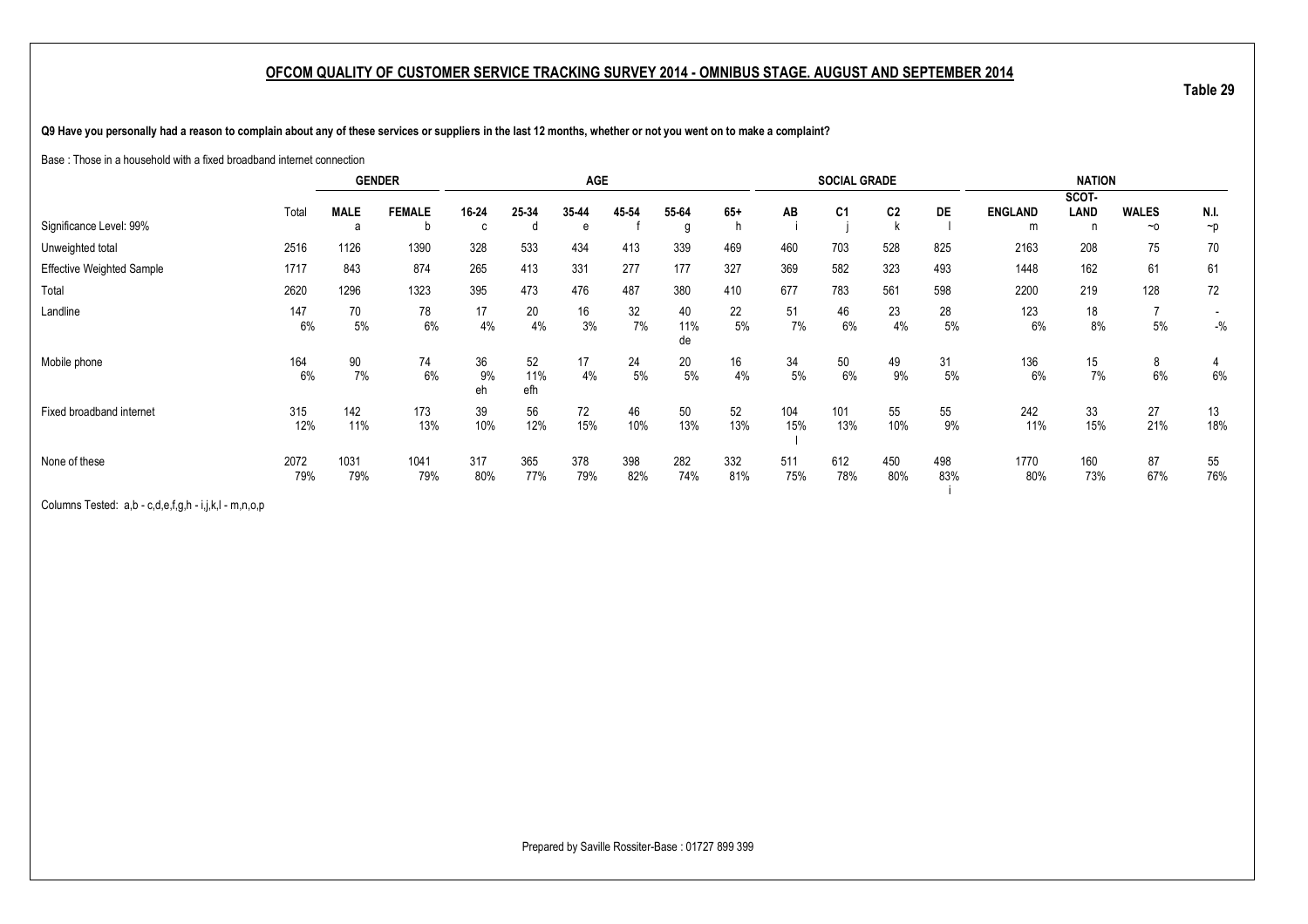**Q9 Have you personally had a reason to complain about any of these services or suppliers in the last 12 months, whether or not you went on to make a complaint?**

Base : Those in a household with a fixed broadband internet connection

|                                                             |             |           | <b>LANDLINE CONTACT</b> |                      |           |           |                              |           | <b>MOBILE CONTACT</b>         |                         |                 |           | <b>BROADBAND CONTACT</b> |           |                    |                 |            | <b>PAY TV CONTACT</b>  |                    |                                       |
|-------------------------------------------------------------|-------------|-----------|-------------------------|----------------------|-----------|-----------|------------------------------|-----------|-------------------------------|-------------------------|-----------------|-----------|--------------------------|-----------|--------------------|-----------------|------------|------------------------|--------------------|---------------------------------------|
| Significance Level: 99%                                     | Total       | BT<br>~a  | Virgin<br>Media<br>∼b   | Talk<br>Talk<br>$-c$ | Sky<br>∼d | 02<br>e   | EE (inc.<br><b>O&amp;TM)</b> | $\sim g$  | Virgin<br><b>Mobile</b><br>~h | Voda-<br>fone<br>$\sim$ | Tesco<br>$\sim$ | <b>BT</b> | Orange<br>/EE<br>$\sim$  | Sky<br>m  | Talk<br>Talk<br>~n | Virgin<br>Media | Sky        | Virgin<br>Media<br>∼a  | <b>BT TV</b><br>~r | <b>Talk</b><br>Talk<br>TV<br>$\sim$ s |
| Unweighted total                                            | 2516        | 99        | 66                      | 62                   | 63        | 101       | 151                          | 65        | 31                            | 71                      | 18              | 119       | 23                       | 123       | 82                 | 111             | 213        | 73                     | 14                 | 10                                    |
| <b>Effective Weighted Sample</b>                            | 1717        | 68        | 50                      | 28                   | 50        | 86        | 112                          | 49        | 23                            | 57                      | 15              | 75        | 17                       | 98        | 57                 | 90              | 125        | 54                     | 13                 | 8                                     |
| Total                                                       | 2620        | 110       | 67                      | 76                   | 62        | 104       | 168                          | 64        | 29                            |                         | 24              | 144       | 29                       | 135       | 91                 | 112             | 244        | 88                     | 13                 | 9                                     |
| Landline                                                    | 147<br>6%   | 35<br>32% | 11<br>17%               | b<br>8%              | 10<br>17% | 10<br>10% | 20<br>12%                    | ა<br>5%   | c<br>∠<br>8%                  | 10%                     | 11%             | 15<br>11% | 5<br>17%                 | 6%        | 8<br>9%            | 8%              | 22<br>9%   | 10 <sup>°</sup><br>11% | 32%                | $-$ %                                 |
| Mobile phone                                                | 164<br>6%   | 4%        | 6<br>9%                 | 2%                   | 6<br>10%  | 16<br>15% | 32<br>19%                    | 13<br>19% | 8<br>26%                      | 24<br>31%               | 29%             | 4%        | 4<br>13%                 | 12<br>9%  | 4%                 | 8%              | 22<br>9%   | 6%                     | د<br>25%           | $-$ %                                 |
| Fixed broadband internet                                    | 315<br>12%  | 23<br>21% | 16<br>25%               | 14%                  | 13<br>21% | 18<br>18% | 33<br>20%                    | 8<br>12%  | 30%                           | 9<br>12%                | 18%             | 55<br>38% | 15<br>50%                | 49<br>36% | 30<br>34%          | 42<br>38%       | 43<br>17%  | 22<br>25%              | 33%                | 2<br>23%                              |
| None of these                                               | 2072<br>79% | 64<br>58% | 40<br>60%               | 59<br>78%            | 40<br>65% | 66<br>63% | 98<br>58%                    | 44<br>68% | 12<br>41%                     | 44<br>57%               | 16<br>68%       | 81<br>56% | 11<br>39%                | 75<br>55% | 56<br>62%          | 60<br>54%       | 177<br>72% | 59<br>67%              | 50%                | 77%                                   |
| Columns Tested: a,b,c,d - e,f,g,h,i,j - k,l,m,n,o - p,q,r,s |             |           |                         |                      |           |           |                              |           |                               |                         |                 |           |                          |           |                    |                 |            |                        |                    |                                       |

Prepared by Saville Rossiter-Base : 01727 899 399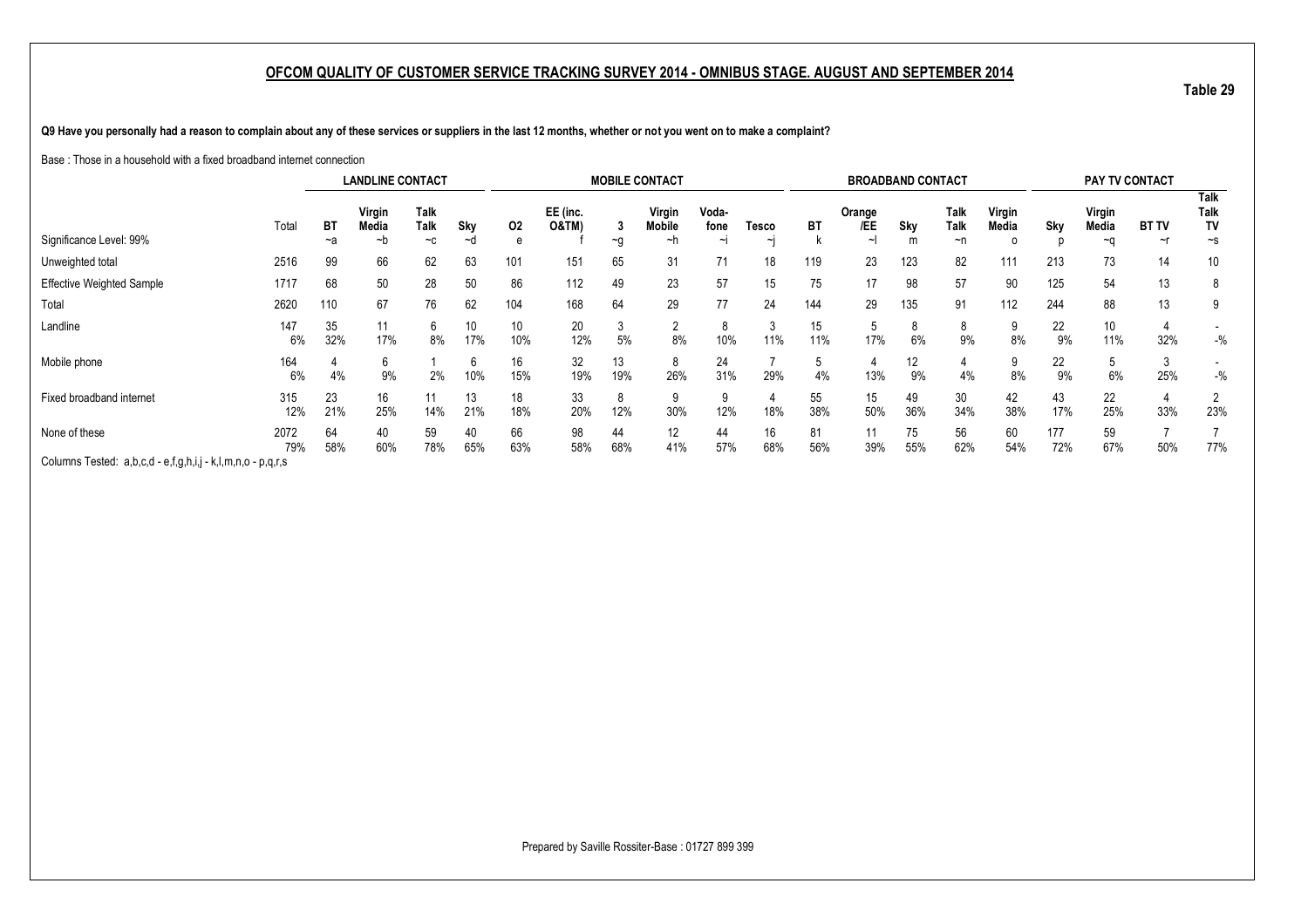**Q9 Have you personally had a reason to complain about any of these services or suppliers in the last 12 months, whether or not you went on to make a complaint?**

Base : Those in a household with a fixed broadband internet connection

|                                  |             |                | <b>LANDLINE SUPPLIER</b> |                    |            |            |                              |            | <b>MOBILE SUPPLIER</b>  |               |              |                | <b>BROADBAND SUPPLIER</b> |            |              |                      |            | <b>PAY TV SUPPLIER</b> |              |                                |
|----------------------------------|-------------|----------------|--------------------------|--------------------|------------|------------|------------------------------|------------|-------------------------|---------------|--------------|----------------|---------------------------|------------|--------------|----------------------|------------|------------------------|--------------|--------------------------------|
| Significance Level: 99%          | Total       | <b>BT</b><br>a | Virgin<br>Media          | Talk<br>Talk<br>c. | Sky        | 02<br>e    | EE (inc.<br><b>O&amp;TM)</b> | g          | Virgin<br><b>Mobile</b> | Voda-<br>fone | <b>Tesco</b> | <b>BT</b>      | Orange<br>/EE             | Sky<br>m   | Talk<br>Talk | Virgin<br>Media<br>0 | Sky<br>n   | Virgin<br>Media        | <b>BT TV</b> | <b>Talk</b><br>Talk<br>TV<br>s |
| Unweighted total                 | 2516        | 828            | 402                      | 340                | 556        | 580        | 792                          | 252        | 154                     | 361           | 106          | 594            | 104                       | 673        | 383          | 476                  | 993        | 377                    | 116          | 105                            |
| <b>Effective Weighted Sample</b> | 1717        | 555            | 311                      | 215                | 399        | 371        | 494                          | 188        | 114                     | 291           | 89           | 388            | 77                        | 489        | 246          | 368                  | 686        | 290                    | 81           | 76                             |
| Total                            | 2620        | 869            | 414                      | 343                | 582        | 636        | 843                          | 244        | 156                     | 391           | 112          | 643            | 100                       | 691        | 383          | 489                  | 1072       | 390                    | 112          | 92                             |
| Landline                         | 147<br>6%   | 70<br>8%       | 20<br>5%                 | 16<br>5%           | 25<br>4%   | 26<br>4%   | 64<br>8%                     | 3<br>$1\%$ | 5%                      | 31<br>8%      | 7%           | 55<br>9%<br>mo | 9<br>9%                   | 24<br>4%   | 18<br>$5\%$  | 18<br>4%             | 53<br>$5%$ | 19<br>$5%$             | 12<br>11%    | 3<br>$4\%$                     |
| Mobile phone                     | 164<br>6%   | 45<br>5%       | 29<br>7%                 | 19<br>5%           | 36<br>6%   | 25<br>4%   | 59<br>7%                     | 19<br>8%   | 15<br>10%               | 33<br>8%      | 9<br>8%      | 34<br>5%       | 12<br>12%                 | 39<br>6%   | 19<br>5%     | 32<br>6%             | 72<br>7%   | 30<br>8%               | 6<br>6%      | 3<br>3%                        |
| Fixed broadband internet         | 315<br>12%  | 108<br>12%     | 46<br>11%                | 42<br>12%          | 74<br>13%  | 82<br>13%  | 109<br>13%                   | 21<br>9%   | 21<br>14%               | 48<br>12%     | 13<br>11%    | 79<br>12%      | 24<br>24%<br>kmn          | 82<br>12%  | 46<br>12%    | 62<br>13%            | 125<br>12% | 46<br>12%              | 15<br>13%    | 10<br>11%                      |
| None of these                    | 2072<br>79% | 676<br>78%     | 330<br>80%               | 275<br>80%         | 463<br>80% | 514<br>81% | 641<br>76%                   | 203<br>83% | 117<br>75%              | 296<br>76%    | 91<br>82%    | 494<br>77%     | 64<br>64%                 | 563<br>82% | 311<br>81%   | 388<br>79%           | 856<br>80% | 306<br>78%             | 85<br>76%    | 77<br>84%                      |

Columns Tested: a,b,c,d - e,f,g,h,i,j - k,l,m,n,o - p,q,r,s

Prepared by Saville Rossiter-Base : 01727 899 399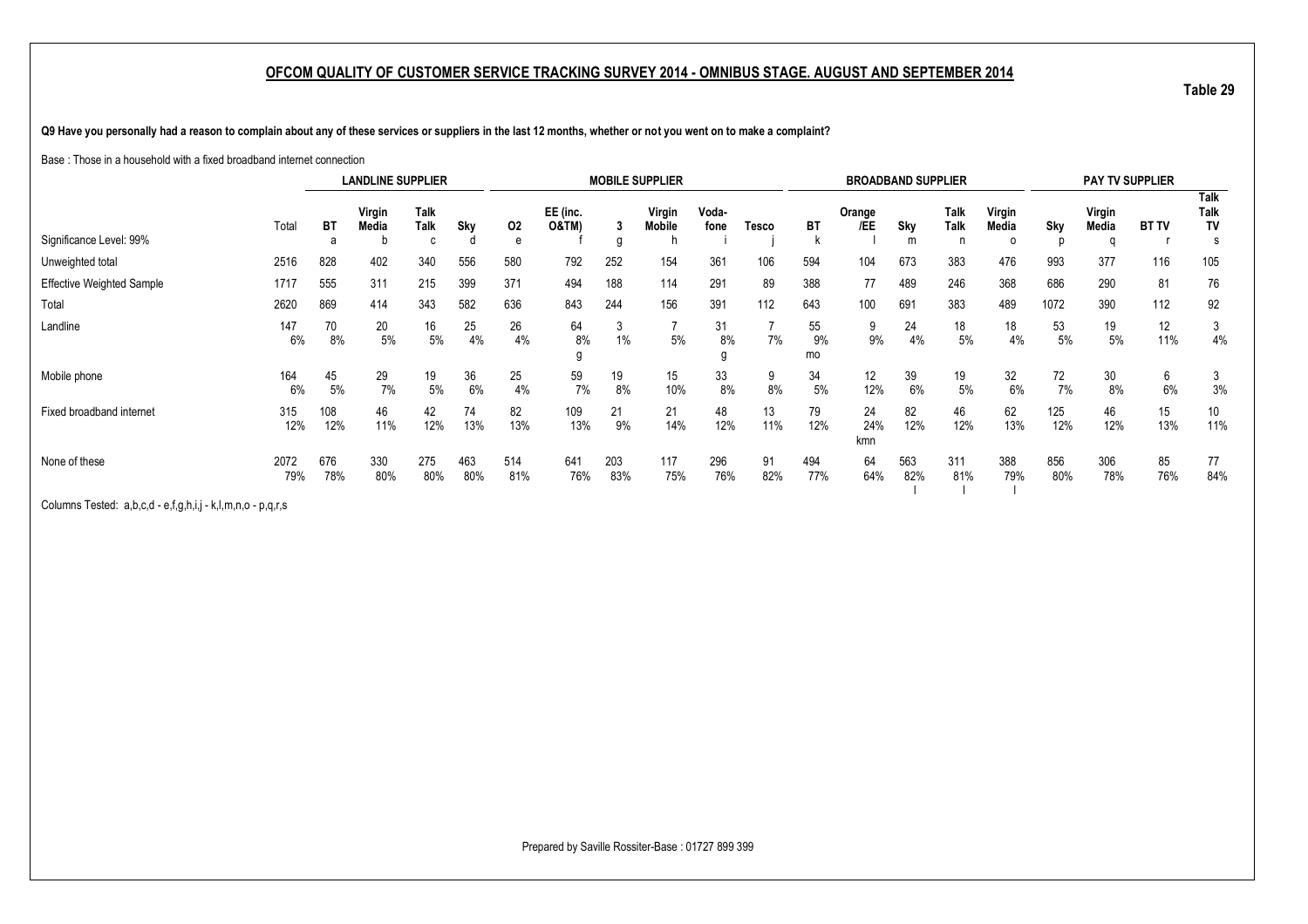**Q10 What was the issue you had reason to complain about in connection with your landline?**

Base : Those with a reason to complain about their landline service or supplier

|                                                       |           |                                    | <b>GENDER</b>        |                                     |                       | AGE                               |                       |                                   |                                    |                                   | <b>SOCIAL GRADE</b>               |                                   |                                   |                | <b>NATION</b>                     |                                                        |                                     |
|-------------------------------------------------------|-----------|------------------------------------|----------------------|-------------------------------------|-----------------------|-----------------------------------|-----------------------|-----------------------------------|------------------------------------|-----------------------------------|-----------------------------------|-----------------------------------|-----------------------------------|----------------|-----------------------------------|--------------------------------------------------------|-------------------------------------|
|                                                       | Total     | <b>MALE</b>                        | <b>FEMALE</b>        | 16-24                               | 25-34                 | 35-44                             | 45-54                 | 55-64                             | $65+$                              | ΑВ                                | C1                                | C <sub>2</sub>                    | DE                                | <b>ENGLAND</b> | SCOT-<br><b>LAND</b>              | <b>WALES</b>                                           | N.I.                                |
| Significance Level: 99%                               |           | $-a$                               | ~b                   | $-c$                                | ~d                    | $-e$                              | ~f                    | $\sim g$                          | ~h                                 | Ξi                                | ~j                                | ~k                                | $\sim$                            | m              | $\neg$ n                          | ~10                                                    | $\neg p$                            |
| Unweighted total                                      | 161       | 68                                 | 93                   | 12                                  | 27                    | 15                                | 29                    | 36                                | 42                                 | 34                                | 44                                | 26                                | 57                                | 139            | 17                                | 5                                                      |                                     |
| Effective Weighted Sample                             | 113       | 48                                 | 67                   | 10 <sup>1</sup>                     | 20                    | 13                                | 19                    | 24                                | 32                                 | 24                                | 39                                | 21                                | 43                                | 99             | 14                                | 3                                                      |                                     |
| Total                                                 | 170       | 82                                 | 88                   | 18                                  | 22                    | 16                                | 33                    | 45                                | 36                                 | 56                                | 48                                | 25                                | 41                                | 142            | 18                                | 10                                                     |                                     |
| Disruption of service                                 | 62<br>37% | 27<br>33%                          | 35<br>40%            | 9<br>48%                            | 11<br>51%             | $\overline{1}$<br>3%              | 9<br>26%              | 24<br>52%                         | 10<br>27%                          | 20<br>35%                         | 18<br>37%                         | 11<br>45%                         | 14<br>33%                         | 46<br>32%      | $\overline{7}$<br>41%             | 9<br>93%                                               | $-{\%}$                             |
| Poor quality of service                               | 38<br>23% | 24<br>30%                          | 14<br>16%            | 3<br>17%                            | $\overline{7}$<br>32% | 5<br>34%                          | 10<br>32%             | 4<br>10%                          | 8<br>22%                           | 5<br>9%                           | 10<br>21%                         | 9<br>36%                          | 14<br>35%                         | 27<br>19%      | 7<br>38%                          | 4<br>44%                                               | $\overline{\phantom{a}}$<br>$-{\%}$ |
| <b>Bill incorrect</b>                                 | 32<br>19% | 14<br>18%                          | 18<br>20%            | 4<br>19%                            | 3<br>12%              | $\mathbf{3}$<br>20%               | 7<br>20%              | 11<br>24%                         | 6<br>16%                           | 13<br>23%                         | 8<br>17%                          | 5<br>21%                          | 6<br>14%                          | 29<br>20%      | 3<br>18%                          | $\overline{\phantom{a}}$<br>$ \%$                      | $-$ %                               |
| Charges not made clear/ unexpected charges            | 24<br>14% | 19<br>23%                          | 5<br>$5%$            | $\overline{\phantom{a}}$<br>$-$ %   | 3<br>14%              | $\overline{1}$<br>9%              | $\overline{7}$<br>22% | 5<br>12%                          | 6<br>18%                           | 11<br>20%                         | $\overline{2}$<br>5%              | 5<br>20%                          | 5<br>12%                          | 24<br>17%      | $\overline{\phantom{a}}$<br>$-$ % | $\overline{\phantom{a}}$<br>$-$ %                      | $-$ %                               |
| Overcharged                                           | 23<br>13% | 11<br>14%                          | 11<br>13%            | 2<br>12%                            | 3<br>13%              | $\mathbf{1}$<br>4%                | 4<br>13%              | 7<br>15%                          | 6<br>17%                           | 8<br>14%                          | 5<br>10%                          | 3<br>13%                          | $\overline{7}$<br>17%             | 22<br>15%      | $\mathbf{1}$<br>4%                | $\sim$<br>$\mathbin{{\mathcal I}}_0$                   | $-{\%}$                             |
| Service not as promised/advertised                    | 18<br>11% | 9<br>11%                           | 10<br>11%            | 4<br>23%                            | 3<br>12%              | $\mathbf{1}$<br>6%                | 3<br>9%               | 4<br>10%                          | 3<br>8%                            | 4<br>8%                           | 9<br>18%                          | 3<br>11%                          | 3<br>7%                           | 17<br>12%      | $\mathbf{1}$<br>3%                | 1<br>7%                                                | $-$ %                               |
| Terms of contract were unfair                         | 4<br>2%   | $\overline{4}$<br>5%               | $-9/6$               | $-$ %                               | $-$ %                 | $-9/6$                            | 4%                    | 3<br>6%                           | $\overline{\phantom{a}}$<br>$-$ %  | $-$ %                             | $-$ %                             | 1<br>5%                           | 3<br>7%                           | -1<br>1%       | $\overline{\phantom{a}}$<br>$-$ % | 3<br>27%                                               | $-{\%}$                             |
| Staff attitude/ problem with staff                    | 2%        | $\overline{2}$<br>2%               | $\overline{2}$<br>2% | $\sim$<br>$-$ %                     | $\overline{2}$<br>8%  | $\blacksquare$<br>$-$ %           | 4%                    | $\overline{\phantom{a}}$<br>$-$ % | 2%                                 | $\overline{\phantom{a}}$<br>$-$ % | $\overline{2}$<br>4%              | $\overline{2}$<br>8%              | $\overline{\phantom{a}}$<br>$-$ % | 4<br>3%        | $\overline{\phantom{a}}$<br>$-$ % | $\overline{\phantom{a}}$<br>$\mathbin{{\mathcal I}}_0$ | $-{\%}$                             |
| Inappropriate content                                 | 2%        | $\star$<br>$\boldsymbol{*}0\!/\!0$ | 3<br>4%              | $\overline{\phantom{a}}$<br>$-{\%}$ | $-$ %                 | $\overline{2}$<br>12%             | 4%                    | $\overline{\phantom{a}}$<br>$-$ % | $\star$<br>$1\%$                   | 2<br>3%                           | -1<br>3%                          | $\overline{\phantom{0}}$<br>$-$ % | $1\%$                             | 4<br>3%        | $\overline{\phantom{a}}$<br>$-$ % | $\overline{\phantom{a}}$<br>$\mathbin{{\mathcal I}}_0$ | $-{\%}$                             |
| Bill not received                                     | 3<br>2%   | 2%                                 | $\mathbf 1$<br>1%    | $\overline{\phantom{a}}$<br>$-$ %   | 1<br>3%               | $\overline{\phantom{a}}$<br>$-$ % | $\overline{2}$<br>6%  | $-$ %                             | $\overline{\phantom{a}}$<br>$-$ %  | $-$ %                             | $-$ %                             | $\overline{2}$<br>8%              | 1%                                | 3<br>2%        | $\overline{\phantom{a}}$<br>$-$ % | $\overline{\phantom{a}}$<br>$-$ %                      | $-{\%}$                             |
| Advertised tariffs not available to me                | 2<br>1%   | 2%                                 | $*9/6$               | $\overline{\phantom{a}}$<br>$-$ %   | $-$ %                 | $\overline{\phantom{a}}$<br>$-$ % | 4%                    | $\boldsymbol{*}0\!/\!_0$          | $\overline{\phantom{a}}$<br>$-9/6$ | $\star$<br>$*$ %                  | $\overline{\phantom{a}}$<br>$-$ % | 5%                                | $\overline{\phantom{a}}$<br>$-$ % | 1%             | $\star$<br>1%                     | $\overline{\phantom{a}}$<br>$-$ %                      | $-$ %                               |
| Other                                                 | 24<br>14% | $\overline{7}$<br>8%               | 17<br>19%            | $\overline{2}$<br>12%               | -1<br>$5%$            | 42%                               | 3<br>8%               | 4<br>9%                           | 20%                                | 7<br>13%                          | 11<br>22%                         | 1<br>$5%$                         | 4<br>11%                          | 24<br>17%      | $\overline{\phantom{a}}$<br>$-$ % | $\overline{\phantom{a}}$<br>$-$ %                      | $-{\%}$                             |
| Columns Tested: a,b - c,d,e,f,g,h - i,j,k,l - m,n,o,p |           |                                    |                      |                                     |                       |                                   |                       |                                   |                                    |                                   |                                   |                                   |                                   |                |                                   |                                                        |                                     |

Prepared by Saville Rossiter-Base : 01727 899 399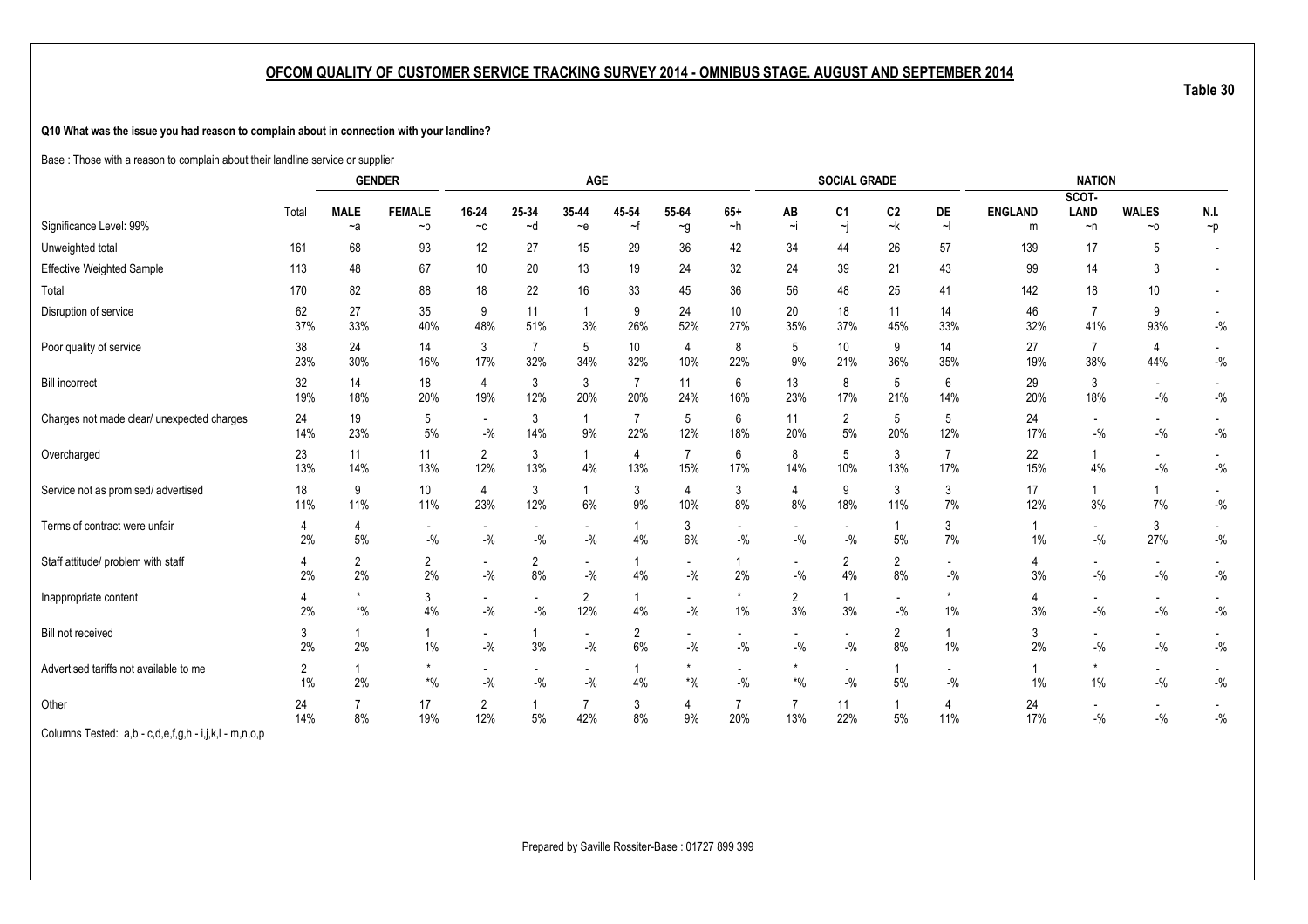**Q10 What was the issue you had reason to complain about in connection with your landline?**

Base : Those with a reason to complain about their landline service or supplier

|                                                             |           | <b>LANDLINE CONTACT</b> |                                    |                                   |                                   |                       |                                   |                         | <b>MOBILE CONTACT</b>             |                                   |                                    |                    | <b>BROADBAND CONTACT</b>          |                     |                                   |                       |                                    | PAY TV CONTACT                    |                       |                                    |
|-------------------------------------------------------------|-----------|-------------------------|------------------------------------|-----------------------------------|-----------------------------------|-----------------------|-----------------------------------|-------------------------|-----------------------------------|-----------------------------------|------------------------------------|--------------------|-----------------------------------|---------------------|-----------------------------------|-----------------------|------------------------------------|-----------------------------------|-----------------------|------------------------------------|
|                                                             | Total     | <b>BT</b>               | Virgin<br>Media                    | Talk<br>Talk                      | Sky                               | 02                    | EE (inc.<br><b>O&amp;TM)</b>      | 3                       | Virgin<br><b>Mobile</b>           | Voda-<br>fone                     | <b>Tesco</b>                       | BT                 | Orange<br>/EE                     | Sky                 | Talk<br><b>Talk</b>               | Virgin<br>Media       | Sky                                | Virgin<br>Media                   | <b>BT TV</b>          | <b>Talk</b><br><b>Talk</b><br>TV   |
| Significance Level: 99%                                     |           | $-a$                    | $-b$                               | $-c$                              | ~d                                | ~e                    | ~f                                | $\sim g$                | $-h$                              | $\sim$                            | ۰j                                 | $-k$               | $\sim$                            | $~\sim$ m           | ~n                                | ~0                    | $\neg p$                           | ∼q                                | $\sim$ r              | $\mathord{\sim} \mathsf{s}$        |
| Unweighted total                                            | 161       | 42                      | 15                                 | 11                                | 13                                | 10 <sup>°</sup>       | 17                                |                         | $\overline{2}$                    | 7                                 | $\overline{2}$                     | 16                 | 4                                 | 9                   | 9                                 | 8                     | 23                                 | 9                                 | 5                     |                                    |
| Effective Weighted Sample                                   | 113       | 28                      | 11                                 | 9                                 | 11                                | 9                     | 10                                | 3                       | $\overline{2}$                    | 6                                 | $\overline{2}$                     | 13                 | 4                                 |                     | 6                                 | 6                     | 18                                 |                                   | 5                     |                                    |
| Total                                                       | 170       | 43                      | 14                                 |                                   | 10                                | 11                    | 21                                | 3                       | $\overline{2}$                    | 8                                 | 3                                  | 15                 | 5                                 | 8                   | 8                                 | 9                     | 24                                 | 12                                |                       | $\overline{\phantom{a}}$           |
| Disruption of service                                       | 62<br>37% | 16<br>37%               | 3<br>25%                           | 6%                                | 5<br>45%                          | 6<br>51%              | 5<br>24%                          | 3<br>93%                | $\overline{\phantom{a}}$<br>$-$ % | 17%                               | $\overline{\phantom{a}}$<br>$-9/6$ | 10<br>66%          | 3<br>58%                          | 10%                 | $\overline{\phantom{a}}$<br>$-$ % | $\overline{2}$<br>18% | 9<br>37%                           | $\overline{2}$<br>20%             | $\overline{2}$<br>57% | $-$ %                              |
| Poor quality of service                                     | 38<br>23% | 7<br>17%                | 2<br>16%                           | 3<br>40%                          | 3<br>32%                          | 3<br>27%              | $\overline{2}$<br>11%             | 19%                     | $\blacksquare$<br>$-$ %           | 3<br>37%                          | $\blacksquare$<br>$-{\%}$          | 5<br>30%           | $\overline{\mathbf{1}}$<br>22%    | 3<br>41%            | $\overline{2}$<br>31%             | $\mathbf{1}$<br>9%    | 2<br>8%                            | 7%                                | 2<br>44%              | $-$ %                              |
| <b>Bill incorrect</b>                                       | 32<br>19% | 10<br>22%               | $\mathbf{2}$<br>18%                | 20%                               | $\overline{2}$<br>20%             | 2<br>21%              | 4<br>21%                          | $-$ %                   | $\overline{\phantom{a}}$<br>$-$ % | 3<br>37%                          | $\blacksquare$<br>$-$ %            | 3<br>20%           | $\overline{\phantom{a}}$<br>$-$ % | 1<br>12%            | $\overline{2}$<br>21%             | $\star$<br>$5%$       | 2<br>10%                           | 11%                               | 2<br>39%              | $\overline{\phantom{a}}$<br>$-$ %  |
| Charges not made clear/ unexpected charges                  | 24<br>14% | 9<br>21%                | $\overline{2}$<br>17%              | 20%                               | 8%                                | $\overline{1}$<br>12% | $\overline{7}$<br>33%             | $-9/6$                  | $\overline{\phantom{a}}$<br>$-$ % | $-$ %                             | $\sim$<br>$-$ %                    | $\mathbf{1}$<br>9% | -1<br>16%                         | $\mathbf{1}$<br>10% | $\mathbf{1}$<br>7%                | 2<br>27%              | 3<br>14%                           | $\overline{2}$<br>19%             | $-$ %                 | $\overline{\phantom{a}}$<br>$-$ %  |
| Overcharged                                                 | 23<br>13% | 8<br>18%                | 7%                                 | 9%                                | 9%                                | 3<br>24%              | 5%                                | $-$ %                   | $\overline{\phantom{a}}$<br>$-$ % | $5%$                              | $\mathbf{1}$<br>26%                | 3<br>21%           | $\overline{\phantom{a}}$<br>$-$ % | $\mathbf{1}$<br>7%  | $\blacksquare$<br>$-$ %           | 5%                    | 3<br>14%                           | $\overline{\phantom{a}}$<br>$-$ % | 23%                   | $\overline{\phantom{a}}$<br>$-$ %  |
| Service not as promised/ advertised                         | 18<br>11% | 4<br>9%                 | 7%                                 | $\overline{2}$<br>21%             | 10%                               | 3<br>28%              | 3<br>15%                          | 7%                      | $\overline{2}$<br>100%            | $\overline{\phantom{a}}$<br>$-$ % | 3<br>74%                           | 4<br>24%           | $\overline{2}$<br>42%             | $\mathbf{1}$<br>13% | 3<br>44%                          | $\mathbf{1}$<br>11%   | $\overline{4}$<br>18%              | 6%                                | $\overline{2}$<br>41% | $-$ %                              |
| Terms of contract were unfair                               | 4<br>2%   | 3%                      | $\sim$<br>$-$ %                    | $\overline{\phantom{0}}$<br>$-$ % | $\overline{\phantom{a}}$<br>$-$ % | 12%                   | $\overline{\phantom{a}}$<br>$-$ % | $\blacksquare$<br>$-$ % | $\overline{\phantom{a}}$<br>$-$ % | $\overline{\phantom{a}}$<br>$-$ % | $\sim$<br>$-9/6$                   | 9%                 | $-$ %                             | $-$ %               | $\blacksquare$<br>$-$ %           | $-$ %                 | $\overline{\phantom{a}}$<br>$-9/6$ | $-9/6$                            | $-9/6$                | $-$ %                              |
| Staff attitude/ problem with staff                          | 2%        | 3<br>7%                 | $-$ %                              | $-$ %                             | $-$ %                             | 12%                   | $-$ %                             | $-$ %                   | $-$ %                             | $-$ %                             | $-9/6$                             | 2<br>16%           | $-$ %                             | $-9/6$              | $-$ %                             | $-$ %                 | $-$ %                              | $-$ %                             | $\overline{2}$<br>41% | $\overline{\phantom{a}}$<br>$-$ %  |
| Inappropriate content                                       | 4<br>2%   | 2<br>4%                 | $\sim$<br>$-$ %                    | 4%                                | $-{\%}$                           | $-$ %                 | $-$ %                             | $-$ %                   | $\overline{\phantom{a}}$<br>$-$ % | $-$ %                             | $-$ %                              | 8%                 | $-$ %                             | $-$ %               | $\blacksquare$<br>$-$ %           | $-$ %                 | $-{\%}$                            | $-9/0$                            | $-$ %                 | $\blacksquare$<br>$-$ %            |
| Bill not received                                           | 3<br>2%   | 2<br>5%                 | $\overline{\phantom{a}}$<br>$-9/0$ | $-9/0$                            | $-9/0$                            | 12%                   | $-9/0$                            | $-9/6$                  | $-$ %                             | $-9/0$                            | $-$ %                              | $\mathbf{1}$<br>9% | $-9/0$                            | $-$ %               | $-$ %                             | $-$ %                 | 2%                                 | $-$ %                             | $-9/0$                | $-$ %                              |
| Advertised tariffs not available to me                      | 2<br>1%   | 3%                      | $\sim$<br>$-$ %                    | $\overline{\phantom{a}}$<br>$-$ % | $-$ %                             | -1<br>12%             | $\overline{\phantom{0}}$<br>$-$ % | $-9/6$                  | $\overline{\phantom{a}}$<br>$-$ % | $-$ %                             | $\overline{\phantom{a}}$<br>$-$ %  | $\mathbf{1}$<br>9% | $\overline{\phantom{a}}$<br>$-$ % | $-$ %               | $\star$<br>3%                     | $-$ %                 | $\overline{\phantom{a}}$<br>$-$ %  | $-$ %                             | $-$ %                 | $\overline{\phantom{a}}$<br>$-9/0$ |
| Other                                                       | 24<br>14% | 16%                     | 3<br>25%                           | 7%                                | $\overline{2}$<br>16%             | 3<br>28%              | 4<br>17%                          | $-$ %                   | $\overline{\phantom{a}}$<br>$-$ % | 15%                               | $-$ %                              | 2<br>12%           | -1<br>27%                         | 3<br>34%            | $\mathbf{1}$<br>6%                | 3<br>38%              | 3<br>13%                           | 5<br>44%                          | 17%                   | $\blacksquare$<br>$-$ %            |
| Columns Tested: a,b,c,d - e,f,g,h,i,j - k,l,m,n,o - p,q,r,s |           |                         |                                    |                                   |                                   |                       |                                   |                         |                                   |                                   |                                    |                    |                                   |                     |                                   |                       |                                    |                                   |                       |                                    |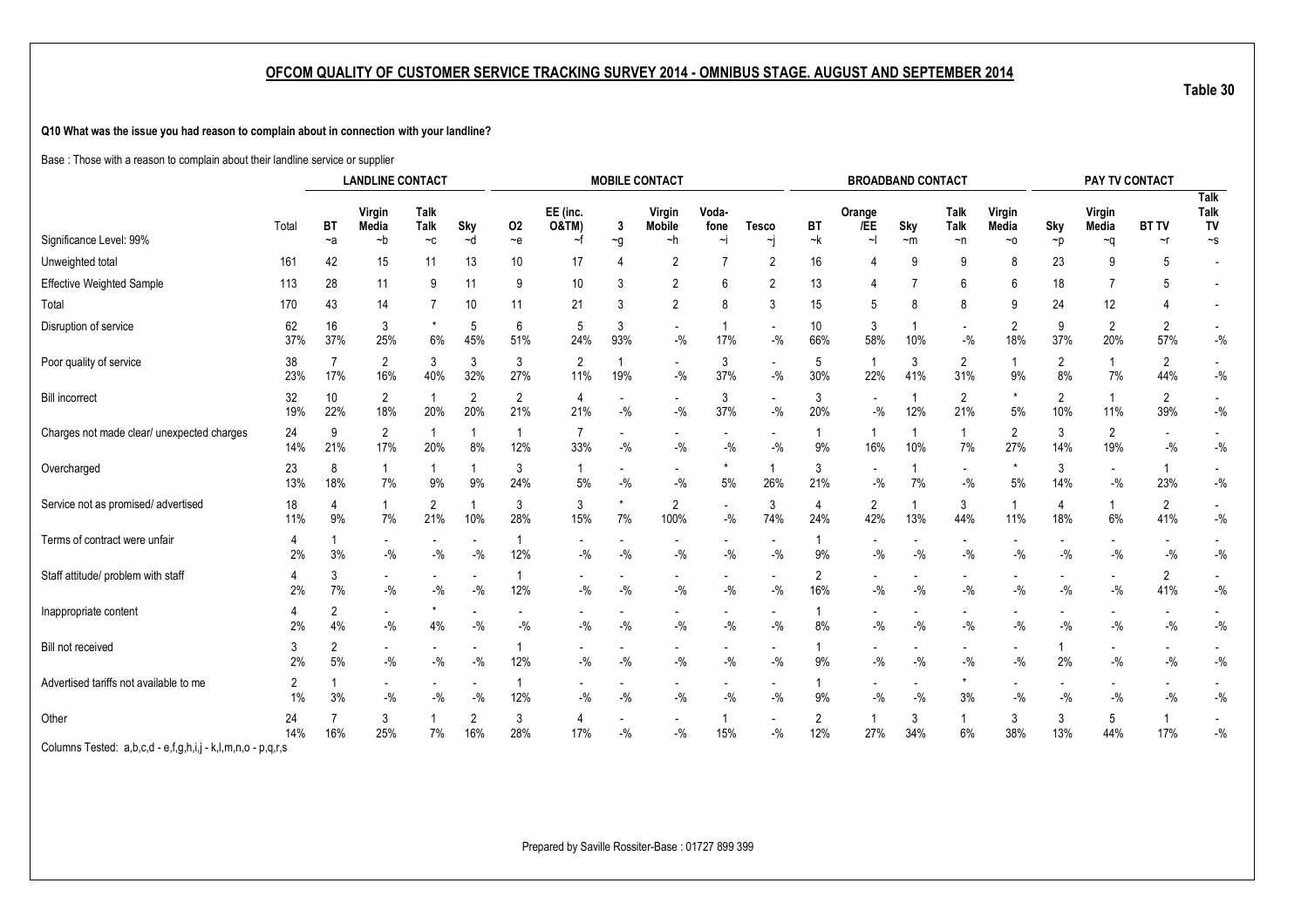**Q10 What was the issue you had reason to complain about in connection with your landline?**

Base : Those with a reason to complain about their landline service or supplier

|                                                             |                      |                                                                                        |                                   |          |                       |                        |                                   |                          | <b>MOBILE SUPPLIER</b>             |                                   |                                    |           | <b>BROADBAND SUPPLIER</b>          |                                    |                                   |                       |                                   | PAY TV SUPPLIER          |                       |                                   |
|-------------------------------------------------------------|----------------------|----------------------------------------------------------------------------------------|-----------------------------------|----------|-----------------------|------------------------|-----------------------------------|--------------------------|------------------------------------|-----------------------------------|------------------------------------|-----------|------------------------------------|------------------------------------|-----------------------------------|-----------------------|-----------------------------------|--------------------------|-----------------------|-----------------------------------|
|                                                             | Total                | <b>LANDLINE SUPPLIER</b><br>Talk<br>Virgin<br><b>Talk</b><br><b>BT</b><br>Media<br>Sky |                                   |          |                       | 02                     | EE (inc.<br><b>O&amp;TM)</b>      | 3                        | Virgin<br><b>Mobile</b>            | Voda-<br>fone                     | <b>Tesco</b>                       | BT        | Orange<br>/EE                      | Sky                                | Talk<br>Talk                      | Virgin<br>Media       | Sky                               | Virgin<br>Media          | <b>BT TV</b>          | <b>Talk</b><br><b>Talk</b><br>TV  |
| Significance Level: 99%                                     |                      | $-a$                                                                                   | $-b$                              | $-c$     | $-d$                  | $-e$                   | ~f                                | $\sim g$                 | ~h                                 | $\sim$                            | ∼j                                 | ~k        | $\sim$                             | $~\sim$ m                          | $\neg$ n                          | $~\sim$ 0             | $\neg p$                          | ∼q                       | $\sim$ r              | $\mathord{\sim} \mathsf{s}$       |
| Unweighted total                                            | 161                  | 75                                                                                     | 23                                | 24       | 22                    | 31                     | 53                                |                          | 8                                  | 37                                | 9                                  | 53        | 8                                  | 21                                 | 19                                | 20                    | 52                                | 22                       | 12                    | 4                                 |
| <b>Effective Weighted Sample</b>                            | 113                  | 53                                                                                     | 18                                | 16       | 15                    | 25                     | 34                                | 3                        | $\overline{7}$                     | 30                                | 6                                  | 42        | 6                                  | 14                                 | 13                                | 15                    | 37                                | 17                       | 11                    | 3                                 |
| Total                                                       | 170                  | 82                                                                                     | 22                                | 23       | 25                    | 29                     | 65                                | 3                        | 8                                  | 35                                | 8                                  | 55        | 9                                  | 24                                 | 18                                | 18                    | 59                                | 23                       | 12                    | 3                                 |
| Disruption of service                                       | 62<br>37%            | 33<br>40%                                                                              | $\overline{7}$<br>30%             | 4<br>18% | 12<br>47%             | 10 <sup>°</sup><br>33% | 28<br>44%                         | 3<br>93%                 | 3<br>43%                           | 10<br>27%                         | $\overline{2}$<br>28%              | 28<br>51% | 5<br>51%                           | 10<br>43%                          | $\overline{4}$<br>20%             | 5<br>29%              | 29<br>48%                         | 5<br>22%                 | 5<br>39%              | $^\star$<br>13%                   |
| Poor quality of service                                     | 38<br>23%            | 16<br>19%                                                                              | 4<br>20%                          | 9<br>38% | 5<br>20%              | 11<br>39%              | $\overline{7}$<br>11%             | 1<br>19%                 | $\overline{2}$<br>20%              | $\overline{7}$<br>19%             | 3<br>30%                           | 10<br>19% | $\overline{1}$<br>12%              | 6<br>26%                           | 4<br>25%                          | 3<br>19%              | 13<br>22%                         | $\overline{4}$<br>18%    | 5<br>39%              | 3<br>77%                          |
| <b>Bill incorrect</b>                                       | 32<br>19%            | 17<br>21%                                                                              | 3<br>15%                          | 6<br>24% | 5<br>19%              | 6<br>19%               | 15<br>22%                         | $-$ %                    | $\overline{\phantom{a}}$<br>$-$ %  | 11<br>32%                         | $^\star$<br>5%                     | 17<br>31% | $-$ %                              | 4<br>16%                           | 6<br>32%                          | $\overline{2}$<br>10% | 8<br>14%                          | 3<br>15%                 | 3<br>27%              | $\blacksquare$<br>$-$ %           |
| Charges not made clear/ unexpected charges                  | 24<br>14%            | 17<br>21%                                                                              | $\mathbf{2}$<br>11%               | 2<br>9%  | 3%                    | 2<br>7%                | 15<br>23%                         | $-$ %                    | $\overline{\phantom{a}}$<br>$-$ %  | 3%                                | $\mathbf{1}$<br>6%                 | 5<br>9%   | 1<br>9%                            | $\overline{2}$<br>9%               | $\mathbf{1}$<br>3%                | $\overline{2}$<br>13% | 5<br>8%                           | 3<br>13%                 | $-$ %                 | $\overline{\phantom{a}}$<br>$-$ % |
| Overcharged                                                 | 23<br>13%            | 16<br>20%                                                                              | 4%                                | 3%       | 3<br>11%              | 6<br>21%               | 5<br>8%                           | $-$ %                    | $\overline{\phantom{a}}$<br>$-$ %  | 6<br>16%                          | $\mathbf{1}$<br>11%                | 9<br>16%  | $-$ %                              | 3<br>11%                           | $\overline{\phantom{a}}$<br>$-$ % | 1<br>5%               | 8<br>13%                          | 4%                       | 8%                    | $\overline{\phantom{a}}$<br>$-$ % |
| Service not as promised/ advertised                         | 18<br>11%            | 5<br>6%                                                                                | $\overline{2}$<br>11%             | 5<br>22% | $\overline{4}$<br>15% | 4<br>13%               | $\overline{4}$<br>6%              | 7%                       | $\overline{2}$<br>28%              | $\overline{2}$<br>7%              | $\overline{4}$<br>51%              | 5<br>9%   | $\overline{c}$<br>24%              | 4<br>16%                           | $\overline{4}$<br>24%             | $\overline{2}$<br>13% | $\overline{7}$<br>12%             | $\overline{2}$<br>10%    | $\overline{c}$<br>19% | $\overline{1}$<br>39%             |
| Terms of contract were unfair                               | 4<br>2%              | 2%                                                                                     | $\sim$<br>$-$ %                   | 3<br>12% | $-9/6$                | 5%                     | -<br>$-9/0$                       | $\blacksquare$<br>$-9/6$ | $\overline{\phantom{a}}$<br>$-9/6$ | $\overline{\phantom{a}}$<br>$-$ % | $\sim$<br>$-9/6$                   | 3%        | $\overline{\phantom{a}}$<br>$-9/6$ | $\overline{\phantom{0}}$<br>$-9/6$ | $\overline{\phantom{a}}$<br>$-$ % | $-9/6$                | 3<br>5%                           | $\blacksquare$<br>$-9/6$ | $-9/6$                | $\overline{\phantom{a}}$<br>$-$ % |
| Staff attitude/ problem with staff                          | 4<br>2%              | 4<br>$5%$                                                                              | $\sim$<br>$-$ %                   | $-$ %    | $-$ %                 | $\overline{2}$<br>7%   | 2%                                | $-9/6$                   | $\overline{\phantom{a}}$<br>$-$ %  | $-$ %                             | $\overline{\phantom{a}}$<br>$-9/6$ | 4<br>7%   | $-$ %                              | $-9/6$                             | $\frac{1}{2}$<br>$-$ %            | $-$ %                 | $-$ %                             | $-$ %                    | 2<br>19%              | $\overline{\phantom{a}}$<br>$-$ % |
| Inappropriate content                                       | 4<br>2%              | 3<br>4%                                                                                | $\sim$<br>$-$ %                   | $1\%$    | $-{\%}$               | $-$ %                  | $-$ %                             | $-$ %                    | $\overline{\phantom{a}}$<br>$-$ %  | 4<br>10%                          | $\blacksquare$<br>$-$ %            | 3<br>6%   | $-$ %                              | $-$ %                              | $\star$<br>2%                     | $-9/0$                | $1\%$                             | $-$ %                    | 11%                   | $\blacksquare$<br>$-$ %           |
| Bill not received                                           | 3<br>2%              | 3<br>3%                                                                                | $\sim$<br>$-$ %                   | $-$ %    | $-$ %                 | 2<br>7%                | $-$ %                             | $-$ %                    | $-$ %                              | 2%                                | $\blacksquare$<br>$-$ %            | 3<br>5%   | $-$ %                              | $-$ %                              | $-$ %                             | $-$ %                 | 1%                                | $-$ %                    | 5%                    | $\blacksquare$<br>$-$ %           |
| Advertised tariffs not available to me                      | $\overline{2}$<br>1% | 2%                                                                                     | $\overline{\phantom{a}}$<br>$-$ % | 1%       | $-9/6$                | 2<br>5%                | $\overline{\phantom{0}}$<br>$-$ % | $-9/6$                   | $\overline{\phantom{a}}$<br>$-$ %  | $-$ %                             | $\blacksquare$<br>$-$ %            | 1<br>3%   | $\overline{\phantom{a}}$<br>$-$ %  | $-$ %                              | $\star$<br>1%                     | $-$ %                 | $\overline{\phantom{a}}$<br>$-$ % | $-$ %                    | $-$ %                 | $\overline{\phantom{a}}$<br>$-$ % |
| Other                                                       | 24<br>14%            | 10<br>12%                                                                              | 4<br>19%                          | 5%       | 5<br>20%              | 5<br>18%               | 7<br>11%                          | $-9/6$                   | 1<br>9%                            | 4<br>12%                          | $\overline{\phantom{a}}$<br>$-$ %  | 7<br>12%  | 4<br>40%                           | 4<br>16%                           | $\mathbf{1}$<br>3%                | 3<br>18%              | $\overline{4}$<br>7%              | 6<br>27%                 | 3<br>24%              | $\blacksquare$<br>$-$ %           |
| Columns Tested: a,b,c,d - e,f,g,h,i,j - k,l,m,n,o - p,q,r,s |                      |                                                                                        |                                   |          |                       |                        |                                   |                          |                                    |                                   |                                    |           |                                    |                                    |                                   |                       |                                   |                          |                       |                                   |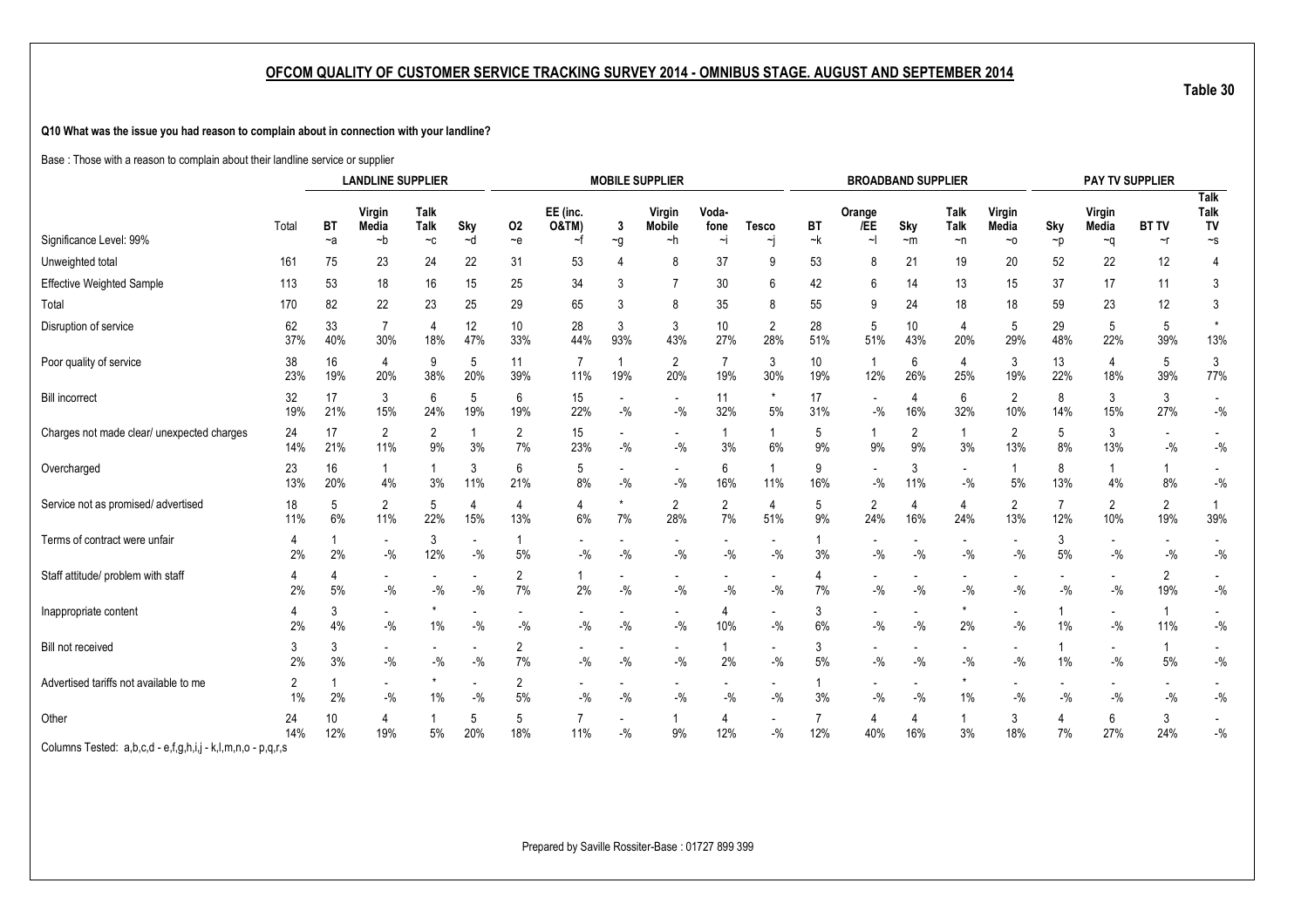**Q11 And did you go ahead and make a complaint about your landline service or supplier?**

Base : Those with a reason to complain about their landline service or supplier

|                                                       |            |                   | <b>GENDER</b>       |               |             | <b>AGE</b>  |            |                    |             |                | <b>SOCIAL GRADE</b>  |           |           |                     | <b>NATION</b>       |                    |                  |
|-------------------------------------------------------|------------|-------------------|---------------------|---------------|-------------|-------------|------------|--------------------|-------------|----------------|----------------------|-----------|-----------|---------------------|---------------------|--------------------|------------------|
| Significance Level: 99%                               | Total      | <b>MALE</b><br>~a | <b>FEMALE</b><br>~b | 16-24<br>$-c$ | 25-34<br>∼d | 35-44<br>~e | 45 54<br>∼ | 55-64<br>$-a$      | $65+$<br>∼h | AB<br>$\sim$ I | C <sub>1</sub><br>∼∣ | C2<br>~k  | DE        | <b>ENGLAND</b><br>m | SCOT-<br>LAND<br>~n | <b>WALES</b><br>~0 | N.I.<br>$\neg$ p |
| Unweighted total                                      | 161        | 68                | 93                  | 12            | 27          | 15          | 29         | 36                 | 42          | 34             | 44                   | 26        | 57        | 139                 | 17                  |                    |                  |
| <b>Effective Weighted Sample</b>                      | 113        | 48                | 67                  | 10            | 20          | 13          | 19         | 24                 | 32          | 24             | 39                   | 21        | 43        | 99                  | 14                  |                    |                  |
| Total                                                 | 170        | 82                | 88                  | 18            | 22          | 16          | 33         | 45                 | 36          | 56             | 48                   | 25        | 41        | 142                 | 18                  | 10                 |                  |
| Yes                                                   | 108<br>64% | 52<br>64%         | 56<br>64%           | a<br>49%      | 17<br>76%   | 8<br>49%    | 23<br>68%  | 34<br>75%          | 18<br>51%   | 36<br>65%      | 31<br>66%            | 16<br>61% | 25<br>61% | 92<br>65%           | 38%                 | a<br>93%           | $-$ %            |
| No                                                    | 62<br>36%  | 30<br>36%         | 32<br>36%           | a<br>51%      | 24%         | 8<br>51%    | 32%        | $1^{\circ}$<br>25% | 17<br>49%   | 20<br>35%      | 16<br>34%            | 10<br>39% | 16<br>39% | 50<br>35%           | 11<br>62%           | 7%                 | $-$ %            |
| Columns Tested: a,b - c,d,e,f,g,h - i,j,k,l - m,n,o,p |            |                   |                     |               |             |             |            |                    |             |                |                      |           |           |                     |                     |                    |                  |

Prepared by Saville Rossiter-Base : 01727 899 399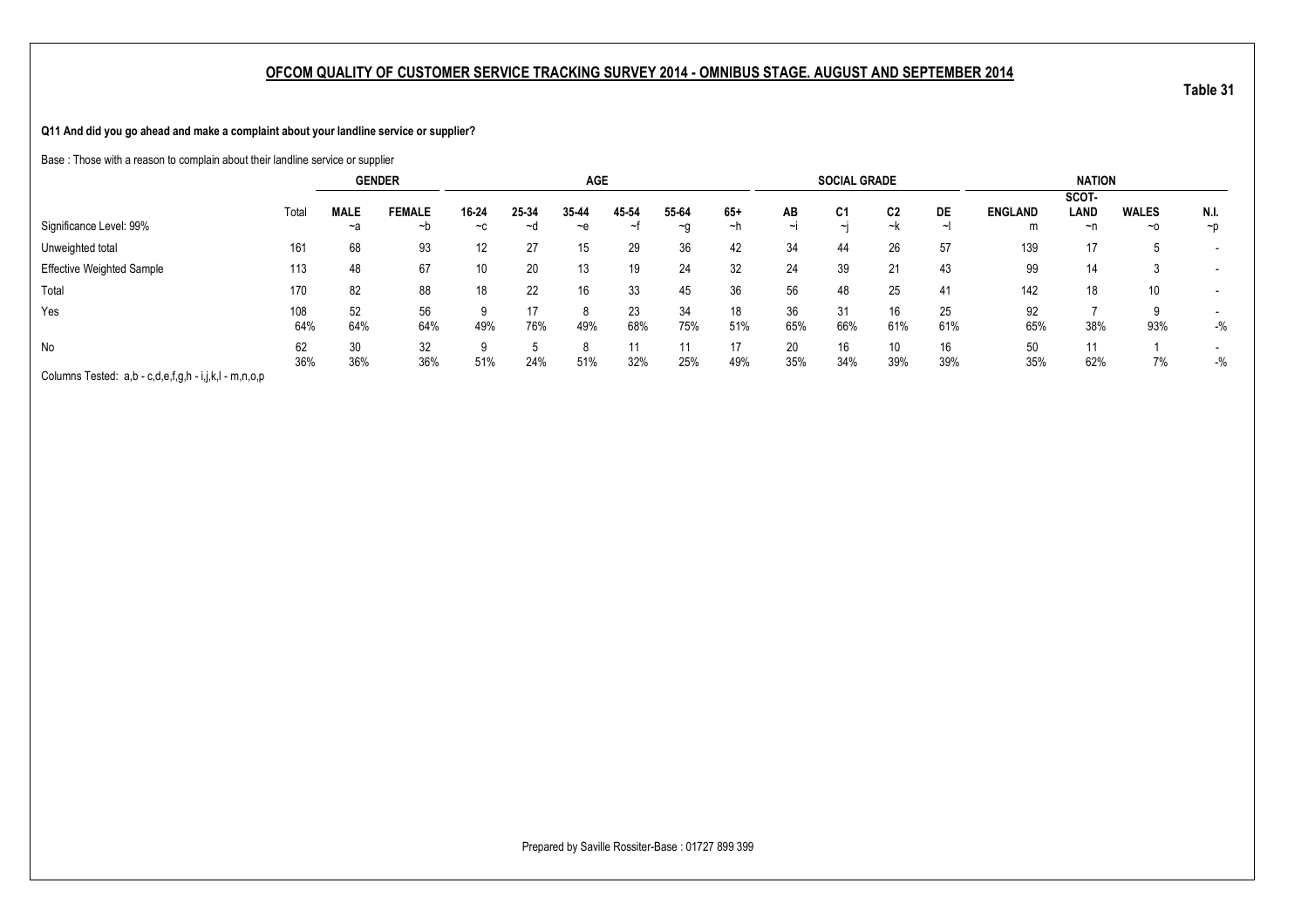**Q11 And did you go ahead and make a complaint about your landline service or supplier?**

Base : Those with a reason to complain about their landline service or supplier

|                                                             |            |           | <b>LANDLINE CONTACT</b> |                      |           |                |                                    |      | <b>MOBILE CONTACT</b>  |                         |             |          | <b>BROADBAND CONTACT</b> |                  |                           |                       |           | PAY TV CONTACT        |                    |                                |
|-------------------------------------------------------------|------------|-----------|-------------------------|----------------------|-----------|----------------|------------------------------------|------|------------------------|-------------------------|-------------|----------|--------------------------|------------------|---------------------------|-----------------------|-----------|-----------------------|--------------------|--------------------------------|
| Significance Level: 99%                                     | Total      | BT<br>~a  | Virgin<br>Media<br>~b   | Talk<br>Talk<br>$-c$ | Sky<br>∼d | 02<br>$\sim$ e | EE (inc.<br><b>O&amp;TM)</b><br>∼t | $-a$ | Virgin<br>Mobile<br>~h | Voda-<br>fone<br>$\sim$ | Tesco<br>~I | ВT<br>~k | Orange<br>/EE            | Sky<br>$~\sim m$ | Talk<br><b>Talk</b><br>~n | Virgin<br>Media<br>~0 | Sky<br>~p | Virgin<br>Media<br>∼٢ | <b>BT TV</b><br>~r | Talk<br>Talk<br>TV<br>$\sim$ s |
| Unweighted total                                            | 161        | 42        | 15                      |                      | 13        | 10             | 17                                 |      |                        |                         |             | 16       |                          |                  | a                         |                       | 23        |                       | b                  |                                |
| <b>Effective Weighted Sample</b>                            | 113        | 28        |                         | a                    | 11        | 9              | 10                                 |      |                        |                         |             | 13       | 4                        |                  | 6                         | 6                     | 18        |                       |                    | $\overline{\phantom{a}}$       |
| Total                                                       | 170        | 43        | 14                      |                      | 10        | 11             | 21                                 |      |                        |                         |             | 15       | 5                        |                  | Ö                         |                       | 24        | 12                    | 4                  |                                |
| Yes                                                         | 108<br>64% | 24<br>57% | 10<br>73%               | 80%                  | 79%       | 11<br>92%      | 16<br>78%                          | 81%  | $\sim$<br>100%         | 86%                     | 26%         | 58%      | 100%                     | 60%              | 67%                       | 76%                   | 18<br>75% | 58%                   | 84%                | $-$ %                          |
| No                                                          | 62<br>36%  | 19<br>43% | 27%                     | 20%                  | 21%       | 8%             | 22%                                | 19%  | $-$ %                  | 14%                     | 74%         | 42%      | $-$ %                    | 40%              | 33%                       | 24%                   | 6<br>25%  | 42%                   | 16%                | $-$ %                          |
| Columns Tested: a,b,c,d - e,f,g,h,i,j - k,l,m,n,o - p,q,r,s |            |           |                         |                      |           |                |                                    |      |                        |                         |             |          |                          |                  |                           |                       |           |                       |                    |                                |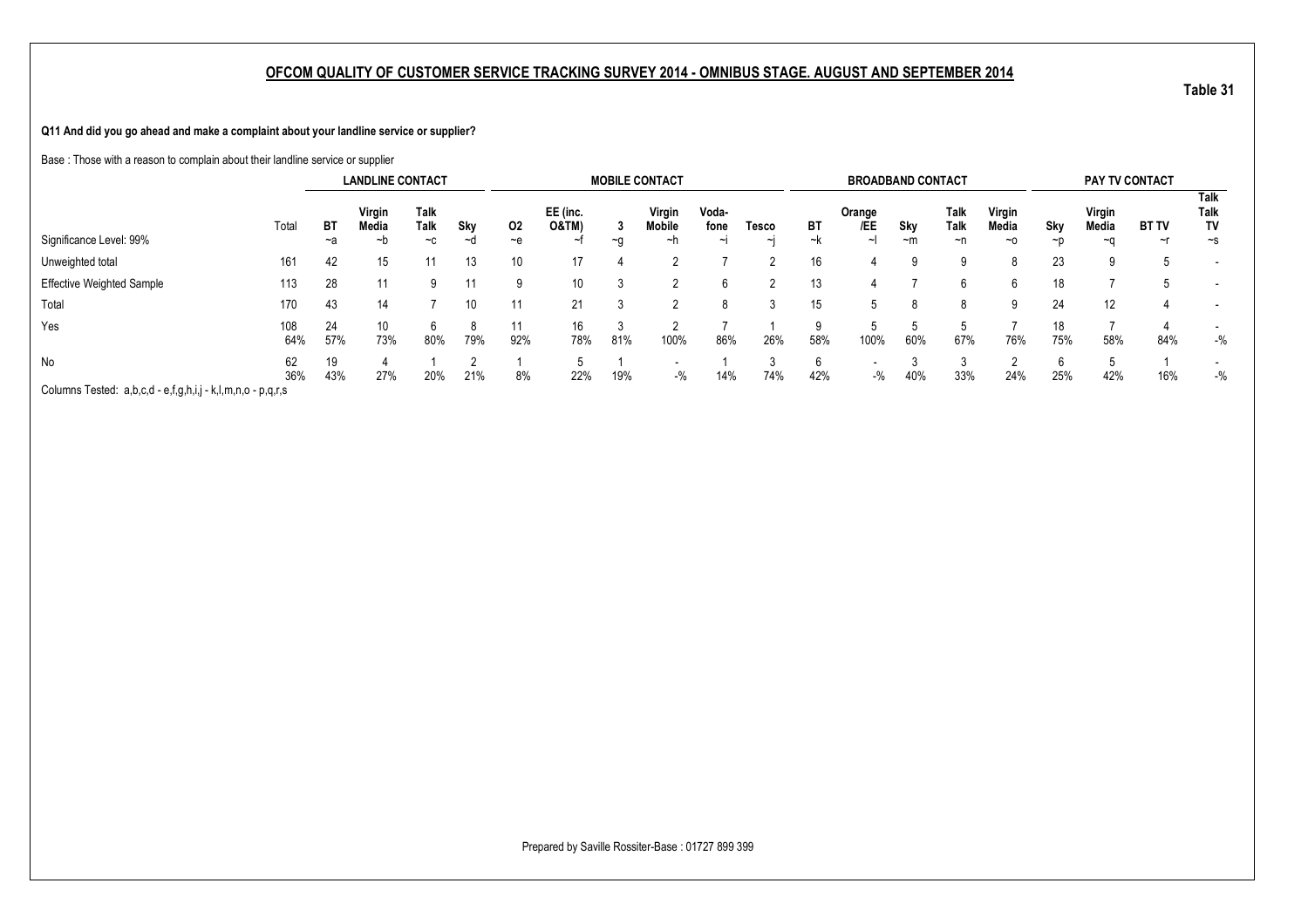**Q11 And did you go ahead and make a complaint about your landline service or supplier?**

Base : Those with a reason to complain about their landline service or supplier

|                                                             |            |           | <b>LANDLINE SUPPLIER</b> |                             |           |            |                              |      | <b>MOBILE SUPPLIER</b> |                           |                   |           | <b>BROADBAND SUPPLIER</b> |             |                    |                              |                 | <b>PAY TV SUPPLIER</b> |                          |                                |
|-------------------------------------------------------------|------------|-----------|--------------------------|-----------------------------|-----------|------------|------------------------------|------|------------------------|---------------------------|-------------------|-----------|---------------------------|-------------|--------------------|------------------------------|-----------------|------------------------|--------------------------|--------------------------------|
| Significance Level: 99%                                     | Total      | BT<br>~a  | Virgin<br>Media<br>~b    | <b>Talk</b><br>Talk<br>$-c$ | Skv<br>~a | 02<br>$-e$ | EE (inc.<br><b>O&amp;TM)</b> | $-a$ | Virgin<br>Mobile<br>∼h | Voda-<br>fone<br>$\sim$ L | Tesco<br>$\sim$ l | ВT<br>~k  | Orange<br>/EE<br>∼        | Sky<br>$-m$ | Talk<br>Talk<br>~n | Virgin<br>Media<br>$~\sim$ 0 | Skv<br>$\neg$ p | Virgin<br>Media<br>~(  | <b>BT TV</b><br>$\sim$ r | Talk<br>Talk<br>TV<br>$\sim$ s |
| Unweighted total                                            | 161        | 75        | 23                       | 24                          | 22        | 31         | 53                           |      |                        | 37                        |                   | 53        | 8                         | 21          | 19                 | 20                           | 52              | 22                     | 12                       |                                |
| <b>Effective Weighted Sample</b>                            | 113        | 53        | 18                       | 16                          | 15        | 25         | 34                           |      |                        | 30                        |                   | 42        | h                         | 14          | 13                 | 15                           | 37              | 17                     |                          |                                |
| Total                                                       | 170        | 82        | 22                       | 23                          | 25        | 29         | 65                           | ٠J.  |                        | 35                        |                   | 55        |                           | 24          | 18                 | 18                           | 59              | 23                     | 12                       |                                |
| Yes                                                         | 108<br>64% | 51<br>62% | 16<br>72%                | 13<br>56%                   | 18<br>73% | 22<br>73%  | 45<br>69%                    | 81%  | 70%                    | 20<br>57%                 | 69%               | 35<br>64% | 59%                       | 16<br>66%   | 51%                | 14<br>79%                    | 41<br>69%       | 15<br>65%              | 69%                      | 87%                            |
| No                                                          | 62<br>36%  | 31<br>38% | 6<br>28%                 | 10<br>44%                   | 27%       | 8<br>27%   | 20<br>31%                    | 19%  | 30%                    | 15<br>43%                 | 31%               | 20<br>36% | 41%                       | 34%         | a<br>49%           | 21%                          | 18<br>31%       | 8<br>35%               | 31%                      | 13%                            |
| Columns Tested: a,b,c,d - e,f,g,h,i,j - k,l,m,n,o - p,q,r,s |            |           |                          |                             |           |            |                              |      |                        |                           |                   |           |                           |             |                    |                              |                 |                        |                          |                                |

**Table 31**

Prepared by Saville Rossiter-Base : 01727 899 399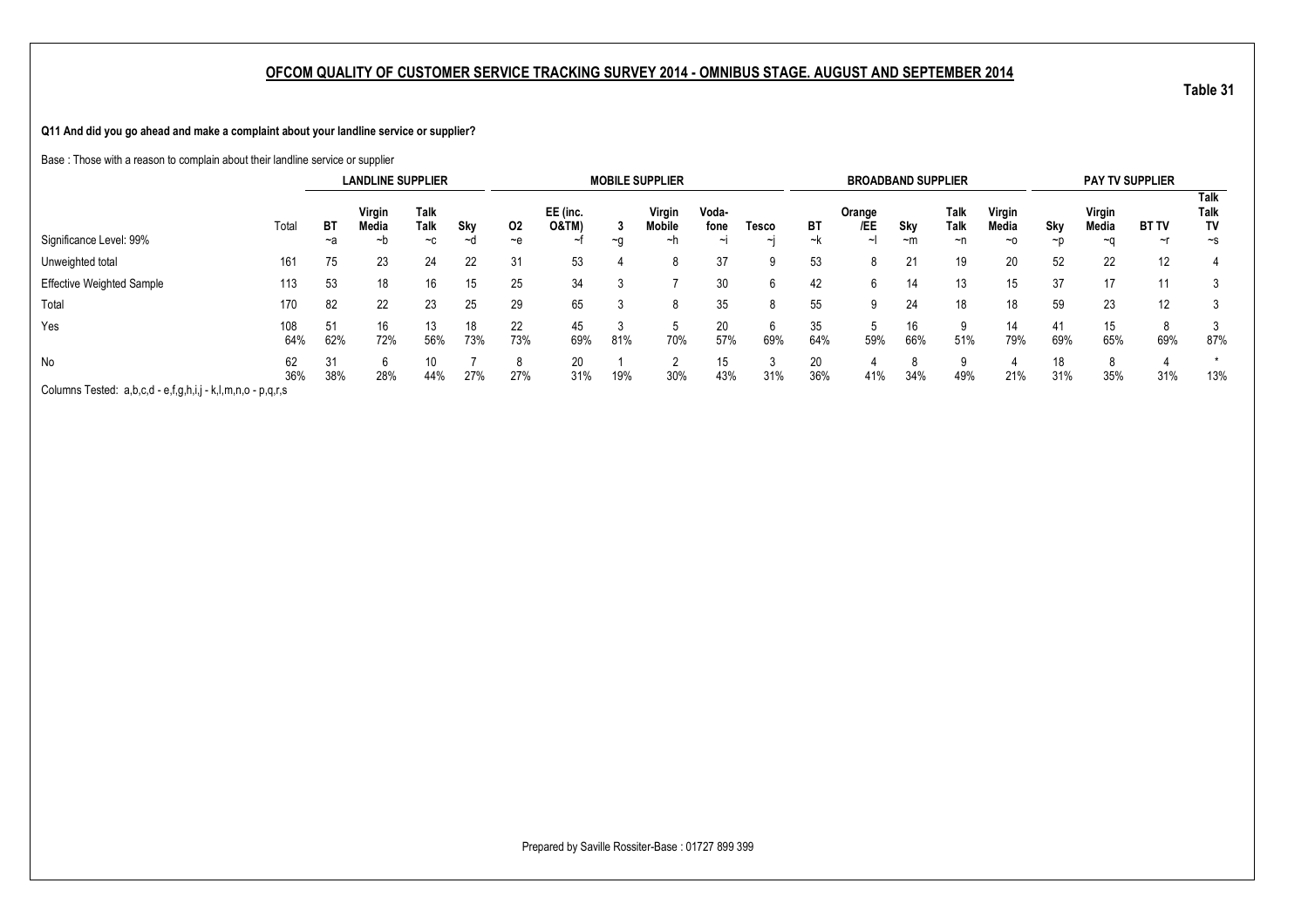#### **Q12 Why didn't you make a complaint about your landline service or supplier?**

Base : Those who did not make a complaint about their landline service or supplier

|                                                    |           |                      | <b>GENDER</b>        |                                   |             | <b>AGE</b>                        |                       |                   |                                   |                     | <b>SOCIAL GRADE</b>      |                            |          |                             | <b>NATION</b>   |                           |                  |
|----------------------------------------------------|-----------|----------------------|----------------------|-----------------------------------|-------------|-----------------------------------|-----------------------|-------------------|-----------------------------------|---------------------|--------------------------|----------------------------|----------|-----------------------------|-----------------|---------------------------|------------------|
|                                                    |           |                      |                      |                                   |             |                                   |                       |                   |                                   |                     |                          |                            |          |                             | SCOT-           |                           |                  |
| Significance Level: 99%                            | Total     | <b>MALE</b><br>~a    | <b>FEMALE</b><br>∼b  | 16-24<br>$-c$                     | 25-34<br>∼d | 35-44<br>$-e$                     | 45-54<br>~f           | 55-64<br>$\sim g$ | $65+$<br>~h                       | AB<br>$\sim$        | C <sub>1</sub><br>$\sim$ | C <sub>2</sub><br>$\sim$ k | DE       | <b>ENGLAND</b><br>$~\sim m$ | LAND<br>~n      | <b>WALES</b><br>$~\sim$ 0 | N.I.<br>$\neg p$ |
| Unweighted total                                   | 59        | 25                   | 34                   | 6                                 | 8           |                                   | 11                    | 9                 | 18                                | 13                  | 16                       | 9                          | 21       | 48                          | 10 <sup>°</sup> |                           |                  |
| Effective Weighted Sample                          | 45        | 20                   | 26                   |                                   | 6           | 6                                 | 10                    | -                 | 13                                | 11                  | 14                       |                            | 17       | 36                          | 9               |                           |                  |
| Total                                              | 62        | 30                   | 32                   |                                   |             | 8                                 | 11                    | 11                | 17                                | 20                  | 16                       | 10                         | 16       | 50                          |                 |                           |                  |
| The problem was sorted out                         | 26<br>41% | 13<br>42%            | 13<br>41%            | 53%                               | 44%         | 3<br>36%                          | 6<br>58%              | 2<br>22%          | 40%                               | 8<br>42%            | 5<br>31%                 | 35%                        | 9<br>55% | 17<br>35%                   | 8<br>69%        | 100%                      | $-$ %            |
| Not worth the hassle                               | 15<br>24% | 5<br>15%             | 11<br>33%            | 3<br>34%                          | $-9/6$      | 15%                               | 14%                   | 35%               | 31%                               | 6<br>30%            | $\overline{2}$<br>14%    | 21%                        | 5<br>30% | 14<br>27%                   | 2<br>14%        | $-$ %                     | $-$ %            |
| They wouldn't do anything anyway                   | 11%       | 14%                  | 3<br>8%              | $\overline{\phantom{a}}$<br>$-$ % | 16%         | 17%                               | $-$ %                 | 6%                | 23%                               | 7%                  | 4<br>23%                 | 7%                         | 7%       | 9%                          | 2<br>22%        | $-$ %                     | $-$ %            |
| Didn't have the time                               | 11%       | $\overline{2}$<br>7% | 13%                  | $\overline{\phantom{0}}$<br>$-$ % | 40%         | $\overline{\phantom{a}}$<br>$-$ % | $-$ %                 | 33%               | 5%                                | 4%                  | $\overline{2}$<br>12%    | 38%                        | $-9/6$   | 13%                         | $-$ %           | $-$ %                     | $-$ %            |
| Did not know where to go/ who to complain to       | 4<br>6%   | $\overline{2}$<br>6% | $\overline{2}$<br>6% | $-$ %                             | $-$ %       | 15%                               | $\Omega$<br>18%       | 5%                | $\overline{\phantom{a}}$<br>$-$ % | 6%                  | 8%                       | 6%                         | 4%       | 6%                          | 5%              | $-$ %                     | $-$ %            |
| Other<br>Oshuma Tashah a kasala fa katib la masara | 12<br>20% | 24%                  | 5<br>15%             | 3<br>29%                          | $-$ %       | 47%                               | $\overline{2}$<br>17% | $-$ %             | 22%                               | <sub>5</sub><br>27% | 3<br>18%                 | $\overline{2}$<br>21%      | 12%      | 12<br>24%                   | $-$ %           | $-$ %                     | $-$ %            |

Columns Tested: a,b - c,d,e,f,g,h - i,j,k,l - m,n,o,p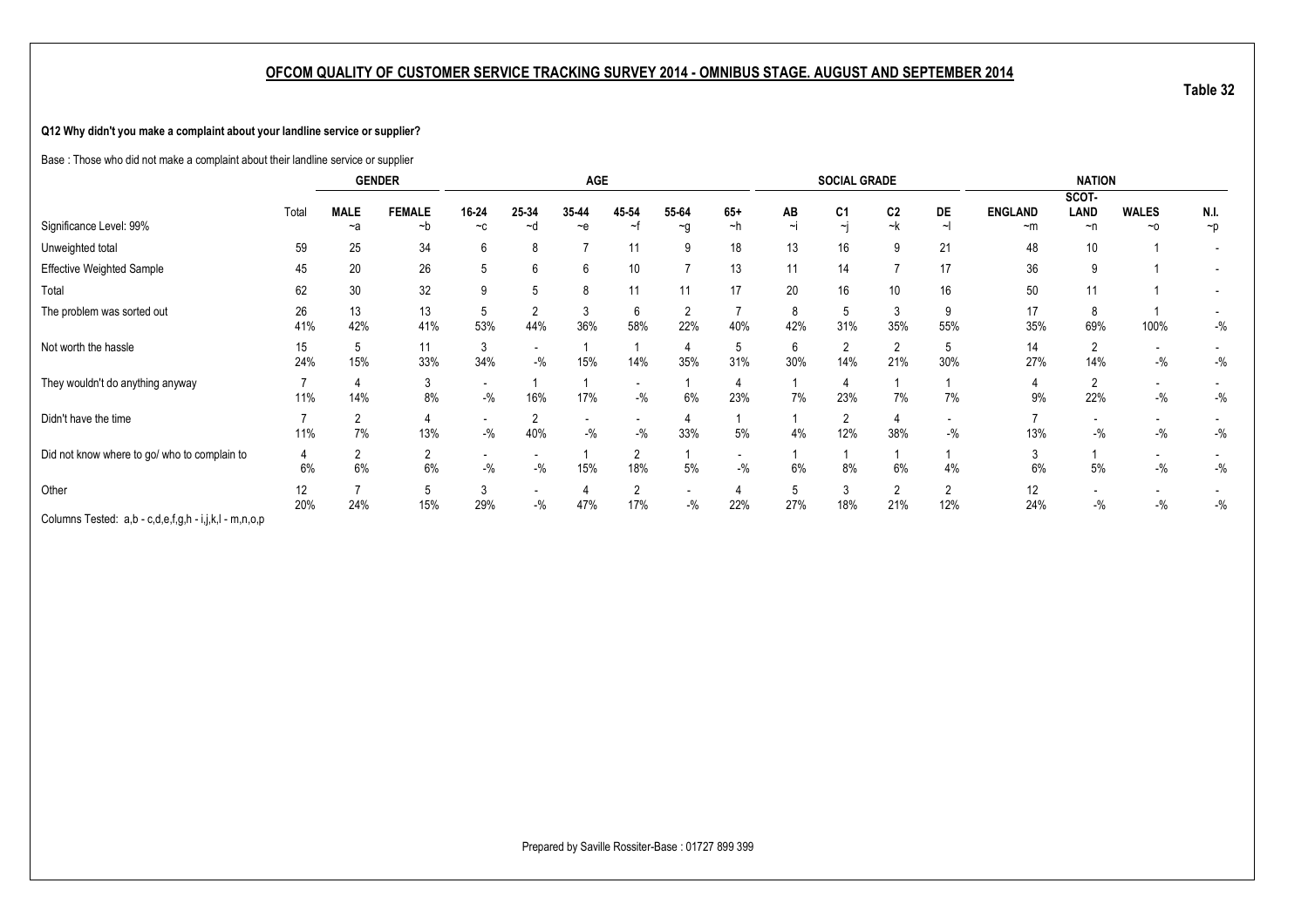#### **Q12 Why didn't you make a complaint about your landline service or supplier?**

Base : Those who did not make a complaint about their landline service or supplier

| Talk<br>Talk<br>EE (inc.<br>Talk<br>Talk<br>Voda-<br>Virgin<br>Virgin<br>Virgin<br>Virgin<br>Orange<br>Talk<br><b>O&amp;TM)</b><br>/EE<br>Talk<br>TV<br>BT<br>BT<br>Sky<br>Media<br>Sky<br>Mobile<br>fone<br>Sky<br>Media<br>Media<br><b>BT TV</b><br>Total<br>02<br>Tesco<br>Significance Level: 99%<br>$-k$<br>$\sim$<br>~h<br>~h<br>$-$ e<br>$-c$<br>$-m$<br>∼d<br>$\sim g$<br>~0<br>$\sim$ s<br>~a<br>~t<br>~n<br>~p<br>$~\sim$ n<br>~r<br>$\sim$<br>$\sim$<br>20<br>Unweighted total<br>59<br>8<br>∩<br>$\overline{\phantom{0}}$<br><b>Effective Weighted Sample</b><br>17<br>3<br>2<br>45<br>∩<br>Total<br>62<br>19<br>6<br>The problem was sorted out<br>26<br>3<br>6<br>$\overline{\phantom{a}}$<br>۷<br>30%<br>62%<br>32%<br>50%<br>39%<br>41%<br>78%<br>24%<br>100%<br>49%<br>$-$ %<br>$-$ %<br>100%<br>100%<br>$-$ %<br>100%<br>100%<br>59%<br>100%<br>Not worth the hassle<br>15<br>24%<br>45%<br>23%<br>22%<br>$-$ %<br>$-$ %<br>100%<br>$-$ %<br>$-9/6$<br>$-$ %<br>49%<br>$-$ %<br>$-$ %<br>$-$ %<br>$-$ %<br>13%<br>61%<br>$-9/6$<br>13%<br>They wouldn't do anything anyway<br>٠<br>11%<br>$-$ %<br>22%<br>$-$ %<br>18%<br>$-$ %<br>$-$ %<br>10%<br>$-$ %<br>$-$ %<br>$-$ %<br>$-$ %<br>$-$ %<br>$-$ %<br>$-$ %<br>$-$ %<br>100%<br>$-$ %<br>4%<br>Didn't have the time |  | <b>LANDLINE CONTACT</b> |  |  | <b>MOBILE CONTACT</b> |  |  | <b>BROADBAND CONTACT</b> |  |  | PAY TV CONTACT |       |
|------------------------------------------------------------------------------------------------------------------------------------------------------------------------------------------------------------------------------------------------------------------------------------------------------------------------------------------------------------------------------------------------------------------------------------------------------------------------------------------------------------------------------------------------------------------------------------------------------------------------------------------------------------------------------------------------------------------------------------------------------------------------------------------------------------------------------------------------------------------------------------------------------------------------------------------------------------------------------------------------------------------------------------------------------------------------------------------------------------------------------------------------------------------------------------------------------------------------------------------------------------------------------------------|--|-------------------------|--|--|-----------------------|--|--|--------------------------|--|--|----------------|-------|
|                                                                                                                                                                                                                                                                                                                                                                                                                                                                                                                                                                                                                                                                                                                                                                                                                                                                                                                                                                                                                                                                                                                                                                                                                                                                                          |  |                         |  |  |                       |  |  |                          |  |  |                |       |
|                                                                                                                                                                                                                                                                                                                                                                                                                                                                                                                                                                                                                                                                                                                                                                                                                                                                                                                                                                                                                                                                                                                                                                                                                                                                                          |  |                         |  |  |                       |  |  |                          |  |  |                |       |
|                                                                                                                                                                                                                                                                                                                                                                                                                                                                                                                                                                                                                                                                                                                                                                                                                                                                                                                                                                                                                                                                                                                                                                                                                                                                                          |  |                         |  |  |                       |  |  |                          |  |  |                |       |
|                                                                                                                                                                                                                                                                                                                                                                                                                                                                                                                                                                                                                                                                                                                                                                                                                                                                                                                                                                                                                                                                                                                                                                                                                                                                                          |  |                         |  |  |                       |  |  |                          |  |  |                |       |
|                                                                                                                                                                                                                                                                                                                                                                                                                                                                                                                                                                                                                                                                                                                                                                                                                                                                                                                                                                                                                                                                                                                                                                                                                                                                                          |  |                         |  |  |                       |  |  |                          |  |  |                | $-$ % |
|                                                                                                                                                                                                                                                                                                                                                                                                                                                                                                                                                                                                                                                                                                                                                                                                                                                                                                                                                                                                                                                                                                                                                                                                                                                                                          |  |                         |  |  |                       |  |  |                          |  |  |                | $-$ % |
|                                                                                                                                                                                                                                                                                                                                                                                                                                                                                                                                                                                                                                                                                                                                                                                                                                                                                                                                                                                                                                                                                                                                                                                                                                                                                          |  |                         |  |  |                       |  |  |                          |  |  |                | $-$ % |
| $-{\%}$<br>$-$ %<br>$-$ %<br>$-$ %<br>$-9/0$<br>38%<br>$-$ %<br>$-$ %<br>$-$ %<br>$-$ %<br>$-$ %<br>$-$ %<br>$-$ %<br>$-$ %<br>7%<br>$-$ %<br>16%<br>$-$ %<br>11%                                                                                                                                                                                                                                                                                                                                                                                                                                                                                                                                                                                                                                                                                                                                                                                                                                                                                                                                                                                                                                                                                                                        |  |                         |  |  |                       |  |  |                          |  |  |                | $-$ % |
| Did not know where to go/ who to complain to<br>4<br>∠<br>∠<br>$-$ %<br>$-$ %<br>27%<br>6%<br>$-$ %<br>$-9/6$<br>$-9/6$<br>$-$ %<br>$-$ %<br>$-9/6$<br>$-$ %<br>$-$ %<br>$-$ %<br>$-9/6$<br>$-$ %<br>10%<br>$-$ %<br>$-$ %<br>$-$ %                                                                                                                                                                                                                                                                                                                                                                                                                                                                                                                                                                                                                                                                                                                                                                                                                                                                                                                                                                                                                                                      |  |                         |  |  |                       |  |  |                          |  |  |                | $-$ % |
| Other<br>$\sim$<br>$\sim$<br>12<br>$\sim$<br>c<br>$\overline{\phantom{a}}$<br>20%<br>$-$ %<br>76%<br>$-$ %<br>$-$ %<br>$-$ %<br>40%<br>50%<br>$-$ %<br>41%<br>32%<br>$-$ %<br>$-$ %<br>20%<br>$-$ %<br>$-$ %<br>$-$ %<br>$-$ %<br>$-$ %<br>Onlinear Tradentine leads of which it is the project of the second                                                                                                                                                                                                                                                                                                                                                                                                                                                                                                                                                                                                                                                                                                                                                                                                                                                                                                                                                                            |  |                         |  |  |                       |  |  |                          |  |  |                | $-$ % |

Columns Tested: a,b,c,d - e,f,g,h,i,j - k,l,m,n,o - p,q,r,s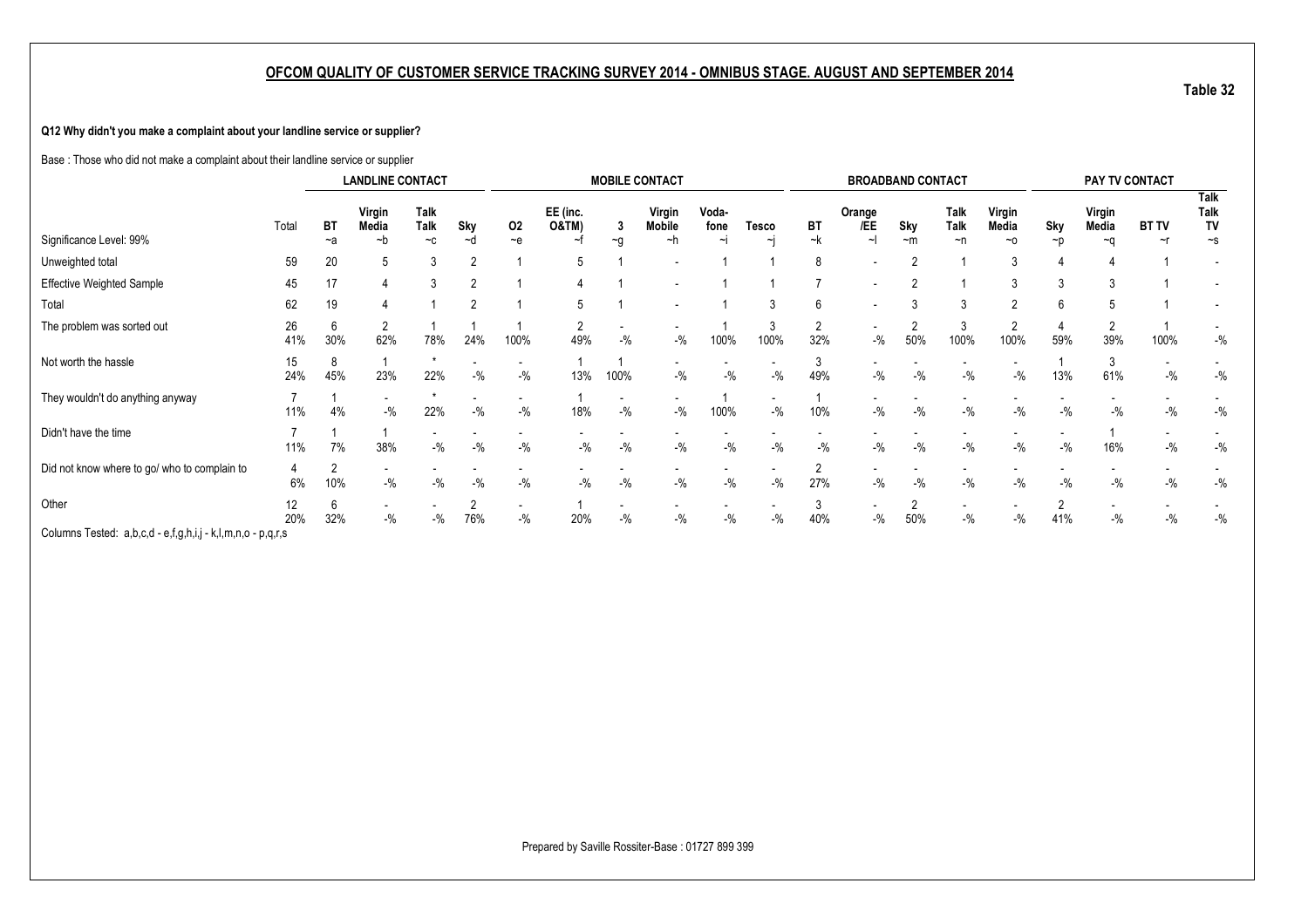#### **Q12 Why didn't you make a complaint about your landline service or supplier?**

Base : Those who did not make a complaint about their landline service or supplier

|                                              |           |            | <b>LANDLINE SUPPLIER</b> |                                    |                                   |                       |                                    |        | <b>MOBILE SUPPLIER</b> |                     |                                   |            | <b>BROADBAND SUPPLIER</b> |           |                                 |                         |                       |                              | PAY TV SUPPLIER          |                                       |
|----------------------------------------------|-----------|------------|--------------------------|------------------------------------|-----------------------------------|-----------------------|------------------------------------|--------|------------------------|---------------------|-----------------------------------|------------|---------------------------|-----------|---------------------------------|-------------------------|-----------------------|------------------------------|--------------------------|---------------------------------------|
| Significance Level: 99%                      | Total     | ВT<br>$-a$ | Virgin<br>Media<br>~h    | <b>Talk</b><br><b>Talk</b><br>$-c$ | Sky<br>∼d                         | 02<br>$-$ e           | EE (inc.<br><b>O&amp;TM)</b><br>~t | ∼q     | Virgin<br>Mobile<br>~h | Voda-<br>fone<br>∼ı | Tesco<br>ᆡ                        | BT<br>$-k$ | Orange<br>/EE             | Sky<br>~m | <b>Talk</b><br>Talk<br>$\neg$ n | Virgin<br>Media<br>$-a$ | Sky<br>$\neg$ p       | Virgin<br>Media<br>$~\sim$ n | <b>BT TV</b><br>$\sim$ r | Talk<br><b>Talk</b><br>TV<br>$\sim$ s |
| Unweighted total                             | 59        | 30         | 8                        | 10                                 |                                   | 8                     | 20                                 |        | ◠                      | 16                  |                                   | 21         | 3                         |           |                                 | 6                       | 15                    |                              |                          |                                       |
| Effective Weighted Sample                    | 45        | 24         |                          |                                    |                                   | 6                     | 15                                 |        |                        | 14                  |                                   | 18         | $\overline{2}$            |           |                                 |                         | 12                    |                              |                          |                                       |
| Total                                        | 62        | 31         | 6                        | 10                                 |                                   | 8                     | 20                                 |        |                        | 15                  |                                   | 20         |                           |           | 9                               |                         | 18                    |                              |                          |                                       |
| The problem was sorted out                   | 26<br>41% | 10<br>34%  | 64%                      | 56%                                | 32%                               | 3<br>44%              | 8<br>41%                           | $-$ %  | 76%                    | 47%                 | 100%                              | 8<br>41%   | 37%                       | 41%       | <sub>5</sub><br>56%             | 65%                     | 50%                   | 41%                          | 18%                      | 100%                                  |
| Not worth the hassle                         | 15<br>24% | 30%        | 14%                      | 10%                                | $\overline{2}$<br>25%             | $\overline{2}$<br>29% | 17%                                | 100%   | $-$ %                  | 32%                 | $\overline{\phantom{a}}$<br>$-$ % | 32%        | 2<br>63%                  | 2<br>21%  | $\star$<br>4%                   | $-$ %                   | 21%                   | 41%                          | 41%                      | $-$ %                                 |
| They wouldn't do anything anyway             | 11%       | 10%        | 14%                      | 29%                                | $-$ %                             | $-$ %                 | 14%                                | $-$ %  | $-$ %                  | 14%                 | $-$ %                             | 3%         | $-$ %                     | c<br>31%  | 2<br>18%                        | 21%                     | $\overline{2}$<br>14% | 11%                          | $-$ %                    | $-$ %                                 |
| Didn't have the time                         | 11%       | 4%         | 23%                      | 15%                                | $\overline{\phantom{a}}$<br>$-$ % | 19%                   | 3<br>14%                           | $-9/6$ | $-$ %                  | 9%                  | $\overline{\phantom{a}}$<br>$-$ % | 7%         | $-$ %                     | $-$ %     | 26%                             | 14%                     | $\overline{2}$<br>12% | 18%                          | $-$ %                    | $-$ %                                 |
| Did not know where to go/ who to complain to | 6%        | 8%         | $-$ %                    | $-$ %                              | 18%                               | 8%                    | 6%                                 | $-$ %  | 24%                    | 8%                  | $-$ %                             | 12%        | $-$ %                     | $-$ %     | $-$ %                           | $-$ %                   | $-$ %                 | $-$ %                        | 17%                      | $-$ %                                 |
| Other                                        | 12<br>20% | 10<br>34%  | $-$ %                    | $-$ %                              | 2<br>24%                          | 18%                   | 2<br>11%                           | $-$ %  | $-$ %                  | 15%                 | $-$ %                             | 28%        | $\sim$<br>$-$ %           | c<br>21%  | $-$ %                           | $-$ %                   | $\overline{2}$<br>13% | $-$ %                        | $\Omega$<br>41%          | $-$ %                                 |
| Columne Tostad: a had ofabij klmno naro      |           |            |                          |                                    |                                   |                       |                                    |        |                        |                     |                                   |            |                           |           |                                 |                         |                       |                              |                          |                                       |

Columns Tested: a,b,c,d - e,f,g,h,i,j - k,l,m,n,o - p,q,r,s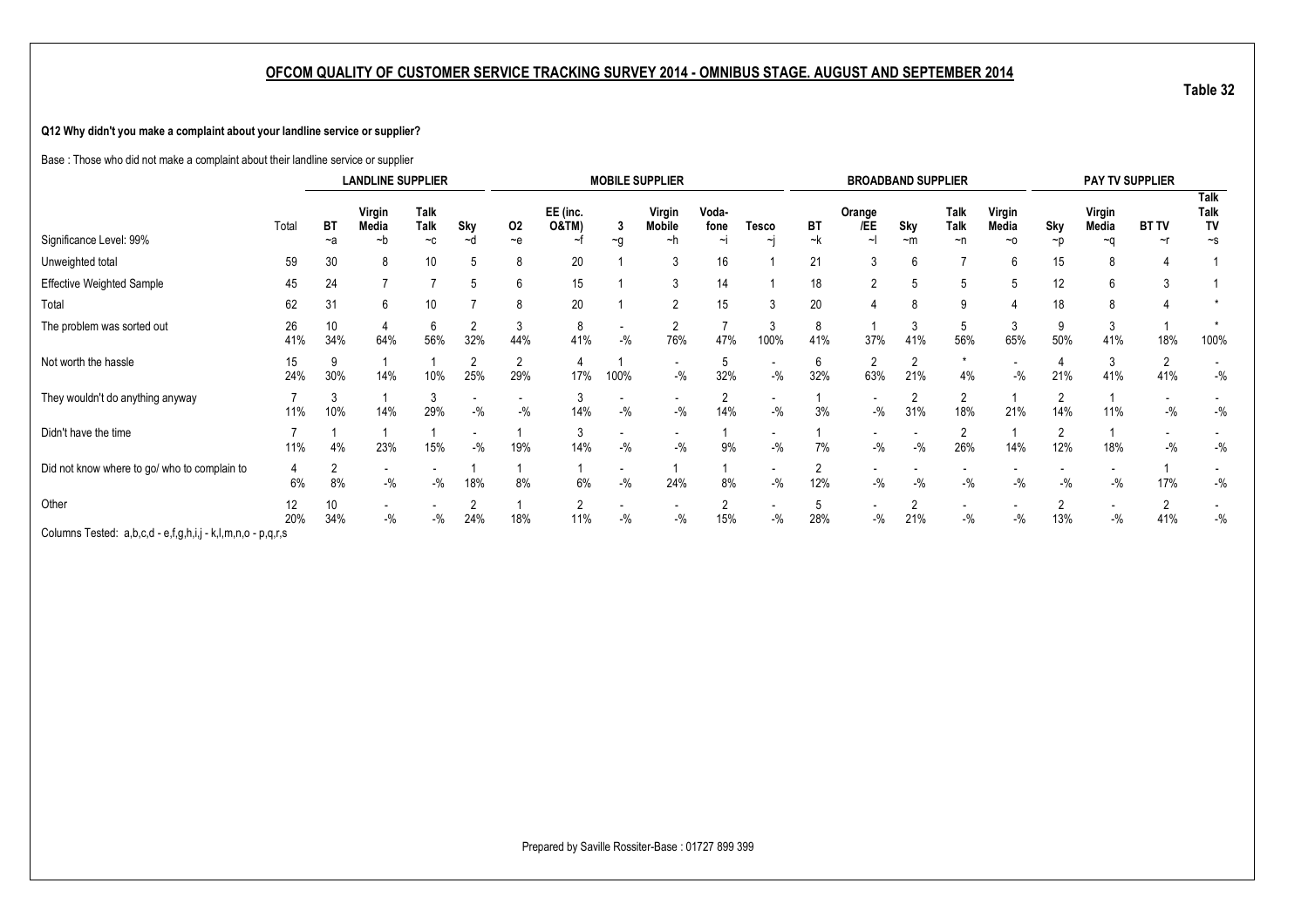**Q13. What was the issue you had reason to complain about in connection with your mobile phone?**

Base : Those with a reason to complain about their mobile phone service or supplier

|                                                       |           |                      | <b>GENDER</b>       |                                   |                        | AGE                               |                                     |                                    |                                   |                                     | <b>SOCIAL GRADE</b>               |                                   |                                   |                     | <b>NATION</b>                       |                                                        |                       |
|-------------------------------------------------------|-----------|----------------------|---------------------|-----------------------------------|------------------------|-----------------------------------|-------------------------------------|------------------------------------|-----------------------------------|-------------------------------------|-----------------------------------|-----------------------------------|-----------------------------------|---------------------|-------------------------------------|--------------------------------------------------------|-----------------------|
|                                                       |           |                      |                     |                                   |                        |                                   |                                     |                                    |                                   |                                     |                                   |                                   |                                   |                     | SCOT-                               |                                                        |                       |
| Significance Level: 99%                               | Total     | <b>MALE</b><br>$-a$  | <b>FEMALE</b><br>~b | 16-24<br>$-c$                     | 25-34<br>~d            | 35-44<br>$-e$                     | 45-54<br>~f                         | 55-64<br>$\sim g$                  | $65+$<br>~h                       | ΑВ<br>Ξi                            | C1<br>~j                          | C <sub>2</sub><br>~k              | DE<br>$\sim$                      | <b>ENGLAND</b><br>m | <b>LAND</b><br>$\neg$ n             | <b>WALES</b><br>$~\sim$ 0                              | N.I.<br>$\neg p$      |
| Unweighted total                                      | 188       | 89                   | 99                  | 37                                | 61                     | 21                                | 24                                  | 24                                 | 21                                | 25                                  | 46                                | 53                                | 64                                | 163                 | 15                                  | 6                                                      | 4                     |
| Effective Weighted Sample                             | 140       | 68                   | 77                  | 27                                | 48                     | 16                                | 19                                  | 19                                 | 16                                | 21                                  | 41                                | 37                                | 52                                | 120                 | 12                                  | 5                                                      |                       |
| Total                                                 | 194       | 110                  | 85                  | 46                                | 60                     | 20                                | 31                                  | 21                                 | 16                                | 34                                  | 53                                | 64                                | 43                                | 164                 | 16                                  | 10                                                     | $\overline{4}$        |
| Poor coverage/ can't get a mobile signal              | 48<br>25% | 27<br>25%            | 21<br>25%           | 10<br>21%                         | 17<br>28%              | 6<br>33%                          | 4<br>11%                            | 6<br>29%                           | 5<br>34%                          | 9<br>27%                            | 17<br>32%                         | 14<br>22%                         | 9<br>20%                          | 35<br>21%           | 8<br>46%                            | 6<br>62%                                               | $-{\%}$               |
| Poor quality of service                               | 36<br>19% | 16<br>14%            | 21<br>25%           | 5<br>11%                          | 16<br>26%              | $\overline{2}$<br>10%             | 5<br>16%                            | $\overline{7}$<br>31%              | $\overline{2}$<br>15%             | 3%                                  | 12<br>23%                         | 13<br>20%                         | 11<br>24%                         | 27<br>16%           | 3<br>21%                            | 5<br>57%                                               | $\overline{1}$<br>21% |
| Disruption of service                                 | 27<br>14% | 17<br>15%            | 10<br>12%           | 7<br>15%                          | 9<br>15%               | $\overline{2}$<br>9%              | 6<br>21%                            | $\overline{2}$<br>12%              | $\overline{\phantom{a}}$<br>$-$ % | 5<br>15%                            | 8<br>15%                          | 7<br>11%                          | 15%                               | 24<br>15%           | $\overline{2}$<br>9%                | $\overline{\phantom{a}}$<br>$-$ %                      | $\overline{1}$<br>26% |
| <b>Bill incorrect</b>                                 | 26<br>13% | 14<br>12%            | 12<br>14%           | $\overline{7}$<br>14%             | 10 <sup>°</sup><br>17% | 5<br>23%                          | -1<br>3%                            | $\overline{\mathbf{1}}$<br>6%      | $\overline{2}$<br>12%             | $\overline{1}$<br>3%                | 13<br>25%                         | 4<br>6%                           | $\overline{7}$<br>16%             | 22<br>14%           | $\mathbf{1}$<br>4%                  | $\mathbf{1}$<br>14%                                    | $\overline{1}$<br>33% |
| Service not as promised/advertised                    | 22<br>11% | 16<br>14%            | 6<br>7%             | $\overline{2}$<br>4%              | 6<br>10%               | $\overline{2}$<br>8%              | 6<br>20%                            | 3<br>15%                           | 3<br>17%                          | 3<br>8%                             | 5<br>9%                           | 9<br>14%                          | 5<br>12%                          | 22<br>13%           | $\overline{\phantom{a}}$<br>$-$ %   | $\overline{\phantom{a}}$<br>$-$ %                      | $-{\%}$               |
| Overcharged                                           | 18<br>9%  | 9<br>$8\%$           | 9<br>11%            | 6<br>12%                          | 6<br>10%               | 3<br>17%                          | 2%                                  | 7%                                 | 1<br>5%                           | 6<br>18%                            | 6<br>11%                          | 2<br>4%                           | 4<br>9%                           | 17<br>10%           | $\mathbf{1}$<br>4%                  | $\sim$<br>$-9/6$                                       | $\overline{1}$<br>21% |
| Charges not made clear/ unexpected charges            | 13<br>7%  | 9<br>8%              | 5<br>5%             | $\mathbf{1}$<br>2%                | 8<br>13%               | $\overline{\phantom{a}}$<br>$-$ % | 4%                                  | 2<br>10%                           | 1<br>8%                           | 3<br>9%                             | $\overline{2}$<br>5%              | 5<br>7%                           | 3<br>7%                           | 13<br>8%            | $\overline{\phantom{a}}$<br>$-$ %   | $\overline{\phantom{a}}$<br>$-$ %                      | $-{\%}$               |
| Speed of internet connection                          | 8<br>4%   | 4<br>4%              | 4<br>$5%$           | 3<br>$6\%$                        | 4<br>7%                | $\overline{\phantom{a}}$<br>$-$ % | $\overline{2}$<br>$5\%$             | $\overline{\phantom{a}}$<br>$-9/0$ | $\overline{\phantom{a}}$<br>$-$ % | 4%                                  | 3<br>5%                           | $\overline{2}$<br>2%              | 3<br>7%                           | 8<br>5%             | $\overline{\phantom{a}}$<br>$-$ %   | $\overline{\phantom{a}}$<br>$\mathbin{{\mathcal I}}_0$ | $-{\%}$               |
| Terms of contract were unfair                         | 6<br>3%   | $\overline{2}$<br>2% | 4<br>$5%$           | 3<br>6%                           | 3<br>5%                | $\overline{\phantom{a}}$<br>$-$ % | $\overline{\phantom{a}}$<br>$-{\%}$ | 3%                                 | $\overline{\phantom{a}}$<br>$-$ % | $\overline{\phantom{a}}$<br>$-{\%}$ | 4<br>7%                           | $\overline{2}$<br>3%              | 1<br>2%                           | 4<br>3%             | $\overline{\phantom{a}}$<br>$-{\%}$ | $\overline{2}$<br>21%                                  | $-{\%}$               |
| Staff attitude/ problem with staff                    | 5<br>3%   | 3<br>3%              | 2<br>3%             | $^\star$<br>$1\%$                 | 3<br>$5%$              | 1<br>7%                           | $\overline{\phantom{a}}$<br>$-$ %   | $-$ %                              | 5%                                | $3\%$                               | 1%                                | $\mathbf 1$<br>2%                 | 2<br>6%                           | 5<br>3%             | $\overline{\phantom{a}}$<br>$-$ %   | $\overline{\phantom{a}}$<br>$\mathbin{{\mathcal I}}_0$ | $-{\%}$               |
| Advertised tariffs not available to me                | 3<br>1%   | $-$ %                | 3<br>3%             | $\overline{\phantom{a}}$<br>$-$ % | 2<br>3%                | $\overline{\phantom{a}}$<br>$-$ % | 2%                                  | $-$ %                              | $\overline{\phantom{a}}$<br>$-$ % | $-$ %                               | 2<br>4%                           | $1\%$                             | $\overline{\phantom{a}}$<br>$-$ % | 3<br>2%             | $\overline{\phantom{a}}$<br>$-$ %   | $\overline{\phantom{a}}$<br>$-$ %                      | $ \%$                 |
| Inappropriate content                                 | 1%        | 1%                   | 1<br>1%             | $\overline{\phantom{a}}$<br>$-$ % | $-$ %                  | $\overline{\phantom{a}}$<br>$-$ % | 2%                                  | $-$ %                              | 1<br>3%                           | 2%                                  | $\overline{\phantom{a}}$<br>$-$ % | $\overline{\phantom{a}}$<br>$-$ % | $1\%$                             | $*$ %               | 3%                                  | $\overline{\phantom{a}}$<br>$ \%$                      | $-{\%}$               |
| Columns Tested: a,b - c,d,e,f,g,h - i,j,k,l - m,n,o,p |           |                      |                     |                                   |                        |                                   |                                     |                                    |                                   |                                     |                                   |                                   |                                   |                     |                                     |                                                        |                       |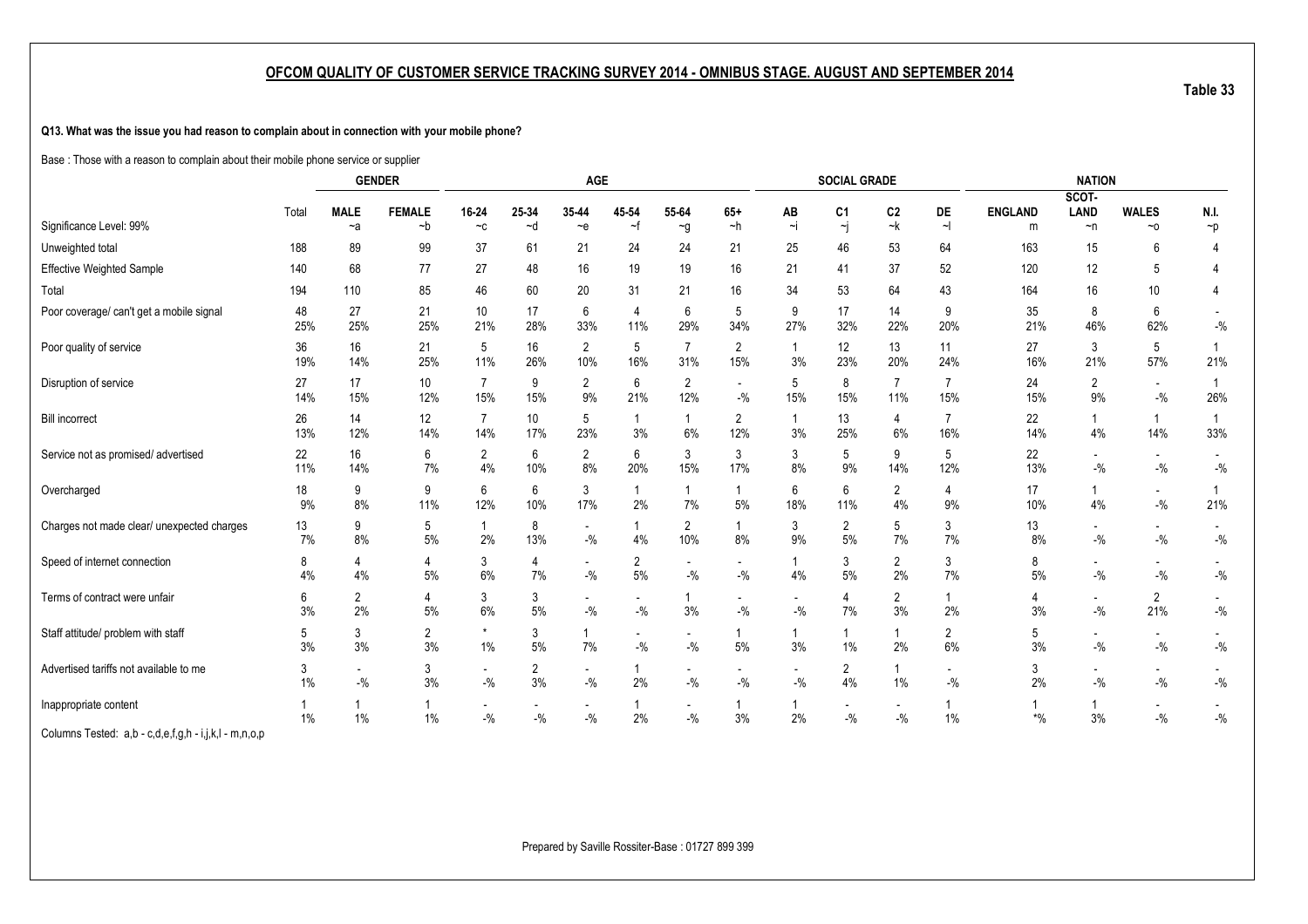**Q13. What was the issue you had reason to complain about in connection with your mobile phone?**

Base : Those with a reason to complain about their mobile phone service or supplier

|                                                       |           |                   | <b>GENDER</b>                     |                        |             | <b>AGE</b>    |             |                    |             |              | <b>SOCIAL GRADE</b> |           |     |                     | <b>NATION</b>       |                    |                  |
|-------------------------------------------------------|-----------|-------------------|-----------------------------------|------------------------|-------------|---------------|-------------|--------------------|-------------|--------------|---------------------|-----------|-----|---------------------|---------------------|--------------------|------------------|
| Significance Level: 99%                               | Total     | <b>MALE</b><br>~a | <b>FEMALE</b><br>∼b               | 16-24<br>$-c$          | 25-34<br>~d | 35-44<br>$-e$ | 45-54<br>∼t | 55-64<br>$~\sim$ 0 | $65+$<br>∼h | AB<br>$\sim$ | C1<br>$\sim$ L      | C2<br>~k  | DE  | <b>ENGLAND</b><br>m | SCOT-<br>LAND<br>~n | <b>WALES</b><br>~0 | N.I.<br>$\neg$ p |
| Unweighted total                                      | 188       | 89                | 99                                | 37                     | 61          | 21            | 24          | 24                 | 21          | 25           | 46                  | 53        | 64  | 163                 | 15                  | 6                  |                  |
| <b>Effective Weighted Sample</b>                      | 140       | 68                | 77                                | 27                     | 48          | 16            | 19          | 19                 | 16          | 21           | 41                  | 37        | 52  | 120                 | 12                  |                    |                  |
| Total                                                 | 194       | 110               | 85                                | 46                     | 60          | 20            | 31          | 21                 | 16          | 34           | 53                  | 64        | 43  | 164                 | 16                  | 10 <sup>°</sup>    |                  |
| Bill not received                                     | *%        | $1\%$             | $\overline{\phantom{0}}$<br>$-$ % | 2%                     | $-$ %       | $-$ %         | $-$ %       | $-9/6$             | $-$ %       | $-$ %        | $-$ %               | $-$ %     | 2%  | $\,$<br>$-$ %       | 6%                  | $-$ %              | $-$ %            |
| Other                                                 | 43<br>22% | 20<br>18%         | 23<br>27%                         | 10 <sup>°</sup><br>21% | 17%         | 11%           | 11<br>35%   | 6<br>29%           | 18%         | 9<br>27%     | 8<br>15%            | 17<br>27% | 19% | 37<br>23%           | 12%                 | c<br>24%           | 26%              |
| Columns Tested: a,b - c,d,e,f,g,h - i,j,k,l - m,n,o,p |           |                   |                                   |                        |             |               |             |                    |             |              |                     |           |     |                     |                     |                    |                  |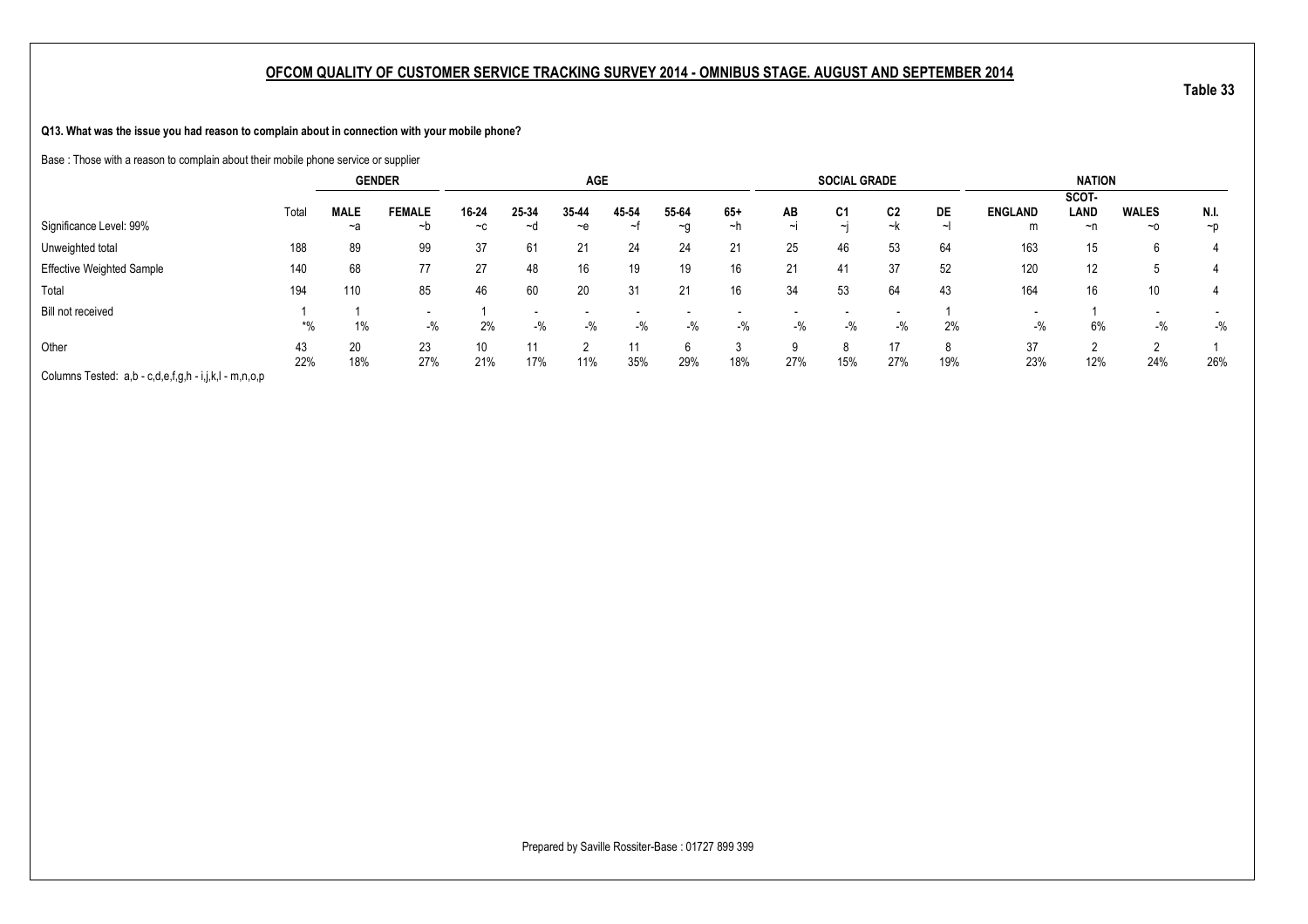**Q13. What was the issue you had reason to complain about in connection with your mobile phone?**

Base : Those with a reason to complain about their mobile phone service or supplier

|                                                             |             |          | <b>LANDLINE CONTACT</b>    |                 |                                   |                                   |                              |                       | <b>MOBILE CONTACT</b>              |                      |                                     |                                    |                                   | <b>BROADBAND CONTACT</b>           |                         |                                   |                                   | PAY TV CONTACT                    |              |                                    |
|-------------------------------------------------------------|-------------|----------|----------------------------|-----------------|-----------------------------------|-----------------------------------|------------------------------|-----------------------|------------------------------------|----------------------|-------------------------------------|------------------------------------|-----------------------------------|------------------------------------|-------------------------|-----------------------------------|-----------------------------------|-----------------------------------|--------------|------------------------------------|
|                                                             | Total       | BT       | Virgin<br>Media            | Talk<br>Talk    | Sky                               | 02                                | EE (inc.<br><b>O&amp;TM)</b> | -3                    | Virgin<br><b>Mobile</b>            | Voda-<br>fone        | <b>Tesco</b>                        | BT                                 | Orange<br>/EE                     | Sky                                | Talk<br>Talk            | Virgin<br>Media                   | Sky                               | Virgin<br>Media                   | <b>BT TV</b> | <b>Talk</b><br><b>Talk</b><br>TV   |
| Significance Level: 99%                                     |             | ~a       | ~b                         | $-c$            | ~d                                | $-e$                              | ~f                           | $\sim g$              | ~h                                 | ∼i                   | ٦                                   | ~k                                 | ~1                                | $-m$                               | ~n                      | ~0                                | ~p                                | $\sim q$                          | ~r           | $\sim$ s                           |
| Unweighted total                                            | 188         |          | 6                          | 2               |                                   | 20                                | 41                           | 16                    | -9                                 | 24                   | 5                                   | 5                                  | 3                                 | 13                                 | 3                       | 9                                 | 20                                | 5                                 |              |                                    |
| <b>Effective Weighted Sample</b>                            | 140         |          |                            | 2               | 6                                 | 18                                | 27                           | 12                    | 6                                  | 18                   |                                     |                                    | 3                                 | 11                                 | $\overline{2}$          |                                   | 14                                |                                   |              |                                    |
| Total                                                       | 194         |          | 6                          |                 | 6                                 | 18                                | 42                           | 15                    | 10                                 | 25                   | 7                                   | .5                                 |                                   | 12                                 | 4                       | g                                 | 22                                | 5                                 |              |                                    |
| Poor coverage/ can't get a mobile signal                    | 48<br>25%   | 23%      | 15%                        | $-9/0$          | 15%                               | 6<br>35%                          | 3<br>8%                      | 6<br>42%              | 4<br>36%                           | 9<br>34%             | 13%                                 | 20%                                | $-9/0$                            | $\overline{2}$<br>15%              | $\sim$<br>$-$ %         | 9%                                | 8<br>37%                          | 9%                                | 3<br>100%    | $\overline{\phantom{a}}$<br>$-$ %  |
| Poor quality of service                                     | 36<br>19%   | 3<br>67% | $\star$<br>$7\%$           | 44%             | $-$ %                             | 5<br>29%                          | 6<br>14%                     | 5<br>35%              | $\overline{2}$<br>21%              | 5<br>21%             | $\overline{\phantom{a}}$<br>$-{\%}$ | 20%                                | $-$ %                             | 2<br>20%                           | $\mathbf{1}$<br>15%     | $5\%$                             | 3<br>16%                          | $-$ %                             | 2<br>52%     | $-9/6$                             |
| Disruption of service                                       | 27<br>14%   | 2<br>38% | 23%                        | $-$ %           | $-$ %                             | 5<br>27%                          | $\overline{2}$<br>5%         | $\overline{2}$<br>15% | $\mathbf{1}$<br>14%                | $\overline{2}$<br>8% | 5<br>69%                            | 20%                                | $-$ %                             | $\star$<br>3%                      | 3<br>64%                | 15%                               | 5<br>21%                          | $-{\%}$                           | 2<br>52%     | $-$ %                              |
| <b>Bill incorrect</b>                                       | 26<br>13%   | 23%      | $\star$<br>7%              | $-$ %           | 5<br>78%                          | $\overline{2}$<br>11%             | 6<br>15%                     | $-$ %                 | 6%                                 | 6<br>22%             | $\sim$<br>$-$ %                     | 20%                                | 29%                               | 4<br>30%                           | $\mathbf{1}$<br>21%     | 14%                               | 4<br>17%                          | $-$ %                             | 2<br>52%     | $-$ %                              |
| Service not as promised/advertised                          | 22<br>11%   | $-$ %    | $\mathbin{{\mathcal I}}_0$ | $-$ %           | $-9/6$                            | 3<br>15%                          | $\overline{7}$<br>16%        | 8%                    | $\overline{2}$<br>20%              | 3<br>12%             | $\sim$<br>$-{\%}$                   | 15%                                | 3<br>71%                          | $\overline{\phantom{a}}$<br>$-$ %  | $ \%$                   | $-$ %                             | 1<br>3%                           | $-$ %                             | 22%          | $-$ %                              |
| Overcharged                                                 | 18<br>9%    | $-$ %    | 23%                        | $-$ %           | 12%                               | $-$ %                             | 4<br>9%                      | 2<br>15%              | $\blacksquare$<br>$-$ %            | 3<br>13%             | $\sim$<br>$-$ %                     | $\overline{\phantom{a}}$<br>$-9/6$ | $-$ %                             | $\overline{2}$<br>18%              | $\overline{a}$<br>$-$ % | 3<br>30%                          | $\star$<br>2%                     | 18%                               | 22%          | $-$ %                              |
| Charges not made clear/ unexpected charges                  | 13<br>$7\%$ | $-$ %    | $\overline{2}$<br>38%      | $- \frac{0}{0}$ | $-$ %                             | 4%                                | $\overline{4}$<br>9%         | $-{\%}$               | $\overline{\phantom{a}}$<br>$-9/0$ | 4%                   | 18%                                 | $\overline{\phantom{a}}$<br>$-$ %  | $-{\%}$                           | 2<br>12%                           | $\sim$<br>$ \%$         | 4<br>41%                          | 2<br>7%                           | 2<br>43%                          | $-$ %        | $-9/6$                             |
| Speed of internet connection                                | 8<br>4%     | 23%      | $\sim$<br>$-9/6$           | 56%             | $\overline{\phantom{0}}$<br>$-$ % | $\blacksquare$<br>$-$ %           | $1\%$                        | $-9/6$                | $\overline{\phantom{a}}$<br>$-$ %  | 5%                   | $\overline{\phantom{a}}$<br>$-$ %   | 20%                                | $\overline{\phantom{a}}$<br>$-$ % | $\overline{\phantom{a}}$<br>$-9/6$ | $\blacksquare$<br>$-$ % | $\overline{\phantom{a}}$<br>$-$ % | $\overline{\phantom{a}}$<br>$-$ % | $\overline{\phantom{a}}$<br>$-$ % | 2<br>52%     | $\overline{\phantom{a}}$<br>$-$ %  |
| Terms of contract were unfair                               | 6<br>3%     | $-$ %    | $-{\frac{0}{2}}/2$         | 56%             | $-$ %                             | $\overline{\phantom{a}}$<br>$-$ % | 2<br>4%                      | $-9/6$                | $-$ %                              | $-$ %                | $-$ %                               | $-$ %                              | $-9/0$                            | 5%                                 | $-$ %                   | $-$ %                             | $-9/0$                            | $-$ %                             | $-$ %        | $-9/6$                             |
| Staff attitude/ problem with staff                          | 5<br>3%     | $-9/6$   | 23%                        | $- \frac{0}{0}$ | $-$ %                             | $-9/0$                            | $\overline{2}$<br>5%         | 2%                    | $\star$<br>4%                      | 3%                   | $-$ %                               | 8%                                 | $-$ %                             | $-$ %                              | $-$ %                   | 2<br>21%                          | $\mathbf{1}$<br>5%                | 18%                               | 22%          | $\overline{\phantom{a}}$<br>$-9/6$ |
| Advertised tariffs not available to me                      | 3<br>$1\%$  | 23%      | $-9/6$                     | $-$ %           | $-9/6$                            | 4%                                | $3%$                         | $-$ %                 | $-9/6$                             | $-$ %                | $-$ %                               | 20%                                | $-$ %                             | $-$ %                              | $-$ %                   | $-$ %                             | $-$ %                             | $-$ %                             | 30%          | $-$ %                              |
| Columns Tested: a,b,c,d - e,f,g,h,i,j - k,l,m,n,o - p,q,r,s |             |          |                            |                 |                                   |                                   |                              |                       |                                    |                      |                                     |                                    |                                   |                                    |                         |                                   |                                   |                                   |              |                                    |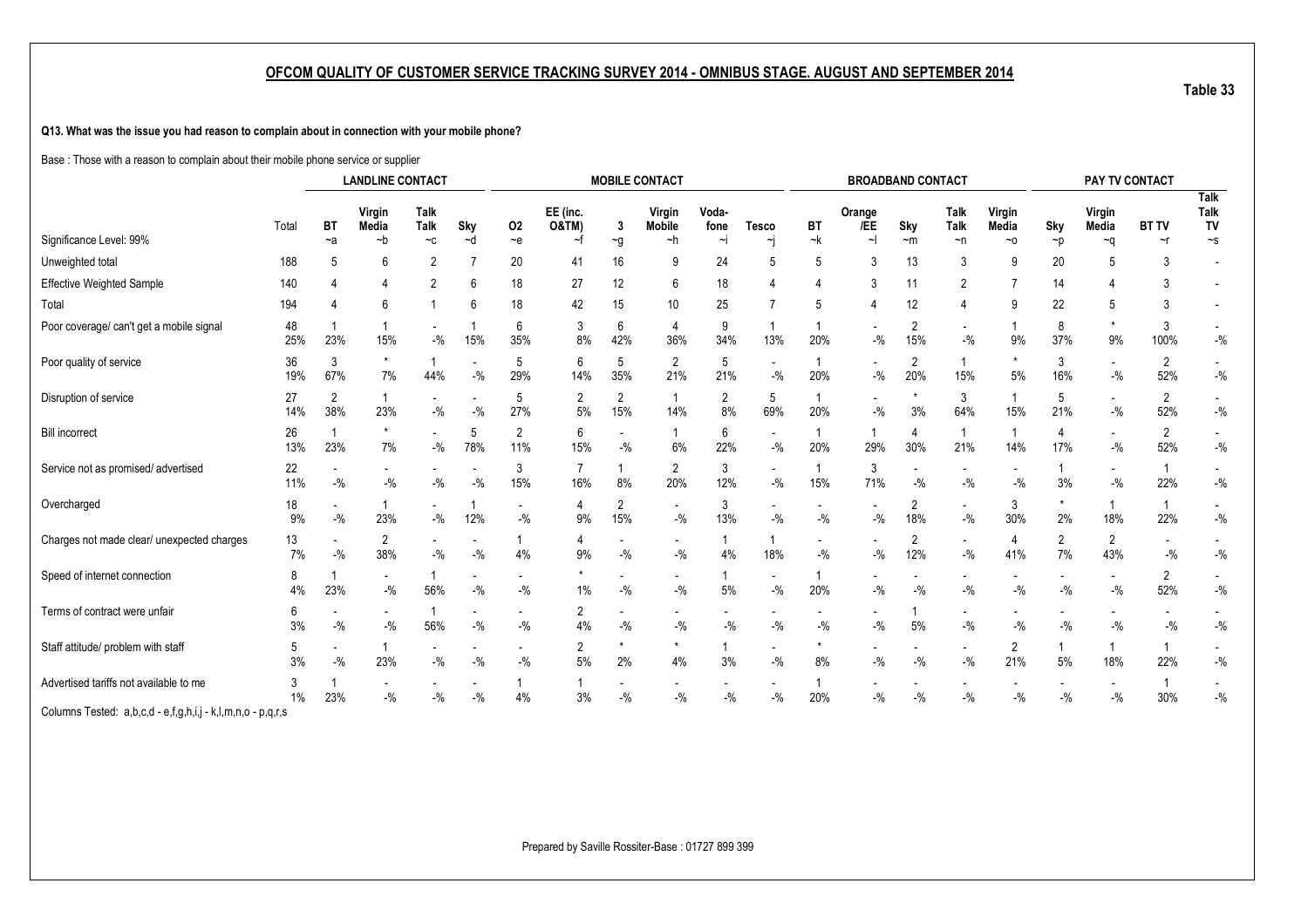**Q13. What was the issue you had reason to complain about in connection with your mobile phone?**

Base : Those with a reason to complain about their mobile phone service or supplier

|                                                             |           |          | <b>LANDLINE CONTACT</b> |                      |           |                |                                          |                | <b>MOBILE CONTACT</b>  |                         |                                   |                 | <b>BROADBAND CONTACT</b> |                 |                                   |                       |           | PAY TV CONTACT               |                    |                                |
|-------------------------------------------------------------|-----------|----------|-------------------------|----------------------|-----------|----------------|------------------------------------------|----------------|------------------------|-------------------------|-----------------------------------|-----------------|--------------------------|-----------------|-----------------------------------|-----------------------|-----------|------------------------------|--------------------|--------------------------------|
| Significance Level: 99%                                     | Total     | ВT<br>~a | Virgin<br>Media<br>~b   | Talk<br>Talk<br>$-c$ | Sky<br>∼d | 02<br>$\sim$ e | EE (inc.<br><b>O&amp;TM)</b><br>$\sim$ t | J.<br>$\sim g$ | Virgin<br>Mobile<br>∼h | Voda-<br>fone<br>$\sim$ | Tesco<br>$\sim$                   | <b>BT</b><br>~k | Orange<br>/EE            | Sky<br>$-m$     | Talk<br><b>Talk</b><br>~n         | Virgin<br>Media<br>~0 | Sky<br>~p | Virgin<br>Media<br>$~\sim$ n | <b>BT TV</b><br>~r | Talk<br>Talk<br>TV<br>$\sim$ s |
| Unweighted total                                            | 188       |          | 6                       |                      |           | 20             | 41                                       | 16             | 9                      | 24                      | .5                                |                 |                          | 13              |                                   |                       | 20        |                              | 3                  | $\overline{\phantom{a}}$       |
| Effective Weighted Sample                                   | 140       |          |                         |                      | h         | 18             | 27                                       | 12             | 6                      | 18                      |                                   |                 |                          | 11              |                                   |                       | 14        |                              | J.                 | $\overline{\phantom{a}}$       |
| Total                                                       | 194       |          | 6                       |                      | h         | 18             | 42                                       | 15             | 10 <sup>°</sup>        | 25                      |                                   |                 | 4                        | 12 <sup>2</sup> | 4                                 | 9                     | 22        |                              |                    | $\overline{\phantom{a}}$       |
| Inappropriate content                                       | 1%        | $-$ %    | $-$ %                   | $-$ %                | $-$ %     | $-9/6$         | $-$ %                                    | 4%             | $-$ %                  | $-$ %                   | $-$ %                             | $-$ %           | $-$ %                    | $-$ %           | $-$ %                             | $-$ %                 | $-$ %     | $-$ %                        | $-$ %              | $-$ %                          |
| Bill not received                                           | *%        | $-$ %    | $-$ %                   | $-$ %                | $-$ %     | 5%             | $-$ %                                    | $-$ %          | $-$ %                  | $-$ %                   | $-$ %                             | $-$ %           | $-$ %                    | $-$ %           | $-$ %                             | $-$ %                 | $-$ %     | $-$ %                        | $-$ %              | $-$ %                          |
| Other                                                       | 43<br>22% | 33%      | $-$ %                   | $-$ %                | 7%        | $\Omega$<br>9% | 16<br>39%                                | $-$ %          | 6<br>54%               | 21%                     | $\overline{\phantom{0}}$<br>$-$ % | 57%             | 36%                      | 13%             | $\overline{\phantom{0}}$<br>$-$ % | 4%                    | 6<br>25%  | 12%                          | $-$ %              | $-$ %                          |
| Columns Tested: a,b,c,d - e,f,g,h,i,j - k,l,m,n,o - p,q,r,s |           |          |                         |                      |           |                |                                          |                |                        |                         |                                   |                 |                          |                 |                                   |                       |           |                              |                    |                                |

**Table 33**

Prepared by Saville Rossiter-Base : 01727 899 399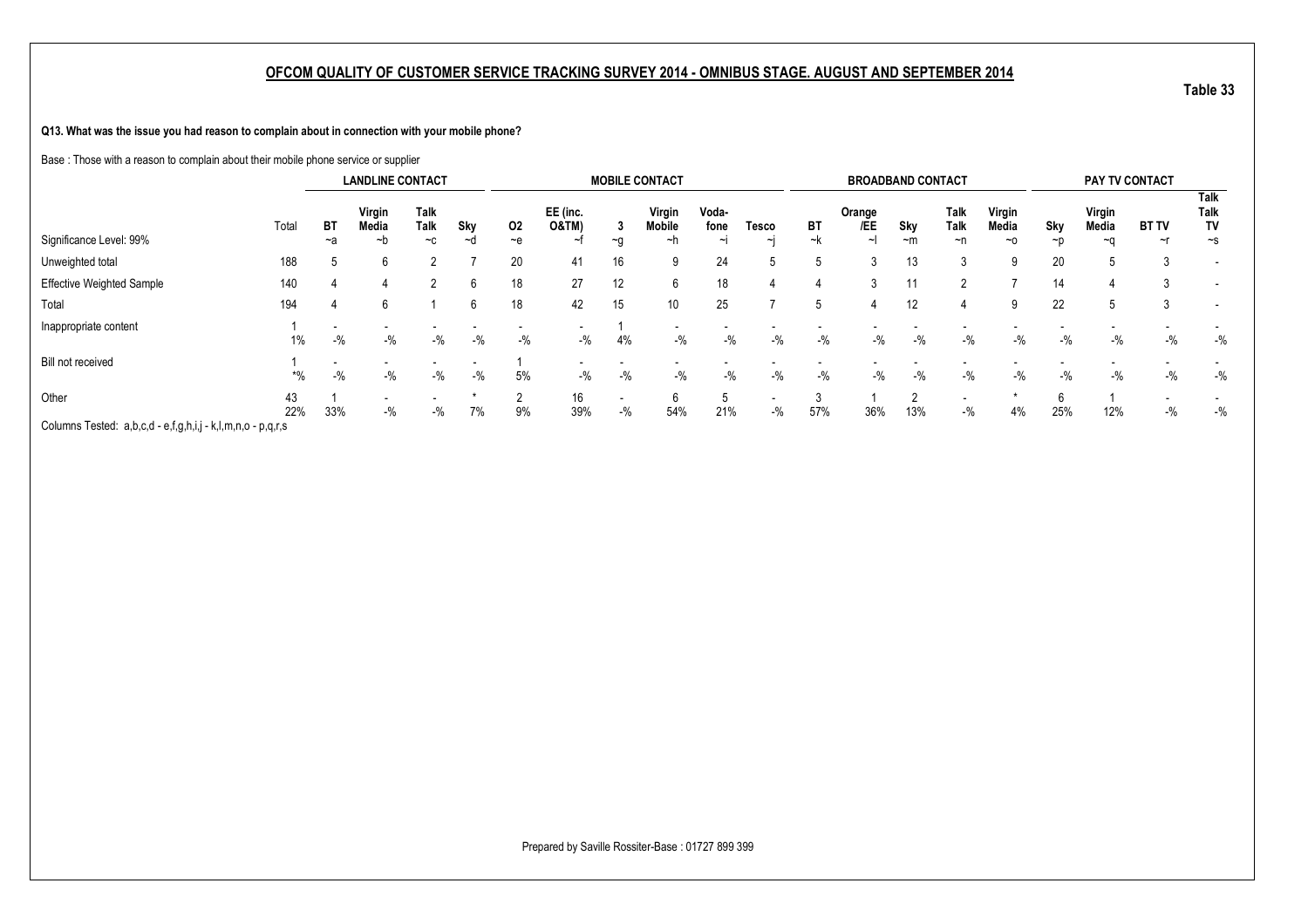**Q13. What was the issue you had reason to complain about in connection with your mobile phone?**

Base : Those with a reason to complain about their mobile phone service or supplier

|                                                             |           |                   | <b>LANDLINE SUPPLIER</b>     |                                             |               |                         |                                    |                      | <b>MOBILE SUPPLIER</b>        |                      |                                   |                      |                       | <b>BROADBAND SUPPLIER</b> |                                   |                       |                      | PAY TV SUPPLIER      |                          |                                                        |
|-------------------------------------------------------------|-----------|-------------------|------------------------------|---------------------------------------------|---------------|-------------------------|------------------------------------|----------------------|-------------------------------|----------------------|-----------------------------------|----------------------|-----------------------|---------------------------|-----------------------------------|-----------------------|----------------------|----------------------|--------------------------|--------------------------------------------------------|
| Significance Level: 99%                                     | Total     | <b>BT</b><br>$-a$ | Virgin<br><b>Media</b><br>~b | Talk<br>Talk<br>$\mathord{\sim} \mathtt{C}$ | Sky<br>~d     | 02<br>~e                | EE (inc.<br><b>O&amp;TM)</b><br>~f | 3                    | Virgin<br><b>Mobile</b><br>~h | Voda-<br>fone<br>٠i  | <b>Tesco</b><br>۰j                | BT<br>~k             | Orange<br>/EE         | Sky<br>$-m$               | Talk<br>Talk<br>~n                | Virgin<br>Media<br>~0 | Sky                  | Virgin<br>Media      | <b>BT TV</b><br>$\sim$ r | <b>Talk</b><br><b>Talk</b><br>TV<br>$\mathord{\sim_S}$ |
|                                                             |           |                   |                              |                                             |               |                         |                                    | $\sim g$             |                               |                      |                                   |                      |                       |                           |                                   |                       | $\neg p$             | ∼q                   |                          |                                                        |
| Unweighted total                                            | 188       | 38                | 30                           | 18                                          | 38            | 34                      | 66                                 | 25                   | 15                            | 33                   | 8                                 | 29                   | 9                     | 44                        | 18                                | 32                    | 76                   | 28                   | 6                        | 3                                                      |
| <b>Effective Weighted Sample</b>                            | 140       | 31                | 25                           | 14                                          | 31            | 29                      | 46                                 | 20                   | 12                            | 25                   | 6                                 | 24                   | 8                     | 35                        | 14                                | 27                    | 60                   | 23                   |                          | 3                                                      |
| Total                                                       | 194       | 45                | 29                           | 20                                          | 36            | 32                      | 70                                 | 23                   | 18                            | 36                   | 9                                 | 34                   | 12                    | 39                        | 19                                | 32                    | 78                   | 30                   | 6                        | 3                                                      |
| Poor coverage/ can't get a mobile signal                    | 48<br>25% | 16<br>36%         | 8<br>27%                     | 5<br>24%                                    | 5<br>14%      | 8<br>24%                | 11<br>15%                          | 10<br>42%            | 5<br>28%                      | 13<br>36%            | $\overline{2}$<br>21%             | 14<br>40%            | 5%                    | 10<br>25%                 | 5<br>26%                          | 8<br>25%              | 23<br>30%            | 8<br>28%             | 3<br>52%                 | 42%                                                    |
| Poor quality of service                                     | 36<br>19% | 13<br>28%         | 6<br>19%                     | 5<br>24%                                    | 4<br>11%      | $\overline{7}$<br>23%   | 12<br>16%                          | 5<br>22%             | 2<br>12%                      | 8<br>22%             | $\mathbf{1}$<br>11%               | 10<br>30%            | -1<br>12%             | 5<br>12%                  | 3<br>16%                          | 6<br>18%              | 16<br>20%            | 5<br>17%             | 2<br>38%                 | 23%                                                    |
| Disruption of service                                       | 27<br>14% | 11<br>24%         | 5<br>19%                     | 5<br>24%                                    | $\star$<br>1% | 7<br>21%                | 5<br>7%                            | 17%                  | 8%                            | 4<br>11%             | 6<br>64%                          | 8<br>24%             | $\overline{2}$<br>13% | 2%                        | 5<br>25%                          | 5<br>17%              | 10<br>13%            | 4<br>14%             | 3<br>52%                 | 42%                                                    |
| <b>Bill incorrect</b>                                       | 26<br>13% | 4<br>9%           | 5<br>18%                     | 5%                                          | 9<br>23%      | 6<br>20%                | 9<br>13%                           | 4%                   | 4%                            | 19%                  | $\overline{\phantom{a}}$<br>$-$ % | 3<br>9%              | 9%                    | 17%                       | $\overline{2}$<br>10%             | 6<br>18%              | 13<br>17%            | 4<br>14%             | $\overline{c}$<br>27%    | $-$ %                                                  |
| Service not as promised/advertised                          | 22<br>11% | 10%               | 4<br>15%                     | $-$ %                                       | 2%            | 5<br>15%                | 8<br>11%                           | 5%                   | $\overline{2}$<br>12%         | 6<br>16%             | $\blacksquare$<br>$-$ %           | 4<br>12%             | 3<br>22%              | 2%                        | $\overline{\phantom{a}}$<br>$-$ % | 4<br>13%              | 5<br>6%              | 4<br>14%             | 12%                      | $\blacksquare$<br>$-$ %                                |
| Overcharged                                                 | 18<br>9%  | 14%               | 2<br>7%                      | 5%                                          | 6<br>18%      | 2<br>$5%$               | 8<br>12%                           | $\overline{2}$<br>9% | $\overline{2}$<br>12%         | 3<br>9%              | $\overline{\phantom{a}}$<br>$-$ % | 3<br>9%              | $-$ %                 | 19%                       | 2<br>11%                          | 4<br>11%              | 8<br>10%             | 2<br>6%              | 23%                      | $-$ %                                                  |
| Charges not made clear/ unexpected charges                  | 13<br>7%  | 2<br>4%           | 4<br>13%                     | 5%                                          | 6<br>15%      | 2<br>6%                 | 8<br>11%                           | $-$ %                | 6%                            | 1<br>2%              | $\overline{2}$<br>21%             | $\overline{2}$<br>6% | 2<br>13%              | 4<br>10%                  | $\mathbf{1}$<br>6%                | 5<br>15%              | 5<br>6%              | 4<br>13%             | $-$ %                    | $\blacksquare$<br>$-$ %                                |
| Speed of internet connection                                | 8<br>4%   | 3<br>7%           | 5%                           | 4%                                          | 1%            | 2<br>7%                 | 1<br>2%                            | 2%                   | 2<br>12%                      | 4%                   | $\blacksquare$<br>$-$ %           | 3<br>9%              | 6%                    | 1%                        | $\overline{\phantom{a}}$<br>$-$ % | 4%                    | $\overline{2}$<br>2% | 4%                   | 3<br>40%                 | $-$ %                                                  |
| Terms of contract were unfair                               | 6<br>3%   | 3<br>6%           | 4%                           | 4%                                          | 2<br>5%       | $\blacksquare$<br>$-$ % | 2<br>3%                            | 5%                   | 4%                            | $\overline{2}$<br>6% | $\overline{\phantom{a}}$<br>$-$ % | 2<br>6%              | 6%                    | 2%                        | 1<br>4%                           | 4%                    | 3<br>3%              | $-$ %                | 23%                      | $\overline{\phantom{a}}$<br>$-$ %                      |
| Staff attitude/ problem with staff                          | 5<br>3%   | 3%                | 3<br>10%                     | $1\%$                                       | $-9/6$        | 2%                      | 3<br>5%                            | 1%                   | $\star$<br>2%                 | 2%                   | $\overline{\phantom{a}}$<br>$-$ % | 3%                   | $-$ %                 | $-$ %                     | *<br>$1\%$                        | 3<br>9%               | 1%                   | $\overline{2}$<br>8% | 12%                      | $\overline{\phantom{a}}$<br>$-$ %                      |
| Advertised tariffs not available to me                      | 3<br>1%   | 2<br>4%           | $-$ %                        | $-$ %                                       | 3%            | 2%                      | 2<br>3%                            | $-$ %                | $-$ %                         | $-$ %                | $-$ %                             | 2<br>5%              | $-$ %                 | $-$ %                     | $-$ %                             | $-$ %                 | $-9/6$               | $-$ %                | 16%                      | $-$ %                                                  |
| Columns Tested: a,b,c,d - e,f,g,h,i,j - k,l,m,n,o - p,q,r,s |           |                   |                              |                                             |               |                         |                                    |                      |                               |                      |                                   |                      |                       |                           |                                   |                       |                      |                      |                          |                                                        |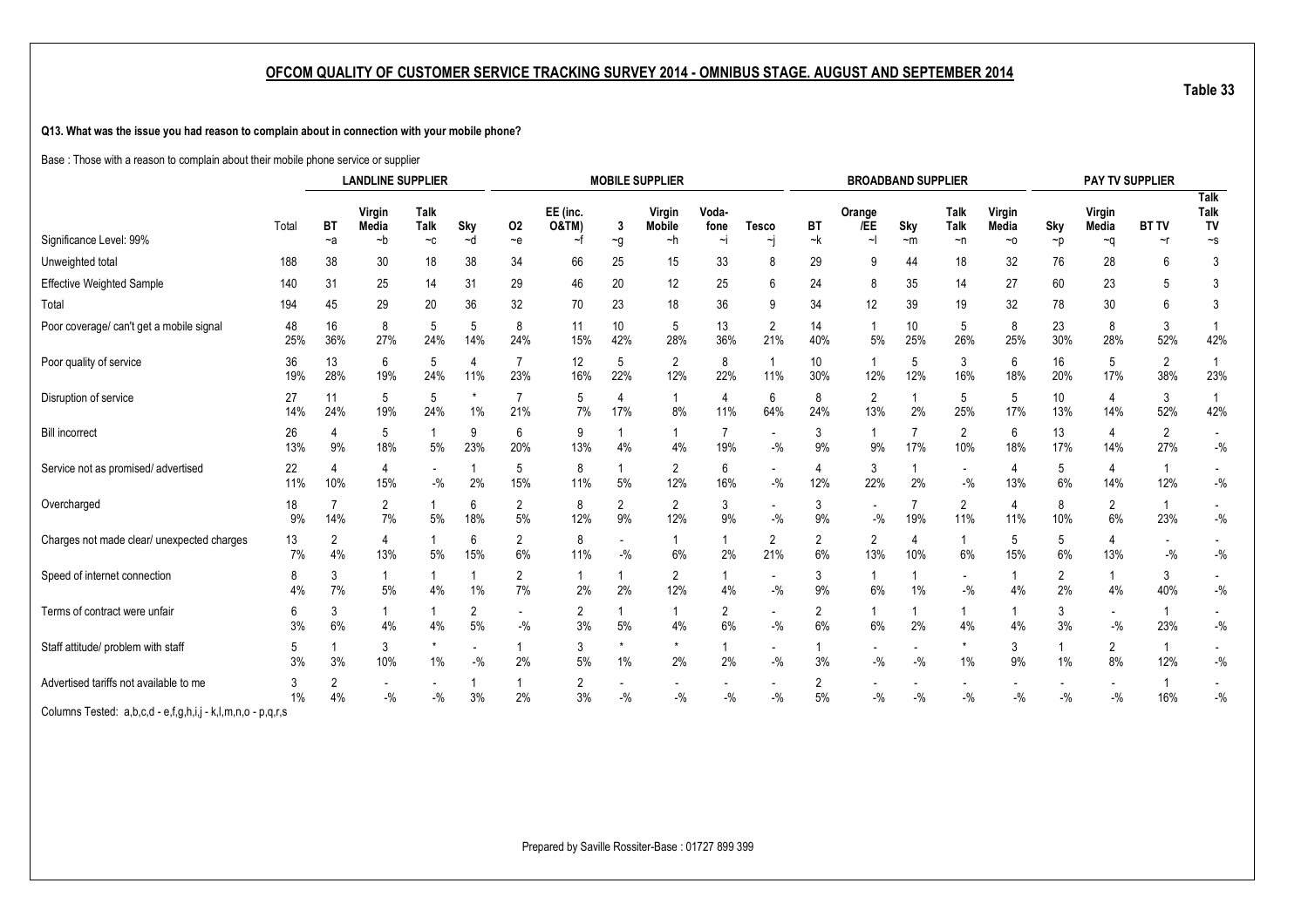**Q13. What was the issue you had reason to complain about in connection with your mobile phone?**

Base : Those with a reason to complain about their mobile phone service or supplier

|                                                             |           |          | <b>LANDLINE SUPPLIER</b> |                             |                                   |             |                              |              | <b>MOBILE SUPPLIER</b>        |                         |                   |                 | <b>BROADBAND SUPPLIER</b> |             |                    |                              |           |                       | PAY TV SUPPLIER    |                                |
|-------------------------------------------------------------|-----------|----------|--------------------------|-----------------------------|-----------------------------------|-------------|------------------------------|--------------|-------------------------------|-------------------------|-------------------|-----------------|---------------------------|-------------|--------------------|------------------------------|-----------|-----------------------|--------------------|--------------------------------|
| Significance Level: 99%                                     | Total     | BT<br>~a | Virgin<br>Media<br>~b    | <b>Talk</b><br>Talk<br>$-c$ | Sky<br>~d                         | 02<br>$-$ e | EE (inc.<br><b>O&amp;TM)</b> | Ĵ<br>$-a$    | Virgin<br><b>Mobile</b><br>∼h | Voda-<br>fone<br>$\sim$ | Tesco<br>$\sim$ I | <b>BT</b><br>~k | Orange<br>/EE<br>∼∣       | Sky<br>$-m$ | Talk<br>Talk<br>~n | Virgin<br>Media<br>$~\sim$ 0 | Sky<br>~p | Virgin<br>Media<br>~a | <b>BT TV</b><br>~r | Talk<br>Talk<br>TV<br>$\sim$ s |
| Unweighted total                                            | 188       | 38       | 30                       | 18                          | 38                                | 34          | 66                           | 25           | 15                            | 33                      | 8                 | 29              | 9                         | 44          | 18                 | 32                           | 76        | 28                    | 6                  | 3                              |
| Effective Weighted Sample                                   | 140       | 31       | 25                       | 14                          | 31                                | 29          | 46                           | 20           | 12                            | 25                      | 6                 | 24              | 8                         | 35          | 14                 | 27                           | 60        | 23                    | -5                 | 3                              |
| Total                                                       | 194       | 45       | 29                       | 20                          | 36                                | 32          | 70                           | 23           | 18                            | 36                      | 9                 | 34              | 12                        | 39          | 19                 | 32                           | 78        | 30                    | 6                  | 3                              |
| Inappropriate content                                       | 1%        | $-$ %    | $-$ %                    | $-$ %                       | $-$ %                             | 2%          | $-$ %                        | 2%           | $-$ %                         | $-$ %                   | $-$ %             | $1\%$           | $-$ %                     | $-$ %       | $-$ %              | $-$ %                        | $-$ %     | $-$ %                 | $-$ %              | $-$ %                          |
| Bill not received                                           | *%        | $-$ %    | $-$ %                    | 5%                          | $\overline{\phantom{a}}$<br>$-$ % | 3%          | $-$ %                        | $-$ %        | $-$ %                         | $-$ %                   | $-$ %             | $-$ %           | $-$ %                     | $-$ %       | 5%                 | $-$ %                        | $-$ %     | -%                    | $-$ %              | 35%                            |
| Other                                                       | 43<br>22% | 19%      | д<br>13%                 | 16%                         | 19%                               | 14%         | 21<br>29%                    | $\sim$<br>7% | 8<br>44%                      | 19%                     | 5%                | 16%             | 30%                       | 21%         | 3<br>17%           | 12%                          | 16<br>21% | 16%                   | $-$ %              | $-$ %                          |
| Columns Tested: a,b,c,d - e,f,g,h,i,j - k,l,m,n,o - p,q,r,s |           |          |                          |                             |                                   |             |                              |              |                               |                         |                   |                 |                           |             |                    |                              |           |                       |                    |                                |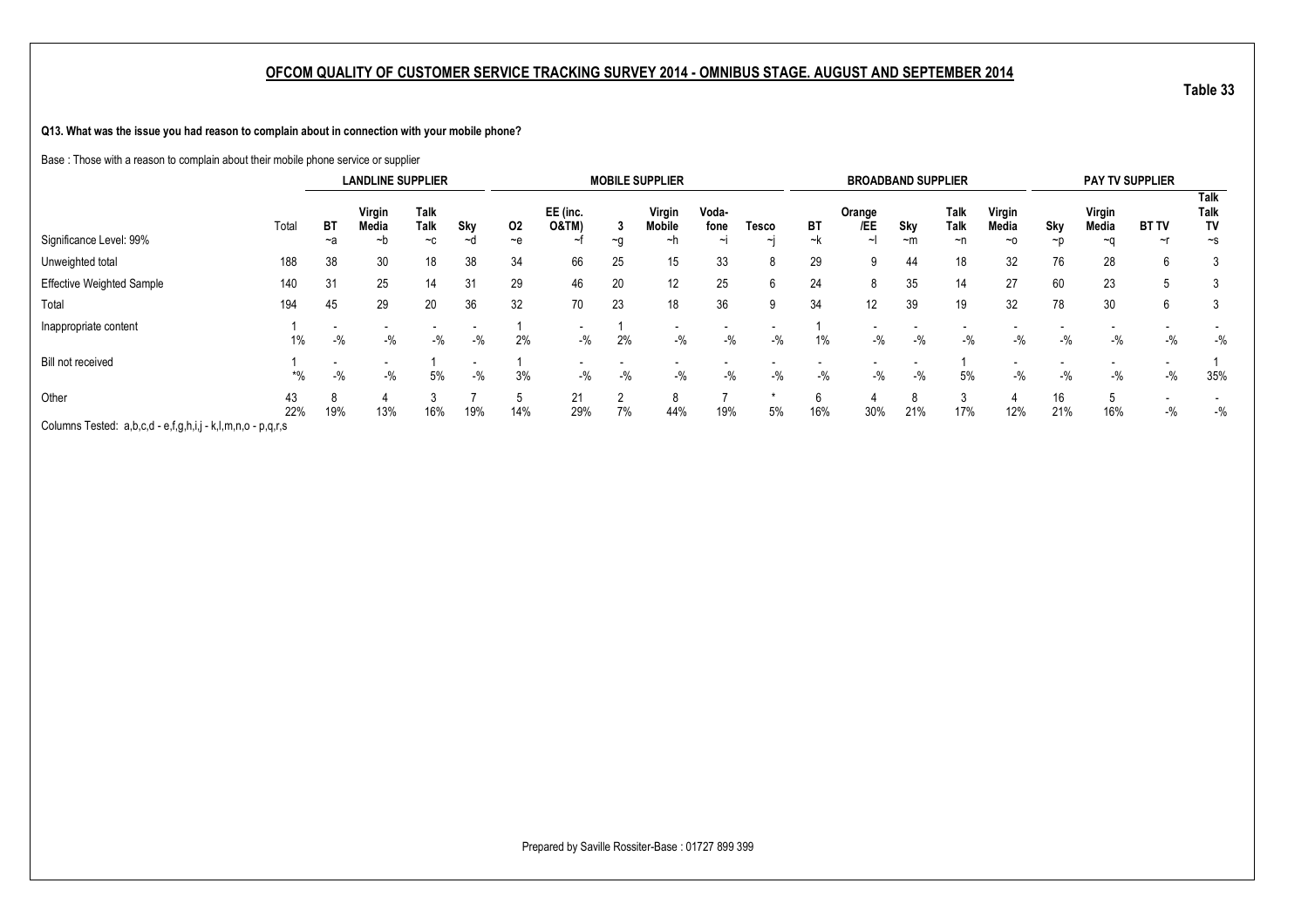**Q14 And did you go ahead and make a complaint about your mobile service or supplier?**

Base : Those with a reason to complain about their mobile phone service or supplier

|                                                       |            |                   | <b>GENDER</b>       |               |             | <b>AGE</b>             |             |             |             |                             | <b>SOCIAL GRADE</b>      |           |           |                     | <b>NATION</b>       |                           |                   |
|-------------------------------------------------------|------------|-------------------|---------------------|---------------|-------------|------------------------|-------------|-------------|-------------|-----------------------------|--------------------------|-----------|-----------|---------------------|---------------------|---------------------------|-------------------|
| Significance Level: 99%                               | Total      | <b>MALE</b><br>~a | <b>FEMALE</b><br>∼b | 16-24<br>$-c$ | 25-34<br>∼a | 35-44<br>~e            | 45-54<br>∼t | 55-64<br>~g | $65+$<br>∼h | AВ<br>$\tilde{\phantom{a}}$ | C <sub>1</sub><br>$\sim$ | C2<br>~k  | DE        | <b>ENGLAND</b><br>m | SCOT-<br>LAND<br>~n | <b>WALES</b><br>$~\sim$ 0 | N.I.<br>$~\sim$ D |
| Unweighted total                                      | 188        | 89                | 99                  | 37            | 61          | 21                     | 24          | 24          | 21          | 25                          | 46                       | 53        | 64        | 163                 | 15                  | 6                         |                   |
| <b>Effective Weighted Sample</b>                      | 140        | 68                | 77                  | 27            | 48          | 16                     | 19          | 19          | 16          | 21                          | 41                       | 37        | 52        | 120                 | 12                  | J                         |                   |
| Total                                                 | 194        | 110               | 85                  | 46            | 60          | 20                     | 31          | 21          | 16          | 34                          | 53                       | 64        | 43        | 164                 | 16                  | 10                        |                   |
| Yes                                                   | 103<br>53% | 55<br>50%         | 48<br>57%           | 21<br>45%     | 30<br>50%   | 10 <sup>°</sup><br>51% | 14<br>45%   | 16<br>73%   | 12<br>77%   | 23<br>66%                   | 32<br>60%                | 26<br>41% | 23<br>53% | 85<br>52%           | 10<br>63%           | 6<br>65%                  | 42%               |
| No                                                    | 91<br>47%  | 55<br>50%         | 36<br>43%           | 25<br>55%     | 30<br>50%   | 10<br>49%              | 55%         | 27%         | 23%         | $12 \overline{ }$<br>34%    | 21<br>40%                | 38<br>59% | 20<br>47% | 79<br>48%           | 37%                 | 35%                       | 58%               |
| Columns Tested: a,b - c,d,e,f,g,h - i,j,k,l - m,n,o,p |            |                   |                     |               |             |                        |             |             |             |                             |                          |           |           |                     |                     |                           |                   |

Prepared by Saville Rossiter-Base : 01727 899 399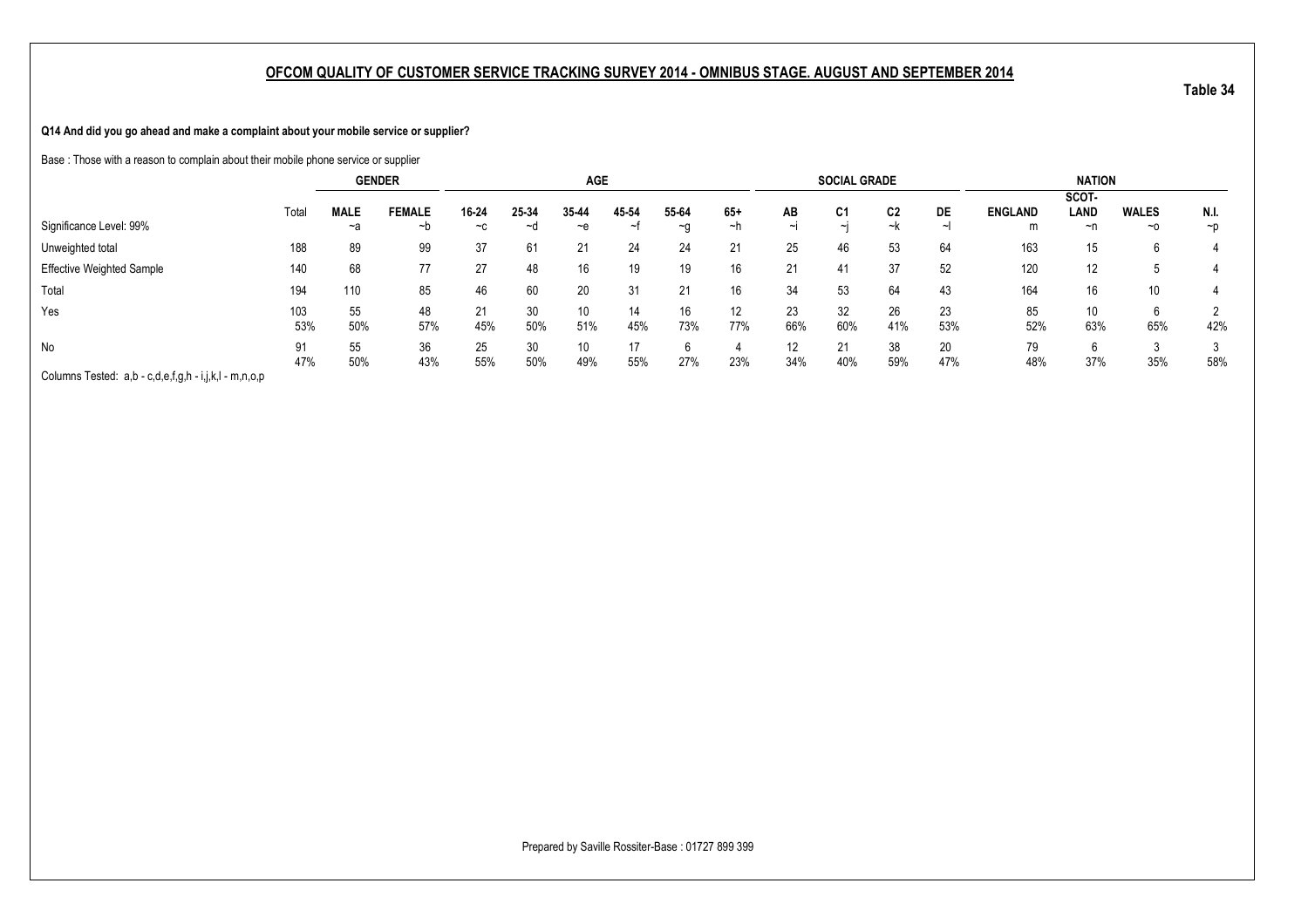**Q14 And did you go ahead and make a complaint about your mobile service or supplier?**

Base : Those with a reason to complain about their mobile phone service or supplier

|                                                             |            |            | <b>LANDLINE CONTACT</b> |                             |                 |             |                                   |            | <b>MOBILE CONTACT</b>  |                      |             |          | <b>BROADBAND CONTACT</b> |                   |                           |                       |           | PAY TV CONTACT        |                          |                                |
|-------------------------------------------------------------|------------|------------|-------------------------|-----------------------------|-----------------|-------------|-----------------------------------|------------|------------------------|----------------------|-------------|----------|--------------------------|-------------------|---------------------------|-----------------------|-----------|-----------------------|--------------------------|--------------------------------|
| Significance Level: 99%                                     | Total      | ВT<br>$-a$ | Virgin<br>Media<br>~h   | <b>Talk</b><br>Talk<br>$-c$ | Sky<br>$\sim$ c | 02<br>$-$ e | EE (inc.<br><b>O&amp;TM)</b><br>ᆟ | -3<br>$-a$ | Virgin<br>Mobile<br>∼h | Voda-<br>fone<br>ایہ | Tesco<br>~I | BT<br>~k | Orange<br>/EE            | Sky<br>$~\sim m$  | Talk<br><b>Talk</b><br>~n | Virgin<br>Media<br>~0 | Sky<br>~p | Virgin<br>Media<br>~∩ | <b>BT TV</b><br>$\sim$ r | Talk<br>Talk<br>TV<br>$\sim$ s |
| Unweighted total                                            | 188        |            | h                       |                             |                 | 20          | 41                                | 16         | 9                      | 24                   |             |          |                          | 13                |                           |                       | 20        |                       |                          |                                |
| <b>Effective Weighted Sample</b>                            | 140        |            |                         |                             |                 | 18          | 27                                | 12         | 6                      | 18                   |             |          |                          | 11                |                           |                       | 14        |                       |                          | $\overline{\phantom{a}}$       |
| Total                                                       | 194        |            | h                       |                             |                 | 18          | 42                                | 15         | 10 <sup>1</sup>        | 25                   |             |          |                          | $12 \overline{ }$ |                           | 9                     | 22        |                       |                          |                                |
| Yes                                                         | 103<br>53% | 100%       | 39%                     | 44%                         | 93%             | 8<br>47%    | 23<br>55%                         | 11<br>77%  | 51%                    | 22<br>85%            | 32%         | 100%     | 100%                     | 62%               | 36%                       | 54%                   | 15<br>66% | 18%                   | 100%                     | $-$ %                          |
| <b>No</b>                                                   | 91<br>47%  | $-$ %      | 61%                     | 56%                         | 7%              | 9<br>53%    | 19<br>45%                         | 23%        | 49%                    | 15%                  | 68%         | $-$ %    | $-$ %                    | 38%               | 64%                       | 46%                   | 8<br>34%  | Δ<br>82%              | $-$ %                    | $-$ %                          |
| Columns Tested: a,b,c,d - e,f,g,h,i,j - k,l,m,n,o - p,q,r,s |            |            |                         |                             |                 |             |                                   |            |                        |                      |             |          |                          |                   |                           |                       |           |                       |                          |                                |

Prepared by Saville Rossiter-Base : 01727 899 399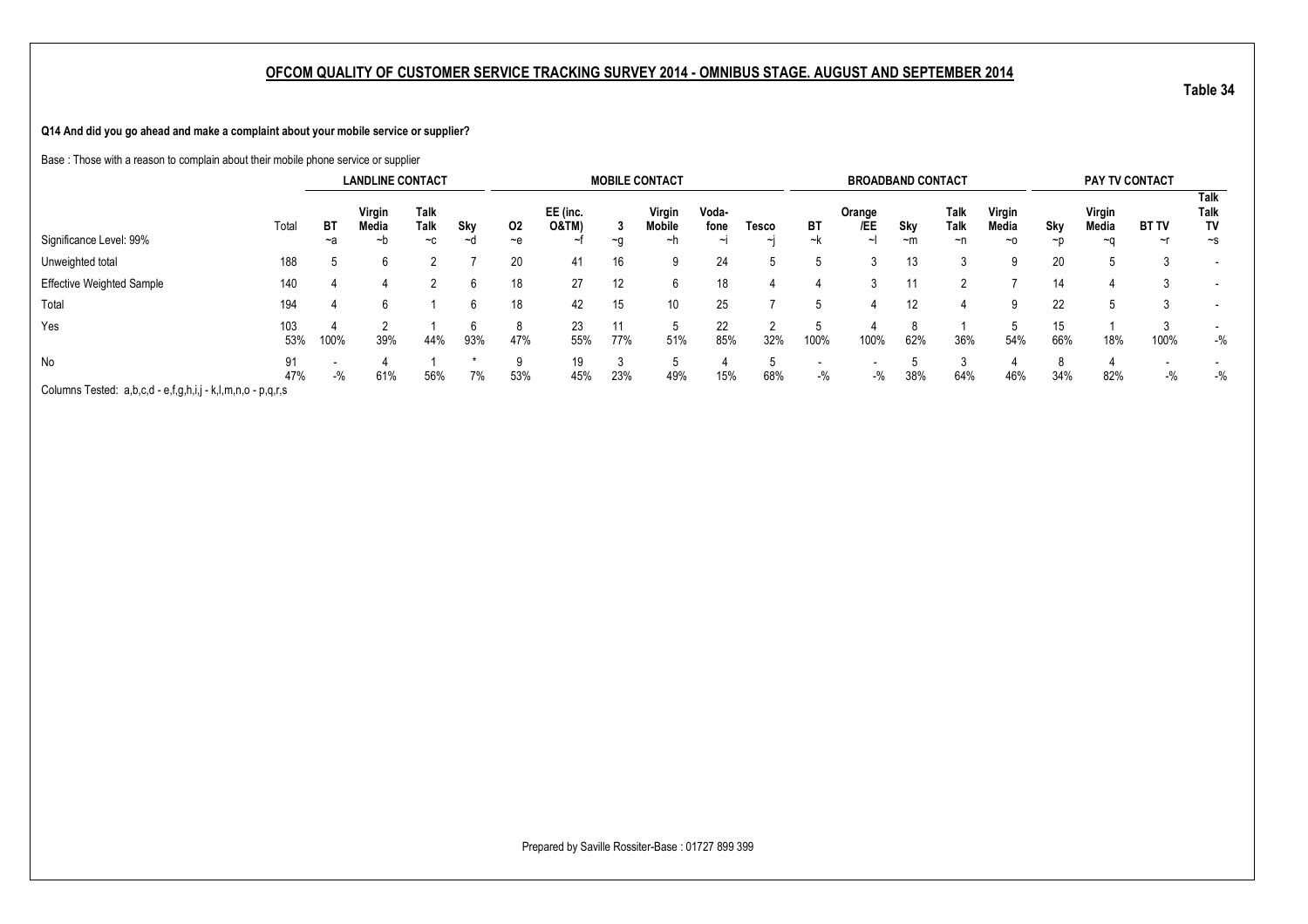**Q14 And did you go ahead and make a complaint about your mobile service or supplier?**

Base : Those with a reason to complain about their mobile phone service or supplier

|                                                             |            |            | <b>LANDLINE SUPPLIER</b> |                      |           |            |                   |           | <b>MOBILE SUPPLIER</b>        |                         |                 |           | <b>BROADBAND SUPPLIER</b>              |             |                    |                              |                 | <b>PAY TV SUPPLIER</b> |                    |                          |
|-------------------------------------------------------------|------------|------------|--------------------------|----------------------|-----------|------------|-------------------|-----------|-------------------------------|-------------------------|-----------------|-----------|----------------------------------------|-------------|--------------------|------------------------------|-----------------|------------------------|--------------------|--------------------------|
| Significance Level: 99%                                     | Total      | ВT<br>$-a$ | Virgin<br>Media<br>~b    | Talk<br>Talk<br>$-c$ | Sky<br>∼d | 02<br>$-e$ | EE (inc.<br>O&TM) | $-a$      | Virgin<br><b>Mobile</b><br>∼h | Voda-<br>fone<br>$\sim$ | Tesco<br>$\sim$ | ВT<br>~k  | Orange<br>/EE<br>$\tilde{\phantom{a}}$ | Sky<br>$-m$ | Talk<br>Talk<br>~n | Virgin<br>Media<br>$~\sim$ 0 | Skv<br>$\neg$ n | Virgin<br>Media<br>~a  | <b>BT TV</b><br>∼r | Talk<br>Talk<br>TV<br>~s |
| Unweighted total                                            | 188        | 38         | 30                       | 18                   | 38        | 34         | 66                | 25        | 15                            | 33                      | 8               | 29        |                                        | 44          | 18                 | 32                           | 76              | 28                     | 6                  |                          |
| <b>Effective Weighted Sample</b>                            | 140        | 31         | 25                       | 14                   | 31        | 29         | 46                | 20        | 12 <sup>°</sup>               | 25                      | 6               | 24        |                                        | 35          | 14                 | 27                           | 60              | 23                     |                    |                          |
| Total                                                       | 194        | 45         | 29                       | 20                   | 36        | 32         | 70                | 23        | 18                            | 36                      | 9               | 34        | 12                                     | 39          | 19                 | 32                           | 78              | 30                     | 6                  |                          |
| Yes                                                         | 103<br>53% | 31<br>69%  | 16<br>55%                | 39%                  | 20<br>54% | 11<br>35%  | 31<br>44%         | 16<br>70% | 48%                           | 28<br>76%               | 42%             | 25<br>71% | 36%                                    | 23<br>58%   | 44%                | 18<br>57%                    | 51<br>66%       | 11<br>36%              | 3<br>52%           | 23%                      |
| No                                                          | 91<br>47%  | 14<br>31%  | 13<br>45%                | 12<br>61%            | 17<br>46% | 21<br>65%  | 39<br>56%         | 30%       | a<br>52%                      | 24%                     | 58%             | 10<br>29% | 8<br>64%                               | 17<br>42%   | 11<br>56%          | 13<br>43%                    | 26<br>34%       | 19<br>64%              | 3<br>48%           | $\overline{2}$<br>77%    |
| Columns Tested: a,b,c,d - e,f,g,h,i,j - k,l,m,n,o - p,q,r,s |            |            |                          |                      |           |            |                   |           |                               |                         |                 |           |                                        |             |                    |                              |                 |                        |                    |                          |

Prepared by Saville Rossiter-Base : 01727 899 399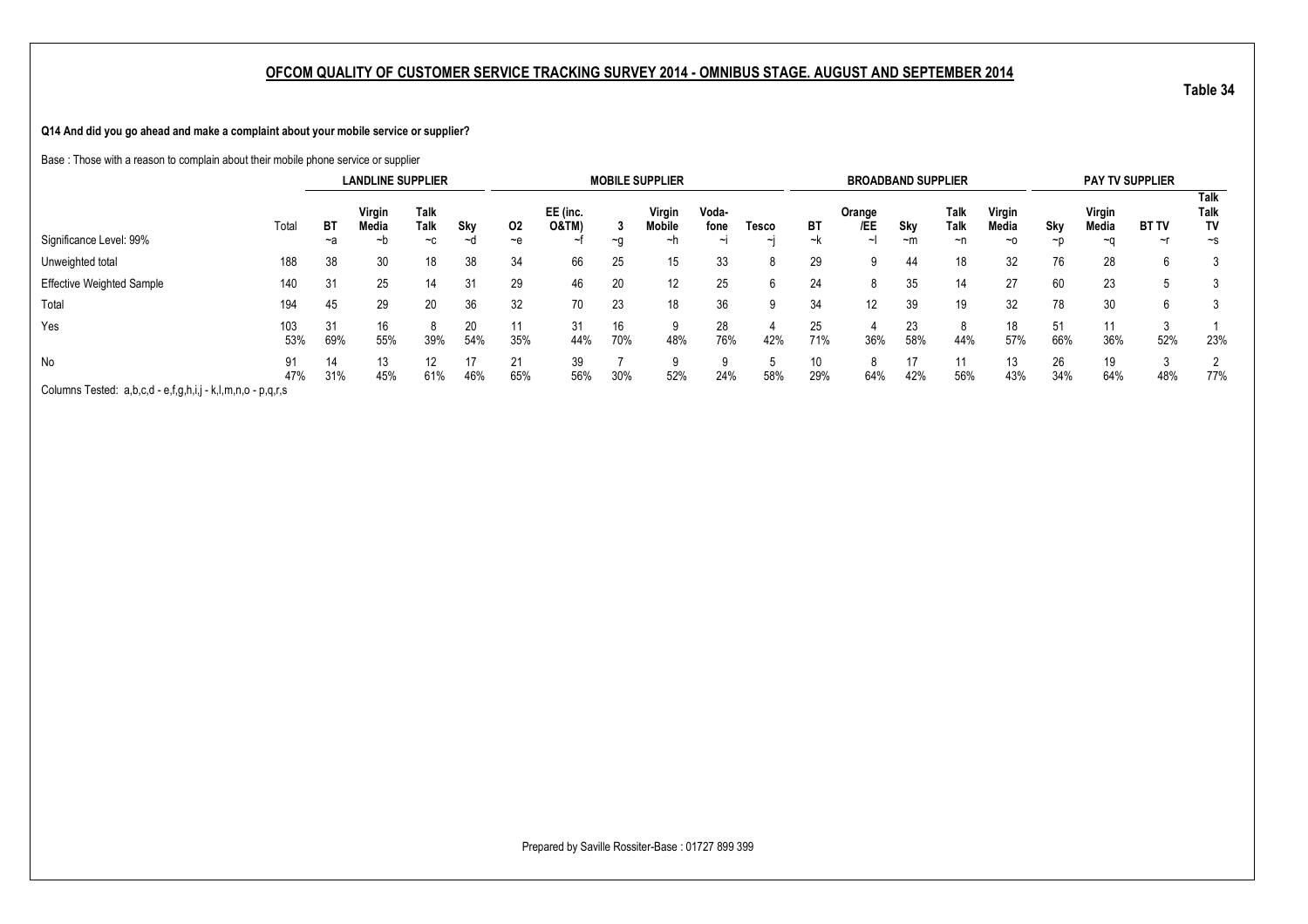### **Q15 Why didn't you make a complaint about your mobile service or supplier?**

Base : Those who did not make a complaint about their mobile phone service or supplier

|                                                       |       |             | <b>GENDER</b> |                          |       | <b>AGE</b>     |          |                          |                          |          | <b>SOCIAL GRADE</b>     |                |                       |                | <b>NATION</b>            |                          |                |
|-------------------------------------------------------|-------|-------------|---------------|--------------------------|-------|----------------|----------|--------------------------|--------------------------|----------|-------------------------|----------------|-----------------------|----------------|--------------------------|--------------------------|----------------|
|                                                       |       |             |               |                          |       |                |          |                          |                          |          |                         |                |                       |                | SCOT-                    |                          |                |
|                                                       | Total | <b>MALE</b> | <b>FEMALE</b> | 16-24                    | 25-34 | 35-44          | 45-54    | 55-64                    | $65+$                    | AB       | C <sub>1</sub>          | C <sub>2</sub> | DE                    | <b>ENGLAND</b> | <b>LAND</b>              | <b>WALES</b>             | N.I.           |
| Significance Level: 99%                               |       | $-a$        | $-b$          | $-c$                     | ~d    | $-e$           | $\sim$ f | $\neg$ g                 | $-h$                     | $\sim$ j | $\overline{\mathbf{u}}$ | $-k$           | $\sim$                | $~\sim m$      | $\neg$ n                 | $~\sim$ 0                | $\neg p$       |
| Unweighted total                                      | 82    | 40          | 42            | 19                       | 28    | 9              | 12       | 8                        | 6                        | 9        | 18                      | 25             | 30                    | 71             |                          | 2                        |                |
| <b>Effective Weighted Sample</b>                      | 58    | 29          | 33            | 13                       | 22    | $\overline{ }$ | 9        | 7                        | 6                        |          | 17                      | 18             | 25                    | 50             | 6                        | $\overline{2}$           | $\overline{2}$ |
| Total                                                 | 91    | 55          | 36            | 25                       | 30    | 10             | 17       | 6                        |                          | 12       | 21                      | 38             | 20                    | 79             | 6                        | 3                        | 3              |
| Did_not_know_where_to_go_who_to_complain_t            |       |             |               |                          |       |                |          |                          |                          |          |                         |                |                       |                |                          |                          |                |
| oDid not know where to go/ who to complain to         |       |             | 6             | $\overline{\phantom{a}}$ | 3     | $\overline{2}$ | 2        |                          | $\overline{\phantom{a}}$ |          |                         | 5              |                       | 5              |                          |                          |                |
|                                                       | 8%    | 1%          | 18%           | $-$ %                    | 9%    | 23%            | 9%       | 14%                      | $-$ %                    | $-$ %    | 4%                      | 13%            | 6%                    | 7%             | 10%                      | 32%                      | $-$ %          |
| Didn't_have_the_timeDidn't have the time              | 11    |             | 4             | 2                        |       |                |          |                          | $\overline{\phantom{a}}$ |          | $\overline{2}$          |                |                       | 11             | $\overline{\phantom{a}}$ | $\overline{\phantom{a}}$ |                |
|                                                       | 12%   | 13%         | 10%           | 8%                       | 12%   | 10%            | 26%      | $-$ %                    | $-9/6$                   | 8%       | 8%                      | 19%            | 6%                    | 14%            | $-$ %                    | $ \%$                    | $-$ %          |
| Not_worth_the_hassleNot worth the hassle              | 22    | 15          | 7             | 9                        |       |                | 5        |                          | $\overline{\phantom{a}}$ | 2        | $\overline{2}$          | 11             |                       | 22             |                          | $\overline{\phantom{a}}$ |                |
|                                                       | 24%   | 27%         | 19%           | 35%                      | 22%   | 8%             | 27%      | 23%                      | $-9/6$                   | 15%      | 10%                     | 29%            | 34%                   | 27%            | 8%                       | $-$ %                    | $-$ %          |
| They_wouldn't_do_anything_anywayThey                  |       |             |               |                          |       |                |          |                          |                          |          |                         |                |                       |                |                          |                          |                |
| wouldn't do anything anyway                           |       | 6           |               | $\overline{\phantom{a}}$ | 3     | 4              |          |                          | $\overline{\phantom{a}}$ |          |                         |                | $\mathbf{2}^{\prime}$ |                |                          |                          |                |
|                                                       | 8%    | 11%         | 4%            | $-$ %                    | 10%   | 40%            | $-9/6$   | 11%                      | $-$ %                    | $-$ %    | 17%                     | 4%             | 11%                   | 9%             | $-9/6$                   | $ \%$                    | $-$ %          |
| The_problem_was_sorted_outThe problem was             |       |             |               |                          |       |                |          |                          |                          |          |                         |                |                       |                |                          |                          |                |
| sorted out                                            | 30    | 17          | 14            | 9                        | 10    |                |          | 4                        | $\overline{2}$           |          | 11                      | 8              | 8                     | 22             | 3                        | $\overline{2}$           |                |
|                                                       | 33%   | 30%         | 38%           | 37%                      | 33%   | 12%            | 26%      | 63%                      | 50%                      | 32%      | 49%                     | 20%            | 41%                   | 28%            | 56%                      | 68%                      | 100%           |
| Other_SPECIFYOther - SPECIFY                          | 15    | 9           | 6             | 5                        | 4     | $\overline{2}$ | 2        | $\overline{\phantom{a}}$ | 2                        | 5        | 3                       | 6              |                       | 14             | $\overline{2}$           | $\overline{\phantom{a}}$ |                |
|                                                       | 17%   | 17%         | 16%           | 21%                      | 15%   | 16%            | 12%      | $-$ %                    | 50%                      | 45%      | 12%                     | 16%            | 6%                    | 17%            | 25%                      | $-$ %                    | $-$ %          |
| Columns Tested: a,b - c,d,e,f,g,h - i,j,k,l - m,n,o,p |       |             |               |                          |       |                |          |                          |                          |          |                         |                |                       |                |                          |                          |                |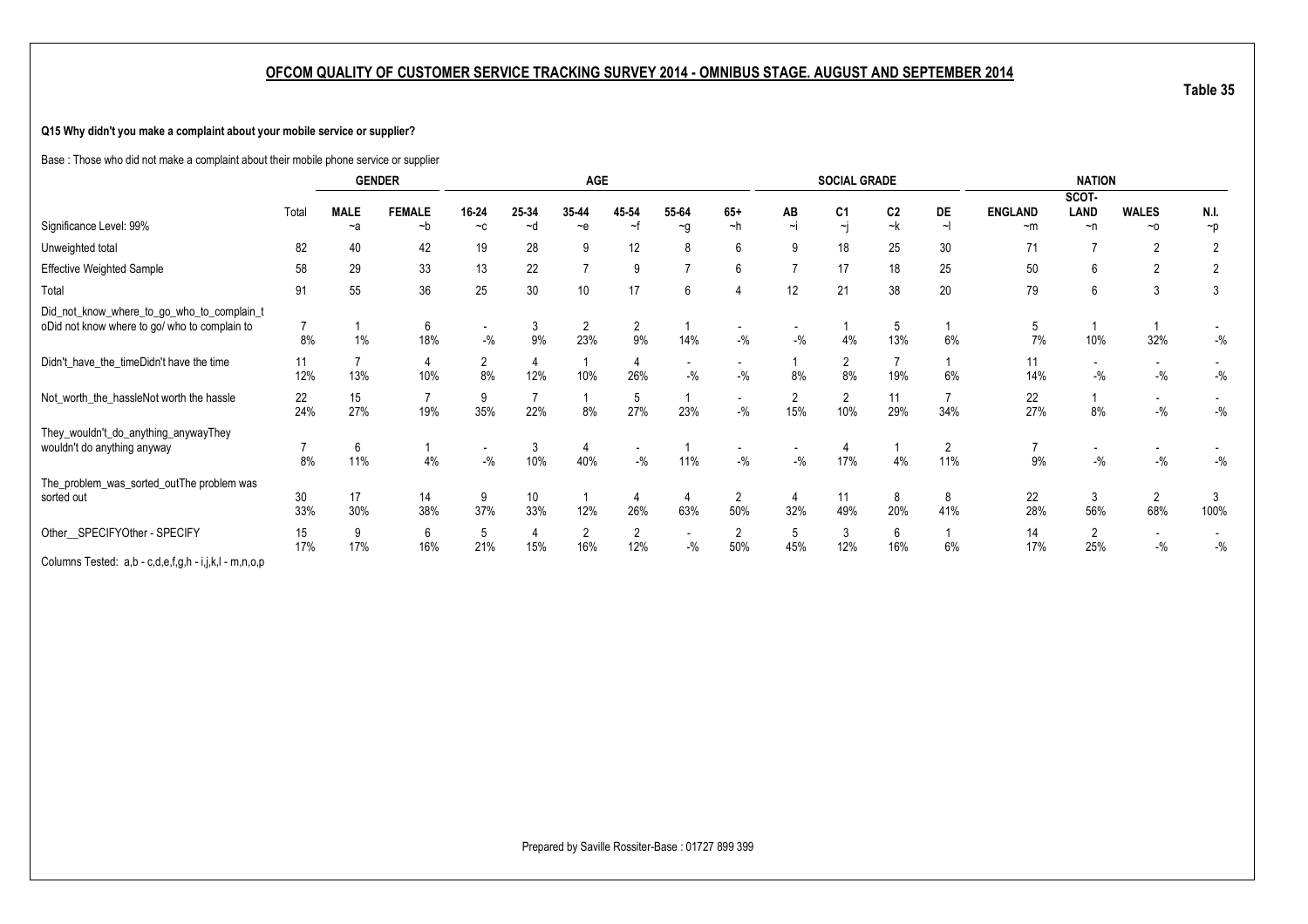### **Q15 Why didn't you make a complaint about your mobile service or supplier?**

Base : Those who did not make a complaint about their mobile phone service or supplier

|                                                                                               |           |           | <b>LANDLINE CONTACT</b> |                            |        |                                   |                   |                       | <b>MOBILE CONTACT</b>   |               |                                    |           |                                   | <b>BROADBAND CONTACT</b> |                                   |                       |                       | PAY TV CONTACT        |              |                    |
|-----------------------------------------------------------------------------------------------|-----------|-----------|-------------------------|----------------------------|--------|-----------------------------------|-------------------|-----------------------|-------------------------|---------------|------------------------------------|-----------|-----------------------------------|--------------------------|-----------------------------------|-----------------------|-----------------------|-----------------------|--------------|--------------------|
|                                                                                               | Total     | <b>BT</b> | Virgin<br>Media         | <b>Talk</b><br><b>Talk</b> | Sky    | 02                                | EE (inc.<br>O&TM) | -3                    | Virgin<br><b>Mobile</b> | Voda-<br>fone | <b>Tesco</b>                       | <b>BT</b> | Orange<br>/EE                     | Sky                      | <b>Talk</b><br><b>Talk</b>        | Virgin<br>Media       | Sky                   | Virgin<br>Media       | <b>BT TV</b> | Talk<br>Talk<br>TV |
| Significance Level: 99%                                                                       |           | $-a$      | $-b$                    | $-c$                       | $-d$   | $-e$                              | ~f                | $\sim g$              | ~h                      | $\sim$ j      | ٠i                                 | ~k        | $\sim$                            | $-m$                     | $\neg$ n                          | $~\sim$ 0             | $\neg$ p              | $-a$                  | $\sim$ r     | $\sim$ s           |
| Unweighted total                                                                              | 82        |           |                         |                            |        | 10                                | 16                |                       | 3                       | 5             |                                    |           |                                   |                          |                                   |                       |                       |                       |              |                    |
| <b>Effective Weighted Sample</b>                                                              | 58        |           |                         |                            |        | 9                                 | 9                 |                       | $\overline{2}$          |               |                                    |           |                                   |                          |                                   | $\overline{2}$        | 5                     |                       |              |                    |
| Total                                                                                         | 91        |           |                         |                            |        | 9                                 | 19                | 3                     | 5                       |               |                                    |           |                                   |                          | 3                                 |                       | 8                     |                       |              |                    |
| Did_not_know_where_to_go_who_to_complain<br>toDid not know where to go/ who to complain<br>to | 7         |           |                         |                            |        |                                   |                   |                       |                         |               |                                    |           |                                   |                          |                                   |                       |                       |                       |              |                    |
|                                                                                               | 8%        | $-$ %     | $-9/6$                  | $-9/6$                     | $-9/6$ | $-$ %                             | 4%                | 33%                   | $-9/6$                  | $-$ %         | $-9/6$                             | $-$ %     | $-$ %                             | $-$ %                    | $-$ %                             | $-9/6$                | $-9/6$                | $-$ %                 | $-9/6$       | $-$ %              |
| Didn't_have_the_timeDidn't have the time                                                      | 11<br>12% | $-$ %     | 26%                     | 100%                       | $-$ %  | -1<br>13%                         | 3%                | $-$ %                 | $-$ %                   | $-$ %         | $-$ %                              | $-$ %     | $-$ %                             | $-$ %                    | $-$ %                             | $-$ %                 | $-9/6$                | 22%                   | $-9/6$       | $-$ %              |
| Not_worth_the_hassleNot worth the hassle                                                      | 22<br>24% | $-$ %     | $-$ %                   | $-9/6$                     | $-$ %  | 4<br>38%                          | 8<br>43%          | $-9/6$                | 2<br>35%                | 24%           | $\overline{\phantom{a}}$<br>$-9/0$ | $-$ %     | $\overline{\phantom{a}}$<br>$-$ % | 2<br>33%                 | $\sim$<br>$-$ %                   | $-$ %                 | $\overline{2}$<br>21% | 15%                   | $-$ %        | $-$ %              |
| They_wouldn't_do_anything_anywayThey<br>wouldn't do anything anyway                           | 8%        |           | $-9/6$                  | $-$ %                      | $-9/6$ | $\overline{\phantom{a}}$<br>$-$ % | 3<br>16%          | $-$ %                 | $-$ %                   | $-$ %         | $-$ %                              | $-$ %     | $\sim$<br>$-$ %                   | 14%                      | $\overline{\phantom{a}}$<br>$-$ % | 35%                   | $-$ %                 | $-$ %                 | $-$ %        | $-$ %              |
| The_problem_was_sorted_outThe problem was<br>sorted out                                       | 30<br>33% | $-$ %     | 12%                     | $-$ %                      | $-$ %  | $\overline{2}$<br>26%             | 5<br>28%          | $\overline{2}$<br>67% | 3<br>65%                | 3<br>76%      | 5<br>100%                          | $-$ %     | $-$ %                             | 3<br>58%                 | 3<br>100%                         | 11%                   | 6<br>73%              | 10%                   | $-9/6$       | $-$ %              |
| Other_SPECIFYOther - SPECIFY                                                                  | 15<br>17% | $-$ %     | 2<br>62%                | $-$ %                      | 100%   | $\overline{2}$<br>23%             | 2<br>11%          | $-$ %                 | $-9/6$                  | $-9/2$        | $-9/6$                             | $-$ %     | $-$ %                             | 9%                       | $\overline{\phantom{a}}$<br>$-$ % | $\overline{2}$<br>54% | $\star$<br>6%         | $\overline{2}$<br>53% | $-9/6$       | $-$ %              |
| Columns Tested: a,b,c,d - e,f,g,h,i,j - k,l,m,n,o - p,q,r,s                                   |           |           |                         |                            |        |                                   |                   |                       |                         |               |                                    |           |                                   |                          |                                   |                       |                       |                       |              |                    |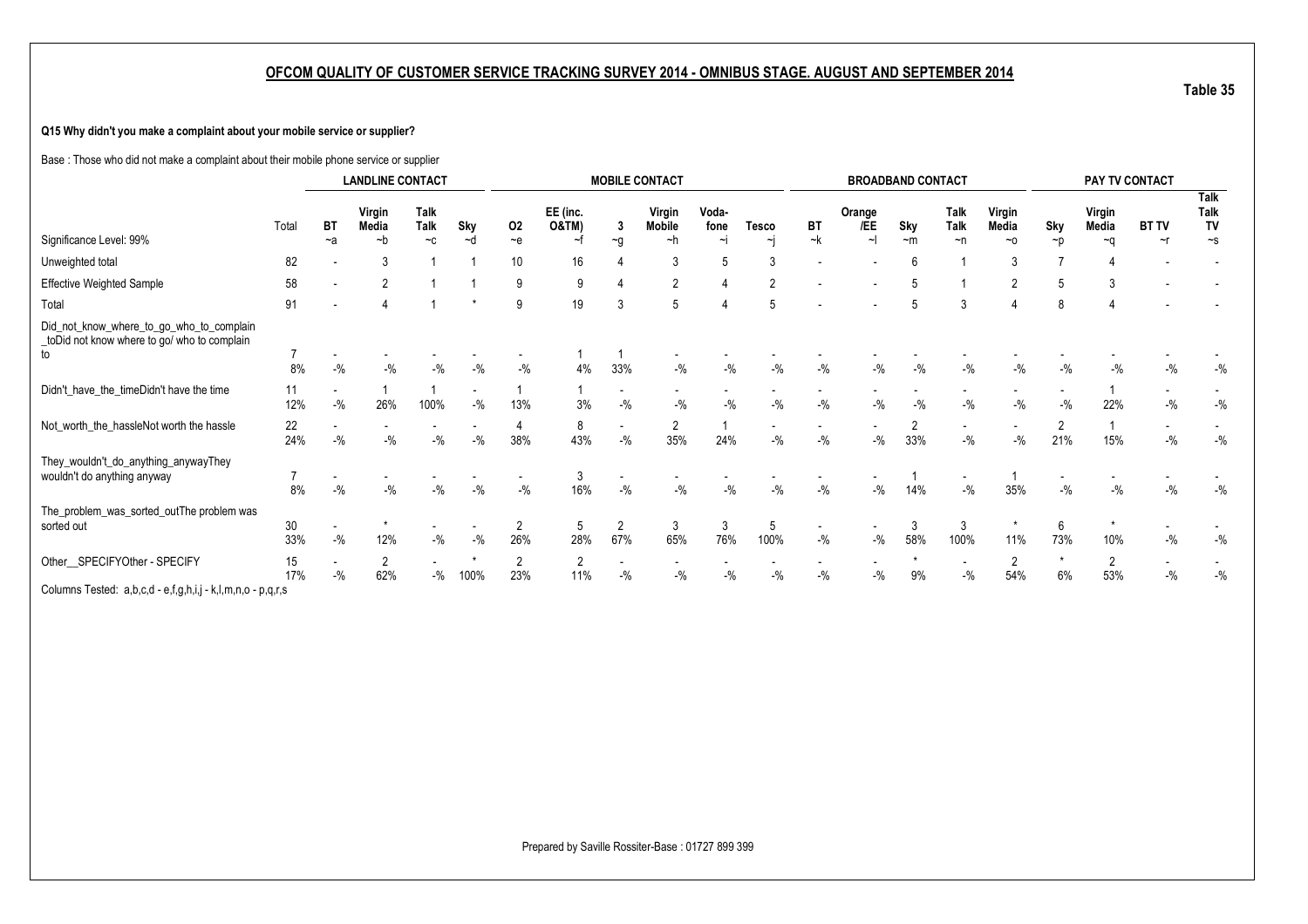### **Q15 Why didn't you make a complaint about your mobile service or supplier?**

Base : Those who did not make a complaint about their mobile phone service or supplier

|                                                                                               |           |                       | <b>LANDLINE SUPPLIER</b> |                                    |                        |                       |                              |                                    | <b>MOBILE SUPPLIER</b>            |               |                                   |                              |                                    | <b>BROADBAND SUPPLIER</b> |                     |                 |                          |                 | <b>PAY TV SUPPLIER</b>            |                    |
|-----------------------------------------------------------------------------------------------|-----------|-----------------------|--------------------------|------------------------------------|------------------------|-----------------------|------------------------------|------------------------------------|-----------------------------------|---------------|-----------------------------------|------------------------------|------------------------------------|---------------------------|---------------------|-----------------|--------------------------|-----------------|-----------------------------------|--------------------|
|                                                                                               | Total     | ВT                    | Virgin<br>Media          | <b>Talk</b><br><b>Talk</b>         | Sky                    | 02                    | EE (inc.<br><b>O&amp;TM)</b> | 3                                  | Virgin<br>Mobile                  | Voda-<br>fone | Tesco                             | BT                           | Orange<br>/EE                      | Sky                       | <b>Talk</b><br>Talk | Virgin<br>Media | Sky                      | Virgin<br>Media | <b>BT TV</b>                      | Talk<br>Talk<br>TV |
| Significance Level: 99%                                                                       |           | $-a$                  | $-b$                     | $-c$                               | $-d$                   | $-e$                  | ~f                           | $\sim g$                           | ~h                                | ∼i            | ∼i                                | $-k$                         | $\sim$                             | $-m$                      | $\neg$ n            | $~\sim$ 0       | $\neg$ D                 | ∼a              | ~r                                | $\sim$ s           |
| Unweighted total                                                                              | 82        | 11                    | 12                       | 10                                 | 19                     | 20                    | 31                           |                                    |                                   |               |                                   |                              | 5                                  | 19                        | 9                   | 12              | 28                       | 16              | 3                                 | 2                  |
| <b>Effective Weighted Sample</b>                                                              | 58        |                       | 9                        | 8                                  | 16                     | 17                    | 21                           |                                    | 5                                 |               | 3                                 | 6                            | 5                                  | 16                        | $\overline{7}$      | 10              | 22                       | 13              | 3                                 | $\overline{2}$     |
| Total                                                                                         | 91        | 14                    | 13                       | 12                                 | 17                     | 21                    | 39                           |                                    | 9                                 | 9             | 5                                 | 10                           | 8                                  | 17                        | 11                  | 13              | 26                       | 19              | 3                                 | $\overline{2}$     |
| Did_not_know_where_to_go_who_to_complain<br>toDid not know where to go/ who to complain<br>to | 8%        | $\overline{2}$<br>11% | ۰<br>$-$ %               | 12%                                | $\overline{2}$<br>11%  | $\overline{2}$<br>11% | 3<br>7%                      | 16%                                | $\overline{\phantom{a}}$<br>$-$ % | 10%           | $-9/6$                            | $-$ %                        | $\overline{2}$<br>21%              | 11%                       | $-$ %               | $-9/6$          | 3<br>13%                 | $-$ %           | 2<br>52%                          | $-$ %              |
| Didn't_have_the_timeDidn't have the time                                                      | 11        | $\overline{2}$        |                          | $\overline{2}$                     | $\blacksquare$         | 3                     |                              |                                    |                                   | 3             | $\blacksquare$                    |                              | $\overline{2}$                     | $\overline{\phantom{a}}$  | $\overline{2}$      |                 | $\overline{\phantom{a}}$ |                 |                                   |                    |
|                                                                                               | 12%       | 14%                   | 7%                       | 14%                                | $-$ %                  | 13%                   | 9%                           | 14%                                | 8%                                | 32%           | $-$ %                             | $-9/6$                       | 29%                                | $-9/6$                    | 15%                 | 7%              | $-9/6$                   | 13%             | 48%                               | $-$ %              |
| Not_worth_the_hassleNot worth the hassle                                                      | 22<br>24% | 8%                    | 39%                      | 2<br>17%                           | $\overline{2}$<br>13%  | 8<br>38%              | 9<br>22%                     | $\overline{2}$<br>26%              | 3<br>31%                          | 10%           | $\sim$<br>$-$ %                   | $\mathbf{2}^{\prime}$<br>17% | $\blacksquare$<br>$-$ %            | 2<br>14%                  | 2<br>20%            | 6<br>45%        | $\overline{2}$<br>9%     | 5<br>27%        | $\overline{\phantom{a}}$<br>$-$ % | 54%                |
| They_wouldn't_do_anything_anywayThey                                                          |           |                       |                          |                                    |                        |                       |                              |                                    |                                   |               |                                   |                              |                                    |                           |                     |                 |                          |                 |                                   |                    |
| wouldn't do anything anyway                                                                   | 8%        | 25%                   | 11%                      | $\overline{\phantom{a}}$<br>$-9/6$ | 4%                     | 4%                    | 17%                          | $\overline{\phantom{a}}$<br>$-$ %  | $-$ %                             | $-$ %         | $\overline{\phantom{a}}$<br>$-$ % | 3<br>31%                     | $\sim$<br>$-$ %                    | 2<br>12%                  | $\sim$<br>$-$ %     | 11%             | $\overline{2}$<br>8%     | 8%              | $-$ %                             | $-$ %              |
| The_problem_was_sorted_outThe problem was                                                     |           |                       |                          |                                    |                        |                       |                              |                                    |                                   |               |                                   |                              |                                    |                           |                     |                 |                          |                 |                                   |                    |
| sorted out                                                                                    | 30<br>33% | -3<br>19%             | $\overline{2}$<br>15%    | 44%                                | 10 <sup>°</sup><br>61% | 6<br>27%              | 10<br>24%                    | 3<br>45%                           | 3<br>35%                          | 40%           | 5<br>92%                          | 3<br>27%                     | 50%                                | 8<br>46%                  | 5<br>50%            | 10%             | 15<br>56%                | 3<br>16%        | $-$ %                             | 46%                |
| Other SPECIFYOther - SPECIFY                                                                  | 15<br>17% | 3<br>22%              | 4<br>28%                 | $\overline{2}$<br>12%              | $\overline{2}$<br>14%  | $\overline{2}$<br>10% | 9<br>22%                     | $\overline{\phantom{a}}$<br>$-9/6$ | 2<br>26%                          | 8%            | $\star$<br>8%                     | 2<br>25%                     | $\overline{\phantom{a}}$<br>$-9/6$ | 3<br>21%                  | 2<br>14%            | 27%             | 5<br>17%                 | 37%             | $-$ %                             | $-$ %              |
| Columns Tested: a,b,c,d - e,f,g,h,i,j - k,l,m,n,o - p,q,r,s                                   |           |                       |                          |                                    |                        |                       |                              |                                    |                                   |               |                                   |                              |                                    |                           |                     |                 |                          |                 |                                   |                    |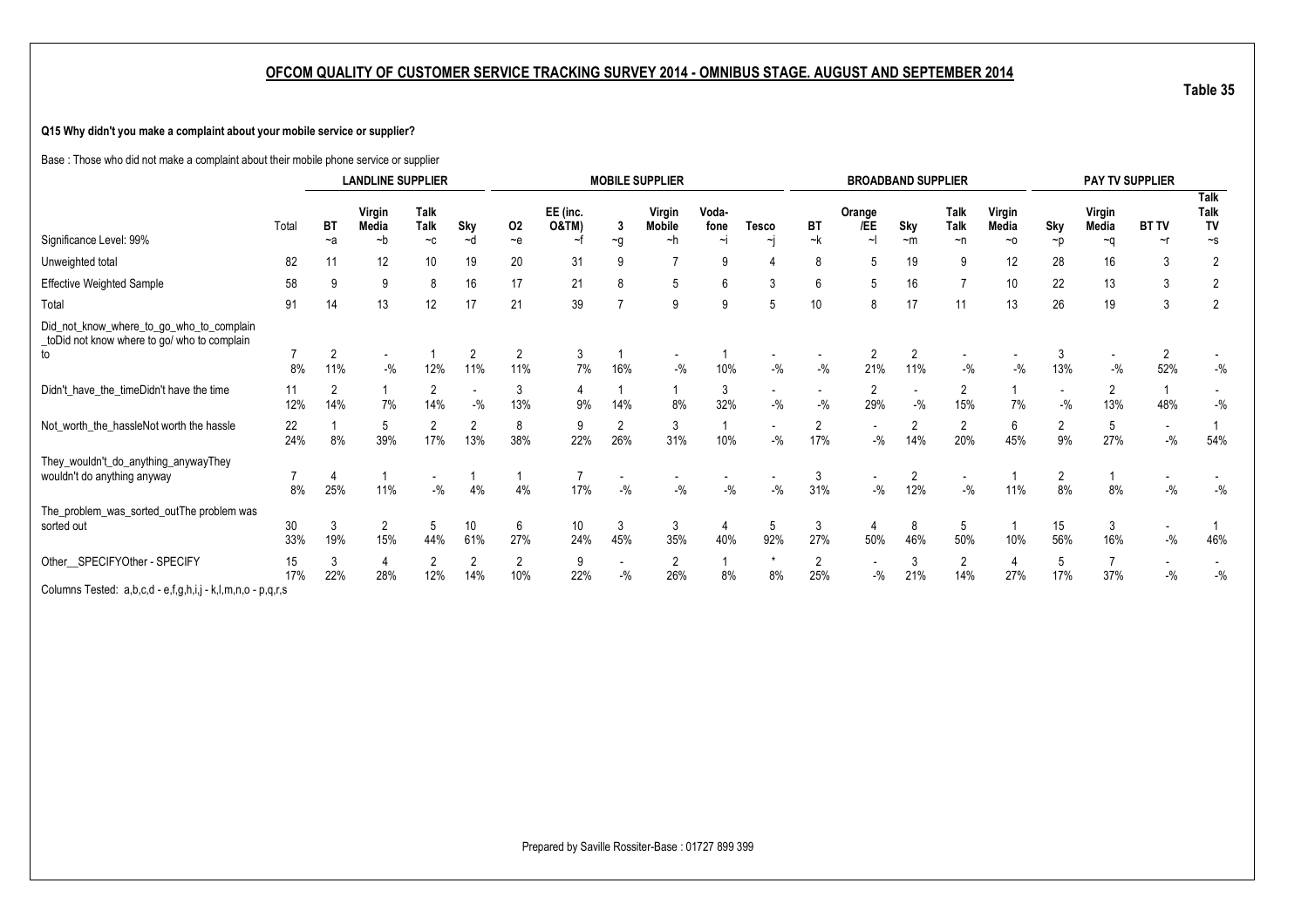**Q16 What was the issue you had reason to complain about in connection with your fixed broadband?**

Base : Those with a reason to complain about their fixed broadband internet service or supplier

|                                                       |                      |                                    | <b>GENDER</b>           |                                    |                                   | <b>AGE</b>                         |                                   |                      |                                    |                      | <b>SOCIAL GRADE</b>                  |                                    |                                   |                      | <b>NATION</b>                     |                                      |                               |
|-------------------------------------------------------|----------------------|------------------------------------|-------------------------|------------------------------------|-----------------------------------|------------------------------------|-----------------------------------|----------------------|------------------------------------|----------------------|--------------------------------------|------------------------------------|-----------------------------------|----------------------|-----------------------------------|--------------------------------------|-------------------------------|
|                                                       |                      |                                    |                         |                                    |                                   |                                    |                                   |                      |                                    |                      |                                      |                                    |                                   |                      | SCOT-                             |                                      |                               |
| Significance Level: 99%                               | Total                | <b>MALE</b><br>a                   | <b>FEMALE</b><br>b      | 16-24<br>$-c$                      | 25-34<br>~d                       | 35-44<br>$-e$                      | 45-54<br>$\sim$ f                 | 55-64<br>$\sim g$    | $65+$<br>$-h$                      | AB<br>$\sim$ j       | C <sub>1</sub><br>$\mathord{\sim} j$ | C <sub>2</sub><br>~k               | DE<br>$\sim$                      | <b>ENGLAND</b><br>m  | <b>LAND</b><br>$\neg$ n           | <b>WALES</b><br>$~\sim$ 0            | N.I.<br>$\mathbin{\char`\^}p$ |
| Unweighted total                                      | 301                  | 125                                | 176                     | 34                                 | 65                                | 62                                 | 35                                | 47                   | 58                                 | 66                   | 90                                   | 57                                 | 88                                | 247                  | 30                                | 12                                   | 12                            |
| <b>Effective Weighted Sample</b>                      | 225                  | 92                                 | 135                     | 28                                 | 50                                | 49                                 | 26                                | 33                   | 43                                 | 53                   | 76                                   | 47                                 | 75                                | 187                  | 23                                | 11                                   | 11                            |
| Total                                                 | 319                  | 144                                | 175                     | 40                                 | 58                                | 72                                 | 46                                | 50                   | 53                                 | 104                  | 103                                  | 55                                 | 56                                | 246                  | 33                                | $27\,$                               | 13                            |
| Disruption of service                                 | 123<br>39%           | 59<br>41%                          | 65<br>37%               | 17<br>42%                          | 14<br>25%                         | 25<br>35%                          | 21<br>46%                         | 23<br>45%            | 23<br>44%                          | 43<br>41%            | 46<br>44%                            | 19<br>35%                          | 15<br>27%                         | 96<br>39%            | 11<br>33%                         | 14<br>52%                            | 3<br>19%                      |
| Poor quality of service                               | 105<br>33%           | 45<br>31%                          | 60<br>35%               | 10<br>25%                          | 22<br>38%                         | 27<br>37%                          | 15<br>33%                         | 11<br>22%            | 20<br>38%                          | 35<br>33%            | 32<br>31%                            | 20<br>37%                          | 18<br>31%                         | 81<br>33%            | 13<br>41%                         | 8<br>30%                             | 3<br>20%                      |
| Speed of internet connection                          | 89<br>28%            | 42<br>29%                          | 47<br>27%               | 12<br>31%                          | 14<br>24%                         | 28<br>39%                          | 7<br>15%                          | 19<br>37%            | 8<br>16%                           | 32<br>31%            | 28<br>27%                            | 14<br>26%                          | 14<br>24%                         | 54<br>22%            | 11<br>34%                         | 16<br>59%                            | 7<br>55%                      |
| Service not as promised/advertised                    | 43<br>14%            | 13<br>9%                           | 30<br>17%               | 3<br>8%                            | 8<br>14%                          | 14<br>19%                          | 4<br>9%                           | 8<br>16%             | 6<br>12%                           | 14<br>13%            | 14<br>13%                            | $\overline{7}$<br>14%              | 9<br>16%                          | 27<br>11%            | $\overline{7}$<br>21%             | 5<br>20%                             | $\overline{4}$<br>29%         |
| <b>Bill incorrect</b>                                 | 16<br>5%             | 4<br>3%                            | 11<br>7%                | 2<br>5%                            | 4<br>8%                           | $\overline{2}$<br>2%               | 2<br>4%                           | $\overline{2}$<br>3% | 4<br>7%                            | 4<br>4%              | 5<br>5%                              | 1<br>2%                            | 5<br>9%                           | 13<br>5%             | 2<br>5%                           | $\sim$<br>$-$ %                      | $\mathbf{1}$<br>8%            |
| Overcharged                                           | 14<br>4%             | 6<br>4%                            | 8<br>$4\%$              | $\star$<br>$1\%$                   | 7<br>11%                          | $\overline{\phantom{a}}$<br>$-$ %  | 2<br>3%                           | 4<br>8%              | 2<br>3%                            | 5<br>$5\%$           | $\overline{2}$<br>1%                 | 3<br>5%                            | 5<br>8%                           | 10<br>4%             | 1<br>4%                           | 3<br>$9\%$                           | $-{\%}$                       |
| Charges not made clear/ unexpected charges            | 12<br>4%             | $\overline{7}$<br>5%               | 5<br>3%                 | $\sim$<br>$-9/6$                   | 6<br>10%                          | $\overline{1}$<br>$1\%$            | 3<br>6%                           | 3<br>5%              | 1%                                 | 5<br>5%              | $\overline{2}$<br>2%                 | 3<br>6%                            | 3%                                | 9<br>4%              | $\overline{\phantom{a}}$<br>$-$ % | 3<br>9%                              | $-{\%}$                       |
| Terms of contract were unfair                         | 10<br>3%             | 8<br>5%                            | 2<br>1%                 | $\overline{\phantom{a}}$<br>$-9/6$ | 4<br>7%                           | $\overline{\phantom{a}}$<br>$-9/0$ | 4<br>8%                           | $-$ %                | 2<br>3%                            | 4<br>4%              | 4<br>4%                              | $\overline{2}$<br>3%               | $\overline{\phantom{a}}$<br>$-$ % | 8<br>3%              | $\overline{2}$<br>6%              | $\sim$<br>$ \%$                      | $-$ %                         |
| Advertised tariffs not available to me                | 6<br>2%              | 3<br>2%                            | 3<br>2%                 | $\overline{\phantom{a}}$<br>$-9/6$ | 3<br>6%                           | $\overline{\phantom{a}}$<br>$-$ %  | $-$ %                             | 3<br>5%              | $\overline{\phantom{a}}$<br>$-$ %  | 5<br>4%              | $\blacksquare$<br>$-$ %              | $\overline{1}$<br>$1\%$            | $1\%$                             | 3<br>1%              | $\overline{\phantom{a}}$<br>$-$ % | 3<br>9%                              | $\sim$<br>$-{\%}$             |
| Staff attitude/ problem with staff                    | $\overline{2}$<br>1% | $-$ %                              | $\overline{2}$<br>$1\%$ | $\overline{\phantom{a}}$<br>$-$ %  | 1%                                | $\overline{\phantom{a}}$<br>$-$ %  | $-$ %                             | $-$ %                | $\overline{2}$<br>3%               | $\overline{2}$<br>2% | 1%                                   | $\overline{\phantom{0}}$<br>$-9/6$ | $-$ %                             | $\overline{2}$<br>1% | $\overline{\phantom{a}}$<br>$-$ % | $\overline{\phantom{a}}$<br>$-$ %    | $-{\%}$                       |
| Bill not received                                     | $\overline{2}$<br>1% | $\overline{\phantom{a}}$<br>$-9/6$ | 2<br>$1\%$              | $\overline{\phantom{a}}$<br>$-9/6$ | $\overline{2}$<br>3%              | $\overline{\phantom{a}}$<br>$-9/0$ | $-$ %                             | $-$ %                | $\overline{\phantom{a}}$<br>$-9/0$ | $-$ %                | 1%                                   | 1<br>2%                            | $\overline{\phantom{a}}$<br>$-$ % | $\overline{2}$<br>1% | $\overline{\phantom{a}}$<br>$-$ % | $\sim$<br>$\mathbin{{\mathcal I}}_0$ | $ \%$                         |
| Inappropriate content                                 | 2<br>$*$ %           | $\boldsymbol{*}0\!/\!_0$           | 1<br>$1\%$              | $\overline{\phantom{a}}$<br>$-9/6$ | $\overline{\phantom{a}}$<br>$-$ % | 2%                                 | $\overline{\phantom{a}}$<br>$-$ % | 1%                   | $\overline{\phantom{a}}$<br>$-$ %  | 1%                   | $\overline{\phantom{a}}$<br>$-$ %    | $\overline{\phantom{a}}$<br>$-$ %  | $1\%$                             | $\overline{2}$<br>1% | $\overline{\phantom{a}}$<br>$-$ % | $\overline{\phantom{a}}$<br>$ \%$    | $-$ %                         |
| Columns Tested: a,b - c,d,e,f,g,h - i,j,k,l - m,n,o,p |                      |                                    |                         |                                    |                                   |                                    |                                   |                      |                                    |                      |                                      |                                    |                                   |                      |                                   |                                      |                               |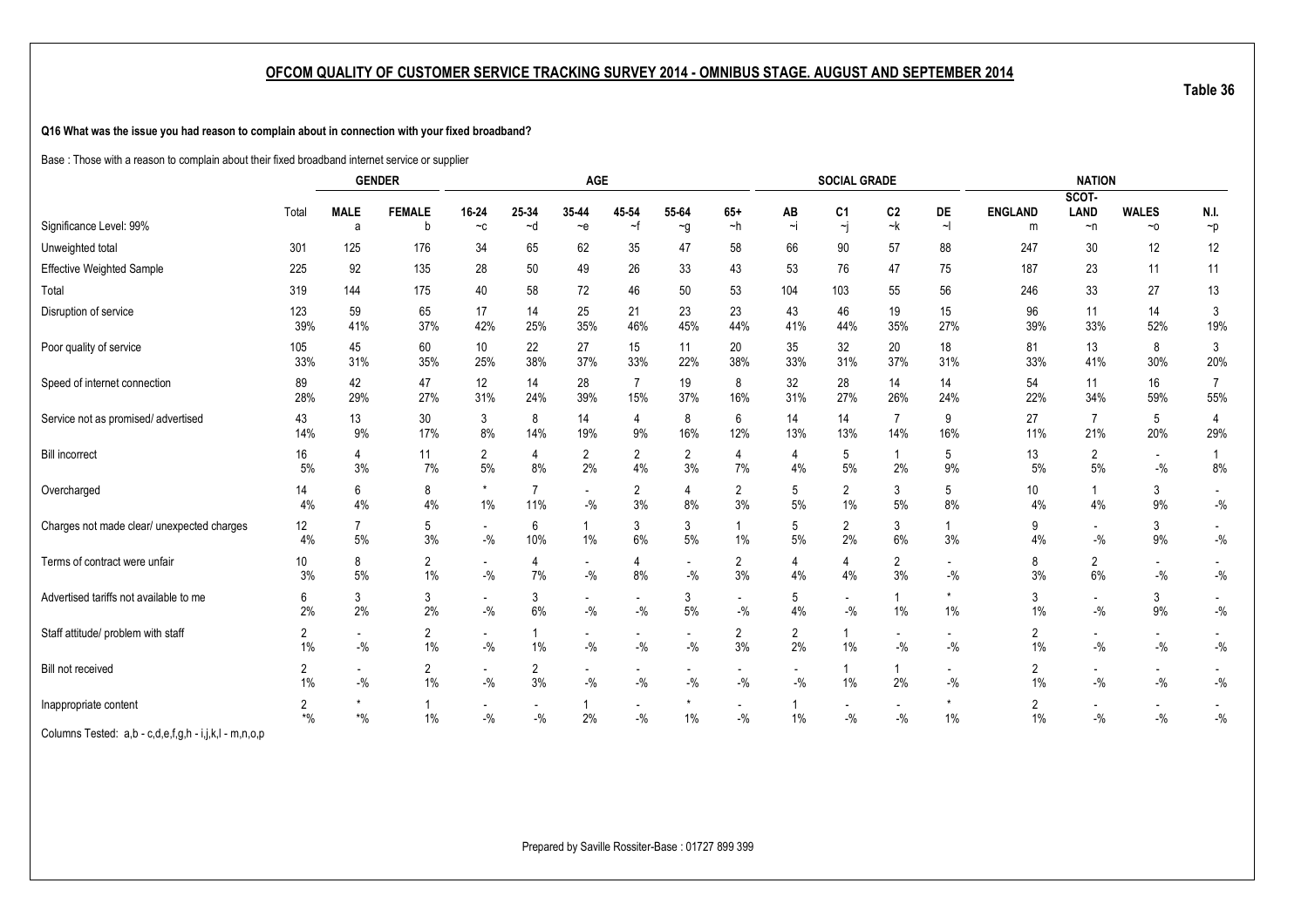**Q16 What was the issue you had reason to complain about in connection with your fixed broadband?**

Base : Those with a reason to complain about their fixed broadband internet service or supplier

|                                                       |           |             | <b>GENDER</b> |               |             | <b>AGE</b>  |            |             |             |           | <b>SOCIAL GRADE</b> |          |         |                     | <b>NATION</b>       |                           |                  |
|-------------------------------------------------------|-----------|-------------|---------------|---------------|-------------|-------------|------------|-------------|-------------|-----------|---------------------|----------|---------|---------------------|---------------------|---------------------------|------------------|
| Significance Level: 99%                               | Total     | <b>MALE</b> | <b>FEMALE</b> | 16-24<br>$-c$ | 25-34<br>∼d | 35-44<br>~e | 45-54<br>ᆟ | 55-64<br>∼a | $65+$<br>∼h | AB<br>ایہ | C1<br>$\sim$        | C2<br>~k | DE<br>ᅬ | <b>ENGLAND</b><br>m | SCOT-<br>LAND<br>~n | <b>WALES</b><br>$~\sim$ 0 | N.I.<br>$\neg p$ |
| Unweighted total                                      | 301       | 125         | 176           | 34            | 65          | 62          | 35         | 47          | 58          | 66        | 90                  | 57       | 88      | 247                 | 30                  | 12                        | 12               |
| <b>Effective Weighted Sample</b>                      | 225       | 92          | 135           | 28            | 50          | 49          | 26         | 33          | 43          | 53        | 76                  | 47       | 75      | 187                 | 23                  | 11                        | 11               |
| Total                                                 | 319       | 144         | 175           | 40            | 58          | 72          | 46         | 50          | 53          | 104       | 103                 | 55       | 56      | 246                 | 33                  | 27                        | 13               |
| Other                                                 | 35<br>11% | 13<br>9%    | 22<br>12%     | 5%            | 6%          | 16%         | 8%         | 18%         | 10%         | 16%       | 10%                 | 7%       | 7%      | 33<br>13%           | 6%                  | $-$ %                     | $-9/6$           |
| Columns Tested: a,b - c,d,e,f,g,h - i,j,k,l - m,n,o,p |           |             |               |               |             |             |            |             |             |           |                     |          |         |                     |                     |                           |                  |

**Table 36**

Prepared by Saville Rossiter-Base : 01727 899 399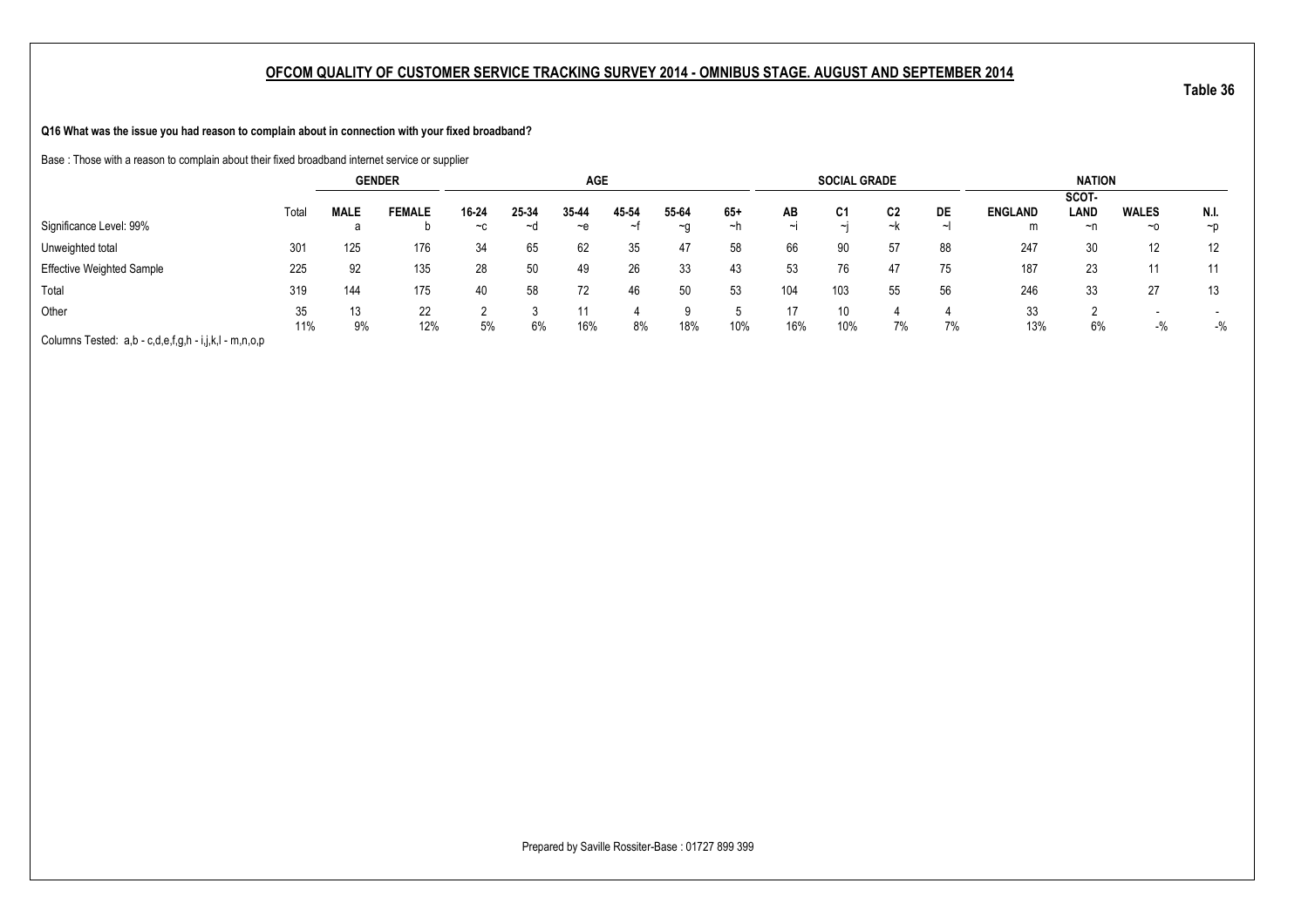**Q16 What was the issue you had reason to complain about in connection with your fixed broadband?**

Base : Those with a reason to complain about their fixed broadband internet service or supplier

|                                                             |                         |           | <b>LANDLINE CONTACT</b> |                           |                                   |                                   |                      |                                   | <b>MOBILE CONTACT</b>               |                       |                                    |           |                                    | <b>BROADBAND CONTACT</b> |                                     |                 |                                     | PAY TV CONTACT                    |                       |                                   |
|-------------------------------------------------------------|-------------------------|-----------|-------------------------|---------------------------|-----------------------------------|-----------------------------------|----------------------|-----------------------------------|-------------------------------------|-----------------------|------------------------------------|-----------|------------------------------------|--------------------------|-------------------------------------|-----------------|-------------------------------------|-----------------------------------|-----------------------|-----------------------------------|
|                                                             | Total                   | <b>BT</b> | Virgin<br>Media         | Talk<br>Talk              | Sky                               | 02                                | EE (inc.<br>O&TM)    | 3                                 | Virgin<br><b>Mobile</b>             | Voda-<br>fone         | <b>Tesco</b>                       | BT        | Orange<br>/EE<br>$\sim$            | Sky                      | <b>Talk</b><br>Talk                 | Virgin<br>Media | Sky                                 | Virgin<br>Media                   | <b>BT TV</b>          | <b>Talk</b><br><b>Talk</b><br>TV  |
| Significance Level: 99%                                     |                         | $-a$      | $-b$                    | $-c$                      | ~d                                | $-e$                              | ~f                   | $\sim g$                          | ~h                                  | ∼i                    | ∼i                                 | ~k        |                                    | $~\sim$ m                | $\neg$ n                            | $~\sim$ 0       | $\neg p$                            | $\sim q$                          | $\sim$ r              | $\sim$ S                          |
| Unweighted total                                            | 301                     | 20        | 17                      | 15                        | 13                                | 20                                | 29                   | 10                                | 9                                   | 9                     | 3                                  | 48        | 10                                 | 41                       | 31                                  | 43              | 36                                  | 17                                | 5                     | 3                                 |
| <b>Effective Weighted Sample</b>                            | 225                     | 12        | 12                      | 13                        | 9                                 | 18                                | 20                   |                                   | 6                                   |                       | $\overline{2}$                     | 38        | 8                                  | 30                       | 24                                  | 33              | 27                                  | 13                                | 5                     | 3                                 |
| Total                                                       | 319                     | 23        | 16                      | 11                        | 13                                | 18                                | 35                   | 8                                 | 9                                   | 9                     | 4                                  | 55        | 15                                 | 49                       | 30                                  | 42              | 43                                  | 22                                | 4                     | $\overline{2}$                    |
| Disruption of service                                       | 123<br>39%              | 15<br>63% | 42%                     | $\overline{c}$<br>14%     | 54%                               | $\overline{7}$<br>36%             | 11<br>31%            | 4<br>49%                          | 3<br>38%                            | $\overline{2}$<br>27% | 4<br>82%                           | 26<br>47% | 6<br>42%                           | 20<br>40%                | 9<br>30%                            | 14<br>32%       | 19<br>45%                           | 6<br>29%                          | 3<br>73%              | 34%                               |
| Poor quality of service                                     | 105<br>33%              | 29%       | 3<br>21%                | 4<br>39%                  | 2<br>18%                          | $\overline{7}$<br>39%             | 9<br>26%             | 5<br>65%                          | 2<br>18%                            | $\overline{1}$<br>13% | $\overline{\phantom{a}}$<br>$-$ %  | 17<br>31% | 9<br>59%                           | 18<br>36%                | 13<br>41%                           | 14<br>33%       | 8<br>18%                            | $\overline{7}$<br>30%             | 3<br>67%              | 30%                               |
| Speed of internet connection                                | 89<br>28%               | 3%        | 5<br>28%                | 4<br>34%                  | $\overline{\phantom{a}}$<br>$-$ % | 7<br>38%                          | 6<br>16%             | 18%                               | 3<br>33%                            | 2<br>18%              | $\overline{\phantom{a}}$<br>$-$ %  | 10<br>18% | 6<br>39%                           | 22<br>45%                | 13<br>42%                           | 9<br>22%        | 11<br>26%                           | 4<br>17%                          | $\overline{1}$<br>34% | 36%                               |
| Service not as promised/ advertised                         | 43<br>14%               | 3<br>13%  | $\star$<br>3%           | 2<br>17%                  | 2<br>15%                          | $\overline{2}$<br>13%             | 5<br>14%             | 10%                               | $\overline{\phantom{a}}$<br>$-$ %   | $\overline{1}$<br>16% | $\mathbf{1}$<br>18%                | 11<br>21% | $\mathbf{1}$<br>4%                 | 12<br>24%                | 6<br>19%                            | 2<br>4%         | $\overline{2}$<br>5%                | $-$ %                             | $\overline{2}$<br>40% | $\blacksquare$<br>$-$ %           |
| <b>Bill incorrect</b>                                       | 16<br>5%                | 3%        | 9%                      | $5\%$                     | $8\%$                             | 5%                                | 1<br>3%              | $\overline{\phantom{a}}$<br>$-$ % | 11%                                 | 5%                    | $\blacksquare$<br>$-$ %            | 3<br>6%   | $\overline{\phantom{a}}$<br>$-9/6$ | 4<br>8%                  | $5\%$                               | 2<br>5%         | 1<br>3%                             | 4%                                | 16%                   | $\overline{\phantom{a}}$<br>$-$ % |
| Overcharged                                                 | 14<br>4%                | 3%        | 3<br>18%                | 10%                       | 5%                                | $-$ %                             | $-$ %                | $-$ %                             | 4<br>41%                            | $\star$<br>5%         | $\blacksquare$<br>$-$ %            | 1%        | $-$ %                              | $1\%$                    | 4%                                  | 3<br>7%         | $\overline{2}$<br>5%                | 3<br>12%                          | 17%                   | $\blacksquare$<br>$-$ %           |
| Charges not made clear/ unexpected charges                  | 12<br>4%                | $-$ %     | $\overline{7}$<br>42%   | 5%                        | 6%                                | $\blacksquare$<br>$-$ %           | $\overline{2}$<br>6% | $\overline{\phantom{a}}$<br>$-$ % | 3<br>30%                            | $-$ %                 | $\overline{\phantom{a}}$<br>$-$ %  | 2%        | $-$ %                              | 2%                       | 2%                                  | 6<br>15%        | $\mathbf{1}$<br>2%                  | 6<br>29%                          | -1<br>17%             | $\blacksquare$<br>$-$ %           |
| Terms of contract were unfair                               | 10<br>3%                | $-9/6$    | $-$ %                   | $-$ %                     | $-$ %                             | 2<br>9%                           | 3<br>9%              | $-$ %                             | $-$ %                               | $-$ %                 | $-$ %                              | 2<br>3%   | $-9/6$                             | $-9/6$                   | $\overline{\phantom{a}}$<br>$-$ %   | 2<br>4%         | $\mathbf{1}$<br>3%                  | $\overline{2}$<br>7%              | $-$ %                 | $-$ %                             |
| Advertised tariffs not available to me                      | 6<br>2%                 | $-9/6$    | 3<br>16%                | $-{\%}$                   | $\mathbin{{\mathcal I}}_0$        | $-$ %                             | 1<br>2%              | $-$ %                             | 3<br>30%                            | $-$ %                 | $-9/0$                             | $-$ %     | $-$ %                              | $-$ %                    | $\blacksquare$<br>$-{\%}$           | 3<br>6%         | $-{\%}$                             | 3<br>12%                          | $-$ %                 | $-$ %                             |
| Staff attitude/ problem with staff                          | $\overline{2}$<br>1%    | $-$ %     | $-$ %                   | $-$ %                     | $-$ %                             | $-9/0$                            | $-$ %                | $-$ %                             | $-$ %                               | $-$ %                 | $-$ %                              | $-$ %     | $-9/6$                             | $-$ %                    | $\overline{2}$<br>5%                | $-$ %           | $-$ %                               | $-9/0$                            | 17%                   | $-$ %                             |
| Bill not received                                           | $\overline{2}$<br>$1\%$ | 4%        | $\sim$<br>$-{\%}$       | $\overline{a}$<br>$-{\%}$ | $-$ %                             | $\overline{\phantom{a}}$<br>$-$ % | $-$ %                | $-$ %                             | $\overline{\phantom{a}}$<br>$-{\%}$ | $-$ %                 | $\overline{\phantom{a}}$<br>$-9/0$ | 2%        | $-$ %                              | $-$ %                    | $\overline{\phantom{a}}$<br>$-{\%}$ | $-9/6$          | $\overline{\phantom{a}}$<br>$-{\%}$ | $\overline{\phantom{0}}$<br>$-$ % | -1<br>23%             | $\overline{\phantom{a}}$<br>$-$ % |
| Inappropriate content                                       | 2<br>$*$ %              | 5%        | $-$ %                   | $-$ %                     | $-$ %                             | $-$ %                             | $-$ %                | $-$ %                             | $-$ %                               | $-$ %                 | $-$ %                              | 2%        | $-$ %                              | $-$ %                    | $-$ %                               | $1\%$           | $-$ %                               | $-$ %                             | $-$ %                 | $-$ %                             |
| Columns Tested: a,b,c,d - e,f,g,h,i,j - k,l,m,n,o - p,q,r,s |                         |           |                         |                           |                                   |                                   |                      |                                   |                                     |                       |                                    |           |                                    |                          |                                     |                 |                                     |                                   |                       |                                   |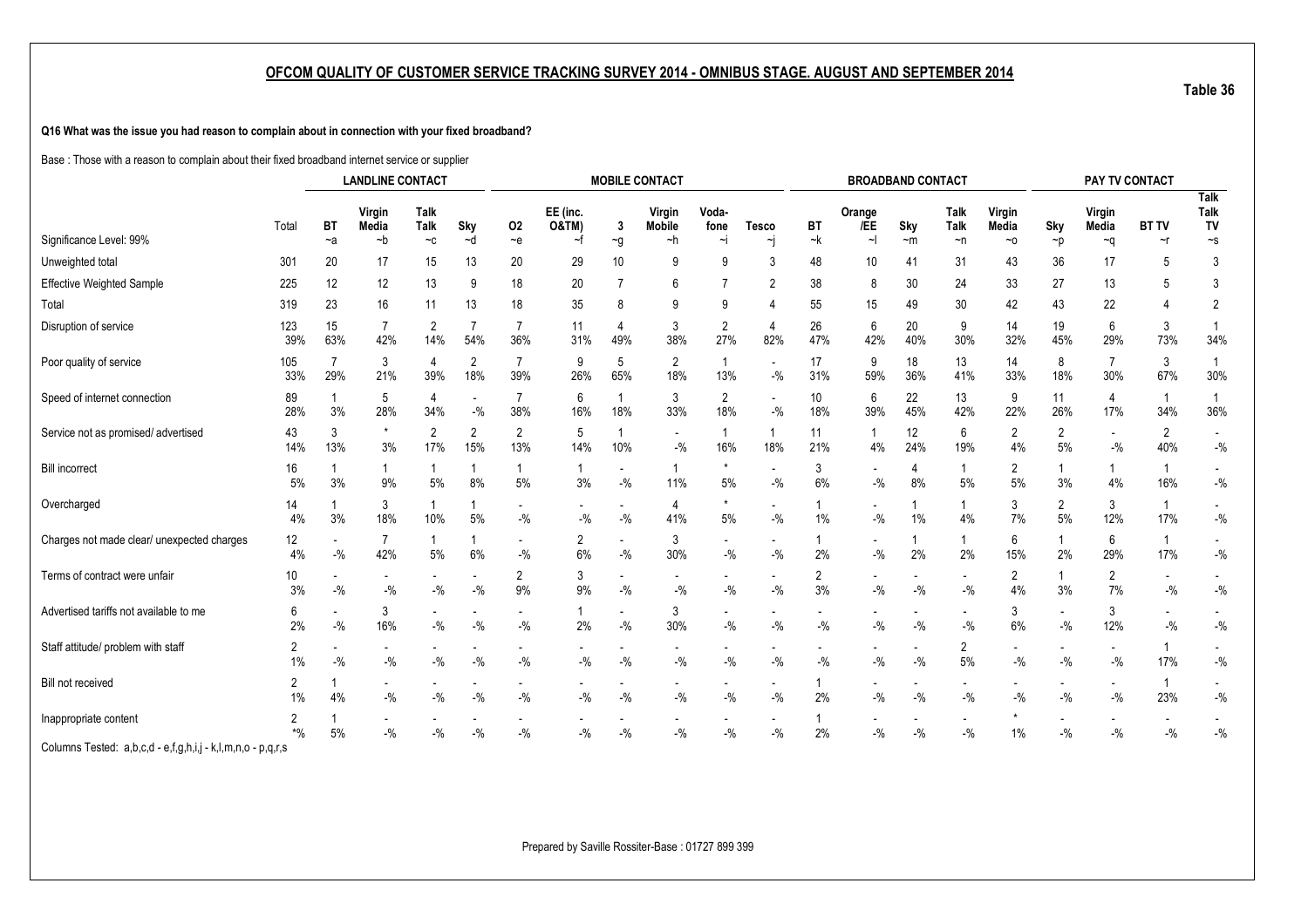**Q16 What was the issue you had reason to complain about in connection with your fixed broadband?**

Base : Those with a reason to complain about their fixed broadband internet service or supplier

|                                         |           |     | <b>LANDLINE CONTACT</b> |              |     |       |                   |           | <b>MOBILE CONTACT</b> |               |       |     | <b>BROADBAND CONTACT</b> |      |              |                 |          |                 | PAY TV CONTACT |                    |
|-----------------------------------------|-----------|-----|-------------------------|--------------|-----|-------|-------------------|-----------|-----------------------|---------------|-------|-----|--------------------------|------|--------------|-----------------|----------|-----------------|----------------|--------------------|
|                                         | Total     | BT  | Virgin<br>Media         | Talk<br>Talk | Sky | 02    | EE (inc.<br>O&TM) |           | Virgin<br>Mobile      | Voda-<br>fone | Tesco | ВT  | Orange<br>/EE            | Sky  | Talk<br>Talk | Virgin<br>Media | Sky      | Virgin<br>Media | <b>BT TV</b>   | Talk<br>Talk<br>Т٧ |
| Significance Level: 99%                 |           | ~a  | ~b                      | $-c$         | ∼d  | $-$ e |                   | $~\sim$ n | ~n                    |               | ∼ı    | ∼k  | $\sim$                   | $-m$ | $\neg$ n     | $~\sim$ 0       | $\neg$ n | ~∩              | $\sim$ r       | $\sim$ s           |
| Unweighted total                        | 301       | 20  |                         | 15           | 13  | 20    | 29                | 10        |                       |               |       | 48  | 10                       | -41  | 31           | 43              | 36       |                 |                |                    |
| <b>Effective Weighted Sample</b>        | 225       | 12  |                         | 13           |     | 18    | 20                |           |                       |               |       | 38  | 8                        | 30   | 24           | 33              | 27       | 13              |                |                    |
| Total                                   | 319       | 23  | 16                      |              | 13  | 18    | 35                | 8         |                       | a             |       | 55  | 15                       | 49   | 30           | 42              | 43       | 22              |                |                    |
| Other                                   | 35<br>11% | 15% | 12%                     | 6%           | 13% | 14%   | 13%               | $-9/2$    | 15%                   | 42%           | $-$ % | 13% | 9%                       | 6%   | 2%           | 24%             | 14%      | 35%             | $-$ %          | 30%                |
| Columna Tostad: a had afahii klmna nara |           |     |                         |              |     |       |                   |           |                       |               |       |     |                          |      |              |                 |          |                 |                |                    |

Columns Tested: a,b,c,d - e,f,g,h,i,j - k,l,m,n,o - p,q,r,s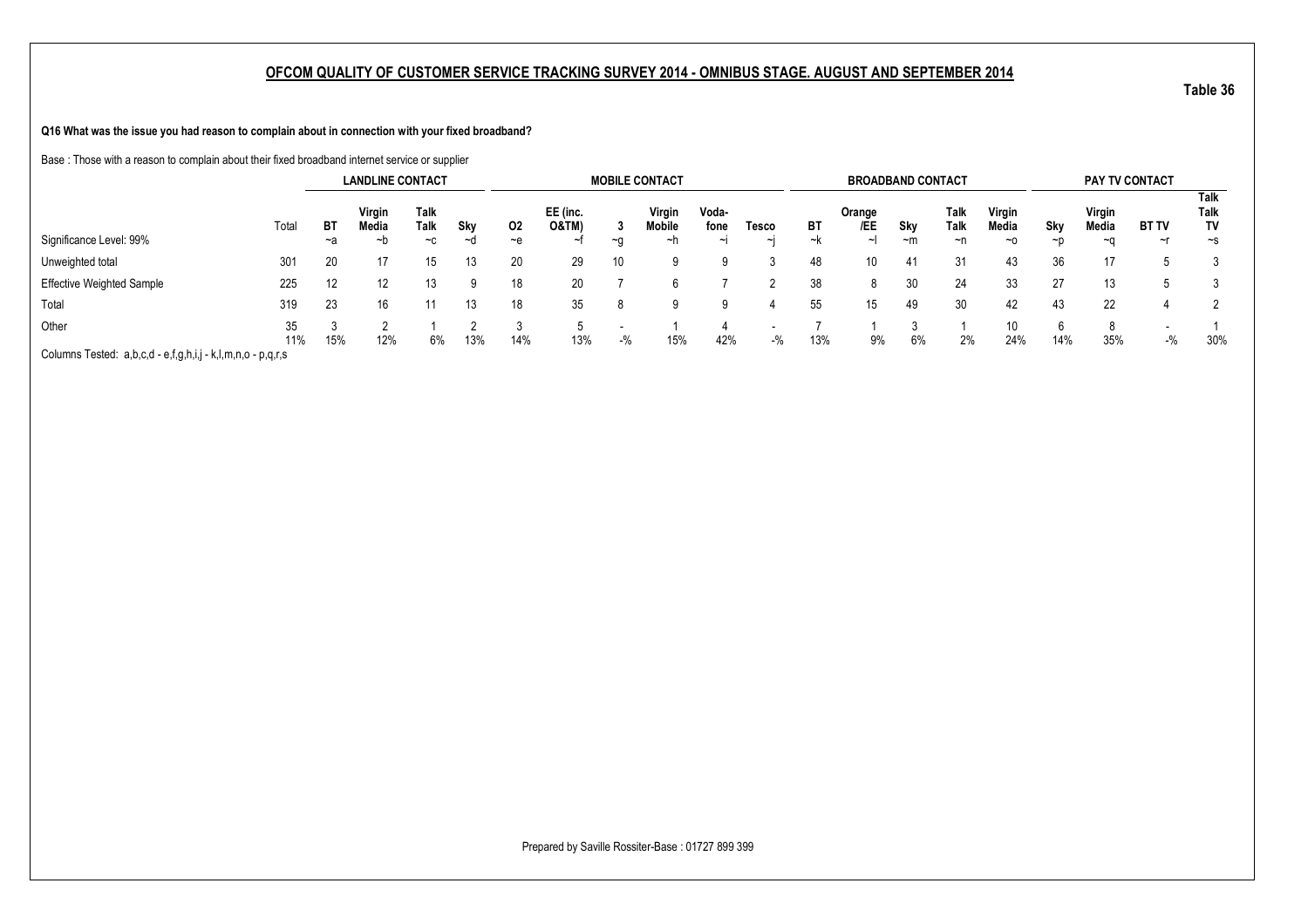**Q16 What was the issue you had reason to complain about in connection with your fixed broadband?**

Base : Those with a reason to complain about their fixed broadband internet service or supplier

|                                                             |                      |                                                    | <b>LANDLINE SUPPLIER</b> |                                   |                      |                                   |                              |                         | <b>MOBILE SUPPLIER</b>            |               |                         |                       | <b>BROADBAND SUPPLIER</b> |                      |                         |                      |                          | PAY TV SUPPLIER      |                       |                                   |
|-------------------------------------------------------------|----------------------|----------------------------------------------------|--------------------------|-----------------------------------|----------------------|-----------------------------------|------------------------------|-------------------------|-----------------------------------|---------------|-------------------------|-----------------------|---------------------------|----------------------|-------------------------|----------------------|--------------------------|----------------------|-----------------------|-----------------------------------|
|                                                             | Total                | Virgin<br>Talk<br>Talk<br>Sky<br>BT<br>Media<br>02 |                          |                                   |                      |                                   | EE (inc.<br><b>O&amp;TM)</b> | 3                       | Virgin<br><b>Mobile</b>           | Voda-<br>fone | <b>Tesco</b>            | BT                    | Orange<br>/EE             | Sky                  | Talk<br><b>Talk</b>     | Virgin<br>Media      | Sky                      | Virgin<br>Media      | <b>BT TV</b>          | <b>Talk</b><br>Talk<br>TV         |
| Significance Level: 99%                                     |                      | a                                                  | $-b$                     | $-c$                              | ~d                   | ~e                                | ~f                           | $\sim g$                | ~h                                | $\sim$        | ~j                      | $-k$                  | $\sim$                    | $~\sim$ m            | $\neg$ n                | ~0                   | n                        | ∼q                   | $\sim$ r              | $\mathord{\sim_S}$                |
| Unweighted total                                            | 301                  | 100                                                | 49                       | 45                                | 61                   | 75                                | 99                           | 23                      | 23                                | 44            | 14                      | 75                    | 17                        | 71                   | 49                      | 65                   | 111                      | 42                   | 13                    | 13                                |
| <b>Effective Weighted Sample</b>                            | 225                  | 74                                                 | 37                       | 35                                | 46                   | 58                                | 70                           | 17                      | 17                                | 36            | 10                      | 59                    | 14                        | 53                   | 38                      | 50                   | 82                       | 33                   | 9                     | 10                                |
| Total                                                       | 319                  | 109                                                | 46                       | 42                                | 74                   | 83                                | 111                          | 21                      | 21                                | 48            | 13                      | 79                    | 24                        | 82                   | 46                      | 62                   | 125                      | 46                   | 15                    | 10                                |
| Disruption of service                                       | 123<br>39%           | 48<br>44%                                          | 22<br>47%                | 12<br>28%                         | 29<br>40%            | 37<br>44%                         | 43<br>39%                    | 12<br>56%               | 10<br>49%                         | 9<br>19%      | 5<br>41%                | 34<br>43%             | 8<br>32%                  | 31<br>38%            | 12<br>26%               | 26<br>42%            | 48<br>39%                | 17<br>38%            | 6<br>43%              | 3<br>31%                          |
| Poor quality of service                                     | 105<br>33%           | 32<br>29%                                          | 15<br>33%                | 19<br>45%                         | 20<br>28%            | 35<br>43%                         | 29<br>27%                    | 10<br>45%               | $\overline{4}$<br>21%             | 11<br>22%     | 5<br>39%                | 21<br>26%             | 13<br>56%                 | 26<br>32%            | 20<br>43%               | 19<br>31%            | 38<br>30%                | 15<br>33%            | 7<br>48%              | 6<br>55%                          |
| Speed of internet connection                                | 89<br>28%            | 25<br>23%                                          | 8<br>17%                 | 17<br>40%                         | 27<br>37%            | 28<br>33%                         | 29<br>26%                    | $\overline{4}$<br>17%   | 5<br>23%                          | 16<br>33%     | $\overline{2}$<br>12%   | 17<br>22%             | 8<br>34%                  | 29<br>36%            | 17<br>37%               | 13<br>21%            | 45<br>36%                | 5<br>12%             | $\overline{2}$<br>11% | 5<br>45%                          |
| Service not as promised/ advertised                         | 43<br>14%            | 18<br>17%                                          | 2%                       | 7<br>16%                          | 15<br>21%            | 14<br>16%                         | 17<br>16%                    | 3<br>12%                | $\overline{\phantom{a}}$<br>$-$ % | 3<br>6%       | 3<br>21%                | 14<br>18%             | 3<br>13%                  | 14<br>17%            | $\overline{7}$<br>16%   | 2<br>4%              | 17<br>14%                | $\overline{2}$<br>4% | 4<br>25%              | 10%                               |
| <b>Bill incorrect</b>                                       | 16<br>5%             | 8<br>8%                                            | 3<br>7%                  | 3%                                | $\overline{2}$<br>3% | 5<br>5%                           | 3<br>2%                      | $\overline{2}$<br>10%   | $\mathbf{1}$<br>5%                | 4<br>8%       | $\star$<br>3%           | 8%                    | $-$ %                     | 4<br>5%              | 1<br>3%                 | 4<br>6%              | 5<br>4%                  | 3<br>6%              | 5%                    | $\overline{\phantom{a}}$<br>$-$ % |
| Overcharged                                                 | 14<br>4%             | 6<br>5%                                            | 3<br>6%                  | $\overline{2}$<br>5%              | 3<br>4%              | 2<br>3%                           | 3<br>3%                      | 2%                      | 6<br>27%                          | 3<br>6%       | $-9/6$                  | 5<br>6%               | $-$ %                     | 4<br>$5%$            | $\overline{2}$<br>5%    | 3<br>5%              | $\overline{7}$<br>6%     | 3<br>6%              | $\overline{2}$<br>13% | $\blacksquare$<br>$-$ %           |
| Charges not made clear/ unexpected charges                  | 12<br>4%             | 4<br>3%                                            | 15%                      | 1%                                | 1%                   | 1%                                | 5<br>4%                      | $\blacksquare$<br>$-$ % | 3<br>12%                          | 2<br>4%       | 1<br>11%                | 2<br>2%               | $-$ %                     | 1%                   | $\overline{2}$<br>5%    | 6<br>10%             | 1<br>1%                  | 6<br>14%             | $5%$                  | $\overline{\phantom{a}}$<br>$-$ % |
| Terms of contract were unfair                               | 10<br>3%             | 3<br>3%                                            | $\overline{2}$<br>3%     | $-9/6$                            | 3<br>4%              | 5<br>6%                           | 3<br>3%                      | $-9/6$                  | $\overline{\phantom{a}}$<br>$-$ % | 3%            | $-9/6$                  | $\overline{2}$<br>2%  | $-$ %                     | 3<br>4%              | 1<br>3%                 | $\overline{2}$<br>3% | 3<br>3%                  | $\overline{2}$<br>4% | $-9/6$                | $-$ %                             |
| Advertised tariffs not available to me                      | 6<br>2%              | $\boldsymbol{*}$ %                                 | 3<br>$6\%$               | $-9/6$                            | 3<br>$4\%$           | $-$ %                             | $\mathbf{1}$<br>1%           | $-$ %                   | 5<br>22%                          | $-$ %         | $\blacksquare$<br>$-$ % | $-$ %                 | $-$ %                     | $\overline{2}$<br>3% | 1<br>2%                 | 3<br>4%              | $\overline{2}$<br>2%     | 3<br>6%              | $-9/6$                | $\blacksquare$<br>$-$ %           |
| Staff attitude/ problem with staff                          | 2<br>$1\%$           | 1%                                                 | $\sim$<br>$-9/0$         | 2<br>4%                           | $-9/0$               | $1\%$                             | $-9/0$                       | $-$ %                   | $-9/6$                            | 2<br>3%       | $-$ %                   | $\mathbf{1}$<br>$1\%$ | $-$ %                     | $-$ %                | $\overline{2}$<br>3%    | $-9/6$               | $-9/6$                   | $-$ %                | 5%                    | $-$ %                             |
| Bill not received                                           | $\overline{2}$<br>1% | 1%                                                 | 2%                       | $\overline{\phantom{0}}$<br>$-$ % | $-$ %                | $\overline{\phantom{a}}$<br>$-$ % | -1<br>$1\%$                  | $-$ %                   | 1<br>4%                           | $-$ %         | $\sim$<br>$-$ %         | 1<br>1%               | $-$ %                     | $-$ %                | $\blacksquare$<br>$-$ % | 1<br>$1\%$           | $-$ %                    | 2%                   | -1<br>7%              | $\overline{\phantom{a}}$<br>$-$ % |
| Inappropriate content                                       | 2<br>$*$ %           | 1%                                                 | $1\%$                    | $-$ %                             | $-$ %                | $-$ %                             | $\boldsymbol{*}0\!/\!_0$     | $-$ %                   | $-$ %                             | 3%            | $-$ %                   | $\mathbf{1}$<br>2%    | $-$ %                     | $-$ %                | $-$ %                   | 1%                   | $\boldsymbol{*}0\!/\!_0$ | $-$ %                | $-$ %                 | $-$ %                             |
| Columns Tested: a,b,c,d - e,f,g,h,i,j - k,l,m,n,o - p,q,r,s |                      |                                                    |                          |                                   |                      |                                   |                              |                         |                                   |               |                         |                       |                           |                      |                         |                      |                          |                      |                       |                                   |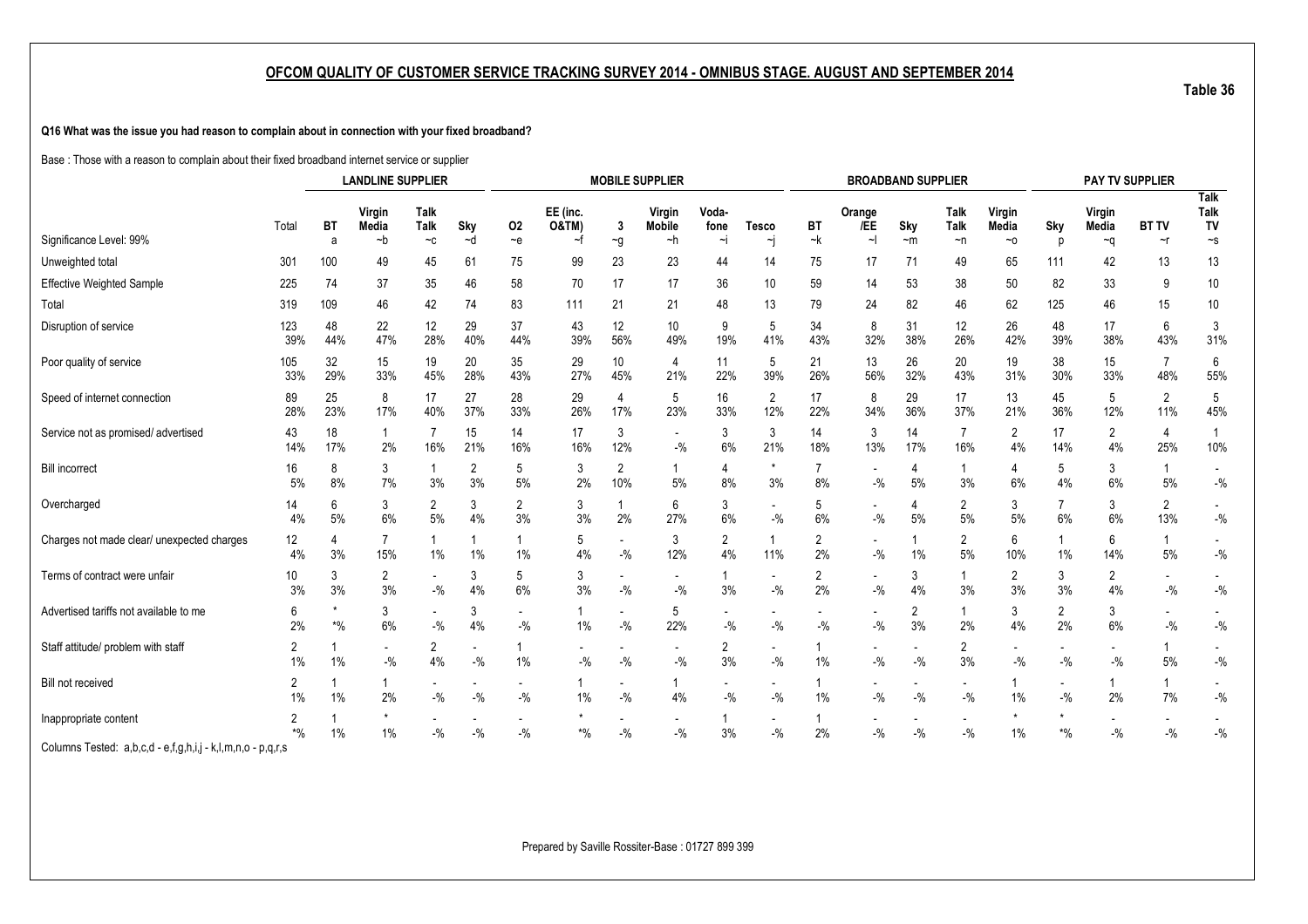**Q16 What was the issue you had reason to complain about in connection with your fixed broadband?**

Base : Those with a reason to complain about their fixed broadband internet service or supplier

|                                                             |           |     | <b>LANDLINE SUPPLIER</b> |              |     |         |                              |       | <b>MOBILE SUPPLIER</b> |               |       |     | <b>BROADBAND SUPPLIER</b> |           |              |                 |     |                 | <b>PAY TV SUPPLIER</b> |                    |
|-------------------------------------------------------------|-----------|-----|--------------------------|--------------|-----|---------|------------------------------|-------|------------------------|---------------|-------|-----|---------------------------|-----------|--------------|-----------------|-----|-----------------|------------------------|--------------------|
|                                                             | Total     | BT  | Virgin<br>Media          | Talk<br>Talk | Sky | 02      | EE (inc.<br><b>O&amp;TM)</b> |       | Virgin<br>Mobile       | Voda-<br>fone | Tesco | BT  | Orange<br>/EE             | Sky       | Talk<br>Talk | Virgin<br>Media | Skv | Virgin<br>Media | <b>BT TV</b>           | Talk<br>Talk<br>TV |
| Significance Level: 99%                                     |           | a   | ∼h                       | $-c$         | ∼d  | $-$ e   | سہ                           | ~∩    | ~n                     | ایہ           | ایہ   | ∼k  | ∼⊦                        | $~\sim m$ | ~n           | $~\sim$ 0       |     | ∼∩              | ~r                     | $\sim$ s           |
| Unweighted total                                            | 301       | 100 | 49                       | 45           | 61  | 75      | 99                           | 23    | 23                     | 44            | 14    | 75  | 17                        |           | 49           | 65              | 111 | 42              | 13                     | 13                 |
| <b>Effective Weighted Sample</b>                            | 225       | 74  | 37                       | 35           | 46  | 58      | 70                           | 17    |                        | 36            | 10    | 59  | 14                        | 53        | 38           | 50              | 82  | 33              |                        | 10                 |
| Total                                                       | 319       | 109 | 46                       | 42           | 74  | 83      | 111                          | 21    | 21                     |               | 13    | 79  | 24                        | 82        | 46           | 62              | 125 | 46              | 15                     | 10                 |
| Other                                                       | 35<br>11% | 7%  | 18%                      | 1%           | 9%  | 8<br>9% | 13<br>11%                    | $-$ % | 19%                    | 8<br>17%      | $-$ % | 11% | 15%                       | 8%        | 1%           | 12<br>19%       | 9%  | 11<br>24%       | 11%                    | 6%                 |
| Columns Tested: a,b,c,d - e,f,g,h,i,j - k,l,m,n,o - p,q,r,s |           |     |                          |              |     |         |                              |       |                        |               |       |     |                           |           |              |                 |     |                 |                        |                    |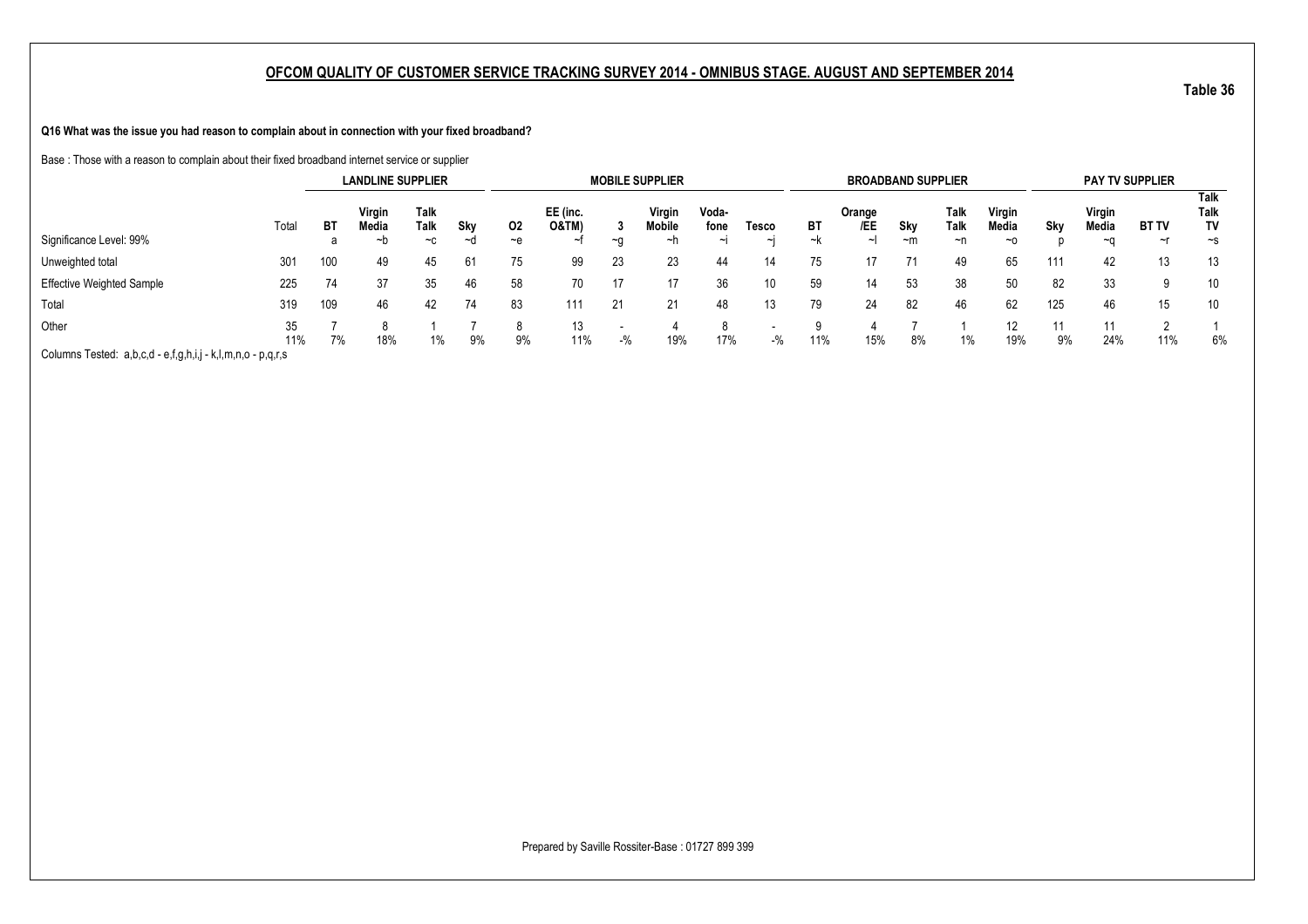**Q17 And did you go ahead and make a complaint about your fixed broadband service or supplier?**

Base : Those with a reason to complain about their fixed broadband internet service or supplier

|                                                       |            | <b>GENDER</b> |               |               |             | <b>AGE</b>    |            |                        |             |              | <b>SOCIAL GRADE</b>      |           |           |                     | <b>NATION</b>       |                           |                  |
|-------------------------------------------------------|------------|---------------|---------------|---------------|-------------|---------------|------------|------------------------|-------------|--------------|--------------------------|-----------|-----------|---------------------|---------------------|---------------------------|------------------|
| Significance Level: 99%                               | Total      | <b>MALE</b>   | <b>FEMALE</b> | 16-24<br>$-c$ | 25-34<br>∼d | 35-44<br>$-e$ | 45 54<br>∼ | 55-64<br>$\sim g$      | $65+$<br>∼h | AB<br>$\sim$ | C <sub>1</sub><br>$\sim$ | C2<br>~k  | DE        | <b>ENGLAND</b><br>m | SCOT-<br>LAND<br>~n | <b>WALES</b><br>$~\sim$ 0 | N.I.<br>$\neg$ D |
| Unweighted total                                      | 301        | 125           | 176           | 34            | 65          | 62            | 35         | 47                     | 58          | 66           | 90                       | 57        | 88        | 247                 | 30                  | 12                        | 12               |
| <b>Effective Weighted Sample</b>                      | 225        | 92            | 135           | 28            | 50          | 49            | 26         | 33                     | 43          | 53           | 76                       | 47        | 75        | 187                 | 23                  | 11                        | 11               |
| Total                                                 | 319        | 144           | 175           | 40            | 58          | 72            | 46         | 50                     | 53          | 104          | 103                      | 55        | 56        | 246                 | 33                  | 27                        | 13               |
| Yes                                                   | 219<br>69% | 102<br>71%    | 117<br>67%    | 25<br>62%     | 41<br>72%   | 50<br>69%     | 32<br>69%  | 30 <sup>°</sup><br>60% | 41<br>77%   | 78<br>74%    | 63<br>61%                | 34<br>62% | 45<br>80% | 164<br>67%          | 25<br>75%           | 21<br>78%                 | 73%              |
| No                                                    | 100<br>31% | 42<br>29%     | 58<br>33%     | 15<br>38%     | 16<br>28%   | 22<br>31%     | 14<br>31%  | 20<br>40%              | 12<br>23%   | 27<br>26%    | 41<br>39%                | 21<br>38% | 12<br>20% | 82<br>33%           | 8<br>25%            | 6<br>22%                  | 27%              |
| Columns Tested: a,b - c,d,e,f,g,h - i,j,k,l - m,n,o,p |            |               |               |               |             |               |            |                        |             |              |                          |           |           |                     |                     |                           |                  |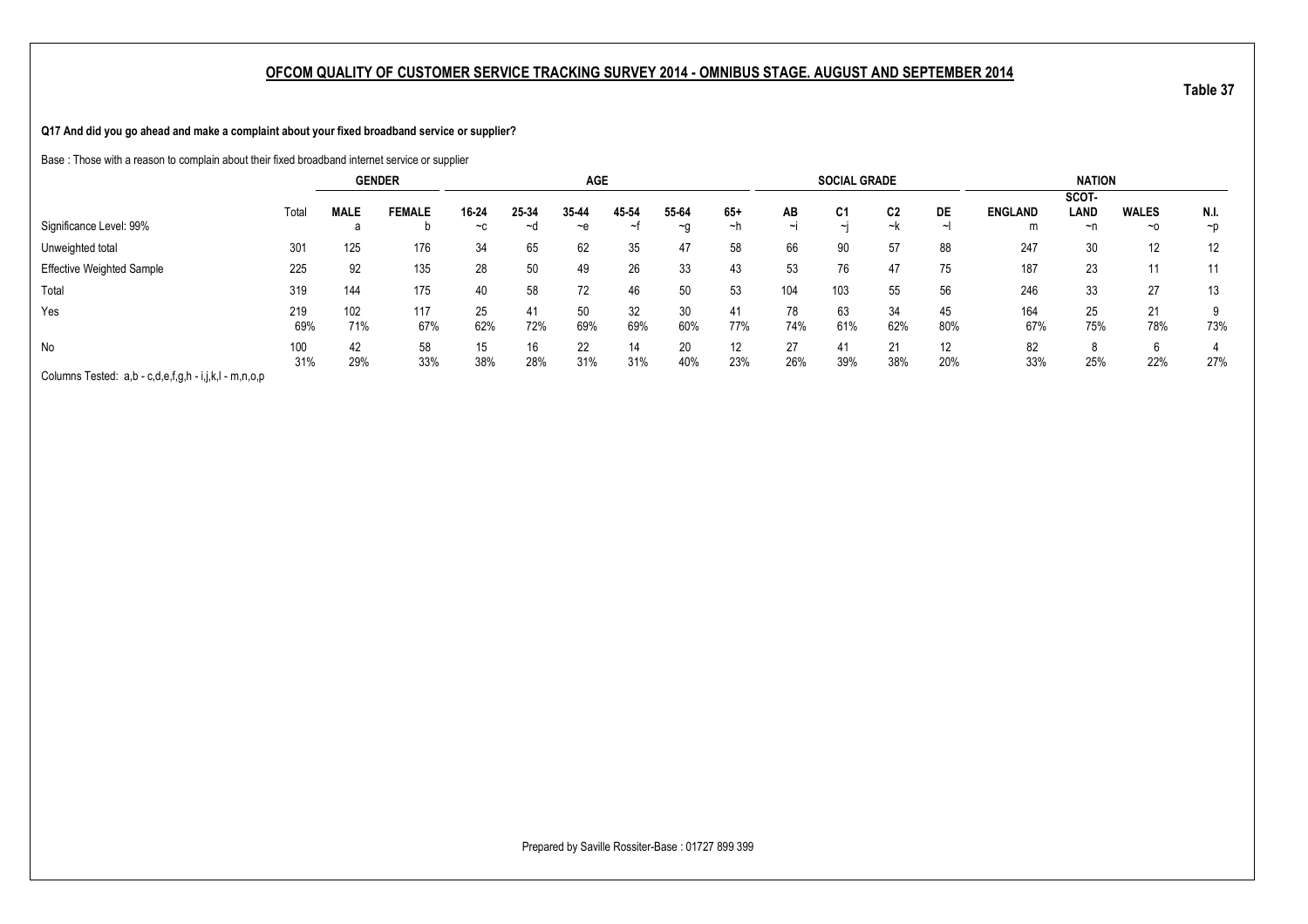**Q17 And did you go ahead and make a complaint about your fixed broadband service or supplier?**

Base : Those with a reason to complain about their fixed broadband internet service or supplier

|                                                             |            |           | <b>LANDLINE CONTACT</b> |                      |           |            |                              |               | <b>MOBILE CONTACT</b>         |                         |                   |           | <b>BROADBAND CONTACT</b> |                  |                    |                       |           | PAY TV CONTACT        |                    |                                |
|-------------------------------------------------------------|------------|-----------|-------------------------|----------------------|-----------|------------|------------------------------|---------------|-------------------------------|-------------------------|-------------------|-----------|--------------------------|------------------|--------------------|-----------------------|-----------|-----------------------|--------------------|--------------------------------|
| Significance Level: 99%                                     | Total      | ВT<br>~a  | Virgin<br>Media<br>~b   | Talk<br>Talk<br>$-c$ | Sky<br>∼d | 02<br>$-e$ | EE (inc.<br><b>O&amp;TM)</b> | ~a            | Virgin<br><b>Mobile</b><br>∼n | Voda-<br>fone<br>$\sim$ | Tesco<br>$\sim$ I | ВT<br>~k  | Orange<br>/EE<br>$\sim$  | Sky<br>$~\sim m$ | Talk<br>Talk<br>~n | Virgin<br>Media<br>~0 | Sky<br>~n | Virgin<br>Media<br>~∩ | <b>BT TV</b><br>∼r | Talk<br>Talk<br>TV<br>$\sim$ s |
| Unweighted total                                            | 301        | 20        | 17                      | 15                   | 13        | 20         | 29                           | 10            | 9                             |                         |                   | 48        | 10                       | 41               | 31                 | 43                    | 36        | 17                    |                    |                                |
| <b>Effective Weighted Sample</b>                            | 225        | 12        | $12 \overline{ }$       | 13                   |           | 18         | 20                           |               |                               |                         |                   | 38        | 8                        | 30               | 24                 | 33                    | 27        | 13                    | 5                  |                                |
| Total                                                       | 319        | 23        | 16                      |                      | 13        | 18         | 35                           | 8             |                               | 9                       |                   | 55        | 15                       | 49               | 30                 | 42                    | 43        | 22                    |                    | 2                              |
| Yes                                                         | 219<br>69% | 14<br>61% | 14<br>85%               | 66%                  | 67%       | 13<br>72%  | 20<br>58%                    | b<br>69%      | 97%                           | ŏ<br>93%                | $\sim$<br>40%     | 44<br>80% | 11<br>73%                | 33<br>68%        | 20<br>66%          | 29<br>69%             | 31<br>72% | 17<br>76%             | 100%               | 30%                            |
| No                                                          | 100<br>31% | 39%       | 15%                     | 34%                  | 33%       | 28%        | 15<br>42%                    | $\sim$<br>31% | 3%                            | 7%                      | 60%               | 20%       | 27%                      | 16<br>32%        | 10<br>34%          | 13<br>31%             | 12<br>28% | 24%                   | $-$ %              | 70%                            |
| Columns Tested: a,b,c,d - e,f,g,h,i,j - k,l,m,n,o - p,q,r,s |            |           |                         |                      |           |            |                              |               |                               |                         |                   |           |                          |                  |                    |                       |           |                       |                    |                                |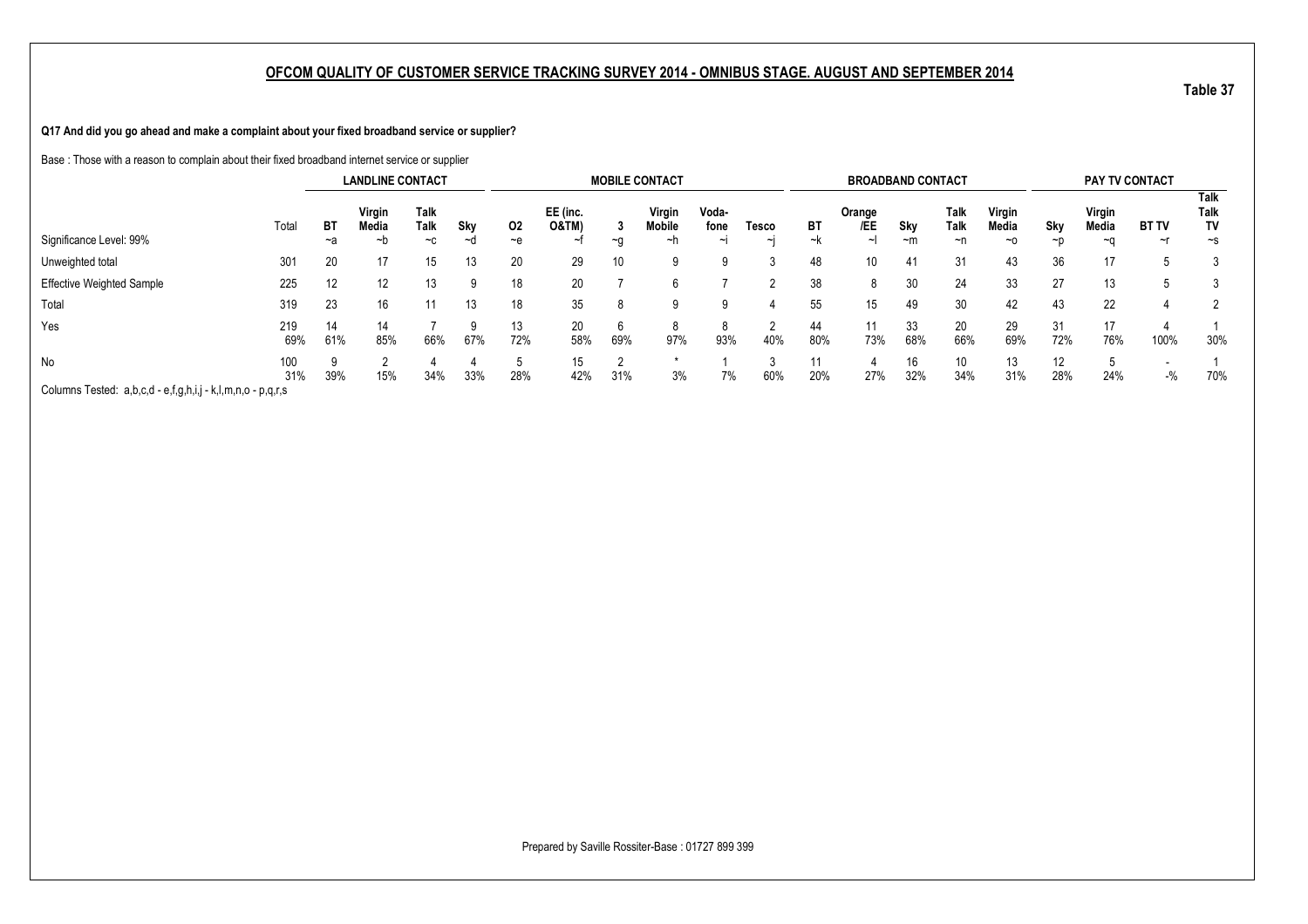**Q17 And did you go ahead and make a complaint about your fixed broadband service or supplier?**

Base : Those with a reason to complain about their fixed broadband internet service or supplier

|                                                             |            |           | <b>LANDLINE SUPPLIER</b> |              |           |           |                              |           | <b>MOBILE SUPPLIER</b>  |               |          |           | <b>BROADBAND SUPPLIER</b> |           |              |                 |           |                 | <b>PAY TV SUPPLIER</b> |                    |
|-------------------------------------------------------------|------------|-----------|--------------------------|--------------|-----------|-----------|------------------------------|-----------|-------------------------|---------------|----------|-----------|---------------------------|-----------|--------------|-----------------|-----------|-----------------|------------------------|--------------------|
|                                                             | Total      | ВT        | Virgin<br>Media          | Talk<br>Talk | Sky       | 02        | EE (inc.<br><b>O&amp;TM)</b> |           | Virgin<br><b>Mobile</b> | Voda-<br>fone | Tesco    | ВT        | Orange<br>/EE             | Sky       | Talk<br>Talk | Virgin<br>Media | Skv       | Virgin<br>Media | <b>BT TV</b>           | Talk<br>Talk<br>TV |
| Significance Level: 99%                                     |            | а         | ~b                       | $-c$         | ∼d        | $-e$      |                              | $~\sim$ 0 | ∼h                      | $\sim$ L      | $\sim$ L | ~k        | $\tilde{\phantom{a}}$     | $~\sim m$ | ~n           | $~\sim$ 0       |           | ~∩              | ∼r                     | ~s                 |
| Unweighted total                                            | 301        | 100       | 49                       | 45           | 61        | 75        | 99                           | 23        | 23                      | 44            | 14       | 75        | 17                        | 71        | 49           | 65              | 111       | 42              | 13                     | 13                 |
| <b>Effective Weighted Sample</b>                            | 225        | 74        | 37                       | 35           | 46        | 58        | 70                           | 17        | 17                      | 36            | 10       | 59        | 14                        | 53        | 38           | 50              | 82        | 33              | 9                      | 10                 |
| Total                                                       | 319        | 109       | 46                       | 42           | 74        | 83        | 111                          | 21        | 21                      | 48            | 13       | 79        | 24                        | 82        | 46           | 62              | 125       | 46              | 15                     | 10                 |
| Yes                                                         | 219<br>69% | 78<br>72% | 32<br>68%                | 27<br>63%    | 52<br>70% | 65<br>79% | 72<br>65%                    | 12<br>55% | 15<br>72%               | 34<br>71%     | Ö<br>62% | 60<br>76% | 15<br>63%                 | 59<br>73% | 28<br>60%    | 40<br>64%       | 89<br>71% | 31<br>67%       | 13<br>84%              | 63%                |
| No                                                          | 100<br>31% | 31<br>28% | 15<br>32%                | 16<br>37%    | 22<br>30% | 18<br>21% | 38<br>35%                    | 10<br>45% | 6<br>28%                | 29%           | 38%      | 19<br>24% | 37%                       | 22<br>27% | 18<br>40%    | 22<br>36%       | 36<br>29% | 15<br>33%       | ົ<br>16%               | 37%                |
| Columns Tested: a,b,c,d - e,f,g,h,i,j - k,l,m,n,o - p,q,r,s |            |           |                          |              |           |           |                              |           |                         |               |          |           |                           |           |              |                 |           |                 |                        |                    |

Prepared by Saville Rossiter-Base : 01727 899 399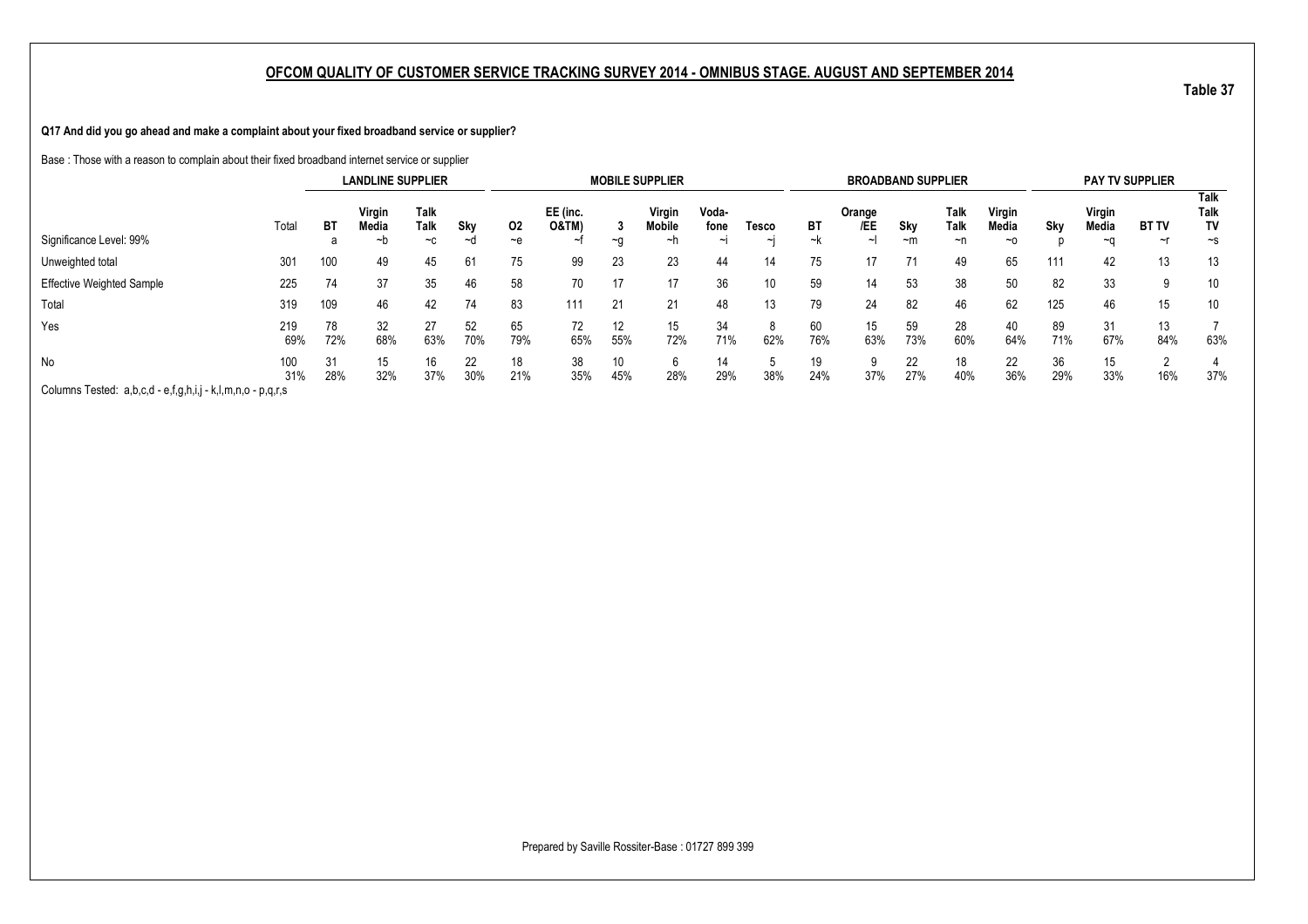### **Q18 Why didn't you make a complaint about your fixed broadband service or supplier?**

Base : Those who did not make a complaint about their fixed broadband internet service or supplier

|                                                       |                |                          | <b>GENDER</b>  |                          |       | <b>AGE</b>     |        |          |                          |          | <b>SOCIAL GRADE</b>     |                |                |                | <b>NATION</b>            |                          |          |
|-------------------------------------------------------|----------------|--------------------------|----------------|--------------------------|-------|----------------|--------|----------|--------------------------|----------|-------------------------|----------------|----------------|----------------|--------------------------|--------------------------|----------|
|                                                       |                |                          |                |                          |       |                |        |          |                          |          |                         |                |                |                | SCOT-                    |                          |          |
|                                                       | Total          | <b>MALE</b>              | <b>FEMALE</b>  | 16-24                    | 25-34 | 35-44          | 45-54  | 55-64    | $65+$                    | AB       | C <sub>1</sub>          | C <sub>2</sub> | DE             | <b>ENGLAND</b> | LAND                     | <b>WALES</b>             | N.I.     |
| Significance Level: 99%                               |                | $-a$                     | $-b$           | $-c$                     | ~d    | $-e$           | ~f     | $\sim g$ | ~h                       | $\sim$ j | $\overline{\mathbf{y}}$ | ~k             | $\sim$         | $-m$           | $\neg$ n                 | $~\sim$ 0                | $\neg p$ |
| Unweighted total                                      | 97             | 36                       | 61             | 12                       | 23    | 18             |        | 18       | 15                       | 17       | 35                      | 23             | 22             | 82             | 9                        | 3                        | -3       |
| <b>Effective Weighted Sample</b>                      | 76             | 29                       | 47             | 10                       | 19    | 15             | 9      | 14       | 12                       | 15       | 30                      | 20             | 17             | 64             |                          | 3                        | 3        |
| Total                                                 | 100            | 42                       | 58             | 15                       | 16    | 22             | 14     | 20       | 12                       | 27       | 41                      | 21             | 12             | 82             | 8                        | 6                        |          |
| Did_not_know_where_to_go_who_to_complain_t            |                |                          |                |                          |       |                |        |          |                          |          |                         |                |                |                |                          |                          |          |
| oDid not know where to go/ who to complain to         | $\overline{2}$ | $\overline{\phantom{a}}$ | 2              | $\overline{\phantom{a}}$ |       | 2              |        |          | $\overline{\phantom{a}}$ |          | ٠                       |                |                | $\overline{2}$ | $\overline{\phantom{a}}$ |                          |          |
|                                                       | 2%             | $-$ %                    | 3%             | $-$ %                    | $-$ % | 8%             | $-$ %  | $-$ %    | $-$ %                    | 5%       | $-$ %                   | $-$ %          | 4%             | 2%             | $-$ %                    | $-$ %                    | $-$ %    |
| Didn't_have_the_timeDidn't have the time              |                | 3                        | 4              | $\sim$                   | 3     | 4              |        |          |                          |          |                         | $\overline{2}$ | $\overline{a}$ | 6              |                          | $\overline{\phantom{a}}$ |          |
|                                                       | 7%             | 8%                       | 7%             | $-$ %                    | 19%   | 20%            | $-$ %  | $-$ %    | $-$ %                    | 15%      | 4%                      | 10%            | $-9/6$         | 8%             | $-$ %                    | $-$ %                    | 32%      |
| Not_worth_the_hassleNot worth the hassle              | 19             | 10                       | 8              | 3                        | 3     | 3              |        | 6        | 4                        | 5        | 5                       | 8              |                | 17             |                          | $\overline{\phantom{a}}$ |          |
|                                                       | 19%            | 24%                      | 15%            | 20%                      | 16%   | 12%            | $-$ %  | 31%      | 37%                      | 20%      | 11%                     | 38%            | 6%             | 21%            | 16%                      | $-$ %                    | $-{\%}$  |
| They_wouldn't_do_anything_anywayThey                  |                |                          |                |                          |       |                |        |          |                          |          |                         |                |                |                |                          |                          |          |
| wouldn't do anything anyway                           | 4              | $\overline{2}$           | $\overline{2}$ | $\overline{\phantom{a}}$ |       | $\overline{2}$ |        |          | $\star$                  |          | $\star$                 | 2              |                | 4              |                          |                          |          |
|                                                       | 4%             | 4%                       | 3%             | $-$ %                    | 2%    | 10%            | $-9/6$ | 3%       | 3%                       | 4%       | 1%                      | 9%             | 3%             | 4%             | $-$ %                    | $-$ %                    | $-$ %    |
| The_problem_was_sorted_outThe problem was             |                |                          |                |                          |       |                |        |          |                          |          |                         |                |                |                |                          |                          |          |
| sorted out                                            | 61             | 24                       | 37             | 12                       |       | 13             | 11     | 12       | 5                        | 14       | 29                      | 9              | 9              | 49             | 8                        |                          |          |
|                                                       | 61%            | 56%                      | 64%            | 79%                      | 46%   | 59%            | 79%    | 61%      | 38%                      | 51%      | 72%                     | 43%            | 75%            | 59%            | 97%                      | 69%                      | $-$ %    |
| Other_SPECIFYOther - SPECIFY                          | 16             | 6                        | 10             | 2                        | 4     | $\overline{2}$ | 3      | 3        | 3                        | 5        | 6                       | 3              |                | 11             | $\star$                  | $\overline{2}$           |          |
|                                                       | 16%            | 14%                      | 17%            | 11%                      | 24%   | 8%             | 21%    | 15%      | 22%                      | 18%      | 16%                     | 16%            | 12%            | 14%            | 3%                       | 31%                      | 68%      |
| Columns Tested: a,b - c,d,e,f,g,h - i,j,k,l - m,n,o,p |                |                          |                |                          |       |                |        |          |                          |          |                         |                |                |                |                          |                          |          |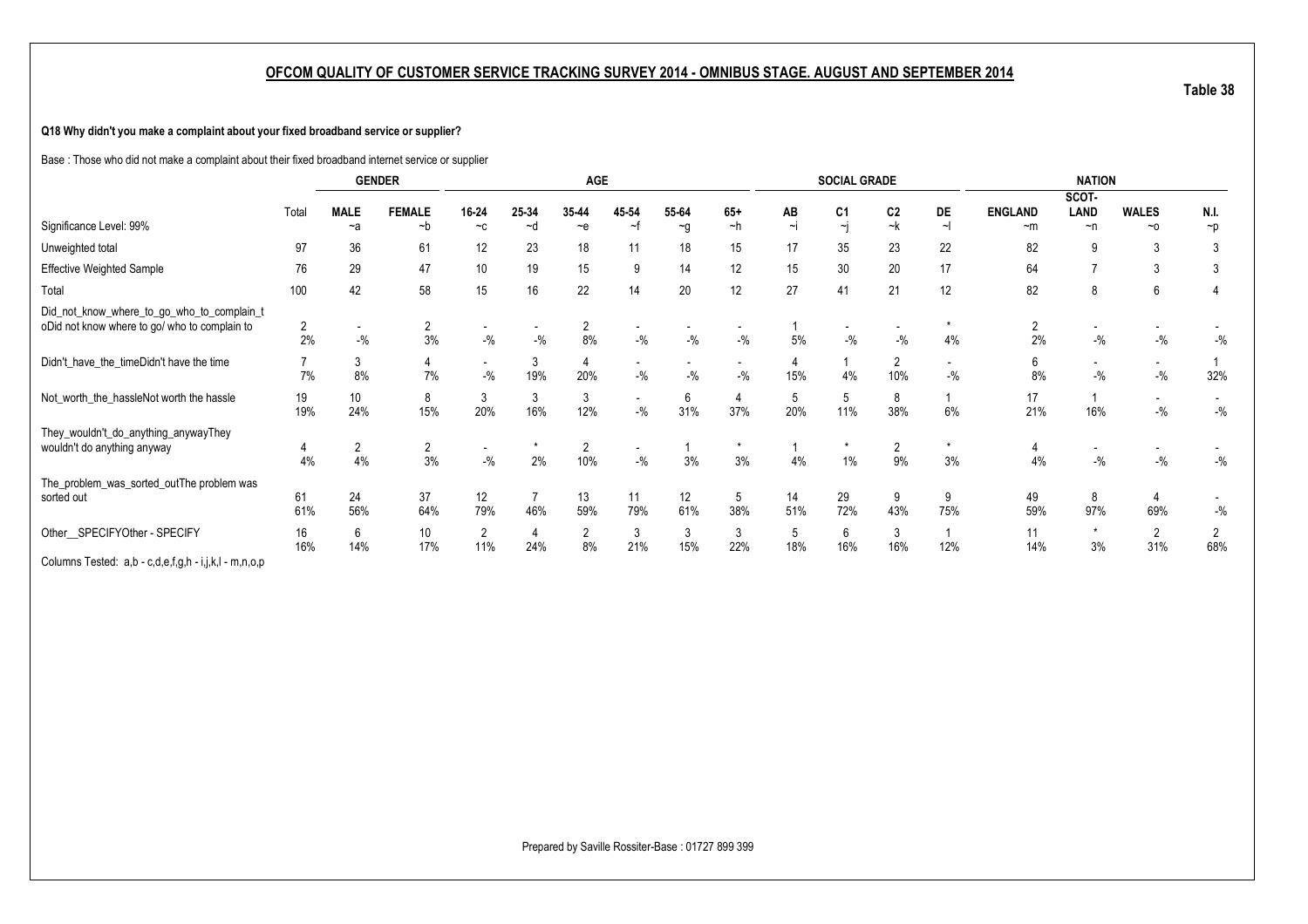### **Q18 Why didn't you make a complaint about your fixed broadband service or supplier?**

Base : Those who did not make a complaint about their fixed broadband internet service or supplier

|                                                                                               |                      |           | <b>LANDLINE CONTACT</b>           |                            |                                   |                                   |                              |                                   | <b>MOBILE CONTACT</b>              |               |           |          |                                   | <b>BROADBAND CONTACT</b> |                                   |                                   |                                   |                       | PAY TV CONTACT                    |                                  |
|-----------------------------------------------------------------------------------------------|----------------------|-----------|-----------------------------------|----------------------------|-----------------------------------|-----------------------------------|------------------------------|-----------------------------------|------------------------------------|---------------|-----------|----------|-----------------------------------|--------------------------|-----------------------------------|-----------------------------------|-----------------------------------|-----------------------|-----------------------------------|----------------------------------|
|                                                                                               | Total                | BT        | Virgin<br>Media                   | <b>Talk</b><br><b>Talk</b> | Sky                               | 02                                | EE (inc.<br><b>O&amp;TM)</b> | 3                                 | Virgin<br>Mobile                   | Voda-<br>fone | Tesco     | BT       | Orange<br>/EE                     | Sky                      | Talk<br>Talk                      | Virgin<br>Media                   | Sky                               | Virgin<br>Media       | <b>BT TV</b>                      | <b>Talk</b><br><b>Talk</b><br>TV |
| Significance Level: 99%                                                                       |                      | $-a$      | $-b$                              | $-c$                       | ~d                                | $-e$                              | ~f                           | $\sim g$                          | ~h                                 | $\sim$ j      | $\sim$ i  | ~k       | $\sim$                            | ~m                       | $\neg$ n                          | $~\sim$ 0                         | $\neg p$                          | $-a$                  | $\sim$ r                          | $\sim$ s                         |
| Unweighted total                                                                              | 97                   |           | 3                                 | 5                          | 3                                 | 6                                 | 13                           | 3                                 |                                    |               |           | 11       | 2                                 | 15                       | 9                                 | 12                                | 10                                |                       | $\overline{\phantom{a}}$          | $\overline{2}$                   |
| <b>Effective Weighted Sample</b>                                                              | 76                   |           | $\overline{2}$                    |                            | 3                                 | 5                                 |                              | $\overline{2}$                    |                                    |               |           | 10       | $\overline{2}$                    | 12                       |                                   | 10                                | 8                                 | 3                     |                                   |                                  |
| Total                                                                                         | 100                  |           | $\overline{2}$                    |                            |                                   | 5                                 | 15                           | $\overline{2}$                    |                                    |               | 3         | 11       | 4                                 | 16                       | 10                                | 13                                | 12                                |                       |                                   |                                  |
| Did_not_know_where_to_go_who_to_complain<br>toDid not know where to go/ who to complain<br>to | $\overline{2}$<br>2% | 13%       | 20%                               | $-9/6$                     | $-9/6$                            | $-9/6$                            | $-$ %                        | $-$ %                             | $-$ %                              | $-9/6$        | $-9/6$    | 11%      | $-9/0$                            | $-9/6$                   | $-$ %                             | 4%                                | $-$ %                             | 9%                    | $-9/6$                            | $-$ %                            |
| Didn't_have_the_timeDidn't have the time                                                      | 7%                   | 13%       | $\overline{\phantom{a}}$<br>$-$ % | 20%                        | 18%                               | $-$ %                             | $5\%$                        | $\overline{\phantom{a}}$<br>$-$ % | $\overline{\phantom{a}}$<br>$-9/6$ | $-$ %         | $-9/6$    | 11%      | $\overline{\phantom{a}}$<br>$-$ % | 5%                       | 7%                                | $\overline{\phantom{a}}$<br>$-$ % | 7%                                | $-$ %                 | $\overline{\phantom{a}}$<br>$-$ % | 51%                              |
| Not_worth_the_hassleNot worth the hassle                                                      | 19<br>19%            | 52%       | $\sim$<br>$-$ %                   | $-9/6$                     | $-$ %                             | $\overline{\phantom{a}}$<br>$-$ % | 3<br>19%                     | $-9/6$                            | $\overline{\phantom{a}}$<br>$-9/0$ | $-$ %         | $-$ %     | 5<br>43% | $\overline{\phantom{a}}$<br>$-$ % | 4%                       | $\sim$<br>$-$ %                   | 10%                               | $\overline{\phantom{a}}$<br>$-$ % | 3<br>60%              | $\overline{\phantom{0}}$<br>$-$ % | $-$ %                            |
| They_wouldn't_do_anything_anywayThey<br>wouldn't do anything anyway                           | 4<br>4%              | $-$ %     | $-$ %                             | $-9/6$                     | $-$ %                             | $\overline{\phantom{a}}$<br>$-$ % | 2<br>11%                     | $\sim$<br>$-$ %                   | $-$ %                              | $-$ %         | $-9/6$    | $-9/6$   | $\overline{\phantom{a}}$<br>$-$ % | 4%                       | $\overline{\phantom{a}}$<br>$-$ % | $-$ %                             | $-$ %                             | $-9/6$                | $-9/6$                            | $-$ %                            |
| The_problem_was_sorted_outThe problem was<br>sorted out                                       | 61<br>61%            | -3<br>29% | $\overline{2}$<br>80%             | 3<br>80%                   | 82%                               | 3<br>62%                          | 49%                          | $\overline{2}$<br>100%            | 100%                               | 100%          | 3<br>100% | 3<br>26% | $\overline{2}$<br>53%             | 13<br>84%                | 8<br>76%                          | 11<br>86%                         | 10 <sup>°</sup><br>87%            | $\overline{2}$<br>30% | $-$ %                             | 49%                              |
| Other_SPECIFYOther - SPECIFY                                                                  | 16<br>16%            | 3<br>35%  | $\overline{\phantom{a}}$<br>$-$ % | 20%                        | $\overline{\phantom{a}}$<br>$-$ % | 2<br>38%                          | 3<br>21%                     | $-$ %                             | $-$ %                              | $-$ %         | $-$ %     | 5<br>44% | $\overline{2}$<br>47%             | 7%                       | $\overline{2}$<br>24%             | $-$ %                             | 6%                                | $-9/6$                | $-9/6$                            | 51%                              |
| Columns Tested: a,b,c,d - e,f,g,h,i,j - k,l,m,n,o - p,q,r,s                                   |                      |           |                                   |                            |                                   |                                   |                              |                                   |                                    |               |           |          |                                   |                          |                                   |                                   |                                   |                       |                                   |                                  |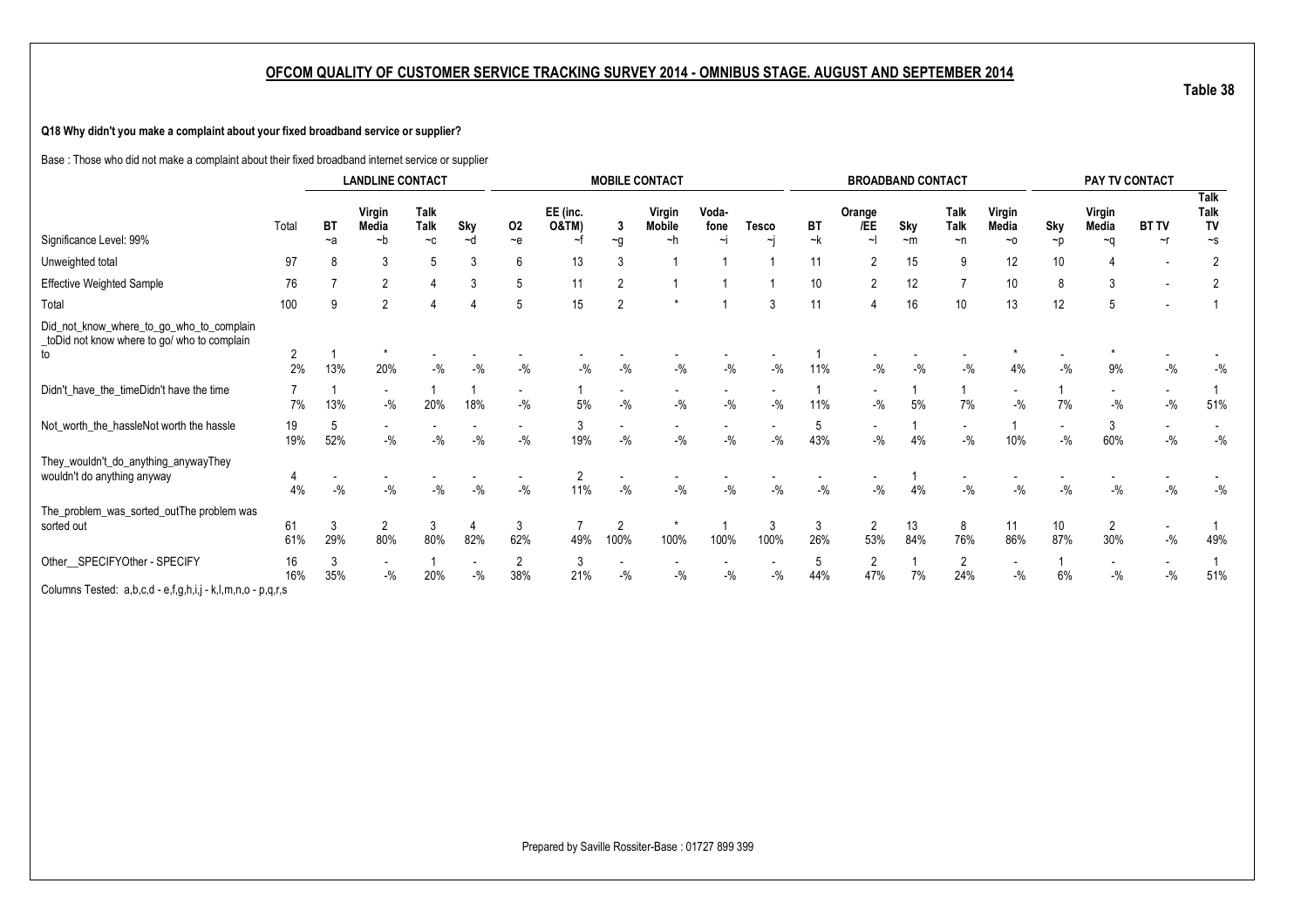### **Q18 Why didn't you make a complaint about your fixed broadband service or supplier?**

Base : Those who did not make a complaint about their fixed broadband internet service or supplier

|                                                                                               |                      |                        | <b>LANDLINE SUPPLIER</b>          |                                   |           |                       |                   |                       | <b>MOBILE SUPPLIER</b>            |               |                                    |          |                                   | <b>BROADBAND SUPPLIER</b> |                                   |                                   |                      |                                    | <b>PAY TV SUPPLIER</b> |                           |
|-----------------------------------------------------------------------------------------------|----------------------|------------------------|-----------------------------------|-----------------------------------|-----------|-----------------------|-------------------|-----------------------|-----------------------------------|---------------|------------------------------------|----------|-----------------------------------|---------------------------|-----------------------------------|-----------------------------------|----------------------|------------------------------------|------------------------|---------------------------|
|                                                                                               | Total                | ВT                     | Virgin<br>Media                   | <b>Talk</b><br><b>Talk</b>        | Sky       | 02                    | EE (inc.<br>O&TM) | 3                     | Virgin<br>Mobile                  | Voda-<br>fone | <b>Tesco</b>                       | BT       | Orange<br>/EE                     | Sky                       | Talk<br>Talk                      | Virgin<br>Media                   | Sky                  | Virgin<br>Media                    | <b>BT TV</b>           | <b>Talk</b><br>Talk<br>TV |
| Significance Level: 99%                                                                       |                      | $-a$                   | $-b$                              | $-c$                              | $-d$      | $-e$                  | ~f                | $\sim g$              | $-h$                              | ∼i            | $\sim$ i                           | ~k       | $\sim$                            | $-m$                      | $\neg$ n                          | $~\sim$ 0                         | ~p                   | ∼a                                 | $\sim$ r               | $\sim$ s                  |
| Unweighted total                                                                              | 97                   | 31                     | 15                                | 15                                | 21        | 20                    | 36                | 9                     | 8                                 | 11            | 3                                  | 22       | 6                                 | 22                        | 18                                | 21                                | 34                   | 13                                 | 3                      | 5                         |
| <b>Effective Weighted Sample</b>                                                              | 76                   | 26                     | 11                                | 11                                | 16        | 16                    | 28                | 6                     | 6                                 | 10            | 3                                  | 19       | 5                                 | 17                        | 13                                | 16                                | 26                   | 10                                 | $\overline{2}$         |                           |
| Total                                                                                         | 100                  | 31                     | 15                                | 16                                | 22        | 18                    | 38                | 10 <sup>°</sup>       | 6                                 | 14            | 5                                  | 19       | 9                                 | 22                        | 18                                | 22                                | 36                   | 15                                 | $\overline{2}$         |                           |
| Did_not_know_where_to_go_who_to_complain<br>toDid not know where to go/ who to complain<br>to | $\overline{2}$<br>2% | 4%                     | 3%                                | $-9/6$                            | $-$ %     | $-$ %                 | $-9/6$            | $-$ %                 | $-$ %                             | 9%            | $-$ %                              | 6%       | $-$ %                             | $-9/6$                    | $-$ %                             | 2%                                | $-$ %                | 3%                                 | $-9/6$                 | $-9/6$                    |
| Didn't_have_the_timeDidn't have the time                                                      |                      | 3                      |                                   |                                   | 3         |                       | 3                 |                       |                                   | 3             |                                    | 3        |                                   | 3                         |                                   |                                   | 3                    |                                    |                        |                           |
|                                                                                               | 7%                   | 9%                     | $\overline{\phantom{a}}$<br>$-$ % | 5%                                | 12%       | 6%                    | 9%                | 4%                    | $\sim$<br>$-$ %                   | 18%           | $\sim$<br>$-9/6$                   | 14%      | $\overline{\phantom{a}}$<br>$-$ % | 12%                       | 4%                                | $\overline{\phantom{a}}$<br>$-$ % | 9%                   | $\overline{\phantom{a}}$<br>$-9/6$ | 47%                    | 19%                       |
| Not_worth_the_hassleNot worth the hassle                                                      | 19<br>19%            | 6<br>20%               | 2<br>15%                          | 28%                               | 6%        | 4%                    | 6<br>17%          | $\overline{2}$<br>20% | 2<br>30%                          | 5<br>36%      | $\sim$<br>$-9/6$                   | 6<br>33% | $\overline{2}$<br>26%             | 3%                        | 5<br>28%                          | 3<br>15%                          | $\overline{2}$<br>5% | 30%                                | $-$ %                  | $-$ %                     |
| They_wouldn't_do_anything_anywayThey                                                          |                      |                        |                                   |                                   |           |                       |                   |                       |                                   |               |                                    |          |                                   |                           |                                   |                                   |                      |                                    |                        |                           |
| wouldn't do anything anyway                                                                   | 4<br>4%              | 2%                     | ۰<br>$-$ %                        | $\overline{\phantom{a}}$<br>$-$ % | 3%        | $\sim$<br>$-9/6$      | 2<br>5%           | 4%                    | $\overline{\phantom{a}}$<br>$-$ % | 9%            | $\overline{\phantom{a}}$<br>$-9/6$ | 4%       | 11%                               | 3%                        | $\overline{\phantom{a}}$<br>$-$ % | $-$ %                             | 4%                   | $-9/6$                             | $-$ %                  | $-9/6$                    |
| The_problem_was_sorted_outThe problem was<br>sorted out                                       | 61<br>61%            | 14<br>45%              | 12<br>82%                         | 10 <sup>°</sup><br>64%            | 17<br>76% | 12<br>68%             | 19<br>49%         | 76%                   | 70%                               | 8<br>55%      | 5<br>100%                          | 5<br>27% | 4<br>42%                          | 18<br>80%                 | 11<br>58%                         | 18<br>83%                         | 25<br>69%            | 10<br>67%                          | 44%                    | 3<br>81%                  |
| Other SPECIFYOther - SPECIFY                                                                  | 16<br>16%            | 10 <sup>°</sup><br>33% | $\sim$<br>$-$ %                   | 2<br>16%                          | 5%        | $\overline{4}$<br>21% | 9<br>23%          | $-$ %                 | $\overline{\phantom{a}}$<br>$-$ % | 10%           | $\overline{\phantom{a}}$<br>$-$ %  | 38%      | $\overline{2}$<br>21%             | 5%                        | 4<br>21%                          | $\overline{\phantom{a}}$<br>$-$ % | 6<br>17%             | $-9/6$                             | $\star$<br>9%          | 19%                       |
| Columns Tested: a,b,c,d - e,f,g,h,i,j - k,l,m,n,o - p,q,r,s                                   |                      |                        |                                   |                                   |           |                       |                   |                       |                                   |               |                                    |          |                                   |                           |                                   |                                   |                      |                                    |                        |                           |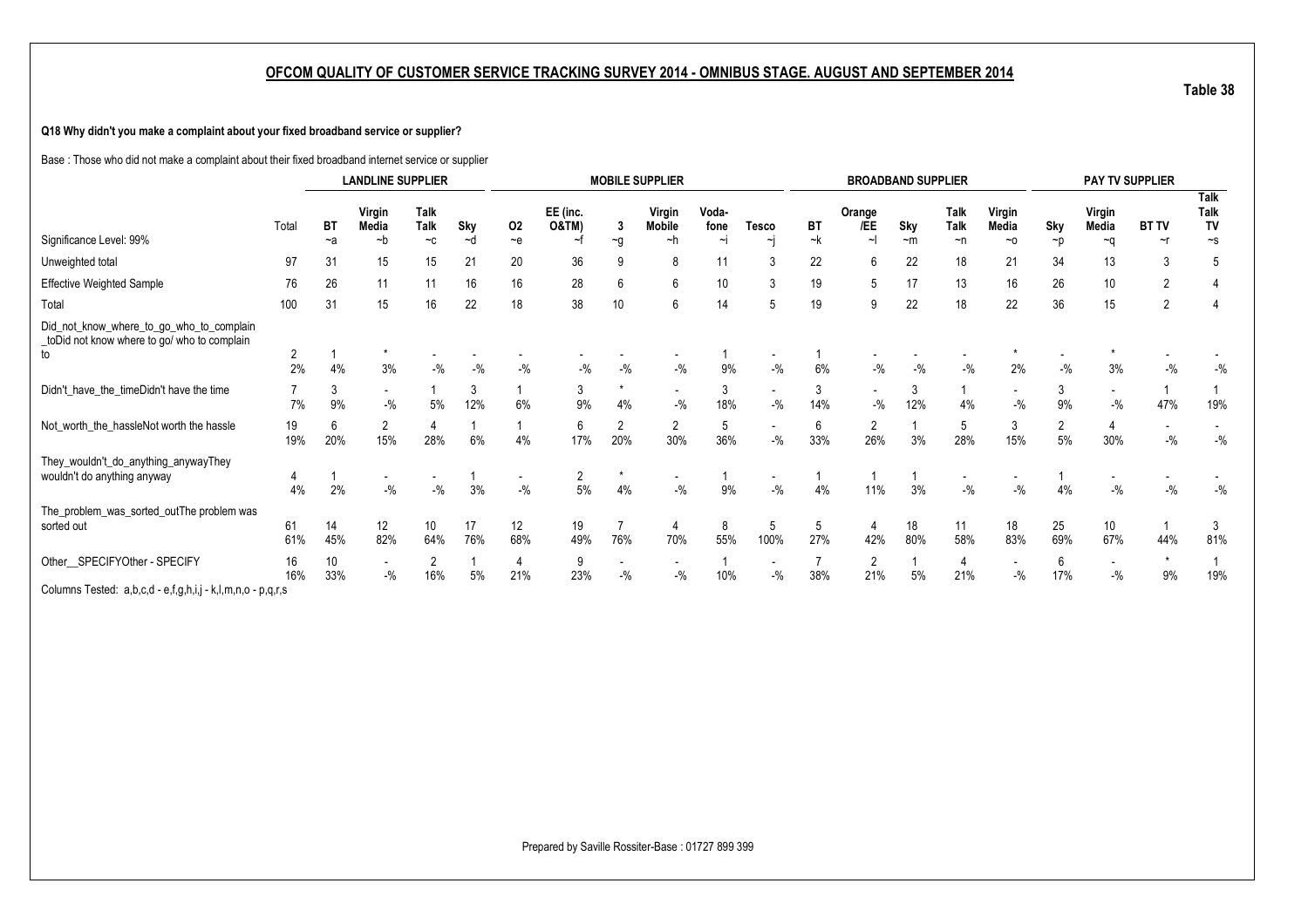**AGE**

Base : All respondents

|                                  |            |             | <b>GENDER</b> |                                     |                                   | <b>AGE</b>                        |                      |                      |                                                        |                  | <b>SOCIAL GRADE</b> |                |                  |                | <b>NATION</b> |              |            |
|----------------------------------|------------|-------------|---------------|-------------------------------------|-----------------------------------|-----------------------------------|----------------------|----------------------|--------------------------------------------------------|------------------|---------------------|----------------|------------------|----------------|---------------|--------------|------------|
|                                  | Total      | <b>MALE</b> | <b>FEMALE</b> | 16-24                               | 25-34                             | 35-44                             | 45-54                | 55-64                | $65+$                                                  | AB               | C <sub>1</sub>      | C <sub>2</sub> | DE               | <b>ENGLAND</b> | SCOT-<br>LAND | <b>WALES</b> | N.I.       |
| Significance Level: 99%          |            | a           | b             | C                                   | d                                 | e                                 |                      | g                    | h                                                      |                  |                     |                |                  | m              | n             | $~\sim$ 0    | $\neg p$   |
| Unweighted total                 | 3122       | 1392        | 1730          | 381                                 | 593                               | 484                               | 469                  | 416                  | 779                                                    | 477              | 780                 | 636            | 1229             | 2670           | 270           | 96           | 86         |
| <b>Effective Weighted Sample</b> | 2150       | 1033        | 1118          | 306                                 | 455                               | 368                               | 316                  | 222                  | 569                                                    | 382              | 647                 | 402            | 805              | 1808           | 208           | 76           | 74         |
| Total                            | 3122       | 1530        | 1592          | 453                                 | 518                               | 518                               | 537                  | 440                  | 655                                                    | 699              | 858                 | 675            | 890              | 2616           | 265           | 153          | 87         |
| 16-24                            | 453<br>15% | 232<br>15%  | 220<br>14%    | 453<br>100%<br>defgh                | $-9/0$                            | $-9/0$                            | $-$ %                | $-9/0$               | $\overline{\phantom{a}}$<br>$-{\frac{0}{2}}/2$         | 79<br>11%        | 112<br>13%          | 110<br>16%     | 152<br>17%       | 389<br>15%     | 25<br>9%      | 19<br>13%    | 20<br>22%  |
| 25-34                            | 518<br>17% | 261<br>17%  | 258<br>16%    | $\overline{\phantom{a}}$<br>$-$ %   | 518<br>100%<br>cefgh              | $-$ %                             | $-{\%}$              | $-9/0$               | $\overline{\phantom{a}}$<br>$\mathbin{{\mathcal I}}_0$ | 90<br>13%        | 165<br>19%          | 138<br>20%     | 126<br>14%       | 447<br>17%     | 36<br>14%     | 19<br>13%    | 16<br>18%  |
| 35-44                            | 518<br>17% | 257<br>17%  | 261<br>16%    | $\overline{\phantom{a}}$<br>$-{\%}$ | $\overline{\phantom{a}}$<br>$-$ % | 518<br>100%<br>cdfgh              | ٠<br>$-$ %           | $-$ %                | $\overline{\phantom{a}}$<br>$\mathbin{{\mathcal I}}_0$ | 153<br>22%<br>kl | 152<br>18%          | 96<br>14%      | 117<br>13%       | 435<br>17%     | 44<br>17%     | 22<br>14%    | 17<br>20%  |
| 45-54                            | 537<br>17% | 267<br>17%  | 270<br>17%    | $\overline{\phantom{a}}$<br>$-$ %   | $-$ %                             | $\overline{\phantom{a}}$<br>$-$ % | 537<br>100%<br>cdegh | $\sim$<br>$-$ %      | $\overline{\phantom{a}}$<br>$-9/0$                     | 130<br>19%       | 143<br>17%          | 118<br>18%     | 145<br>16%       | 447<br>17%     | 50<br>19%     | 31<br>20%    | 9<br>10%   |
| 55-64                            | 440<br>14% | 217<br>14%  | 224<br>14%    | $\overline{\phantom{a}}$<br>$-{\%}$ | $-9/0$                            | $-{\%}$                           | $-$ %                | 440<br>100%<br>cdefh | $\sim$<br>$-{\cal V}_0$                                | 118<br>17%       | 104<br>12%          | 101<br>15%     | 118<br>13%       | 356<br>14%     | 50<br>19%     | 29<br>19%    | 5<br>$6\%$ |
| $65+$<br>$\sim$<br>.<br>         | 655<br>21% | 295<br>19%  | 360<br>23%    | $-$ %                               | $-$ %                             | $-$ %                             | $-$ %                | $-$ %                | 655<br>100%<br>cdefg                                   | 128<br>18%       | 183<br>21%          | 112<br>17%     | 232<br>26%<br>ik | 542<br>21%     | 60<br>23%     | 32<br>21%    | 21<br>24%  |

Columns Tested: a,b - c,d,e,f,g,h - i,j,k,l - m,n,o,p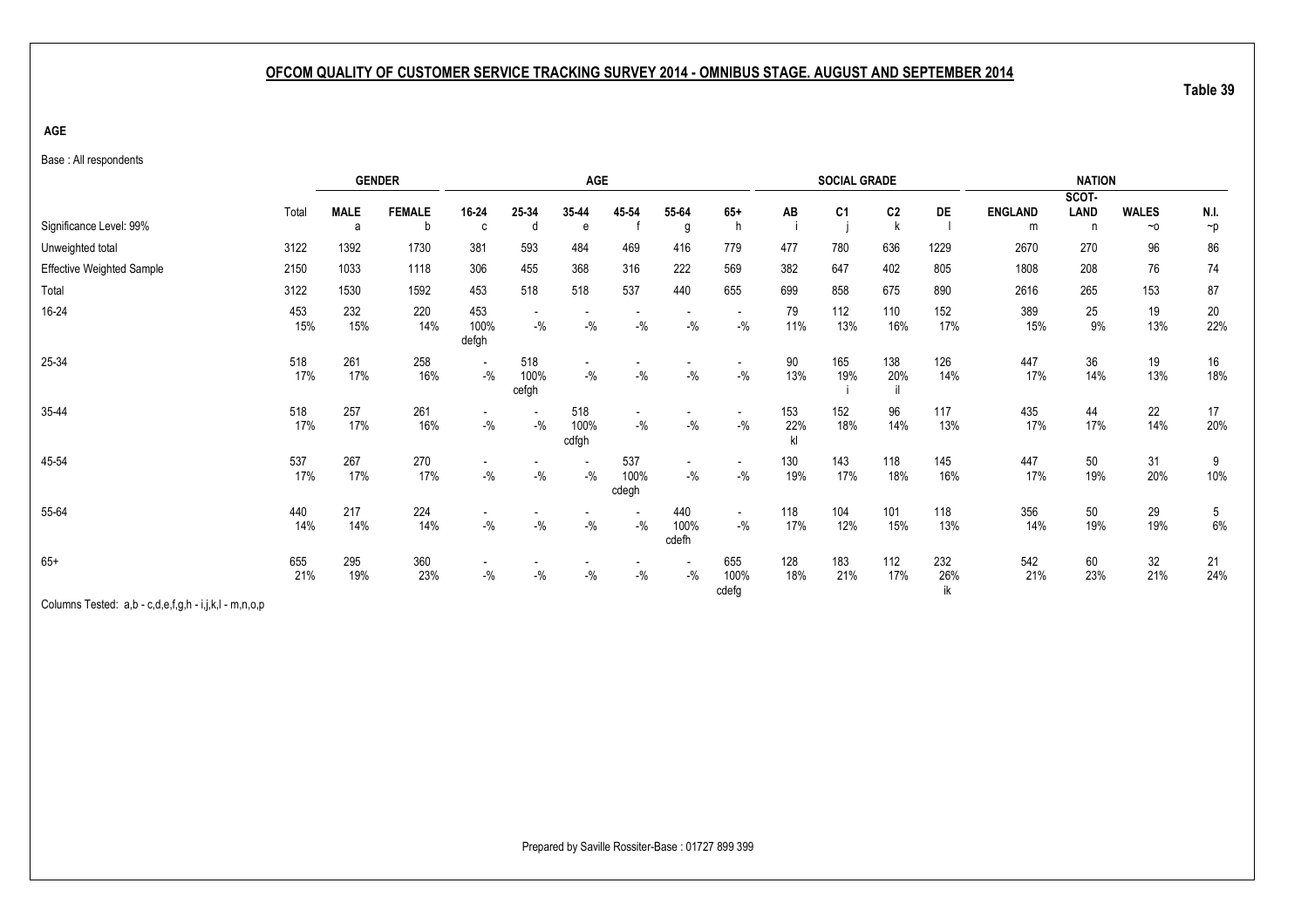**AGE**

Base : All respondents

|                                  |            |           | <b>LANDLINE CONTACT</b> |                     |                      |           |                              |           | <b>MOBILE CONTACT</b>         |                         |                        |                | <b>BROADBAND CONTACT</b> |                |                          |                             |           | PAY TV CONTACT  |              |                           |
|----------------------------------|------------|-----------|-------------------------|---------------------|----------------------|-----------|------------------------------|-----------|-------------------------------|-------------------------|------------------------|----------------|--------------------------|----------------|--------------------------|-----------------------------|-----------|-----------------|--------------|---------------------------|
| Significance Level: 99%          | Total      | BT<br>a   | Virgin<br>Media<br>~b   | Talk<br><b>Talk</b> | Sky                  | 02        | EE (inc.<br><b>O&amp;TM)</b> | 3         | Virgin<br><b>Mobile</b><br>~h | Voda-<br>fone<br>$\sim$ | <b>Tesco</b><br>$\sim$ | BT<br>k        | Orange<br>/EE<br>~l      | Sky<br>m       | Talk<br>Talk<br>$\neg$ n | Virgin<br>Media<br>$\Omega$ | Sky       | Virgin<br>Media | <b>BT TV</b> | <b>Talk</b><br>Talk<br>TV |
|                                  |            |           |                         | $-c$                | ~d                   | е         |                              | $\sim g$  |                               |                         |                        |                |                          |                |                          |                             |           | ~q              | ~r           | $\sim$ s                  |
| Unweighted total                 | 3122       | 120       | 69                      | 64                  | 63                   | 114       | 169                          | 74        | 35                            | 78                      | 22                     | 119            | 23                       | 123            | 82                       | 111                         | 225       | 79              | 15           | 10                        |
| <b>Effective Weighted Sample</b> | 2150       | 83        | 53                      | 29                  | 50                   | 97        | 122                          | 56        | 25                            | 63                      | 17                     | 75             | 17                       | 98             | 57                       | 90                          | 133       | 59              | 14           | 8                         |
| Total                            | 3122       | 128       | 71                      | 78                  | 62                   | 115       | 188                          | 72        | 34                            | 85                      | 27                     | 144            | 29                       | 135            | 91                       | 112                         | 254       | 95              | 15           | 9                         |
| 16-24                            | 453<br>15% | 8<br>7%   | 13<br>19%               | 8<br>11%            | $\overline{2}$<br>3% | 23<br>20% | 28<br>15%                    | 15<br>21% | 4<br>13%                      | 17<br>20%               | $\overline{7}$<br>25%  | 14<br>10%      | 3<br>11%                 | 19<br>14%      | 15<br>17%                | 17<br>15%                   | 42<br>16% | 12<br>13%       | $-9/6$       | 12%                       |
| 25-34                            | 518<br>17% | 9<br>7%   | 13<br>18%               | 11<br>14%           | 17<br>27%            | 18<br>15% | 42<br>22%                    | 21<br>30% | 6<br>17%                      | 23<br>27%               | $\overline{2}$<br>9%   | 11<br>8%       | 8<br>27%                 | 26<br>20%      | 17<br>18%                | 28<br>25%                   | 37<br>15% | 14<br>14%       | 5<br>32%     | 17%                       |
| 35-44                            | 518<br>17% | 19<br>15% | 11<br>16%               | 13<br>17%           | 17<br>28%            | 29<br>25% | 37<br>20%                    | 18<br>24% | $\overline{2}$<br>$6\%$       | 19<br>23%               | 4<br>16%               | 17<br>12%      | $\overline{7}$<br>25%    | 40<br>29%<br>ĸ | 16<br>18%                | 21<br>19%                   | 50<br>20% | 24<br>26%       | 9%           | $\overline{2}$<br>24%     |
| 45-54                            | 537<br>17% | 34<br>26% | 12<br>17%               | 11<br>15%           | 11%                  | 24<br>21% | 41<br>22%                    | 13<br>18% | 20%                           | 5%                      | 6<br>21%               | 26<br>18%      | 8<br>27%                 | 21<br>16%      | 15<br>17%                | 19<br>17%                   | 53<br>21% | 19<br>20%       | 2<br>11%     | $\overline{2}$<br>26%     |
| 55-64                            | 440<br>14% | 21<br>16% | 12<br>17%               | 16<br>21%           | 11<br>17%            | 14<br>12% | 19<br>10%                    | 3<br>4%   | 8<br>24%                      | 14<br>17%               | 5<br>17%               | 39<br>27%      | $\overline{2}$<br>6%     | 17<br>12%      | 10 <sup>°</sup><br>11%   | 15<br>13%                   | 39<br>15% | 11<br>11%       | 2<br>12%     | 12%                       |
| $65+$                            | 655<br>21% | 38<br>29% | 9<br>13%                | 18<br>23%           | 9<br>14%             | 8<br>7%   | 22<br>12%                    | 2<br>3%   | 19%                           | 9%                      | 3<br>13%               | 37<br>26%<br>m | 5%                       | 12<br>9%       | 18<br>20%                | 12<br>11%                   | 33<br>13% | 15<br>16%       | 5<br>36%     | 9%                        |

Columns Tested: a,b,c,d - e,f,g,h,i,j - k,l,m,n,o - p,q,r,s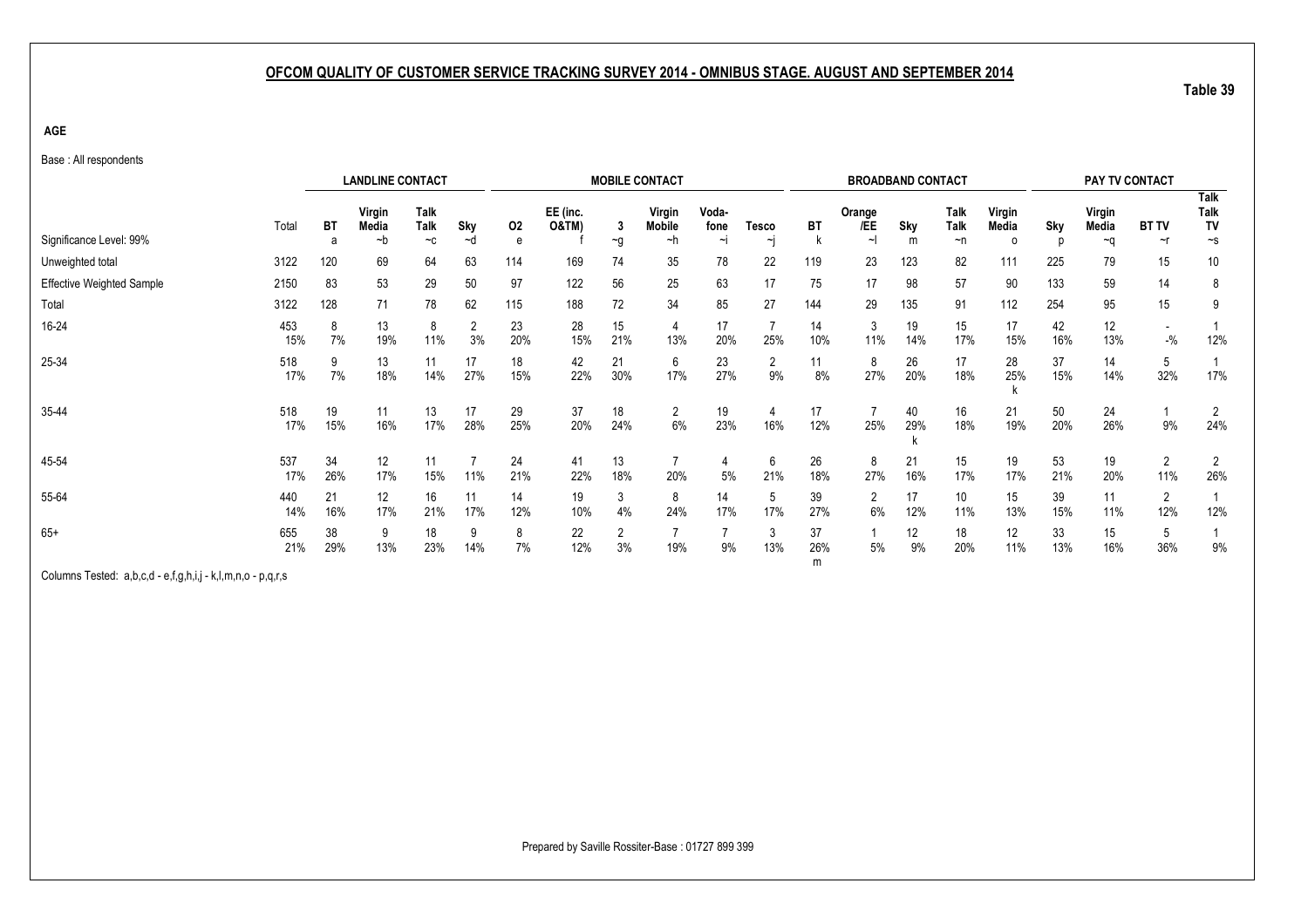**AGE**

| Base: All respondents |  |
|-----------------------|--|
|-----------------------|--|

|                                                             |            |                  | <b>LANDLINE SUPPLIER</b> |              |                 |                 |                   |                   | <b>MOBILE SUPPLIER</b>       |                |                   |                  |               | <b>BROADBAND SUPPLIER</b> |                   |                             |            | PAY TV SUPPLIER      |              |                    |
|-------------------------------------------------------------|------------|------------------|--------------------------|--------------|-----------------|-----------------|-------------------|-------------------|------------------------------|----------------|-------------------|------------------|---------------|---------------------------|-------------------|-----------------------------|------------|----------------------|--------------|--------------------|
| Significance Level: 99%                                     | Total      | ВT<br>а          | Virgin<br>Media          | Talk<br>Talk | Sky<br>d        | 02<br>е         | EE (inc.<br>O&TM) | 3<br>g            | Virgin<br><b>Mobile</b><br>n | Voda-<br>fone  | <b>Tesco</b>      | <b>BT</b>        | Orange<br>/EE | Sky<br>m                  | Talk<br>Talk<br>n | Virgin<br>Media<br>$\Omega$ | Sky        | Virgin<br>Media<br>a | <b>BT TV</b> | Talk<br>Talk<br>TV |
| Unweighted total                                            | 3122       | 1061             | 443                      | 369          | 569             | 677             | 918               | 293               | 179                          | 420            | 138               | 594              | 104           | 673                       | 383               | 476                         | 1076       | 413                  | 121          | 111                |
| <b>Effective Weighted Sample</b>                            | 2150       | 718              | 343                      | 236          | 409             | 439             | 575               | 220               | 132                          | 337            | 115               | 388              | 77            | 489                       | 246               | 368                         | 747        | 318                  | 84           | 81                 |
| Total                                                       | 3122       | 1052             | 447                      | 370          | 594             | 719             | 949               | 278               | 178                          | 443            | 137               | 643              | 100           | 691                       | 383               | 489                         | 1147       | 419                  | 115          | 96                 |
| 16-24                                                       | 453<br>15% | 118<br>11%       | 54<br>12%                | 57<br>15%    | 94<br>16%       | 117<br>16%      | 134<br>14%        | 62<br>22%<br>fh   | 17<br>10%                    | 73<br>16%      | 15<br>11%         | 96<br>15%        | 9<br>9%       | 117<br>17%                | 62<br>16%         | 76<br>16%                   | 203<br>18% | 59<br>14%            | 10<br>9%     | 21<br>22%          |
| 25-34                                                       | 518<br>17% | 107<br>10%       | 84<br>19%<br>a           | 64<br>17%    | 136<br>23%<br>a | 125<br>17%      | 164<br>17%        | 72<br>26%<br>efhj | 25<br>14%                    | 76<br>17%      | 16<br>12%         | 77<br>12%        | 21<br>21%     | 159<br>23%                | 76<br>20%         | 102<br>21%                  | 199<br>17% | 76<br>18%            | 15<br>13%    | 22<br>23%          |
| 35-44                                                       | 518<br>17% | 138<br>13%       | 80<br>18%                | 58<br>16%    | 139<br>23%<br>a | 139<br>19%      | 160<br>17%        | 67<br>24%         | 25<br>14%                    | 73<br>16%      | 13<br>9%          | 89<br>14%        | 23<br>23%     | 156<br>23%                | 61<br>16%         | 99<br>20%                   | 213<br>19% | 81<br>19%            | 16<br>14%    | 12<br>13%          |
| 45-54                                                       | 537<br>17% | 196<br>19%       | 91<br>20%                | 48<br>13%    | 86<br>14%       | 133<br>19%      | 189<br>20%        | 50<br>18%         | 34<br>19%                    | 69<br>16%      | 28<br>20%         | 138<br>21%       | 22<br>22%     | 110<br>16%                | 56<br>15%         | 94<br>19%                   | 219<br>19% | 83<br>20%            | 27<br>24%    | 16<br>17%          |
| 55-64                                                       | 440<br>14% | 170<br>16%       | 62<br>14%                | 59<br>16%    | 67<br>11%       | 103<br>14%<br>g | 138<br>15%<br>g   | 17<br>6%          | 36<br>21%                    | 68<br>15%      | 18<br>13%         | 121<br>19%       | 13<br>13%     | 73<br>11%                 | 58<br>15%         | 64<br>13%                   | 145<br>13% | 56<br>13%            | 20<br>18%    | 13<br>14%          |
| $65+$                                                       | 655<br>21% | 322<br>31%<br>bd | 75<br>17%                | 83<br>22%    | 71<br>12%       | 102<br>14%<br>g | 164<br>17%<br>g   | 11<br>4%          | 40<br>22%<br>g               | 83<br>19%<br>g | 47<br>34%<br>efgi | 122<br>19%<br>mo | 12<br>12%     | 75<br>11%                 | 70<br>18%<br>m    | 53<br>11%                   | 167<br>15% | 65<br>15%            | 26<br>23%    | 11<br>12%          |
| Columns Tested: a,b,c,d - e,f,g,h,i,j - k,l,m,n,o - p,q,r,s |            |                  |                          |              |                 |                 |                   |                   |                              |                |                   |                  |               |                           |                   |                             |            |                      |              |                    |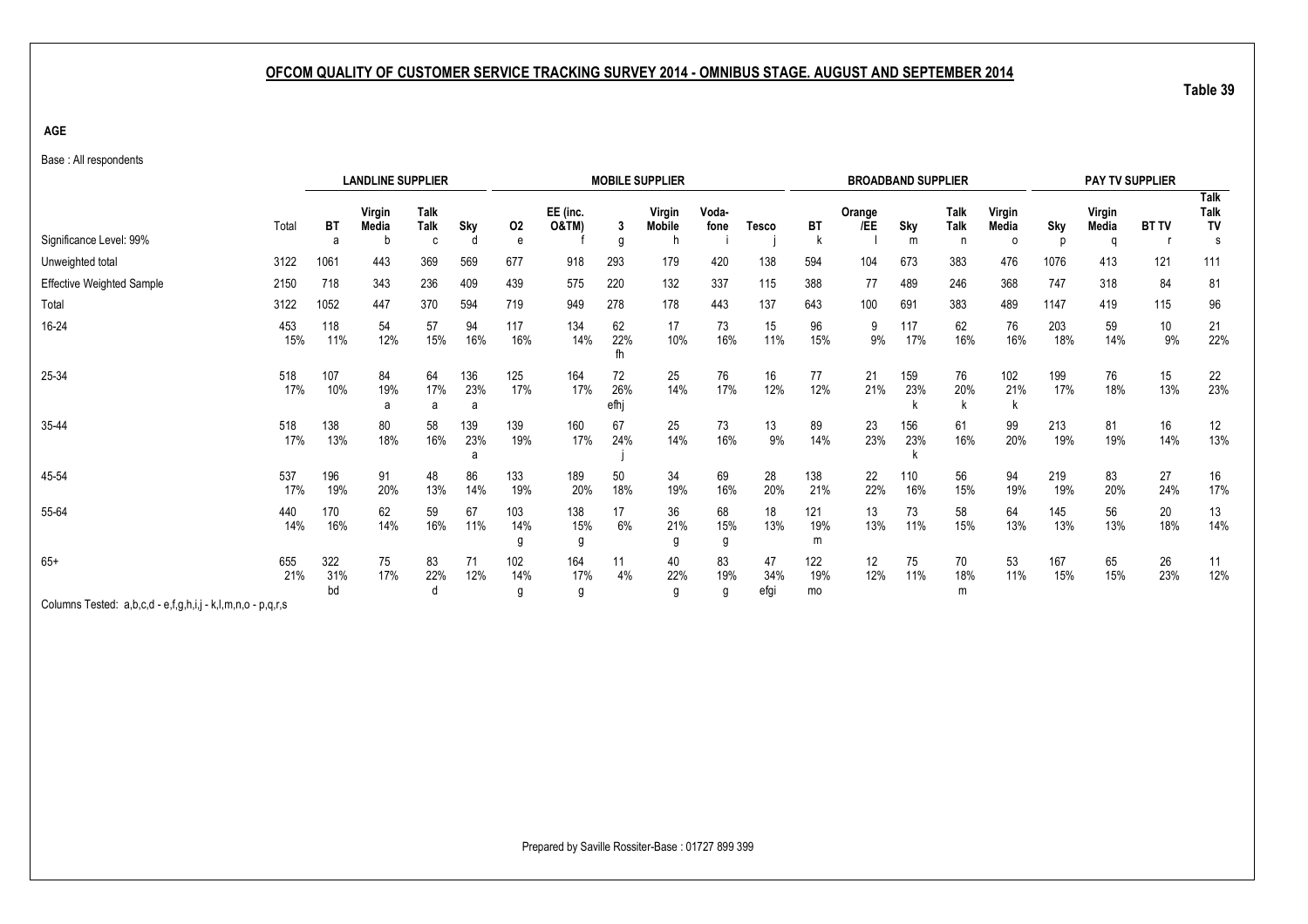### **SOCIAL CLASS**

Base : All respondents

|                                  |            |             | <b>GENDER</b> |                  |                  | <b>AGE</b>        |            |            |                  |                                   | <b>SOCIAL GRADE</b> |                                   |                                    |                 | <b>NATION</b> |              |           |
|----------------------------------|------------|-------------|---------------|------------------|------------------|-------------------|------------|------------|------------------|-----------------------------------|---------------------|-----------------------------------|------------------------------------|-----------------|---------------|--------------|-----------|
|                                  | Total      | <b>MALE</b> | <b>FEMALE</b> | 16-24            | 25-34            | 35-44             | 45-54      | 55-64      | $65+$            | AB                                | C <sub>1</sub>      | C <sub>2</sub>                    | DE                                 | <b>ENGLAND</b>  | SCOT-<br>LAND | <b>WALES</b> | N.I.      |
| Significance Level: 99%          |            | a           | b             | c                | đ                | e                 |            | g          |                  |                                   |                     |                                   |                                    | m               | n             | $~\sim$ 0    | $\neg p$  |
| Unweighted total                 | 3122       | 1392        | 1730          | 381              | 593              | 484               | 469        | 416        | 779              | 477                               | 780                 | 636                               | 1229                               | 2670            | 270           | 96           | 86        |
| <b>Effective Weighted Sample</b> | 2150       | 1033        | 1118          | 306              | 455              | 368               | 316        | 222        | 569              | 382                               | 647                 | 402                               | 805                                | 1808            | 208           | 76           | 74        |
| Total                            | 3122       | 1530        | 1592          | 453              | 518              | 518               | 537        | 440        | 655              | 699                               | 858                 | 675                               | 890                                | 2616            | 265           | 153          | 87        |
| AB                               | 699<br>22% | 339<br>22%  | 360<br>23%    | 79<br>18%        | 90<br>17%        | 153<br>30%<br>cdh | 130<br>24% | 118<br>27% | 128<br>20%       | 699<br>100%<br>jkl                | $-$ %               | $-$ %                             | $-$ %                              | 562<br>21%      | 75<br>28%     | 46<br>30%    | 17<br>19% |
| C <sub>1</sub>                   | 858<br>27% | 411<br>27%  | 448<br>28%    | 112<br>25%       | 165<br>32%       | 152<br>29%        | 143<br>27% | 104<br>24% | 183<br>28%       | $\overline{\phantom{a}}$<br>$-$ % | 858<br>100%<br>ikl  | $\overline{\phantom{0}}$<br>$-$ % | $-9/6$                             | 727<br>28%      | 65<br>24%     | 37<br>24%    | 30<br>35% |
| C <sub>2</sub>                   | 675<br>22% | 365<br>24%  | 310<br>19%    | 110<br>24%       | 138<br>27%<br>eh | 96<br>18%         | 118<br>22% | 101<br>23% | 112<br>17%       | $-$ %                             | $-$ %               | 675<br>100%                       | $\overline{\phantom{a}}$<br>$-9/6$ | 595<br>23%<br>n | 39<br>15%     | 32<br>21%    | 9<br>11%  |
| DE                               | 890<br>29% | 415<br>27%  | 475<br>30%    | 152<br>34%<br>de | 126<br>24%       | 117<br>23%        | 145<br>27% | 118<br>27% | 232<br>35%<br>de | $-$ %                             | $-$ %               | $-$ %                             | 890<br>100%<br>ijk                 | 733<br>28%      | 88<br>33%     | 38<br>25%    | 31<br>35% |

Columns Tested: a,b - c,d,e,f,g,h - i,j,k,l - m,n,o,p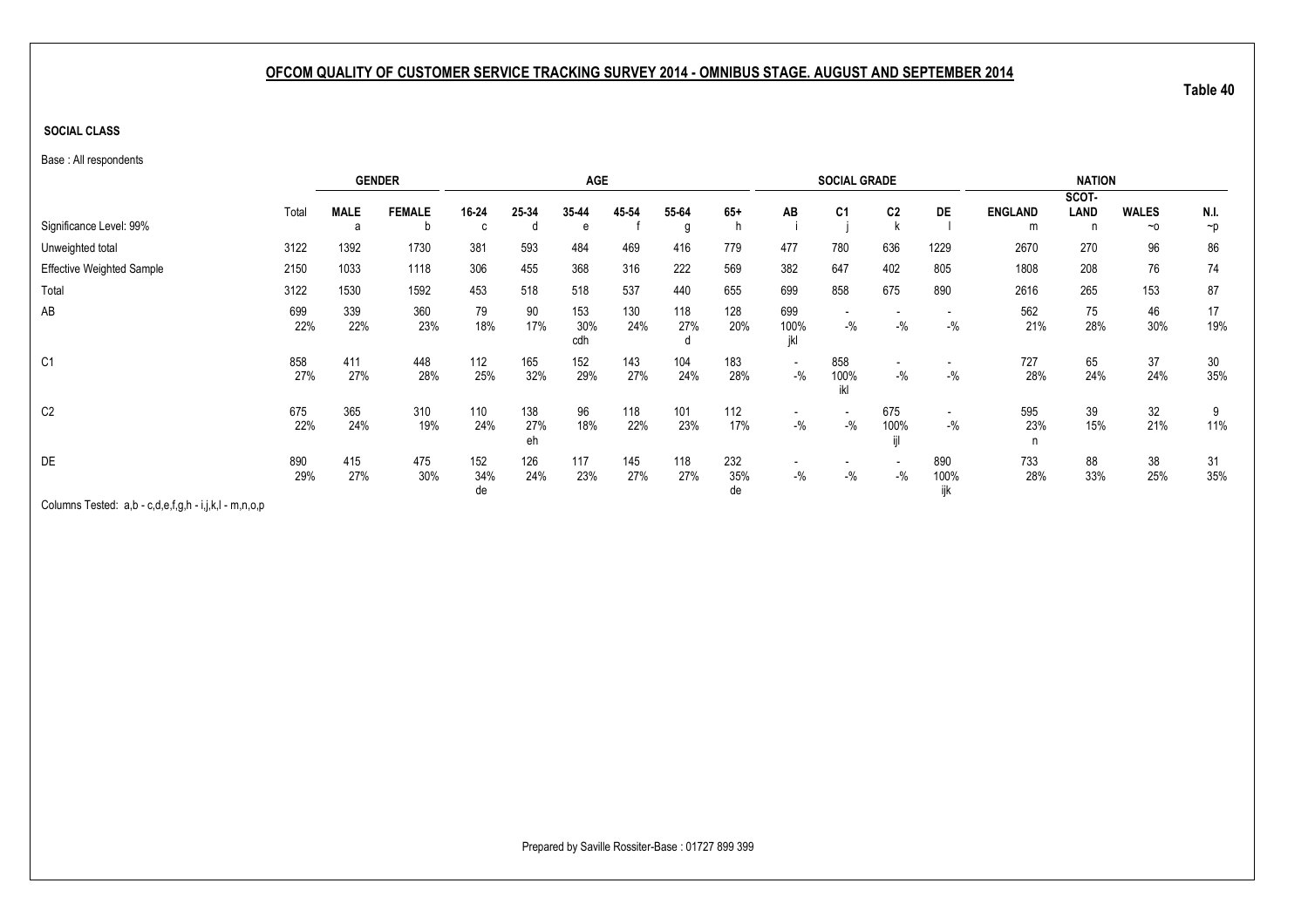**SOCIAL CLASS**

Base : All respondents

|                                                             |            |                                                  | <b>LANDLINE CONTACT</b> |                     |           |           |                              |           | <b>MOBILE CONTACT</b> |               |        |           | <b>BROADBAND CONTACT</b> |           |              |                 |           |                 | PAY TV CONTACT |                    |
|-------------------------------------------------------------|------------|--------------------------------------------------|-------------------------|---------------------|-----------|-----------|------------------------------|-----------|-----------------------|---------------|--------|-----------|--------------------------|-----------|--------------|-----------------|-----------|-----------------|----------------|--------------------|
|                                                             | Total      | ВT                                               | Virgin<br>Media         | <b>Talk</b><br>Talk | Sky       | 02        | EE (inc.<br><b>O&amp;TM)</b> |           | Virgin<br>Mobile      | Voda-<br>fone | Tesco  | ВT        | Orange<br>/EE            | Sky       | Talk<br>Talk | Virgin<br>Media | Sky       | Virgin<br>Media | <b>BT TV</b>   | Talk<br>Talk<br>TV |
| Significance Level: 99%                                     |            |                                                  | ~n                      | $-c$                | ∼d        | e         |                              | $\sim g$  | ~h                    | ∼ı            | $\sim$ |           | $\sim$                   | m         | ~n           |                 |           | ~a              | $\sim$ r       | $\sim$ s           |
| Unweighted total                                            | 3122       | 120                                              | 69                      | 64                  | 63        | 114       | 169                          | 74        | 35                    | 78            | 22     | 119       | 23                       | 123       | 82           | 111             | 225       | 79              | 15             | 10                 |
| <b>Effective Weighted Sample</b>                            | 2150       | 83                                               | 53                      | 29                  | 50        | 97        | 122                          | 56        | 25                    | 63            | 17     | 75        | 17                       | 98        | 57           | 90              | 133       | 59              | 14             | 8                  |
| Total                                                       | 3122       | 128                                              | 71                      | 78                  | 62        | 115       | 188                          | 72        | 34                    | 85            | 27     | 144       | 29                       | 135       | 91           | 112             | 254       | 95              | 15             | 9                  |
| AB                                                          | 699<br>22% | 55<br>43%                                        | 23<br>33%               | 20<br>25%           | 21<br>34% | 27<br>24% | 60<br>32%                    | 21<br>30% | 8<br>24%              | 23<br>27%     | 30%    | 52<br>36% | 5<br>17%                 | 36<br>27% | 32<br>36%    | 32<br>28%       | 83<br>33% | 34<br>35%       | 5%             | 17%                |
| C <sub>1</sub>                                              | 858<br>27% | 33<br>26%                                        | 17<br>24%               | 21<br>27%           | 14<br>23% | 29<br>26% | 59<br>31%                    | 20<br>28% | 9<br>26%              | 26<br>31%     | 15%    | 45<br>31% | 12<br>39%                | 49<br>36% | 29<br>32%    | 31<br>28%       | 74<br>29% | 28<br>30%       | 63%            | 2<br>24%           |
| C <sub>2</sub>                                              | 675<br>22% | 20<br>16%                                        | 14<br>21%               | 18<br>23%           | 9<br>15%  | 32<br>28% | 41<br>22%                    | 12<br>16% | 22%                   | 20%           | 27%    | 32<br>22% | 26%                      | 23<br>17% | 8%           | 23<br>21%       | 33<br>13% | 16<br>17%       | 17%            | 15%                |
| DE                                                          | 890<br>29% | 20<br>16<br>17<br>19<br>22%<br>27%<br>15%<br>25% |                         |                     |           | 26<br>23% | 28<br>15%                    | 19<br>26% | 9<br>28%              | 19<br>22%     | 28%    | 16<br>11% | 18%                      | 27<br>20% | 22<br>24%    | 26<br>23%       | 64<br>25% | 17<br>17%       | 15%            | 45%                |
| Columns Tested: a,b,c,d - e,f,g,h,i,j - k,l,m,n,o - p,q,r,s |            |                                                  |                         |                     |           |           |                              |           |                       |               |        |           |                          |           |              |                 |           |                 |                |                    |

Prepared by Saville Rossiter-Base : 01727 899 399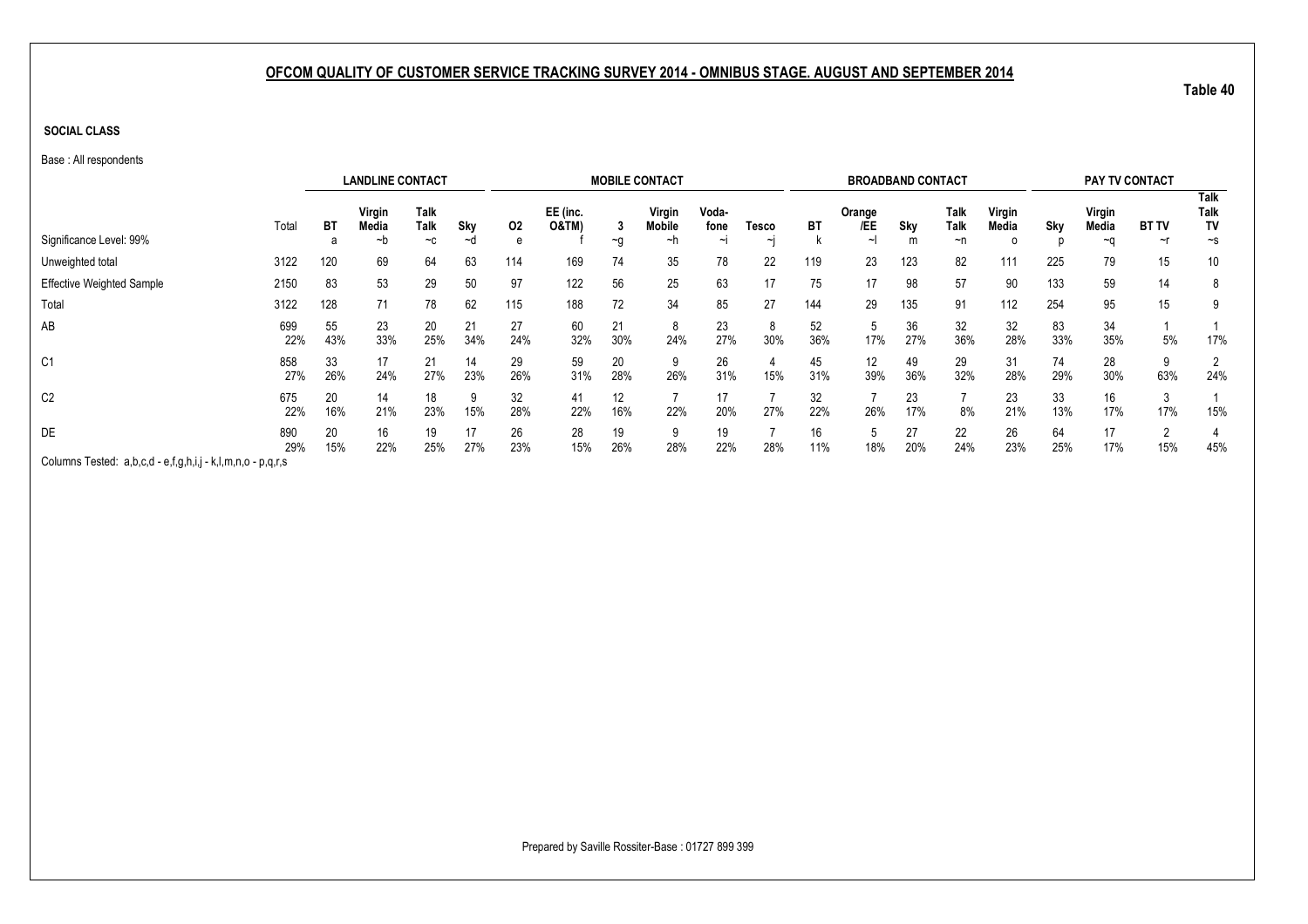**SOCIAL CLASS**

Base : All respondents

|                                  |            |            | <b>LANDLINE SUPPLIER</b> |                                 |            |            |                              |           | <b>MOBILE SUPPLIER</b>  |               |           |            | <b>BROADBAND SUPPLIER</b> |            |              |                             |            | <b>PAY TV SUPPLIER</b> |              |                         |
|----------------------------------|------------|------------|--------------------------|---------------------------------|------------|------------|------------------------------|-----------|-------------------------|---------------|-----------|------------|---------------------------|------------|--------------|-----------------------------|------------|------------------------|--------------|-------------------------|
| Significance Level: 99%          | Total      | <b>BT</b>  | Virgin<br>Media          | <b>Talk</b><br><b>Talk</b><br>C | Sky        | 02<br>e    | EE (inc.<br><b>O&amp;TM)</b> | g         | Virgin<br><b>Mobile</b> | Voda-<br>fone | Tesco     | ВT         | Orange<br>/EE             | Sky<br>m   | Talk<br>Talk | Virgin<br>Media<br>$\Omega$ | Sky        | Virgin<br>Media        | <b>BT TV</b> | Talk<br>Talk<br>TV<br>s |
| Unweighted total                 | 3122       | 1061       | 443                      | 369                             | 569        | 677        | 918                          | 293       | 179                     | 420           | 138       | 594        | 104                       | 673        | 383          | 476                         | 1076       | 413                    | 121          | 111                     |
| <b>Effective Weighted Sample</b> | 2150       | 718        | 343                      | 236                             | 409        | 439        | 575                          | 220       | 132                     | 337           | 115       | 388        | 77                        | 489        | 246          | 368                         | 747        | 318                    | 84           | 81                      |
| Total                            | 3122       | 1052       | 447                      | 370                             | 594        | 719        | 949                          | 278       | 178                     | 443           | 137       | 643        | 100                       | 691        | 383          | 489                         | 1147       | 419                    | 115          | 96                      |
| AB                               | 699<br>22% | 251<br>24% | 106<br>24%               | 86<br>23%                       | 162<br>27% | 171<br>24% | 226<br>24%                   | 53<br>19% | 41<br>23%               | 124<br>28%    | 33<br>24% | 181<br>28% | 17<br>17%                 | 186<br>27% | 89<br>23%    | 120<br>25%                  | 305<br>27% | 96<br>23%              | 28<br>24%    | 12<br>12%               |
| C <sub>1</sub>                   | 858<br>27% | 320<br>30% | 128<br>29%               | 104<br>28%                      | 178<br>30% | 206<br>29% | 267<br>28%                   | 84<br>30% | 49<br>28%               | 130<br>29%    | 37<br>27% | 221<br>34% | 29<br>29%                 | 203<br>29% | 111<br>29%   | 144<br>29%                  | 351<br>31% | 122<br>29%             | 44<br>38%    | 23<br>24%               |
| C <sub>2</sub>                   | 675<br>22% | 206<br>20% | 92<br>21%                | 78<br>21%                       | 109<br>18% | 159<br>22% | 219<br>23%                   | 55<br>20% | 36<br>20%               | 98<br>22%     | 29<br>21% | 118<br>18% | 29<br>29%                 | 140<br>20% | 90<br>23%    | 103<br>21%                  | 197<br>17% | 88<br>21%              | 16<br>14%    | 19<br>20%               |
| DE                               | 890<br>29% | 275<br>26% | 121<br>27%               | 102<br>28%                      | 144<br>24% | 183<br>25% | 237<br>25%                   | 87<br>31% | 51<br>29%               | 91<br>21%     | 39<br>28% | 124<br>19% | 24<br>24%                 | 162<br>24% | 94<br>24%    | 121<br>25%                  | 293<br>26% | 114<br>27%             | 27<br>24%    | 42<br>43%<br>pqr        |

Columns Tested: a,b,c,d - e,f,g,h,i,j - k,l,m,n,o - p,q,r,s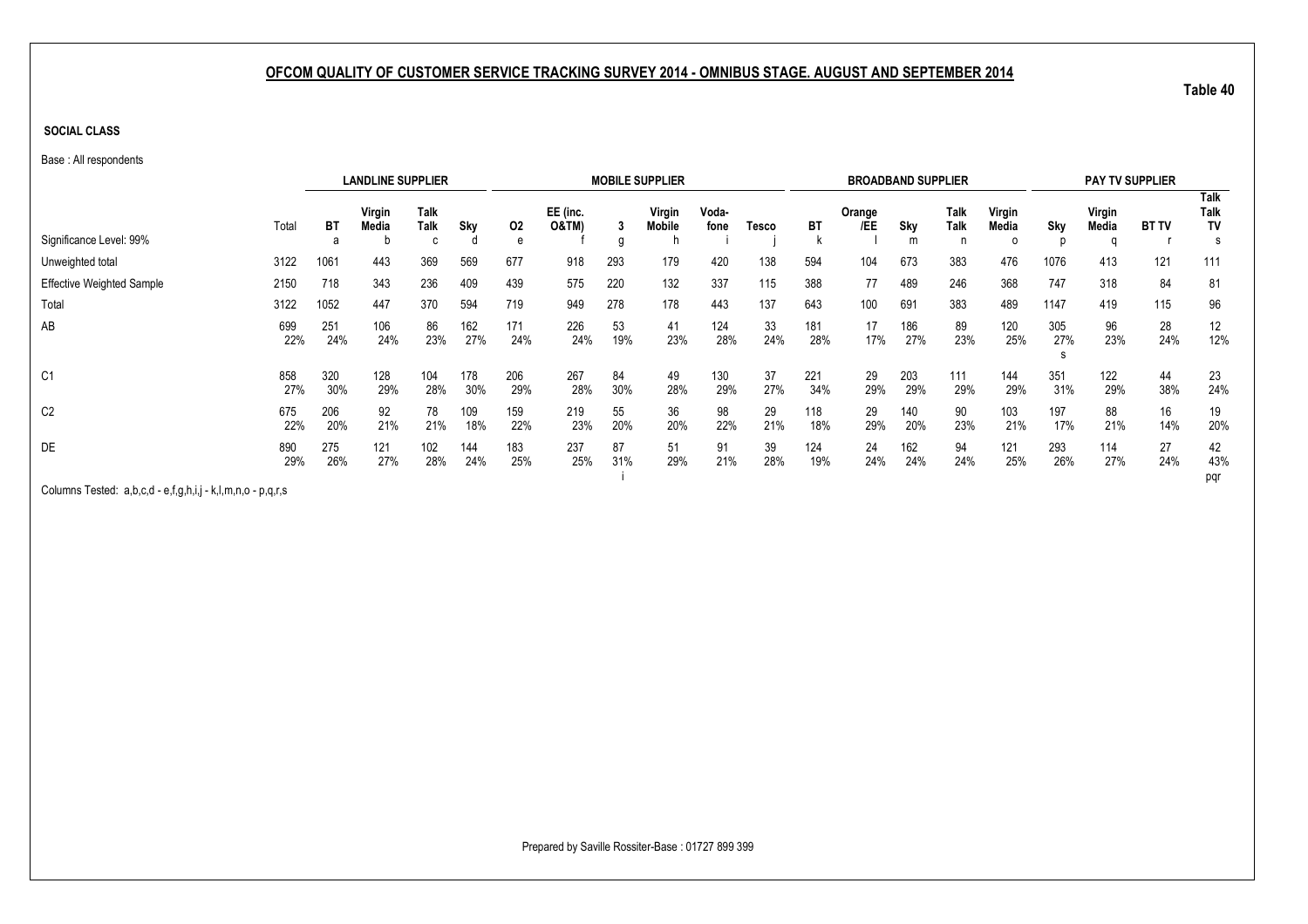#### **GOVERNMENT OFFICE REGION**

Base : All respondents

|                                                       |            |                  | <b>GENDER</b>      |                  |                 | AGE                   |                       |                 |                 |                  | <b>SOCIAL GRADE</b> |                     |                  |                                   | <b>NATION</b>                       |                                     |                                                                                 |
|-------------------------------------------------------|------------|------------------|--------------------|------------------|-----------------|-----------------------|-----------------------|-----------------|-----------------|------------------|---------------------|---------------------|------------------|-----------------------------------|-------------------------------------|-------------------------------------|---------------------------------------------------------------------------------|
| Significance Level: 99%                               | Total      | <b>MALE</b><br>a | <b>FEMALE</b><br>b | 16-24<br>C       | 25-34<br>d      | 35-44<br>$\mathbf{e}$ | 45 54<br>$\mathsf{f}$ | 55-64<br>g      | $65+$<br>h      | AB<br>-i         | C <sub>1</sub>      | C <sub>2</sub><br>k | DE               | <b>ENGLAND</b><br>m               | SCOT-<br>LAND<br>n                  | <b>WALES</b><br>$~\sim$ 0           | N.I.<br>$\mathbin{\char`\^}p$                                                   |
| Unweighted total                                      | 3122       | 1392             | 1730               | 381              | 593             | 484                   | 469                   | 416             | 779             | 477              | 780                 | 636                 | 1229             | 2670                              | 270                                 | 96                                  | 86                                                                              |
| <b>Effective Weighted Sample</b>                      | 2150       | 1033             | 1118               | 306              | 455             | 368                   | 316                   | 222             | 569             | 382              | 647                 | 402                 | 805              | 1808                              | 208                                 | 76                                  | 74                                                                              |
| Total                                                 | 3122       | 1530             | 1592               | 453              | 518             | 518                   | 537                   | 440             | 655             | 699              | 858                 | 675                 | 890              | 2616                              | 265                                 | 153                                 | 87                                                                              |
| Scotland                                              | 265<br>8%  | 122<br>8%        | 143<br>9%          | 25<br>$5\%$      | 36<br>7%        | 44<br>8%              | 50<br>9%              | 50<br>11%       | 60<br>9%        | 75<br>11%<br>k   | 65<br>8%            | 39<br>6%            | 88<br>10%        | $\blacksquare$<br>$-$ %           | 265<br>100%<br>m                    | $\overline{\phantom{a}}$<br>$-$ %   | $\overline{\phantom{a}}$<br>$-$ %                                               |
| North East                                            | 128<br>4%  | 49<br>3%         | 79<br>$5\%$        | 14<br>3%         | 21<br>4%        | 25<br>$5\%$           | 24<br>$5\%$           | 13<br>3%        | 30<br>5%        | 34<br>5%         | 32<br>4%            | 32<br>5%            | $30\,$<br>3%     | 128<br>5%<br>n                    | $\overline{\phantom{a}}$<br>$-$ %   | $\overline{\phantom{a}}$<br>$-{\%}$ | $-9/0$                                                                          |
| North West                                            | 347<br>11% | 171<br>11%       | 175<br>11%         | 49<br>11%        | 64<br>12%       | 57<br>11%             | 59<br>11%             | 47<br>11%       | 71<br>11%       | 67<br>10%        | $90\,$<br>10%       | 69<br>10%           | 121<br>14%       | 347<br>13%<br>n                   | $\blacksquare$<br>$-$ %             | $\overline{\phantom{a}}$<br>$-{\%}$ | $\mathbin{{\mathcal G}}_0$                                                      |
| Yorks & Humber                                        | 259<br>8%  | 130<br>9%        | 129<br>8%          | 39<br>9%         | 46<br>9%        | 44<br>8%              | 38<br>7%              | 34<br>8%        | 58<br>9%        | 47<br>7%         | 62<br>7%            | 74<br>11%           | 76<br>9%         | 259<br>10%<br>n                   | $\overline{\phantom{a}}$<br>$-$ %   | $\overline{\phantom{a}}$<br>$-{\%}$ | $\mathbin{{-}}\mathbin{\overset{\scriptscriptstyle{0}}{\scriptscriptstyle{0}}}$ |
| Northern Ireland                                      | 87<br>3%   | 33<br>2%         | 55<br>3%           | 20<br>$4\%$      | 16<br>3%        | 17<br>3%              | 9<br>2%               | 5<br>$1\%$      | 21<br>3%        | 17<br>2%         | 30<br>4%            | 9<br>1%             | 31<br>3%         | $\overline{\phantom{a}}$<br>$-$ % | $\overline{\phantom{a}}$<br>$-$ %   | $\overline{\phantom{a}}$<br>$-{\%}$ | 87<br>100%                                                                      |
| East Midlands                                         | 225<br>7%  | 103<br>7%        | 122<br>$8\%$       | 39<br>9%         | 45<br>9%        | 38<br>7%              | 28<br>$5\%$           | 27<br>6%        | 48<br>7%        | 22<br>3%         | 61<br>7%<br>-i      | 95<br>14%<br>ijl    | 46<br>5%         | 225<br>9%<br>n                    | $\overline{\phantom{a}}$<br>$-$ %   | $\overline{\phantom{a}}$<br>$-{\%}$ | $\overline{\phantom{a}}$<br>$\mathbin{{\mathcal G}}_0$                          |
| West Midlands                                         | 275<br>9%  | 140<br>$9\%$     | 135<br>$8\%$       | 51<br>11%        | 50<br>10%       | $35\,$<br>7%          | 54<br>10%             | 31<br>7%        | 54<br>8%        | 31<br>4%         | $76\,$<br>9%        | 73<br>11%           | 94<br>11%<br>÷i  | 275<br>11%<br>n                   | $\overline{\phantom{a}}$<br>$-{\%}$ | $\overline{\phantom{a}}$<br>$-{\%}$ | $ \%$                                                                           |
| Wales                                                 | 153<br>5%  | $80\,$<br>$5\%$  | 73<br>$5\%$        | 19<br>$4\%$      | 19<br>4%        | 22<br>4%              | 31<br>6%              | 29<br>7%        | 32<br>5%        | 46<br>7%         | 37<br>4%            | 32<br>5%            | 38<br>4%         | $\overline{\phantom{a}}$<br>$-$ % | $\sim$<br>$-$ %                     | 153<br>100%                         | $-$ %                                                                           |
| Eastern                                               | 290<br>9%  | 135<br>9%        | 156<br>10%         | 29<br>$6\%$      | 34<br>7%        | 45<br>$9\%$           | 41<br>8%              | 58<br>13%<br>cd | 84<br>13%<br>cd | 65<br>9%         | 77<br>9%            | 48<br>7%            | 101<br>11%       | 290<br>11%<br>n                   | $\overline{\phantom{a}}$<br>$-$ %   | $\overline{\phantom{a}}$<br>$-{\%}$ | $-$ %                                                                           |
| London                                                | 400<br>13% | 242<br>16%<br>b  | 158<br>10%         | 91<br>20%<br>fgh | 93<br>18%<br>gh | 81<br>16%<br>gh       | 63<br>12%<br>h        | 33<br>8%        | $38\,$<br>6%    | 72<br>10%        | 111<br>13%          | 70<br>10%           | 147<br>17%<br>ik | 400<br>15%<br>n                   | $\overline{\phantom{a}}$<br>$-$ %   | $\overline{\phantom{a}}$<br>$-$ %   | $\overline{\phantom{a}}$<br>$-$ %                                               |
| South East                                            | 428<br>14% | 198<br>13%       | 230<br>14%         | 56<br>12%        | 65<br>12%       | 81<br>16%             | 90<br>17%             | 45<br>10%       | 91<br>14%       | 143<br>20%<br>kl | 153<br>18%<br>kl    | 70<br>10%           | 63<br>7%         | 428<br>16%<br>n                   | $\overline{\phantom{a}}$<br>$-$ %   | $\blacksquare$<br>$-$ %             | $-$ %                                                                           |
| Columns Tested: a,b - c,d,e,f,g,h - i,j,k,l - m,n,o,p |            |                  |                    |                  |                 |                       |                       |                 |                 |                  |                     |                     |                  |                                   |                                     |                                     |                                                                                 |

Prepared by Saville Rossiter-Base : 01727 899 399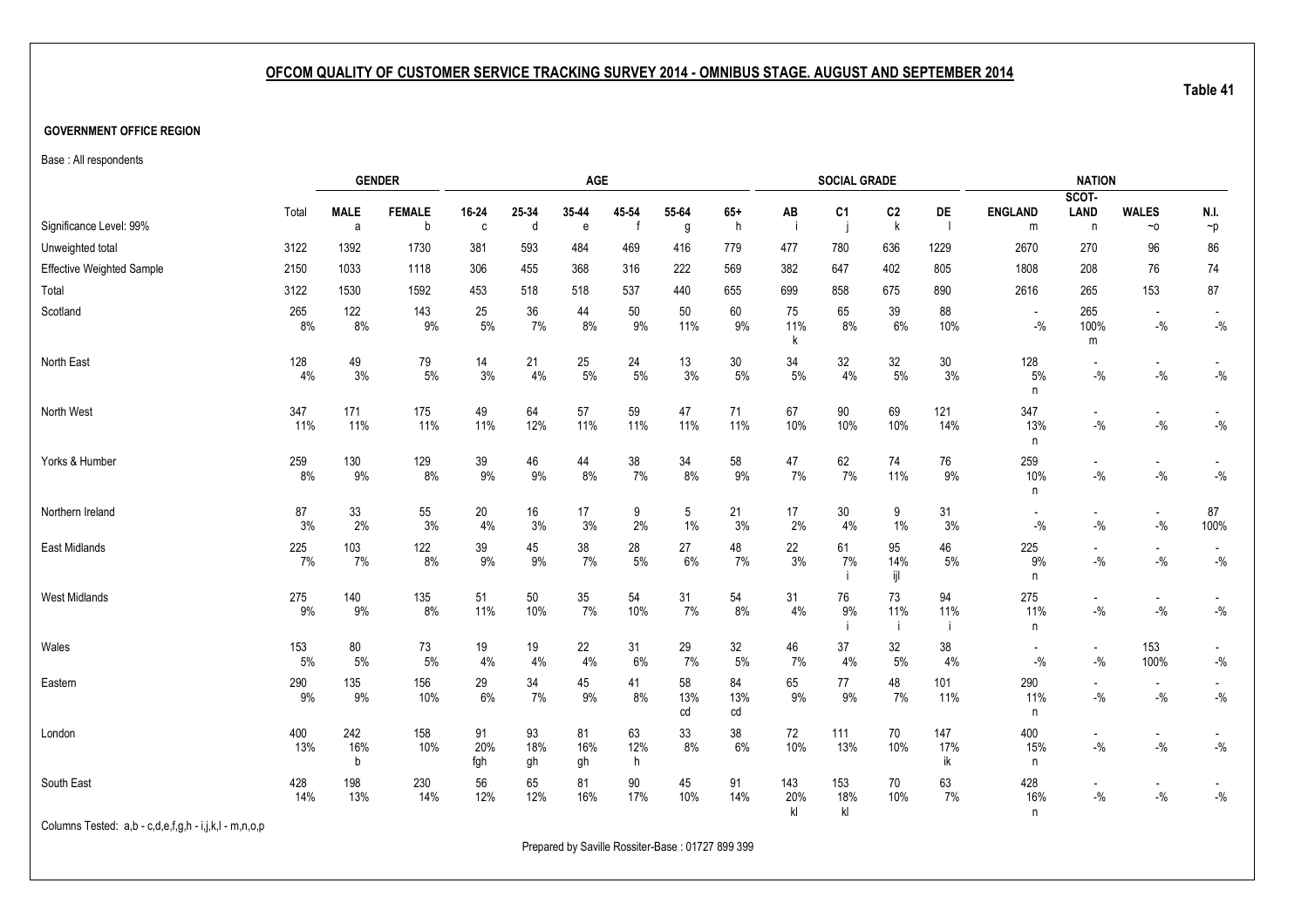#### **GOVERNMENT OFFICE REGION**

Base : All respondents

|                                  |       |             | <b>GENDER</b> |       |       | <b>AGE</b> |       |       |       |     | <b>SOCIAL GRADE</b> |     |      |                | <b>NATION</b> |                          |          |
|----------------------------------|-------|-------------|---------------|-------|-------|------------|-------|-------|-------|-----|---------------------|-----|------|----------------|---------------|--------------------------|----------|
|                                  |       |             |               |       |       |            |       |       |       |     |                     |     |      |                | SCOT-         |                          |          |
|                                  | Total | <b>MALE</b> | <b>FEMALE</b> | 16-24 | 25-34 | 35-44      | 45-54 | 55-64 | $65+$ | AB  | C <sub>1</sub>      | C2  | DE   | <b>ENGLAND</b> | <b>LAND</b>   | <b>WALES</b>             | N.I.     |
| Significance Level: 99%          |       |             |               |       |       | е          |       |       |       |     |                     |     |      | m              | n             | $~\sim$ 0                | $\neg$ D |
| Unweighted total                 | 3122  | 1392        | 1730          | 381   | 593   | 484        | 469   | 416   | 779   | 477 | 780                 | 636 | 1229 | 2670           | 270           | 96                       | 86       |
| <b>Effective Weighted Sample</b> | 2150  | 1033        | 1118          | 306   | 455   | 368        | 316   | 222   | 569   | 382 | 647                 | 402 | 805  | 1808           | 208           | 76                       | 74       |
| Total                            | 3122  | 1530        | 1592          | 453   | 518   | 518        | 537   | 440   | 655   | 699 | 858                 | 675 | 890  | 2616           | 265           | 153                      | 87       |
| South West                       | 265   | 127         | 138           | 22    | 28    | 28         | 50    | 69    | 68    | 81  | 65                  | 65  | 54   | 265            | $\sim$        | $\overline{\phantom{0}}$ |          |
|                                  | 9%    | 8%          | 9%            | 5%    | 5%    | 5%         | 9%    | 16%   | 10%   | 12% | 8%                  | 10% | 6%   | 10%            | $-$ %         | $-$ %                    | $-$ %    |
|                                  |       |             |               |       |       |            |       | cde   | cd    |     |                     |     |      |                |               |                          |          |

Columns Tested: a,b - c,d,e,f,g,h - i,j,k,l - m,n,o,p

Prepared by Saville Rossiter-Base : 01727 899 399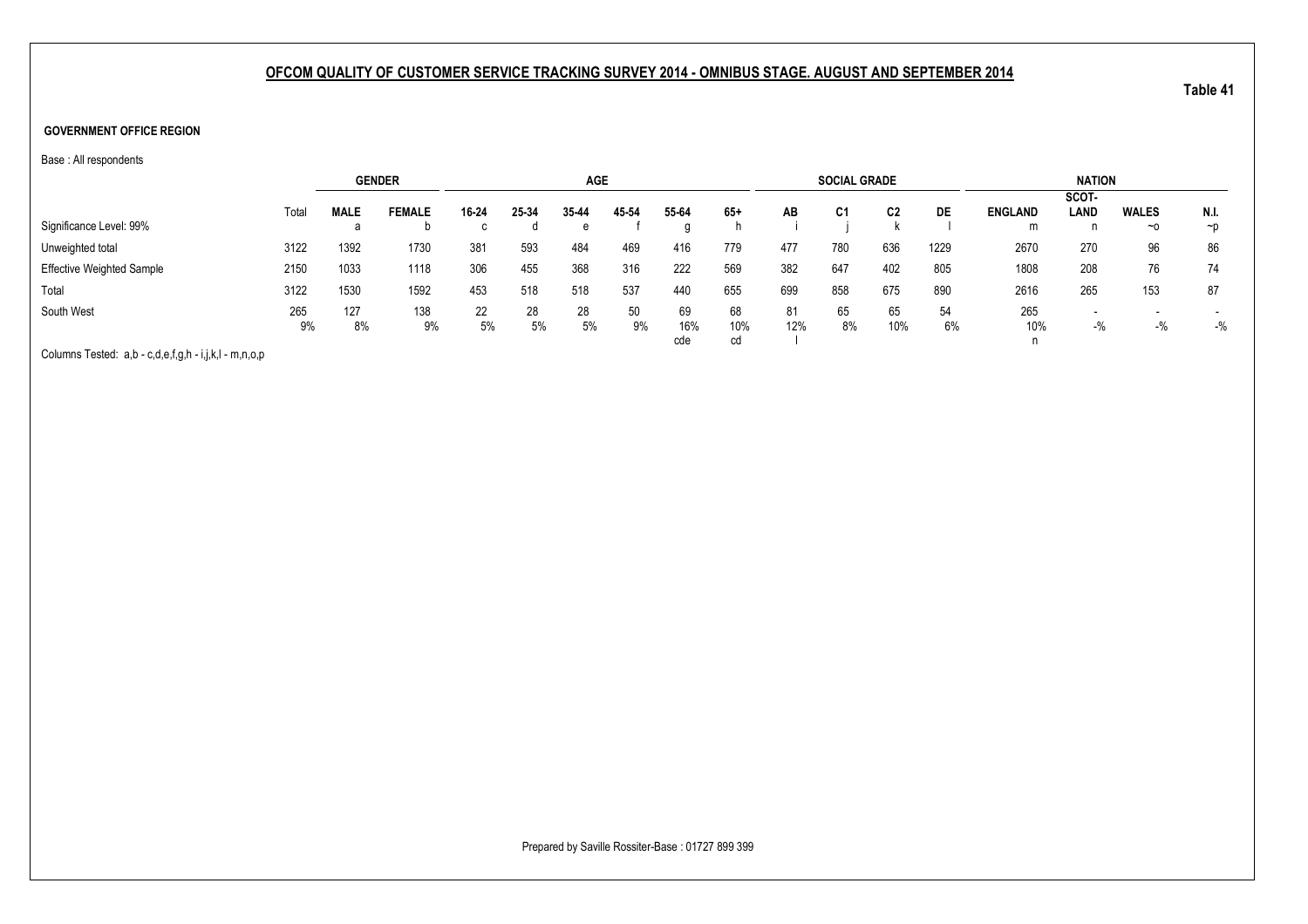#### **GOVERNMENT OFFICE REGION**

Base : All respondents

|                                  |            | <b>LANDLINE CONTACT</b>                                         |                                   |                      |                       |                         |                              |           | <b>MOBILE CONTACT</b>             |                      |                                    |           |                       | <b>BROADBAND CONTACT</b> |              |                 |           | PAY TV CONTACT       |                       |                                    |
|----------------------------------|------------|-----------------------------------------------------------------|-----------------------------------|----------------------|-----------------------|-------------------------|------------------------------|-----------|-----------------------------------|----------------------|------------------------------------|-----------|-----------------------|--------------------------|--------------|-----------------|-----------|----------------------|-----------------------|------------------------------------|
|                                  | Total      | ВT                                                              | Virgin<br>Media                   | Talk<br>Talk         | Sky                   | 02                      | EE (inc.<br><b>O&amp;TM)</b> | 3         | Virgin<br><b>Mobile</b>           | Voda-<br>fone        | <b>Tesco</b>                       | BT        | Orange<br>/EE         | Sky                      | Talk<br>Talk | Virgin<br>Media | Sky       | Virgin<br>Media      | <b>BT TV</b>          | <b>Talk</b><br>Talk<br>TV          |
| Significance Level: 99%          |            | a                                                               | ∼b                                | $-c$                 | ~d                    | e                       |                              | $\sim g$  | ~h                                | ∼i                   | ∼j                                 |           | $\sim$                | m                        | $\neg$ n     | $\circ$         | p         | $\sim q$             | ~r                    | $\mathord{\sim_S}$                 |
| Unweighted total                 | 3122       | 120                                                             | 69                                | 64                   | 63                    | 114                     | 169                          | 74        | 35                                | 78                   | 22                                 | 119       | 23                    | 123                      | 82           | 111             | 225       | 79                   | 15                    | 10                                 |
| <b>Effective Weighted Sample</b> | 2150       | 83                                                              | 53                                | 29                   | 50                    | 97                      | 122                          | 56        | 25                                | 63                   | 17                                 | 75        | 17                    | 98                       | 57           | 90              | 133       | 59                   | 14                    | 8                                  |
| Total                            | 3122       | 128                                                             | 71                                | 78                   | 62                    | 115                     | 188                          | 72        | 34                                | 85                   | 27                                 | 144       | 29                    | 135                      | 91           | 112             | 254       | 95                   | 15                    | 9                                  |
| Scotland                         | 265<br>8%  | 10<br>8%                                                        | $1\%$                             | 9<br>12%             | $\overline{7}$<br>11% | 9<br>8%                 | 17<br>9%                     | 11<br>15% | 1<br>3%                           | 14<br>16%            | 1<br>4%                            | 9<br>6%   | -1<br>4%              | 19<br>14%                | 10<br>11%    | 6<br>6%         | 38<br>15% | 4<br>4%              | 3<br>24%              | 8%                                 |
| North East                       | 128<br>4%  | 4<br>3%                                                         | 3<br>4%                           | $\overline{2}$<br>2% | 5<br>8%               | 6<br>5%                 | 7<br>4%                      | 7<br>9%   | $\mathbf{1}$<br>2%                | 3<br>3%              | $-$ %                              | 6<br>4%   | $-$ %                 | 13<br>9%                 | 3<br>3%      | 4<br>4%         | 13<br>5%  | 3<br>3%              | $-$ %                 | $\overline{\phantom{a}}$<br>$-$ %  |
| North West                       | 347<br>11% | 11<br>9%                                                        | 14<br>19%                         | 8<br>11%             | 13<br>22%             | 27<br>24%               | 14<br>8%                     | 10%       | $\overline{7}$<br>21%             | 17<br>20%            | 6<br>22%                           | 13<br>9%  | $-$ %                 | 16<br>12%                | 17<br>19%    | 26<br>23%       | 41<br>16% | 18<br>19%            | $\overline{2}$<br>11% | 15%                                |
| Yorks & Humber                   | 259<br>8%  | 6<br>5%                                                         | 9<br>13%                          | 3<br>4%              | 5<br>8%               | 10<br>9%                | 17<br>9%                     | 8<br>11%  | $\overline{\phantom{a}}$<br>$-$ % | 4<br>5%              | $\overline{2}$<br>8%               | 12<br>8%  | 5<br>17%              | 9<br>6%                  | 8<br>8%      | 13<br>11%       | 17<br>7%  | $\overline{7}$<br>8% | 5%                    | $\blacksquare$<br>$-$ %            |
| Northern Ireland                 | 87<br>3%   | 3<br>2%                                                         | $\overline{\phantom{a}}$<br>$-$ % | 1%                   | 3<br>5%               | 8<br>7%                 | 3<br>2%                      | $-$ %     | $\overline{\phantom{a}}$<br>$-$ % | $\overline{2}$<br>2% | $\mathbf{1}$<br>3%                 | 6<br>4%   | $-$ %                 | 4<br>3%                  | 2<br>2%      | $-$ %           | 9<br>4%   | $-$ %                | 5%                    | $-$ %                              |
| East Midlands                    | 225<br>7%  | 6<br>4%                                                         | 3<br>4%                           | 4<br>5%              | 1%                    | 7<br>6%                 | 15<br>8%                     | 6%        | $\overline{\phantom{a}}$<br>$-$ % | 4<br>4%              | $\overline{\phantom{a}}$<br>$-9/6$ | 3<br>2%   | 4<br>14%              | 6<br>4%                  | 3<br>4%      | 6<br>$5\%$      | 18<br>7%  | 4<br>4%              | $-9/6$                | $\overline{\phantom{a}}$<br>$-9/6$ |
| <b>West Midlands</b>             | 275<br>9%  | 13<br>10%                                                       | $\overline{2}$<br>3%              | 8<br>11%             | $\overline{2}$<br>3%  | 14<br>12%               | 24<br>13%                    | 9<br>12%  | $\overline{7}$<br>19%             | 7<br>8%              | $-9/6$                             | 9<br>6%   | $-$ %                 | 16<br>12%                | 10<br>11%    | 8<br>7%         | 15<br>6%  | 10<br>11%            | 7%                    | $\overline{2}$<br>21%              |
| Wales                            | 153<br>5%  | 3<br>2%                                                         | 4<br>6%                           | $\overline{2}$<br>3% | $-$ %                 | $\overline{2}$<br>$1\%$ | 4<br>2%                      | 6<br>8%   | 4<br>11%                          | 5<br>6%              | $\overline{4}$<br>17%              | 6<br>4%   | $\overline{7}$<br>23% | 8<br>6%                  | 3<br>4%      | 6<br>$5%$       | 10<br>4%  | 5<br>5%              | -1<br>6%              | $\star$<br>6%                      |
| Eastern                          | 290<br>9%  | 16<br>12%                                                       | 2<br>2%                           | 9<br>12%             | 5<br>8%               | 8<br>7%                 | 20<br>11%                    | 4<br>6%   | 1<br>2%                           | 10<br>12%            | 5<br>19%                           | 13<br>9%  | $\overline{2}$<br>7%  | 11<br>8%                 | 8<br>9%      | 5<br>4%         | 19<br>8%  | 8<br>9%              | -1<br>4%              | $\overline{2}$<br>24%              |
| London                           | 400<br>13% | 10<br>8%                                                        | 12<br>18%                         | 4<br>5%              | 4<br>6%               | 8<br>7%                 | 23<br>13%                    | 8<br>11%  | 3<br>10%                          | 7<br>8%              | $\mathbf{1}$<br>2%                 | 7<br>5%   | $\overline{2}$<br>8%  | 8<br>6%                  | 6<br>7%      | 18<br>16%       | 15<br>6%  | 9<br>9%              | 1<br>5%               | 8%                                 |
| South East                       | 428<br>14% | 31<br>11<br>8<br>5<br>7%<br>24%<br>12%<br>18%                   |                                   |                      |                       |                         | 20<br>11%                    | 4<br>6%   | 6<br>17%                          | 5<br>6%              | 5<br>19%                           | 29<br>20% | 4<br>12%              | 17<br>13%                | 12<br>13%    | 10<br>9%        | 35<br>14% | 10<br>11%            | 5<br>33%              | $\overline{\phantom{a}}$<br>$-$ %  |
| South West                       | 265<br>9%  | 9%<br>16<br>13<br>21<br>5<br>6<br>9%<br>13%<br>18%<br>27%<br>5% |                                   |                      |                       |                         | 22<br>12%                    | 5<br>6%   | 5<br>15%                          | 8<br>9%              | $\overline{2}$<br>6%               | 29<br>20% | 4<br>14%              | 10<br>7%                 | 9<br>9%      | 10<br>9%        | 24<br>10% | 15<br>16%            | $-9/6$                | 2<br>18%                           |

Columns Tested: a,b,c,d - e,f,g,h,i,j - k,l,m,n,o - p,q,r,s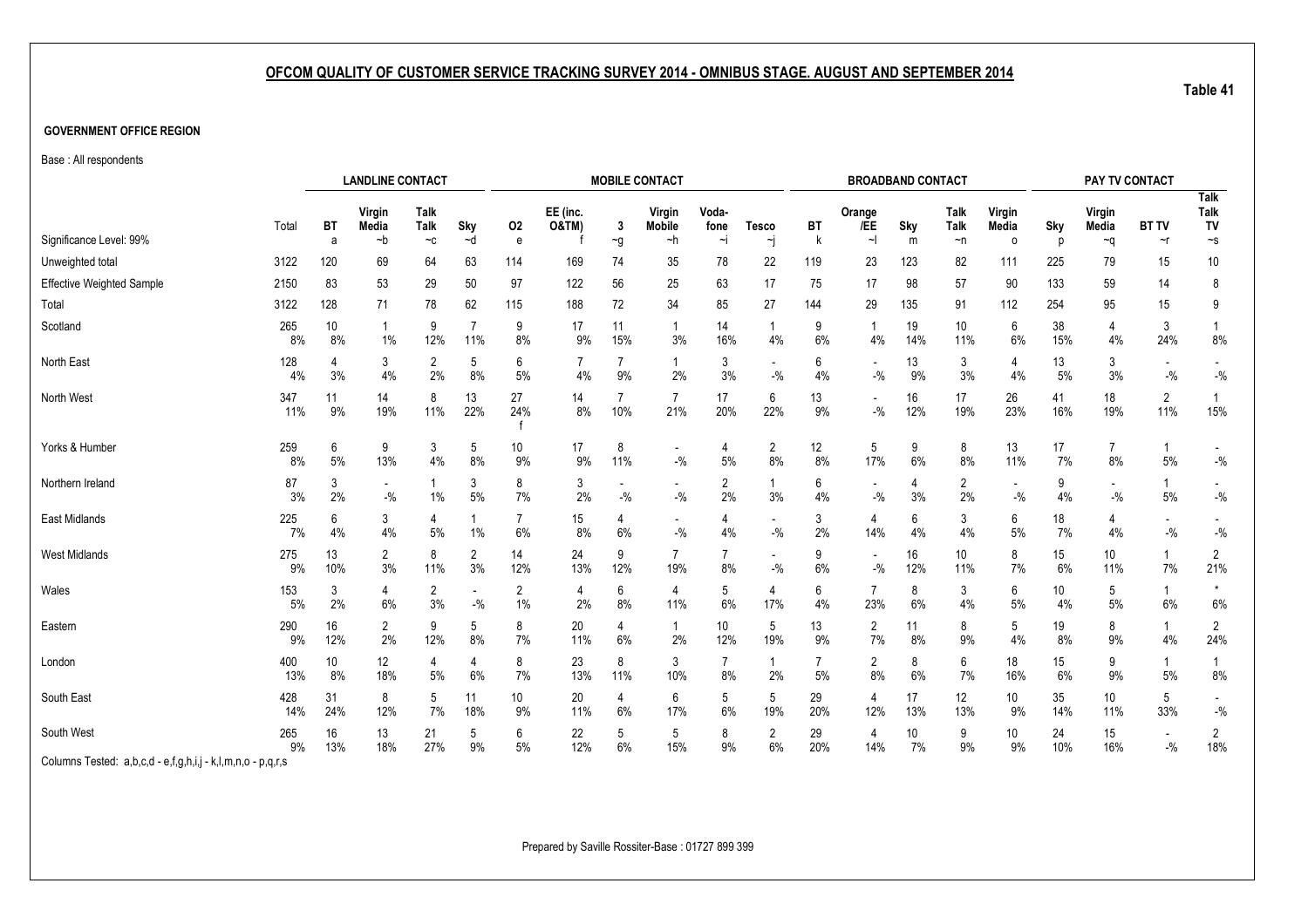#### **GOVERNMENT OFFICE REGION**

Base : All respondents

|                           |            |                 | <b>LANDLINE SUPPLIER</b>                          |                     |                |                           |                                                  |                  | <b>MOBILE SUPPLIER</b>                   |                           |                      |                |                                          | <b>BROADBAND SUPPLIER</b> |               |                 |               | PAY TV SUPPLIER          |                      |                           |
|---------------------------|------------|-----------------|---------------------------------------------------|---------------------|----------------|---------------------------|--------------------------------------------------|------------------|------------------------------------------|---------------------------|----------------------|----------------|------------------------------------------|---------------------------|---------------|-----------------|---------------|--------------------------|----------------------|---------------------------|
|                           | Total      | <b>BT</b>       | Virgin<br>Media                                   | <b>Talk</b><br>Talk | Sky            | 02                        | EE (inc.<br><b>O&amp;TM)</b>                     | 3                | Virgin<br>Mobile                         | Voda-<br>fone             | <b>Tesco</b>         | BT             | Orange<br>/EE                            | Sky                       | Talk<br>Talk  | Virgin<br>Media | Sky           | Virgin<br>Media          | <b>BT TV</b>         | <b>Talk</b><br>Talk<br>TV |
| Significance Level: 99%   |            | a               | h                                                 | $\mathbf{c}$        | d              | ${\bf e}$                 |                                                  | g                | h                                        |                           |                      | k              |                                          | ${\sf m}$                 | n             | $\circ$         | D             | q                        | - r                  | s                         |
| Unweighted total          | 3122       | 1061            | 443                                               | 369                 | 569            | 677                       | 918                                              | 293              | 179                                      | 420                       | 138                  | 594            | 104                                      | 673                       | 383           | 476             | 1076          | 413                      | 121                  | 111                       |
| Effective Weighted Sample | 2150       | 718             | 343                                               | 236                 | 409            | 439                       | 575                                              | 220              | 132                                      | 337                       | 115                  | 388            | 77                                       | 489                       | 246           | 368             | 747           | 318                      | 84                   | 81                        |
| Total                     | 3122       | 1052            | 447                                               | 370                 | 594            | 719                       | 949                                              | 278              | 178                                      | 443                       | 137                  | 643            | 100                                      | 691                       | 383           | 489             | 1147          | 419                      | 115                  | 96                        |
| Scotland                  | 265<br>8%  | 83<br>8%        | 32<br>7%                                          | 35<br>10%           | 70<br>12%      | 73<br>10%<br>$\mathsf{f}$ | 53<br>6%                                         | 24<br>9%         | 13<br>7%                                 | 53<br>12%<br>$\mathsf{f}$ | 13<br>9%             | 49<br>8%       | 5<br>5%                                  | 74<br>11%                 | 35<br>9%      | 32<br>7%        | 117<br>10%    | 33<br>8%                 | 18<br>16%            | 9<br>$9\%$                |
| North East                | 128<br>4%  | 32<br>3%        | 18<br>4%                                          | 19<br>$5\%$         | 38<br>6%<br>a  | 25<br>3%                  | 36<br>4%                                         | 12<br>4%         | $\overline{7}$<br>4%                     | 14<br>3%                  | 10<br>7%             | 17<br>3%       | 4<br>4%                                  | 43<br>6%                  | 17<br>4%      | 18<br>4%        | 49<br>4%      | 18<br>4%                 | 5<br>4%              | 5<br>$6\%$                |
| North West                | 347<br>11% | 81<br>8%        | 76<br>17%<br>a                                    | 36<br>10%           | 80<br>13%<br>a | 87<br>12%                 | 93<br>10%                                        | 30<br>11%        | 24<br>14%                                | 42<br>9%                  | 23<br>17%            | 44<br>7%       | 6<br>6%                                  | 93<br>13%<br>k            | 35<br>9%      | 83<br>17%<br>kn | 139<br>12%    | 67<br>16%                | $\overline{7}$<br>6% | 9<br>10%                  |
| Yorks & Humber            | 259<br>8%  | 66<br>6%        | 33<br>7%                                          | 24<br>6%            | 39<br>7%       | 56<br>8%                  | 81<br>8%                                         | 25<br>9%         | 11<br>6%                                 | 44<br>10%                 | 17<br>13%            | 34<br>5%       | 8<br>8%                                  | 48<br>7%                  | 23<br>6%      | 41<br>8%        | 88<br>8%      | 32<br>8%                 | 8<br>7%              | $\overline{c}$<br>2%      |
| Northern Ireland          | 87<br>3%   | 41<br>4%<br>b   | $\overline{2}$<br>$\boldsymbol{^{*0}\!}/_{\!\!0}$ | 16<br>4%<br>b       | 18<br>3%<br>b  | 49<br>7%<br>fghi          | 14<br>1%                                         | 3<br>1%          | $\mathbf{1}$<br>$\boldsymbol{*}0\!/\!_0$ | 9<br>2%                   | 6<br>4%              | 31<br>5%<br>0  | $\mathbf{1}$<br>$1\%$                    | 19<br>3%<br>$\Omega$      | 14<br>4%<br>0 | 1<br>$*9/6$     | 47<br>4%<br>q | $\overline{2}$<br>$*0/0$ | $\overline{4}$<br>3% | $\overline{2}$<br>2%      |
| <b>East Midlands</b>      | 225<br>7%  | 82<br>8%        | 23<br>5%                                          | 32<br>9%            | 35<br>6%       | 50<br>7%                  | 74<br>8%                                         | 20<br>7%         | 12<br>7%                                 | 27<br>6%                  | 10<br>7%             | 46<br>7%       | 14<br>14%<br>mo                          | 34<br>5%                  | 37<br>10%     | 24<br>5%        | 71<br>6%      | 18<br>4%                 | 3<br>3%              | 14<br>15%<br>pqr          |
| <b>West Midlands</b>      | 275<br>9%  | 98<br>9%        | 31<br>7%                                          | 30<br>8%            | 47<br>8%       | 49<br>7%                  | 85<br>9%                                         | 36<br>13%<br>ej  | 22<br>12%                                | 36<br>8%                  | 3<br>2%              | 51<br>8%       | 3<br>3%                                  | 57<br>8%                  | 33<br>9%      | 43<br>9%        | 99<br>9%      | 44<br>10%                | 11<br>9%             | 10<br>11%                 |
| Wales                     | 153<br>5%  | 56<br>5%        | 15<br>3%                                          | 26<br>7%            | 29<br>$5\%$    | 32<br>$4\%$               | 52<br>5%                                         | 10<br>4%         | 11<br>6%                                 | 17<br>4%                  | 11<br>8%             | 40<br>6%       | 10 <sup>°</sup><br>10%<br>$\mathsf{o}\,$ | 29<br>4%                  | 23<br>6%      | 15<br>3%        | 72<br>6%      | 15<br>4%                 | 3<br>2%              | 2<br>2%                   |
| Eastem                    | 290<br>9%  | 115<br>11%<br>C | 48<br>11%                                         | 19<br>$5\%$         | 47<br>8%       | 53<br>7%                  | 88<br>9%                                         | 20<br>7%         | 17<br>10%                                | 48<br>11%                 | 15<br>11%            | 75<br>12%<br>n | 6<br>$6\%$                               | 52<br>8%                  | 20<br>5%      | 52<br>11%       | 104<br>9%     | 38<br>9%                 | 8<br>7%              | 3<br>3%                   |
| London                    | 400<br>13% | 133<br>13%      | 70<br>16%                                         | 51<br>14%           | 73<br>12%      | 66<br>9%                  | 164<br>17%<br>eij                                | 61<br>22%<br>eij | 24<br>13%                                | 31<br>7%                  | $\overline{2}$<br>2% | 77<br>12%      | 17<br>17%                                | 105<br>15%                | 62<br>16%     | 79<br>16%       | 127<br>11%    | 60<br>14%                | 22<br>19%            | 18<br>19%                 |
| South East                | 428<br>14% | 166<br>16%      | 57<br>13%                                         | 37<br>10%           | 90<br>15%      | 125<br>17%                | 110<br>12%                                       | 27<br>10%        | 17<br>10%                                | 85<br>19%                 | 20<br>15%            | 113<br>18%     | 13<br>13%                                | 101<br>15%                | 39<br>10%     | 57<br>12%       | 163<br>14%    | 58<br>14%                | 22<br>19%            | 8<br>8%                   |
|                           |            |                 |                                                   |                     |                |                           | Prepared by Saville Rossiter-Base: 01727 899 399 |                  |                                          |                           |                      |                |                                          |                           |               |                 |               |                          |                      |                           |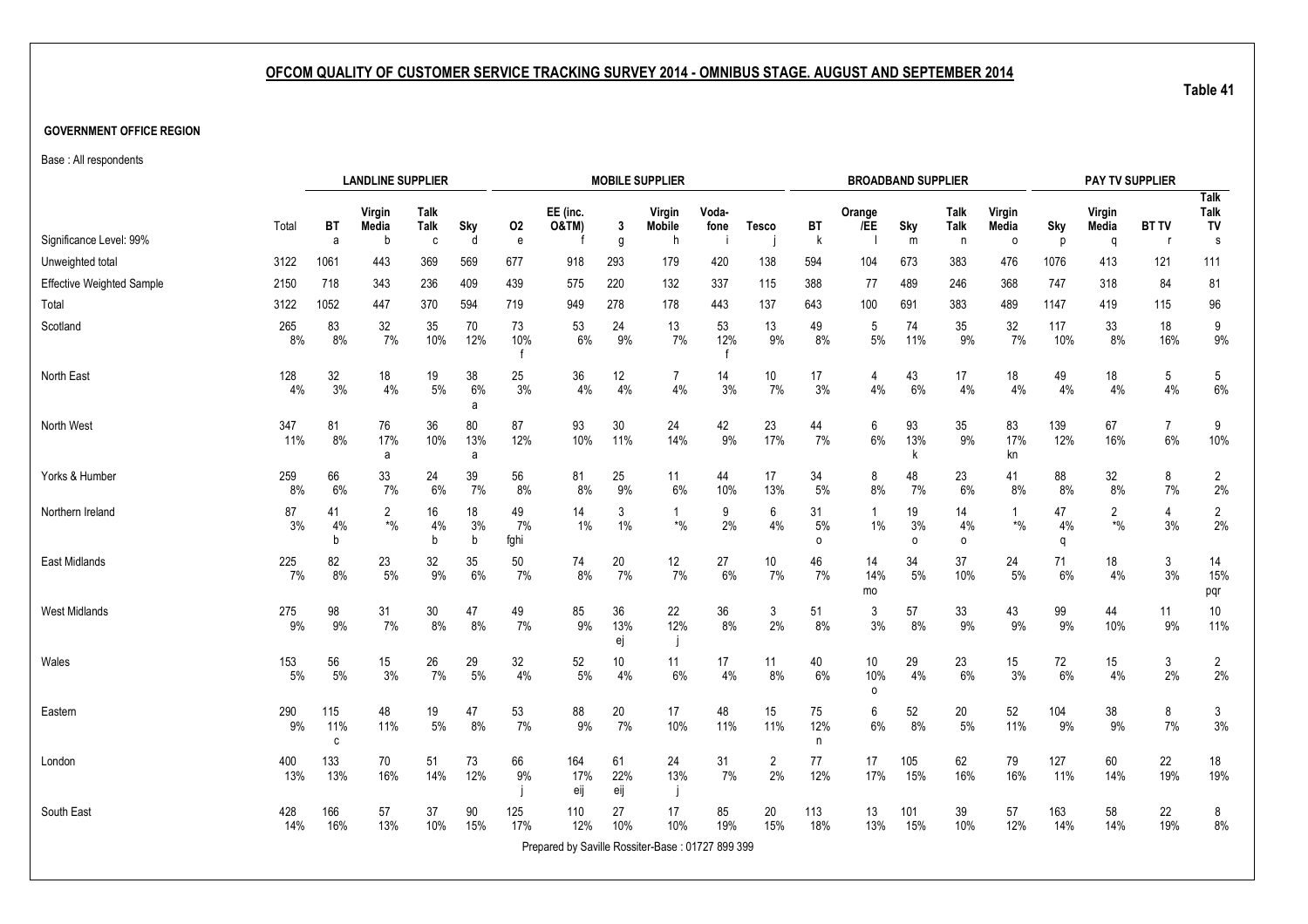Columns Tested: a,b,c,d - e,f,g,h,i,j - k,l,m,n,o - p,q,r,s

fg fg n

Prepared by Saville Rossiter-Base : 01727 899 399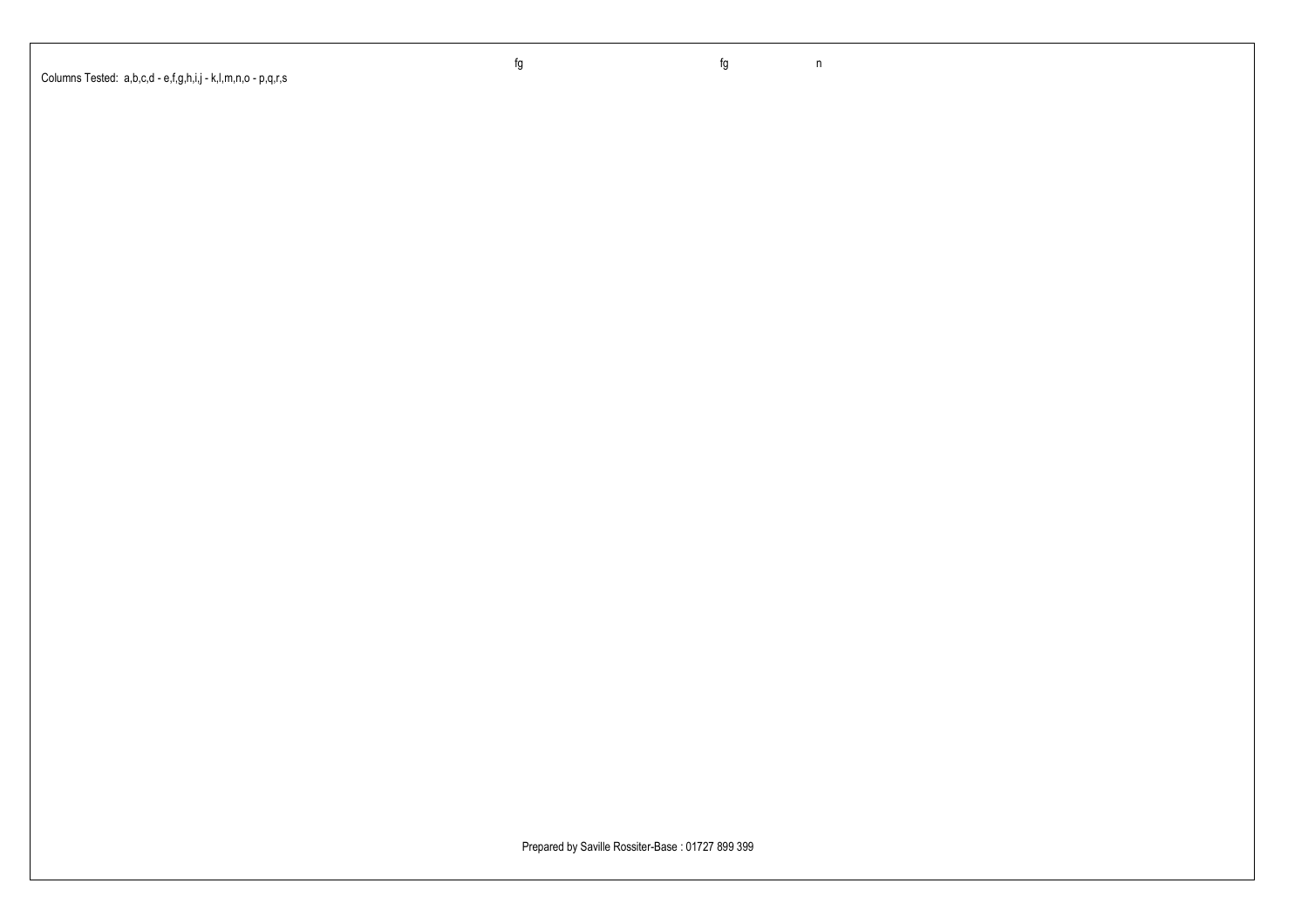#### **GOVERNMENT OFFICE REGION**

Base : All respondents

|                                                          |           |          | <b>LANDLINE SUPPLIER</b> |              |          |          |                             |          | <b>MOBILE SUPPLIER</b> |               |       |           | <b>BROADBAND SUPPLIER</b> |          |              |                 |          |                 | <b>PAY TV SUPPLIER</b> |                    |
|----------------------------------------------------------|-----------|----------|--------------------------|--------------|----------|----------|-----------------------------|----------|------------------------|---------------|-------|-----------|---------------------------|----------|--------------|-----------------|----------|-----------------|------------------------|--------------------|
|                                                          | Total     | ВT       | Virgin<br>Media          | Talk<br>Talk | Sky      | 02       | EE (inc.<br><b>O&amp;TM</b> |          | Virgin<br>Mobile       | Voda-<br>fone | Tesco | BT        | Orange<br>/EE             | Sky      | Talk<br>Talk | Virgin<br>Media | Sky      | Virgin<br>Media | <b>BT TV</b>           | Talk<br>Talk<br>TV |
| Significance Level: 99%                                  |           | а        |                          | C            |          | e        |                             |          |                        |               |       |           |                           | m        |              |                 |          |                 |                        |                    |
| Unweighted total                                         | 3122      | 1061     | 443                      | 369          | 569      | 677      | 918                         | 293      | 179                    | 420           | 138   | 594       | 104                       | 673      | 383          | 476             | 1076     | 413             | 121                    | 111                |
| <b>Effective Weighted Sample</b>                         | 2150      | 718      | 343                      | 236          | 409      | 439      | 575                         | 220      | 132                    | 337           | 115   | 388       | 77                        | 489      | 246          | 368             | 747      | 318             | 84                     | 81                 |
| Total                                                    | 3122      | 1052     | 447                      | 370          | 594      | 719      | 949                         | 278      | 178                    | 443           | 137   | 643       | 100                       | 691      | 383          | 489             | 1147     | 419             | 115                    | 96                 |
| South West                                               | 265<br>9% | 98<br>9% | 43<br>10%                | 44<br>12%    | 27<br>5% | 54<br>8% | 99<br>10%                   | 12<br>4% | 20<br>11%              | 38<br>9%      | 6%    | 67<br>10% | 12<br>12%                 | 35<br>5% | 46<br>12%    | 44<br>9%        | 71<br>6% | 34<br>8%        | 4%                     | 14<br>14%          |
| Calculated Tasked and and a findeling the second service |           |          |                          |              |          |          |                             |          |                        |               |       | m         |                           |          | m            |                 |          |                 |                        | D                  |

Columns Tested: a,b,c,d - e,f,g,h,i,j - k,l,m,n,o - p,q,r,s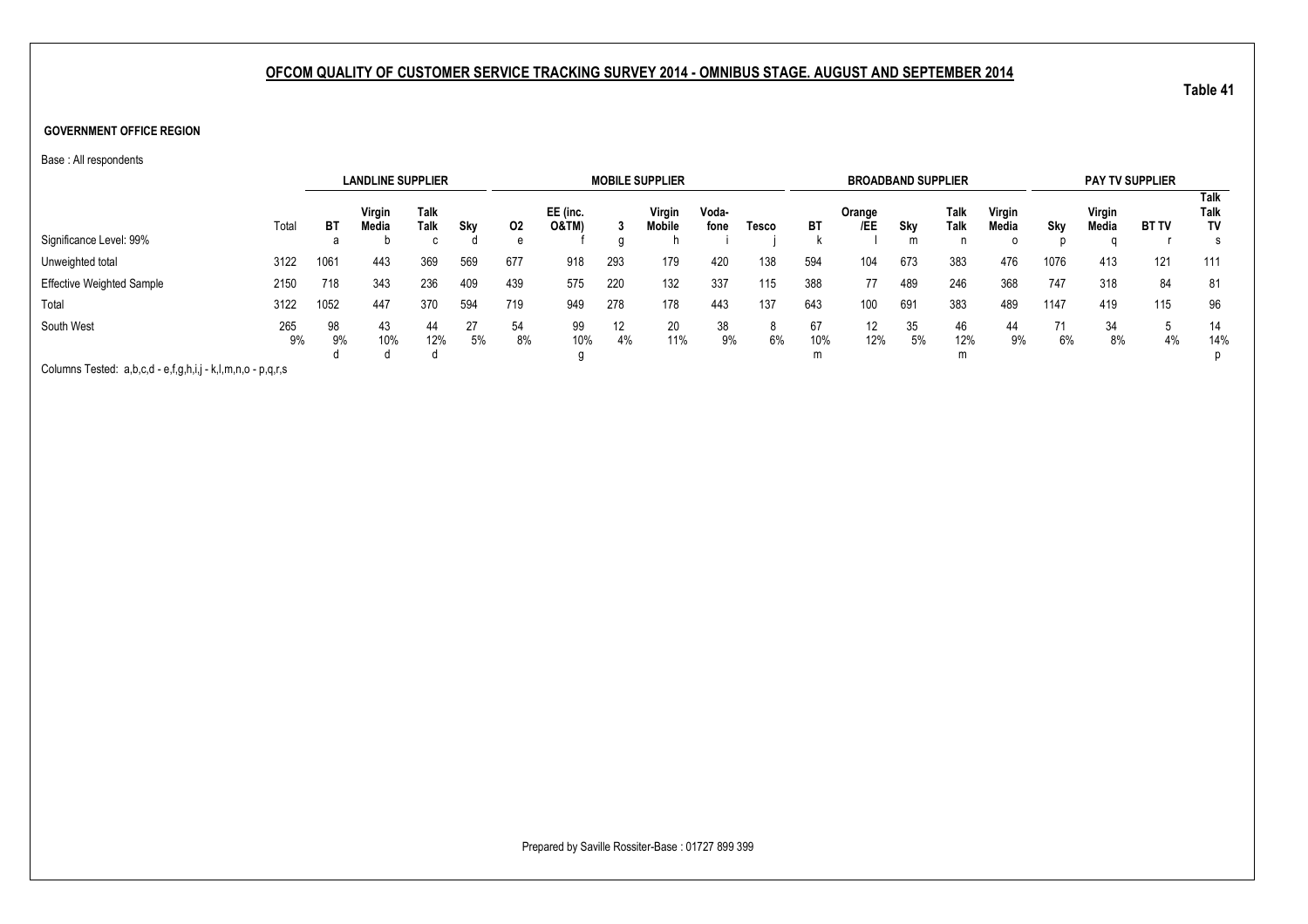### **MARITAL STATUS**

Base : All respondents

|                                                       |       |             | <b>GENDER</b> |              |             | <b>AGE</b> |           |           |          |     | <b>SOCIAL GRADE</b> |                |      |                | <b>NATION</b> |              |          |
|-------------------------------------------------------|-------|-------------|---------------|--------------|-------------|------------|-----------|-----------|----------|-----|---------------------|----------------|------|----------------|---------------|--------------|----------|
|                                                       |       |             |               |              |             |            |           |           |          |     |                     |                |      |                | SCOT-         |              |          |
|                                                       | Total | <b>MALE</b> | <b>FEMALE</b> | 16-24        | 25-34       | 35-44      | 45 54     | 55-64     | $65+$    | AB  | C <sub>1</sub>      | C <sub>2</sub> | DE   | <b>ENGLAND</b> | <b>LAND</b>   | <b>WALES</b> | N.I.     |
| Significance Level: 99%                               |       |             | D             | C            |             | e          |           | g         |          |     |                     |                |      | m              | n             | $~\sim$ 0    | $\neg p$ |
| Unweighted total                                      | 3122  | 1392        | 1730          | 381          | 593         | 484        | 469       | 416       | 779      | 477 | 780                 | 636            | 1229 | 2670           | 270           | 96           | 86       |
| <b>Effective Weighted Sample</b>                      | 2150  | 1033        | 1118          | 306          | 455         | 368        | 316       | 222       | 569      | 382 | 647                 | 402            | 805  | 1808           | 208           | 76           | 74       |
| Total                                                 | 3122  | 1530        | 1592          | 453          | 518         | 518        | 537       | 440       | 655      | 699 | 858                 | 675            | 890  | 2616           | 265           | 153          | 87       |
| MARRIED/LIVING AS MARRIED                             | 1786  | 921         | 865           | 103          | 322         | 367        | 366       | 283       | 345      | 478 | 527                 | 421            | 360  | 1499           | 148           | 90           | 49       |
|                                                       | 57%   | 60%         | 54%           | 23%          | 62%<br>сh   | 71%<br>cdh | 68%<br>ch | 64%<br>ch | 53%<br>с | 68% | 61%                 | 62%            | 40%  | 57%            | 56%           | 59%          | 56%      |
| SINGLE                                                | 860   | 474         | 386           | 348          | 187         | 111        | 96        | 75        | 42       | 145 | 209                 | 181            | 325  | 724            | 72            | 36           | 27       |
|                                                       | 28%   | 31%         | 24%           | 77%<br>defgh | 36%<br>efgh | 21%<br>h   | 18%       | 17%       | 6%       | 21% | 24%                 | 27%            | 37%  | 28%            | 27%           | 24%          | 31%      |
| WIDOWED/ DIVORCED/ SEPARATED                          | 476   | 134         | 341           |              | 9           | 41         | 75        | 82        | 269      | 77  | 122                 | 73             | 205  | 393            | 45            | 27           | 11       |
|                                                       | 15%   | 9%          | 21%           | $*0/0$       | 2%          | 8%         | 14%       | 19%       | 41%      | 11% | 14%                 | 11%            | 23%  | 15%            | 17%           | 18%          | 13%      |
| Columns Tested: a,b - c,d,e,f,g,h - i,j,k,l - m,n,o,p |       |             | a             |              |             | cd         | cd        | cde       | cdefg    |     |                     |                |      |                |               |              |          |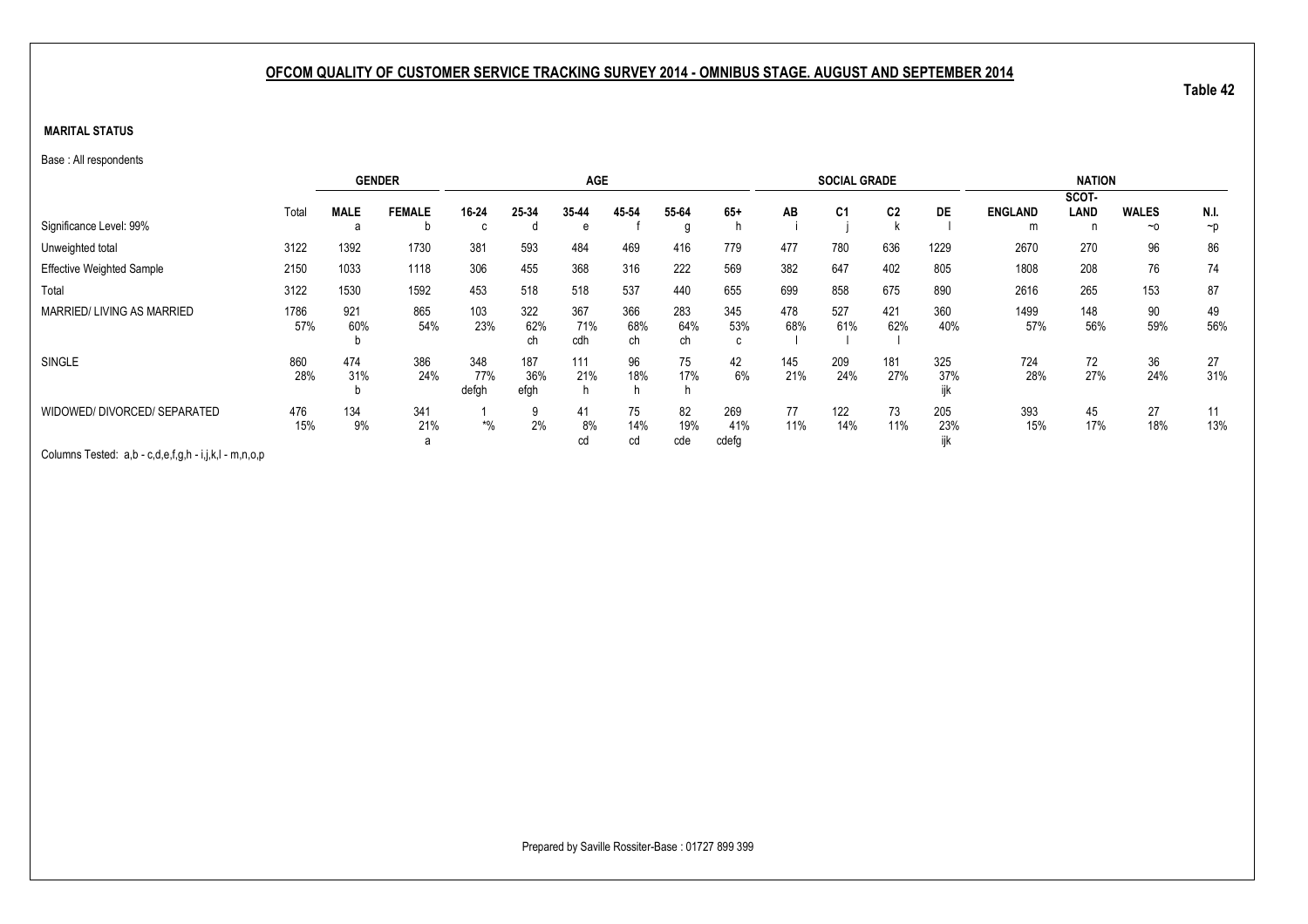### **MARITAL STATUS**

Base : All respondents

|                                                             |             |           | <b>LANDLINE CONTACT</b> |                      |           |           |                              |           | <b>MOBILE CONTACT</b>  |                         |                 |           | <b>BROADBAND CONTACT</b>  |           |                           |                 |            | <b>PAY TV CONTACT</b> |                    |                                       |
|-------------------------------------------------------------|-------------|-----------|-------------------------|----------------------|-----------|-----------|------------------------------|-----------|------------------------|-------------------------|-----------------|-----------|---------------------------|-----------|---------------------------|-----------------|------------|-----------------------|--------------------|---------------------------------------|
| Significance Level: 99%                                     | Total       | ВT<br>а   | Virgin<br>Media<br>~n   | Talk<br>Talk<br>$-c$ | Sky<br>~a | 02<br>e   | EE (inc.<br><b>O&amp;TM)</b> | $\sim g$  | Virgin<br>Mobile<br>~n | Voda-<br>fone<br>$\sim$ | Tesco<br>$\sim$ | ВT        | Orange<br>/EE<br>$\sim$ I | Sky<br>m  | Talk<br><b>Talk</b><br>~n | Virgin<br>Media | Sky        | Virgin<br>Media<br>~∩ | <b>BT TV</b><br>~r | <b>Talk</b><br>Talk<br>TV<br>$\sim$ s |
| Unweighted total                                            | 3122        | 120       | 69                      | 64                   | 63        | 114       | 169                          | 74        | 35                     | 78                      | 22              | 119       | 23                        | 123       | 82                        | 111             | 225        | 79                    | 15                 | 10 <sup>°</sup>                       |
| <b>Effective Weighted Sample</b>                            | 2150        | 83        | 53                      | 29                   | 50        | 97        | 122                          | 56        | 25                     | 63                      | 17              | 75        | 17                        | 98        | 57                        | 90              | 133        | 59                    | 14                 | 8                                     |
| Total                                                       | 3122        | 128       | 71                      | 78                   | 62        | 115       | 188                          | 72        | 34                     | 85                      | 27              | 144       | 29                        | 135       | 91                        | 112             | 254        | 95                    | 15                 | 9                                     |
| MARRIED/LIVING AS MARRIED                                   | 1786<br>57% | 72<br>56% | 46<br>65%               | 42<br>54%            | 44<br>71% | 65<br>56% | 96<br>51%                    | 40<br>56% | 20<br>58%              | 54<br>63%               | 43%             | 91<br>63% | 18<br>60%                 | 92<br>68% | 51<br>57%                 | 74<br>66%       | 170<br>67% | 65<br>68%             | 12<br>85%          | 40%                                   |
| SINGLE                                                      | 860<br>28%  | 23<br>18% | 17<br>24%               | 20<br>26%            | 15<br>24% | 37<br>32% | 65<br>34%                    | 28<br>39% | 8<br>22%               | 23<br>27%               | 12<br>44%       | 33<br>23% | 8<br>26%                  | 34<br>25% | 28<br>31%                 | 24<br>22%       | 59<br>23%  | 14<br>15%             | 4%                 | 36%                                   |
| WIDOWED/ DIVORCED/ SEPARATED                                | 476<br>15%  | 33<br>26% | 11%                     | 16<br>20%            | 5%        | 13<br>11% | 27<br>14%                    | 5%        | 19%                    | 9%                      | 14%             | 20<br>14% | 14%                       | 10<br>7%  | 11<br>13%                 | 14<br>12%       | 25<br>10%  | 16<br>17%             | 11%                | 24%                                   |
| Columns Tested: a,b,c,d - e,f,g,h,i,j - k,l,m,n,o - p,q,r,s |             |           |                         |                      |           |           |                              |           |                        |                         |                 |           |                           |           |                           |                 |            |                       |                    |                                       |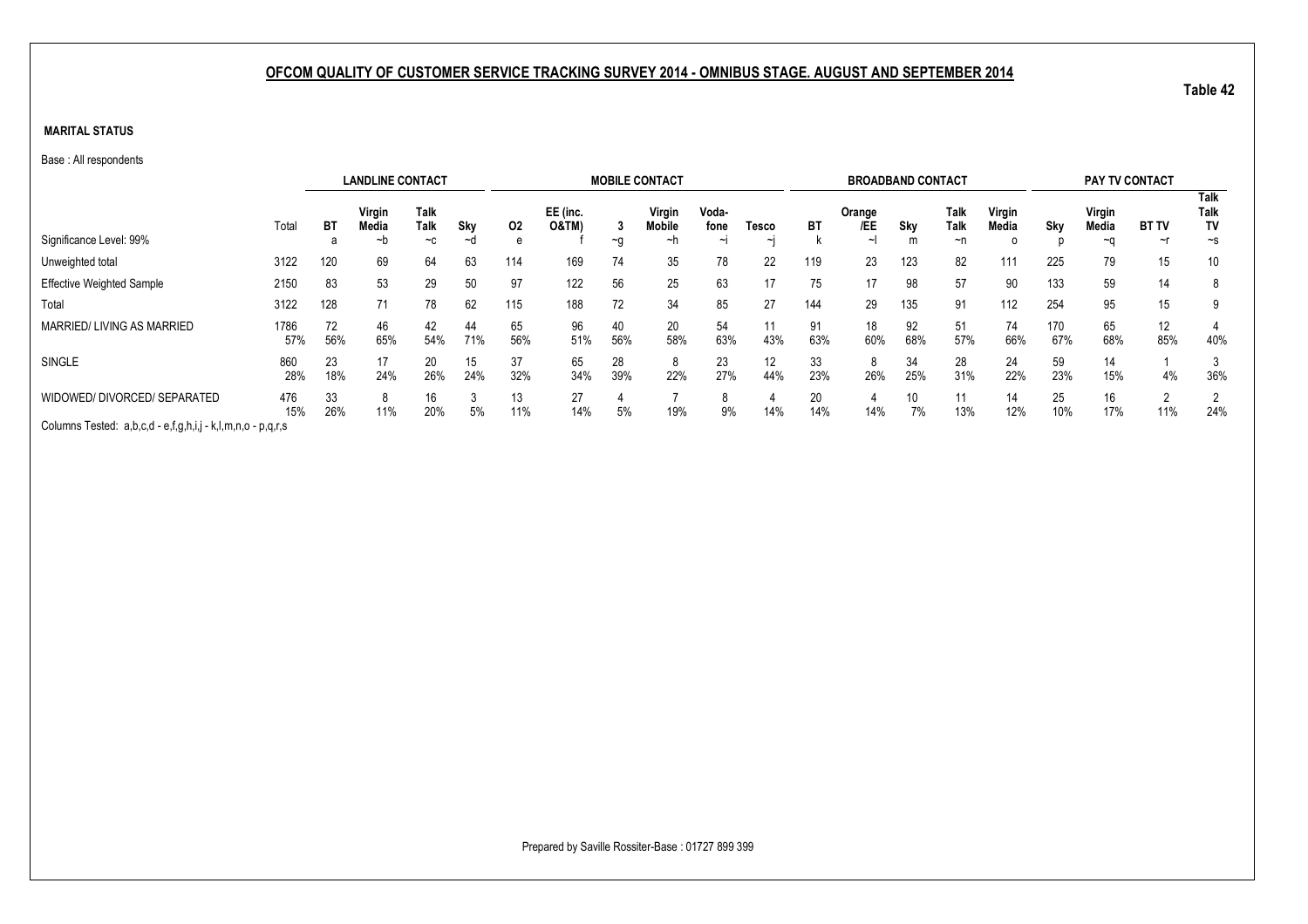### **MARITAL STATUS**

Base : All respondents

|                                                             |             |            | <b>LANDLINE SUPPLIER</b> |                     |            |            |                              |                   | <b>MOBILE SUPPLIER</b> |                |                |            | <b>BROADBAND SUPPLIER</b> |            |                     |                      |            | <b>PAY TV SUPPLIER</b> |              |                                |
|-------------------------------------------------------------|-------------|------------|--------------------------|---------------------|------------|------------|------------------------------|-------------------|------------------------|----------------|----------------|------------|---------------------------|------------|---------------------|----------------------|------------|------------------------|--------------|--------------------------------|
| Significance Level: 99%                                     | Total       | ВT<br>a    | Virgin<br>Media          | Talk<br><b>Talk</b> | Sky        | 02<br>e    | EE (inc.<br><b>O&amp;TM)</b> |                   | Virgin<br>Mobile       | Voda-<br>fone  | Tesco          | ВT         | Orange<br>/EE             | Sky<br>m   | Talk<br><b>Talk</b> | Virgin<br>Media<br>0 | Sky        | Virgin<br>Media        | <b>BT TV</b> | <b>Talk</b><br>Talk<br>TV<br>s |
|                                                             | 3122        | 1061       | 443                      | 369                 | 569        | 677        | 918                          | 293               | 179                    | 420            | 138            | 594        | 104                       | 673        | 383                 | 476                  | 1076       | 413                    | 121          | 111                            |
| Unweighted total                                            |             |            |                          |                     |            |            |                              |                   |                        |                |                |            |                           |            |                     |                      |            |                        |              |                                |
| <b>Effective Weighted Sample</b>                            | 2150        | 718        | 343                      | 236                 | 409        | 439        | 575                          | 220               | 132                    | 337            | 115            | 388        | 77                        | 489        | 246                 | 368                  | 747        | 318                    | 84           | 81                             |
| Total                                                       | 3122        | 1052       | 447                      | 370                 | 594        | 719        | 949                          | 278               | 178                    | 443            | 137            | 643        | 100                       | 691        | 383                 | 489                  | 1147       | 419                    | 115          | 96                             |
| MARRIED/LIVING AS MARRIED                                   | 1786<br>57% | 606<br>58% | 285<br>64%               | 205<br>55%          | 374<br>63% | 437<br>61% | 550<br>58%                   | 151<br>54%        | 108<br>61%             | 246<br>55%     | 77<br>56%      | 384<br>60% | 63<br>63%                 | 440<br>64% | 218<br>57%          | 307<br>63%           | 715<br>62% | 253<br>60%             | 70<br>61%    | 58<br>60%                      |
| SINGLE                                                      | 860<br>28%  | 257<br>24% | 103<br>23%               | 103<br>28%          | 160<br>27% | 186<br>26% | 286<br>30%                   | 107<br>39%<br>ehi | 36<br>21%              | 122<br>28%     | 37<br>27%      | 181<br>28% | 18<br>18%                 | 187<br>27% | 113<br>29%          | 129<br>26%           | 321<br>28% | 105<br>25%             | 28<br>24%    | 28<br>29%                      |
| WIDOWED/ DIVORCED/ SEPARATED                                | 476<br>15%  | 188<br>18% | 59<br>13%                | 62<br>17%           | 61<br>10%  | 97<br>13%  | 114<br>12%                   | 20<br>7%          | 33<br>19%<br>g         | 75<br>17%<br>g | 23<br>17%<br>g | 78<br>12%  | 19<br>19%<br>m            | 64<br>9%   | 53<br>14%           | 53<br>11%            | 111<br>10% | 61<br>15%              | 17<br>14%    | 11<br>11%                      |
| Columns Tested: a,b,c,d - e,f,g,h,i,j - k,l,m,n,o - p,q,r,s |             |            |                          |                     |            |            |                              |                   |                        |                |                |            |                           |            |                     |                      |            |                        |              |                                |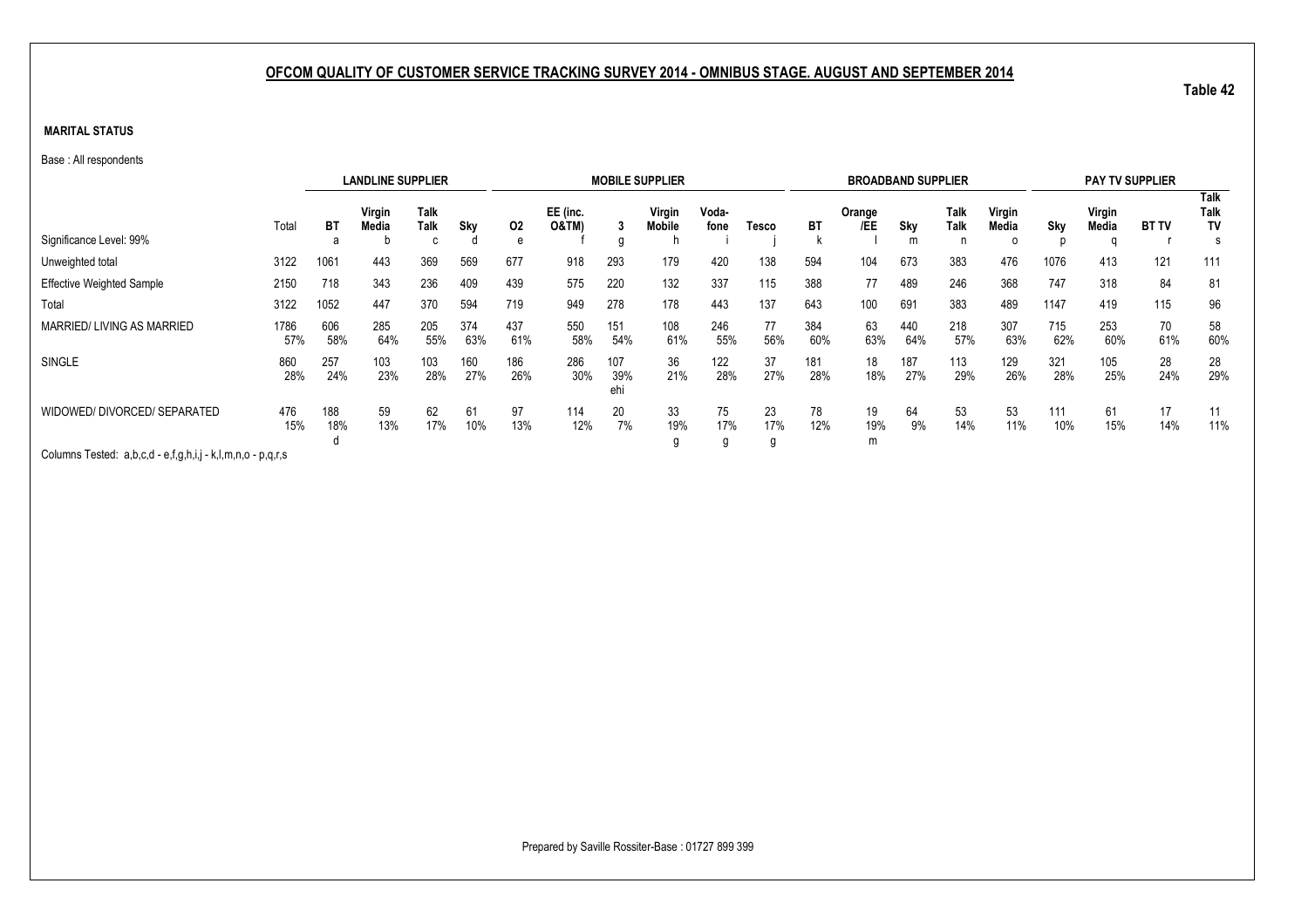### **GENDER**

Base : All respondents

|                                  |             |                                    | <b>GENDER</b>                     |            |            | <b>AGE</b> |            |            |            |            | <b>SOCIAL GRADE</b> |            |            |                     | <b>NATION</b> |                           |                  |
|----------------------------------|-------------|------------------------------------|-----------------------------------|------------|------------|------------|------------|------------|------------|------------|---------------------|------------|------------|---------------------|---------------|---------------------------|------------------|
|                                  |             |                                    |                                   |            |            |            |            |            |            |            |                     |            |            |                     | SCOT-         |                           |                  |
| Significance Level: 99%          | Total       | <b>MALE</b>                        | <b>FEMALE</b>                     | 16-24<br>c | 25-34<br>đ | 35-44<br>e | 45-54      | 55-64<br>a | $65+$      | AB         | C <sub>1</sub>      | C2         | DE         | <b>ENGLAND</b><br>m | LAND<br>n     | <b>WALES</b><br>$~\sim$ 0 | N.I.<br>$\neg$ D |
| Unweighted total                 | 3122        | 1392                               | 1730                              | 381        | 593        | 484        | 469        | 416        | 779        | 477        | 780                 | 636        | 1229       | 2670                | 270           | 96                        | 86               |
| <b>Effective Weighted Sample</b> | 2150        | 1033                               | 1118                              | 306        | 455        | 368        | 316        | 222        | 569        | 382        | 647                 | 402        | 805        | 1808                | 208           | 76                        | 74               |
| Total                            | 3122        | 1530                               | 1592                              | 453        | 518        | 518        | 537        | 440        | 655        | 699        | 858                 | 675        | 890        | 2616                | 265           | 153                       | 87               |
| Male                             | 1530<br>49% | 1530<br>100%                       | $\overline{\phantom{0}}$<br>$-$ % | 232<br>51% | 261<br>50% | 257<br>50% | 267<br>50% | 217<br>49% | 295<br>45% | 339<br>48% | 411<br>48%          | 365<br>54% | 415<br>47% | 1295<br>49%         | 122<br>46%    | 80<br>53%                 | 33<br>37%        |
| Female                           | 1592<br>51% | $\overline{\phantom{0}}$<br>$-9/6$ | 1592<br>100%<br>а                 | 220<br>49% | 258<br>50% | 261<br>50% | 270<br>50% | 224<br>51% | 360<br>55% | 360<br>52% | 448<br>52%          | 310<br>46% | 475<br>53% | 1322<br>51%         | 143<br>54%    | 73<br>47%                 | 55<br>63%        |

Columns Tested: a,b - c,d,e,f,g,h - i,j,k,l - m,n,o,p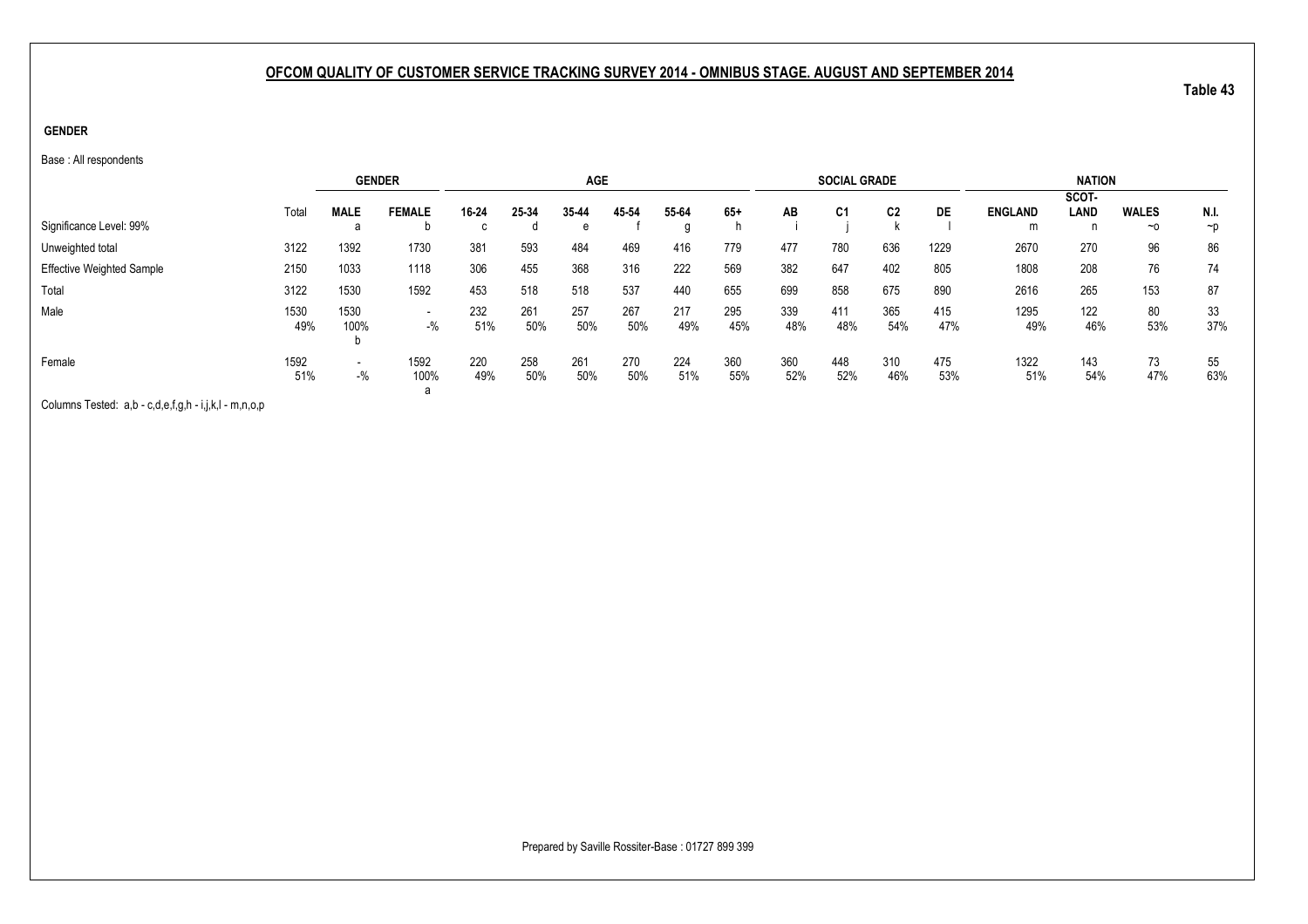**GENDER**

Base : All respondents

|                                                             |             |           | <b>LANDLINE CONTACT</b>                          |                             |           |           |                              |           | <b>MOBILE CONTACT</b>         |                         |            |           | <b>BROADBAND CONTACT</b>               |           |                    |                 |            | <b>PAY TV CONTACT</b> |                           |                           |
|-------------------------------------------------------------|-------------|-----------|--------------------------------------------------|-----------------------------|-----------|-----------|------------------------------|-----------|-------------------------------|-------------------------|------------|-----------|----------------------------------------|-----------|--------------------|-----------------|------------|-----------------------|---------------------------|---------------------------|
| Significance Level: 99%                                     | Total       | ВT        | Virgin<br><b>Media</b><br>~b                     | <b>Talk</b><br>Talk<br>$-c$ | Sky<br>∼d | 02<br>e   | EE (inc.<br><b>O&amp;TM)</b> |           | Virgin<br><b>Mobile</b><br>∼h | Voda-<br>fone<br>$\sim$ | Tesco<br>∼ | ВT        | Orange<br>/EE<br>$\tilde{\phantom{a}}$ | Sky<br>m  | Talk<br>Talk<br>~n | Virgin<br>Media | Skv        | Virgin<br>Media<br>∼∩ | <b>BT TV</b><br>$~\sim$ r | <b>Talk</b><br>Talk<br>TV |
|                                                             |             |           |                                                  |                             |           |           |                              | ∼q        |                               |                         |            |           |                                        |           |                    | o               |            |                       |                           | $\sim$ s                  |
| Unweighted total                                            | 3122        | 120       | 69                                               | 64                          | 63        | 114       | 169                          | 74        | 35                            | 78                      | 22         | 119       | 23                                     | 123       | 82                 | 111             | 225        | 79                    | 15                        | 10                        |
| <b>Effective Weighted Sample</b>                            | 2150        | 83        | 53                                               | 29                          | 50        | 97        | 122                          | 56        | 25                            | 63                      |            | 75        | 17                                     | 98        | 57                 | 90              | 133        | 59                    | 14                        | 8                         |
| Total                                                       | 3122        | 128       | 71                                               | 78                          | 62        | 115       | 188                          | 72        | 34                            | 85                      | 27         | 144       | 29                                     | 135       | 91                 | 112             | 254        | 95                    | 15                        |                           |
| Male                                                        | 1530<br>49% | 59<br>46% | 36<br>51%                                        | 48<br>62%                   | 31<br>50% | 57<br>49% | 83<br>44%                    | 37<br>52% | 19<br>57%                     | 48<br>57%               | 15<br>55%  | 67<br>47% | 14<br>47%                              | 63<br>47% | 46<br>51%          | 52<br>46%       | 116<br>46% | 48<br>51%             | റ<br>16%                  | 19%                       |
| Female                                                      | 1592<br>51% | 69<br>54% | 58<br>34<br>29<br>31<br>51%<br>49%<br>38%<br>50% |                             |           |           | 105<br>56%                   | 34<br>48% | 15<br>43%                     | 37<br>43%               | 12<br>45%  | 77<br>53% | 16<br>53%                              | 72<br>53% | 44<br>49%          | 60<br>54%       | 138<br>54% | 47<br>49%             | 12 <sup>2</sup><br>84%    | 81%                       |
| Columns Tested: a,b,c,d - e,f,g,h,i,j - k,l,m,n,o - p,q,r,s |             |           |                                                  |                             |           |           |                              |           |                               |                         |            |           |                                        |           |                    |                 |            |                       |                           |                           |

Prepared by Saville Rossiter-Base : 01727 899 399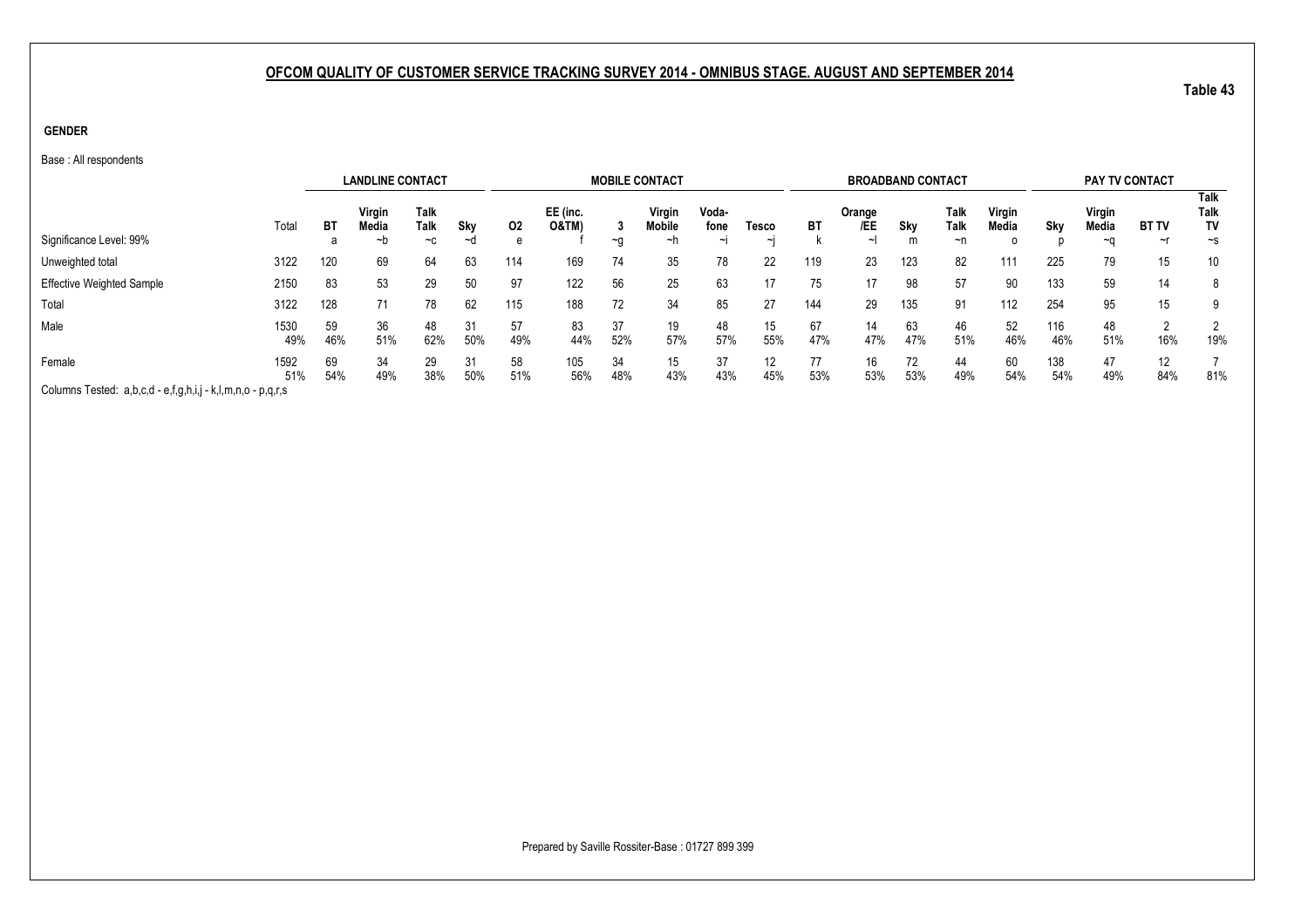**GENDER**

Base : All respondents

|                                                                                                                                                                                                                                   |             |            | <b>LANDLINE SUPPLIER</b> |              |            |            |                              |            | <b>MOBILE SUPPLIER</b>  |               |           |            | <b>BROADBAND SUPPLIER</b> |            |                     |                             |            | <b>PAY TV SUPPLIER</b> |              |                                       |
|-----------------------------------------------------------------------------------------------------------------------------------------------------------------------------------------------------------------------------------|-------------|------------|--------------------------|--------------|------------|------------|------------------------------|------------|-------------------------|---------------|-----------|------------|---------------------------|------------|---------------------|-----------------------------|------------|------------------------|--------------|---------------------------------------|
| Significance Level: 99%                                                                                                                                                                                                           | Total       | ВT<br>а    | Virgin<br>Media          | Talk<br>Talk | Skv        | 02<br>e    | EE (inc.<br><b>O&amp;TM)</b> | g          | Virgin<br><b>Mobile</b> | Voda-<br>fone | Tesco     | BT         | Orange<br>/EE             | Sky<br>m   | Talk<br><b>Talk</b> | Virgin<br>Media<br>$\Omega$ | Sky        | Virgin<br>Media        | <b>BT TV</b> | <b>Talk</b><br>Talk<br><b>TV</b><br>s |
| Unweighted total                                                                                                                                                                                                                  | 3122        | 1061       | 443                      | 369          | 569        | 677        | 918                          | 293        | 179                     | 420           | 138       | 594        | 104                       | 673        | 383                 | 476                         | 1076       | 413                    | 121          | 111                                   |
| <b>Effective Weighted Sample</b>                                                                                                                                                                                                  | 2150        | 718        | 343                      | 236          | 409        | 439        | 575                          | 220        | 132                     | 337           | 115       | 388        | 77                        | 489        | 246                 | 368                         | 747        | 318                    | 84           | 81                                    |
| Total                                                                                                                                                                                                                             | 3122        | 1052       | 447                      | 370          | 594        | 719        | 949                          | 278        | 178                     | 443           | 137       | 643        | 100                       | 691        | 383                 | 489                         | 1147       | 419                    | 115          | 96                                    |
| Male                                                                                                                                                                                                                              | 1530<br>49% | 498<br>47% | 229<br>51%               | 197<br>53%   | 280<br>47% | 334<br>46% | 483<br>51%                   | 149<br>54% | 89<br>50%               | 206<br>46%    | 70<br>51% | 318<br>49% | 45<br>45%                 | 339<br>49% | 194<br>51%          | 249<br>51%                  | 575<br>50% | 212<br>50%             | 47<br>41%    | 33<br>35%                             |
| Female                                                                                                                                                                                                                            | 1592<br>51% | 553<br>53% | 218<br>49%               | 173<br>47%   | 313<br>53% | 385<br>54% | 466<br>49%                   | 129<br>46% | 89<br>50%               | 238<br>54%    | 67<br>49% | 326<br>51% | 55<br>55%                 | 352<br>51% | 189<br>49%          | 240<br>49%                  | 572<br>50% | 208<br>50%             | 68<br>59%    | 63<br>65%                             |
| $\bigcap$ . In the set of the set of the set of the set of the set of the set of the set of the set of the set of the set of the set of the set of the set of the set of the set of the set of the set of the set of the set of t |             |            |                          |              |            |            |                              |            |                         |               |           |            |                           |            |                     |                             |            |                        |              |                                       |

Columns Tested: a,b,c,d - e,f,g,h,i,j - k,l,m,n,o - p,q,r,s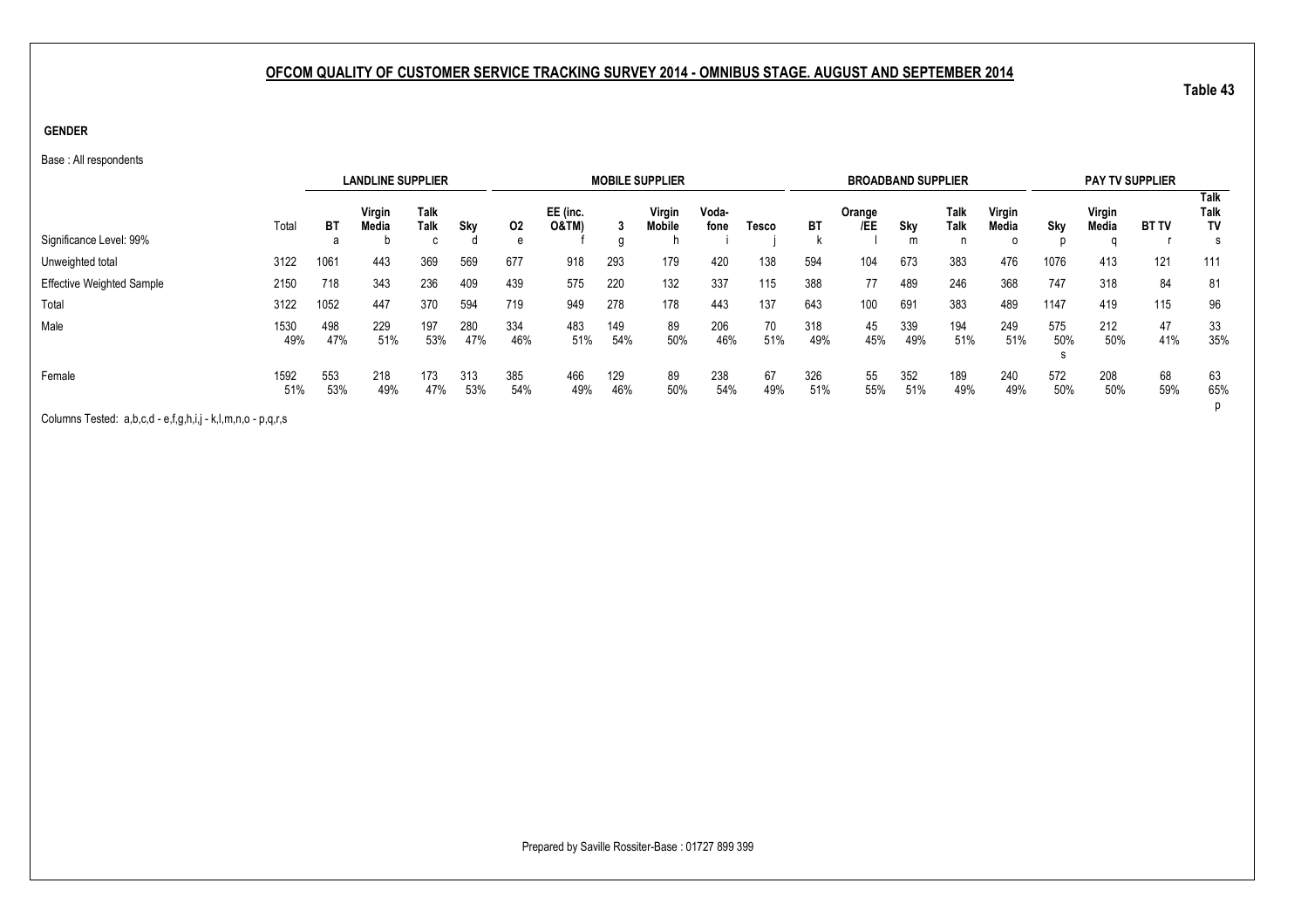#### **WORKING STATUS**

Base : All respondents

|                                  |             |             | <b>GENDER</b>   |                   |                   | <b>AGE</b>        |                   |                   |                     |            | <b>SOCIAL GRADE</b> |                |            |                | <b>NATION</b> |              |           |
|----------------------------------|-------------|-------------|-----------------|-------------------|-------------------|-------------------|-------------------|-------------------|---------------------|------------|---------------------|----------------|------------|----------------|---------------|--------------|-----------|
|                                  |             |             |                 |                   |                   |                   |                   |                   |                     |            |                     |                |            |                | SCOT-         |              |           |
|                                  | Total       | <b>MALE</b> | <b>FEMALE</b>   | 16-24             | 25-34             | 35-44             | 45 54             | 55-64             | $65+$               | AB         | C <sub>1</sub>      | C <sub>2</sub> | <b>DE</b>  | <b>ENGLAND</b> | LAND          | <b>WALES</b> | N.I.      |
| Significance Level: 99%          |             | a           | D               | C.                |                   | e                 |                   | g                 |                     |            |                     |                |            | m              | n             | $~\sim$ 0    | $\neg$    |
| Unweighted total                 | 3122        | 1392        | 1730            | 381               | 593               | 484               | 469               | 416               | 779                 | 477        | 780                 | 636            | 1229       | 2670           | 270           | 96           | 86        |
| <b>Effective Weighted Sample</b> | 2150        | 1033        | 1118            | 306               | 455               | 368               | 316               | 222               | 569                 | 382        | 647                 | 402            | 805        | 1808           | 208           | 76           | 74        |
| Total                            | 3122        | 1530        | 1592            | 453               | 518               | 518               | 537               | 440               | 655                 | 699        | 858                 | 675            | 890        | 2616           | 265           | 153          | 87        |
| <b>FULL TIME</b>                 | 1385<br>44% | 843<br>55%  | 542<br>34%      | 169<br>37%        | 351<br>68%<br>cgh | 340<br>66%<br>cgh | 337<br>63%<br>cgh | 173<br>39%        | 15<br>2%            | 379<br>54% | 445<br>52%          | 349<br>52%     | 212<br>24% | 1170<br>45%    | 106<br>40%    | 73<br>48%    | 36<br>41% |
| PART TIME                        | 404<br>13%  | 71<br>5%    | 332<br>21%<br>a | 60<br>13%         | 74<br>14%         | 80<br>15%<br>h    | 94<br>17%         | 66<br>15%         | 30<br>5%            | 108<br>16% | 103<br>12%          | 100<br>15%     | 92<br>10%  | 337<br>13%     | 39<br>15%     | 21<br>14%    | 8%        |
| <b>NOT WORKING</b>               | 1333<br>43% | 615<br>40%  | 718<br>45%      | 224<br>49%<br>def | 94<br>18%         | 98<br>19%         | 106<br>20%        | 201<br>46%<br>def | 610<br>93%<br>cdefg | 212<br>30% | 310<br>36%          | 226<br>33%     | 585<br>66% | 1109<br>42%    | 121<br>46%    | 58<br>38%    | 45<br>51% |

Columns Tested: a,b - c,d,e,f,g,h - i,j,k,l - m,n,o,p

Prepared by Saville Rossiter-Base : 01727 899 399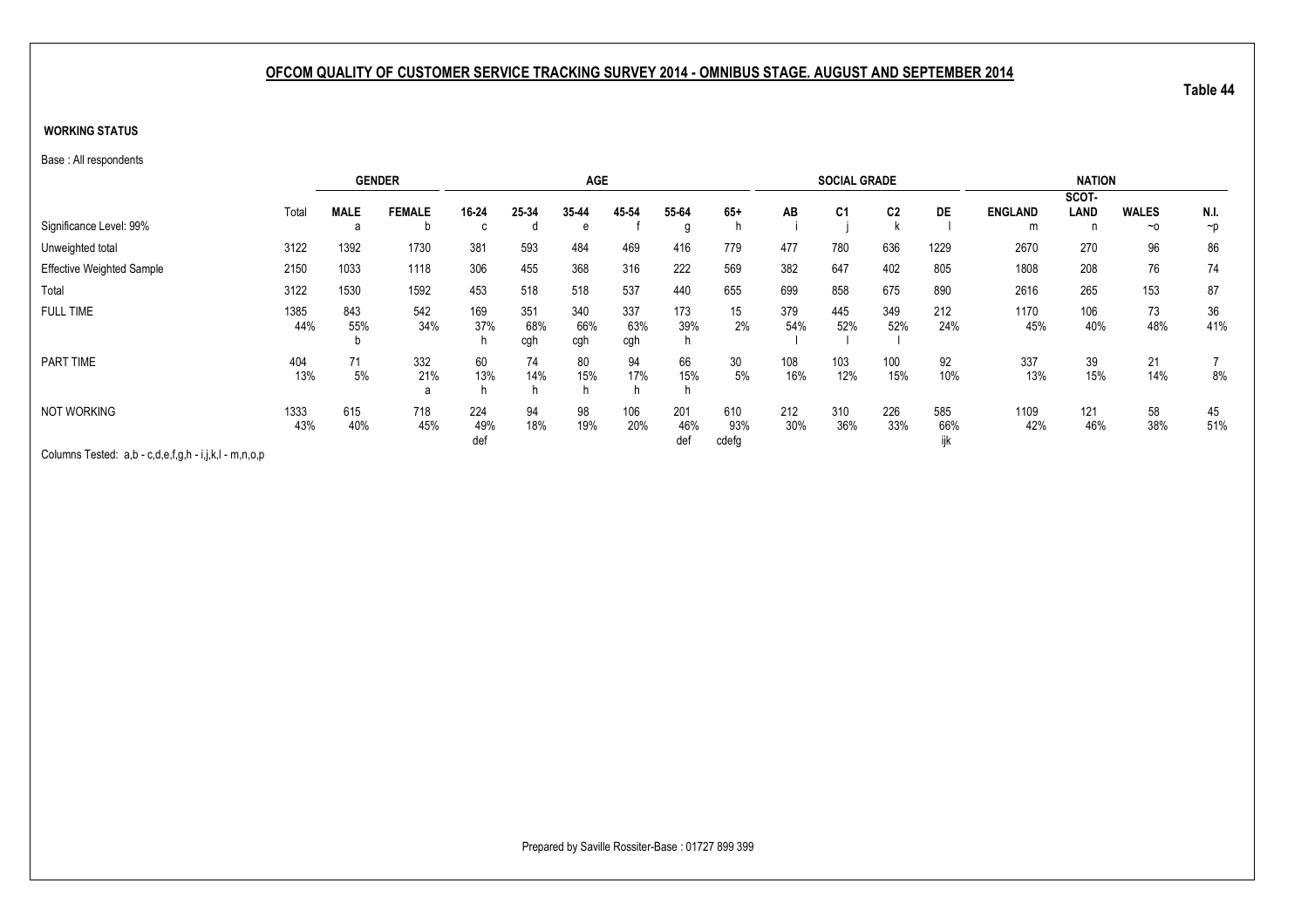#### **WORKING STATUS**

Base : All respondents

|                                                             |             |           | <b>LANDLINE CONTACT</b> |                      |           |           |                              |           | <b>MOBILE CONTACT</b>  |                         |                 |           | <b>BROADBAND CONTACT</b>  |           |                           |                 |            | PAY TV CONTACT        |                    |                                       |
|-------------------------------------------------------------|-------------|-----------|-------------------------|----------------------|-----------|-----------|------------------------------|-----------|------------------------|-------------------------|-----------------|-----------|---------------------------|-----------|---------------------------|-----------------|------------|-----------------------|--------------------|---------------------------------------|
| Significance Level: 99%                                     | Total       | ВT<br>а   | Virgin<br>Media<br>~n   | Talk<br>Talk<br>$-c$ | Sky<br>~d | 02<br>e   | EE (inc.<br><b>O&amp;TM)</b> | $\sim g$  | Virgin<br>Mobile<br>~n | Voda-<br>fone<br>$\sim$ | Tesco<br>$\sim$ | ВT        | Orange<br>/EE<br>$\sim$ I | Sky<br>m  | Talk<br><b>Talk</b><br>~n | Virgin<br>Media | Sky        | Virgin<br>Media<br>~∩ | <b>BT TV</b><br>~r | <b>Talk</b><br>Talk<br>TV<br>$\sim$ s |
| Unweighted total                                            | 3122        | 120       | 69                      | 64                   | 63        | 114       | 169                          | 74        | 35                     | 78                      | 22              | 119       | 23                        | 123       | 82                        | 111             | 225        | 79                    | 15                 | 10                                    |
| <b>Effective Weighted Sample</b>                            | 2150        | 83        | 53                      | 29                   | 50        | 97        | 122                          | 56        | 25                     | 63                      | 17              | 75        | 17                        | 98        | 57                        | 90              | 133        | 59                    | 14                 | 8                                     |
| Total                                                       | 3122        | 128       | 71                      | 78                   | 62        | 115       | 188                          | 72        | 34                     | 85                      | 27              | 144       | 29                        | 135       | 91                        | 112             | 254        | 95                    | 15                 | 9                                     |
| <b>FULL TIME</b>                                            | 1385<br>44% | 57<br>44% | 31<br>43%               | 37<br>47%            | 31<br>49% | 65<br>56% | 95<br>51%                    | 28<br>39% | 13<br>39%              | 53<br>63%               | 12<br>44%       | 64<br>44% | 23<br>77%                 | 69<br>51% | 38<br>42%                 | 55<br>49%       | 116<br>46% | 47<br>49%             | 31%                | 34%                                   |
| PART TIME                                                   | 404<br>13%  | 17<br>13% | 10<br>14%               | 11<br>14%            | 11<br>17% | 11<br>10% | 38<br>20%                    | 12<br>17% | 7%                     | 10<br>12%               | 15%             | 15<br>11% | 11%                       | 26<br>19% | 16<br>18%                 | 13<br>12%       | 56<br>22%  | 16<br>16%             | 14%                | 2<br>24%                              |
| <b>NOT WORKING</b>                                          | 1333<br>43% | 55<br>43% | 30<br>42%               | 30<br>39%            | 21<br>34% | 39<br>34% | 54<br>29%                    | 32<br>44% | 18<br>54%              | 21<br>25%               | 11<br>41%       | 65<br>45% | 12%                       | 40<br>30% | 36<br>40%                 | 43<br>39%       | 83<br>33%  | 33<br>35%             | 8<br>54%           | 42%                                   |
| Columns Tested: a,b,c,d - e,f,g,h,i,j - k,l,m,n,o - p,q,r,s |             |           |                         |                      |           |           |                              |           |                        |                         |                 |           |                           |           |                           |                 |            |                       |                    |                                       |